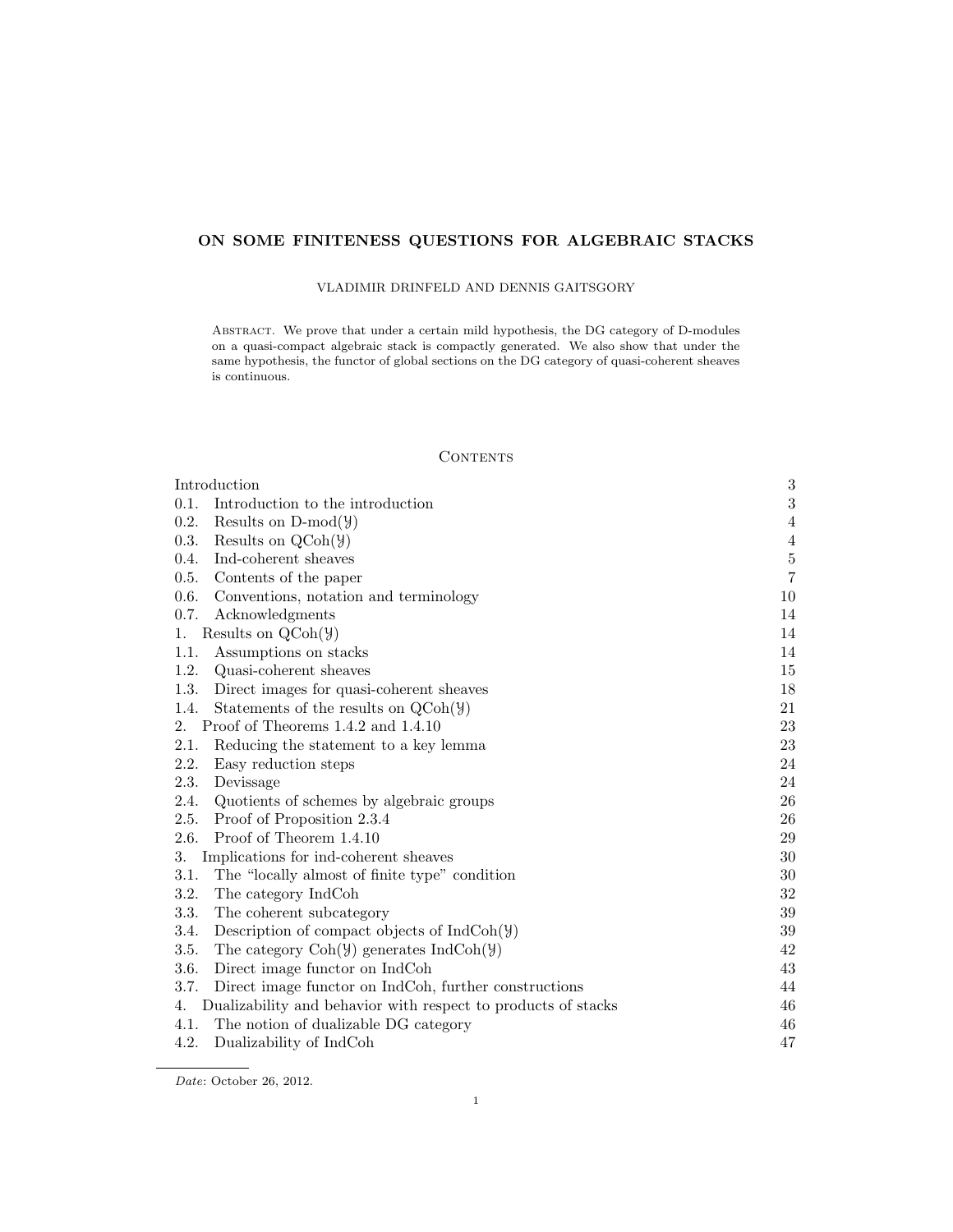| 4.3.<br>Applications to $QCoh(\mathcal{Y})$                                | 49  |
|----------------------------------------------------------------------------|-----|
| 4.4.<br>Serre duality on $IndCoh(\mathcal{Y})$                             | 51  |
| Recollections: D-modules on DG schemes<br>5.                               | 55  |
| 5.1.<br>The basics                                                         | 55  |
| 5.2.<br>The de Rham cohomology functor on DG schemes                       | 59  |
| 5.3.<br>Verdier duality on DG schemes                                      | 63  |
| D-modules on stacks<br>6.                                                  | 64  |
| 6.1.<br>D-modules on prestacks                                             | 64  |
| 6.2.<br>D-modules on algebraic stacks                                      | 67  |
| The induction functor<br>6.3.                                              | 68  |
| 6.4.<br>Example: induction for the classifying stack                       | 72  |
| 6.5.<br>Additional properties of the induction functor                     | 74  |
| De Rham cohomology on an algebraic stack<br>7.                             | 76  |
| Definition of De Rham cohomology<br>7.1.                                   | 76  |
| 7.2.<br>Example: classifying stacks                                        | 77  |
| 7.3.<br>Coherence and compactness on algebraic stacks                      | 80  |
| 7.4.<br>$(dR, *)$ -pushforwards for stacks                                 | 81  |
| Properties of the $(dR, *)$ -pushforward<br>7.5.                           | 81  |
| 7.6.<br>Base change for the $(dR, *)$ -pushforward                         | 84  |
| 7.7.<br>Projection formula for the $(dR, *)$ -pushforward                  | 85  |
| 7.8.<br>Proofs of properties of the $(dR, *)$ -pushforward                 | 88  |
| 7.9.<br>Proof of Proposition 7.1.6                                         | 92  |
| Compact generation of $D-mod(\mathcal{Y})$<br>8.                           | 94  |
| 8.1.<br>Proof of compact generation                                        | 94  |
| 8.2.<br>Variant of the proof of Theorem 8.1.1                              | 94  |
| Some corollaries of Theorem 8.1.1<br>8.3.                                  | 97  |
| Verdier duality on a QCA stack<br>8.4.                                     | 97  |
| Renormalized de Rham cohomology and safety<br>9.                           | 99  |
| 9.1.<br>Renormalized de Rham cohomology                                    | 99  |
| 9.2.<br>Safe objects of D-mod( $\mathcal{Y}$ )                             | 101 |
| The relative situation<br>9.3.                                             | 103 |
| 9.4.<br>Cohomological amplitudes                                           | 107 |
| 9.5.<br>Expressing $(dR, *)$ -pushforward through the renormalized version | 111 |
| 10.<br>Geometric criteria for safety                                       | 112 |
| Overview of the results<br>10.1.                                           | 112 |
| 10.2.<br>Formulations                                                      | 112 |
| Proof of Theorem 10.2.4<br>10.3.                                           | 113 |
| Proof of Theorem 10.2.9<br>10.4.                                           | 116 |
| 10.5.<br>Proof of Proposition 10.4.7                                       | 119 |
| 10.6.<br>Proper morphisms of stacks                                        | 120 |
| More general algebraic stacks<br>11.                                       | 121 |
| 11.1.<br>Algebraic spaces and LM-algebraic stacks                          | 121 |
| 11.2.<br>Extending the results                                             | 122 |
| References                                                                 | 123 |

2 VLADIMIR DRINFELD AND DENNIS GAITSGORY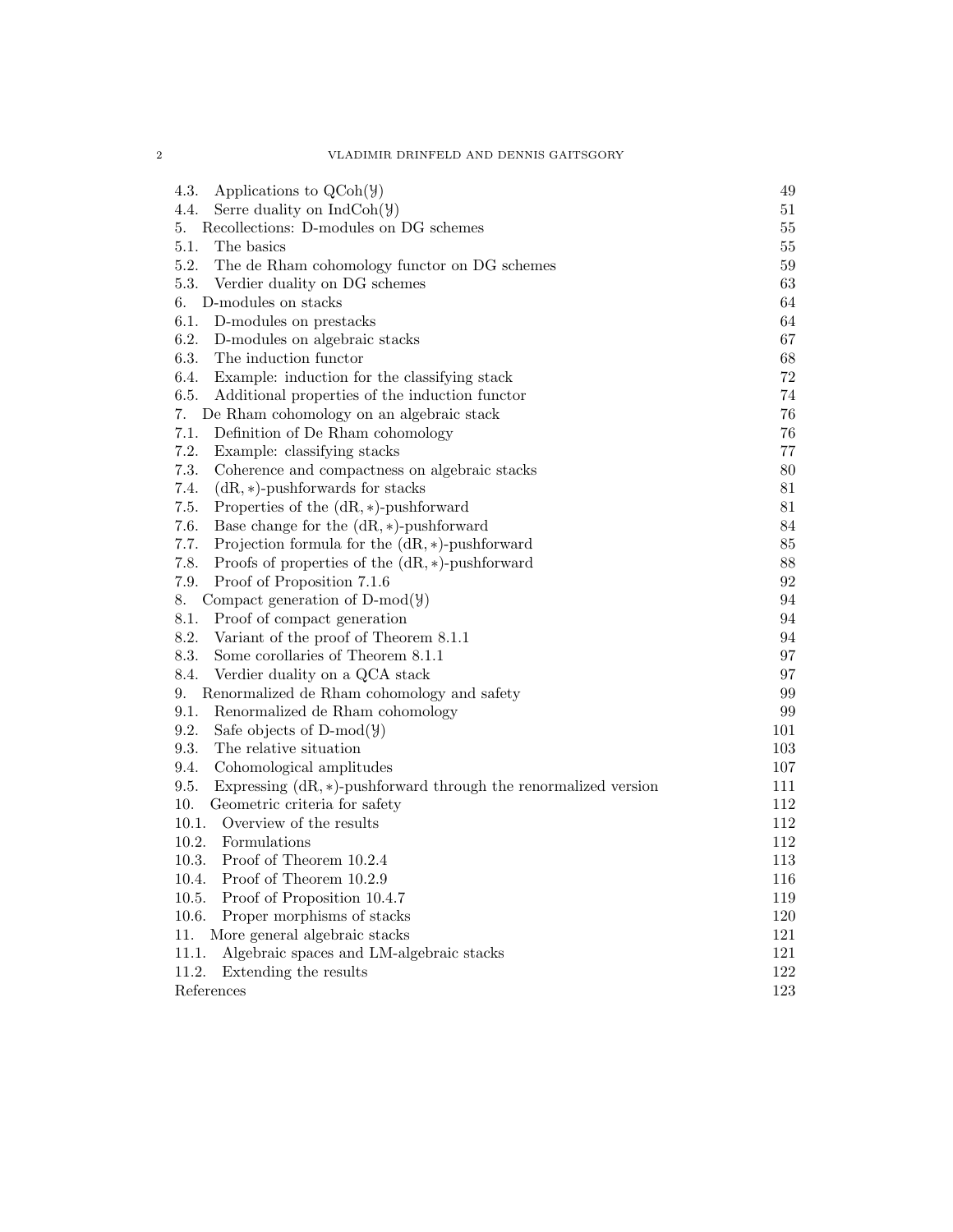### FINITENESS QUESTIONS 3

### **INTRODUCTION**

0.1. Introduction to the introduction. This paper arose from an attempt to answer the following question: let  $\mathcal Y$  be a quasi-compact algebraic stack over a field k of characteristic 0; is it true that the DG category of D-modules on Y, denoted D-mod(Y), is compactly generated?

We should remark that we did not pursue the above question out of pressing practical reasons: most (if not all) algebraic stacks that one encounters in practice are perfect in the sense of [BFN], and in this case the compact generation assertion is easy to prove and probably well-known. According to [BFN, Sect. 3.3], the class of perfect stacks is quite large. We decided to analyze the case of a general quasi-compact stack for aesthetic reasons.

0.1.1. Before we proceed any further let us explain why one should care about such questions as compact generation of a given DG category, and a description of its compact objects.

First, we should specify what is the world of DG categories that we work in. The world in question is that of DG categories that are cocomplete and continuous functors between them, see Sect. 0.6.2 for a brief review. The choice of this particular paradigm for DG categories appears to be a convenient framework in which to study various categorical aspects of algebraic geometry.

Compactness (resp., compact generation) are properties of an object in a given cocomplete DG category (resp., of a DG category). The relevance and usefulness of these notions in algebraic geometry was first brought to light in the paper of Thomason and Trobaugh, [TT].

The reasons for the importance of these notions can be summarized as follows: compact objects are those for which we can compute (or say something about) Hom out of them; and compactly generated categories are those for which we can compute (or say something about) continuous functors out of them.

0.1.2. The new results proved in the present paper fall into three distinct groups.

(i) Results about D-modules, that we originally started from, but which we treat last in the paper.

(ii) Results about the DG category of quasi-coherent sheaves on  $\mathcal{Y}$ , denoted QCoh( $\mathcal{Y}$ ), which are the most basic, and which are treated first.

(iii) Results about yet another category, namely, IndCoh(Y), which forms a bridge between  $QCoh(\mathcal{Y})$  and  $D-mod(\mathcal{Y})$ .

0.1.3. The logical structure of the paper is as follows:

Whatever we prove about  $QCoh(\mathcal{Y})$  will easily imply the relevant results about  $IndCoh(\mathcal{Y})$ : for algebraic stacks the latter category differs only slightly from the former one.

The results about D-mod( $\mathcal{Y}$ ) are deduced from those about IndCoh( $\mathcal{Y}$ ) using a conservative forgetful functor  $\textbf{oblv}_{D\text{-mod}(y)} : D\text{-mod}(\mathcal{Y}) \to \text{IndCoh}(\mathcal{Y})$ , which admits a left adjoint.

0.1.4. There is essentially only one piece of technology used in the proofs of all the main results: we stratify a given algebraic stack Y by locally closed substacks, which are essentially of the form  $Z/G$ , where Z is a quasi-compact scheme and G an algebraic group acting on it.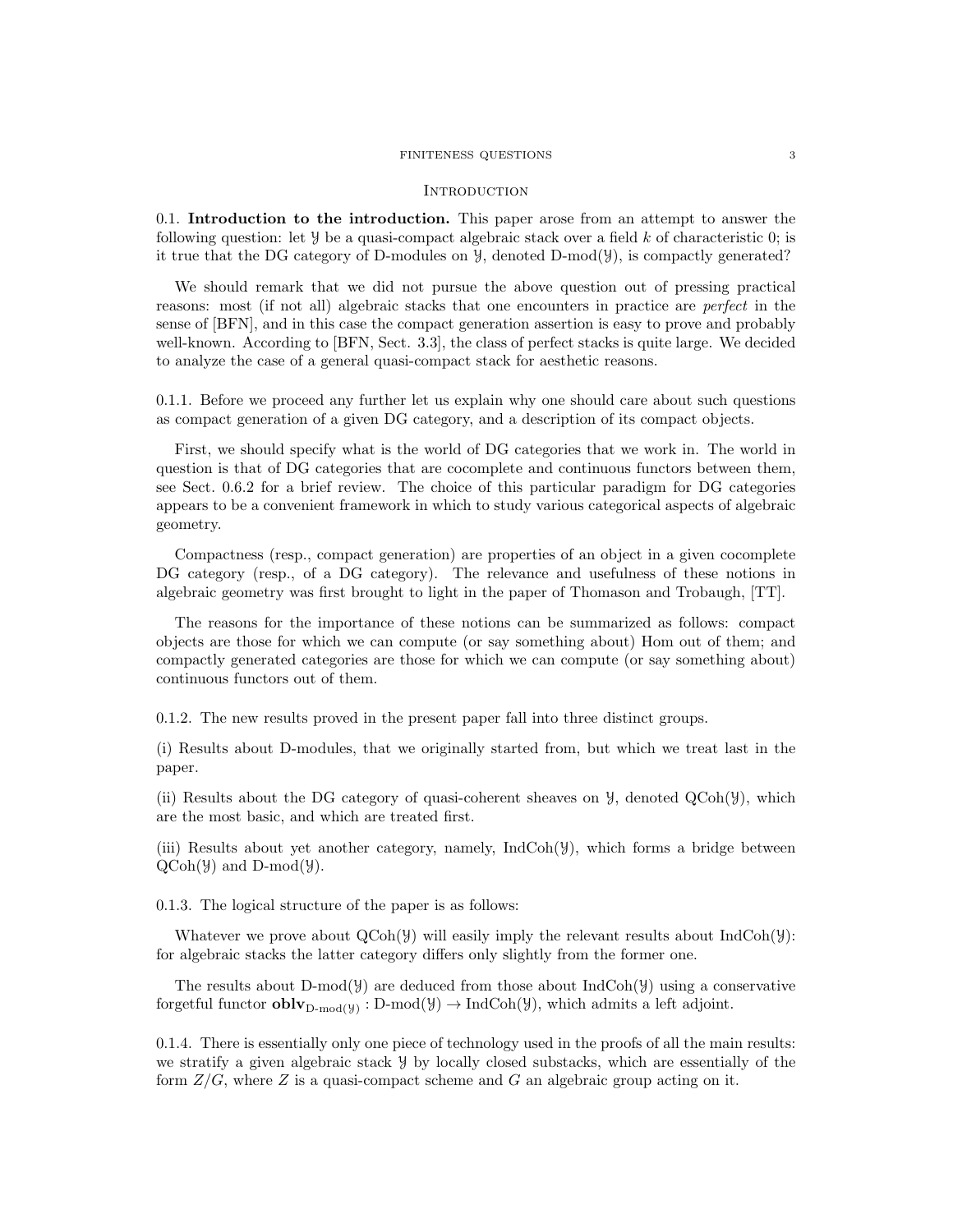0.1.5. Finally, we should comment on why this paper came out so long (the first draft that contained all the main theorems had only five pages).

The reader will notice that the parts of the paper that contain any innovation (Sects. 2, 8 and 10) take less than one fifth of the volume.

The rest of the paper is either abstract nonsense (e.g., Sects. 4 and 9), or background material.

Some of the latter (e.g., the theory of D-modules on stacks) is included because we could not find adequate references in the literature. Some other things, especially various notions related to derived algebraic geometry, have been written down thanks to the work of Lurie and Toën-Vezzosi, but we decided to review them due to the novelty of the subject, in order to facilitate the job of the reader.

## 0.2. Results on  $D-mod(y)$ .

0.2.1. We have not been able to treat the question of compact generation of  $D\text{-mod}(\mathcal{Y})$  for arbitrary algebraic stacks. But we have obtained the following partial result (see Theorems 8.1.1 and 11.2.10):

**Theorem 0.2.2.** Let  $\mathcal{Y}$  be an algebraic stack of finite type over k. Assume that the automorphism groups of geometric points of  $\mathcal{Y}$  are affine. Then D-mod( $\mathcal{Y}$ ) is compactly generated.

0.2.3. In addition to this theorem, and under the above assumptions on  $\mathcal{Y}$  (we call algebraic stacks with this property "QCA"), we prove a result characterizing the subcategory D-mod( $y$ )<sup>c</sup> of compact objects in D-mod( $\mathcal{Y}$ ) inside the larger category D-mod<sub>coh</sub>( $\mathcal{Y}$ ) of coherent objects. (We were inspired by the following well known result: for any noetherian scheme  $Y$ , a bounded coherent object of  $QCoh(Y)$  is compact if and only if it has finite Tor-dimension.)

We characterize D-mod( $y$ )<sup>c</sup> by a condition that we call *safety*, see Proposition 9.2.3 and Theorem 10.2.9. We note that safety of an object can be checked strata-wise: if  $i : \mathfrak{X} \hookrightarrow \mathcal{Y}$  is a closed substack and  $j : (Y - X) \rightarrow Y$  the complementary open, then an object  $\mathcal{M} \in D\text{-mod}(\mathcal{Y})$  is safe if and only if  $i^{!}(\mathcal{F})$  and  $j^{!}(\mathcal{F})$  are (see Corollary 10.4.3). However, the subcategory of safe objects is not preserved by the truncation functors with respect to the canonical t-structure on  $D-mod(4)$ .

Furthermore, we prove Corollary 10.2.6 that characterizes those stacks  $\mathcal Y$  of finite type over k for which the functor of global De Rham cohomlogy  $\Gamma_{\text{dR}}(\mathcal{Y},-)$  is continuous (i.e., commutes with colimits): this happens if and only if the neutral connected component of the automorphism group of any geometric point of  $\mathcal{Y}$  is unipotent. We call such stacks safe. For example, any Deligne-Mumford stack is safe.

0.2.4. Let  $\pi : \mathcal{Y}_1 \to \mathcal{Y}_2$  be a morphism between QCA algebraic stacks. The functor of D-module direct image  $\pi_{\text{dR},*}:$  D-mod $(Z_1) \to$  D-mod $(Z_2)$  is in general not continuous, and consequently, it fails to have the base change property or satisfy the projection formula. In Sect. 9.3 we introduce a new functor  $\pi_{\blacktriangle}$  of *renormalized direct image*, which fixes the above drawbacks of  $\pi_{\text{dR},*}$ . There always is a natural transformation  $\pi_{\blacktriangle} \rightarrow \pi_{\text{dR},*}$ , which is an isomorphism on safe objects.

0.3. Results on  $QCoh(\mathcal{Y})$ . Let Vect denote the DG category of complexes of vector spaces over  $k$ .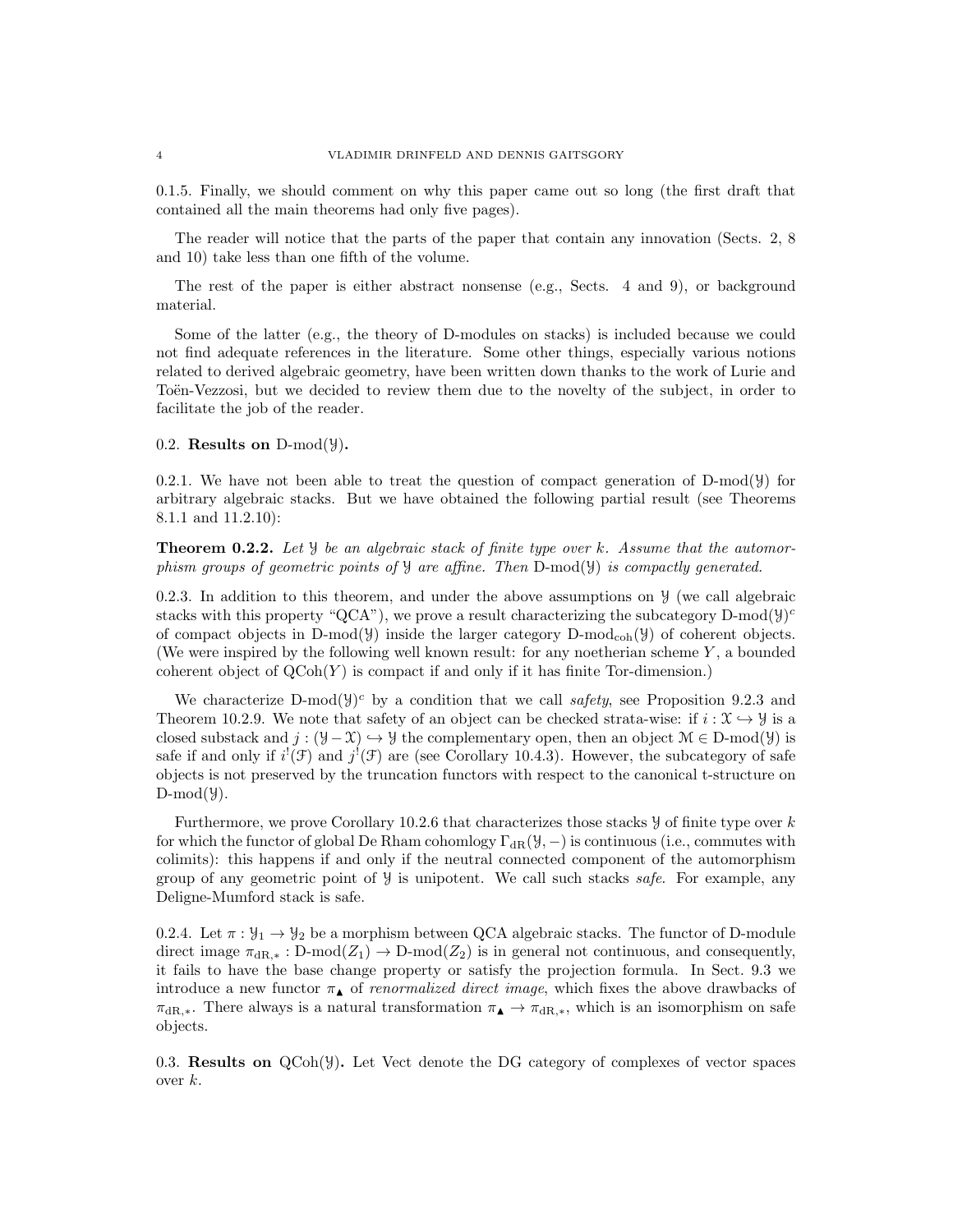0.3.1. We deduce Theorem 0.2.2 from the following more basic result about  $QCoh(\mathcal{Y})$  (see Theorem 1.4.2):

**Theorem 0.3.2.** Let k be a field of characteristic 0 and let  $\mathcal{Y}$  be a QCA algebraic stack of finite type over k. Then the (always derived) functor of global sections

$$
\Gamma(\mathcal{Y}, -): \mathrm{QCoh}(\mathcal{Y}) \to \mathrm{Vect}
$$

commutes with colimits. In other words, the structure sheaf  $\mathcal{O}_y$  is a compact object of  $QCoh(\mathcal{Y})$ .

We also obtain a relative version of Theorem 0.3.2 for morphisms of algebraic stacks  $\pi$ :  $\mathcal{Y}_1 \rightarrow \mathcal{Y}_2$  (see Corollary 1.4.5). It gives a sufficient condition for the functor

$$
\pi_*: \mathrm{QCoh}(\mathcal{Y}_1) \to \mathrm{QCoh}(\mathcal{Y}_2)
$$

to commute with colimits (and thus have a base change property and satisfy the projection formula).

0.3.3. The question of compact generation of  $QCoh(\mathcal{Y})$  is subtle. It is easy to see that  $QCoh(\mathcal{Y})^c$ is contained in the category  $\text{QCoh}(\mathcal{Y})^{\text{perf}}$  of perfect complexes, and if  $\mathcal Y$  satisfies the assumptions of Theorem 0.3.2 then  $QCoh(\mathcal{Y})^c = QCoh(\mathcal{Y})^{perf}$  (see Corollary 1.4.3). But we do not know if under these assumptions  $Q\text{Coh}(\mathcal{Y})^{\text{perf}}$  always generates  $Q\text{Coh}(\mathcal{Y})$ . Ben-Zvi, Francis, and Nadler showed in [BFN, Section 3] that this is true for most of the stacks that one encounters in practice (e.g., see Lemma 2.6.3 below).

However, we were able to establish a property of  $QCoh(\mathcal{Y})$ , which is weaker than compact generation, but still implies many of the favorable properties enjoyed by compactly generated categories (see Theorem 4.3.1):

**Theorem 0.3.4.** Let *Y* be *QCA* algebraic stack. Then the category  $QCoh(Y)$  is dualizable.

We refer the reader to Sect. 4.1.1 for a review of the notion of dualizable DG category.

0.3.5. In addition, we show that for a QCA algebraic stack  $\mathcal Y$  and for any (pre)stack  $\mathcal Y'$ , the natural functor

$$
\mathrm{QCoh}(\mathcal{Y}) \otimes \mathrm{QCoh}(\mathcal{Y}') \to \mathrm{QCoh}(\mathcal{Y} \times \mathcal{Y}')
$$

is an equivalence (Corollary 4.3.4).

0.3.6. We should mention that in reviewing the above results about  $QCoh(Y)$  we were tacitly assuming that we were dealing with *classical algebraic stacks*. However, in the main body of the paper, we work in the setting of derived algebraic geometry, and henceforth by a "(pre)stack" we shall understand what one might call a "DG (pre)stack".

In particular, some caution is needed when dealing with the notion of algebraic stack of finite type, and for boundedness condition of the structure sheaf. We refer the reader to the main body of the text for the precise formulations of the above results in the DG context.

0.4. Ind-coherent sheaves. In addition to the categories  $\mathcal{Q}(\text{Coh}(\mathcal{Y}))$  and  $\mathcal{D}\text{-mod}(\mathcal{Y})$ , there is a third player in this paper, namely, the DG category of ind-coherent sheaves, denoted IndCoh(Y). We refer the reader to [IndCoh] where this category is introduced and its basic properties are discussed.

As was mentioned in loc.cit., Sects. 0.1 and 0.2, the assignment  $\mathcal{Y} \mapsto \text{IndCoh}(\mathcal{Y})$  is a natural sheaf-theoretic context in its own right. In particular, the category  $IndCoh(\mathcal{Y})$  is indispensable to treat the spectral side of the Geometric Langlands correspondence, see [AG].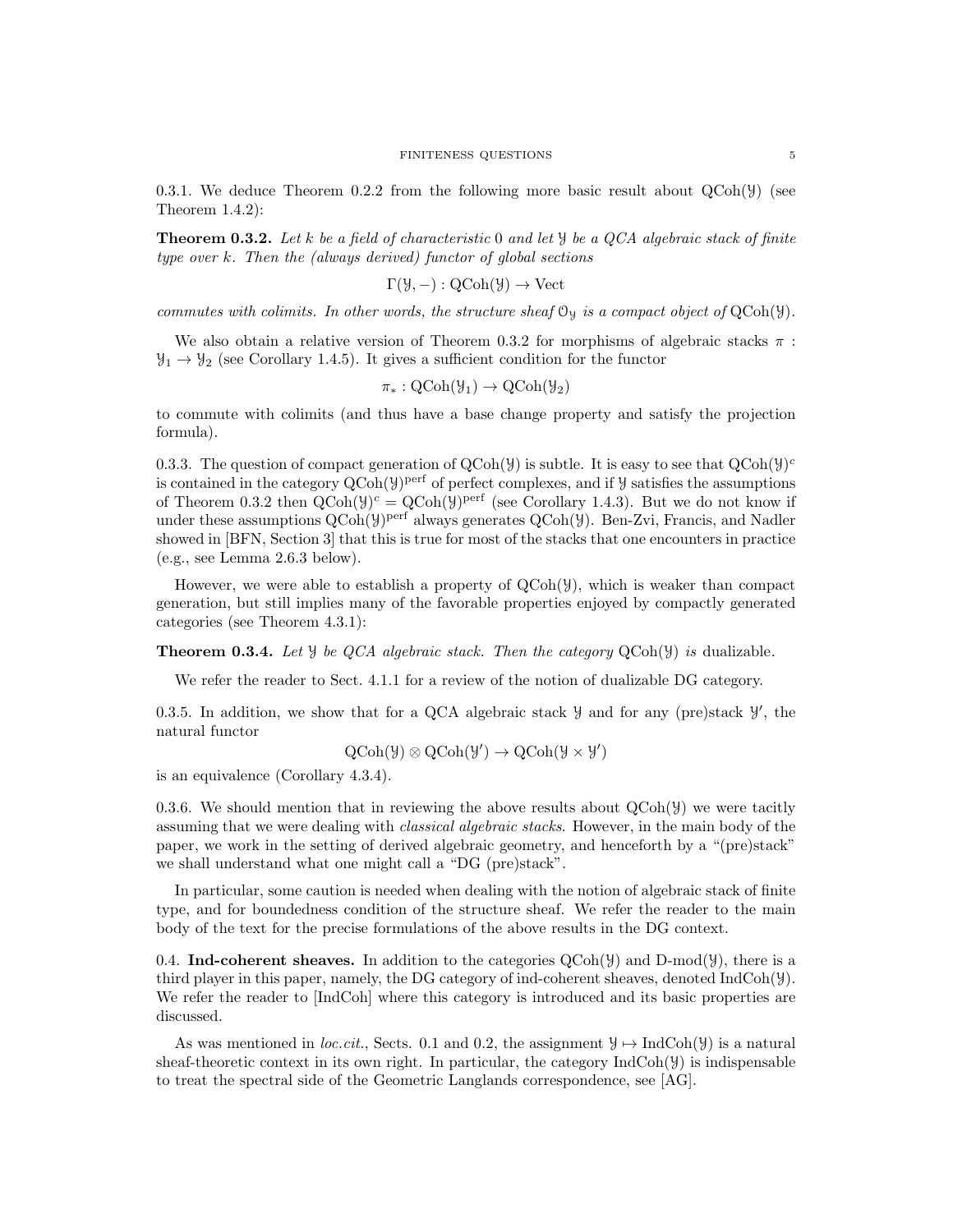In this paper the category  $IndCoh(\mathcal{Y})$  is used to prove Theorem 0.3.4. More importantly, this category serves as an intermediary between D-modules and O-modules on Y. Below we explain more details on the latter role of IndCoh(Y).

0.4.1. For an arbitrary (pre)stack, there is a naturally defined conservative forgetful functor

 $\textbf{oblv}_{D\text{-mod}(\mathcal{Y})}: D\text{-mod}(\mathcal{Y}) \to \text{IndCoh}(\mathcal{Y}),$ 

and this functor is compatible with morphisms of (pre)stacks  $\pi : \mathcal{Y}_1 \to \mathcal{Y}_2$  under !-pullback functors on both sides.

Now, for a large class of prestacks, including algebraic stacks, the functor  $oblv_{D\text{-mod}(y)}$ admits a left adjoint, denoted  $\text{ind}_{D\text{-mod}(y)}$ . This adjoint pair of functors plays an important role in this paper: we use them to deduce Theorem 0.2.2 from Theorem 0.3.2.

0.4.2. The category IndCoh may be viewed as an accounting device that encodes the convergence of certain spectral sequences (equivalently, the basic properties of IndCoh established in [IndCoh], ensure that certain colimits commute with certain limits).

In light of this, the reader who is unfamiliar or not interested in the category IndCoh, may bypass it and relate the categories  $QCoh(\mathcal{Y})$  and D-mod $(\mathcal{Y})$  directly by the pairs of adjoint functors<sup>1</sup> ('**oblv**<sub>D-mod(</sub>y<sub>)</sub>, '**ind**<sub>D-mod(y<sub>)</sub>) or (**oblv**<sub>D-mod(y<sub>)</sub></sub>, **ind**<sub>D-mod(y<sub>)</sub>) introduced in Sects. 5.1.13</sub></sub> and 5.1.16 (for DG schemes), and 6.1.6 and 6.3.17 (for algebraic stacks). The corresponding variant of the proof of Theorem 0.2.2 is given in Sect. 8.2.

0.4.3. However, without the category  $IndCoh(\mathcal{Y})$ , the treatment of D-mod( $\mathcal{Y}$ ) suffers from a certain awkwardness. Let us list three reasons for this in the ascending order of importance:

(i) Let Z be a scheme. The realization of  $D\text{-mod}(Z)$  as "right" D-modules has the advantage of being compatible with the t-structure, see [GR1, Sect. 4.3] for a detailed discussion. So, let us say we want to work with right D-modules. However, if instead of  $\text{IndCoh}(Z)$  and the forgetful functor  $oblv_{D\text{-mod}(Z)}$  we use  $QCoh(Z)$  and the corresponding naive forgetful functor  $\text{oblv}_{D\text{-mod}(Z)}$ , we would not be able to formulate the compatibility of this forgetful functor with pullbacks. The reason is that for a general morphism of schemes  $f: Z_1 \to Z_2$ , the functor  $f'$  is defined and is continuous as a functor  $\text{IndCoh}(Z_2) \to \text{IndCoh}(Z_1)$  but not as a functor  $\mathrm{QCoh}(Z_2) \to \mathrm{QCoh}(Z_1).$ 

(ii) The "left" forgetful functor  $\textbf{oblv}_{D\text{-mod}(y)}^{\text{left}}$  is defined for any pre-stack  $\mathcal Y$ . However, it does not admit a left adjoint in many situations in which  $oblv_{D\text{-mod}(y)}$  does, e.g., for ind-schemes. On the other hand, the naive "right" forgetful functor 'oblv<sub>D-mod(y)</sub> is not defined unless  $\mathcal{Y}$  is an algebraic stack.

(iii) As is explained in Sect. 5.2.2, the natural formalism<sup>2</sup> for the assignment  $Z \mapsto D\text{-mod}(Z)$ is that of a functor from the category whose objects are schemes, and morphisms are correspondences between schemes. Moreover, we want this functor to be endowed with a natural transformation to one involving O-modules (in either QCoh or IndCoh incarnation). However, the construction of this formalism carried out in [GR2] using IndCoh would run into serious problems if one tries to work with QCoh instead. <sup>3</sup>

<sup>&</sup>lt;sup>1</sup>The pair ('oblv<sub>D-mod(Y)</sub>,'ind<sub>D-mod(Y)</sub>) is related to the realization of D-mod(Y) as "right" D-modules. The other pair is related to the realization as "left" D-modules.

<sup>2</sup>This formalism incorporates the base change isomorphism relating !-pullbacks and ∗-pushforwards.

<sup>3</sup>A part of the construction is that the functor of pullback under a closed embedding should admit a left adjoint; for this it is essential that we use the !-pullback and IndCoh as our category of O-modules.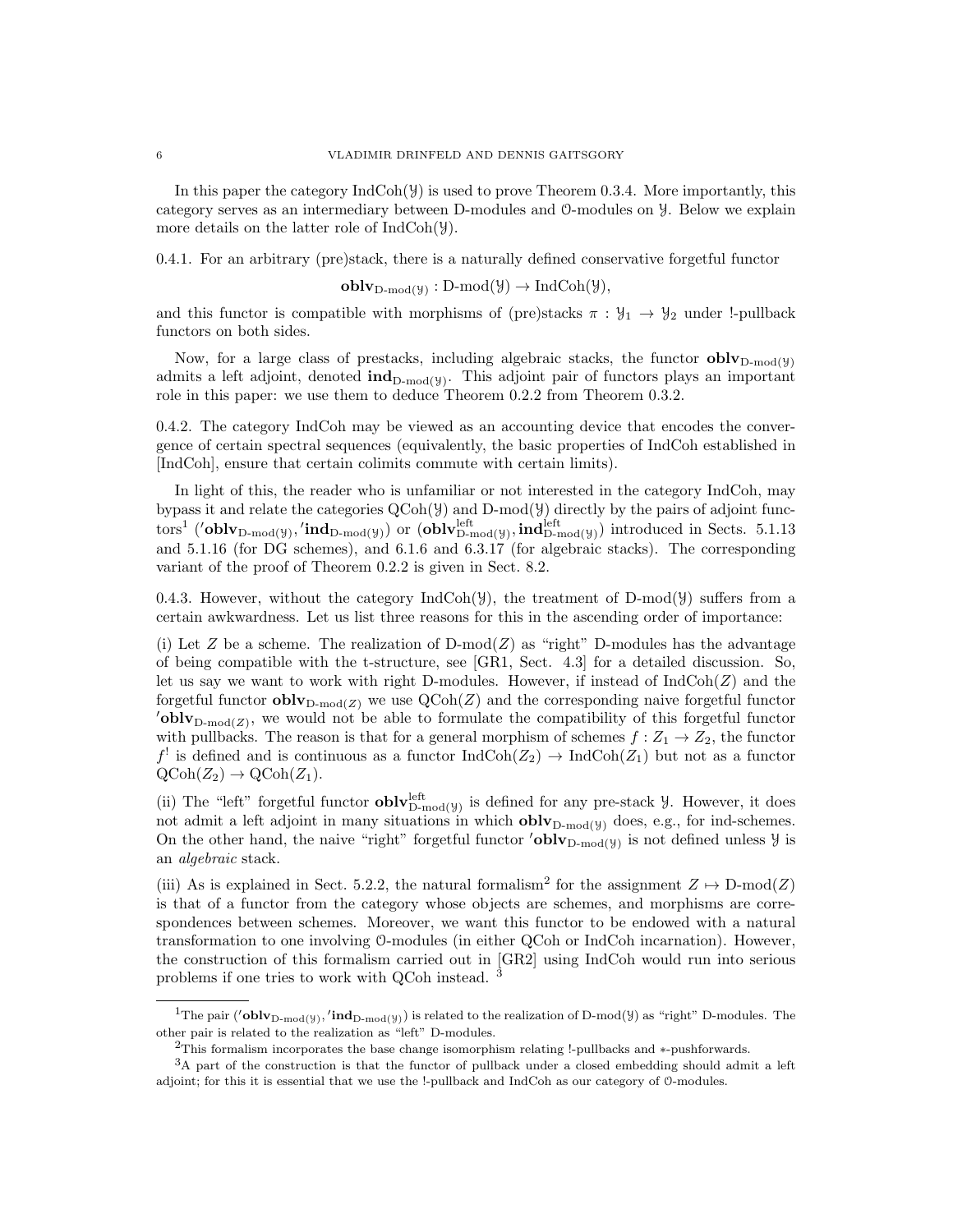### FINITENESS QUESTIONS 7

So, the upshot is that without IndCoh, we cannot really construct a workable formalism of D-modules, that allows to take both direct and inverse images.

0.4.4. Our main result concerning the category IndCoh is the following one (see Theorem 3.3.5):

**Theorem 0.4.5.** For a QCA algebraic stack  $\mathcal{Y}$ , the category IndCoh( $\mathcal{Y}$ ) is compactly generated. The category of its compact objects identifies with Coh(y).

In the above theorem,  $\text{Coh}(\mathcal{Y})$  is the full subcategory of  $\text{QCoh}(\mathcal{Y})$  of *coherent sheaves*, i.e., of bounded complexes with coherent cohomology. We deduce Theorem 0.4.5 from Theorem 0.3.2.

As we mentioned in Sect. 0.3.3, for a general QCA stack Y the problem of compact generation of QCoh(Y) is still open.

### 0.5. Contents of the paper.

0.5.1. In Sect. 1 we formulate the main technical result of this paper, Theorem 1.4.2.

We first fix our conventions regarding algebraic stacks. In Sects. 1 through 10 we adopt a definition of algebraic stacks slightly more restrictive than that of [LM]. Namely, we require the diagonal morphism to be schematic rather than representable.

We introduce the notion of QCA algebraic stack and of QCA morphism between arbitrary (pre)stacks.

We recall the definition of the category of  $QCoh(\mathcal{Y})$  for prestacks and in particular algebraic stacks.

We formulate Theorem 1.4.2, which is a sharpened version of Theorem 0.3.2 mentioned above. In Theorem 1.4.2 we assert not only that the functor  $\Gamma(\mathcal{Y}, -)$  is continuous, but also that it is of bounded cohomological amplitude.

We also show how Theorem 1.4.2 implies its relative version for a QCA morphism between (pre)stacks.

0.5.2. In Sect. 2 we prove Theorem 1.4.2. The idea of the proof is very simple. First, we show that the boundedness of the cohomological dimension implies the continuity of the functor  $\Gamma(\mathcal{Y},-)$ .

We then establish the required boundedness by stratifying our algebraic stack by locally closed substacks that are gerbes over schemes. For algebraic stacks of the latter form, one deduces the theorem directly by reducing to the case of quotient stacks  $Z/G$ , where Z is a quasi-compact scheme and G is a reductive group.

The char. 0 assumption is essential since we are using the fact that the category of representations of a reductive group is semi-simple.

0.5.3. In Sect. 3 we study the behavior of the category  $IndCoh(\mathcal{Y})$  for  $QCA$  algebraic stacks.

We first recall the definition and basic properties of  $IndCoh(\mathcal{Y})$ .

We deduce Theorem 0.4.5 from Theorem 0.3.2.

We also introduce and study the direct image functor  $\pi_*^{\text{IndCoh}}$  for a morphism  $\pi$  between QCA algebraic stacks.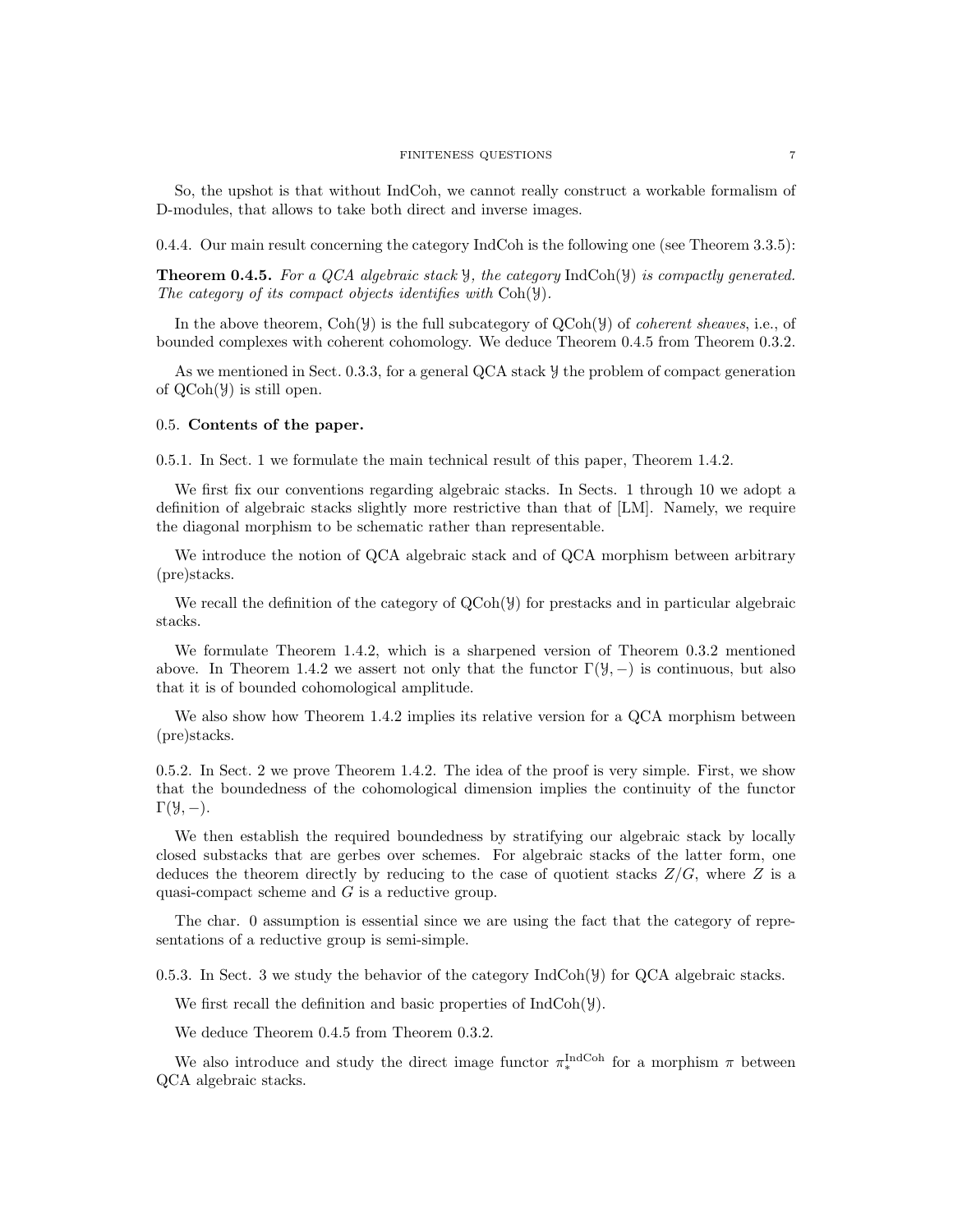0.5.4. In Sect. 4 we prove (and study the implications of) the *dualizability* property of the categories IndCoh( $\mathcal{Y}$ ) and QCoh( $\mathcal{Y}$ ) for a QCA algebraic stack  $\mathcal{Y}$ .

We first recall the notion of dualizable DG category, and then deduce the dualizability of IndCoh(Y) from the fact that it is compactly generated.

We deduce the dualizability of  $QCoh(\mathcal{Y})$  from the fact that it is a retract of IndCoh( $\mathcal{Y}$ ).

We then proceed to discuss Serre duality, which we interpret as a datum of equivalence of between IndCoh(Y) and its dual.

0.5.5. In Sect. 5 we review the theory of D-modules on (DG) schemes.

All of this material is well-known at the level of underlying triangulated categories, but unfortunately there is still no reference in the literature where all the needed constructions are carried out at the DG level. This is particularly relevant with regard to base change isomorphisms, where it is not straightforward to even formulate what structure they encode at the level of  $\infty$ -categories.

We also discuss Verdier duality for D-modules, which we interpret as a datum of equivalence between the category  $D\text{-mod}(Z)$  and its dual, and its relation to Serre duality for  $\text{IndCoh}(Z)$ .

0.5.6. In Sect. 6 we review the theory of D-modules on prestacks and algebraic stacks. This theory is also "well-known modulo homotopy-theoretic issues".

Having an appropriate formalism for the assignment  $Z \sim D\text{-mod}(Z)$  for schemes, one defines the category D-mod(Y) for an arbitrary prestack Y, along with the naturally defined functors. The theory becomes richer once we restrict our attention to algebraic stacks; for example, in this case the category  $D\text{-mod}(\mathcal{Y})$  has a t-structure.

For algebraic stacks we construct and study the induction functor

$$
\mathbf{ind}_{D\text{-mod}(\mathcal{Y})} : \mathrm{IndCoh}(\mathcal{Y}) \to D\text{-mod}(\mathcal{Y}),
$$

left adjoint to the forgetful functor  $oblv_{D\text{-mod}(y)}$ . Its existence and properties are crucial for the proof of compact generation of D-mod(Y) on QCA algebraic stacks, as well as for the relation between the conditions of compactness and safety for objects of D-mod(Y), and for the construction of the renormalized direct image functor. In short, the functor  $\text{ind}_{D\text{-mod}(y)}$ produces a supply of objects of D-mod(Y) whose cohomological behavior we can control.

0.5.7. In Sect. 7 we define the functor of de Rham cohomology  $\Gamma_{\text{dR}}(\mathcal{Y},-) : D\text{-mod}(\mathcal{Y}) \to \text{Vect}$ , where  $\mathcal{Y}$  is an algebraic stack, and discuss its failure to be continuous.

Furthermore, we generalize this to the case of the D-module direct image functor  $\pi_{\text{dR},*}$  for a morphism  $\pi$  between algebraic stacks.

We also discuss the condition of *coherence* on an object of  $D\text{-mod}(\mathcal{Y})$ , and we explain that for quasi-compact algebraic stacks, unlike quasi-compact schemes, the inclusion

$$
D\text{-mod}(\mathcal{Y})^c \subset D\text{-mod}_{coh}(\mathcal{Y})
$$

is not an equality.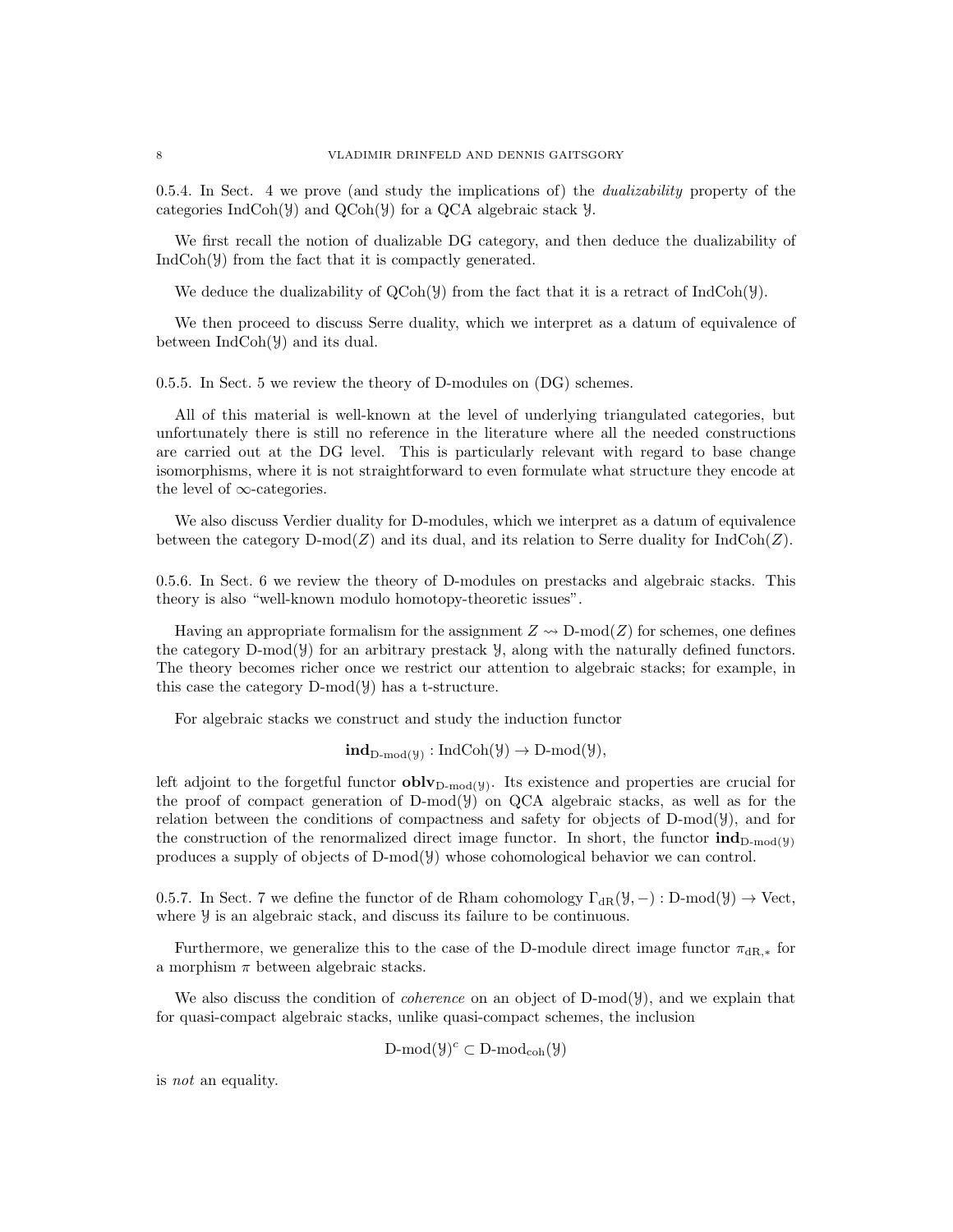0.5.8. In Sect. 8 we prove Theorem 0.2.2. More precisely, we show that for a QCA algebraic stack Y, the category D-mod(Y) is compactly generated by objects of the form  $\text{ind}_{D\text{-mod}}(y)(\mathcal{F})$ for  $\mathfrak{F} \in \mathrm{Coh}(\mathcal{Y})$ .

We also show that Theorem 0.2.2, combined with a compatibility of Serre and Verdier dualities, imply that for a QCA algebraic stack  $\mathcal{Y}$ , the category D-mod( $\mathcal{Y}$ ) is equivalent to its dual, as was the case for schemes.

Finally, we show that for  $\mathcal Y$  as above and any prestack  $\mathcal Y'$ , the natural functor

$$
D\text{-mod}(\mathcal{Y}) \times D\text{-mod}(\mathcal{Y}') \to D\text{-mod}(\mathcal{Y} \times \mathcal{Y}')
$$

is an equivalence.

0.5.9. In Sect. 9 we introduce the functors of renormalized de Rham cohomology and, more generally, renormalized D-module direct image for morphisms between QCA algebraic stacks.

We show that both these functors can be defined as ind-extensions of restrictions of the original functors  $\Gamma_{\text{dR}}(\mathcal{Y},-)$  and  $\pi_{\text{dR},*}$  to the subcategory of compact objects.

We show that the renormalized direct image functor  $\pi_{\blacktriangle}$ , unlike the original functor  $\pi_{\text{dR},\ast}$ , has the base change property and satisfies the projection formula.

We introduce the notion of safe object of D-mod( $\mathcal{Y}$ ), and we show that for safe objects  $\pi_{\blacktriangle}(M) \simeq \pi_{\text{dR},*}(M).$ 

We also show that compact objects of  $D\text{-mod}(\mathcal{Y})$  can be characterized as those objects of  $D\text{-mod}_{coh}(\mathcal{Y})$  that are also safe.

Finally, we show that the functor  $\pi_{\blacktriangle}$  exhibits a behavior opposite to that of  $\pi_{dR,*}$  with respect to its cohomological amplitude: the functor  $\pi_{\text{dR},*}$  is left t-exact, up to a cohomological shift, whereas the functor  $\pi_{\blacktriangle}$  is right t-exact, up to a cohomological shift.

0.5.10. In Sect. 10 we give geometric descriptions of safe algebraic stacks (i.e., those QCA stacks, for which all objects of  $D\text{-mod}(\mathcal{Y})$  are safe), and a geometric criterion for safety of objects of  $D-mod(y)$  in general. The latter description also provides a more explicit description of compact objects of D-mod( $\mathcal{Y}$ ) inside D-mod<sub>coh</sub>( $\mathcal{Y}$ ).

We prove that a quasi-compact algebraic stack  $\mathcal Y$  is safe if and only if the neutral components of stabilizers of its geometric points are unipotent. In particular, any Deligne-Mumford quasicompact algebraic stack is safe.

The criterion for safety of an object, roughly, looks as follows: a cohomologically bounded object  $\mathcal{M} \in \mathcal{D}$ -mod( $\mathcal{Y}$ ) is safe if and only if for every point  $y \in \mathcal{Y}$  with  $G_y = \text{Aut}(y)$ , the restriction  $\mathcal{M}|_{BG_y}$  (here  $BG_y$  denotes the classifying stack of  $G_y$  which maps canonically into Y) has the property that

 $\pi_{\mathrm{dR},*}(\mathfrak{M}|_{BG_y})$ 

is still cohomologically bounded, where  $\pi$  denotes the map  $BG_y \to B\Gamma_y$ , where  $\Gamma_y = \pi_0(G_y)$ .

Conversely, we show that every cohomologically bounded safe object of  $D-mod(y)$  can be obtained by a finite iteration of taking cones starting from objects of the form  $\phi_{\text{dR},*}(\mathcal{N})$ , where  $\phi: S \to \mathcal{Y}$  with S being a quasi-compact scheme and  $\mathcal{N} \in \mathcal{D}\text{-mod}(S)^b$ .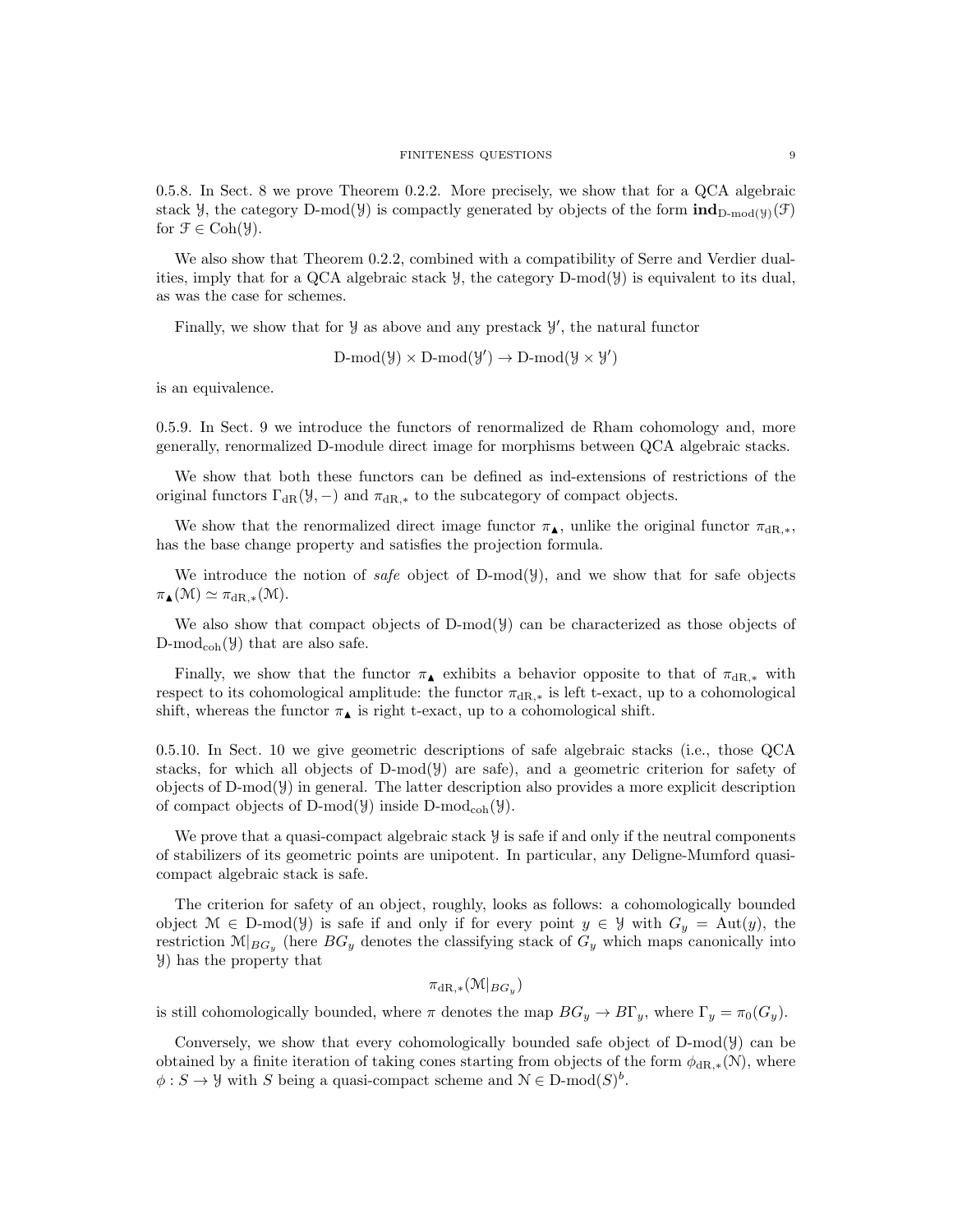0.5.11. Finally, in Sect. 11 we explain how to generalize the results of Sects. 1-10 to the case of algebraic stacks in the sense of [LM]; we call the latter LM-algebraic stacks.

Namely, we explain that since quasi-compact algebraic spaces are QCA when viewed as algebraic stacks, they can be used as building blocks for the categories  $QCoh(-)$ , IndCoh(−) and D-mod(−) instead of schemes. This will imply that the proofs of all the results of this paper are valid for QCA LM-algebraic stacks and morphisms.

0.6. Conventions, notation and terminology. We will be working over a fixed ground field  $k$  of characteristic 0. Without loss of generality one can assume that  $k$  is algebraically closed.

0.6.1.  $\infty$ -categories. Throughout the paper we shall be working with  $(\infty, 1)$ -categories. Our treatment is not tied to any specific model, but we shall use [Lu1] as our basic reference.

We let  $\infty$ -Grpd denote the  $\infty$ -category of  $\infty$ -groupids, a.k.a. "spaces".

If C is an  $\infty$ -category and  $c_1, c_2 \in C$  are objects, we shall denote by  $\text{Maps}_{\mathbf{C}}(c_1, c_2)$  the  $\infty$ -groupoid of maps between these two objects. We shall use the notation  $Hom_C(c_1, c_2) \in Sets$ for  $\pi_0(\text{Maps}_{\mathbf{C}}(\mathbf{c}_1, \mathbf{c}_2))$ , i.e., Hom in the homotopy category.

We shall often say "category" when in fact we mean an  $\infty$ -category.

If  $F: \mathbf{C}' \to \mathbf{C}$  is a functor between  $\infty$ -categories, we shall say that F is 0-fully faithful (or just fully faithful) if F induces an equivalence on Maps( $-$ ,  $-$ ). In this case we call the essential image of  $\mathbf{C}'$  a full subcategory of  $\mathbf{C}$ .

We shall say that F is 1-fully faithful (or just faithful) if F induces a monomorphism on  $Maps(-, -), i.e., if the map$ 

(0.1) 
$$
\text{Maps}_{\mathbf{C}'}(\mathbf{c}'_1, \mathbf{c}'_2) \to \text{Maps}_{\mathbf{C}}(F(\mathbf{c}'_1), F(\mathbf{c}'_2))
$$

is the inclusion of a union of some of the connected components. If, moreover, the map (0.1) is surjective on those connected components of  $\text{Maps}_{\mathbf{C}}(F(\mathbf{c}'_1), F(\mathbf{c}'_2))$  that correspond to isomorphisms, we shall refer to the essential image of  $\mathbb{C}'$  as a 1-full subcategory of  $\mathbb{C}$ .

0.6.2. DG categories: elementary aspects. We will be working with DG categories over k. Unless explicitly specified otherwise, all DG categories will be assumed cocomplete, i.e., contain infinite direct sums (equivalently, filtered colimits, and equivalently all colimits).

We let Vect denote the DG category of complexes of k-vector spaces.

For a DG category C, and  $c_1, c_2 \in C$  we can form the object  $\mathcal{M}aps_{\mathbf{C}}(c_1, c_2) \in \text{Vect}$ . We have

$$
Maps_{\mathbf{C}}(\mathbf{c}_1, \mathbf{c}_2) \simeq \tau^{\leq 0} \left( Maps_{\mathbf{C}}(\mathbf{c}_1, \mathbf{c}_2) \right),
$$

where in the right-hand side we regard an object of Vect<sup>≤0</sup> as an object of  $\infty$ -Grpd via the Dold-Kan functor.

We shall use the notation  $Hom_C^{\bullet}(\mathbf{c}_1, \mathbf{c}_2)$  to denote the graded vector space

$$
\underset{i}{\oplus} H^i\left(\mathcal{M}aps_{\mathbf{C}}(\mathbf{c}_1, \mathbf{c}_2)\right) \simeq \underset{i}{\oplus} \text{Hom}_{\mathbf{C}}(\mathbf{c}_1, \mathbf{c}_2[i]).
$$

We shall often use the notion of t-structure on a DG category. For C endowed with a t-structure, we shall denote by  $\mathbf{C}^{\leq 0}$ ,  $\mathbf{C}^{\geq 0}$ ,  $\mathbf{C}^-$ ,  $\mathbf{C}^+$ ,  $\mathbf{C}^b$  the corresponding subcategories of connective, coconnective, eventually connective (a.k.a. bounded above), eventually coconnective (a.k.a. bounded below) and cohomologically bounded objects.

We let  $C^{\heartsuit}$  denote the abelian category equal to the heart (a.k.a. core) of the t-structure. For example, Vect<sup> $\heartsuit$ </sup> is the usual category of k-vector spaces.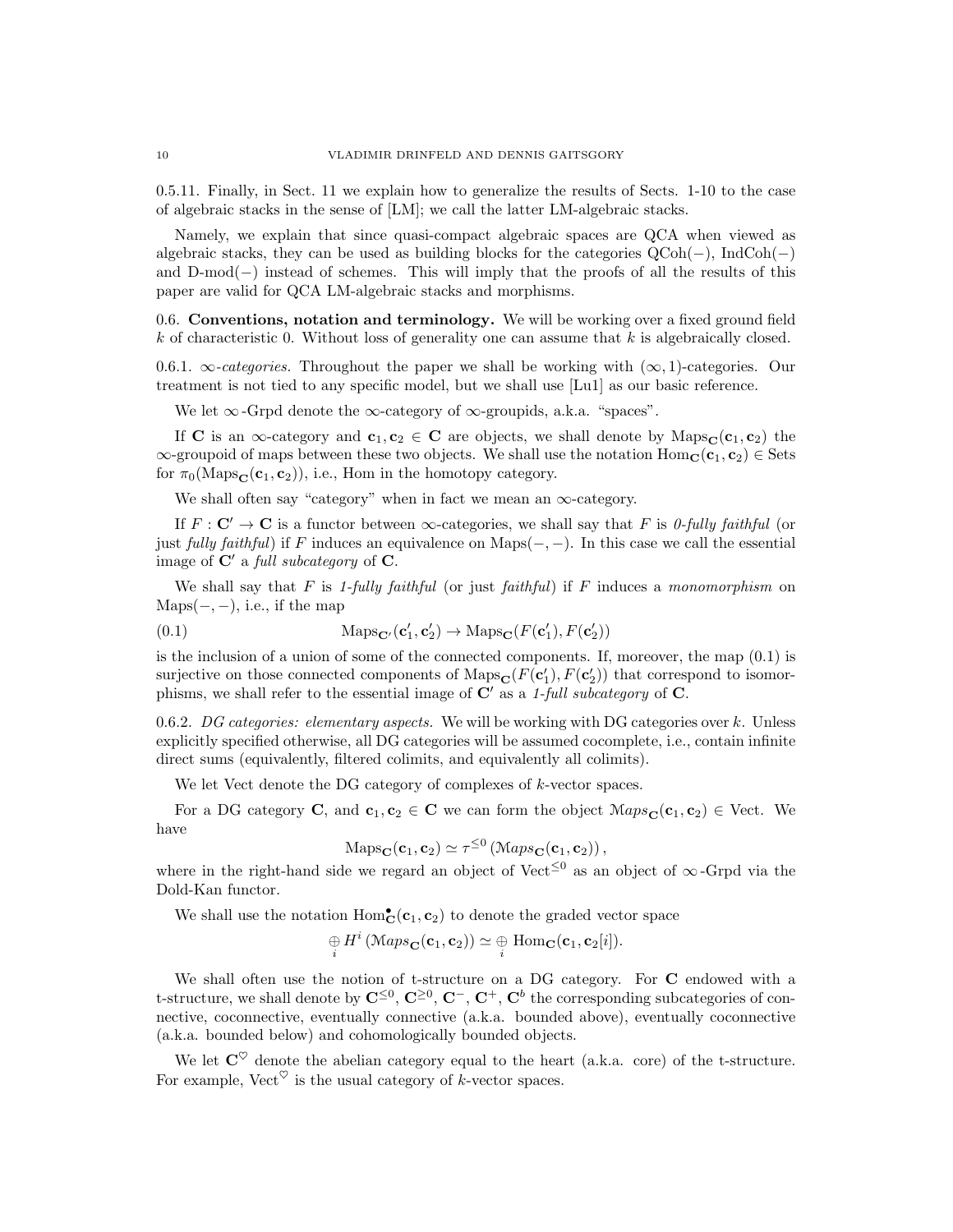0.6.3. Functors. All functors between DG categories considered in this paper, without exception, will be exact (i.e., map exact triangles to exact triangles).  $4$ 

It is a corollary of the adjoint functor theorem a cocomplete DG category also contains all limits, see [Lu1, Corollary 5.5.2.4].

More generally, we have a version of Brown's representability theorem that says that any exact contravariant functor  $F : \mathbf{C} \to \text{Vect}$  is ind-representable (see [Lu1, Corollary 5.3.5.4]), and it is representable if and only if  $F$  takes colimits in  $C$  to limits in Vect.

0.6.4. Continuous functors. For two DG categories  $C_1$ ,  $C_2$  we shall denote by Funct $(C_1, C_2)$ the DG category of all (exact) functors  $\mathbf{C}_1 \to \mathbf{C}_2$ , and by Funct<sub>cont</sub> ( $\mathbf{C}_1, \mathbf{C}_2$ ) its full DG subcategory consisting of continuous functors, i.e., those functors that commute with infinite direct sums (equivalently, filtered colimits, and equivalently all colimits).

By default, whenever we talk about a functor between DG categories, we will mean a continuous functor. We shall also encounter non-continuous functors, but we will explicitly emphasize whenever this happens.

The importance of continuous functors vs. all functors is, among the rest, in the fact that the operation of tensor product of DG categories, reviewed in Sect. 4.1.1, is functorial with respect to continuous functors.

0.6.5. Compactness. We recall that an object  $\mathbf c$  in a DG category is called *compact* if the functor

$$
\operatorname{Hom}_{\mathbf{C}}(\mathbf{c},-): \mathbf{C} \to \operatorname{Vect}^{\heartsuit}
$$

commutes with direct sums. This is equivalent to requiring that the functor

$$
Maps_{\mathbf{C}}(\mathbf{c}, -): \mathbf{C} \to \text{Vect}
$$

be continuous, and still equivalent to requiring that the functor  $\text{Maps}_{\mathbf{C}}(\mathbf{c}, -): \mathbf{C} \to \infty$ -Grpd commute with filtered colimits; the latter interpretation of compactness makes sense for an arbitary  $\infty$ -category closed under filtered colimits. We let  $\mathbb{C}^c$  denote the full but not cocomplete subcategory of  $C$  spanned by compact objects.  $5$ 

A DG category C is said to be compactly generated if there exists a set of compact objects  $\mathbf{c}_{\alpha} \in \mathbf{C}$  that generate it, i.e.,

$$
Maps(\mathbf{c}_{\alpha}, \mathbf{c}) = 0 \Rightarrow \mathbf{c} = 0.
$$

Equivalently, if C does not contain proper full cocomplete subcategories that contain all the objects  $c_{\alpha}$ .

0.6.6. DG categories: homotopy-theoretic aspects. We shall regard the totality of DG categories as an  $(\infty, 1)$ -category in two ways, denoted DGCat and DGCat<sub>cont</sub>. In both cases the objects are DG categories. In the former case, we take as 1-morphisms all (exact) functors, whereas in the latter case we take those (exact) functors that are continuous. The latter is a 1-full subcategory of the former.

The above framework for the theory of DG categories is not fully documented (see, however, [GL:DG] where the basic facts are summarized). For a better documented theory, one can replace the ∞-category of DG categories by that of stable  $\infty$ -categories tensored over k (the latter theory is defined as a consequence of [Lu2, Sects. 4.2 and 6.3]).

<sup>&</sup>lt;sup>4</sup>As a way to deal with set-theoretic issues, we will assume that all our DG categories are presentable, and all functors between them are accessible (see [Lu1, Definitions 5.4.2.5 and 5.5.0.1]); an assumption which is always satisfied in practice.

<sup>&</sup>lt;sup>5</sup>The presentability assumption on **C** implies that  $\mathbb{C}^c$  is small.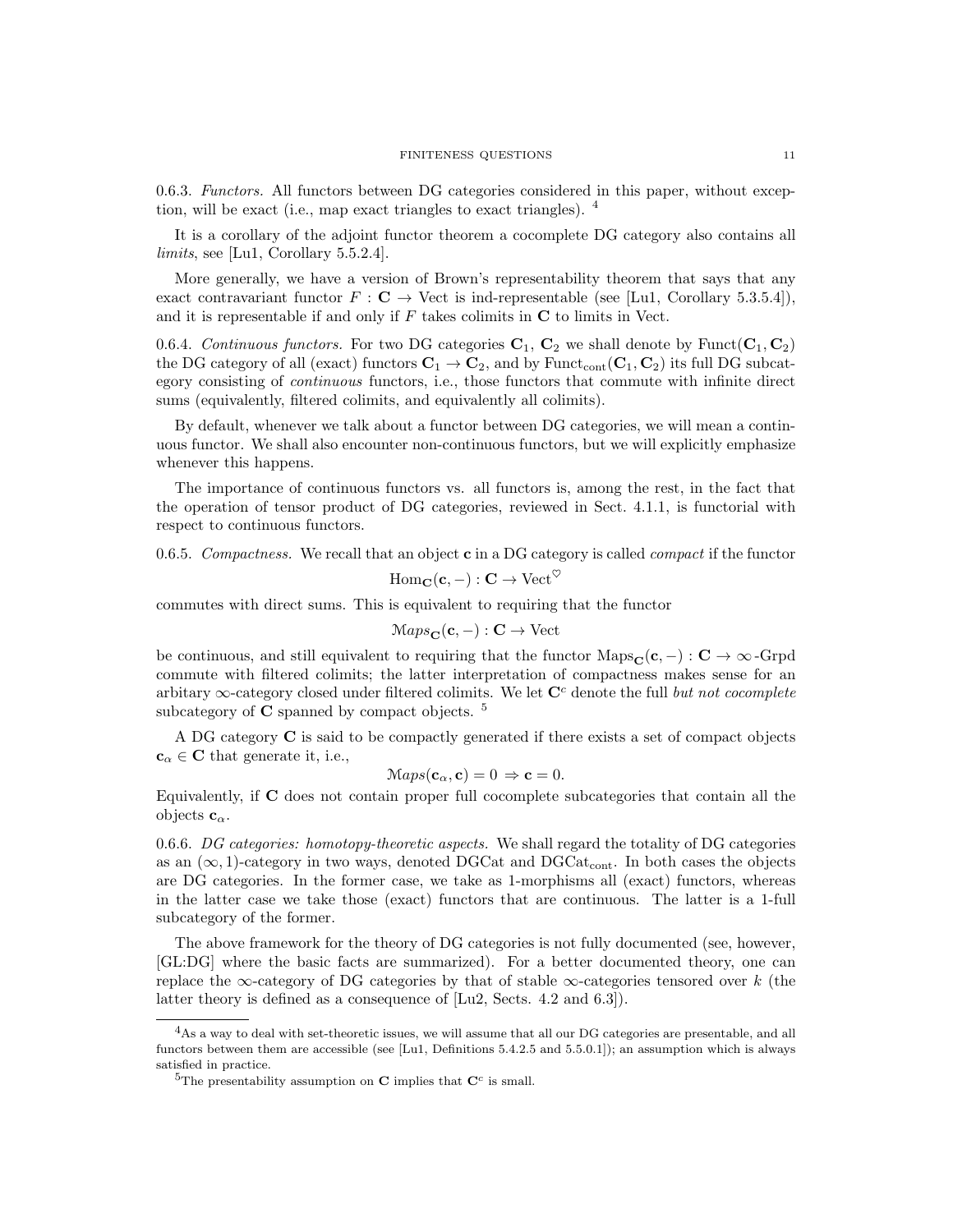0.6.7. Ind-completions. If  $\mathbb{C}^0$  is a small, and hence, non-cocomplete, DG category, one can canonically attach to it a cocomplete one, referred to as the *ind-completion* of  $\mathbb{C}^0$ , denoted  $\text{Ind}(\mathbf{C}^0)$ , and characterized by the property that for  $\mathbf{C} \in \text{DGCat}_{\text{cont}}$ 

 $\mathrm{Funct}_{\mathrm{cont}}(\mathrm{Ind}(\mathbf{C}^{0}), \mathbf{C})$ 

is the category of all (exact) functors  $C^0 \to C$ . For a functor  $F : C^0 \to C$ , the resulting continuous functor  $\text{Ind}(\mathbf{C}^0) \to \mathbf{C}$  is called the "ind-extension of  $F$ ".

The objects of  $\mathbb{C}^0$  are compact when viewed as objects of C. It is not true, however, that the inclusion  $\mathbf{C}^0 \subset \mathbf{C}^c$  is equality. Rather,  $\mathbf{C}^c$  is the Karoubian completion of  $\mathbf{C}^0$ , i.e., every object of the former can be realized as a direct summand of an object of the latter (see [N, Theorem 2.1] or [BeV, Prop. 1.4.2] for the proof).

A DG category is compactly generated if and only if it is of the form  $\text{Ind}(\mathbf{C}^0)$  for  $\mathbf{C}^0$  as above.

0.6.8. DG Schemes. Throughout the paper we shall work in the context of derived algebraic geometry over the field k. We denote  $Spec(k) =: pt$ .

We shall denote by DGSch,  $DGSch<sub>qs-qc</sub>$  and  $DGSch<sup>aff</sup>$  the categories of DG schemes, quasiseparated and quasi-compact DG schemes, and affine DG schemes, respectively. The fundamental treatment of these objects can be found in [Lu3]. For a brief review see also [GL:Stacks], Sect. 3. The above categories contain the full subcategories Sch, Sch<sub>qs-qc</sub> and Sch<sup>aff</sup> of classical schemes.

For the reader's convenience, let us recall the notions of smoothness and flatness in the DG setting.

A map  $Spec(B) \to Spec(A)$  between affine DG schemes is said to be flat if  $H^0(B)$  is flat as a module over  $H^0(A)$ , plus the following equivalent conditions hold:

- The natural map  $H^0(B) \underset{H^0(A)}{\otimes} H^i(A) \to H^i(B)$  is an isomorphism for every *i*.
- For any A-module M, the natural map  $H^0(B) \underset{H^0(A)}{\otimes} H^i(M) \to H^i(B \underset{A}{\otimes} M)$  is an isomorphism for every  $i$ .
- If an A-module N is concentrated in degree 0 then so is  $B \underset{A}{\otimes} N$ .

The above notion is easily seen to be local in the Zariski topology in both  $Spec(A)$  and  $Spec(B)$ . The notion of flatness for a morphism between DG schemes is defined accordingly.

Let  $f: S_1 \to S_2$  be a morphism of DG schemes. We shall say that it is smooth/flat almost of finite presentation if the following conditions hold:

- f is flat (in particular, the base-changed DG scheme  ${}^{cl}S_2 \underset{S_2}{\times} S_1$  is classical), and
- the map of classical schemes  ${}^{cl}S_2 \underset{S_2}{\times} S_1 \rightarrow {}^{cl}S_2$  is smooth/flat of finite presentation.

In the above formulas, for a DG scheme S, we denote by  ${}^{cl}S$  the underlying classical scheme. I.e., locally, if  $S = \text{Spec}(A)$ , then  ${}^{cl}S = \text{Spec}(H^0(A))$ .

A morphism  $f: S_1 \to S_2$  is said to be fppf if it is flat almost of finite presentation and surjective at the level of the underlying classical schemes.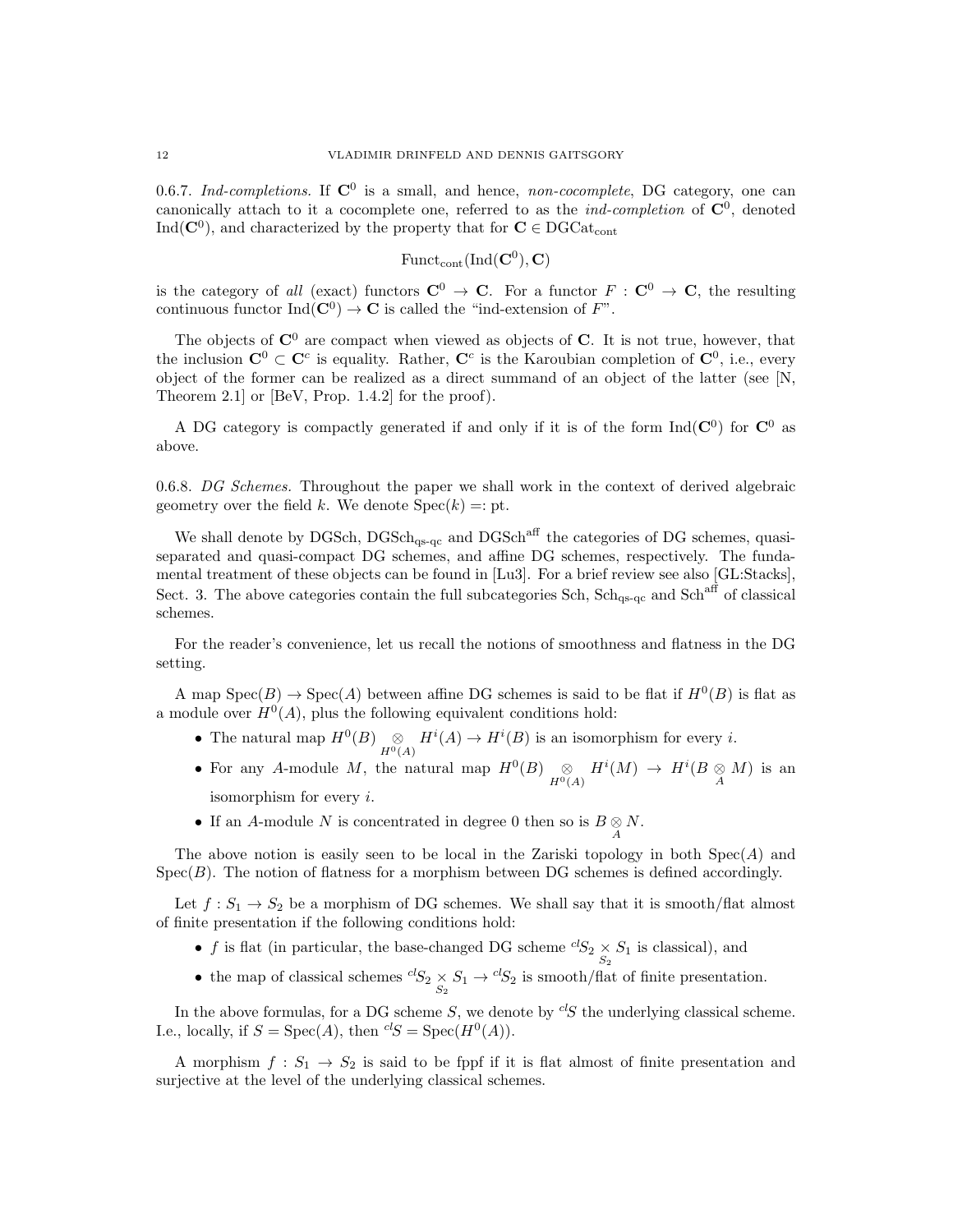0.6.9. Stacks and prestacks. By a prestack we shall mean an arbitrary functor

$$
y:({\rm DGSch}^{\rm aff})^{\rm op}\to\infty\operatorname{-Grpd}.
$$

We denote the category of prestacks by PreStk.

We should emphasize that the reader who is reluctant do deal with functors taking values in  $\infty$ -groupoids, and who is willing to pay the price of staying within the world of classical algebraic geometry, may ignore any mention of prestacks, and replace them by functors with values in usual (i.e., 1-truncated) groupoids.

A prestack is called a stack if it satisfies fppf descent, see [GL:Stacks], Sect. 2.2. We denote the full subcategory of PreStk formed by stacks by Stk. The embedding Stk  $\rightarrow$  PreStk admits a left adjoint, denoted L, and called a sheafification functor.

That said, the distinction between stacks and prestacks will not play a significant role in this paper, because for a prestack  $\mathcal{Y}$ , the canonical map  $\mathcal{Y} \to L(\mathcal{Y})$  induces an equivalence on the category QCoh(−). The same happens for IndCoh(−) and D-mod(−) in the context of prestacks locally almost of finite type, considered starting from Sects. 3-10 on.

We can also consider the category of classical prestacks, denoted  $^{cl}$ PreStk, the latter being the category of all functors

$$
(\mathrm{Sch}^{\mathrm{aff}})^{\mathrm{op}} \to \infty\,\text{-}\mathrm{Grpd}\,.
$$

We have a natural restriction functor

 $Res_{cl \rightarrow DG} : PreStk \rightarrow {}^{cl}PreStk,$ 

which admits a fully faithful left adjoint, given by the procedure of *left Kan extension*, see [GL:Stacks], Sect. 1.1.3. Let us denote this functor  $LKE_{cl\rightarrow DG}$ . Thus, the functor  $LKE_{cl\rightarrow DG}$ allows us to view  $^{cl}$ PreStk as a full subcategory of PreStk.

For example, the composition of the Yoneda embedding  $Sch^{aff} \to {}^{cl}PreStk$  with  $LKE_{cl \to DG}$ is the composition of the tautological embedding  $Sch<sup>aff</sup> \to DGSch<sup>aff</sup>$ , followed by the Yoneda  $embending DGSch<sup>aff</sup> \rightarrow PreStk.$ 

We also have the corresponding full subcategory <sup>cl</sup>Stk ⊂ <sup>cl</sup>PreStk. The functor Res<sub>cl→DG</sub> sends Stk ⊂ PreStk to <sup>cl</sup>Stk ⊂ <sup>cl</sup>PreStk. However, the functor LKE<sub>cl→DG</sub> does not necessarily send  $^{cl}$ Stk to Stk.

Following [GL:Stacks], Sect. 2.4.7, we shall call a stack *classical* if it can be obtained as a sheafification of a classical prestack. This is equivalent to the condition that the natural map

$$
L(\text{LKE}_{\text{cl}\rightarrow\text{DG}}\circ\text{Res}_{\text{cl}\rightarrow\text{DG}}(\mathcal{Y}))\rightarrow\mathcal{Y}
$$

be an isomorphism.

In particular, it is not true that a classical non-affine DG scheme is classical as a prestack. But it is classical as a stack.

When in the main body of the text we will talk about algebraic stacks, the condition of being classical is understood in the above sense.

For a p=prestack/stack/DG scheme/affine DG scheme  $\mathcal{Y}$ , the expression "the classical p underlying  $\mathcal{Y}$ " means the object  $\text{Res}_{cl \to DG}(\mathcal{Y}) \in {}^{cl}\text{PreStk}$  that belongs to the appropriate full subcategory

$$
\mathbf{Sch}^{\mathrm{aff}} \subset \mathbf{Sch} \subset \mathbf{Stk} \subset \mathbf{PreStk}.
$$

We will use a shorthand notation for this operation:  $\mathcal{Y} \mapsto {}^{cl}\mathcal{Y}$ .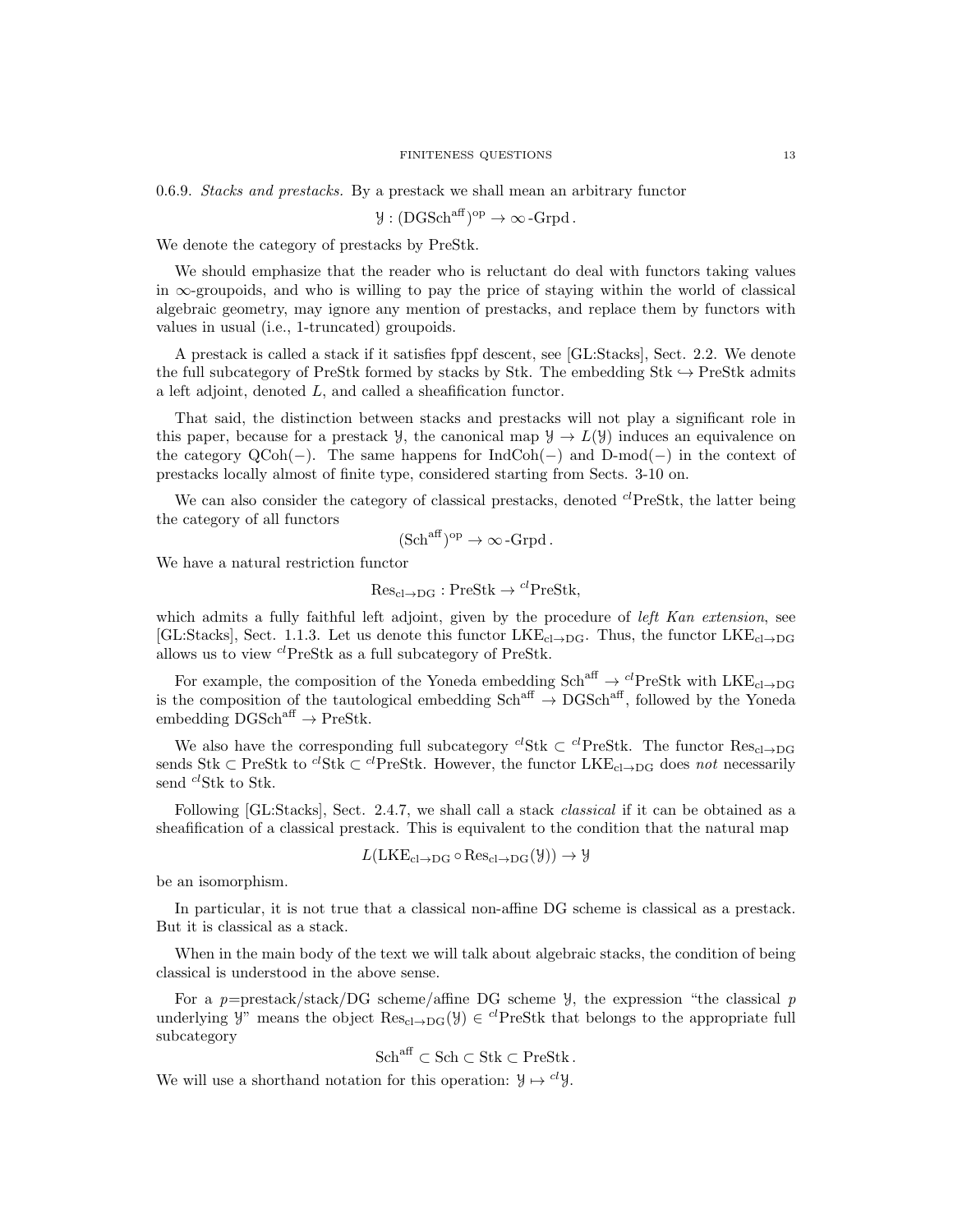0.7. Acknowledgments. We are grateful to Alexander Beilinson, Jacob Lurie, Amnon Neeman and Bertrand Toën for helping us with various technical questions. We are grateful to Sam Raskin for checking the convergence arguments in Sect. 7.

The research of V. D. is partially supported by NSF grant DMS-1001660. The research of D. G. is partially supported by NSF grant DMS-1063470.

## 1. RESULTS ON  $QCoh(\mathcal{Y})$

In Sects. 1.1-1.3 we introduce the basic definitions and recall some well-known facts. The new results are formulated in Sect. 1.4.

#### 1.1. Assumptions on stacks.

1.1.1. Algebraic stacks. In Sections 1-10 we will use the following definition of algebraicity of a stack, which is slightly more restrictive than that of [LM] (in the context of classical stacks) or [GL:Stacks, Sect. 4.2.8 ] (in the DG context).

1.1.2. First, recall that a morphism  $\pi : \mathcal{Y}_1 \to \mathcal{Y}_2$  between prestacks is called schematic if for any affine DG scheme S equipped with a morphism  $S \to \mathcal{Y}_2$  the prestack  $S \times \mathcal{Y}_1$  is a DG scheme.

The notions of surjectivity/flatness/smoothness/quasi-compactness/quasi-separatedness make sense for schematic morphisms:  $\pi$  has one of the above properties if for every  $S \to \mathcal{Y}_2$  as above, the map of DG schemes  $S \times \mathcal{Y}_1 \rightarrow S$  has the corresponding property.

1.1.3. Let Y be a stack. We shall say that Y is a algebraic if

- The diagonal morphism  $\mathcal{Y} \to \mathcal{Y} \times \mathcal{Y}$  is schematic, quasi-separated and quasi-compact.
- There exists a DG scheme Z and a map  $f: Z \to Y$  (automatically schematic, by the previous condition) such that  $f$  is smooth and surjective.

A pair  $(Z, f)$  as above is called a *presentation* or *atlas* for  $Y$ .

Remark 1.1.4. In [LM] one imposes a slightly stronger condition on the diagonal map  $\mathcal{Y} \to \mathcal{Y} \times \mathcal{Y}$ . Namely, in *loc.cit.* it is required to be separated rather than quasi-separated. However, the above weaker condition seems more natural, and it will suffice for our purposes (the latter being Lemma 2.5.2, that relies on [LM, Corollary 10.8], while the latter does not require the separated diagonal assumption).

Remark 1.1.5. To get the more general notion of algebraic stack in the spirit of [LM] (for brevity, LM-algebraic stack), one replaces the word "schematic" in the above definition by "representable", see Sect. 11.1.3.  $\delta$  In fact, all the results formulated in this paper are valid for LM-algebraic stacks; in Sect. 11 we shall explain the necessary modifications. On the other hand, most LM-algebraic stacks one encounters in practice satisfy the more restrictive definition as well. The advantage of LM-algebraic stacks vs. algebraic stacks defined above is that the former, unlike the latter, satisfy fppf descent.

To recover the even more general notion of algebraic stack (a.k.a. 1-Artin stack) from [GL:Stacks, Sect. 4.2.8], one should omit the condition on the diagonal map to be quasiseparated and quasi-compact. However, these conditions are essential for the validity of the results in this paper.

<sup>&</sup>lt;sup>6</sup>A morphism  $\pi : \mathcal{Y}_1 \to \mathcal{Y}_2$  between prestacks is called representable if for every affine DG scheme S equipped with a morphism  $S \to \mathcal{Y}_2$  the prestack  $S \times \mathcal{Y}_1$  is an algebraic space, see Sect. 11.1.1 for a review of the latter notion in the context of derived algebraic geometry.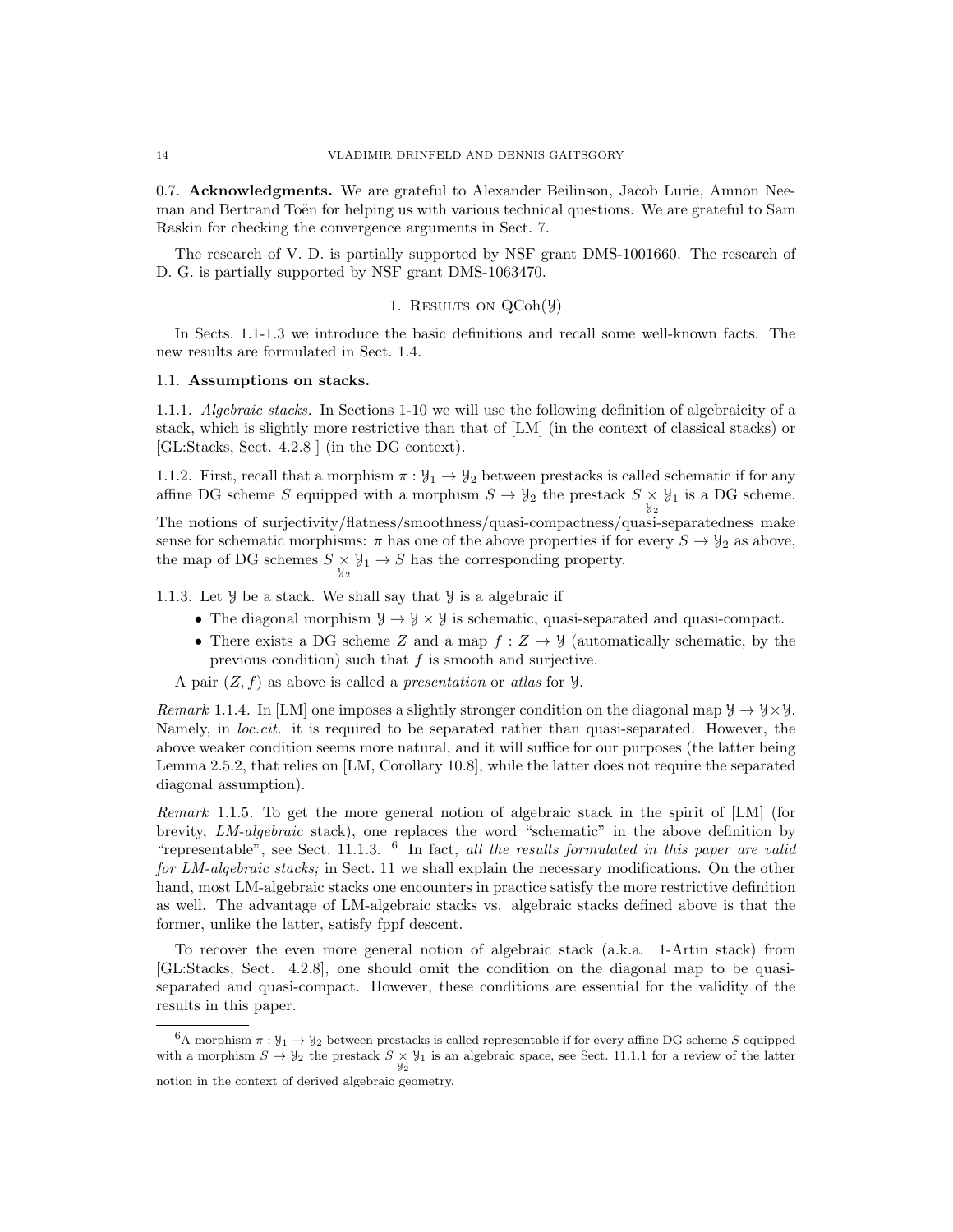1.1.7. QCA stacks.

QCA is shorthand for "quasi-compact and with affine automorphism groups".

**Definition 1.1.8.** We shall say that algebraic stack  $\mathcal{Y}$  is QCA if

- (1) It is quasi-compact;
- (2) The automorphism groups of its geometric points are affine;
- (3) The classical inertia stack, i.e., the classical algebraic stack  ${}^{cl}(\mathcal{Y}_{\mathcal{Y}\times\mathcal{Y}}\mathcal{Y})$ , is of finite presentation over  $^{cl}$  y.

In particular, any algebraic space automatically satisfies this condition (indeed, the classical inertia stack of an algebraic space X is isomorphic to  ${}^{cl}\mathcal{X}$ ). In addition, it is clear that if



is a Cartesian diagram, where  $\mathfrak X$  and  $\mathfrak X'$  are algebraic spaces, and  $\mathcal Y$  is a QCA algebraic stack, then so is  $\mathcal{Y}'$ .

The class of QCA algebraic stacks will play a fundamental role in this article. We also need the relative version of the QCA condition.

**Definition 1.1.9.** We shall say that a morphism  $\pi : \mathcal{Y}_1 \to \mathcal{Y}_2$  between prestacks is QCA if for every affine DG scheme S and a morphism  $S \to \mathcal{Y}_2$ , the base-changed prestack  $\mathcal{Y}_1 \times S$  is an

algebraic stack and is QCA.

For example, it is easy to show that if  $\mathcal{Y}_1$  is a QCA algebraic stack and  $\mathcal{Y}_2$  is any algebraic stack, then any morphism  $\mathcal{Y}_1 \rightarrow \mathcal{Y}_2$  is QCA.

## 1.2. Quasi-coherent sheaves.

1.2.1. Definition. Let  $\mathcal Y$  be any prestack. Let us recall (see e.g. [GL:QCoh, Sect. 1.1.3]) that the category QCoh(Y) is defined as

(1.1) 
$$
\lim_{\substack{\longleftarrow \\ (S,g) \in ((\text{DGSch}^{\text{aff}})_{/\mathcal{Y}})^{\text{op}}} Q\text{Coh}(S).
$$

Here  $(DGSch<sup>aff</sup>)_{/y}$  is the category of pairs  $(S, g)$ , where S is an affine DG scheme, and g is a map  $S \to \mathcal{Y}$ .

1.2.2. Let us comment on the structure of the above definition:

We view the assignment  $(S, g) \rightsquigarrow \text{QCoh}(S)$  as a functor between  $\infty$ -categories

(1.2) 
$$
((\text{DGSch}^{\text{aff}})_{/\mathcal{Y}})^{\text{op}} \to \text{DGCat}_{\text{cont}},
$$

and the limit is taken in the  $(\infty, 1)$ -category DGCat<sub>cont</sub>. The functor (1.2) is obtained by restriction under the forgetful map  $(DGSch^{aff})_{/y} \rightarrow DGSch^{aff}$  of the functor

 $\mathrm{QCoh}^*_{\mathrm{Sch}^{\mathrm{aff}}}: (\mathrm{DGSch}^{\mathrm{aff}})^{\mathrm{op}} \to \mathrm{DGCat}_{\mathrm{cont}},$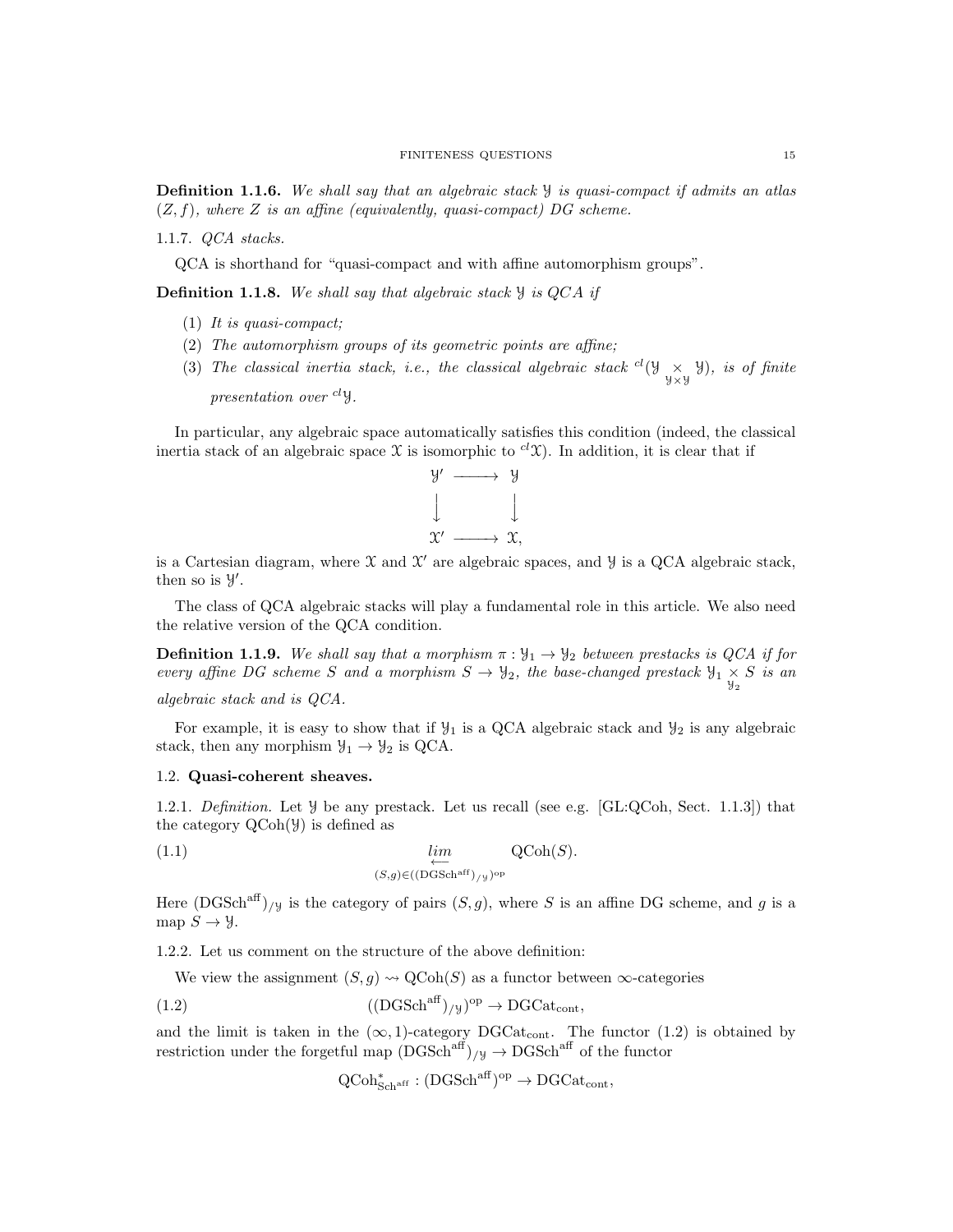where for  $f: S' \to S$ , the map  $\mathrm{QCoh}(S) \to \mathrm{QCoh}(S')$  is  $f^*$ . (The latter functor can be constructed in a "hands-on" way; this has been carried out in detail in [Lu3].)

In other words, an object  $\mathcal{F} \in \text{QCoh}(\mathcal{Y})$  is an assignment for any  $(S, q : S \to \mathcal{Y})$  of an object  $\mathcal{F}|_S := g^*(\mathcal{F}) \in \mathrm{QCoh}(S)$ , and a homotopy-coherent system of isomorphisms

$$
f^*(g^*(\mathcal{F})) \simeq (g \circ f)^*(\mathcal{F}) \in \text{QCoh}(S'),
$$

for maps of DG schemes  $f: S' \to S$ .

*Remark* 1.2.3. For  $\mathcal{Y}$  classical and algebraic, the definition of  $QCoh(\mathcal{Y})$  given above is different from the one of [LM] (in *loc.cit.*, at the level of triangulated categories,  $QCoh(\mathcal{Y})$  is defined as a full subcategory in the derived category of the abelian category of sheaves of O-modules on the smooth site of  $\mathcal{Y}$ ). It is easy to show that the eventually coconnective (=bounded from below) parts of both categories, i.e., the two versions of  $QCoh(\mathcal{Y})^+$ , are canonically equivalent. However, we have no reasons to believe that the entire categories are equivalent in general. The reason that we insist on considering the entire category  $QCoh(\mathcal{Y})$  is that this paper is largely devoted to the notion of compactness, which only makes sense in a cocomplete category.

Remark 1.2.4. In the definition of  $QCoh(\mathcal{Y})$ , one can replace the category DGSch<sup>aff</sup> of affine DG schemes by either  $DGSch<sub>qs-qc</sub>$  or of quasi-separated and quasi-compact DG schemes or just DGSch of all DG schemes. The limit category will not change due to the Zariski descent property of the assignment  $S \rightsquigarrow \text{QCoh}(S)$ .

1.2.5. In the definition of  $QCoh(\mathcal{Y})$  it is often convenient to replace the category  $DGSch_{\mathcal{Y}}$ (resp.,  $(DGSch<sub>qs-qc</sub>)_{/y}$ ,  $(DGSch<sup>aff</sup>)_{/y}$ ) by a another category A, equipped with a functor

$$
(a \in A) \mapsto (S_a, g_a)
$$

to DGSch<sub>/Y</sub> (resp.,  $(DGSch<sub>qs-qc</sub>)_{/Y}$ ,  $(DGSch<sup>aff</sup>)_{/Y}$ ), (provided that the limit will be the same). Below are several examples that will be used in this paper.

(i) If  $\mathcal Y$  is classical (as a stack or a prestack), one can take the category  $A := (\text{Sch}^{\text{aff}})_{/\mathcal Y},$ equipped with the tautological inclusion to  $(DGSch<sup>aff</sup>)_{/y}$ . I.e., we replace DG schemes by classical schemes. Indeed, if Y is classical as a prestack, the fact that the limit category will be the same follows the from fact that the property of Y to be classical means that the inclusion  $(\text{Sch}^{\text{aff}})_{/\mathcal{Y}} \to (\text{DGSch}^{\text{aff}})_{/\mathcal{Y}}$  is cofinal (i.e., for every  $S \in \text{DGSch}^{\text{aff}}$  and a point  $y : S \to \mathcal{Y}$ , there exists a factorization  $S \to S' \to \mathcal{Y}$ , where  $S' \in Sch^{aff}$ , and the category of such factorizations is contractible.) For stacks, this follows from the fact that the map  $\mathcal{Y} \to L(\mathcal{Y})$ , where we remind that  $L(-)$  denotes fppf sheafification, induces an isomorphism on QCoh.

(ii) Let  $\mathcal{Y} \to \mathcal{Y}'$  be a schematic (resp., schematic + quasi-separated and quasi-compact; affine) map between prestacks.

Then we can take A to be  $\text{DGSch}_{/y}$  (resp.,  $(\text{DGSch}_{\text{as-ac}})/y$ ;  $(\text{DGSch}^{\text{aff}})_{/y}$ ) via the functor

(1.3) 
$$
S' \mapsto S := S' \underset{\mathcal{Y}'}{\times} \mathcal{Y}.
$$

Indeed, it is easy to see that the above functor is cofinal.

(iii) Suppose that  $\mathcal{Y}$  is algebraic and let  $f : Z \to \mathcal{Y}$  be an fppf atlas. Then we can replace DGSch<sub>/Y</sub> by the Čech nerve of f. The fact that the limit category is the same follows from the fppf descent for QCoh on DG schemes.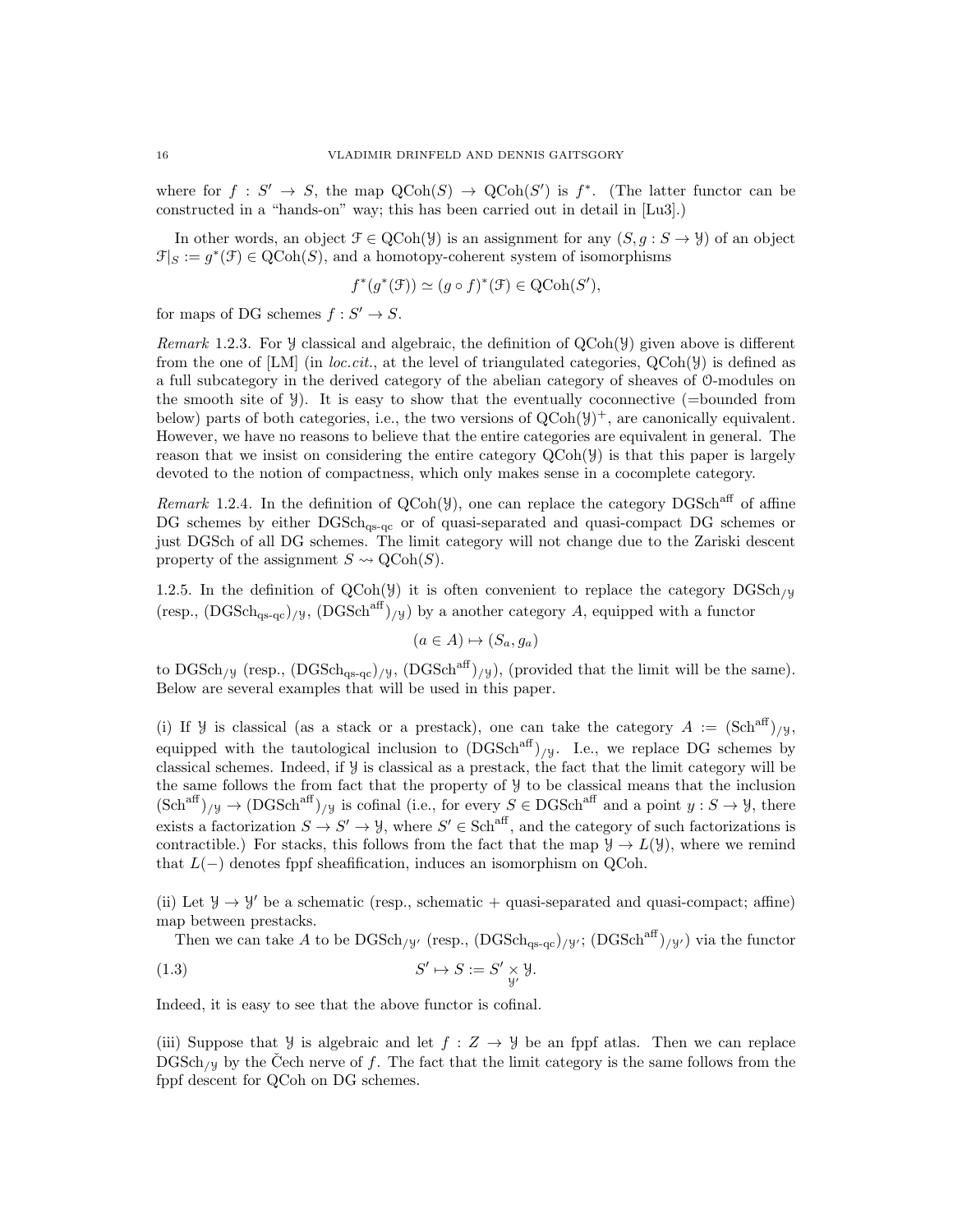#### FINITENESS QUESTIONS 17

(iv) Assume again that  $\mathcal Y$  is algebraic. We can take A to be the 1-full subcategory

$$
DGSch_{/y, \text{smooth}} \subset DGSch_{/y},
$$

or, respectively,

$$
(\mathrm{DGSch}_{qs\text{-}qc})_{/y,\mathrm{smooth}}\subset (\mathrm{DGSch}_{qs\text{-}qc})_{/y},\ (\mathrm{DGSch}^{\mathrm{aff}})_{/y,\mathrm{smooth}}\subset (\mathrm{DGSch}^{\mathrm{aff}})_{/y},
$$

where we restrict objects to those  $(S, g)$ , for which g is smooth, and 1-morphisms to those  $f: S_1 \rightarrow S_2$ , for which f is smooth. The fact that limit category is the same is shown in [IndCoh, Sect. 11.2 and particularly Corollary 11.2.3]. The word "smooth" can also be replaced by the word "flat". The same proof applies to establish the following generalization:

**Lemma 1.2.6.** Let  $\mathcal{Y} \to \mathcal{Y}'$  be a schematic (resp., schematic + quasi-separated and quasicompact; affine) map between algebraic stacks. Then the functor  $(1.3)$ 

 $\mathrm{DGSch}_{/\mathcal{Y}',\mathrm{smooth}}\to \mathrm{DGSch}_{/\mathcal{Y},\mathrm{smooth}}$ 

defines an equivalence

$$
\mathrm{QCoh}(\mathcal{Y}) = \varprojlim_{(S,g)\in (\mathrm{DGSch}_{/\mathcal{Y}})^{\mathrm{op}}} \mathrm{QCoh}(S) \to \varprojlim_{(S',g')\in (\mathrm{DGSch}_{/\mathcal{Y}'})^{\mathrm{op}}} \mathrm{QCoh}(S),
$$

and similarly for the  $(DGSch_{\text{as-qc}})/y$  and  $(DGSch^{\text{aff}})/y$  versions.

1.2.7. t-structure. For any prestack  $\mathcal{Y}$ , the category  $QCoh(\mathcal{Y})$  has a natural t-structure: an object  $\mathcal{F} \in \text{QCoh}(\mathcal{Y})$  is connective (i.e., cohomologically  $\leq 0$ ) if its pullback to any scheme is.

Two important features of this t-structure are summarized in the following lemma:

**Lemma 1.2.8.** Suppose that  $\mathcal{Y}$  is an algebraic stack.

(a) The t-structure on  $QCoh(\mathcal{Y})$  is compatible with filtered colimits.<sup>7</sup>

(b) The t-structure on  $QCoh(\mathcal{Y})$  is left-complete, i.e., for  $\mathcal{F} \in QCoh(\mathcal{Y})$ , the natural map

$$
\mathcal{F} \to \varprojlim_{n \in \mathbb{N}} \tau^{\geq -n}(\mathcal{F})
$$

is an isomorphism, where  $\tau$  denotes the truncation functor.

(c) If  $f: Z \to \mathcal{Y}$  is a faithfully flat atlas, the functor  $f^* : \text{QCoh}(\mathcal{Y}) \to \text{QCoh}(Z)$  is t-exact and conservative.

We refer the reader to [Lu2, Sect. 1.2.1], for a review of the notion of left-completeness of a t-structure.

For the proof of the lemma, see [GL:QCoh, Cor. 5.2.4]. One first reduces to the case where Y is an affine DG scheme. In this case  $QCoh(\mathcal{Y})$  is left-complete because it admits a conservative t-exact functor to Vect that commutes with limits, namely,  $\Gamma(\mathcal{Y}, -)$ .

Remark 1.2.9. Let  $\mathcal Y$  be an algebraic stack. It is easy to see that the category  $QCoh(\mathcal Y)^{\heartsuit}$ identifies with  $Q\text{Coh}(^{cl} \mathcal{Y})^{\heartsuit}$ .

Remark 1.2.10. Suppose again that Y is classical and algebraic. Suppose in addition that the diagonal morphism  $\mathcal{Y} \to \mathcal{Y} \times \mathcal{Y}$  is affine. In this case, it is easy to to show that  $QCoh(\mathcal{Y})^+$ is canonically equivalent to  $D(QCoh(y)^{\heartsuit})^+$ , see <sup>8</sup> [GL:QCoh, Prop. 5.4.3]. It follows from

<sup>&</sup>lt;sup>7</sup>By definition, this means that the subcategory  $QCoh(y)^{>0}$  is preserved under filtered colimits. Note that the subcategory  $QCoh(\mathcal{Y})^{\leq 0}$  automatically has this property.

<sup>&</sup>lt;sup>8</sup>Here by  $D(A)$  for an abelian category A we mean the canonical DG category, whose homotopy category is the derived category of A, see [Lu2, Sect. 1.3.4].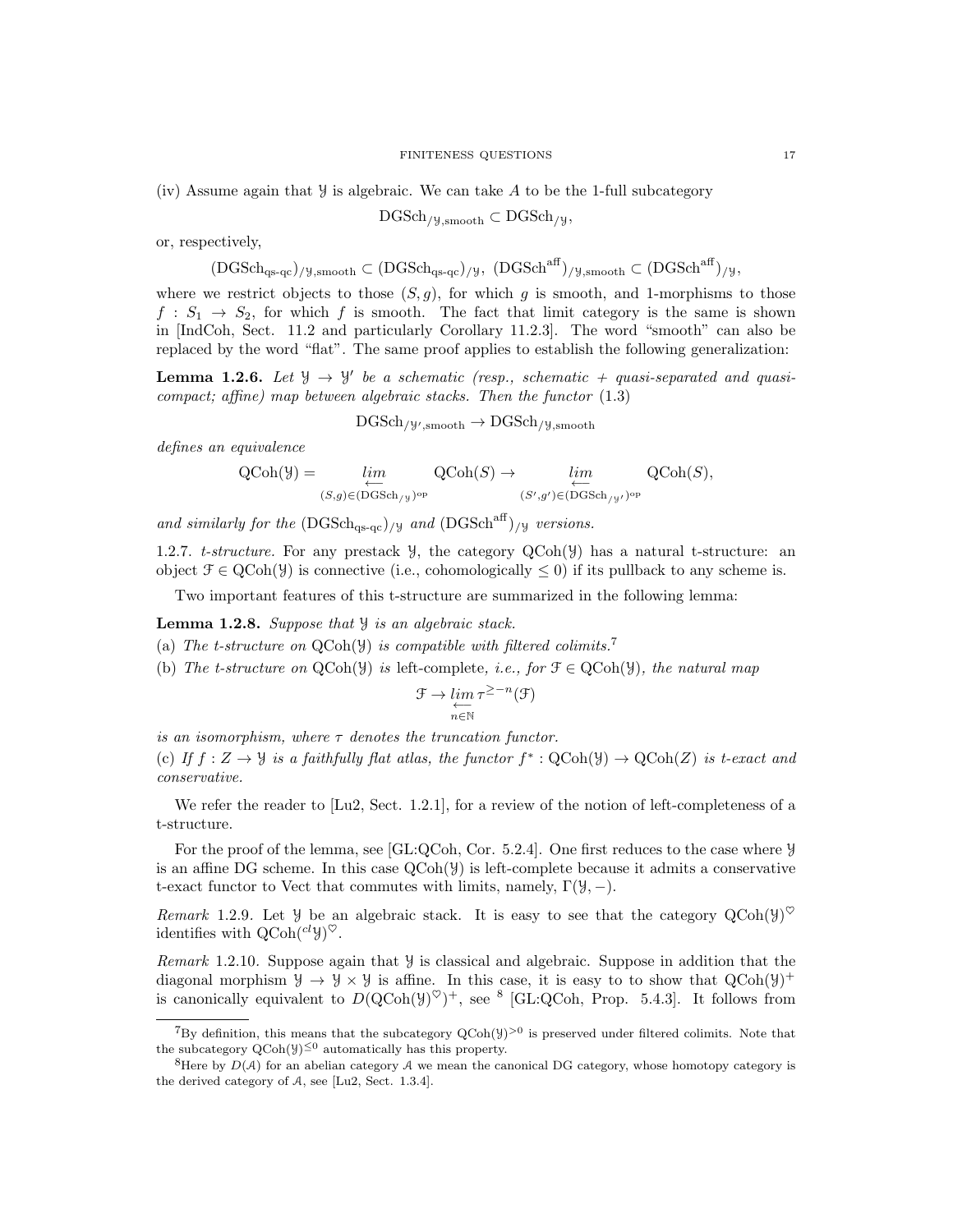Lemma 1.2.8 that the entire QCoh( $\mathcal{Y}$ ) can be recovered as the left completion of  $D(\text{QCoh}(\mathcal{Y})^{\heartsuit})$ . At least, in characteristic  $p > 0$  it can happen that  $D(QCoh(y)^{\heartsuit})$  itself is not left-complete (e.g., A. Neeman [Ne] showed this if  $\mathcal Y$  is the classifying stack of the additive group over a field of characteristic  $p > 0$ ). However, it is easy to formulate sufficient conditions for  $D(\text{QCoh}(\mathcal{Y})^{\heartsuit})$ to be left-complete: for example, this happens when  $Q\text{Coh}(\mathcal{Y})^{\heartsuit}$  is generated by (every object of  $\text{QCoh}(\mathcal{Y})^{\heartsuit}$  is a filtered colimit of quotients of) objects having finite cohomological dimension. E.g., this tautologically happens when Y is an affine DG scheme, or more generally, a quasiprojective scheme. From here one deduces that this is also true for any  $\mathcal{Y}$  of the form  $\mathbb{Z}/G$ , where  $Z$  is a quasi-projective scheme, and  $G$  is an affine algebraic group acting linearly on  $Z$ , provided we are in characteristic 0.

Remark 1.2.11. If Y is an algebraic stack, which is not classical, then for two objects

$$
\mathcal{F}_1, \mathcal{F}_2 \in \mathrm{QCoh}(\mathcal{Y})^{\heartsuit} \simeq \mathrm{QCoh}(\mathcal{C}^l \mathcal{Y})^{\heartsuit}
$$

the Exts between these objects computed in  $QCoh(\mathcal{Y})$  and  $QCoh(c^l\mathcal{Y})$  will, of course, be different. 9

### 1.3. Direct images for quasi-coherent sheaves.

1.3.1. Let  $\pi : \mathcal{Y}_1 \to \mathcal{Y}_2$  be a morphism between prestacks. We have a tautologically defined (continuous) functor

$$
\pi^*: \mathrm{QCoh}(\mathcal{Y}_2) \to \mathrm{QCoh}(\mathcal{Y}_1).
$$

By the adjoint functor theorem ([Lu1, Cor. 5.5.2.9]),  $\pi^*$  admits a right adjoint, denoted  $\pi_*$ . However, in general,  $\pi_*$  is not continuous, i.e., it does not commute with colimits.

For  $\mathcal{Y} \in \text{PreStk}$  and  $p_{\mathcal{Y}} : \mathcal{Y} \to \text{pt}$  we shall also use the notation

$$
\Gamma(\mathcal{Y}, -) := (p_{\mathcal{Y}})_*.
$$

Remark 1.3.2. In fact,  $\pi_*$  defined above, is a pretty "bad" functor. E.g., it does not satisfy base change (see Sect. 1.3.3 below for what tis means). Neither does is satisfy the projection formula (see Sect. 1.3.7 for what this means), even for open embeddings. One of the purposes of this paper is to give conditions on  $\pi$  that ensure that  $\pi_*$  is continuous and has other nice properties.

1.3.3. Base change. Let  $\phi_2 : \mathcal{Y}_2' \to \mathcal{Y}_2$  be another map of prestacks. Consider the Cartesian diagram

$$
\begin{array}{ccc}\n\mathcal{Y}'_1 & \xrightarrow{\phi_1} & \mathcal{Y}_1 \\
\pi' & & \downarrow \pi \\
\mathcal{Y}'_2 & \xrightarrow{\phi_2} & \mathcal{Y}_2.\n\end{array}
$$

By adjunction, for  $\mathcal{F}_1 \in \text{QCoh}(\mathcal{Y}_1)$  we obtain a morphism

$$
\phi_2^* \circ \pi_*(\mathcal{F}_1) \to \pi'_* \circ \phi_1^*(\mathcal{F}_1).
$$

## Definition 1.3.4.

 $(1.4)$ 

- (a) The triple  $(\phi_2, \mathcal{F}_1, \pi)$  satisfies base change if the map (1.4) is an isomorphism.
- (b) The pair  $(\mathcal{F}_1, \pi)$  satisfies base change if (1.4) is an isomorphism for any  $\phi_2$ .
- (c) The morphism  $\pi$  satisfies base change if (1.4) is an isomorphism for any  $\phi_2$  and  $\mathfrak{F}_1$ .

<sup>9</sup>Sam Raskin points out that the latter observation may serve as an entry point to the world of derived algebraic geometry for those not a priori familiar with it: we start with the abelian category  $QCoh({}^{cl}y)^\heartsuit$ , and the data of Y encodes a way to promote it to a DG category, namely, QCoh(Y).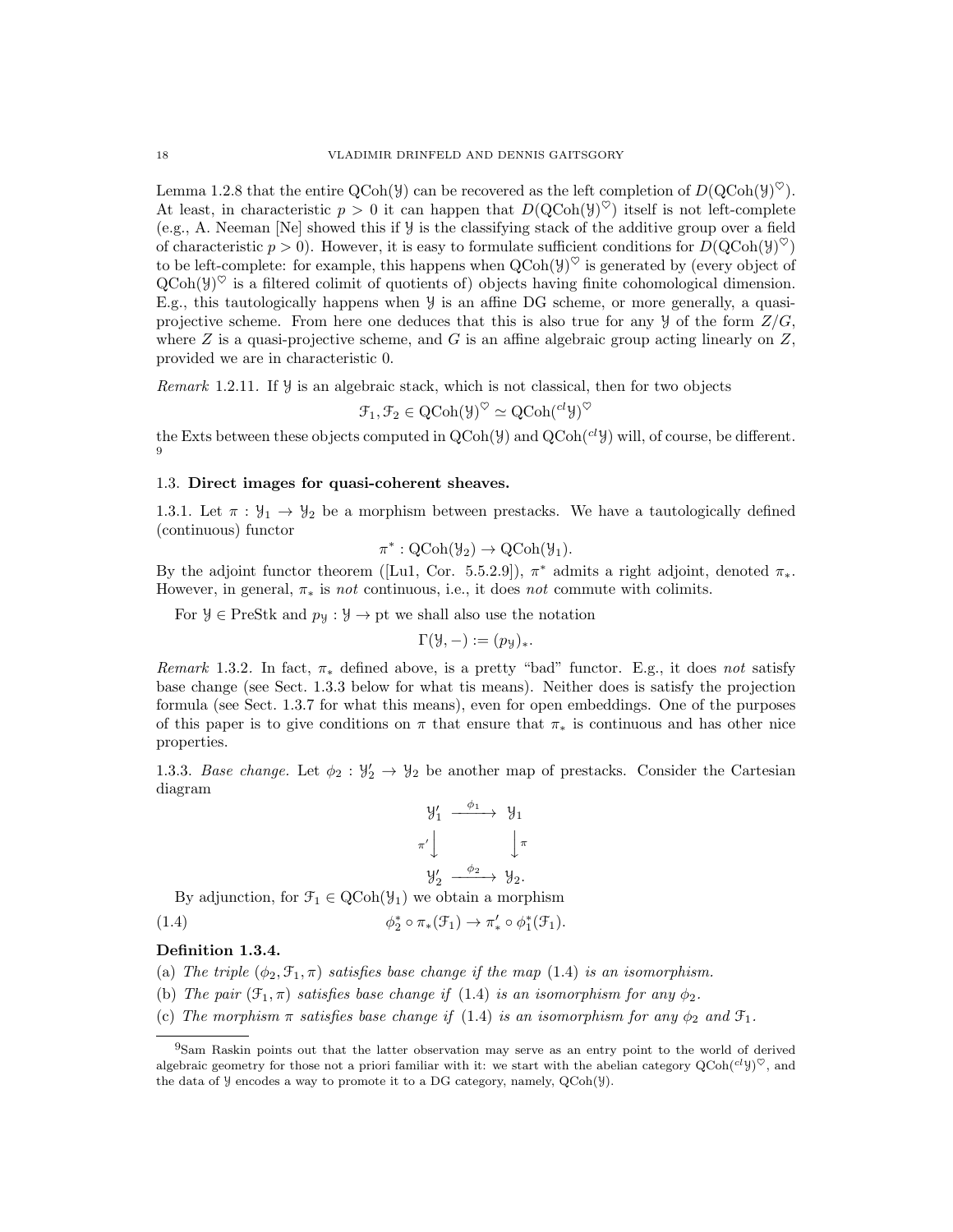1.3.5. Let us observe the following:

**Proposition 1.3.6.** Given  $\pi : \mathcal{Y}_1 \to \mathcal{Y}_2$ , for  $\mathcal{F}_1 \in \text{QCoh}(\mathcal{Y}_1)$  the following conditions are equivalent:

(i)  $(\mathfrak{F}_1, \pi)$  satisfies base change.

(ii)  $(\phi_2, \mathcal{F}_1, \pi)$  satisfies base change whenever  $\mathcal{Y}_2 = S_2 \in \text{DGSch}^{\text{aff}}$ .

(iii) For any  $S'_2 \stackrel{f_2}{\rightarrow} S_2 \stackrel{g_2}{\rightarrow} \mathcal{Y}_2$  with  $S_2, S'_2 \in DGSch^{aff}$ , the triple  $(f_2, \mathcal{F}_{S,1}, \pi_S)$  satisfies base change, where  $\mathfrak{F}_{S,1} := \mathfrak{F}_1|_{S_2 \underset{\mathcal{Y}_2}{\times} \mathcal{Y}_1}$  and  $\pi_S : S_2 \underset{\mathcal{Y}_2}{\times} \mathcal{Y}_1 \to S_2$ .

*Proof.* Clearly (i)  $\Rightarrow$  (ii)  $\Rightarrow$  (iii). Suppose that  $(\mathcal{F}_1, \pi)$  satisfies (iii). Consider the assignment  $(S_2 \in (DGSch^{aff})_{/\forall_2}) \rightsquigarrow (\pi_S)_*(\mathcal{F}_{S,1}).$ 

The assumption implies that this assignment defines an object  $\pi_{*,?}(\mathcal{F}_1) \in \text{QCoh}(\mathcal{Y}_2)$ . Moreover, it is easy to see that this object is equipped with a functorial isomorphism

 $\operatorname{Maps}_{\text{QCoh}(\mathcal{Y}_2)}(\mathcal{F}_2, \pi_{*,?}(\mathcal{F}_1)) \simeq \operatorname{Maps}_{\text{QCoh}(\mathcal{Y}_1)}(\pi^*(\mathcal{F}_2), \mathcal{F}_1), \quad \mathcal{F}_2 \in \operatorname{QCoh}(\mathcal{Y}_2).$ 

Hence,  $\pi_{*,?}(\mathcal{F}_1) \simeq \pi_*(\mathcal{F}_1)$ , and thus

(1.5) 
$$
g_2^*(\pi_*(\mathcal{F}_1)) \simeq (\pi_S)_*(\mathcal{F}_{S,1}).
$$

By the same logic, for any  $\phi_2 : \mathcal{Y}_2' \to \mathcal{Y}_2$ , and  $g_2' : S_2' \to \mathcal{Y}_2'$ , we obtain that

$$
(g_2')^*(\pi'_* \circ \phi_1^*(\mathcal{F}_1)) \simeq (\pi_{S'})_*(\mathcal{F}_{S',1}),
$$

where  $\mathfrak{F}_{S',1} := \mathfrak{F}_1|_{S'_{2} \underset{\mathfrak{Y}'_2}{\times}}$  $y'_1$  and  $\pi_{S'}$  :  $S'_2$   $\times$ <br> $y'_2$  $\mathcal{Y}'_1 \to S'_2$ . Hence, applying (1.5) to the map

$$
g_2' \circ \phi_2 : S_2' \to \mathcal{Y}_2,
$$

we obtain

$$
(g_2')^*(\pi'_* \circ \phi_1^*(\mathcal{F}_1)) \simeq (\pi_{S'})_*(\mathcal{F}_{S',1}) \simeq (g_2' \circ \phi_2)^*(\pi_*(\mathcal{F}_1)) = (g_2')^*(\phi_2^* \circ \pi_*(\mathcal{F}_1)),
$$

as required.

1.3.7. Projection formula. Let  $\pi : \mathcal{Y}_1 \to \mathcal{Y}_2$  be as above. For  $\mathcal{F}_i \in \text{QCoh}(\mathcal{Y}_i)$  by adjunction we have a canonically defined map

(1.6) 
$$
\mathcal{F}_2 \otimes \pi_*(\mathcal{F}_1) \to \pi_*(\pi^*(\mathcal{F}_2) \otimes \mathcal{F}_1).
$$

## Definition 1.3.8.

(a) The triple  $(\mathfrak{F}_1, \mathfrak{F}_2, \pi)$  satisfies the projection formula if the map (1.6) is an isomorphism.

(b) The pair  $(\mathfrak{F}_2, \pi)$  satisfies the projection formula if (1.4) is an isomorphism for any  $\mathfrak{F}_1$ .

(c) The pair  $(\mathcal{F}_1, \pi)$  satisfies the projection formula if (1.4) is an isomorphism for any  $\mathcal{F}_2$ .

(d) The morphism  $\pi$  satisfies the projection formula if (1.4) is an isomorphism for any  $\mathcal{F}_1$  and  $\mathfrak{F}_2$ .

We also give the following definition:

**Definition 1.3.9.** The morphism  $\pi$  strongly satisfies the projection formula if it satisfies base change and for every  $S_2 \in (DGSch^{aff})_{/\forall_2}$ , the morphism

$$
\pi_S : S_2 \underset{\mathcal{Y}_2}{\times} \mathcal{Y}_1 \to S_2
$$

satisfies the projection formula.

 $\Box$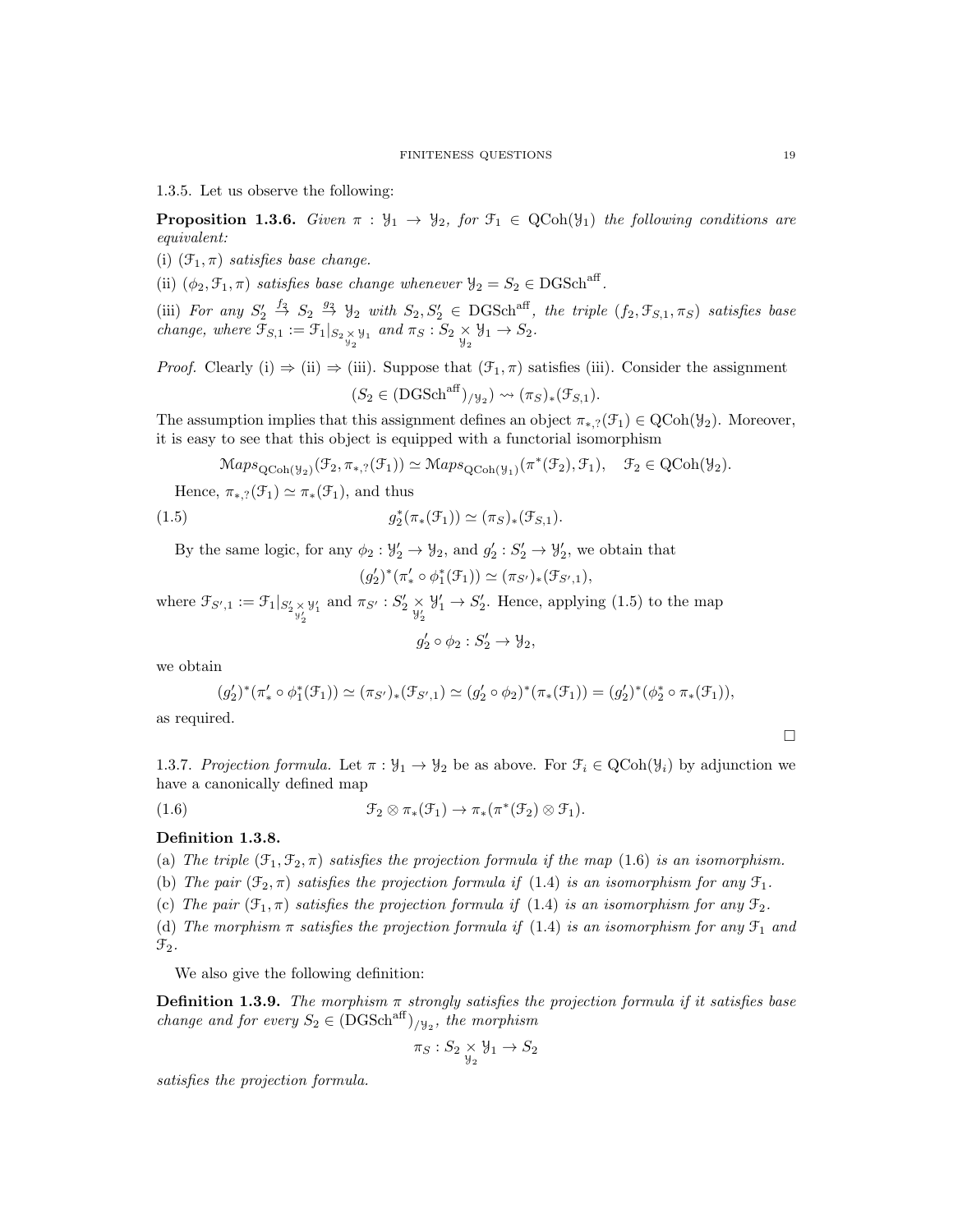It is easy to see as in Proposition 1.3.6 that if  $\pi$  strongly satisfies the projection formula, then it satisfies the projection formula.

1.3.10. Suppose for a moment that  $\pi$  is schematic, quasi-separated and quasi-compact. In this case, from Proposition 1.3.6, we obtain that  $\pi$  strongly satisfies projection formula.

In particular, for  $\pi$  schematic, quasi-separated and quasi-compact, we obtain the following explicit description of  $\pi_*(\mathcal{F}_1)$  for  $\mathcal{F}_1 \in \text{QCoh}(\mathcal{Y}_1)$ . Namely, for  $(S_2, g_2) \in (\text{DGSch}^{\text{aff}})_{/\mathcal{Y}_2}$ , we have

$$
g_2^*(\mathcal{F}_2) \simeq (\pi_S)_*(g_1^*(\mathcal{F}_1))
$$

for the morphisms as in the following Cartesian diagram

$$
S_1 \xrightarrow{g_1} \mathcal{Y}_1
$$
  
\n
$$
\pi' \downarrow \qquad \qquad \downarrow \pi
$$
  
\n
$$
S_2 \xrightarrow{g_2} \mathcal{Y}_2.
$$

Remark 1.3.11. From the above observation for schematic, quasi-separated and quasi-compact morphisms combined with the implication (iii)  $\Rightarrow$  (i) in Proposition 1.3.6, we obtain that in the Definition 1.3.9, the condition that  $\pi$  should satisfy base change is automatic. Indeed, in the notation of the proof of Proposition 1.3.6, express  $(\phi_2)_*(\phi_2^*(-))$  as  $(\phi_2)_*(\mathfrak{O}_{S_2'})\otimes -$ , and similarly for the morphism  $S'_2 \underset{\mathcal{Y}_2}{\times} \mathcal{Y}_1 \to S_2 \underset{\mathcal{Y}_2}{\times} \mathcal{Y}_1.$ 

1.3.12. Assume now that  $\mathcal{Y}_2$  is an algebraic stack. Note that any map from an affine (or, more generally, quasi-separated and quasi-compact) DG scheme to  $\mathcal{Y}_2$  is schematic, quasi-separated and quasi-compact. This observation reduces the calculation of  $\pi_*$  to one in Sect. 1.3.10. Namely, we have:

**Lemma 1.3.13.** Let A be a category mapping to  $\text{DGSch}_{/y_1}$  (respectively,  $(\text{DGSch}_{qs\text{-}qc})_{/y_1};$  $(DGSch<sup>aff</sup>)_{/\mathcal{Y}_1}$  as in Sect. 1.2.5. Then for every  $\mathcal{F}_1 \in \text{QCoh}(\mathcal{Y}_1)$  we have

$$
\pi_*(\mathcal{F}_1) \simeq \varprojlim_{a \in A^{\mathrm{op}}} (\pi \circ g_a)_*(g_a^*(\mathcal{F}_1)).
$$

*Proof.* For any  $\mathcal{F}_2 \in \text{QCoh}(\mathcal{Y}_2)$  one has

$$
\begin{aligned}\n\text{Maps}_{\text{QCoh}(\mathcal{Y}_1)}(\pi^*(\mathcal{E}_2), \mathcal{F}_1) &\simeq \varprojlim_{a \in A^{\text{op}}} \text{Maps}_{\text{QCoh}(\mathcal{Y}_1)}(g_a^* \circ \pi^*(\mathcal{F}_2), g_a^*(\mathcal{F}_1)) &\simeq \\
&\simeq \varprojlim_{a \in A^{\text{op}}} \text{Maps}_{\text{QCoh}(\mathcal{Y}_2)}(\mathcal{F}_2, (\pi \circ g_a)_*(g_a^*(\mathcal{F}_1))), \\
\text{as required.} \qquad \qquad \square\n\end{aligned}
$$

*Remark* 1.3.14. Inverse limits in  $QCoh(\mathcal{Y})$  exist for formal (i.e., set-theoretical) reasons, see Sect. 0.6.3. We emphasize that they are *not* computed naively, i.e., the value of an inverse limit on  $S$  mapping to  $\mathcal{Y}$  is not in general isomorphic to the inverse limit of values.

A particularly useful special case of Lemma 1.3.13 is the following:

**Corollary 1.3.15.** Suppose that in the situation of Lemma 1.3.13,  $\mathcal{Y}_1$  is an algebraic stack, and let  $f: Z \to \mathcal{Y}_1$  be an fppf atlas. Let  $Z^{\bullet}/\mathcal{Y}_1$  be its Čech nerve. Consider the morphisms  $f^i: Z^i/\mathcal{Y}_1 \to \mathcal{Y}_1$  and set  $f^{\bullet} := \{f^i\}.$  Then

(1.7) 
$$
\pi_*(\mathfrak{F}) \simeq \mathrm{Tot}\left((\pi \circ f^{\bullet})_*((f^{\bullet})^*(\mathfrak{F}))\right).
$$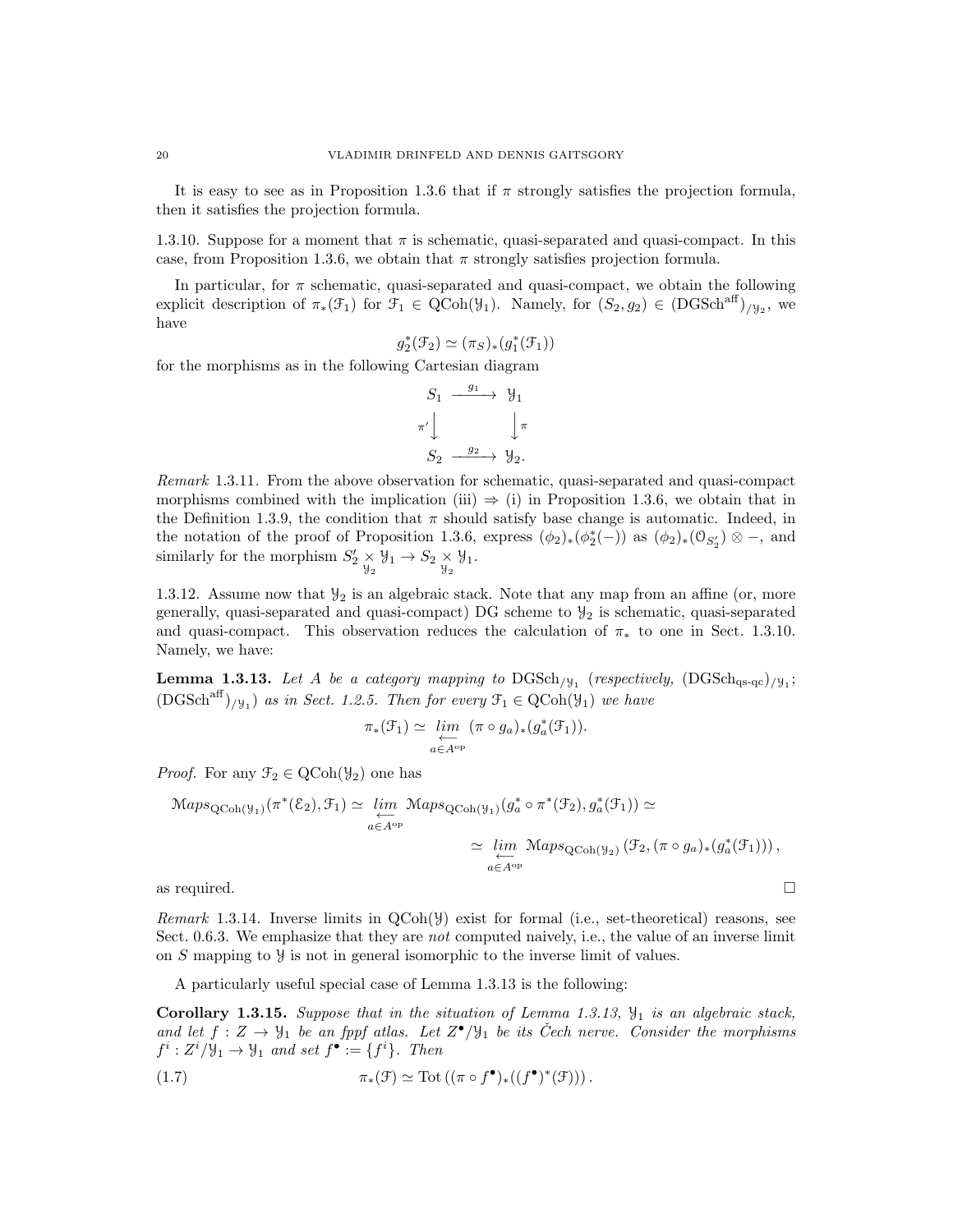1.3.16. The bounded below part. Let  $Q\text{Coh}(\mathcal{Y})^+$  be the bounded below (a.k.a. eventually coconnective) part of QCoh(Y), i.e.,

$$
\mathrm{QCoh}(\mathcal{Y})^+ := \bigcup_{n \in \mathbb{N}} \mathrm{QCoh}(\mathcal{Y})^{\geq -n}.
$$

We claim:

Corollary 1.3.17. Let  $\pi : \mathcal{Y}_1 \to \mathcal{Y}_2$  be a quasi-separated and quasi-compact morphism between algebraic stacks.

(a) The functor

$$
\pi_*: \mathrm{QCoh}(\mathcal{Y}_1)^{\geq -n} \to \mathrm{QCoh}(\mathcal{Y}_2)^{\geq -n}
$$

commutes with colimits.

(b) For any  $\mathfrak{F}_1 \in \text{QCoh}(\mathcal{Y}_1)^+$ , the pair  $(\mathfrak{F}_1, \pi)$  satisfies base change with respect to morphisms  $\mathcal{Y}'_2 \rightarrow \mathcal{Y}_2$  that are locally of bounded Tor-dimension.

(c) For any  $\mathcal{F}_1 \in \text{QCoh}(\mathcal{Y}_1)^+$ , and for  $\mathcal{F}_2 \in \text{QCoh}(\mathcal{Y}_2)^+$  locally of bounded Tor-dimension, the triple  $(\mathfrak{F}_1, \mathfrak{F}_2, \pi)$  satisfies the projection formula.

*Proof.* As in Proposition 1.3.6, it is easy to see that we can assume that  $y_2 = S$  is an affine DG scheme. <sup>10</sup>

To prove point (a), it suffices to show that for each  $i \in \mathbb{Z}$  the functor

$$
H^i(\pi_*) : \text{QCoh}(\mathcal{Y}_1)^{\geq -n} \to \text{QCoh}(S)^\heartsuit
$$

commutes with filtered colimits. By assumption,  $\mathcal{Y}_1$  is quasi-compact; hence it admits an atlas  $f: Z \to \mathcal{Y}_1$  with Z being an affine DG scheme. (In fact, all we need for the argument below is that f be quasi-separated and quasi-compact.) Since  $\mathcal{Y}_1$  is quasi-separated, we obtain that all the terms of the Čech nerve  $Z^{\bullet}/\mathcal{Y}_1$  are also quasi-separated and quasi-compact.

Let us apply Corollary 1.3.15. The functors  $(\pi \circ f^i)_* \circ (f^i)^*$  from the RHS of (1.7) commute with colimits because the morphisms  $\pi \circ f^i : Z^i \to \mathcal{Y}_2$  are schematic, quasi-separated and quasi-compact. So for each  $m \in \mathbb{N}$  the functor

$$
\mathcal{F} \mapsto \mathrm{Tot}_{\leq m} \left( (\pi \circ f^{\bullet})_{*} ((f^{\bullet})^{*}(\mathcal{F})) \right)
$$

commutes with colimits. But if  $\mathcal{F} \in \text{QCoh}(\mathcal{Y}_1)^{\geq -n}$  then for each  $m > i + n$  the morphism Tot  $\rightarrow$  Tot<sub> $\lt m$ </sub> induces an isomorphism

$$
H^i(\text{Tot}_{\leq m}\left((\pi\circ f^{\bullet})_{*}((f^{\bullet})^{*}(\mathcal{F}))\right)) \xrightarrow{\sim} H^i(\text{Tot}\left((\pi\circ f^{\bullet})_{*}((f^{\bullet})^{*}(\mathcal{F}))\right)).
$$

So  $H^i(\pi_*) : \mathrm{QCoh}(\mathcal{Y}_1)^{\geq -n} \to \mathrm{QCoh}(\mathcal{Y})^{\heartsuit}$  commutes with filtered colimits.

Points (b) and (c) of the proposition follow similarly.  $\Box$ 

### 1.4. Statements of the results on  $QCoh(\mathcal{Y})$ .

<sup>&</sup>lt;sup>10</sup>For point (a) we are using the fact that in a limit of DG categories  $\lim_{\longleftarrow} \mathbf{C}_i$ , where the transition functors i

are continuous, colimits of objects are calculated component-wise.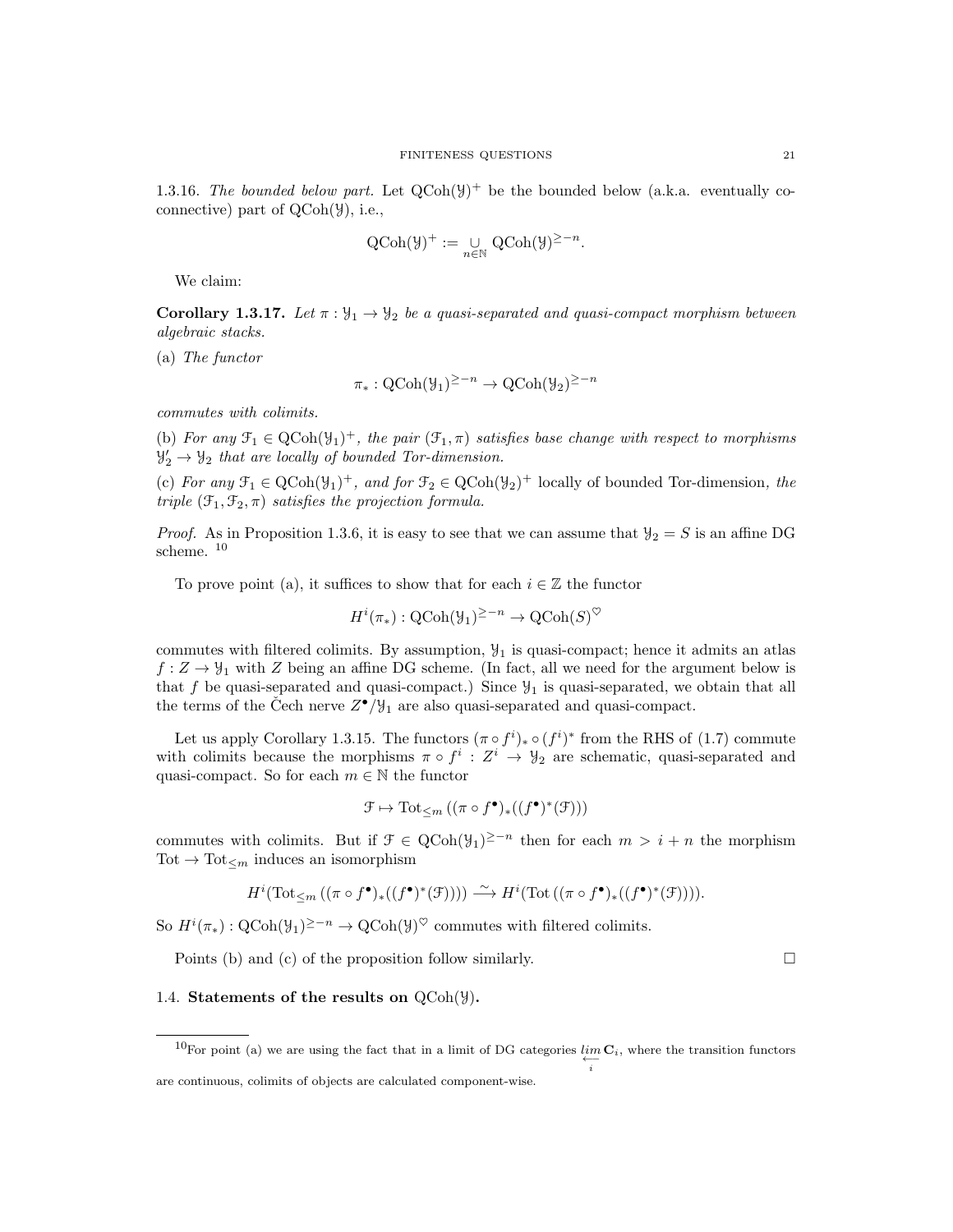1.4.1. The main result. The following theorem will be proved in Sect. 2:

**Theorem 1.4.2.** Let  $\mathcal{Y}$  be a QCA algebraic stack. Then

- (i) The functor  $\mathcal{F} \mapsto \Gamma(\mathcal{Y}, \mathcal{F}) : \text{QCoh}(\mathcal{Y}) \to \text{Vect}$  is continuous (i.e., it commutes with colimits, equivalently, with filtered colimits, and equivalently, with infinite direct sums);
- (ii) There exists an integer n (that depends only on  $\mathcal{Y}$ ) such that  $H^i(\Gamma(\mathcal{Y},\mathcal{F}))=0$  for all  $i > n$  and all  $\mathcal{F} \in \mathrm{QCoh}(\mathcal{Y})^{\leq 0}$ .

Note that statement (i) can be rephrased as follows: if  $\mathcal{Y}$  is a QCA algebraic stack, then the object  $\mathcal{O}_y \in \text{QCoh}(\mathcal{Y})$  is compact.

Corollary 1.4.3. Let  $\mathcal Y$  be a QCA algebraic stack. Then an object of QCoh( $\mathcal Y$ ) is compact if and only if it is perfect.

We recall that an object  $\mathcal{F} \in \text{QCoh}(\mathcal{Y})$  is called *perfect* if its pullback to any affine DG scheme is perfect. By [GL:QCoh, Lemma 4.2.2], this is equivalent to  $\mathcal F$  being dualizable in QCoh( $\mathcal Y$ ), regarded as a monoidal category.

*Proof.* If  $\mathcal F$  is perfect the functor  $\mathcal Map_{QCoh}(\mathcal F, -)$  can be rewritten as  $\Gamma(\mathcal Y, \mathcal F^* \otimes -)$ , so it is continuous by Theorem 1.4.2(i).

On the other hand, for any algebraic stack  $\mathcal{Y}$ , any compact object  $\mathcal{F} \in \text{QCoh}(\mathcal{Y})$  is perfect. Indeed, let S be an affine DG scheme equipped with a morphism  $f : S \to Y$ , then the object  $f^*(\mathfrak{F}) \in \text{QCoh}(S)$  is compact (because its right adjoint  $f_*$  is continuous), so  $f^*(\mathfrak{F})$  is perfect (see, e.g., [BFN, Lemma 3.4]).

1.4.4. A relative version.

**Corollary 1.4.5.** Let  $\pi : \mathcal{Y}_1 \to \mathcal{Y}_2$  be a QCA morphism between prestacks.

- (i) The functor  $\pi_* : \text{QCoh}(\mathcal{Y}_1) \to \text{QCoh}(\mathcal{Y}_2)$  is continuous and strongly satisfies the projection formula.
- (ii) If  $\mathcal{Y}_2$  is a quasi-compact algebraic stack, <sup>11</sup> there exists n such that  $\pi_*$  maps  $\text{QCoh}(\mathcal{Y}_1)^{\leq 0}$ to  $QCoh(\mathcal{Y}_2)^{\leq n}$ .

*Proof.* To prove point (i), by definition, it suffices to consider the case when  $\mathcal{Y}_2$  is an affine DG scheme.

In this case the continuity of  $\pi_*$  follows immediately from Theorem 1.4.2(i). Indeed, the functor

$$
\Gamma(\mathcal{Y}_2, -) : \mathrm{QCoh}(\mathcal{Y}_2) \to \mathrm{Vect}
$$

is continuous and conservative, and  $\Gamma(\mathcal{Y}_2, -) \circ \pi_* \simeq \Gamma(\mathcal{Y}_1, -)$ , so the continuity of  $\Gamma(\mathcal{Y}_1, -)$ implies that for  $\pi_*$ .

The fact that  $\pi$  satisfies the projection formula follows formally from the continuity of  $\pi_*$ (express  $\mathcal{F}_2$  as a colimit of copies of the structure sheaf). By Remark 1.3.11, the projection formula implies base change.

To prove point (ii), it is again sufficient to do so after base changing by means of an fppf map  $S_2 \rightarrow \mathcal{Y}_2$ , where  $S_2$  is an affine DG scheme. In this case, the assertion follows from Theorem 1.4.2(ii).

 $\Box$ 

<sup>&</sup>lt;sup>11</sup>Or, more generally, if there exists a map  $f : Z \to \mathcal{Y}_2$ , where Z is an affine DG scheme, and f is a surjection in the faithfully flat topology (see, e.g., [GL:Stacks, Sect. 2.3.1], where the notion of surjectivity is recalled).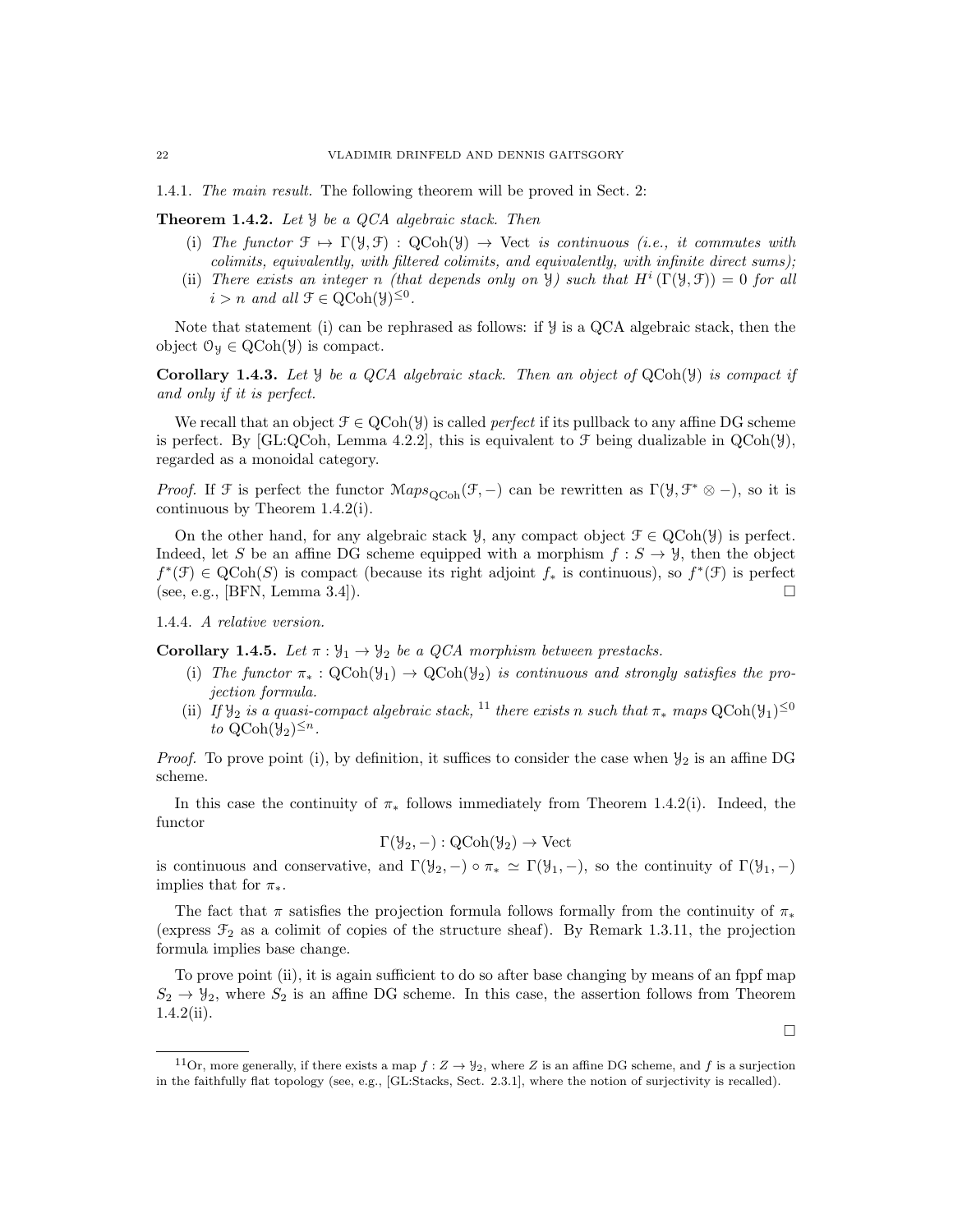#### FINITENESS QUESTIONS 23

1.4.6. Generation by the heart. Let Y be an algebraic stack.

**Definition 1.4.7.** We say that  $\mathcal{Y}$  is n-coconnective if the object  $\mathcal{O}_\mathcal{Y} \in \text{QCoh}(\mathcal{Y})$  belongs to  $QCoh(\mathcal{Y})^{\geq -n}$ .

**Definition 1.4.8.** We say that  $\mathcal{Y}$  is eventually coconnective if it is n-coconnective for some n; equivalently, if  $\mathcal{O}_y$  is bounded below, i.e., is eventually coconnective as an object of  $QCoh(\mathcal{Y})$ .

Remark 1.4.9. The notion of n-connectivity makes sense for all prestacks, and not just algebraic stacks, see [GL:Stacks, Sect. 2.4.7]. The fact that the two notions coincide for algebraic stacks is established in [GL:Stacks, Proposition 4.6.4].

The stratification technique used in the proof of Theorem 1.4.2 also allows to prove the following result (see Sect. 2.6):

**Theorem 1.4.10.** Suppose that an algebraic stack  $\mathcal{Y}$  is QCA and eventually coconnective. Then  $\mathrm{QCoh}(\mathcal{Y})$  is generated by  $\mathrm{QCoh}(\mathcal{Y})^{\heartsuit}$ .

Corollary 1.4.11. Let  $\mathcal Y$  be a QCA algebraic stack, which is eventually coconnective, and such that the underlying classical stack <sup>cl</sup>y is Noetherian. Then the category  $QCoh(y)$  is generated by  $\mathrm{Coh}(\mathcal{Y})^{\heartsuit}.$ 

This follows from Theorem 1.4.10 and the following fact [LM, Corollary 15.5]: every object of  $QCoh(\mathcal{Y})^{\heartsuit}$  is a union of its coherent sub-objects.

1.4.12. Other results. We will also prove Theorem 4.3.1, which says, among other things, that in the situation of Corollary 1.4.11 one has  $Q\text{Coh}(\mathcal{Y} \times \mathcal{Y}') = Q\text{Coh}(\mathcal{Y}) \otimes Q\text{Coh}(\mathcal{Y}')$  for any prestack  $\mathcal{Y}'$ .

2. Proof of Theorems 1.4.2 and 1.4.10

The proof of Theorem 1.4.2 occupies Sects. 2.1-2.5. Theorem 1.4.10 is proved in Sect. 2.6.

#### 2.1. Reducing the statement to a key lemma.

2.1.1. Reducing statement (i) to statement (ii). Let  $\alpha \mapsto \mathcal{F}_{\alpha}$  be a collection of objects of QCoh(Y). We need to show that for any  $i \in \mathbb{Z}$  the natural map

$$
\underset{\alpha}{\oplus} H^i(\Gamma(\mathcal{Y}, \mathcal{F}_\alpha)) \to H^i(\Gamma(\mathcal{Y}, \underset{\alpha}{\oplus} \mathcal{F}_\alpha))
$$

is an isomorphism. Suppose we have proved Theorem  $1.4.2(ii)$ , i.e., there exists n such that the functor  $H^i(\Gamma(\mathcal{Y}, -))$  vanishes on  $\operatorname{QCoh}(\mathcal{Y})^{\leq -i-n}$ . Then

$$
H^{i}(\Gamma(\mathcal{Y}, \mathcal{F}_{\alpha})) = H^{i}(\Gamma(\mathcal{Y}, \tau^{\geq -i-n-1}(\mathcal{F}_{\alpha}))),
$$
  

$$
H^{i}(\Gamma(\mathcal{Y}, \bigoplus_{\alpha} \mathcal{F}_{\alpha})) = H^{i}(\Gamma(\mathcal{Y}, \tau^{\geq -i-n-1}(\bigoplus_{\alpha} \mathcal{F}_{\alpha}))).
$$

Since the t-structure on  $QCoh(\mathcal{Y})$  is compatible with filtered colimits (see Lemma 1.2.8(a)), the morphism

$$
\underset{\alpha}{\oplus} \tau^{\geq -i-n-1}(\mathcal{F}_{\alpha}) \to \tau^{\geq -i-n-1}\left(\underset{\alpha}{\oplus} \mathcal{F}_{\alpha}\right).
$$

is an isomorphism. So we have to prove that the morphism

$$
\underset{\alpha}{\oplus}H^i(\Gamma(\mathcal{Y},\tau^{\geq -i-n-1}(\mathcal{F}_\alpha)))\rightarrow H^i(\Gamma(\mathcal{Y},\underset{\alpha}{\oplus}\tau^{\geq -i-n-1}(\mathcal{F}_\alpha)))
$$

is an isomorphism. We have  $\tau^{\geq -i-n-1}(\mathcal{F}_\alpha) \in \text{QCoh}(\mathcal{Y})^{\geq r}$ , where  $r = -i - n - 1$ . Now Theorem 1.4.2(i) follows from Corollary 1.3.17.

 $\Box$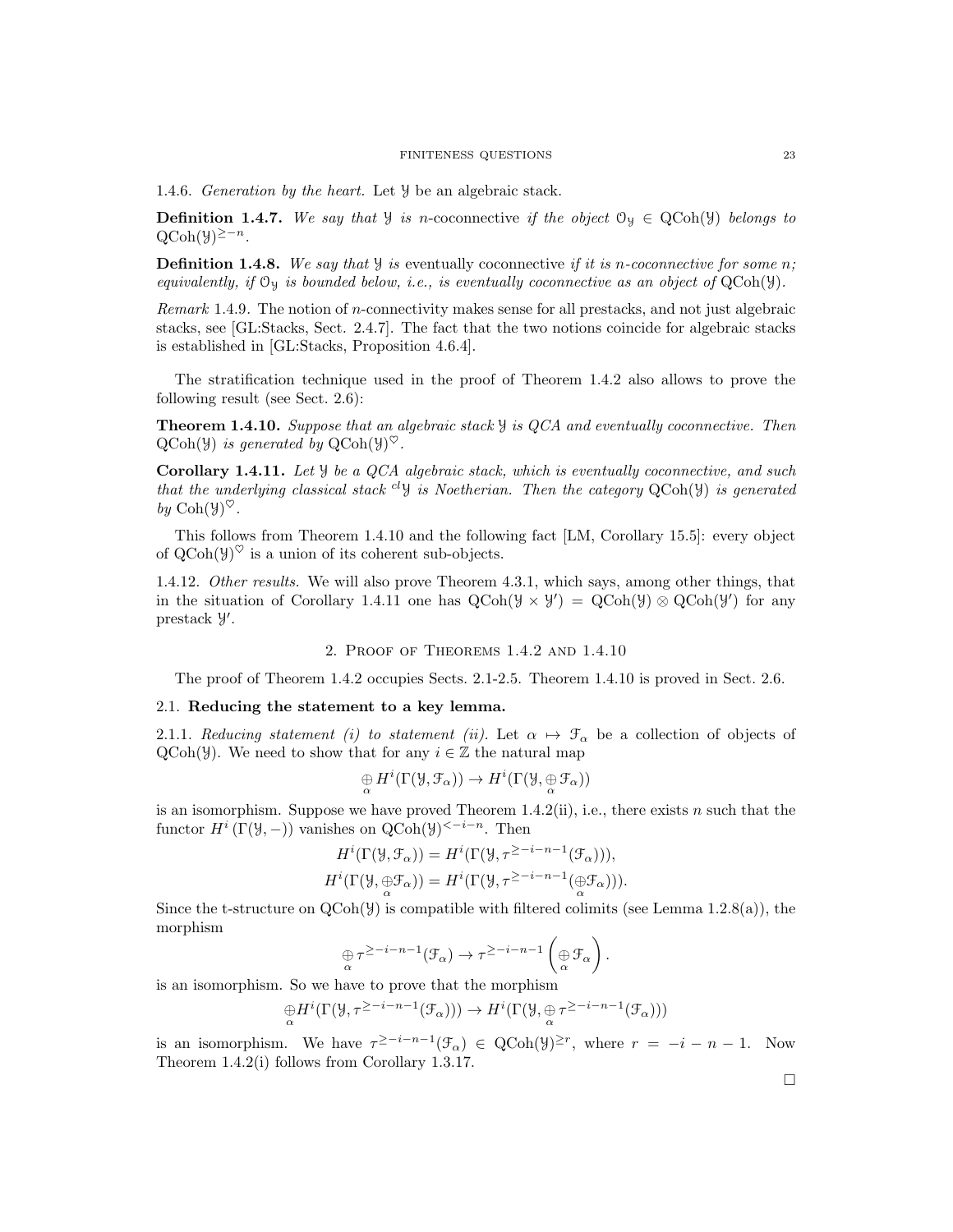2.1.2. Reducing statement (ii) to a key lemma.

**Lemma 2.1.3.** Let  $n \in \mathbb{Z}$ . Suppose that for any  $\mathcal{F} \in \text{QCoh}(\mathcal{Y})^{\heartsuit}$  we have

(2.1) 
$$
H^{i}(\Gamma(\mathcal{Y}, \mathcal{F})) = 0 \text{ for } i > n.
$$

Then (2.1) holds for any  $\mathcal{F} \in \text{QCoh}(\mathcal{Y})^{\leq 0}$ .

*Proof.* The statement is clear if  $\mathcal F$  is bounded below. To treat the general case, recall that the t-structure on QCoh(Y) is left-complete, see Lemma 1.2.8(b). Since the functor  $\Gamma(\mathcal{Y}, -) \simeq$  $\operatorname{Maps}_{\operatorname{QCoh}(\mathcal{Y})}(\mathcal{O}_{\mathcal{Y}},-)$  commutes with inverse limits this implies that

$$
\Gamma(\mathcal{Y},\mathcal{F})=\varprojlim_m \Gamma(\mathcal{Y},\tau^{\geq -m}(\mathcal{F})).
$$

If  $\mathcal{F} \in \mathrm{QCoh}(\mathcal{Y})^{\leq 0}$  then the complexes  $\Gamma(\mathcal{Y}, \tau^{\geq -m}(\mathcal{F}))$  are concentrated in degrees  $\lt n$ . Since the functor  $\lim_{\longleftarrow}$  in Vect has cohomological amplitude [0, 1] we see that  $\Gamma(\mathcal{Y}, \mathcal{F})$  is concentrated in degrees  $\leq n$ . So (2.1) holds for any  $\mathcal{F} \in \mathrm{QCoh}(\mathcal{Y})^{\leq 0}$ . Therefore it holds for any  $\mathcal{F} \in \mathrm{QCoh}(\mathcal{Y})^{\leq 0}$ . use the exact triangle  $\tau^{<0}(\mathcal{F}) \to \mathcal{F} \to \tau^{\geq 0}$  $(\mathfrak{F})$ .

By Lemma 2.1.3, to prove Theorem 1.4.2(ii) it suffices to prove the following key lemma.

**Lemma 2.1.4.** Let  $\mathcal{Y}$  be a QCA stack. Then there exists an integer  $n_{\mathcal{Y}}$  such that for any  $\mathcal{F} \in \mathrm{QCoh}(\mathcal{Y})^{\heartsuit}$  we have

$$
H^i(\Gamma(\mathcal{Y}, \mathcal{F})) = 0 \text{ for } i > n_{\mathcal{Y}}
$$

The lemma will be proved in Sects. 2.2-2.5.

## 2.2. Easy reduction steps.

2.2.1. Reduction to the classical case. Let  ${}^{cl}\mathcal{Y} \stackrel{cl_i}{\hookrightarrow} \mathcal{Y}$  be the embedding of the classical stack underlying y. Any  $\mathcal F$  as in the Lemma 2.1.4 belongs to the essential image of the functor  $cl_{i_*}$ . Since  $c_i^i^*$  is t-exact, we can replace the original Y by  $c_i^i$ , with the same estimate for n.

So for the rest of this section we will assume that  $\mathcal Y$  is classical.

2.2.2. Reduction to the case when  $\mathcal Y$  is reduced. Let  $\mathcal Y_{red}$  overseti<sub>red</sub>  $\hookrightarrow \mathcal Y$  be the corresponding reduced substack.

Any  $\mathcal{F} \in \mathrm{QCoh}(\mathcal{Y})^{\heartsuit}$  admits an increasing filtration with subquotients belonging to the essential image of the functor  $(i_{red})_*$ . Since the functor

$$
H^i(\Gamma(\mathcal{Y}, -)) : \text{QCoh}(\mathcal{Y})^{\heartsuit} \to \text{Vect}^{\heartsuit}
$$

commutes with filtered colimits (by Corollary 1.3.17(a)), by the same logic as above, we can replace  $\mathcal{Y}$  by  $\mathcal{Y}_{red}$  with the same estimate on  $n_{\mathcal{Y}}$ .

So we can assume that  $\mathcal Y$  is reduced.

## 2.3. Devissage.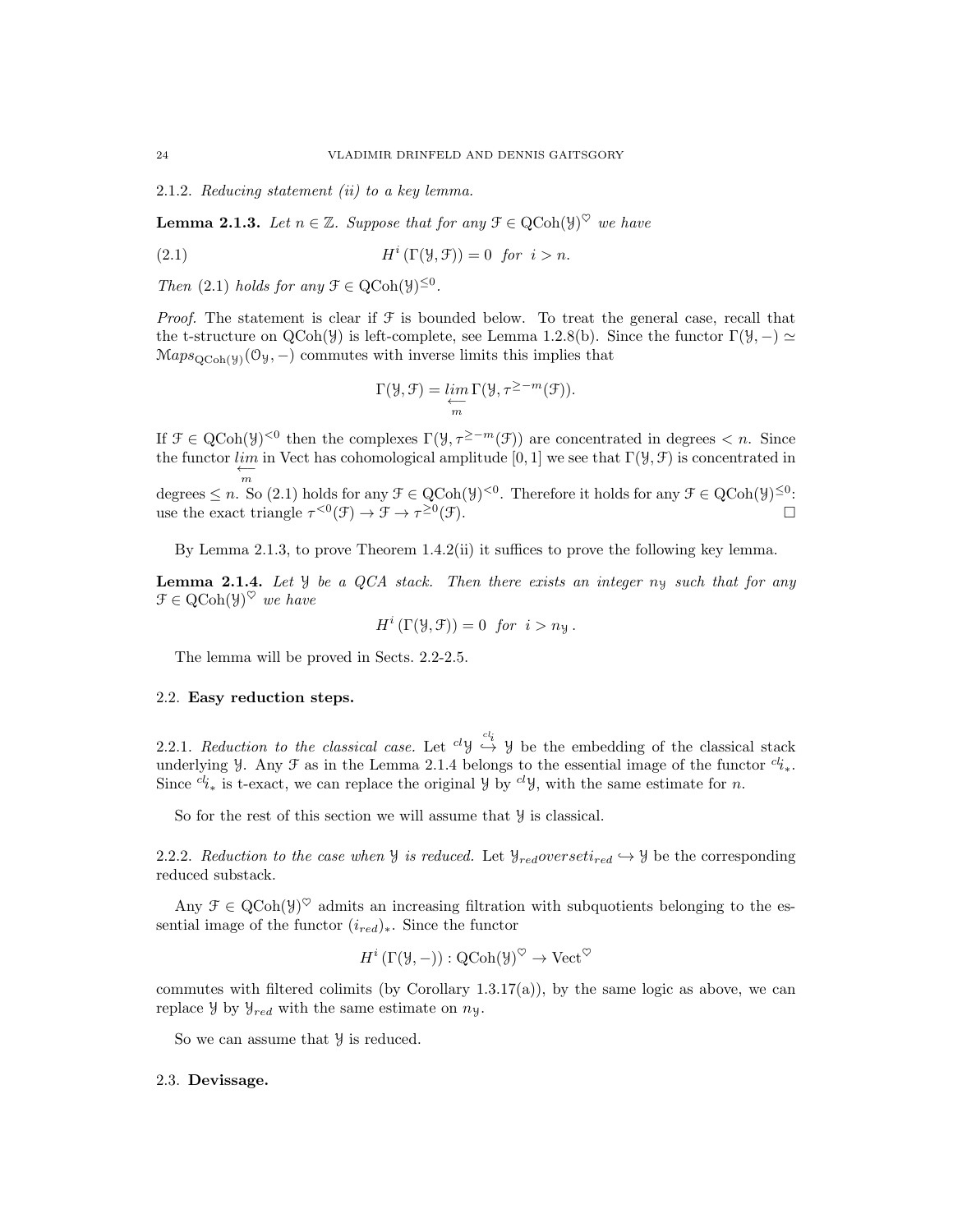2.3.1. We begin with the following observation.

Let  $\mathfrak{X} \stackrel{i}{\hookrightarrow} \mathfrak{Y}$  be a closed substack and  $\overset{\circ}{\mathfrak{Y}} \stackrel{j}{\hookrightarrow} \mathfrak{Y}$  the complementary open substack, such that the map *i* is quasi-compact. Let  $d \in \mathbb{Z}$  be such that the functor  $\gamma_*$  has cohomological amplitude  $\leq d$  (it exists because  $\mathcal Y$  itself is quasi-compact).

**Lemma 2.3.2.** If Lemma 2.1.4 holds for X and  $\overset{\circ}{y}$  then it holds for Y with

 $n_{\mathcal{Y}} := \max(n_{\hat{y}}, n_{\mathcal{X}} + d + 1).$ 

*Proof.* For  $\mathcal{F} \in \mathrm{QCoh}(\mathcal{Y})^{\heartsuit}$  consider the exact triangle

 $\mathfrak{F}' \to \mathfrak{F} \to \jmath_* \circ \jmath^*(\mathfrak{F}),$ 

where  $\mathcal{F}'$  is set-theoretically supported on  $\mathcal{X}$ .

It is enough to show that

 $(2.2)$  $(\Gamma(\mathcal{Y}, \jmath_* \circ \jmath^*(\mathcal{F}))) = 0$  for  $r > n_{\mathcal{Y}}$ ,

(2.3) 
$$
H^r(\Gamma(\mathcal{Y}, \mathcal{F}')) = 0 \text{ for } r > n_{\mathcal{Y}}.
$$

The vanishing in (2.2) is clear because  $\Gamma(\mathcal{Y}, \jmath_* \circ \jmath^*(\mathcal{F})) \simeq \Gamma(\overset{\circ}{\mathcal{Y}}, \jmath^*(\mathcal{F}))$  and  $n_{\mathcal{Y}} \ge n_{\overset{\circ}{\mathcal{Y}}}$ .

Let us prove  $(2.3)$ . Note that  $\mathcal{F}'$  has finitely many cohomology sheaves and all of them are in degrees  $\leq d+1$ . We have  $n_y \geq n_x + d + 1$ . So to prove (2.3) it suffices to show that if a sheaf  $\mathcal{F}'' \in \mathrm{QCoh}(\mathcal{Y})^{\heartsuit}$  is set-theoretically supported on X then

(2.4) 
$$
H^r(\Gamma(\mathcal{Y}, \mathcal{F}^{\prime\prime})) = 0 \text{ for } r > n_{\mathcal{X}}.
$$

Represent  $\mathfrak{F}''$  as a filtered colimit of sheaves  $\mathfrak{F}''_{\alpha}$  so that each  $\mathfrak{F}''_{\alpha}$  admits a finite filtration with subquotients belonging to the essential image of  $\iota_*: \mathrm{QCoh}(\mathfrak{X})^{\heartsuit} \to \mathrm{QCoh}(\mathcal{Y})^{\heartsuit}$ . By assumption, for each  $\alpha$  and each  $r > n_{\mathfrak{X}}$  one has  $H^r(\Gamma(\mathfrak{Y}, \mathcal{F}_{\alpha}^{\prime\prime})) = 0$ . So (2.4) follows from Corollary 1.3.17.  $\Box$ 

2.3.3. By the above, we can assume that  $\mathcal Y$  is reduced. The next proposition is valid over any ground field.

Proposition 2.3.4. There exists a finite decomposition of  $\mathcal{Y}$  into a union of locally closed reduced algebraic substacks  $\mathcal{Y}_i$ , each of which satisfies:

- The locally closed embedding  $\mathcal{Y}_i \hookrightarrow \mathcal{Y}$  is quasi-compact;
- There exists a finite surjective flat morphism  $\pi : \mathcal{Z}_i \to \mathcal{Y}_i$  with  $\mathcal{Z}_i$  being a quotient of a quasi-separated and quasi-compact scheme  $Z_i$  by an action of an affine algebraic group (of finite type) over k. Moreover:

(i) One can arrange so that  $Z_i$  are quasi-projective over an affine scheme, and the group action is linear with respect to this projective embedding.

(ii) If chark = 0,  $\pi$  can be chosen to be étale.

This proposition will be proved in Sect. 2.5.

Remark 2.3.5. Point (i) of the proposition will be used in the proof of Theorem 1.4.10 but not in the proof of Lemma 2.1.4.

We are now going to deduce Lemma 2.1.4 for  $\mathcal Y$  as above from Proposition 2.3.4.

2.3.6. By induction and Lemma 2.3.2, it is enough to prove Lemma 2.1.4 for the algebraic stacks  $y_i$ .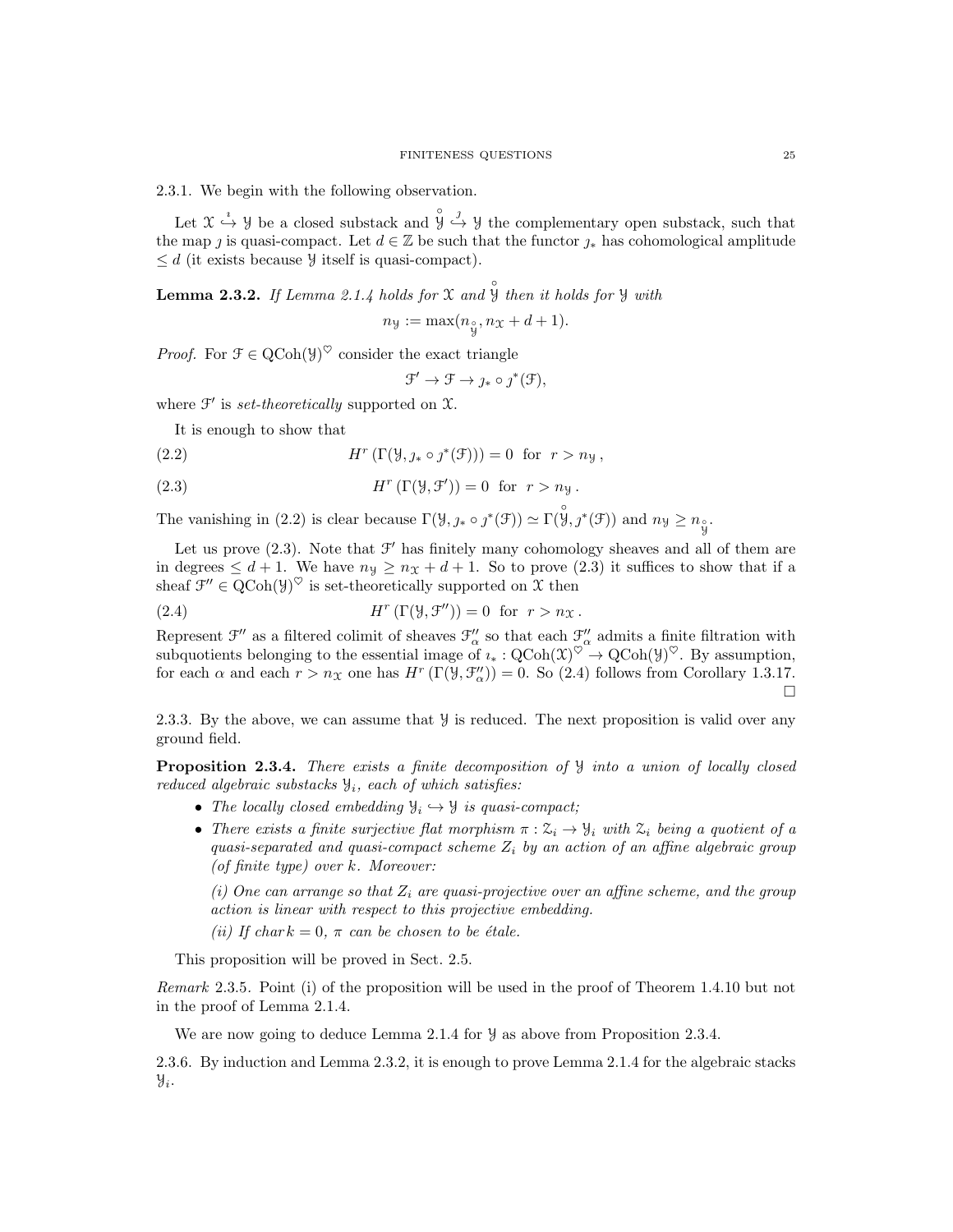2.3.7. Let  $\mathcal{Z}_i \to \mathcal{Y}_i$  be a finite surjective étale morphism as in Proposition 2.3.4. We claim that if Lemma 2.1.4 holds for  $\mathfrak{Z}_i$  then it holds for  $\mathfrak{Y}_i$ .

To see this, note that any  $\mathcal{F} \in \text{QCoh}(\mathcal{Y}_i)$  is a direct summand of  $\pi_* \circ \pi^*(\mathcal{F}) = \mathcal{F} \otimes \pi_*(\mathcal{O}_{\mathcal{Z}_i})$ (use the trace morphism  $\pi_*(\mathfrak{O}_{\mathfrak{Z}_i}) \to \mathfrak{O}_{\mathfrak{Y}_i}$ ).

(Note that the last manipulation used the char  $k = 0$  assumption. But this is not the most crucial place where we will use it.)

Thus, it is sufficient to prove Lemma 2.1.4 for a stack  $\mathcal Z$  of the form  $\mathbb Z/G$ , where  $\mathbb Z$  is a quasi-separated and quasi-compact scheme, and  $G$  is an affine algebraic group of finite type over  $k$ .

2.4. Quotients of schemes by algebraic groups. Let  $G$  be a reductive algebraic group over k. Consider the stack  $BG := pt/G$ .

Lemma 2.4.1. The functor

$$
\Gamma(BG, -): \text{QCoh}(BG) \to \text{Vect}
$$

is t-exact. More precisely,

(2.5) 
$$
H^{i}(\Gamma(BG,M)) = (H^{i}(M))^{G}, \qquad M \in \text{QCoh}(BG).
$$

It is here that we use the characteristic 0 assumption.

*Proof.* By Remark 1.2.10 (which relies on  $[GL:QCoh, Prop. 5.4.3]$ ),  $QCoh(BG)$  is the left completion of  $D(\mathcal{A})$ , where  $\mathcal{A} := Q \text{Coh}(BG)^\heartsuit$  is the abelian category of G-modules. But  $\mathcal{A}$  is semisimple (because char  $k = 0$ ), so  $D(\mathcal{A})$  is left-complete and  $QCoh(BG) = D(\mathcal{A})$ . The lemma follows.  $\Box$ 

Remark 2.4.2. In the proof of Lemma 2.4.1 we used [GL:QCoh, Prop. 5.4.3]. Instead, one can argue as follows. By Lemma 2.1.3 and Corollary 1.3.17, it suffices to prove (2.5) if  $M \in$  $A := Q \text{Coh}(BG)^\heartsuit$ . In this case applying Corollary 1.3.15 to the atlas pt  $\rightarrow BG$  we see that  $H^{i}(\Gamma(BG, M))$  identifies with the usual  $H^{i}(G, M)$ , and the latter is isomorphic to  $\text{Ext}^{i}_{\mathcal{A}}(k, M)$ . It remains to use the semisimplicity of A.

**Lemma 2.4.3.** Let  $Z$  be a quasi-separated and quasi-compact scheme equipped with an action of an affine algebraic group G. Then Lemma 2.1.4 holds for  $\mathfrak{Z} = Z/G$ .

*Proof.* The canonical morphism  $f : \mathcal{Z} \to BG$  is schematic, quasi-separated and quasi-compact. Embed G into a reductive group G' and let f' be the composition  $\mathfrak{S}\longrightarrow BG \rightarrow BG'$ . Then f' is still schematic, quasi-separated and quasi-compact, so the cohomological amplitude of the functor  $f'_* : \mathrm{QCoh}(\mathcal{Z}) \to \mathrm{Vect}$  is bounded above. On the other hand, the functor

$$
\Gamma: \mathrm{QCoh}(BG') \to \mathrm{Vect}
$$

is t-exact by Lemma 2.4.1.

2.5. Proof of Proposition 2.3.4. This will conclude the proof of Lemma 2.1.4 in view of Sect. 2.3.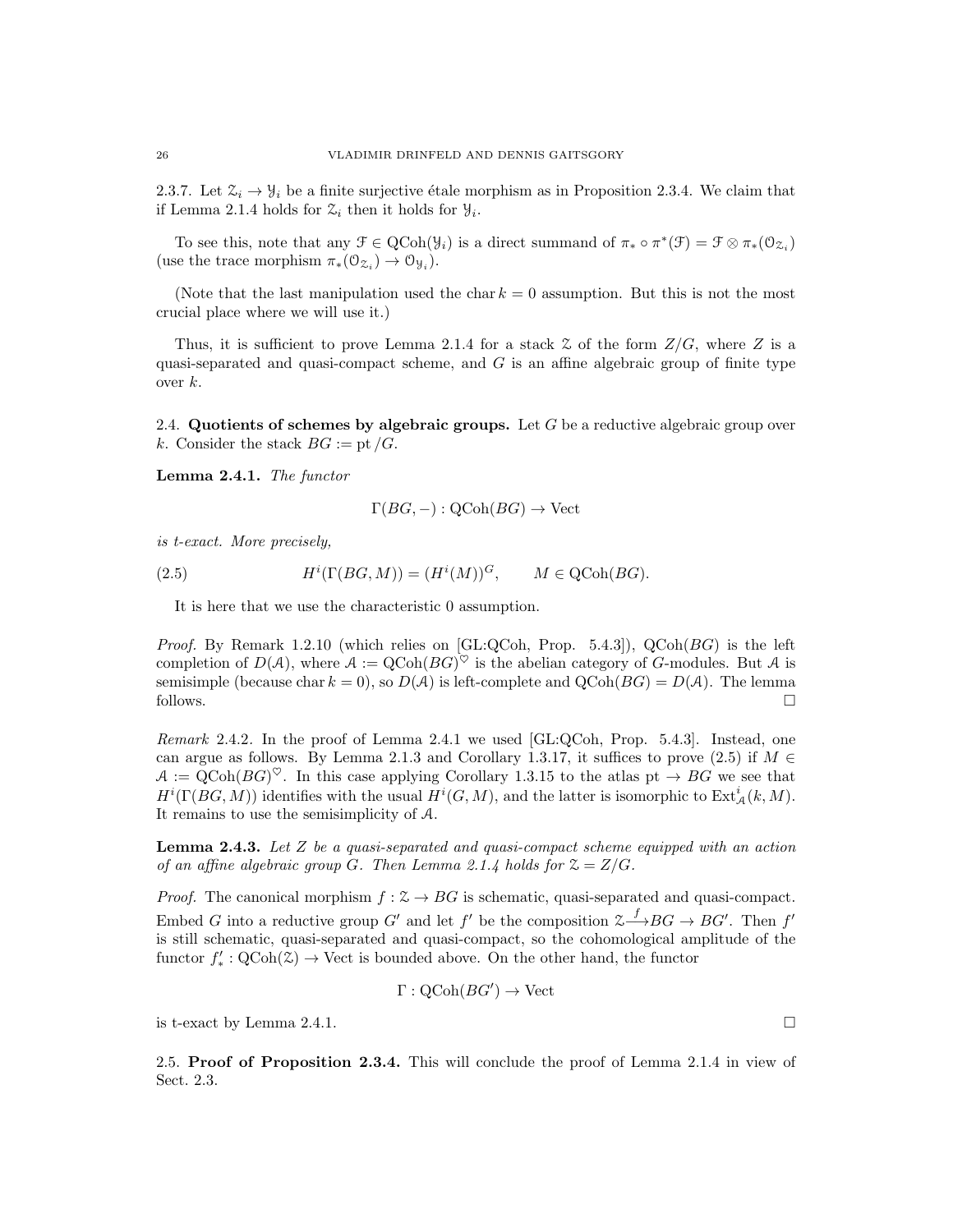#### FINITENESS QUESTIONS 27

2.5.1. The proof of the proposition is based on the following lemma.

**Lemma 2.5.2.** Let  $\mathcal{Y} \neq \emptyset$  be a classical algebraic stack, which is quasi-compact and whose inertia stack is of finite presentation over  $\mathcal{Y}$ . Then there exists a finite decomposition of  $\mathcal{Y}$  into a union of locally closed reduced algebraic substacks  $\mathcal{Y}_i$ , each of which satisfies:

- The locally closed embedding  $\mathcal{Y}_i \hookrightarrow \mathcal{Y}$  is quasi-compact;
- Each  $\mathcal{Y}_i$  admits a map  $\varphi_i : \mathcal{Y}_i \to X'_i$ , where  $X'_i$  is an affine scheme with the following property:

There exists a finite fppf morphism  $f_i: X_i \to X'_i$ , and a flat group-scheme of finite presentation  $\mathcal{G}_i$  over  $X_i$  such that  $X_i \underset{X_i'}{\times}$  $\mathcal{Y}_i$  is isomorphic to the classifying stack  $B\mathcal{G}_i$ .

Moreover, we can always arrange so that  $X_i$  and  $X'_i$  are integral. In the characteristic 0 case, one can choose  $f_i$  to be étale.

*Proof.* We are going to apply  $[LM, Theorem 11.5]$ . We note that in *loc.cit.*, it is stated under the assumption that  $\mathcal Y$  is Noetherian. However, the only place where the Noetherian hypothesis is used in the proof is to ensure that the inertia stack be of finite presentation over Y, which is what we are imposing by assumption.

The above theorem yields a decomposition of Y as in the lemma, with the only difference that the morphisms

$$
f_i: X_i \to X_i'
$$

are just fppf. We have to show that each  $X_i'$  admits a finite decomposition into a union of locally closed integral subschemes  $X'_{i,j}$ , each of which satisfies:

- The locally closed embeddings  $X'_{i,j} \hookrightarrow X'_i$  are quasi-compact;
- For every j, there exists a finite fppf map  $g_{i,j} : \tilde{X}'_{i,j} \to X'_{i,j}$ , such that  $f_i$  admits a section after a base change by  $g_{i,j}$ .

Moreover, the schemes  $\widetilde{X}_{i,j}$  can be chosen integral. In the characteristic 0 case,  $g_{i,j}$ can be chosen étale.

We claim, however, that this is the case for any fppf map  $f : X \to X'$  between reduced affine schemes. Indeed, recall that whenever  $f: X \to X'$  is an fppf morphism of schemes with X' affine, we can always realize it as a base change

$$
X \longrightarrow X^{0}
$$
  

$$
f \downarrow \qquad f^{0}
$$
  

$$
X' \longrightarrow X'^{0},
$$

where  $f^0: X^0 \to X'^0$  is an fppf morphisms of schemes of finite type over k. Hence, our assertion reduces to the case when  $X'$  is of finite type.

In the latter case, by Noetherian induction it is enough to show that it contains a non-empty open subset  $\chi'$  with a finite flat (in characteristic 0, étale) cover  $g : \tilde{X} \to \chi'$ , such that f admits a section after a base change by g.

Let  $K'$  denote the field of fractions of  $X'$ . Clearly, X has a point over some finite extension  $\widetilde{K}'$  of  $K'$ .

Taking  $\widetilde{X}'$  to be any integral scheme finite over  $X'$  with field of fractions  $\widetilde{K}'$ , we obtain that the map  $\widetilde{X}' \to X$  is well-defined over some non-empty open subset  $\overset{\circ}{X}' \subset X'$ , as required.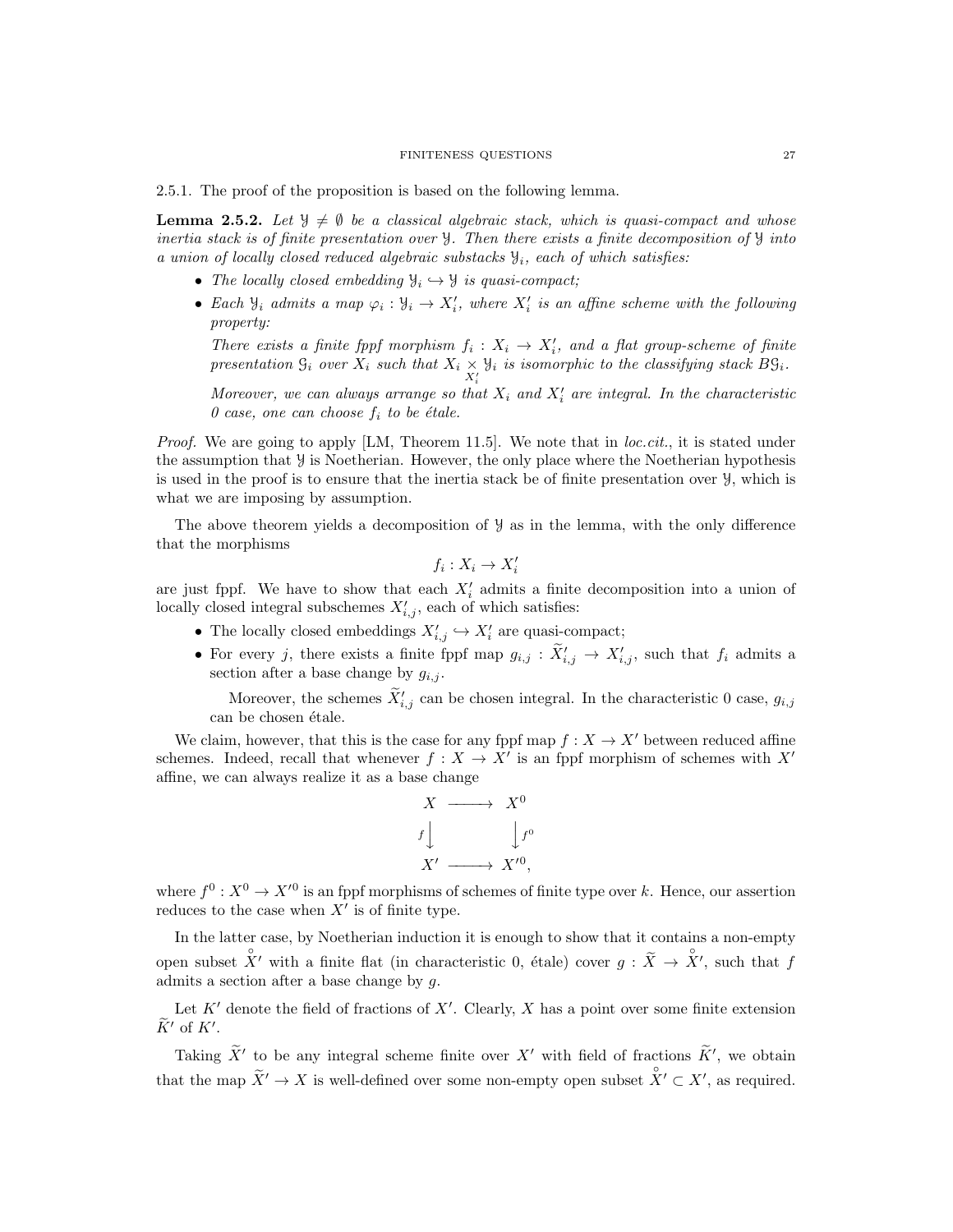Moreover in characteristic 0, the map  $\tilde{X}' \to X'$  is generically étale over  $X'$ , since  $\tilde{K}'/K'$  is  $\Box$  separable.

*Proof of Proposition 2.3.4.* Let  $\mathcal{Y}_i$ ,  $X'_i$ ,  $X_i$ , and  $\mathcal{G}_i$  be as in Lemma 2.5.2. Note that for each field-valued point of  $X_i$ , the fiber of  $\mathcal{G}_i$  at it identifies with the group of automorphisms of the corresponding point of  $\mathcal{Y}_i$ . Therefore, by the QCA condition, all these groups are affine.

As the index i will be fixed, for the rest of the proof, we shall suppress it from the notation.

It is sufficient to show that  $X'$  admits a finite decomposition into a union of locally closed reduced subschemes  $X'_{l}$ , each of which satisfies:

- The locally closed embedding  $X'_l \hookrightarrow X'$  is quasi-compact;
- The stack

$$
\mathcal{Z}_l := B\mathcal{G} \underset{X'}{\times} X_l'
$$

(which is tautologically the same as  $(X \underset{X'}{\times} \mathcal{Y}) \underset{y}{\times} (\mathcal{Y} \underset{X'}{\times} X'_{l})$ , viewed as equipped with a map to  $\mathcal{Y} \times X'_{l}$ , is isomorphic to a stack of the form  $Z_{l}/G_{l}$ , where  $Z_{l}$  is a quasi-separated and quasi-compact scheme, and  $G_l$  is an affine algebraic group of finite type over k. Moreover,  $Z_l$  can be chosen to be quasi-projective over an affine scheme, and the action of  $G_l$  on it linear with respect this projective embedding.

Since  $G$  and X are of finite presentation over  $X'$ , they come by base change from a map  $X' \to X'^0$ , where  $X'^0$  is of finite type over k. Hence, is is enough to prove the assertion in the case when  $X'$  (and hence X and  $\mathcal{G}$ ) are of finite type.

In the latter case, by Noetherian induction, it is sufficient to find a non-empty open subset  $X' \subset X'$ , such that  $B\mathcal{G} \underset{X'}{\times}$  $\hat{X}'$  is of the form  $Z/G$  specified above. Moreover, since the morphism

 $X \to X'$  is finite, it is sufficient to find the corresponding open  $\hat{X}$  in X.

Recall that  $X$  was assumed integral. Let  $K$  be the field of fractions of  $X$ . Let

$$
\mathcal{G}_K := \mathcal{G} \underset{X}{\times} \mathrm{pt}
$$

be the corresponding algebraic group over K. Since  $\mathcal{G}_K$  is affine, we can embed it into  $GL(n)_K := GL(n) \times pt.$ 

By Chevalley's theorem,

$$
Z_K := GL(n)_K / \mathfrak{G}_K
$$

is a quasi-projective scheme over K equipped with a linear action of  $GL(n)$ .

Hence, there exists a non-empty open subscheme  $\hat{X} \subset X$ , such that  $\mathcal{G}|_{\hat{X}}$  admits a map into  $GL(n) \times \overset{\circ}{X}$ , and the stack-theoretic quotient

$$
(GL(n) \times \overset{\circ}{X}) / (\mathbb{G}|_{\overset{\circ}{X}})
$$

is isomorphic to a quasi-projective scheme Z over  $\hat{X}$ , and moreover the natural action of  $GL(n)$ on it is linear.

Thus,  $B\mathcal{G}|_{\overset{\circ}{X}} \simeq Z(GL(n))$ , as required.

 $\Box$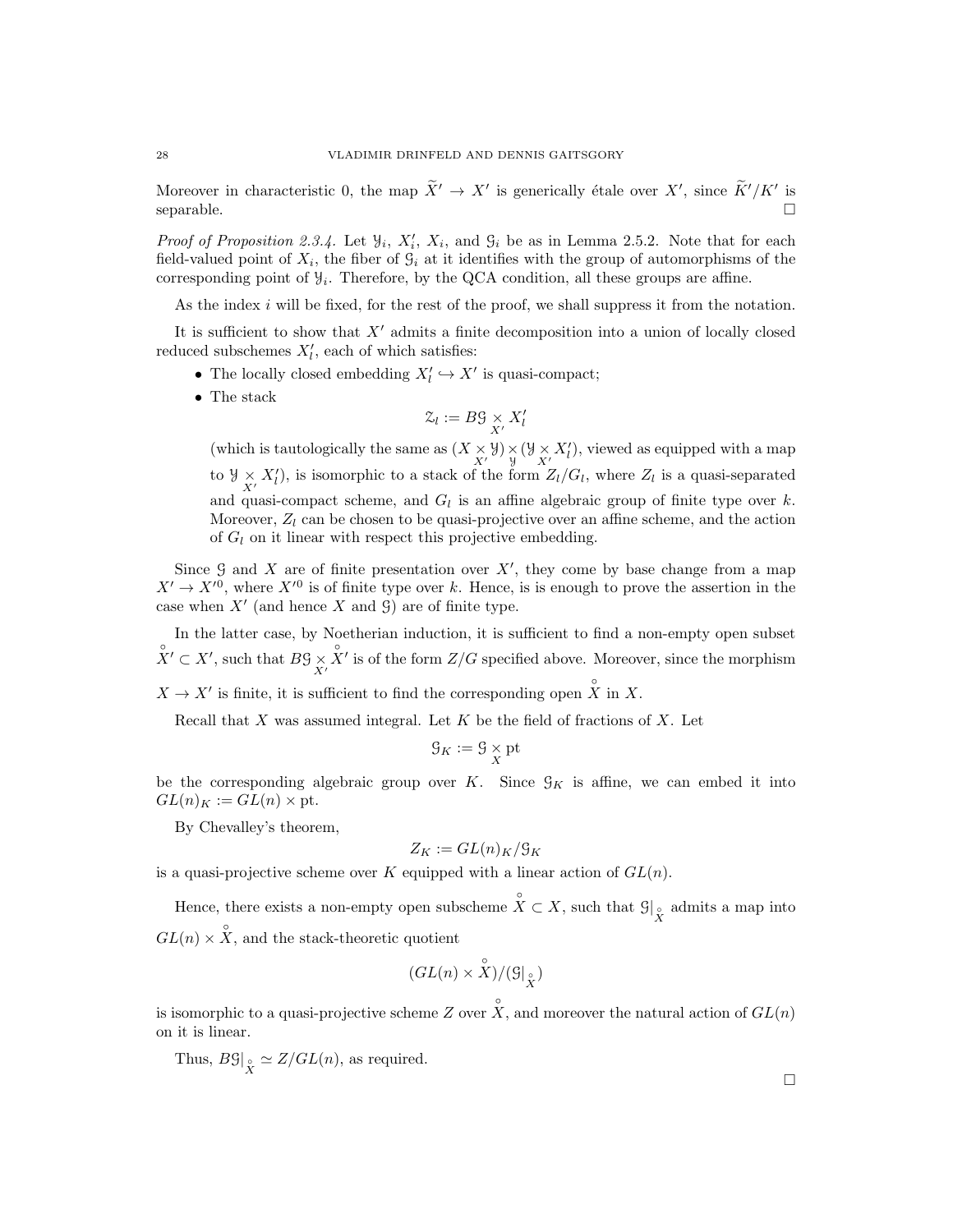2.6. **Proof of Theorem 1.4.10.** Below we give a direct proof. In the case when  $\mathcal{Y}$  is locally almost of finite type, one can deduce Theorem 1.4.10 from Proposition 3.5.1, as explained in Remark 3.5.2.

2.6.1. Reduction to the reduced classical case. Let  ${}^{cl}\mathcal{Y} \stackrel{cl_i}{\hookrightarrow} \mathcal{Y}$  be the embedding of the classical stack underlying Y. We claim that QCoh(Y) is generated by the essential image of the functor  $c l_{i*}$ . To see this, use the filtration of  $\mathcal{F} \in \mathrm{QCoh}(\mathcal{Y})$  by objects  $\mathcal{F} \otimes \tau^{\leq -n}(\mathcal{O}_{\mathcal{Y}})$ ,  $n \in \mathbb{Z}_+$ , which is finite by the eventual coconnectivity assumption.

So without loss of generality we can assume that  $\mathcal Y$  is classical. A similar argument allows to assume that Y is reduced.

2.6.2. Using Proposition 2.3.4, the statement of the theorem results from the combination of the following three lemmas:

**Lemma 2.6.3.** Let Z be a quasi-projective scheme equipped with a linear action of an affine algebraic group G. Then  $\mathbf{QCoh}(Z/G)$  is generated by the heart of its t-structure.

**Lemma 2.6.4.** If  $\mathcal{Z} \to \mathcal{Y}$  is a finite étale map, and  $QCoh(\mathcal{Z})$  is generated by the heart of its t-strcuture, then the same is true for QCoh(Y).

**Lemma 2.6.5.** In the situation of Lemma 2.3.2, if both  $QCoh(\mathcal{Y})$  and  $QCoh(\mathcal{X})$  are generated by the hearts of their t-structures, then the same is true for QCoh(Y).

2.6.6. Proof of Lemma 2.6.3. It is easy to see that  $QCoh(Z/G)$  is generated by objects of the form  $\mathcal{O}_Z(-i)$ , where  $\mathcal{O}_Z(1)$  denotes the corresponding ample line bundle on Z.

2.6.7. Proof of Lemma 2.6.4. This follows from the fact that every object  $\mathcal{F} \in \mathcal{O}(\mathcal{Y})$  is a direct summand of  $\pi_* \circ \pi^*(\mathcal{F})$ , see Sect. 2.3.7.

2.6.8. Proof of Lemma 2.6.5. Let  $QCoh(\mathcal{Y})^{\blacklozenge} \subset QCoh(\mathcal{Y})$  be the subcategory generated by  $\text{QCoh}(\mathcal{Y})^{\heartsuit}$ . The subcategory  $\text{QCoh}(\mathcal{Y})^{\spadesuit}$  contains the essential images of the functors

$$
\jmath_*: \mathrm{QCoh}(\overset{\circ}{\mathcal{Y}}) \to \mathrm{QCoh}(\mathcal{Y}), \quad \imath_*: \mathrm{QCoh}(\mathcal{X}) \to \mathrm{QCoh}(\mathcal{Y})
$$

because Theorem 1.4.10 holds for  $\hat{\mathcal{Y}}$  and  $\mathcal{X}$ , and the above functors have bounded cohomological amplitude. We have to show that each  $\mathcal{F} \in \text{QCoh}(\mathcal{Y})$  belongs to  $\text{QCoh}(\mathcal{Y})^{\spadesuit}$ .

Consider the exact triangle

(2.6) 
$$
(\mathcal{O}_y)_x \to \mathcal{O}_y \to j_* \circ j^*(\mathcal{O}_y),
$$

where

$$
(\mathcal{O}_y)_x := \text{Cone} \left( \mathcal{O}_y \to \jmath_* \circ \jmath^*(\mathcal{O}_y) \right)[-1].
$$

The object  $(\mathcal{O}_y)_x$  is bounded, and each of its cohomologies admits a filtration with subquotients that lies in the essential image of  $\iota_*$ . Hence, for any  $\mathcal{F} \in \text{QCoh}(\mathcal{Y})$ , the object  $\mathcal{F} \otimes H^{i}((\mathcal{O}_{\mathcal{Y}})_{\mathcal{X}})$  also admits a filtration with subquotients (i.e., the cones of the maps of one term of the filtration into the next) that lie in the essential image of  $i_*$ . In particular,  $\mathcal{F} \otimes (\mathcal{O}_{\mathcal{Y}})_{\mathcal{X}} \in \mathrm{QCoh}(\mathcal{Y})^{\spadesuit}.$ 

Tensoring  $(2.6)$  by  $\mathcal{F}$ , we obtain an exact triangle

$$
\mathcal{F} \otimes (\mathcal{O}_{\mathcal{Y}})_{\mathcal{X}} \to \mathcal{F} \to \jmath_* \circ \jmath^*(\mathcal{F}),
$$

 $\Box$ 

 $\Box$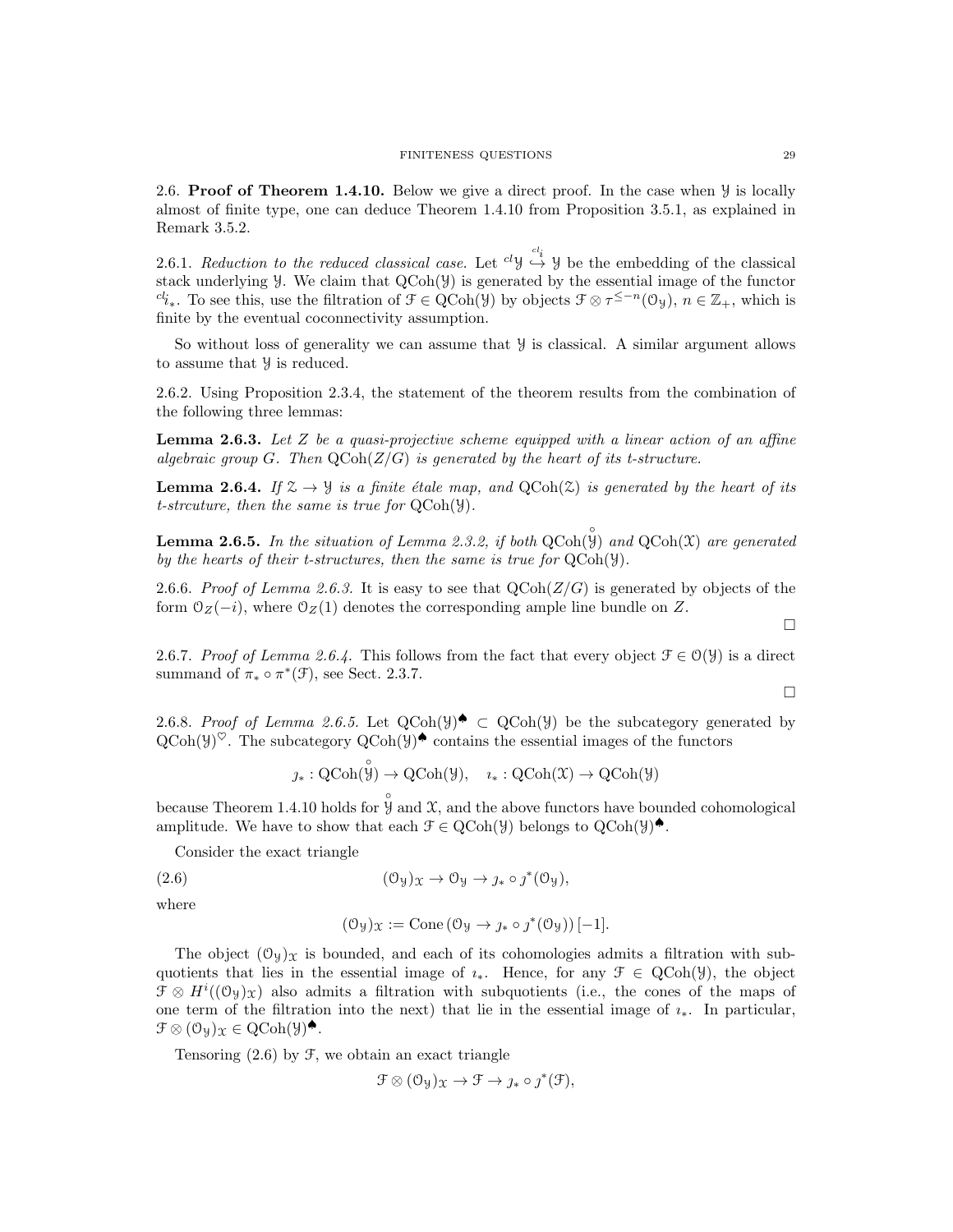which implies our assertion.

 $\Box$ 

Remark 2.6.9. If Y is locally Noetherian and F is perfect, then the object  $\mathcal{F}\otimes(\mathcal{O}_y)_X$  is isomorphic to

$$
\varinjlim_{n}(i_{n})_{*}\circ i_{n}^{!}(\mathcal{F}),
$$

where  $i_n$  denotes the embedding of the *n*-th infinitesimal neighborhood of  $\mathcal{X}$ . This is not necessarily true without the perfectness condition. In general, the !-pullback functor is "bad" (no continuity, no commutation with base change), just like the ∗-pushforward with respect to a non-quasi-compact morphism (see Sect. 1.3.1).

However, this state of affairs with the !-pullback functor can be remedied by replacing the category  $QCoh(\mathcal{Y})$  by IndCoh $(\mathcal{Y})$ , considered in the next section.

## 3. Implications for ind-coherent sheaves

This and the next section are concerned with the category IndCoh on algebraic stacks and, more generally, prestacks. As was mentioned in the introduction, IndCoh is another natural paradigm for "sheaf theory" on stacks.

However, the reader, who is only interested in applications to D-modules, may skip these two sections. Although it is more natural to connect D-modules to the category IndCoh, it will be indicated in Sect. 6.3.17 that if our algebraic stack is eventually coconnective, one can bypass IndCoh, and relate D-mod to QCoh directly. The only awkwardness that will occur is the relation between Verdier duality on coherent D-modules and Serre duality on coherent sheaves, the latter being more naturally interpreted within IndCoh rather than QCoh.

The material in this section is organized as follows. In Sect. 3.1 we recall the condition of being "locally almost of finite type". In Sect. 3.2 we recall the basic facts about the category IndCoh. In Sects. 3.3-3.5 we prove the compact generation and describe the category of compact objects of IndCoh on a QCA algebraic stack. In Sect. 3.6 we introduce the functor of direct image on IndCoh for maps between QCA algebraic stacks.

3.1. The "locally almost of finite type" condition. Unlike QCoh, the category IndCoh (and also D-mod, considered later in the paper) only makes sense on (pre)stacks that satisfy a certain finite-typeness hypothesis, called "locally almost of finite type".

For general prestacks this condition may seem as too technical (we review it below). It does appear simpler when applied to algebraic stacks. The reader will not lose much by considering only those prestacks that are algebraic stacks; all the new results in this paper that concern IndCoh and D-mod are about algebraic stacks.

We shall nevertheless, discuss IndCoh in the framework of arbitrary prestacks locally almost of finite type, because this seems to be the natural level of generality.

3.1.1. An affine DG scheme  $Spec(A)$  is said to be almost of finite type over k if

- $H^0(A)$  is a finitely generated algebra over k.
- Each  $H^{-i}(A)$  is finitely generated as a module over  $H^0(A)$ .

The property of being almost of finite type is local with respect to Zariski topology. A DG scheme  $Z$  is said to be locally of almost finite type if it can be covered by affines, each of which is almost of finite type. Equivalently,  $Z$  is locally of almost finite type if any of its open affine subschemes is of almost finite type.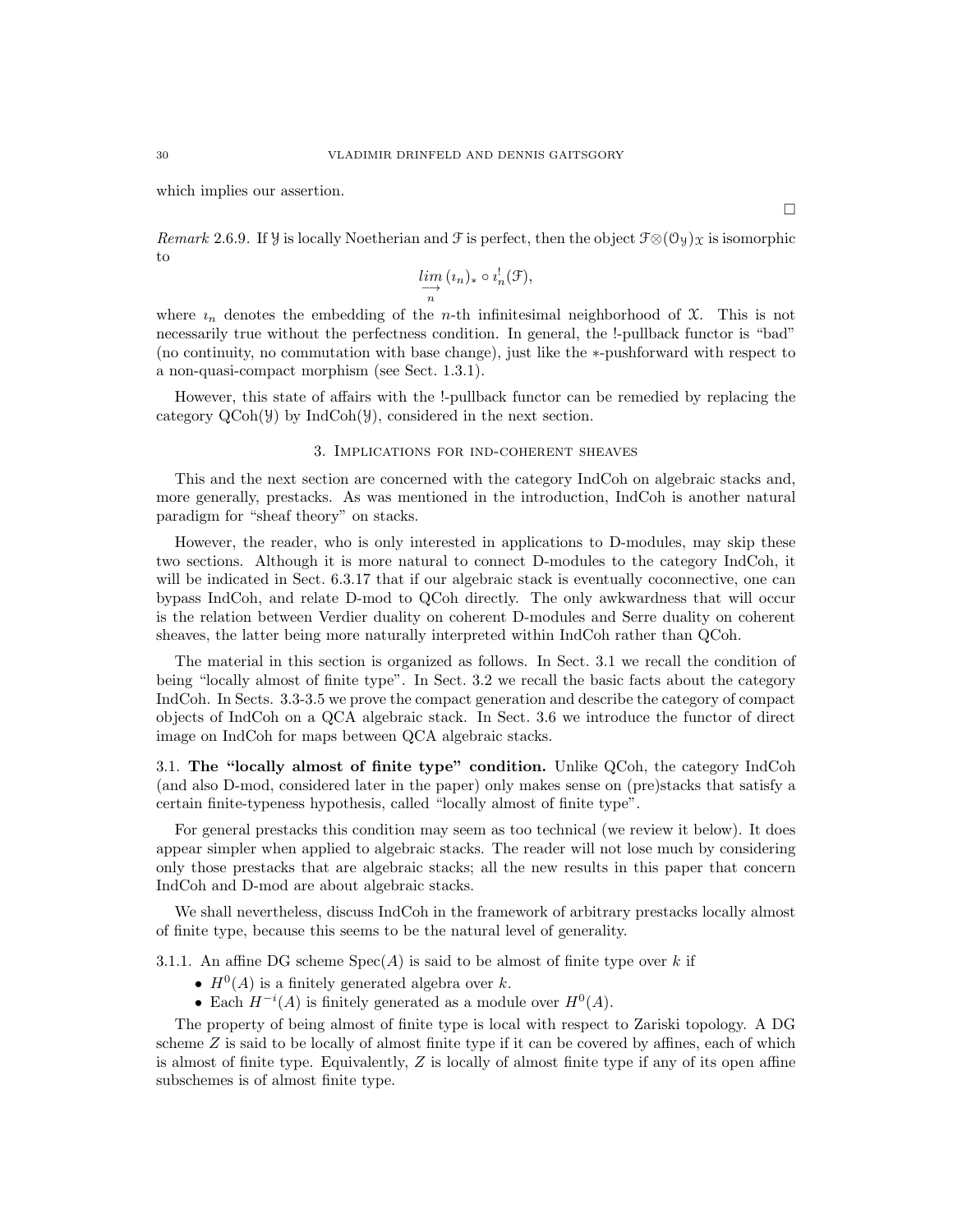We shall denote the corresponding full subcategories of

$$
\rm DGSch^{aff} \subset \rm DGSch_{qs\text{-}qc} \subset \rm DGSch
$$

by

$$
\rm DGSch^{\rm aff}_{\rm aff} \subset \rm DGSch_{\rm aff} \subset \rm DGSch_{\rm laft},
$$

respectively.

**Definition 3.1.2.** An algebraic stack  $\mathcal{Y}$  is locally of almost finite type if it admits an atlas  $(Z, f: Z \rightarrow \mathcal{Y})$ , where the DG scheme Z is locally almost of finite type (in which case, for any atlas, the DG scheme Z will have this property).

3.1.3. We shall now proceed to the definition of prestacks locally almost of finite type. As we mentioned above, the reader is welcome to skip the remainder of this subsection and replace every occurence of the word "prestack" by "algebraic stack". The material here is taken from [GL:Stacks, Sect. 1.3].

First, we fix an integer  $n$ , and consider the full subcategory

 $\leq^n$ DGSch<sup>aff</sup> ⊂ DGSch<sup>aff</sup>

of n-coconnective affine DG schemes, i.e., those  $S = \text{Spec}(A)$ , for which  $H^{-i}(A) = 0$  for  $i > n$ .

Let  $\leq^n$ PreStk denote the category of all functors

$$
(\leq^n \text{DGSch}^{\text{aff}})^{\text{op}} \to \infty
$$
-Grpd.

**Definition 3.1.4.** An object  $\leq^n$ PreStk is said to be locally of finite type it it sends filtered limits in  $\leq^n$ DGSch<sup>aff</sup> to colimits in  $\infty$ -Grpd.

Denote by  $\leq^n$ PreStk<sub>lft</sub> the full subcategory of  $\leq^n$ PreStk spanned by objects locally of finite type.

Denote

$$
\leq^n \text{DGSch}^{\text{aff}}_{\text{ft}} := \leq^n \text{DGSch}^{\text{aff}} \cap \text{DGSch}^{\text{aff}}_{\text{aft}}.
$$

We note that  $\leq^n$ DGSch<sup>aff</sup> identifies with the subcategory of cocompact objects in  $\leq^n$ DGSch<sup>aff</sup>. Therefore, the Yoneda functor

 ${^{\leq n}}\mathrm{DGSch}^\mathrm{aff} \to {^{\leq n}}\mathrm{PreStk}$ 

sends  $\leq^n$ DGSch<sup>aff</sup> to  $\leq^n$ PreStk<sub>lft</sub>.

It is not difficult to show that the image of entire category

 $\leq^n$ DGSch<sub>lft</sub> :=  $\leq^n$ DGSch∩DGSch<sub>aft</sub>

under the natural functor  $\leq^n$ DGSch  $\rightarrow \leq^n$ PreStk is contained in  $\leq^n$ PreStk<sub>lft</sub>.

3.1.5. We can reformulate the condition on an object  $\mathcal{Y} \in \leq^{n}$ PreStk to be locally of finite type in any of the following equivalent ways:

(i)  $\mathcal{Y}$  is the left Kan extension along the fully faithful embedding  $\leq^n$ DGSch<sup>aff</sup>.  $\hookrightarrow \leq^n$ DGSch<sup>aff</sup>.

(ii) The functor

$$
({}^{\leq n}{\rm DGSch}^{\rm aff}_{\rm ft})_{/\mathcal{Y}}\to ({}^{\leq n}{\rm DGSch}^{\rm aff})_{/\mathcal{Y}}
$$

is cofinal.

(iii) For every  $S \in \leq^n$ DGSch<sup>aff</sup> and  $y : S \to Y$ , the category of its factorizations as  $S \to S' \to Y$ , where  $S' \in \leq^{\text{th}}\text{DGSch}_{\text{ft}}^{\text{aff}}$ , is contractible (in particular, non-empty).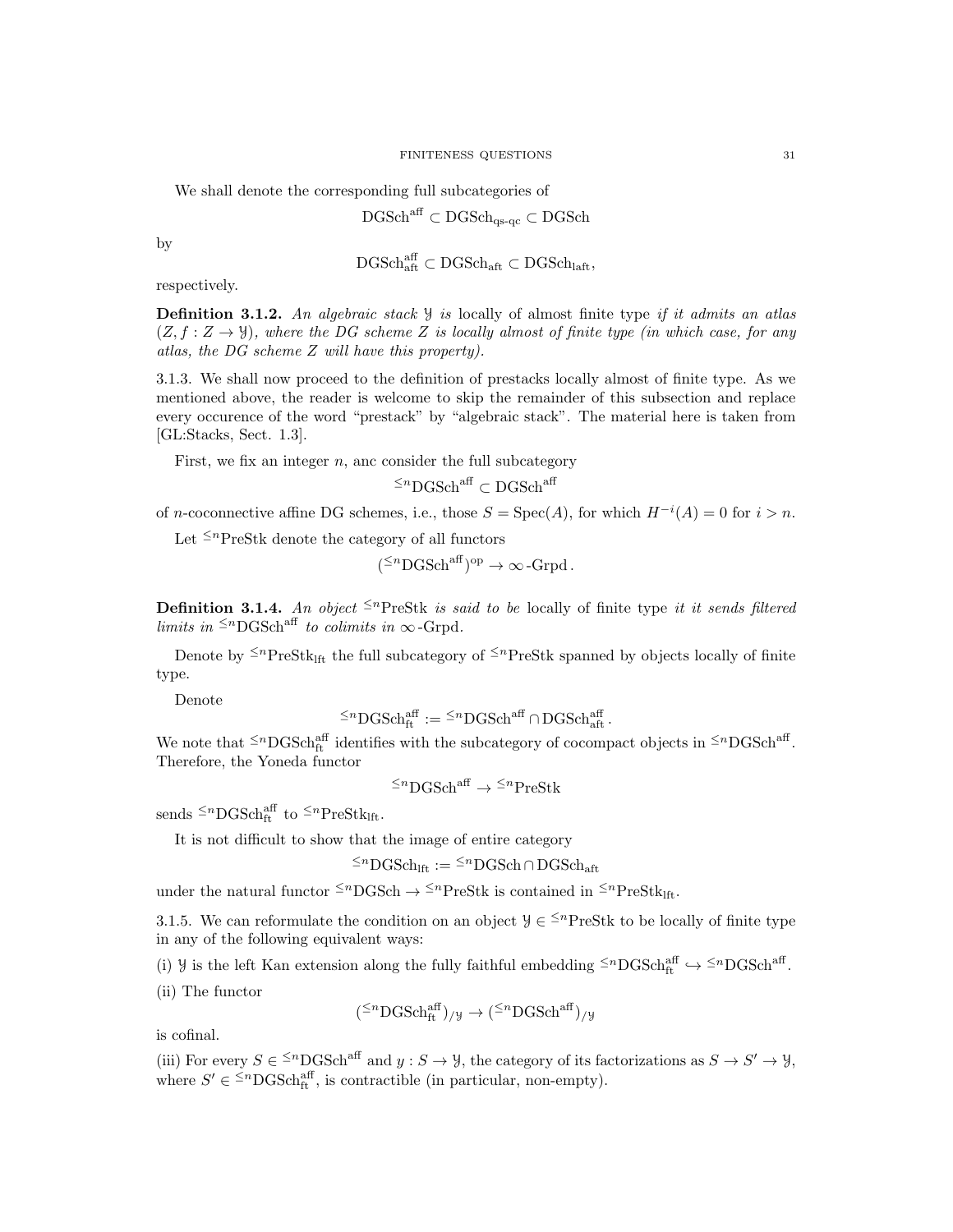3.1.6. We now recall the following definition from [GL:Stacks, Sect. 1.2]:

**Definition 3.1.7.** An object  $\mathcal{Y} \in \text{PreStk}$  is convergent if for every  $S \in \text{DGSch}$ , the natural map

$$
\varprojlim_n \mathcal{Y}({}^{\leq n}S) \to \mathcal{Y}(S)
$$

is an isomorphism in  $\infty$ -Grpd.

In the above formula, the operation  $S \mapsto \leq^n S$  is that of *n*-coconnective truncation, i.e., if  $S = \text{Spec}(A)$ , then  $\leq^n S = \text{Spec}(\tau^{\geq -n}(A)).$ 

For example, all algebraic stacks are convergent, see [GL:Stacks, Proposition 4.5.2].

3.1.8. Finally, we can give the following definition:

**Definition 3.1.9.** An object  $\mathcal{Y} \in \text{PreStk}$  is locally almost of finite type if:

- It is convergent;
- For every n, the restriction  $\mathcal{Y}|_{\leq n_{\text{DGSch}}^{\text{aff}}} \in \leq^{n} \text{PreStk}$  belongs to  $\leq^{n} \text{PreStk}_{\text{lift}}$ .

The full subcategory of PreStk spanned by prestacks locally almost of finite type is denoted PreStklaft.

It is shown in [GL:Stacks, Proposition 4.9.2] that an algebraic stack is locally almost of finite type in the sense of Definition 3.1.2 if and only if it is locally almost of finite type as a prestack in the sense of Definition 3.1.9.

3.1.10. Here is an alternative way to introduce the category  $PreStk_{\text{laff}}$ . Let  $\leq^\infty$ DGSchaff denote the full subcategory of  $\text{DGSch}_{\text{aff}}^{\text{aff}}$  spanned by eventually coconnective affine DG schemes.

We have the following assertion (see [GL:Stacks, Sect. 1.3.11]):

**Lemma 3.1.11.** The restriction functor under  $\text{~}^{\text{&}}\text{DGSch}^{\text{aff}}_{\text{aff}} \rightarrow \text{DGSch}^{\text{aff}}$  defines an equivalence

$$
\operatorname{PreStk}_{\operatorname{laft}}\to\operatorname{Funct}\left(\left({}^{<\infty}{\operatorname{DGSch}}^{\operatorname{aff}}_{\operatorname{aft}}\right)^{\operatorname{op}},\infty\operatorname{-Grpd}\right).
$$

The inverse functor is the composition of the left Kan extension along

$$
\leq^{\infty} \text{DGSch}_{\text{aff}}^{\text{aff}} \hookrightarrow \leq^{\infty} \text{DGSch}^{\text{aff}},
$$

followed by the right Kan extension along

$$
{}^{<\infty}{\rm DGSch}^{\rm aff} \hookrightarrow {\rm DGSch}^{\rm aff}\,.
$$

Change of conventions: From now and until Sect. 11, all DG schemes, algebraic stacks and prestacks will be assumed locally almost of finite type, unless explicitly specified otherwise.

3.2. The category IndCoh. For the reader's convenience we shall now summarize some of the key properties of the category IndCoh that will be used in the paper. The general reference for this material in [IndCoh].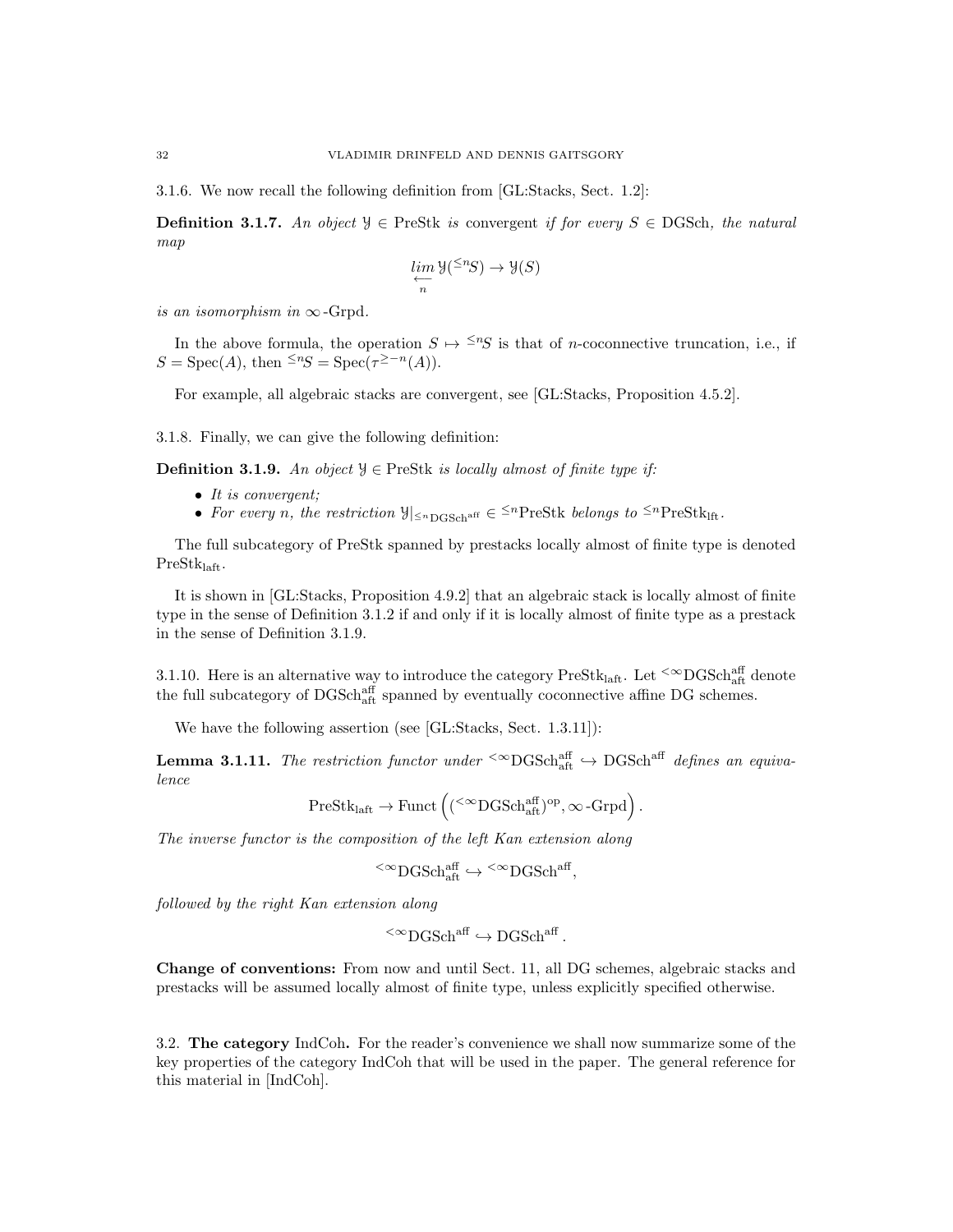#### FINITENESS QUESTIONS 33

3.2.1. Given a quasi-compact DG scheme  $Z$ , one introduces the category  $\text{IndCoh}(Z)$  as the ind-completion of the category  $\text{Coh}(Z)$ , the latter being the full subcategory of  $\text{QCoh}(Z)$  that consists of bounded complexes with coherent cohomology sheaves; see [IndCoh, Sect. 1.1]. See Sect. 0.6.7 where the notion of ind-completion of a DG category is recalled.

The category  $\text{IndCoh}(Z)$  is naturally a module over  $\text{QCoh}(Z)$ , when the latter is regarded as a monoidal category with respect to the usual tensor product operation, see [IndCoh, Sect. 1.4].

For a morphism  $f: Z_1 \to Z_2$  of quasi-compact DG schemes, we have a canonically defined functor

$$
f^!: \operatorname{IndCoh}(Z_2) \to \operatorname{IndCoh}(Z_1),
$$

see [IndCoh, Corollary 5.2.4].

Moreover, this functor has a canonically defined structure of map between module categoried over  $\text{QCoh}(Z_2)$ , where  $\text{QCoh}(Z_2)$  acts on IndCoh $(Z_1)$  via the monoidal functor  $f^*$ :  $\text{QCoh}(Z_2) \to \text{QCoh}(Z_1)$ ; see [IndCoh, Theorem 5.5.5].

The assignment  $Z \mapsto \text{IndCoh}(Z)$  with the above !-pullback operation is a functor

$$
(DGSch_{\mathrm{aft}})^{\mathrm{op}} \to DGCat_{\mathrm{cont}},
$$

denoted  $\text{IndCoh}_{\text{DGSch}_{\text{aff}}}^!$ , see [IndCoh, Sect. 5.6.1].

We shall denote by  $\omega_Z$  the object of IndCoh(Z) equal to  $p_Z^{\dagger}(k)$ , where

 $p_Z: Z \to \text{pt}.$ 

We refer to  $\omega_Z$  as the "dualizing sheaf" on Z.

The functor  $IndCoh_{DGSch_{\text{aff}}}^!$  satisfies Zariski descent (see [IndCoh, Proposition 4.2.1].

In fact, something stronger is true: according to [IndCoh, Theorem 8.3.2], the functor  $\text{IndCoh}_{\text{DGSch}_{\text{aff}}}^!$  satisfies fppf descent.

The following property of the !-pullback functor will be used in the sequel (see [IndCoh, Proposition 8.1.2]):

**Lemma 3.2.2.** Let a morphism  $f : Z_1 \rightarrow Z_2$  be surjective at the level of geometric points. Then the functor  $f' : \text{IndCoh}(Z_2) \to \text{IndCoh}(Z_1)$  is conservative.

3.2.3. For two quasi-compact DG schemes  $Z_1$  and  $Z_2$  there is a naturally defined functor

$$
IndCoh(Z_1) \otimes IndCoh(Z_2) \stackrel{\boxtimes}{\longrightarrow} IndCoh(Z_1 \times Z_2),
$$

which is an equivalence by [IndCoh, Proposition 4.6.2]. (The last assertion uses the assumption that  $char(k) = 0$  in an essential way.)

In particular, we obtain a functor

$$
\operatorname{IndCoh}(Z) \otimes \operatorname{IndCoh}(Z) \xrightarrow{\boxtimes} \operatorname{IndCoh}(Z \times Z) \xrightarrow{\Delta_Z^!} \operatorname{IndCoh}(Z),
$$

that we shall denote by  $\mathcal{F}_1, \mathcal{F}_2 \mapsto \mathcal{F}_1 \overset{!}{\otimes} \mathcal{F}_2$ . This functor makes IndCoh(Z) into a symmetric monoidal category with the unit given by  $\omega_Z$ .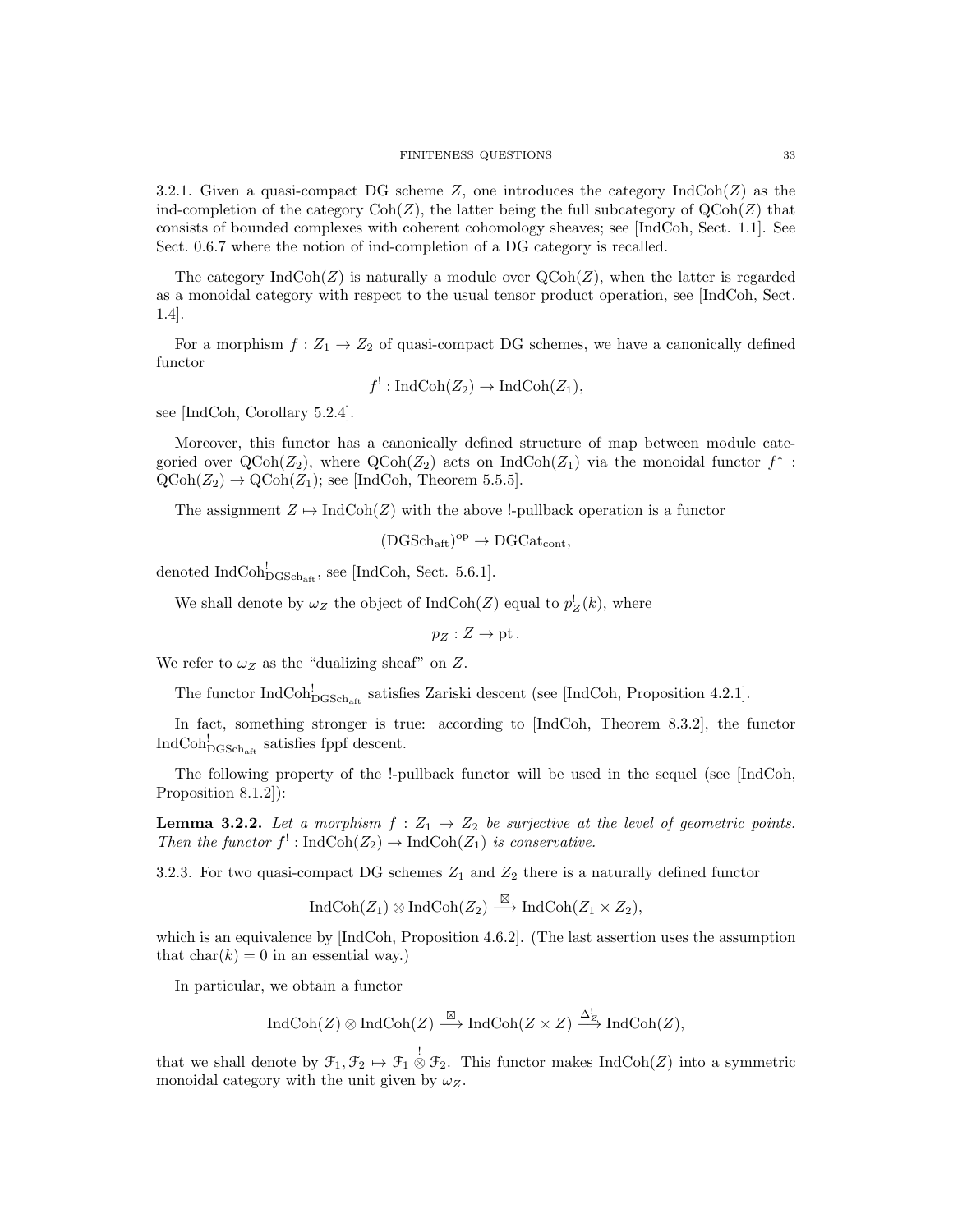3.2.4. The categories  $\text{IndCoh}(Z)$  and  $\text{QCoh}(Z)$  are closely related:

The category  $\text{IndCoh}(Z)$  has a naturally defined t-structure (induced by one on  $\text{Coh}(Z)$ ). We also have a naturally defined t-exact continuous functor

$$
\Psi_Z: \mathrm{IndCoh}(Z) \to \mathrm{QCoh}(Z),
$$

characterized by the property that it is the identity functor from  $Coh(Z) \subset IndCoh(Z)$  to  $\text{Coh}(Z) \subset \text{QCoh}(Z)$ , see [IndCoh, Secst. 1.1.5 and 1.2.1].

The induced functor on the corresponding eventually coconnective (a.k.a. bounded below) subcategories

$$
IndCoh(Z)^+ \to \mathrm{QCoh}(Z)^+
$$

is an equivalence, see [IndCoh, Proposition 1.2.4].

We should add that the t-structure on  $\text{IndCoh}(Z)$  is compatible with filtered colimits, but it is not left-complete, unless Z is a smooth classical scheme, in which case  $\Psi_Z$  is an equivalence. In fact,  $QCoh(Z)$  is always equivalent to the *left completion* of  $IndCoh(Z)$  with respect to its t-structure, [IndCoh, Proposition 1.3.4].

When Z is eventually coconnective, the functor  $\Psi_Z$  is a colocalization (see [IndCoh, Proposition 1.5.3]); in particular, in this case it is essentially surjective.

3.2.5. Let  $f: Z_1 \to Z_2$  be again a map between quasi-compact DG schemes. There exists a continuous functor

$$
f_*^{\text{IndCoh}} : \text{IndCoh}(Z_1) \to \text{IndCoh}(Z_2),
$$

uniquely defined by the condition that the diagram

(3.1)  
\n
$$
\operatorname{IndCoh}(Z_1) \xrightarrow{\Psi_{Z_1}} \operatorname{QCoh}(Z_1)
$$
\n
$$
f_*^{\operatorname{IndCoh}} \downarrow \qquad \qquad \downarrow f_*
$$
\n
$$
\operatorname{IndCoh}(Z_2) \xrightarrow{\Psi_{Z_1}} \operatorname{QCoh}(Z_2).
$$

commutes, see [IndCoh, Proposition 3.1.1].

The functors of !-pullback and (IndCoh, ∗)-pushforward are endowed with base change isomorphisms for Cartesian squares of DG schemes. I.e., for a Cartesian square

(3.2) 
$$
Z'_1 \xrightarrow{g_1} Z_1
$$

$$
f' \downarrow \qquad \qquad f
$$

$$
Z'_2 \xrightarrow{g_2} Z_2
$$

there is a canonical isomorphism

(3.3) 
$$
g_2^! \circ f_*^{\text{IndCoh}} \simeq (f')_*^{\text{IndCoh}} \circ g_1^!;
$$

see [IndCoh, Theorem 5.2.2] for a precise formulation. Note that in (3.3) there is no adjunction that would produce a morphism in either direction.

For  $\mathcal{F}_i \in \text{IndCoh}(Z_i)$ , consider the object  $\mathcal{F}_1 \boxtimes \mathcal{F}_2 \in \text{IndCoh}(Z_1 \times Z_2)$ . Applying (3.3) to

$$
Z_1 \xrightarrow{\text{Graph}_{f}} Z_1 \times Z_2
$$
  

$$
f \downarrow \qquad \qquad \downarrow f \times id
$$
  

$$
Z_2 \xrightarrow{\Delta_{Z_2}} Z_2 \times Z_2,
$$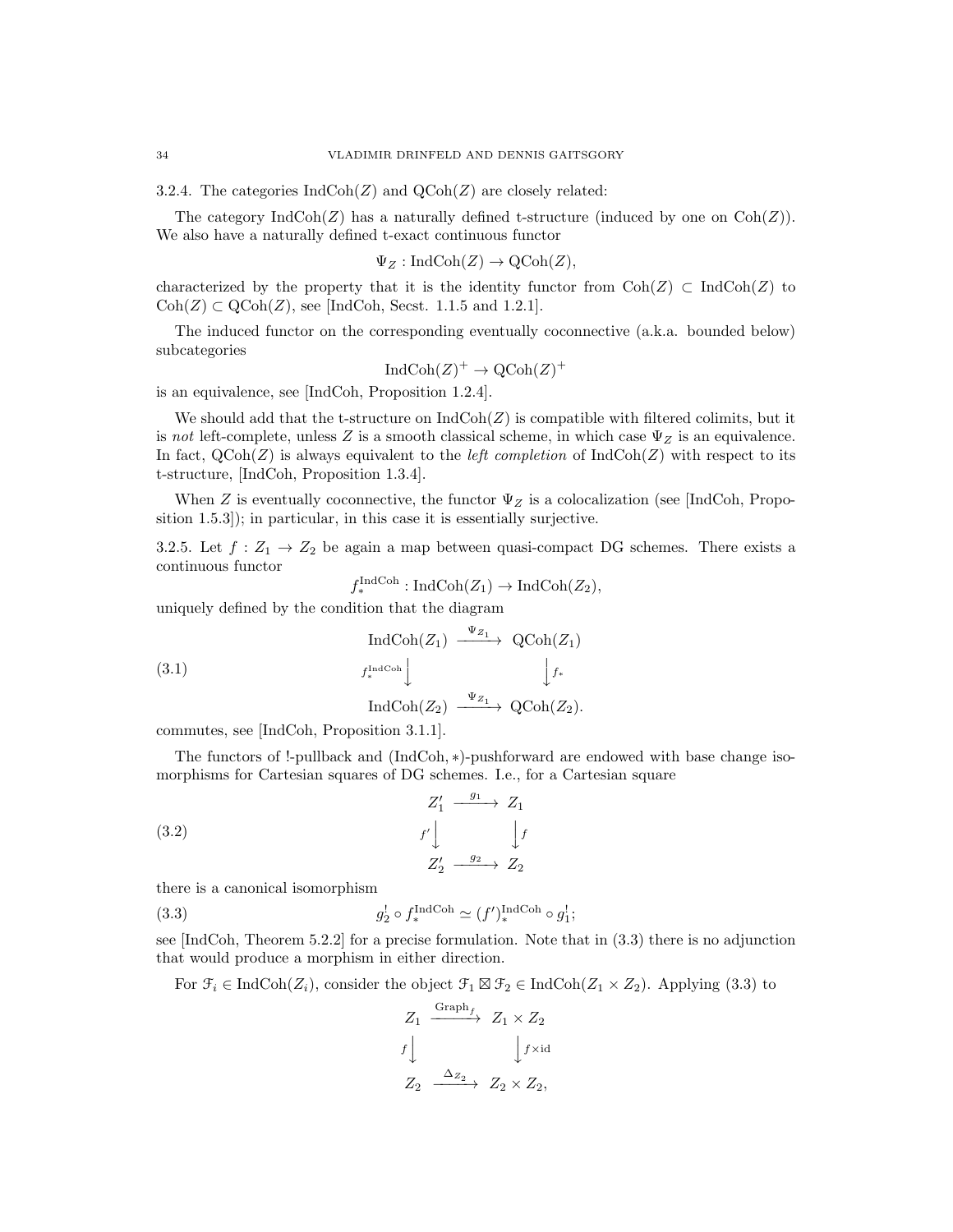we deduce that  $f$  satisfies the projection formula for IndCoh:

(3.4) 
$$
\mathcal{F}_2 \overset{!}{\otimes} f_*^{\text{IndCoh}}(\mathcal{F}_1) \simeq f_*^{\text{IndCoh}}(f^!(\mathcal{F}_2) \overset{!}{\otimes} \mathcal{F}_1).
$$

3.2.6. Assume that the map  $f$  is eventually coconnective; see [IndCoh, Definition 3.5.2], where this notion is introduced. Note that this is equivalent to  $f$  being finite Tor-dimension, see [IndCoh, Lemma 3.6.3].

In this case there also exists a functor

 $f^{\text{IndCoh},*}: \text{IndCoh}(Z_2) \to \text{IndCoh}(Z_1),$ 

uniquely defined by the condition that the diagram

(3.5)  
\n
$$
\operatorname{IndCoh}(Z_1) \xrightarrow{\Psi_{Z_1}} \operatorname{QCoh}(Z_1)
$$
\n
$$
f^{\operatorname{IndCoh},*} \qquad \qquad \uparrow f^*
$$
\n
$$
\operatorname{IndCoh}(Z_2) \xrightarrow{\Psi_{Z_1}} \operatorname{QCoh}(Z_2).
$$

commutes, see [IndCoh, Proposition 3.5.4], and which is the left adjoint to  $f_*^{\text{IndCoh}}$ .

For a Cartesian diagram (3.2), in which the vertical arrows are eventually coconnective, the natural transformation

(3.6) 
$$
(f')^{\text{IndCoh},*} \circ g_2^! \to g_1^! \circ g^{\text{IndCoh},*}
$$

that arises by adjunction from (3.3), is an isomorphism (see [IndCoh, Proposition 7.1.6]).

If the map  $f$  is smooth (or, more generally, Gorenstein), then we have:

(3.7) 
$$
f^{!}(-) \simeq \mathcal{K}_{Z_1/Z_2} \otimes f^{\text{IndCoh},*}(-),
$$

where  $\mathcal{K}_{Z_1/Z_2}$  is the relative dualizing graded line bundle (see [IndCoh, Proposition 7.3.8]). In the above formula, tensor product is understood in the sense of the monoidal action of  $QCoh(Z)$ on  $IndCoh(Z)$ .

For a Cartesian diagram (3.2) with the horizontal maps being eventually coconnective, the natural transformation

(3.8) 
$$
g_2^{\text{IndCoh},*} \circ f_*^{\text{IndCoh}} \to (f')^{\text{IndCoh},*} \circ g_1^{\text{IndCoh},*},
$$

obtained by adjunction from

$$
f_*^{\text{IndCoh}} \circ (g_2)_*^{\text{IndCoh}} \simeq (g_1)_*^{\text{IndCoh}} \circ (f')_*^{\text{IndCoh}}
$$

,

is an isomorphism, see [IndCoh, Lemma 3.6.9].

3.2.7. Let now  $\mathcal Y$  be a prestack. We define the category IndCoh( $\mathcal Y$ ) as

(3.9) lim←− IndCoh(S),

$$
(S,g) \in ((\mathrm{DGSch}_{\mathrm{aft}})_{/\mathcal{Y}})^{\mathrm{op}}
$$

where we view the assignment  $(S, g) \rightsquigarrow \text{IndCoh}(S)$  as a functor between  $\infty$ -categories

$$
((\mathrm{DGSch}_{\mathrm{aft}})_{/y})^{\mathrm{op}} \to \mathrm{DGCat}_{\mathrm{cont}},
$$

obtained by restriction under the forgetful map  $(DGSch_{\text{aff}})/y \to DGSch_{\text{aff}}$  of the functor

 $\text{IndCoh}_{\text{DGSch aft}}^! : \text{DGSch}_{\text{aft}}^{\text{op}} \to \text{DGCat}_{\text{cont}},$ 

mentioned above. As in the case of QCoh, the limit is taken in the  $(\infty, 1)$ -category DGCat<sub>cont</sub>.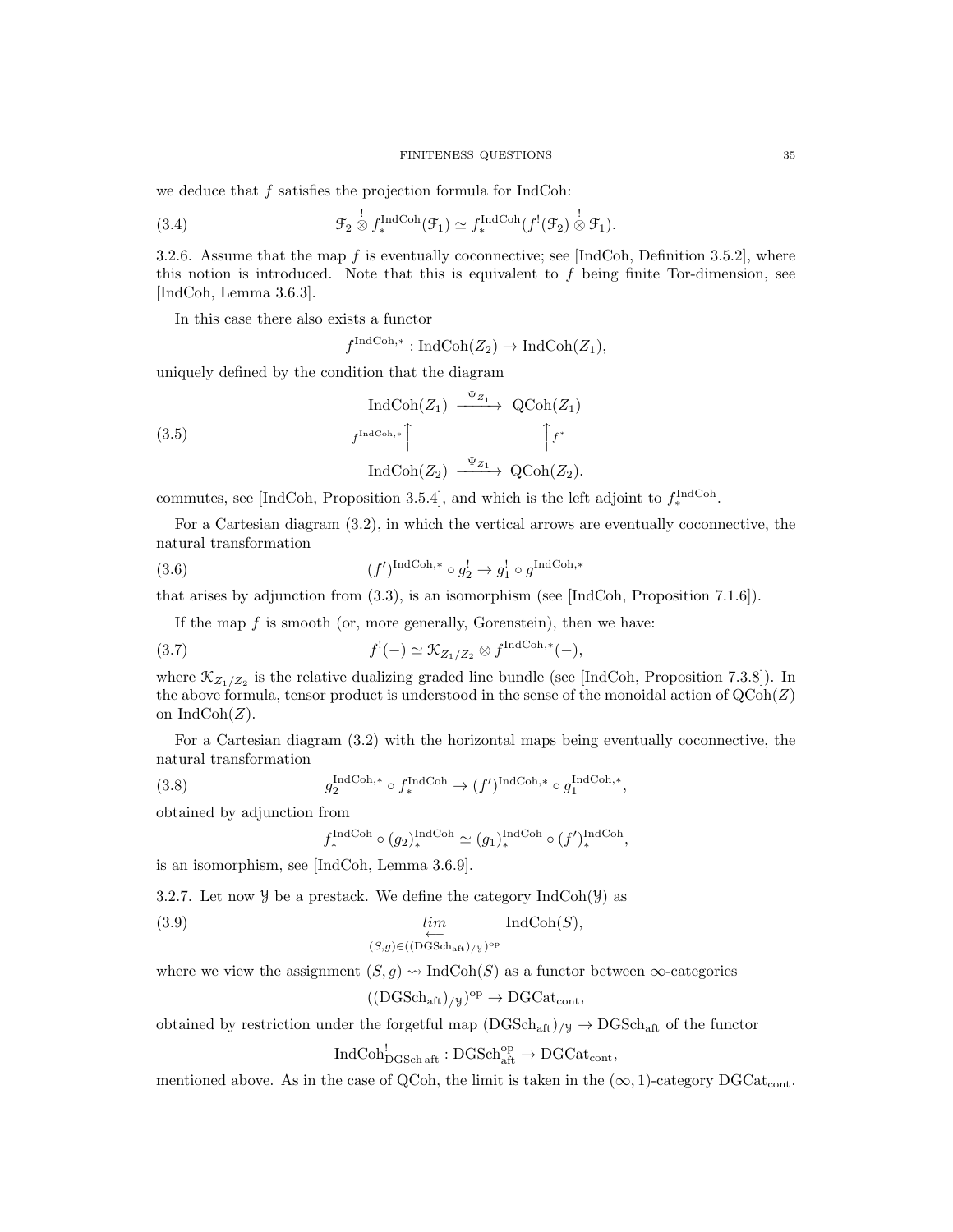Concretely, an object  $\mathcal{F} \in \text{IndCoh}(\mathcal{Y})$  is an assignment for

$$
(g: S \to \mathcal{Y}) \in (DGSch_{\mathrm{aff}})_{/\mathcal{Y}} \leadsto g^{!}(\mathcal{F}) \in \mathrm{IndCoh}(S),
$$

and of a homotopy-coherent system of isomorphisms

$$
f'(g'(\mathcal{F})) \simeq (g \circ f)'(\mathcal{F}) \in \text{IndCoh}(S')
$$

for  $f: S' \to S$ .

In forming the above limit we can replace the category DGSchaft of quasi-compact DG schemes by DGSch<sup>aff</sup> of affine DG schemes; this is due to the Zariski descent property of IndCoh, see [IndCoh, Corollaries 10.2.2 and 10.5.5]. Furthermore, we can replace the category  $\text{DGSch}_{\text{aft}}$  (resp.,  $\text{DGSch}_{\text{aft}}^{aff}$ ) by any of the indexing categories A that appear in Sect. 1.2.5.

The compatibility of !-pullbacks with the action of QCoh implies that the category IndCoh(Y) has a natural structure of module over the monoidal category  $QCoh(\mathcal{Y})$ .

3.2.8. If  $\pi : \mathcal{Y}_1 \to \mathcal{Y}_2$  is a map of prestacks, we have a tautologically defined functor  $\pi^!: \mathcal{Y}_1 \to \mathcal{Y}_2$ .

In particular, for any  $\mathcal{Y}$ , we obtain a canonical object  $\omega_{\mathcal{Y}} \in \text{IndCoh}(\mathcal{Y})$  equal to  $p_{\mathcal{Y}}^{\dagger}(k)$ , where  $p_y : \mathcal{Y} \to \text{pt}$ . We refer to  $\omega_y$  as "the dualizing sheaf" on  $\mathcal{Y}$ .

For two prestacks  $\mathcal{Y}_1$  and  $\mathcal{Y}_2$  there exists a naturally defined functor

 $\text{IndCoh}(\mathcal{Y}_1) \otimes \text{IndCoh}(\mathcal{Y}_1) \stackrel{\boxtimes}{\longrightarrow} \text{IndCoh}(\mathcal{Y}_1 \times \mathcal{Y}_2).$ 

In particular, as in the case of schemes, IndCoh(Y) acquires a structure of symmetric monoidal category via the operation ! ⊗.

3.2.9. Let  $\pi : \mathcal{Y}_1 \to \mathcal{Y}_2$  be a schematic and quasi-compact map between prestacks. Then the functor of direct image on IndCoh for DG schemes gives rise to a functor

$$
\pi^{\text{IndCoh}}_{*}: \text{IndCoh}(\mathcal{Y}_{1}) \to \text{IndCoh}(\mathcal{Y}_{2}).
$$

Namely, for  $(S_2, g_2) \in (DGSch_{\text{aff}})_{/y}$ , we set

$$
g_2^!(\pi_*^{\text{IndCoh}}(-)) := (\pi_S)^{\text{IndCoh}}_* \circ g_1^!(-)
$$

for the morphisms in the Cartesian diagram

$$
S_1 \xrightarrow{g_1} \mathcal{Y}_1
$$

$$
\pi_S \downarrow \qquad \qquad \downarrow \pi
$$

$$
S_2 \xrightarrow{g_2} \mathcal{Y}_2.
$$

The data of compatibility of the assignment

$$
(S_2, g_2) \rightsquigarrow (\pi_S)^{\text{IndCoh}}_* \circ g_1^!(-)
$$

under !-pullbacks for maps in  $(DGSch_{\text{aff}})/y$  is given by base change isomorphisms (3.3); see [IndCoh, Sect. 10.6].

The resulting functor  $\pi_*^{\text{IndCoh}}$  is itself also endowed with base change isomorphisms with respect to !-pullbacks for Cartesian diagrams of prestacks

(3.10)  
\n
$$
\begin{array}{ccc}\n & \mathcal{Y}'_1 & \xrightarrow{\phi_1} & \mathcal{Y}_1 \\
 & \pi' & & \downarrow \pi \\
 & \mathcal{Y}'_2 & \xrightarrow{\phi_2} & \mathcal{Y}_2\n\end{array}
$$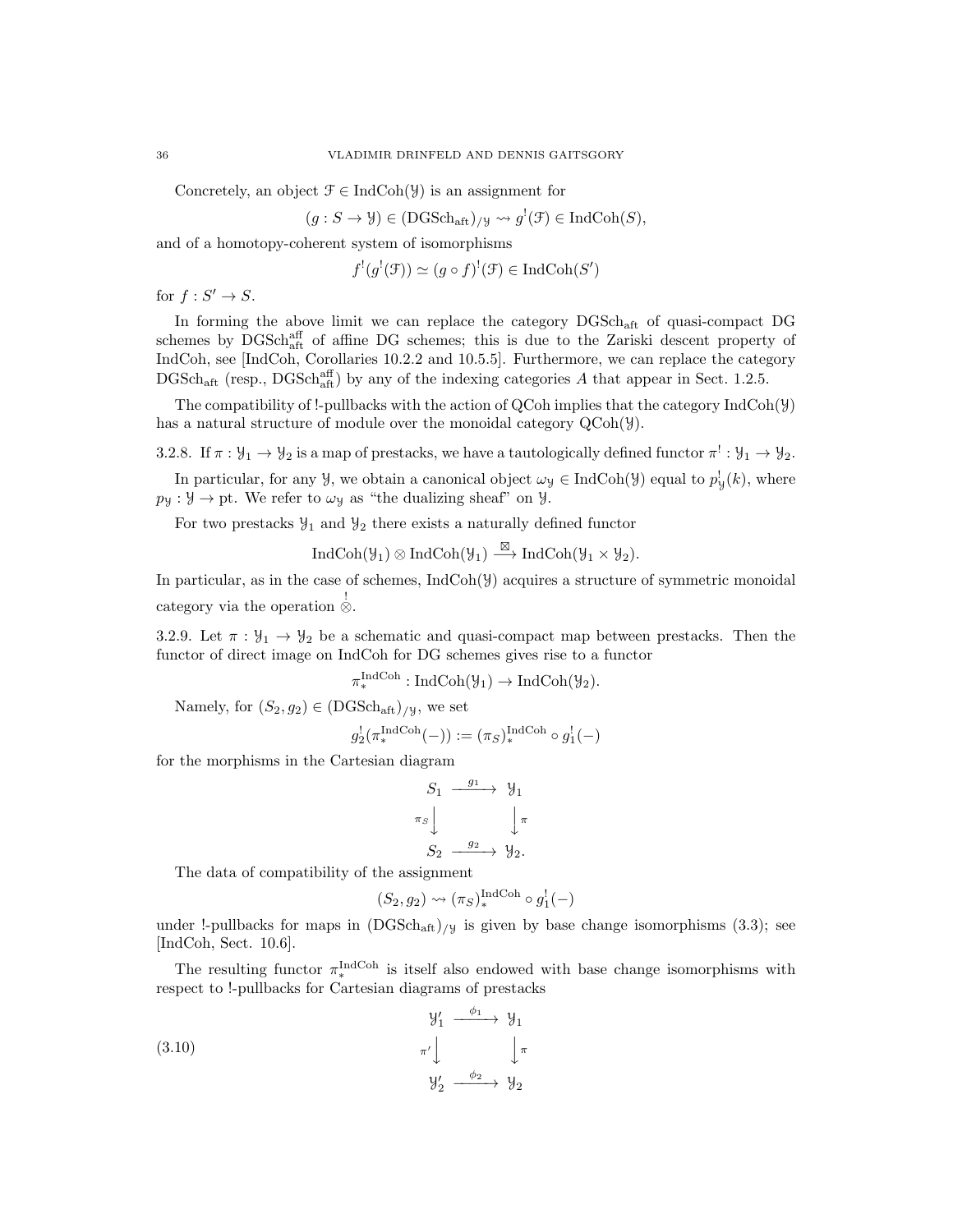where the vertical maps are schematic and quasi-compact.

By construction, the projection formula for maps between quasi-compact schemes, i.e., (3.4), implies one for  $\pi$ . That is, we have a functorial isomorphism

$$
\mathcal{F}_2 \overset{!}{\otimes} \pi_*^{\mathrm{IndCoh}}(\mathcal{F}_1) \simeq \pi_*^{\mathrm{IndCoh}}(\pi^!(\mathcal{F}_2) \overset{!}{\otimes} \mathcal{F}_1), \quad \mathcal{F}_i \in \mathrm{IndCoh}(\mathcal{Y}_i).
$$

3.2.10. Let  $\mathcal{Y}_i$  be prestacks, and let  $\pi : \mathcal{Y}_1 \to \mathcal{Y}_2$  be a morphism which is k-representable for some k. In this paper we will only need the cases of either  $\pi$  being schematic, or 1-representable (the latter means that the base change of  $\pi$  by an affine DG scheme yields a 1-Artin stack).

Assume also that  $\pi$  is eventually coconnective, see [IndCoh, Sect. 11.1.2]. In this case, by [IndCoh, Sect. 11.6], we have a continuous functor

$$
\pi^{\operatorname{IndCoh}, *} : \operatorname{IndCoh}(\mathcal{Y}_2) \to \operatorname{IndCoh}(\mathcal{Y}_1).
$$

For a Cartesian diagram  $(3.10)$ , in which the vertical arrows are k-representable and eventually coconnective, we have a canonical isomorphism

(3.11) 
$$
(\pi')^{\text{IndCoh},*} \circ \phi_2^! \simeq \phi_1^! \circ \pi^{\text{IndCoh},*},
$$

see [IndCoh, Proposition 11.6.2]. Note that unlike (3.6), in (3.11) there is no a priori map in either direction.

If f is smooth (or, more generally, Gorenstein), the functors  $\pi^{\text{IndCoh},*}$  and  $\pi^!$  are related by the formula

(3.12) 
$$
\pi^!(-) \simeq \mathfrak{K}_{\mathcal{Y}_1/\mathcal{Y}_2} \otimes \pi^{\text{IndCoh},*}(-),
$$

where  $\mathcal{K}_{\mathcal{Y}_1/\mathcal{Y}_2}$  is the relative dualizing line bundle. This is not explicitly stated in [IndCoh], but can be obtained by combining the functorial isomorphisms (3.7) for morphisms between DG schemes, and (3.11).

If  $\pi$  is schematic and quasi-compact, the functors  $(\pi^{\text{IndCoh},*}, \pi_*^{\text{IndCoh}})$  form an adjoint pair. The latter fact is not stated explicitly in [IndCoh] either, but follows from (3.11) via an analog of Sect. 1.2.5(ii) for IndCoh.

3.2.11. When  $\mathcal Y$  is an algebraic stack, the category IndCoh( $\mathcal Y$ ) can be described more explicitly.

First, as in Sect. 1.2.5(iv), in the formation of the limit (3.9), we can replace the category  $(DGSch<sub>aff</sub>)$ /y by  $DGSch<sub>/y,smooth</sub>$ , see [IndCoh, Corollary 11.2.4].

Furthermore, when we use  $(DGSch_{/\mathcal{Y},smooth})^{\text{op}}$  as the indexing category, IndCoh( $\mathcal{Y}$ ) can be also realized as the limit

(3.13) 
$$
\lim_{(S,g)\in(\text{DGSch}_{/\mathcal{Y},\text{smooth}})^{\text{op}}} \text{IndCoh}(S),
$$

where now for a morphism  $f: S' \to S'$  in  $\mathrm{DGSch}_{/\mathcal{Y}, \mathrm{smooth}}$ , the transition functor  $\mathrm{IndCoh}(S) \to$ IndCoh(S') is  $f^{\text{IndCoh},*}$ , see [IndCoh, Sect. 11.3 and Proposition 11.4.3].

If 
$$
f: Z \to Y
$$
 is a smooth atlas, the naturally defined functor

(3.14) 
$$
\operatorname{IndCoh}(Z) \to \operatorname{Tot}(\operatorname{IndCoh}(Z^{\bullet}/\mathcal{Y}))
$$

is an equivalence. In the above formula, the cosimplicial category  $\text{IndCoh}(Z^{\bullet}/\mathcal{Y})$  is formed by using either the !-pullback or (IndCoh, ∗)-pullback functors along the simplicial DG scheme  $Z^{\bullet}/\mathcal{Y}$ . See [IndCoh, Corollary 11.3.4] for the proof.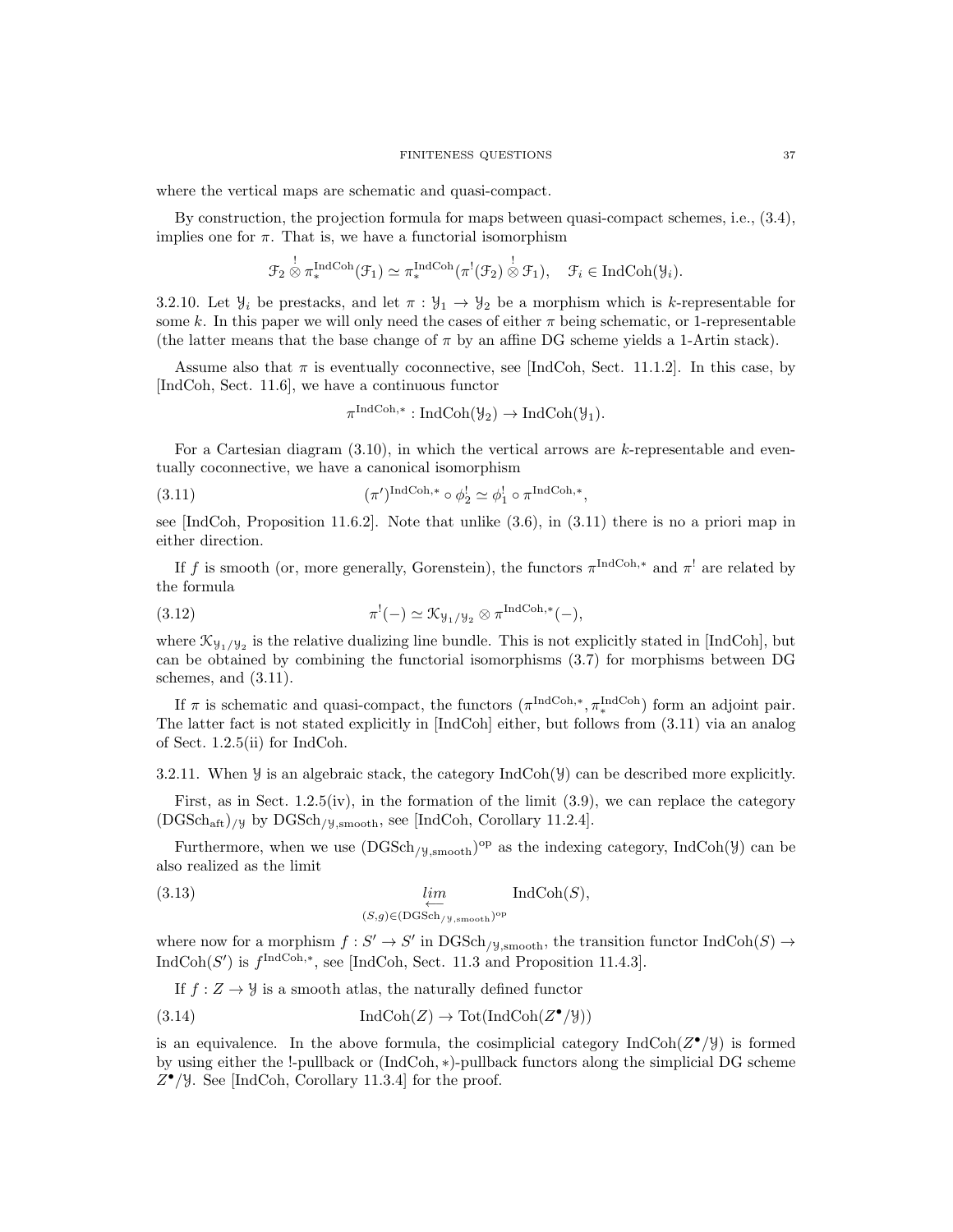For a Cartesian diagram (3.10) consisting of algebraic stacks, in which the vertical arrows are schematic and quasi-compact and the horizontal ones are eventually coconnective, we have a canonical isomorphism

(3.15) 
$$
\phi_2^{\text{IndCoh},*} \circ \pi_*^{\text{IndCoh}} \simeq (\pi')_*^{\text{IndCoh}} \circ \phi_1^{\text{IndCoh},*}.
$$

It is obtained from the natural transformation (3.8) using (3.13). Note again that unless the vertical arrows are also eventually coconnective or the horizontal maps schematic and quasicompact, there is a priori no morphism in either direction in (3.15).

3.2.12. For  $\mathcal Y$  an algebraic stack, the category IndCoh( $\mathcal Y$ ) has a t-structure and the functor

$$
\Psi_{\mathcal{Y}}: \mathrm{IndCoh}(\mathcal{Y}) \to \mathrm{QCoh}(\mathcal{Y})
$$

with the same properties as those for schemes, reviewed in Sect. 3.2.4 above, see [IndCoh, Sect. 11.7.1 and Proposition 11.7.5]. Namely, the functor  $\Psi_y$  is determined uniquely by the requirement that for  $(S, g) \in \text{DGSch}_{/\text{y,smooth}}$ , the diagram

$$
\begin{array}{ccc}\n\text{IndCoh}(\mathcal{Y}) & \xrightarrow{g^{\text{IndCoh},*}} & \text{IndCoh}(S) \\
\downarrow^{\Psi_{\mathcal{Y}}}\downarrow & & \downarrow^{\Psi_{S}} \\
\text{QCoh}(\mathcal{Y}) & \xrightarrow{g^{*}} & \text{QCoh}(S)\n\end{array}
$$

is supplied with a commutativity isomorphism, functorially in  $(S, g)$ . The t-structure on IndCoh(Y) is determined by the condition that the functors  $g^{\text{IndCoh},*}$  be t-exact.

If  $\pi : \mathcal{Y}_1 \to \mathcal{Y}_2$  is an eventually coconnective morphism between algebraic stacks, we have a commutative diagram

(3.16)  
\n
$$
\operatorname{IndCoh}(\mathcal{Y}_1) \xrightarrow{\Psi_{\mathcal{Y}_1}} \operatorname{QCoh}(\mathcal{Y}_1)
$$
\n
$$
\pi^{\operatorname{IndCoh},*} \uparrow \qquad \qquad \uparrow \pi^*
$$
\n
$$
\operatorname{IndCoh}(\mathcal{Y}_2) \xrightarrow{\Psi_{\mathcal{Y}_2}} \operatorname{QCoh}(\mathcal{Y}_2).
$$

For a schematic and quasi-compact map  $\pi : \mathcal{Y}_1 \to \mathcal{Y}_2$  between algebraic stacks, we have a commutative diagram

(3.17)  
\n
$$
\operatorname{IndCoh}(\mathcal{Y}_1) \xrightarrow{\Psi_{\mathcal{Y}_1}} \operatorname{QCoh}(\mathcal{Y}_1)
$$
\n
$$
\pi_*^{\operatorname{IndCoh}} \downarrow \qquad \qquad \downarrow \pi_*
$$
\n
$$
\operatorname{IndCoh}(\mathcal{Y}_2) \xrightarrow{\Psi_{\mathcal{Y}_2}} \operatorname{QCoh}(\mathcal{Y}_2).
$$

It arises from the corresponding commutative diagrams in the case of DG schemes , i.e., (3.1), using the functorial isomorphisms (3.15).

3.2.13. For an algebraic stack  $\mathcal{Y}$ , we shall denote by  $\Gamma^{\text{IndCoh}}(\mathcal{Y}, -) : \text{IndCoh}(\mathcal{Y}) \to \text{Vect}$  the not necessarily continuous functor equal to

$$
\Gamma(\mathcal{Y},-) \circ \Psi_{\mathcal{Y}}.
$$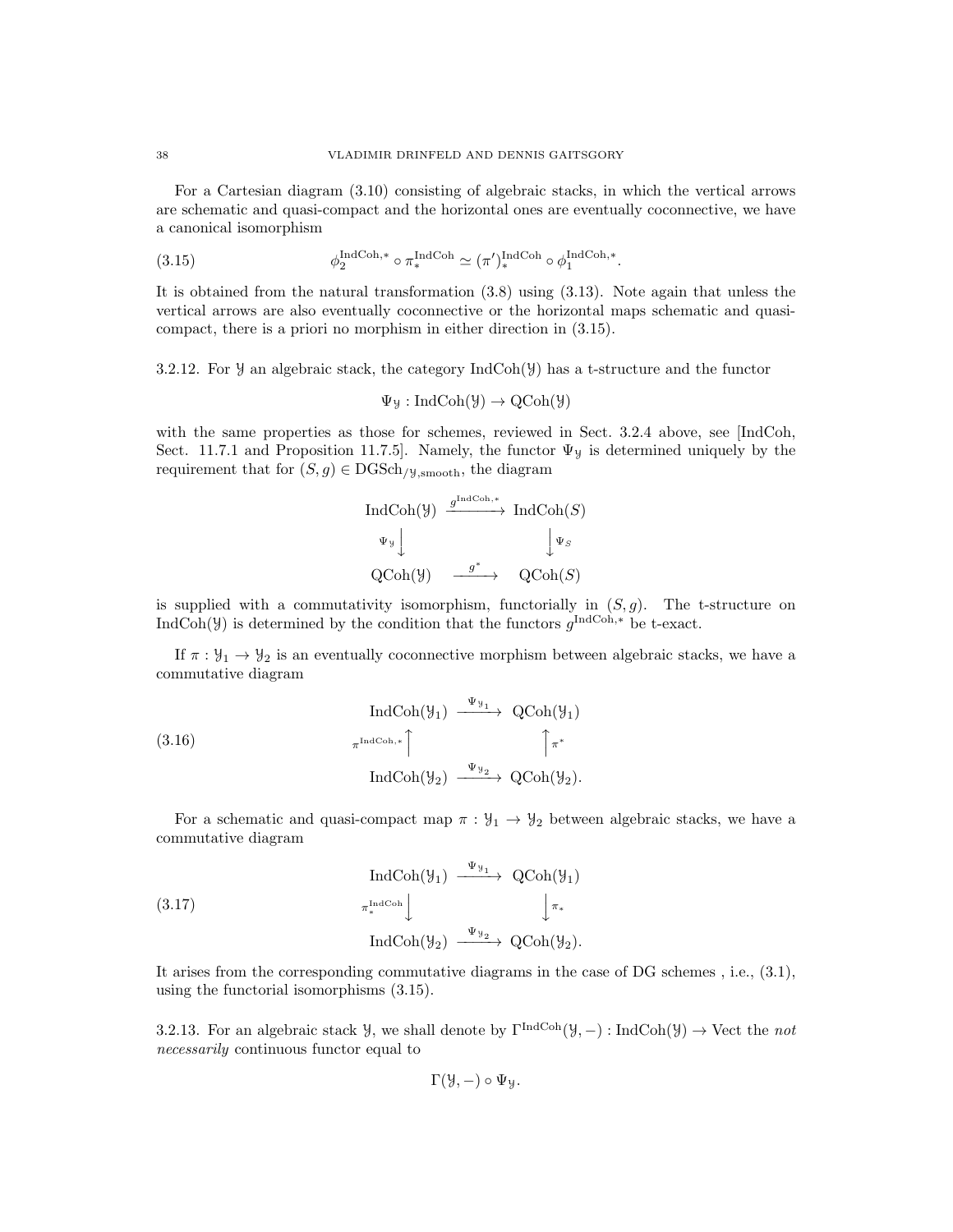From Lemma 1.3.13 we obtain that for  $\mathcal{F} \in \text{IndCoh}(\mathcal{Y})$  there is a canonical isomorphism

(3.18) 
$$
\Gamma^{\text{IndCoh}}(\mathcal{Y}, \mathcal{F}) \simeq \lim_{\substack{(S,g) \in (\text{DGSch}_{/\mathcal{Y}, \text{smooth}})^{\text{op}} \\ \simeq} \mu^{\text{Im}} \\ \simeq \lim_{\substack{(S,g) \in (\text{DGSch}_{/\mathcal{Y}, \text{smooth}})^{\text{op}} \\ (S,g) \in (\text{DGSch}_{/\mathcal{Y}, \text{smooth}})^{\text{op}}}} \Gamma^{\text{IndCoh}}(S, g^{\text{IndCoh}, *}(\mathcal{F})).
$$

3.3. The coherent subcategory. Let  $\mathcal{Y}$  be an algebraic stack.

3.3.1. We define  $\text{Coh}_{\text{Ind}}(\mathcal{Y})$  to be the full subcategory of  $\text{IndCoh}(\mathcal{Y})$  consisting of those objects  $\mathcal{F}$ , for which for any affine DG scheme S equipped with a smooth map  $g : S \to Y$ , the corresponding object  $g^{\text{IndCoh},*}(\mathcal{F})$  belongs to  $\text{Coh}(S) \subset \text{IndCoh}(S)$ . This condition is enough to check for any fixed collection  $(S_{\alpha}, g_{\alpha})$  such that the map  $\bigcup_{\alpha} S_{\alpha} \to \mathcal{Y}$  is surjective.

Note that in the above definition, we can replace the functors  $g^{\text{IndCoh},*}$  by  $g^!$ . This follows from either (3.11) or (3.12).

We define  $\text{Coh}_{\mathcal{O}}(\mathcal{Y})$  to be the full subcategory of  $\text{QCoh}(\mathcal{Y})$  consisting of those objects  $\mathcal{F}$ , for which for any affine DG scheme S equipped with a smooth map  $g: S \to \mathcal{Y}$ , the corresponding object  $g^*(\mathcal{F})$  belongs to  $\text{Coh}(S) \subset \text{QCoh}(S)$ . This condition is enough to check for any fixed collection  $(S_{\alpha}, g_{\alpha})$  such that the map  $\bigcup_{\alpha} S_{\alpha} \to \mathcal{Y}$  is surjective.

We claim:

**Lemma 3.3.2.** The functor  $\Psi_y$  defines an equivalence  $\text{Coh}_{\text{Ind}}(\mathcal{Y}) \to \text{Coh}_{\text{Q}}(\mathcal{Y})$ .

*Proof.* Follows by combining  $(3.16)$  with  $(3.13)$  and Sect. 1.2.5(iv).

From now on, we will identify  $\mathrm{Coh}_{\mathrm{Ind}}(\mathcal{Y})$  with  $\mathrm{Coh}_{\mathrm{O}}(\mathcal{Y})$  and denote the resulting category simply by  $Coh(\mathcal{Y})$ , unless a confusion is likely to occur.

3.3.3. Consider the ind-completion  $Ind(Coh(y))$  of the category  $Coh(y)$  (see Sect. 0.6.7 where the notion of ind-completion of a DG category is recalled). One has a tautologically defined continuous functor

$$
(3.19) \quad \text{Ind}(\text{Coh}(\mathcal{Y})) \to \text{Ind}\,\text{Coh}(\mathcal{Y}).
$$

However, it is not true that this functor is always an equivalence. For example, it is typically not an equivalence for non quasi-compact schemes.

3.3.4. The main result of this section is the following theorem, which says that IndCoh( $\mathcal{Y}$ ) = Ind( $\text{Coh}(\mathcal{Y})$ ) if  $\mathcal{Y}$  is QCA (see Definition 1.1.8).

**Theorem 3.3.5.** Assume that a stack  $\mathcal{Y}$  is QCA. Then the category IndCoh( $\mathcal{Y}$ ) is compactly generated. Moreover, its subcategory of compact objects equals Coh(Y).

3.3.6. The proof will be given in Sects. 3.4-3.5 (it is based on Theorem 1.4.2). This theorem will imply a number of favorable properties of the category IndCoh; these will be established in Sect. 4, see Sects. 4.2 and 4.3).

## 3.4. Description of compact objects of  $IndCoh(\mathcal{Y})$ .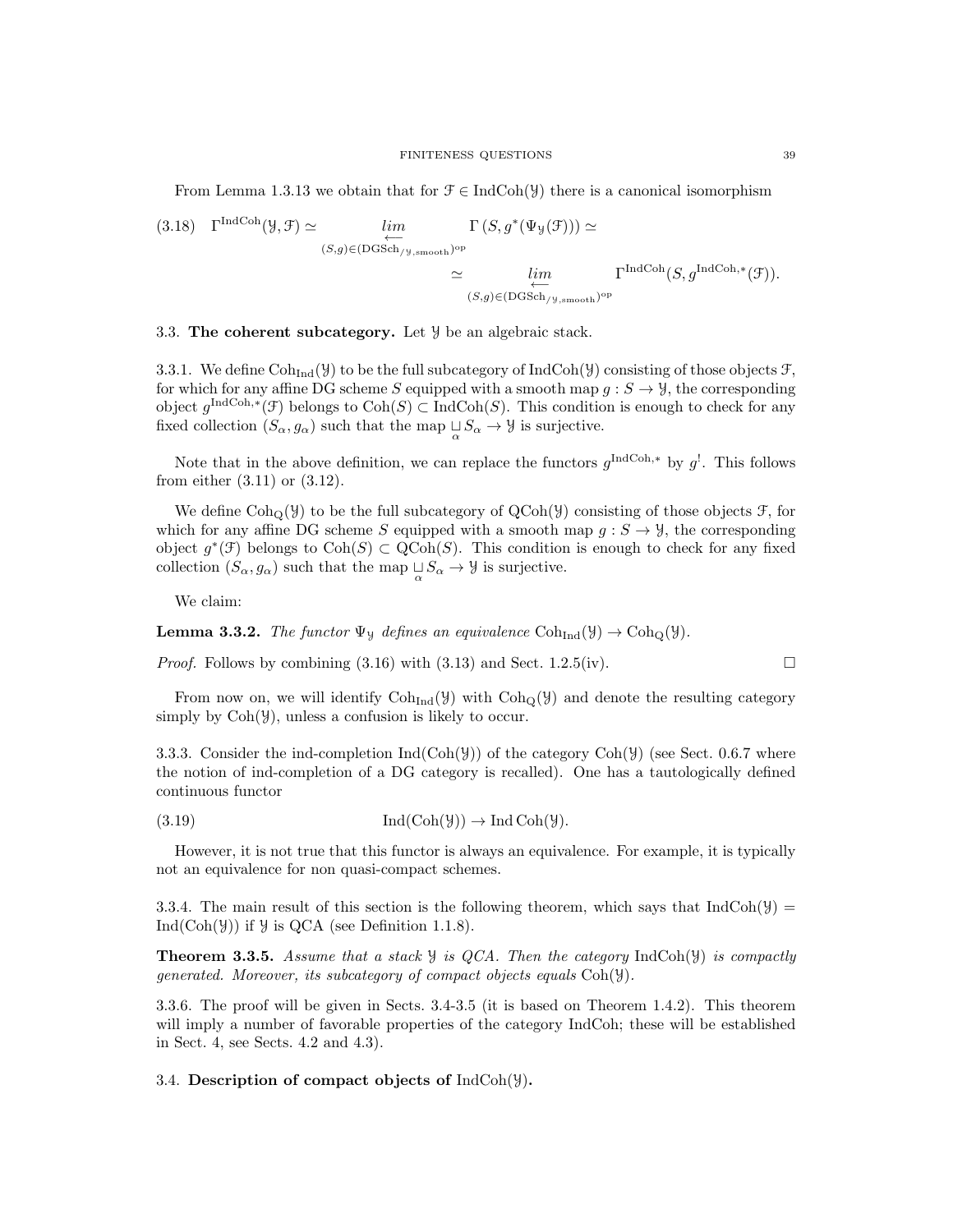3.4.1. First, we claim:

# Proposition 3.4.2.

(a) For any algebraic stack, the subcategory  $IndCoh(\mathcal{Y})^c \subset IndCoh(\mathcal{Y})$  is contained in Coh( $\mathcal{Y}$ ). (b) If *y* is *QCA* then IndCoh(*y*)<sup>*c*</sup> = Coh(*y*).

*Proof of point (a).* When need to show that for any affine DG scheme S equipped with a smooth map  $g: S \to \mathcal{Y}$ , the functor  $g^{\text{IndCoh},*}$  sends IndCoh $(\mathcal{Y})^c$  to IndCoh $(S)^c = \text{Coh}(S)$ .

Since  $\mathcal Y$  is an algebraic stack, the morphism g is schematic and quasi-compact. Hence, the functor  $g^{\text{IndCoh},*}$  admits a continuous right adjoint, namely,  $g^{\text{IndCoh}}_*$  (see Sect. 3.2.10). This implies the required assertion.

 $\Box$ 

Remark 3.4.3. For point (b), we need to show that, when  $\mathcal{Y}$  is QCA and  $\mathcal{F} \in \text{Coh}(\mathcal{Y})$ , the assignment

$$
\mathfrak{F}' \mapsto \mathsf{Maps}_{\mathrm{IndCoh}(\mathcal{Y})}(\mathfrak{F}, \mathfrak{F}')
$$

commutes with colimits in  $\mathcal{F}'$ . The idea of the proof is that to  $\mathcal{F}$  and  $\mathcal{F}'$  one can assign their internal Hom object

$$
\underline{\mathrm{Hom}}_{\mathrm{QCoh}(\mathcal{Y})}(\mathcal{F}, \mathcal{F}') \in \mathrm{QCoh}(\mathcal{Y}),
$$

whose formation commutes with colimits in  $\mathcal{F}'$ , and such that

$$
\mathrm{Maps}_{\mathrm{IndCoh}(\mathcal{Y})}(\mathcal{F}, \mathcal{F}') \simeq \Gamma\left(\mathcal{Y}, \underline{\mathrm{Hom}}_{\mathrm{QCoh}(\mathcal{Y})}(\mathcal{F}, \mathcal{F}')\right).
$$

Then the assertion of point (b) of the proposition would follow from Theorem 1.4.2.

*Proof of point (b)*. Let *y* be QCA and  $\mathcal{F} \in \text{Coh}(\mathcal{Y})$  and  $\mathcal{F}' \in \text{IndCoh}(\mathcal{Y})$ . We have:

 $\operatorname{Maps}_{\operatorname{IndCoh}(\mathcal{Y})}(\mathcal{F}, \mathcal{F}') \simeq \lim_{\longleftarrow}$  $(S,g) \in (DGSch_{/y,smooth})^{\text{op}}$  $\operatorname{Maps}_{\operatorname{IndCoh}(S)}(g^{\operatorname{IndCoh}, *}(\mathcal{F}), g^{\operatorname{IndCoh}, *}(\mathcal{F}')).$ 

For every  $(S, g) \in \text{DGSch}_{/\mathcal{Y}, \text{smooth}}^{\text{aff}}$  consider the object

$$
\underline{\mathrm{Hom}}_{\mathrm{QCoh}(S)}(g^{\mathrm{IndCoh},*}(\mathcal{F}), g^{\mathrm{IndCoh},*}(\mathcal{F}')) \in \mathrm{QCoh}(S),
$$

(see [GL:DG], Sect. 5.1.). Namely, for  $\mathcal{E} \in \text{QCoh}(S)$ ,

$$
\begin{split} \mathcal{M}aps_{\mathrm{QCoh}(S)}(\mathcal{E}, \underline{\mathrm{Hom}}_{\mathrm{QCoh}(S)}(g^{\mathrm{IndCoh},*}(\mathcal{F}), g^{\mathrm{IndCoh},*}(\mathcal{F}))) &\simeq \\ &\simeq \mathcal{M}aps_{\mathrm{IndCoh}(S)}(\mathcal{E} \otimes g^{\mathrm{IndCoh},*}(\mathcal{F}), g^{\mathrm{IndCoh},*}(\mathcal{F}')), \end{split}
$$

where  $-\otimes$  – denotes the action of  $\mathrm{QCoh}(S)$  on IndCoh(S).

Since  $g^{\text{IndCoh},*}(\mathcal{F}) \in \text{Coh}(S) = \text{IndCoh}(S)^c$ , and  $\text{QCoh}(S)$  is compactly generated, by [GL:DG, Lemma 5.1.1], the assignment

$$
\mathcal{F}' \mapsto \underline{\mathrm{Hom}}_{\mathrm{QCoh}(S)}(g^{\mathrm{IndCoh}, *}(\mathcal{F}), g^{\mathrm{IndCoh}, *}(\mathcal{F}'))
$$

commutes with colimits.

By construction, for every map  $f : \widetilde{S} \to S$  in  $\text{DGSch}_{/\mathcal{Y}, \text{smooth}}^{\text{aff}}$ , there is a canonical map

$$
(3.20) \quad f^*(\underline{\text{Hom}}_{\text{QCoh}(S)}(g^{\text{IndCoh},*}(\mathcal{F}), g^{\text{IndCoh},*}(\mathcal{F}'))) \to \underline{\text{Hom}}_{\text{QCoh}(\widetilde{S})}(\widetilde{g}^{\text{IndCoh},*}(\mathcal{F}), \widetilde{g}^{\text{IndCoh},*}(\mathcal{F}')),
$$

where  $\widetilde{g} = g \circ f$ .

**Lemma 3.4.4.** The map  $(3.20)$  is an isomorphism.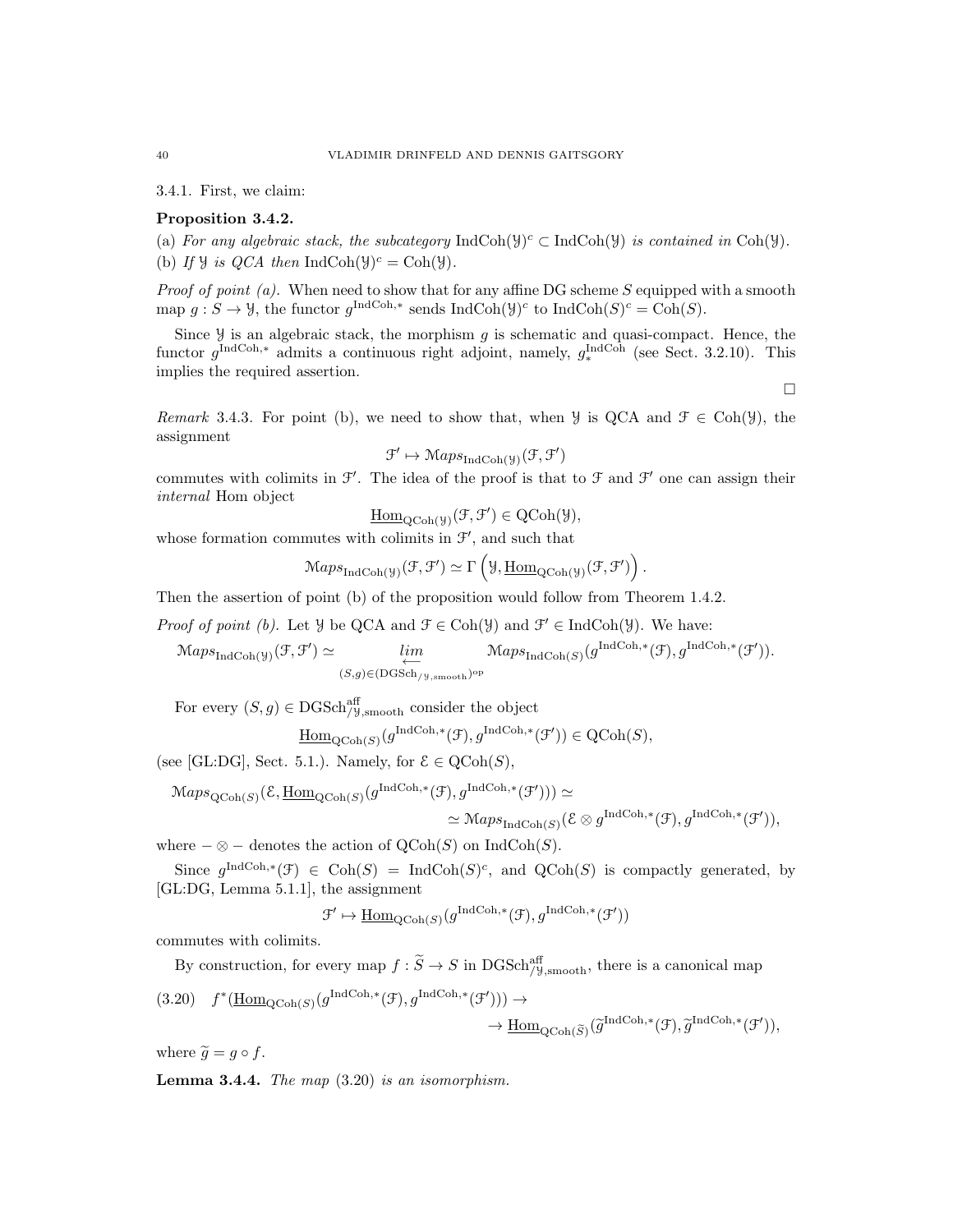The proof will be given in Sect. 3.4.6. Thus, we obtain that the assignment

$$
(S,g)\mapsto \underline{\mathrm{Hom}}_{\mathrm{QCoh}(S)}(g^{\mathrm{IndCoh},*}(\mathcal{F}),g^{\mathrm{IndCoh},*}(\mathcal{F}'))
$$

defines an object

$$
\underline{\mathrm{Hom}}_{\mathrm{QCoh}(\mathcal{Y})}(\mathcal{F}, \mathcal{F}') \in \mathrm{QCoh}(\mathcal{Y}).
$$

Moreover, the functor

$$
\mathcal{F}' \mapsto \underline{\mathrm{Hom}}_{\mathrm{QCoh}(\mathcal{Y})}(\mathcal{F}, \mathcal{F}')
$$

commutes with colimits.

By construction,

(3.21) 
$$
\operatorname{Maps}_{\operatorname{IndCoh}(\mathcal{Y})}(\mathcal{F}, \mathcal{F}') \simeq \Gamma\left(\mathcal{Y}, \underline{\operatorname{Hom}}_{\operatorname{QCoh}(\mathcal{Y})}(\mathcal{F}, \mathcal{F}')\right).
$$

Now, the required assertion follows from Theorem 1.4.2.

 $\Box$ 

Remark 3.4.5. It is easy to see that the object  $\underline{\text{Hom}}_{\text{QCoh}(\mathcal{Y})}(\mathcal{F}, \mathcal{F}')$  introduced above is the internal Hom of  $\mathcal F$  and  $\mathcal F'$  in the sense of [GL:DG, Sect. 5.1], i.e., for  $\mathcal E \in \mathrm{QCoh}(\mathcal Y)$ , we have

$$
\mathop{\mathcal{M}aps}(\mathcal{E},\underline{\mathrm{Hom}}_{\mathrm{QCoh}(\mathcal{Y})}(\mathcal{F},\mathcal{F}'))\simeq\mathop{\mathcal{M}aps}_{\mathrm{IndCoh}(\mathcal{Y})}(\mathcal{E}\otimes\mathcal{F},\mathcal{F}').
$$

3.4.6. Proof of Lemma 3.4.4. Let  $f : \widetilde{S} \to S$  be an eventually coconnective map of affine DG schemes, and  $\mathcal{F} \in \text{Coh}(S)$ , and  $\mathcal{F}' \in \text{IndCoh}(S)$ . We claim that the natural map

 $f^*(\underline{\mathrm{Hom}}_{\mathrm{QCoh}(S)}(\mathcal{F}, \mathcal{F}')) \to \underline{\mathrm{Hom}}_{\mathrm{QCoh}(\widetilde{S})}(f^{\mathrm{IndCoh}, *}(\mathcal{F}), f^{\mathrm{IndCoh}, *}(\mathcal{F}'))$ 

is an isomorphism. The latter is equivalent to

$$
f_*(\mathcal{O}_{\widetilde{S}}) \underset{\mathcal{O}_S}{\otimes} \underline{\text{Hom}}_{\text{QCoh}(S)}(\mathcal{F}, \mathcal{F}') \to f_*(\underline{\text{Hom}}_{\text{QCoh}(\widetilde{S})}(f^{\text{IndCoh}, *}(\mathcal{F}), f^{\text{IndCoh}, *}(\mathcal{F}')))
$$

being an isomorphism at the level of global sections.

Now, since  $\mathcal F$  is a compact object of  $IndCoh(S)$ , by [GL:DG, Lemma 5.1.1], we have:

$$
f_*(\mathcal{O}_{\widetilde{S}}) \underset{\mathcal{O}_S}{\otimes} \underline{\text{Hom}}_{\text{QCoh}(S)}(\mathcal{F}, \mathcal{F}') \simeq \underline{\text{Hom}}_{\text{QCoh}(S)}(\mathcal{F}, f_*(\mathcal{O}_{\widetilde{S}}) \underset{\mathcal{O}_S}{\otimes} \mathcal{F}').
$$

Thus, we need to show that

$$
\begin{split} \operatorname{Maps}_{\operatorname{IndCoh}(S)}(\mathcal{F}, f_{*}(\mathcal{O}_{\widetilde{S}}) \underset{\mathcal{O}_{S}}{\otimes} \mathcal{F}') &\to \operatorname{Maps}_{\operatorname{IndCoh}(\widetilde{S})}(f^{\operatorname{IndCoh},*}(\mathcal{F}), f^{\operatorname{IndCoh},*}(\mathcal{F}')) \simeq \\ &\simeq \operatorname{Maps}_{\operatorname{IndCoh}(S)}(\mathcal{F}, f^{\operatorname{IndCoh},*}_{*}(\mathcal{F}')). \end{split}
$$

I.e., it is sufficient to prove that the map

$$
f_*(\mathcal{O}_{\widetilde{S}}) \underset{\mathcal{O}_S}{\otimes} \mathcal{F}' \to f_*^{\text{IndCoh}} \circ f^{\text{IndCoh},*}(\mathcal{F}')
$$

is an isomorphism. However, the latter is the content of [IndCoh, Proposition 3.6.11].

 $\Box$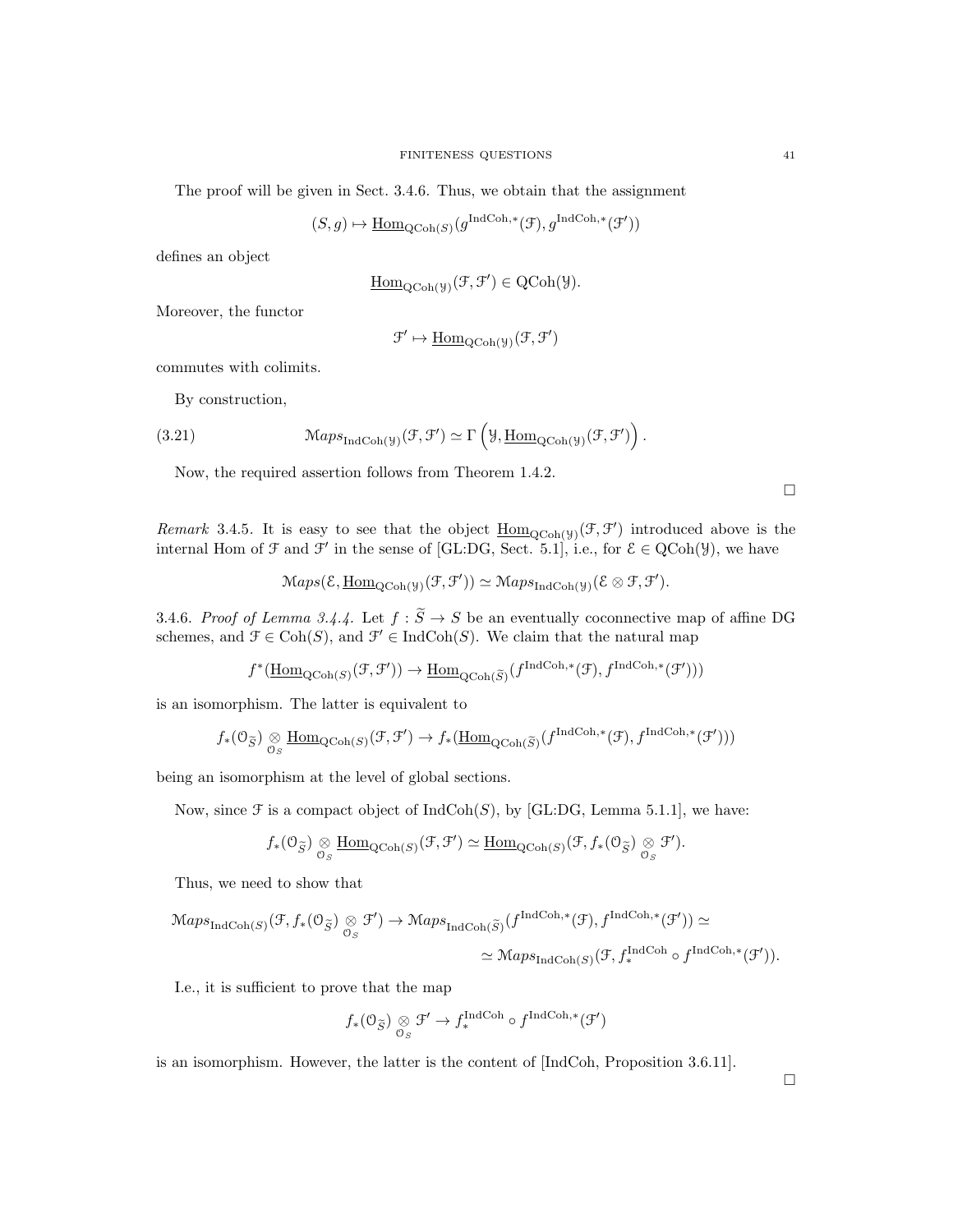3.5. The category  $\text{Coh}(\mathcal{Y})$  generates  $\text{IndCoh}(\mathcal{Y})$ .

Theorem 3.3.5 follows from Proposition 3.4.2 and the next one.

**Proposition 3.5.1.** If y is QCA then the subcategory Coh(y)<sup> $\heartsuit$ </sup> generates IndCoh(y).

The proof of Proposition 3.5.1, given below, is parallel to the proof of Theorem 1.4.10 given in Sect. 2.6.

Remark 3.5.2. In some sense, the proof of Proposition 3.5.1 is simpler because for IndCoh the !-pullback is a continuous functor (unlike the situation of Sect. 2.6.8 and Remark 2.6.9). So one may prefer to deduce Theorem 1.4.10 from Proposition 3.5.1 using the functor  $\Psi_y$ :  $IndCoh(\mathcal{Y}) \to QCoh(\mathcal{Y})$ , which is essentially surjective if  $\mathcal{Y}$  is eventually coconnective.

3.5.3. First, just as in Sect. 2.6, one can assume that Y is classical and reduced.

Let  $\mathcal{Y}_i$  be the locally closed substacks of  $\mathcal{Y}$  given by Proposition 2.3.4. With no restriction of generality, we can assume that all  $\mathcal{Y}_i$  are smooth. In this case IndCoh( $\mathcal{Y}_i$ )  $\simeq$  QCoh( $\mathcal{Y}_i$ ), so Lemmas 2.6.3 and 2.6.4 imply that  $\text{IndCoh}(\mathcal{Y}_i)$  is generated by  $\text{Coh}(\mathcal{Y}_i)^\heartsuit$ .

Hence, to prove the theorem, it suffices to prove the following analog of Lemma 2.6.5:

**Lemma 3.5.4.** Let X and  $\hat{y}$  be as in Lemma 2.3.2. Then if the assertion of Proposition 3.5.1 holds for  $\mathfrak X$  and  $\overset{\circ}{\mathfrak Y}$ , then it holds also for  $\mathcal Y$ .

*Proof.* We have to show that if  $\mathcal{F} \in \text{IndCoh}(\mathcal{Y})$  and

$$
\text{Maps}_{\text{IndCoh}(\mathcal{Y})}(\mathcal{E}, \mathcal{F}) = 0 \text{ for all } \mathcal{E} \in \text{Coh}(\mathcal{Y})^{\heartsuit}
$$

then  $\mathfrak{F} = 0$ .

Consider the exact triangle

(3.22) 
$$
(\mathfrak{F})_{\mathfrak{X}} \to \mathfrak{F} \to \jmath_*^{\text{IndCoh}} \circ \jmath^{\text{IndCoh},*}(\mathfrak{F}),
$$

where

$$
(\mathcal{F})_{\mathfrak{X}} := \text{Cone} \left( \jmath^{\text{IndCoh}}_{*} \circ \jmath^{\text{IndCoh},*}(\mathcal{F}) \right)[-1].
$$

By [IndCoh, Proposition 4.1.7] (which is applicable to algebraic stacks),

$$
(\mathcal{F})_{\mathfrak{X}} \Leftrightarrow i^{!}(\mathcal{F}) = 0.
$$

For any  $\mathfrak{F}' \in \mathrm{Coh}(\mathfrak{X})^{\heartsuit}$  one has

$$
\mathcal{M}aps_{\mathrm{IndCoh}(\mathfrak{X})}(\mathcal{F}',i^{!}(\mathcal{F})) = \mathcal{M}aps_{\mathrm{IndCoh}(\mathcal{Y})}(i^{ \mathrm{IndCoh} }_{*}(\mathcal{F}'), \mathcal{F}) = 0,
$$

and  $i_*^{\text{IndCoh}}(\mathcal{F}') \in \text{Coh}(\mathcal{Y})^{\heartsuit}$ . So, the assumption that Proposition 3.5.1 holds for X implies that  $i^{\prime}(\mathcal{F}) = 0$ . Therefore,  $(\mathcal{F})_{\mathcal{X}} = 0$ , and, hence,

$$
\mathcal{F} \to \jmath^{\operatorname{IndCoh}}_{*} \circ \jmath^{\operatorname{IndCoh},*}(\mathcal{F})
$$

is an isomorphism.

In particular, for every  $\mathcal{E} \in \text{IndCoh}(\mathcal{Y})$ , we have:

(3.23) 
$$
\operatorname{Maps}_{\operatorname{IndCoh}(\mathcal{Y})}(\mathcal{E}, \mathcal{F}) \simeq \operatorname{Maps}_{\operatorname{IndCoh}(\mathcal{Y})}(\mathcal{E}, J^{\operatorname{IndCoh}, *}_{*}(\mathcal{F})) \simeq
$$
  

$$
\simeq \operatorname{Maps}_{\operatorname{IndCoh}(\mathcal{Y})}(\jmath^{\operatorname{IndCoh}, *}(\mathcal{E}), J^{\operatorname{IndCoh}, *}(\mathcal{F})).
$$

Now we use the following lemma, which immediately follows from [LM, Corollary 15.5].

**Lemma 3.5.5.** For every  $\overset{\circ}{\mathcal{E}} \in \text{Coh}(\overset{\circ}{\mathcal{Y}})^{\heartsuit}$ , there exists  $\mathcal{E} \in \text{Coh}(\mathcal{Y})^{\heartsuit}$  such that  $\jmath^*(\mathcal{E}) \simeq \overset{\circ}{\mathcal{E}}$ .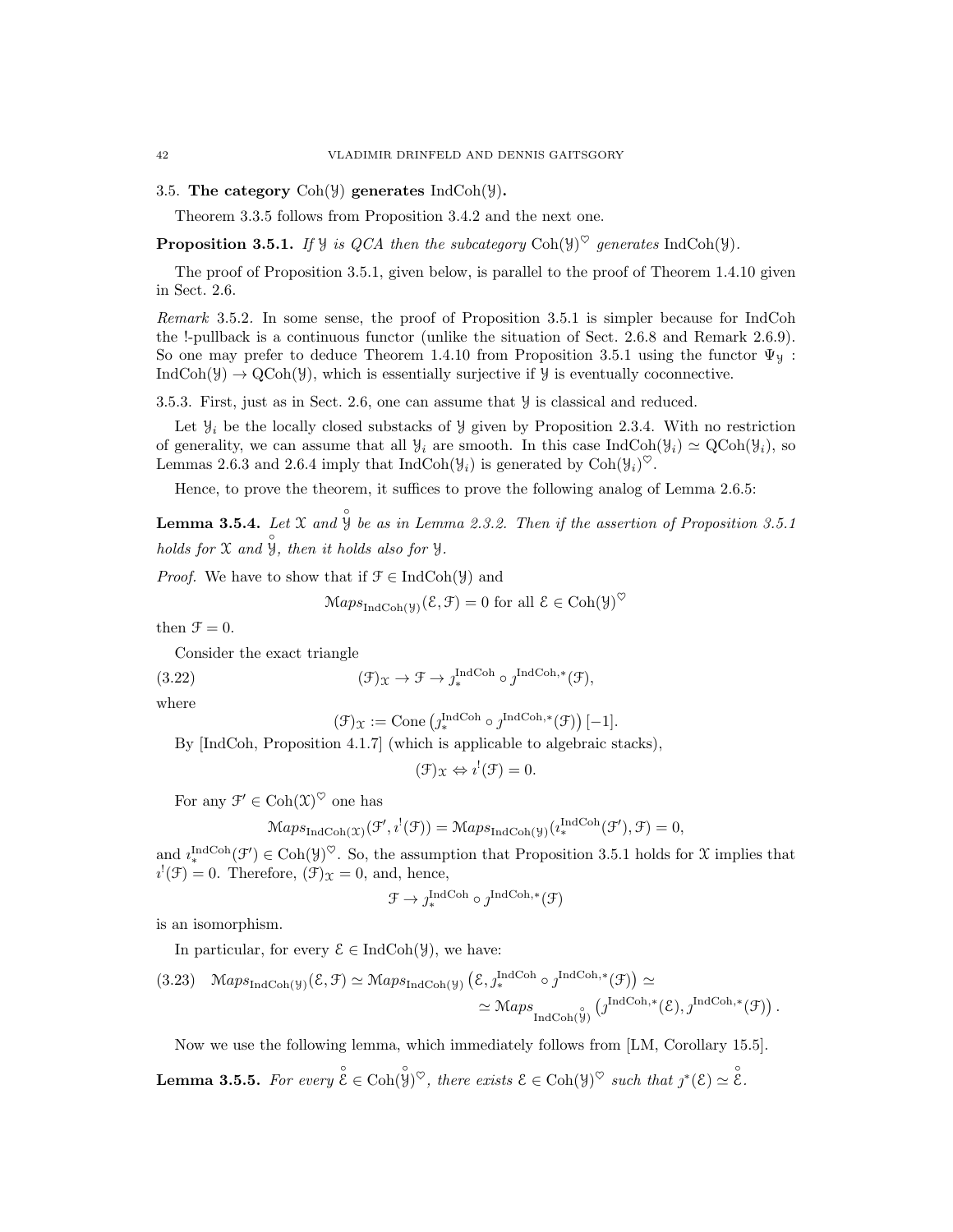By (3.23), for every  $\overset{\circ}{\mathcal{E}} \in \text{Coh}(\overset{\circ}{\mathcal{Y}})^{\heartsuit}$  and the corresponding  $\mathcal{E} \in \text{Coh}(\mathcal{Y})^{\heartsuit}$ , we have:

$$
\mathcal{M}aps_{\text{IndCoh}(\overset{\circ}{\mathcal{Y}})}\left(\overset{\circ}{\mathcal{E}}, \underset{\tau}{\mathcal{J}}^{\text{IndCoh},*}(\mathcal{F})\right) \simeq \mathcal{M}aps_{\text{IndCoh}(\mathcal{Y})}(\mathcal{E}, \mathcal{F}) = 0.
$$

Hence, the  $j^{\text{IndCoh},*}(\mathcal{F})=0$ , by the assumption that Proposition 3.5.1 holds for  $\hat{\mathcal{Y}}$ .

Thus, we have  $(\mathcal{F})_{\mathcal{X}} = 0$  and  $\jmath^{\text{IndCoh},*}(\mathcal{F}) = 0$ , and by  $(3.22)$ , this implies that  $\mathcal{F} = 0$ .

3.6. Direct image functor on IndCoh. As an application of Theorem 3.3.5, we shall now construct a functor  $\pi_*^{\text{IndCoh}}$  for a morphism  $\pi : \mathcal{Y}_1 \to \mathcal{Y}_2$  between QCA algebraic stacks. <sup>12</sup>

3.6.1. We claim that in this case there exists a unique continuous functor

 $\pi_*^{\text{IndCoh}}: \text{IndCoh}(\mathcal{Y}_1) \to \text{IndCoh}(\mathcal{Y}_2),$ 

which is left t-exact and which makes the following diagram commute:

$$
\begin{array}{ccc}\n\text{IndCoh}(\mathcal{Y}_{1}) & \xrightarrow{\Psi_{\mathcal{Y}_{1}}} & \text{QCoh}(\mathcal{Y}_{1}) \\
\pi_{*}^{\text{IndCoh}} & & \downarrow \pi_{*} \\
\text{IndCoh}(\mathcal{Y}_{2}) & \xrightarrow{\Psi_{\mathcal{Y}_{2}}} & \text{QCoh}(\mathcal{Y}_{2}).\n\end{array}
$$

Indeed, the functor  $\pi_*^{\text{IndCoh}}$  is obtained as the ind-extension of the functor

$$
\mathrm{Coh}(\mathcal{Y}_1)\to\mathrm{Ind}\mathrm{Coh}(\mathcal{Y}_2)
$$

equal to the composition

$$
\mathrm{Coh}(\mathcal{Y}_1) \hookrightarrow \mathrm{QCoh}(\mathcal{Y}_1)^+ \xrightarrow{\pi_*} \mathrm{QCoh}(\mathcal{Y}_2)^+ \simeq \mathrm{Ind}\mathrm{Coh}(\mathcal{Y}_2)^+ \hookrightarrow \mathrm{Ind}\mathrm{Coh}(\mathcal{Y}_2),
$$

where  $QCoh(\mathcal{Y}_2)^+ \simeq IndCoh(\mathcal{Y}_2)^+$  is the equivalence inverse to that induced by  $\Psi_{\mathcal{Y}_2}$ , see Sect. 3.2.12.

It is easy to see that when  $\pi$  is schematic and quasi-compact, the above functor  $\pi_*^{\text{IndCoh}}$  is canonically isomorphic to the one in Sect. 3.2.9. This follows from the defining property of  $\pi_*^{\text{IndCoh}}$ , using the commutative diagram (3.17).

3.6.2. Consider the particular case when  $\mathcal{Y}_1 = \mathcal{Y}$  and  $\mathcal{Y}_2 = \text{pt}$ , and  $\pi = p_{\mathcal{Y}}$ . Recall the functor  $\Gamma^{\text{IndCoh}}(\mathcal{Y}, -),$  see Sect. 3.2.13.

Since the functor  $\Gamma(\mathcal{Y}, -) : \mathrm{QCoh}(\mathcal{Y}) \to \mathrm{pt}$  is continuous, so is the functor  $\Gamma^{\mathrm{IndCoh}}(\mathcal{Y}, -)$ .

We obtain that we have a canonical isomorphism of functors

(3.24) 
$$
\Gamma^{\text{IndCoh}}(\mathcal{Y}, -) \simeq (p_{\mathcal{Y}})^{\text{IndCoh}}.
$$

(Indeed, the two functors tautologically coincide on  $\text{Coh}(\mathcal{Y}) \subset \text{IndCoh}(\mathcal{Y})$ , and the isomorphism on all of IndCoh(Y) follows by continuity.)

 $\Box$ 

<sup>&</sup>lt;sup>12</sup>For this construction to make sense we only need  $\mathcal{Y}_1$  to be QCA, while  $\mathcal{Y}_2$  may be arbitrary.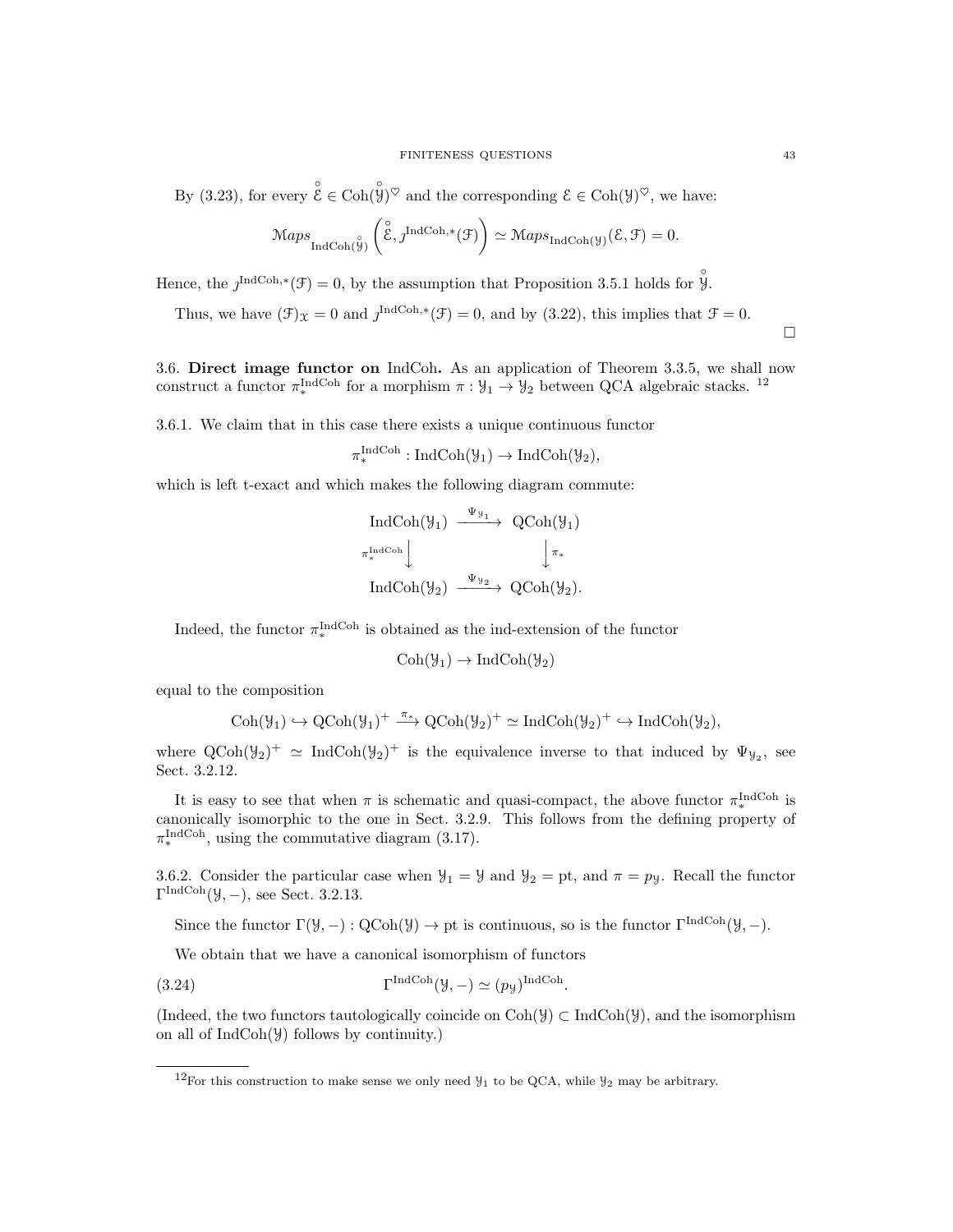3.6.3. The defining property of  $\pi_*^{\text{IndCoh}}$  implies that it is compatible with compositions. I.e., if

$$
\mathcal{Y}_1 \xrightarrow{\pi} \mathcal{Y}_2 \xrightarrow{\phi} \mathcal{Y}_3
$$

are maps between QCA algebraic stacks, we have

$$
\phi_*^{\text{IndCoh}} \circ \pi_*^{\text{IndCoh}} \simeq (\phi \circ \pi)_*^{\text{IndCoh}}.
$$

This follows from the diagram

$$
\begin{array}{ccc}\n\text{IndCoh}(\mathcal{Y}_{1}) & \xrightarrow{\Psi_{\mathcal{Y}_{1}}} & \text{QCoh}(\mathcal{Y}_{1}) \\
\pi_{*}^{\text{IndCoh}} & & \downarrow \pi_{*} \\
\text{IndCoh}(\mathcal{Y}_{2}) & \xrightarrow{\Psi_{\mathcal{Y}_{2}}} & \text{QCoh}(\mathcal{Y}_{2}) \\
\phi_{*}^{\text{IndCoh}} & & \downarrow \phi_{*} \\
\text{IndCoh}(\mathcal{Y}_{3}) & \xrightarrow{\Psi_{\mathcal{Y}_{3}}} & \text{QCoh}(\mathcal{Y}_{3}).\n\end{array}
$$

3.7. Direct image functor on IndCoh, further constructions. The contents of this subsection will not be used elsewhere in the paper. We include it for completeness as the functor π IndCoh non-ren,∗ introduced below has features analogous to those of the de Rham pushforward functor  $\pi_{\text{dR},*}$ , considered in Sect. 7.4.

3.7.1. Let  $\pi : \mathcal{Y}_1 \to \mathcal{Y}_2$  is a morphism between arbitrary algebraic stacks. In this case also, we can introduce a functor  $IndCoh(\mathcal{Y}_1) \to IndCoh(\mathcal{Y}_2)$ , that we denote  $\pi_{non-ren,*}^{IndCoh}$ . This functor is not necessarily continuous.

By definition,

(3.25) 
$$
\pi_{\text{non-ren},*}^{\text{IndCoh}}(\mathcal{F}) := \lim_{\substack{\longleftarrow \\ (S,g) \in (\text{(DGSch}_{\text{aft}})_{/y_1,\text{smooth}})^{\text{op}}}} (\pi \circ g)_{*}^{\text{IndCoh}}(g^{\text{IndCoh},*}(\mathcal{F})),
$$

where  $(\pi \circ g)_*^{\text{IndCoh}}$  is well-defined because the morphism  $\pi \circ g$  is schematic and quasi-compact.

3.7.2. Let us take for a moment  $\mathcal{Y}_1 = \mathcal{Y}$  and  $\mathcal{Y}_2 = \text{pt}$ . From (3.18) we obtain that

(3.26) 
$$
(p_{\mathcal{Y}})^{\text{IndCoh}}_{\text{non-ren,*}} \simeq \Gamma^{\text{IndCoh}}(\mathcal{Y}, -).
$$

3.7.3. Note that by construction we have a natural transformation

(3.27) 
$$
\Psi_{\mathcal{Y}_2} \circ \pi_{\text{non-ren}, *}^{\text{IndCoh}} \to \pi_* \circ \Psi_{\mathcal{Y}_1}.
$$

We claim:

Lemma 3.7.4. The natural transformation (3.27) is an isomorphism when applied to objects from  $\text{IndCoh}(\mathcal{Y}_1)^+$ .

*Proof.* Note that the functors  $\Psi_{\mathcal{Y}_i}$  are t-exact, and both  $\pi_*$  and  $\pi_{\text{non-ren,*}}^{\text{IndCoh}}$  are left t-exact. Hence, it is enough to show that the following diagram of functors commutes

$$
\operatorname{IndCoh}(\mathcal{Y}_1)^{\geq n} \xrightarrow{\Psi_{\mathcal{Y}_1}} \operatorname{QCoh}(\mathcal{Y}_1)^{\geq n}
$$
  
\n $\pi_{\text{non-ren,*}}^{\text{IndCoh}} \downarrow \qquad \qquad \downarrow \pi_*$   
\n $\operatorname{IndCoh}(\mathcal{Y}_2)^{\geq n} \xrightarrow{\Psi_{\mathcal{Y}_2}} \operatorname{QCoh}(\mathcal{Y}_2)^{\geq n}$ 

for every given  $n$ .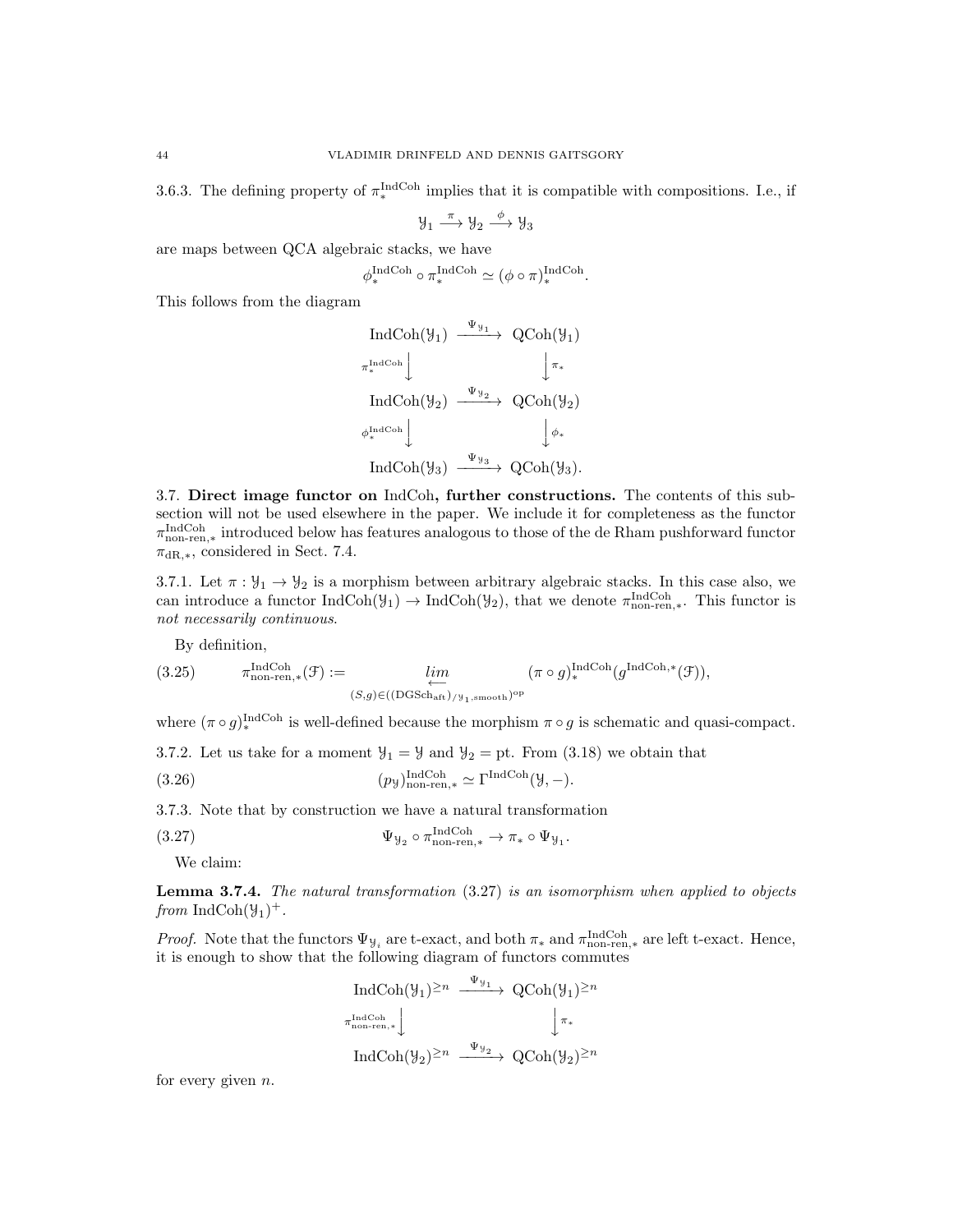Note that  $\Psi_{\mathcal{Y}_2}$ , restricted to IndCoh $(\mathcal{Y}_2)^{\geq n}$ , is an equivalence, and hence commutes with limits. Hence, for  $\mathcal{F}_1 \in \text{IndCoh}(\mathcal{Y}_1)^{\geq n}$  we have:

$$
\begin{split} \Psi_{\mathcal{Y}_2} \circ \pi_{\text{non-ren},*}^{\text{IndCoh}} &= \Psi_{\mathcal{Y}_2} \left( \lim_{\substack{\longleftarrow \\ (S,g) \in ((\text{DGSch}_\text{aff})_{/\mathcal{Y}_1, \text{smooth}})^{\text{op}} \\ &\simeq \varprojlim_{(S,g) \in ((\text{DGSch}_\text{aff})_{/\mathcal{Y}_1, \text{smooth}})^{\text{op}}} \Psi_{\mathcal{Y}_2} \left( (\pi \circ g)_*^{\text{IndCoh},*} (g^{\text{IndCoh},*} (\mathcal{F})) \right). \end{split}
$$

Since the morphisms  $\pi \circ g$  are schematic and quasi-compact, and g is eventually coconnective, the latter expression can be rewritten as

$$
\lim_{(S,g)\in((\text{DGSch}_{\text{aff}})_{/\mathcal{Y}_1,\text{smooth}})^{\text{op}}} ((\pi\circ g)_*(g^*(\Psi_{\mathcal{Y}_1}(\mathcal{F}_1))))\,,
$$

which is isomorphic to  $\pi_*(\Psi_{\mathcal{Y}_1}(\mathcal{F}_1))$  by Lemma 1.3.13, where we take the indexing category A to be  $((\text{DGSch}_{\text{aff}})_{/\mathcal{Y}_1,\text{smooth}}$ .

3.7.5. Suppose for a moment that  $\pi$  is schematic and quasi-compact. It is easy to see that there exists a natural transformation

(3.28) 
$$
\pi_*^{\text{IndCoh}} \to \pi_{\text{non-ren},*}^{\text{IndCoh}}.
$$

The next assertion can be proved by the same method as Proposition 7.5.4:

Proposition 3.7.6. The natural transformation  $(3.28)$  is an isomorphism.

3.7.7. It is easy to see that when  $\pi$  is eventually coconnective, the functor  $\pi_{\text{non-ren},*}^{\text{IndCoh}}$  is the right adjoint of  $\pi^{\text{IndCoh},*}$ .

Remark 3.7.8. When  $\pi$  is not eventually coconnective, we do not know how to characterize the functor  $\pi_{\text{non-ren},*}^{\text{IndCoh}}$ , except by the explicit formula (3.25).

3.7.9. Suppose that the morphism  $\pi$  is quasi-compact. Then it is easy to see that, that although the functor  $\pi_{\text{non-ren,*}}^{\text{IndCoh}}$  is a priori non-continuous, it has has properties parallel to those of  $\pi_*$ expressed in Corollary 1.3.17(a,b): when restricted to  $IndCoh(\mathcal{Y}_1)^{\geq 0}$ , it commutes with filtered colimits and is equipped with base change isomorphisms with respect to !-pullbacks for maps of algebraic stacks  $\mathcal{Y}'_2 \to \mathcal{Y}_2$ .

From the base change isomorphism for schematic quasi-compact maps we obtain that for a map  $\phi_2 : \mathcal{Y}'_2 \to \mathcal{Y}_2$  and the corresponding Cartesian square

(3.29) 
$$
\begin{array}{ccc}\n & \mathcal{Y}'_1 & \xrightarrow{\phi_1} & \mathcal{Y}_1 \\
 & \pi' & \downarrow & \pi' \\
 & \mathcal{Y}'_2 & \xrightarrow{\phi_2} & \mathcal{Y}_2\n\end{array}
$$

there is a canonical natural transformation

(3.30) 
$$
\phi_2^! \circ \pi_{\text{non-ren},*}^{\text{IndCoh}} \to \pi_{\text{non-ren},*}^{\prime \text{IndCoh}} \circ \phi_1^!.
$$

This natural natural transformation is not necessarily an isomorphism. But as we mentioned above, if  $\pi$  is quasi-compact, it is an isomorphism when applied to objects of IndCoh( $\mathcal{Y}_1$ )<sup>+</sup>.

 $\Box$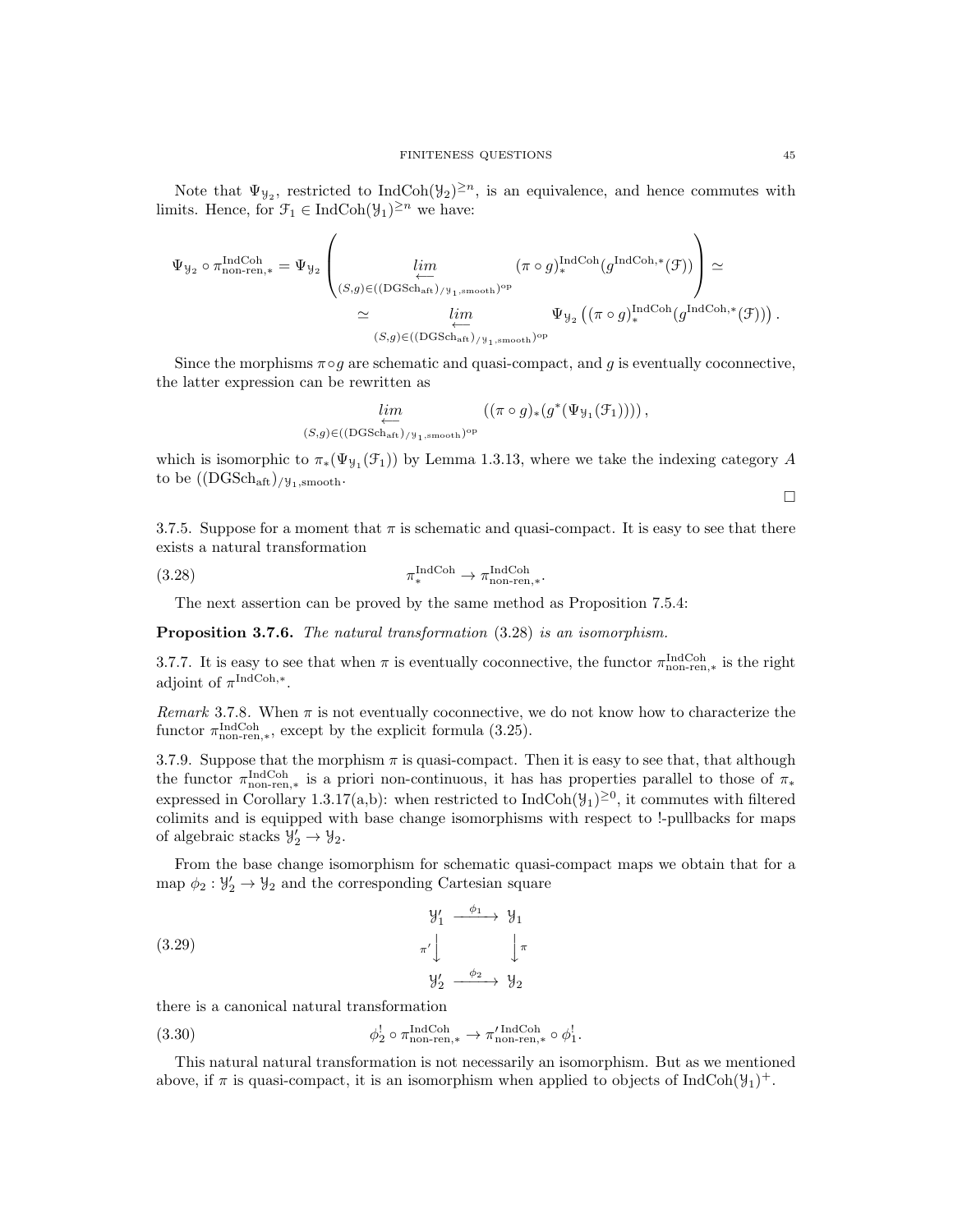3.7.10. Suppose now that  $\mathcal{Y}_1$  and  $\mathcal{Y}_2$  are QCA. It is easy to see from the construction that there exists a canonical natural transformation

 $(3.31)$  $\lim_{\ast}$ Coh  $\rightarrow \pi_{\text{non-ren},\ast}^{\text{IndCoh}}$ .

In Sect. 4.4.12 we will show:

Proposition 3.7.11. The natural transformation  $(3.31)$  is an isomorphism.

Remark 3.7.12. For  $\mathcal{Y}_2 =$  pt, the assertion of Proposition 3.7.11 is easy: indeed, by (3.26) and (3.24), both functors identify canonically with  $\Gamma^{\text{IndCoh}}(\mathcal{Y},-)$  of Sect. 3.6.2, where  $\mathcal{Y} = \mathcal{Y}_1$ .

From Proposition 3.7.11, we obtain:

Corollary 3.7.13. If  $\pi$  is an eventually coconnective morphism between QCA stacks, the functors  $(\pi^{\text{IndCoh},*}, \pi^{\text{IndCoh}}_*)$  are adjoint.

In addition, we have:

Corollary 3.7.14. For a Cartesian square (3.29) there is a canonical isomorphism of functors  $\phi_2^! \circ \pi_*^{\text{IndCoh}} \to \pi_*^{\prime \text{IndCoh}} \circ \phi_1^!$ .

Proof. Both functors are continuous, so it is enough to construct the required natural transformation when restricted to the subcategory  $Coh(\mathcal{Y}_1)$ . In this case, it follows from Proposition 3.7.11 and the isomorphism of  $(3.30)$  on Coh $(\mathcal{Y}_1) \subset \text{IndCoh}(\mathcal{Y}_1)^+$ .  $^+$ .

*Remark* 3.7.15. One can use Corollary 3.7.14 to define the functor  $\pi_{*}^{\text{IndCoh}}$  for QCA morphisms  $\pi : \mathcal{Y}_1 \to \mathcal{Y}_2$  between prestacks, in a way compatible with base change.

4. Dualizability and behavior with respect to products of stacks

In this section we will show that the category IndCoh on a QCA algebraic stack locally almost of finite type is dualizable, see Corollary 4.2.2. This will imply that the category  $QCoh(\mathcal{Y})$  on such a stack is also dualizable, under the additional assumption that  $\mathcal{Y}$  be eventually coconnective, see Theorem 4.3.1.

These properties of IndCoh(Y) and  $QCoh(Y)$  will imply a "good" behavior of IndCoh(-) and QCoh(−) when we take a product of Y with another prestack.

In Sect. 4.4 we shall discuss applications to Serre duality on  $IndCoh(\mathcal{Y})$ .

## 4.1. The notion of dualizable DG category.

4.1.1. Definition of dualizability. We refer to [Lu2], Sect. 6.3.1 for the definition of the tensor product functor

 $\otimes$ : DGCat<sub>cont</sub>  $\times$  DGCat<sub>cont</sub>  $\rightarrow$  DGCat<sub>cont</sub>

(see also [GL:DG], Sect. 1.4 for a brief review).

The above operation makes the  $(\infty, 1)$ -category DGCat<sub>cont</sub> into a symmetric monoidal  $\infty$ category <sup>13</sup>, in which the unit object is the category Vect.

For an object of any symmetric monoidal category, one can talk about its property of being dualizable (see [Lu2], Sect. 4.2.5, or [GL:DG], Sect. 5.2 for a brief review). When the category is just monoidal, there are two different notions: left dualizable and right dualizable, see [GL:DG], Sect. 5.2.

<sup>&</sup>lt;sup>13</sup>I.e., DGCat<sub>cont</sub> is a commutative algebra object in the symmetric monoidal  $(1, \infty)$ -category of  $\infty$ -categories with respect to the Cartesian product, see [Lu2], Sect. 2.3.1.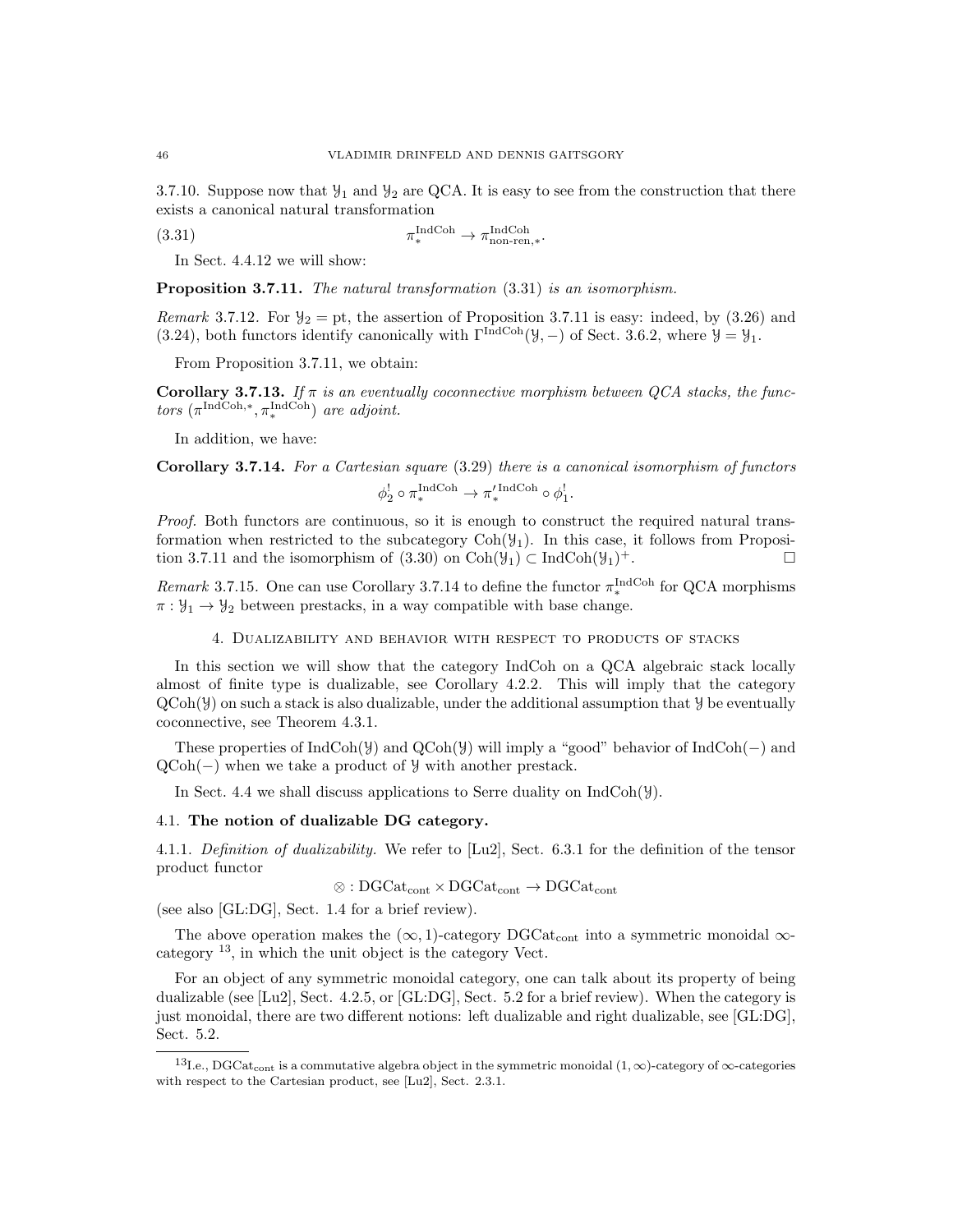Remark 4.1.2. Note that dualizability of an object in not a higher-categorical notion, but only depends on the truncation of the monoidal ∞-category to an ordinary monoidal category.

Following Lurie, we say that  $C \in DGCat_{cont}$  is *dualizable* if it is dualizable in the above sense.

For  $C \in DGCat_{cont}$  dualizable, we denote by  $C^{\vee}$  the corresponding dual category. We denote by

$$
\mathbf{C}^\vee\otimes \mathbf{C} \stackrel{\varepsilon_\mathbf{C}}{\longrightarrow} \text{Vect} \ \ \text{and} \ \ \text{Vect} \stackrel{\mu_\mathbf{C}}{\longrightarrow} \mathbf{C}\otimes \mathbf{C}^\vee
$$

the corresponding duality data. The functor  $\epsilon_{\mathbf{C}}$  is called the *co-unit* of the pairing (or *evaluation*, or canonical pairing), and the functor  $\mu_{\mathbf{C}}$  is called the unit (or, co-evaluation).

4.1.3. Here are some basic facts related to duality in  $DGCat_{cont}$  (see also [GL:DG], Sect. 2):

(i) If C is dualizable, the category  $\mathbb{C}^{\vee}$  can be recovered as Funct<sub>cont</sub> (C, Vect).

(ii) Any compactly generated DG category is dualizable.

(ii) For C compactly generated,  $\mathbb{C}^{\vee}$  can be explicitly described as the ind-completion of the non-cocomplete DG category  $(\mathbb{C}^c)^{op}$ . In particular, we have a canonical equivalence:

$$
\mathbb{D}_{\mathbf{C}} : (\mathbf{C}^{\vee})^c \simeq (\mathbf{C}^c)^{\mathrm{op}}.
$$

In particular, for  $\mathbf{C} = \text{Ind}(\mathbf{C}^0)$  (see Sect. 0.6.7), we have  $\mathbf{C}^{\vee} \simeq \text{Ind}((\mathbf{C}^0)^{\text{op}})$ , and

$$
C^{\vee} \simeq \text{Funct}(C^0, \text{Vect}) \text{ and } C \simeq \text{Funct}((C^0)^{\text{op}}, \text{Vect}),
$$

which also gives an explicit construction of  $Ind(C^0)$ .

(iii) The functor of tensoring by a dualizable category commutes with all limits<sup>14</sup> taken in DGCat<sub>cont</sub>. Indeed, if **C** is dualizable then  $\mathbf{C} \otimes -\simeq \text{Funct}_{\text{cont}}(\mathbf{C}^{\vee}, -).$ 

4.1.4. Let O be an arbitrary symmetric monoidal category, and  $c_1, c_2 \in O$  two dualizable objects. Then to any morphism  $f: \mathbf{c}_1 \to \mathbf{c}_2$  one canonically attaches the dual morphism

$$
f^{\vee} : \mathbf{c}_2^{\vee} \to \mathbf{c}_1^{\vee},
$$

where  $\mathbf{c}_i^{\vee}$  denotes the dual of  $\mathbf{c}_i$ .

This construction has the following interpretation: a datum morphism  $f$  as above is equivalent to that of a point in  $\text{Maps}_{\mathbf{O}}(1, \mathbf{c}_1^{\vee} \otimes \mathbf{c}_2)$ . Then the datum  $f^{\vee}$  corresponds to the same point in

$$
\mathrm{Maps}_{\mathbf{O}}(1, (\mathbf{c}_2^{\vee})^{\vee} \otimes \mathbf{c}_1^{\vee}) \simeq \mathrm{Maps}_{\mathbf{O}}(1, \mathbf{c}_1^{\vee} \otimes \mathbf{c}_2).
$$

Applying this to  $O = DGCat_{cont}$  and two dualizable categories  $C_1$  and  $C_2$ , we obtain that to every continuous functor  $F: \mathbf{C}_1 \to \mathbf{C}_2$  there corresponds a dual functor

$$
F^\vee:\mathbf{C}_2^\vee\to\mathbf{C}_1^\vee.
$$

In terms of Sect. 4.1.3(i), the functor  $F^{\vee}$  can be described as follows: it sends an object  $\Phi \in \text{Funct}_{\text{cont}}(\mathbf{C}_2, \text{Vect})$  to  $\Phi \circ F \in \text{Funct}_{\text{cont}}(\mathbf{C}_1, \text{Vect})$ .

# 4.2. Dualizability of IndCoh.

<sup>&</sup>lt;sup>14</sup>Tensoring by **C** commutes with all colimits in DGCat<sub>cont</sub> for any **C**.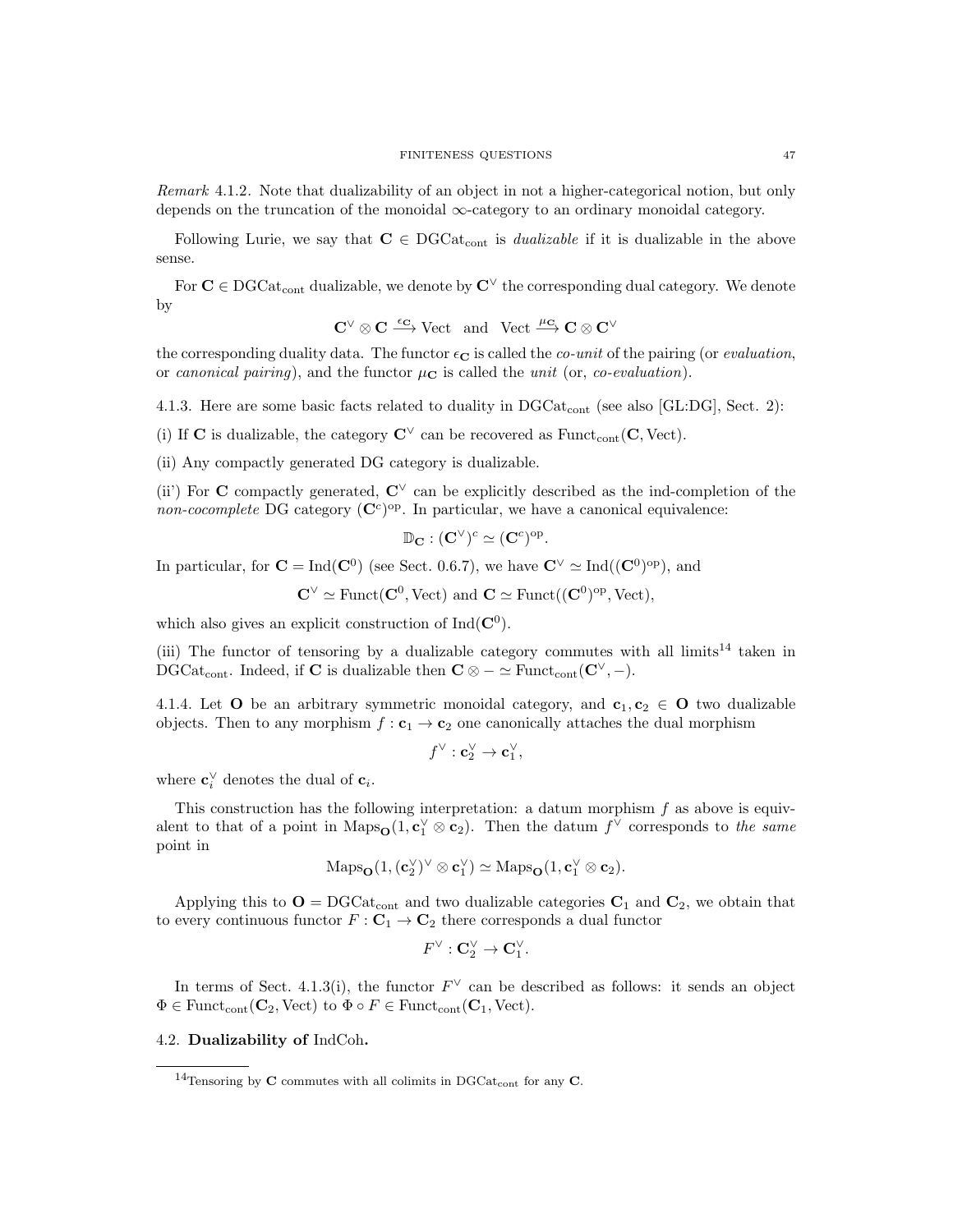4.2.1. From Sect. 4.1.3(ii) and Theorem 3.3.5 we obtain:

Corollary 4.2.2. If  $\mathcal Y$  is a QCA algebraic stack, then the DG category IndCoh( $\mathcal Y$ ) is dualizable.

As was explained to us by J. Lurie, Corollary 4.2.2 implies the following result (in any sheaf-theoretic context):

Corollary 4.2.3. Let  $\mathcal{Y}_1$  and  $\mathcal{Y}_2$  be two prestacks, with  $\mathcal{Y}_1$  being a QCA algebraic stack. Then the natural functor

$$
IndCoh(\mathcal{Y}_1) \otimes IndCoh(\mathcal{Y}_2) \to IndCoh(\mathcal{Y}_1 \times \mathcal{Y}_2)
$$

is an equivalence.

Proof. The argument repeats verbatim that of [GL:QCoh, Proposition 1.4.4]. For completeness, let us reproduce it here:

We will show that the equivalence stated in the corollary takes place for any two prestacks  $\mathcal{Y}_1$ ,  $\mathcal{Y}_2$ , whenever IndCoh( $\mathcal{Y}_1$ ) is dualizable.

We have:

$$
\operatorname{IndCoh}(\mathcal{Y}_{1})\otimes \operatorname{IndCoh}(\mathcal{Y}_{2})=\operatorname{IndCoh}(\mathcal{Y}_{1})\otimes \left(\lim_{\substack{\longleftarrow\\ S_{2}\in ((\operatorname{DGSch}^{\operatorname{aff}}_{\operatorname{aff}})/\mathcal{Y}_{2})^{\operatorname{op}}}}\operatorname{IndCoh}(S_{2})\right).
$$

By Sect. 4.1.3(iii), the latter expression maps isomorphically to

$$
\lim_{S_2 \in ((\text{DGSch}^{\text{aff}}_{\text{alt}})/y_2)^{\text{op}}} (\text{IndCoh}(\mathcal{Y}_1) \otimes \text{IndCoh}(S_2)) .
$$

We rewrite  $IndCoh(\mathcal{Y}_1)$  by definition as

$$
\lim_{S_1 \in ((\text{DGSch}^{\text{aff}}_{\text{aft}})_{/\mathcal{Y}_1})^{\text{op}}} \text{IndCoh}(S_1),
$$

so

$$
\lim_{S_2 \in ((\text{DGSch}^{\text{aff}}_{\text{aff}})/y_2)^{\text{op}}} (\text{IndCoh}(\mathcal{Y}_1) \otimes \text{IndCoh}(S_2)) \simeq
$$

$$
\simeq \varprojlim_{S_2 \in ((\mathrm{DGSch}^{\mathrm{aff}}_{\mathrm{aff}})/y_2)^{\mathrm{op}}} \left( \left( \varprojlim_{S_1 \in ((\mathrm{DGSch}^{\mathrm{aff}}_{\mathrm{aff}})/y_1)^{\mathrm{op}}} \mathrm{IndCoh}(S_1) \right) \otimes \mathrm{IndCoh}(S_2) \right).
$$

Since IndCoh( $S_2$ ) is dualizable, by Sect. 4.1.3(iii), the latter expression can be rewritten as

(4.1) 
$$
\lim_{\substack{\longleftarrow \\ S_2 \in ((\text{DGSch}_{\text{aff}}^{aff})_{/\forall_2})^{\text{op}}}} \left( \lim_{\substack{\longleftarrow \\ S_1 \in ((\text{DGSch}_{\text{aff}}^{aff})_{/\forall_1})^{\text{op}}}} (\text{IndCoh}(S_1) \otimes \text{IndCoh}(S_2)) \right) .
$$

Now, as was mentioned in Sect. 3.2.3, for quasi-compact schemes  $S_1$  and  $S_2$ , the natural functor

$$
IndCoh(S_1) \otimes IndCoh(S_2) \to IndCoh(S_1 \times S_2)
$$

is an equivalence.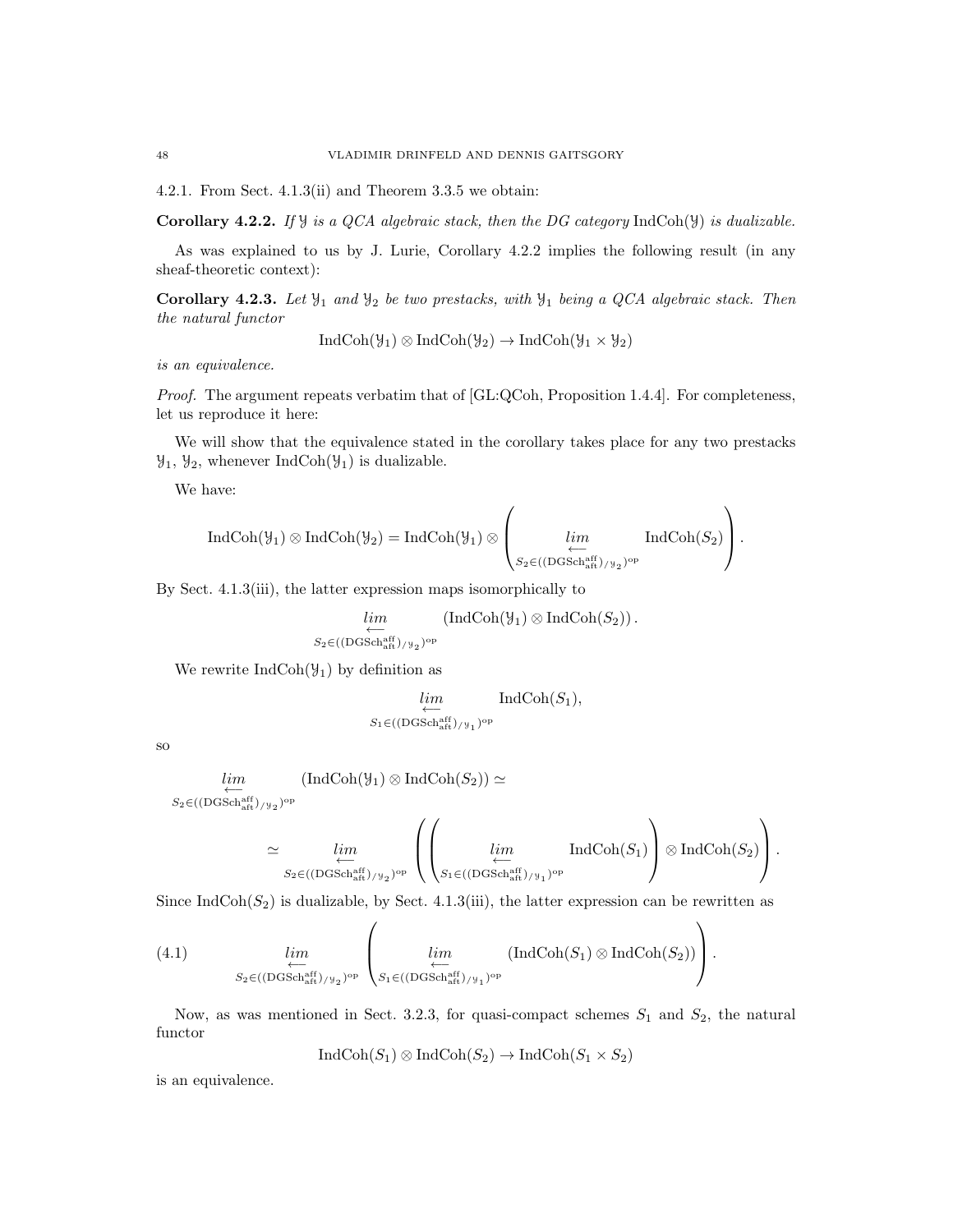Hence, we obtain that the expression in (4.1) maps isomorphically to

$$
\lim_{\substack{\longleftarrow \\ S_2 \in ((\text{DGSch}^{\text{aff}}_{\text{aff}})_{/\mathcal{Y}_2})^{\text{op}}}} \left( \lim_{\substack{\longleftarrow \\ S_1 \in ((\text{DGSch}^{\text{aff}}_{\text{alt}})_{/\mathcal{Y}_1})^{\text{op}}}} (\text{IndCoh}(S_1 \times S_2)) \right),
$$

which itself is isomorphic to

$$
\lim_{(S_1,S_2)\in ((\mathrm{DGSch}^{\mathrm{aff}}_{\mathrm{aft}})_{/\mathcal{Y}_1})^\mathrm{op}\times ((\mathrm{DGSch}^{\mathrm{aff}}_{\mathrm{aft}})_{/\mathcal{Y}_2})^\mathrm{op}} (\mathrm{IndCoh}(S_1\times S_2))\,.
$$

To summarize, we obtain an equivalence

$$
(4.2) IndCoh(\mathcal{Y}_1) \otimes IndCoh(\mathcal{Y}_2) \to \lim_{\substack{\longleftarrow \\ (S_1, S_2) \in ((\text{DGSch}_{\text{aff}}^{\text{aff}})/\mathcal{Y}_1)^{\text{op}} \times ((\text{DGSch}_{\text{aff}}^{\text{aff}})/\mathcal{Y}_2)^{\text{op}}}} (IndCoh(S_1 \times S_2)).
$$

Finally, it is easy to see that the natural functor

$$
(DGSch^{aff}_{\mathrm{aft}})_{/\mathcal{Y}_1} \times (DGSch^{aff}_{\mathrm{aft}})_{/\mathcal{Y}_2} \to (DGSch^{aff}_{\mathrm{aft}})_{/\mathcal{Y}_1 \times \mathcal{Y}_2}
$$

is cofinal. Hence, the functor

$$
\text{IndCoh}(\mathcal{Y}_1 \times \mathcal{Y}_2) = \underbrace{\lim_{S \in ((\text{DGSch}_{\text{aff}}^{\text{aff}}) / \mathcal{Y}_1 \times \mathcal{Y}_2)^{\text{op}}}}_{(S_1, S_2) \in ((\text{DGSch}_{\text{aff}}^{\text{aff}}) / \mathcal{Y}_1)^{\text{op}}} \qquad \qquad \downarrow \qquad \qquad \underbrace{\lim_{\longleftrightarrow} (\text{IndCoh}(S_1 \times S_2))}_{(S_1, S_2) \in ((\text{DGSch}_{\text{aff}}^{\text{aff}}) / \mathcal{Y}_1)^{\text{op}} \times ((\text{DGSch}_{\text{aff}}^{\text{aff}}) / \mathcal{Y}_2)^{\text{op}}}
$$

is an equivalence, and the composition

$$
\operatorname{IndCoh}(\mathcal{Y}_1) \otimes \operatorname{IndCoh}(\mathcal{Y}_2) \to \operatorname{IndCoh}(\mathcal{Y}_1 \times \mathcal{Y}_2) = \lim_{\substack{S \in ((\mathrm{DGSch}_{\mathrm{aff}}^{\mathrm{aff}}) / \mathcal{Y}_1 \times \mathcal{Y}_2)^{\mathrm{op}} \\ \longleftarrow}} \operatorname{IndCoh}(S) \to \lim_{\substack{K \to 0 \\ (S_1, S_2) \in ((\mathrm{DGSch}_{\mathrm{aff}}^{\mathrm{aff}}) / \mathcal{Y}_1)^{\mathrm{op}} \times ((\mathrm{DGSch}_{\mathrm{aff}}^{\mathrm{aff}}) / \mathcal{Y}_2)^{\mathrm{op}}}} \left(\operatorname{IndCoh}(S_1 \times S_2)\right)
$$

is the map  $(4.2)$ .

This proves that the map  $IndCoh(\mathcal{Y}_1) \otimes IndCoh(\mathcal{Y}_2) \rightarrow IndCoh(\mathcal{Y}_1 \times \mathcal{Y}_2)$  is an equivalence.  $\Box$ 

## 4.3. Applications to  $QCoh(\mathcal{Y})$ . We will now use Corollary 4.2.2 to prove the following:

**Theorem 4.3.1.** Let  $\mathcal{Y}$  be a QCA algebraic stack, which is eventually coconnective (see Definition 1.4.8), and locally almost of finite (as are all algebraic stacks in this section). Then the category  $QCoh(\mathcal{Y})$  is dualizable.

Remark 4.3.2. We do not know whether, under the assumptions of the theorem, the category QCoh(Y) is compactly generated.

Proof. Recall (see [IndCoh, Sect. 11.7.3]) that for any eventually coconnective algebraic stack  $\mathcal{Y}$ , the functor  $\Psi$ <sub>*y*</sub> : IndCoh(*y*) → QCoh(*y*) admits a left adjoint, which is fully faithful (and automatically continuous by virtue of being a left adjoint).

In particular, we obtain that in this case,  $QCoh(y)$  is a retract of IndCoh(Y) in the category DGCat<sub>cont</sub>.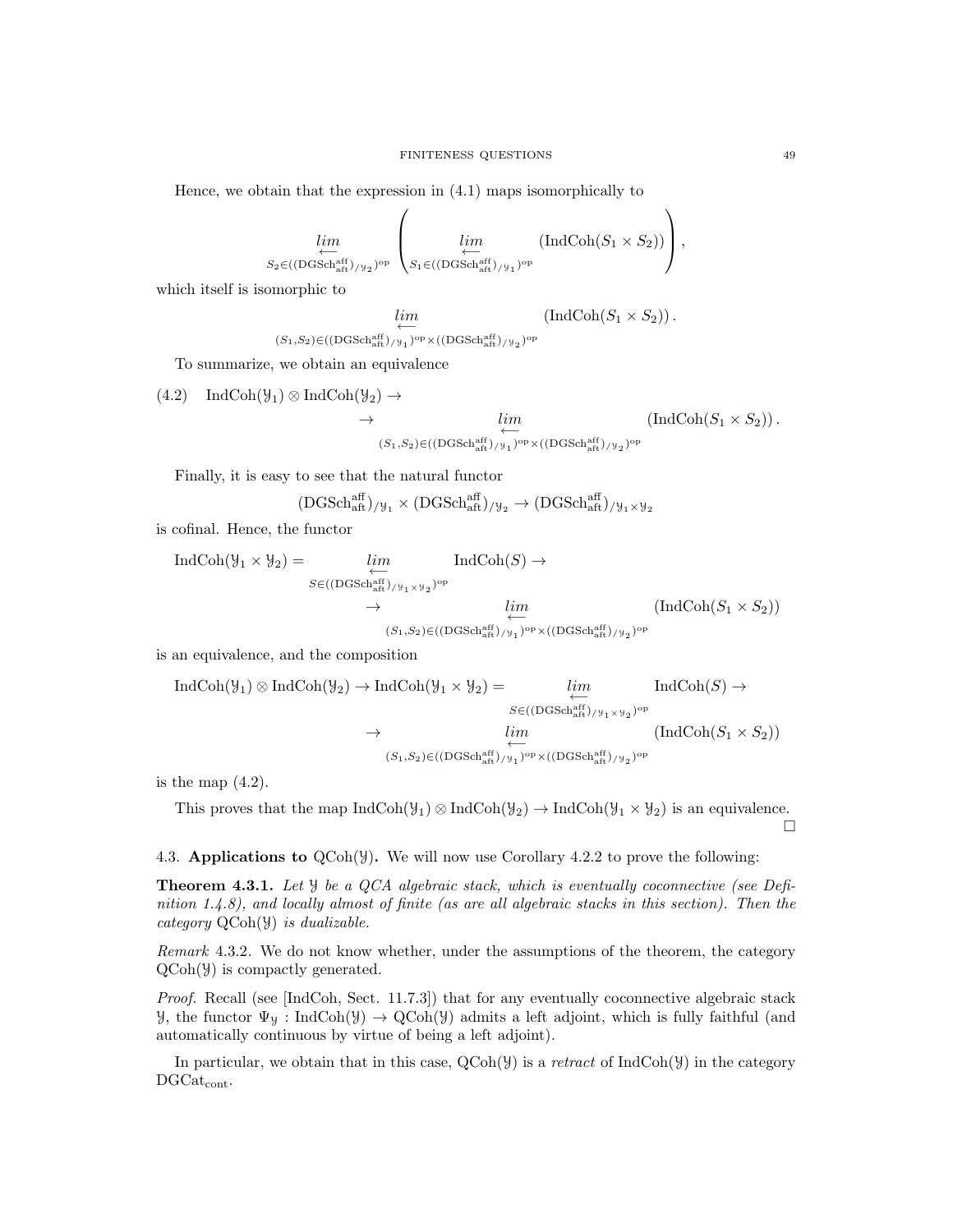The assertion of the theorem follows from the following observation: let **O** be a monoidal category, which admits inner Hom's, i.e., for  $M_1, M_2 \in \mathbf{O}$ , there exists an object

$$
\underline{\mathrm{Hom}}_{\mathbf{O}}(M_1, M_2) \in \mathbf{O},
$$

such that we have

$$
\mathrm{Maps}_{\mathbf{O}}(N, \underline{\mathrm{Hom}}_{\mathbf{O}}(M_1, M_2)) \simeq \mathrm{Maps}_{\mathbf{O}}(N \otimes M_1, M_2),
$$

functorially in N.

**Lemma 4.3.3.** Under the above circumstances, a retract of a (left) dualizable object is (left) dualizable.

*Proof.* It is easy to see that an object M is (left) dualizable if and only if for any N, the natural map

$$
N \otimes \underline{\mathrm{Hom}}_{\mathbf{O}}(M, 1) \to \mathrm{Maps}(N, M)
$$

is an isomorphism. However, the latter condition survives taking retracts.  $\Box$ 

We apply this lemma to  $\mathbf{O} = \text{DGCat}_{\text{cont}}$ . This category has inner Hom's, which are explicitly given by

$$
\underline{\mathrm{Hom}}_{\mathrm{DGCat}_{\mathrm{cont}}}(\mathbf{C}_1, \mathbf{C}_2) = \mathrm{Funct}_{\mathrm{cont}}(\mathbf{C}_1, \mathbf{C}_2),
$$

where the right-hand side has a natural structure of DG category.

Corollary 4.3.4. Let  $\mathcal Y$  satisfy the assumptions of Theorem 4.3.1. Then for any prestack  $\mathcal Y$ , the natural functor

$$
\mathrm{QCoh}(\mathcal{Y}) \otimes \mathrm{QCoh}(\mathcal{Y}') \to \mathrm{QCoh}(\mathcal{Y} \times \mathcal{Y}')
$$

is an equivalence.

Proof. This follows from Theorem 4.3.1 by [GL:QCoh, Proposition 1.4.4], which repeats verbatim the proof of Corollary 4.2.3.

Remark 4.3.5. The assertion of Corollary 4.3.4, together with the proof, is valid for all prestacks Y 0 , i.e., not necessarily those locally almost of finite type.

4.3.6. Let us recall the notion of rigid monoidal DG category from [GL:DG], Sect. 6.1. This notion can be formulated as follows: a monoidal category O is rigid if:

- The object  $1 \in \mathbf{O}$  is compact.
- The functor

(4.3) O → O ⊗ O,

right adjoint to  $\mathbf{O} \otimes \mathbf{O} \stackrel{\otimes}{\longrightarrow} \mathbf{O}$ , is continuous, and is compatible with left and right actions of O.

If this happens, the functors

$$
O\otimes O \stackrel{\otimes}{\longrightarrow} O \stackrel{\mathcal{M}aps_O(1,-)}{\longrightarrow} \text{Vect}
$$

and

$$
\text{Vect} \to \mathbf{O} \to \mathbf{O} \otimes \mathbf{O},
$$

(where the functor Vect  $\to \mathbf{O}$  is given by  $1 \in \mathbf{O}$ , and the functor  $\mathbf{O} \to \mathbf{O} \otimes \mathbf{O}$  is (4.3)) define a duality datum between O and itself.

 $\Box$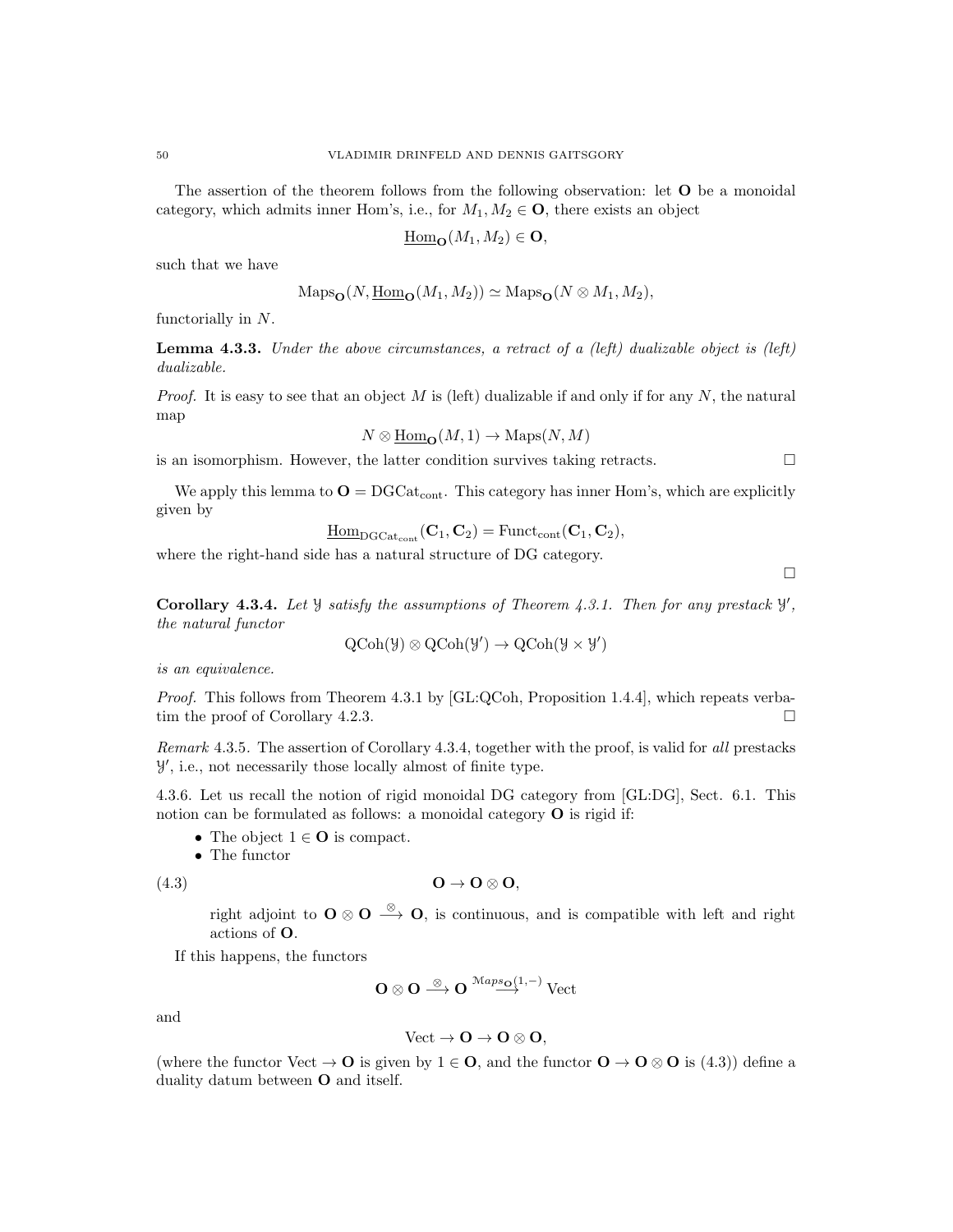#### FINITENESS QUESTIONS 51

4.3.7. We have:

**Corollary 4.3.8.** Let  $\mathcal{Y}$  be as in Theorem 4.3.1. Then the monoidal category  $QCoh(\mathcal{Y})$  is rigid.

*Proof.* This is  $[GL:QCoh,$  Proposition 2.3.2]: the assertion is true for any prestack (not necessarily of finite type) with the following three properties: (1) the category  $QCoh(\mathcal{Y})$  is dualizable, (2) the object  $\mathcal{O}_\mathcal{Y} \in \text{QCoh}(\mathcal{Y})$  is compact, and (3) the diagonal morphism  $\mathcal{Y} \to \mathcal{Y} \times \mathcal{Y}$  is schematic, quasi-separated and quasi-compact.

In particular, we obtain a canonical identification

$$
\mathbf{D}^{\mathrm{naive}}_{{\mathcal{Y}}}: \mathrm{QCoh}({\mathcal{Y}})^\vee \simeq \mathrm{QCoh}({\mathcal{Y}}),
$$

where the duality datum is described as follows:

The functor  $\epsilon_{\text{QCoh}(y)}$  is given by

$$
\text{QCoh}(\mathcal{Y}) \otimes \text{QCoh}(\mathcal{Y}) \stackrel{\boxtimes}{\longrightarrow} \text{QCoh}(\mathcal{Y} \times \mathcal{Y}) \stackrel{\Delta^*}{\longrightarrow} \text{QCoh}(\mathcal{Y}) \stackrel{\Gamma(\mathcal{Y}, -)}{\longrightarrow} \text{Vect},
$$

and the functor  $\mu_{\text{QCoh}(\mathcal{Y})}$  is given by

$$
\text{Vect} \xrightarrow{\mathcal{O}_{\mathcal{Y}}} \text{QCoh}(\mathcal{Y}) \xrightarrow{\Delta_*} \text{QCoh}(\mathcal{Y} \times \mathcal{Y}) \simeq \text{QCoh}(\mathcal{Y}) \otimes \text{QCoh}(\mathcal{Y}).
$$

## 4.4. Serre duality on  $\text{IndCoh}(\mathcal{Y})$ .

4.4.1. Recall (see [IndCoh, Sect. 9.2.1]) that for a quasi-compact DG scheme Z, there exists a canonical involutive equivalence:

$$
\mathbf{D}_{Z}^{\text{Serre}}: \text{IndCoh}(Z)^{\vee} \simeq \text{IndCoh}(Z).
$$

In terms of Sect. 4.1.3(ii'), the above equivalence corresponds to the identification

$$
(\mathrm{Ind}\mathrm{Coh}(Z)^c)^{\rm op}=\mathrm{Coh}(Z)^{\rm op}\stackrel{\mathbb{D}_Z^{\mathrm{Serre}}}{\longrightarrow}\mathrm{Coh}(Z)=\mathrm{Ind}\mathrm{Coh}(Z)^c,
$$

where the middle arrow is the *Serre duality* functor. Explicitly, for  $\mathcal{F} \in \text{Coh}(Z)$ ,

$$
\mathbb{D}_{Z}^{\text{Serre}}(\mathcal{F}) = \underline{\text{Hom}}_{\text{QCoh}(Z)}(\mathcal{F}, \omega_Z),
$$

which is a priori an object of  $Q\text{Coh}(Z)$ , but in fact can be easily shown to belong to  $\text{Coh}(Z)$ .

*Remark* 4.4.2. In the above formula,  $\underline{\text{Hom}}_{\text{QCoh}(Z)}(-,-)$  denotes the inner Hom of [GL:DG], Sect. 5.1, defined whenever a monoidal category (in our case  $QCoh(Z)$ ) is acting on a module category (in our case  $\text{IndCoh}(Z)$ ).

Our current goal is to show that the same goes through, when instead of a quasi-compact DG scheme Z we have a QCA algebraic stack  $\mathcal{Y}$ .

4.4.3. First, let  $\mathcal Y$  be any algebraic stack. Recall the (non-cocomplete) category  $Coh(\mathcal Y)$ , see Sect. 3.3. We obtain that there exists a canonical equivalence:

(4.4) 
$$
\mathbb{D}_{\mathcal{Y}}^{\text{Serre}} : \text{Coh}(\mathcal{Y})^{\text{op}} \xrightarrow{\sim} \text{Coh}(\mathcal{Y}),
$$

characterized by the property that for every affine (or quasi-compact) quasi-compact DG scheme S equipped with a *smooth* map  $g : S \to Y$ , we have an identification

$$
g^{\operatorname{IndCoh}, \ast} \circ \mathbb{D}_{\mathcal{Y}}^{\operatorname{Serre}} \simeq \mathbb{D}_S^{\operatorname{Serre}} \circ (g^!)^{\operatorname{op}},
$$

as functors  $\text{Coh}(\mathcal{Y})^{\text{op}} \to \text{Coh}(Z)$ . Moreover,  $\mathbb{D}_{\mathcal{Y}}^{\text{Serre}}$  is naturally involutive.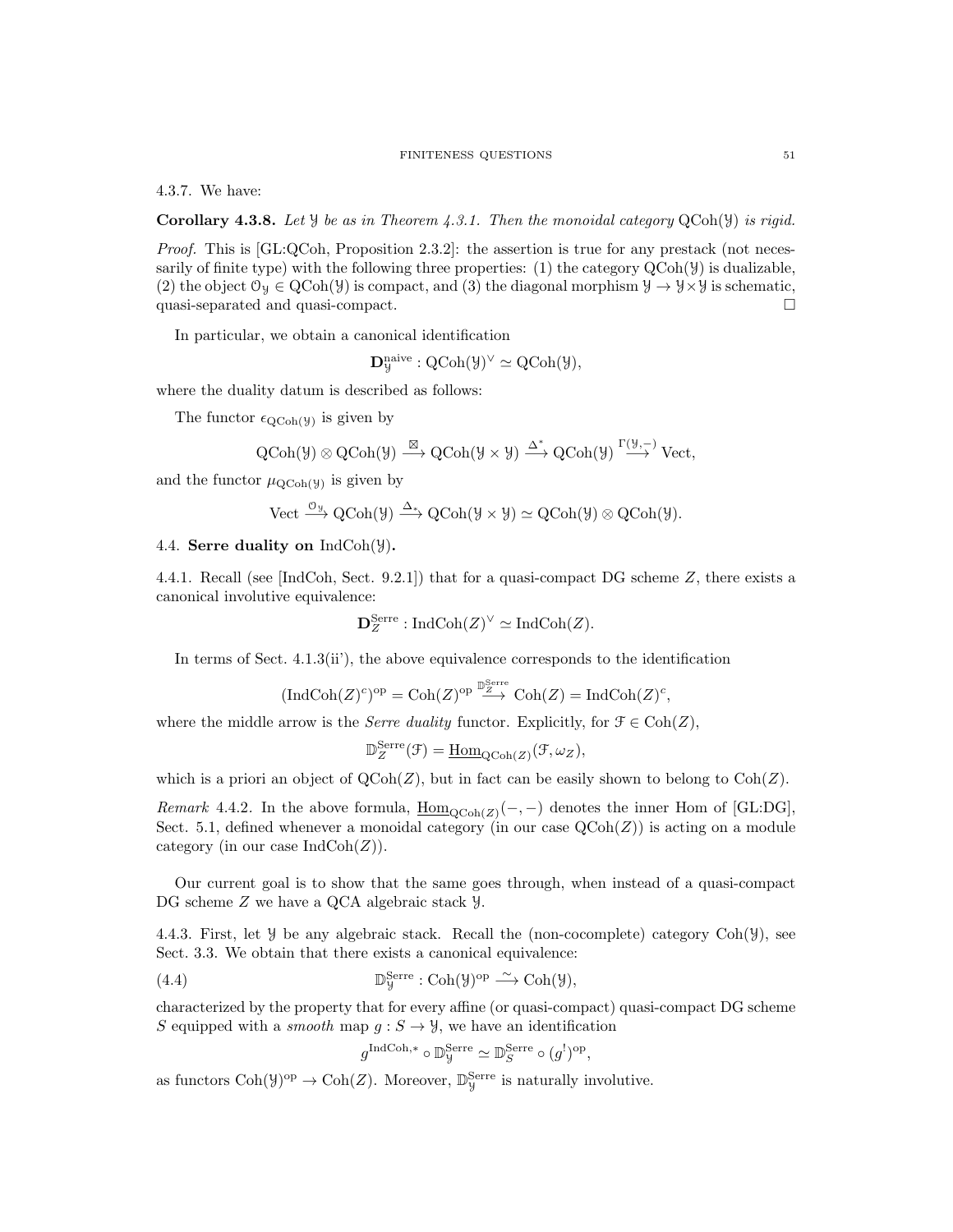**Proposition 4.4.4.** For  $\mathcal{F}_1 \in \text{Coh}(\mathcal{Y})^{\text{op}}$  and  $\mathcal{F}_2 \in \text{IndCoh}(\mathcal{Y})$  we have a canonical isomorphism

(4.5) 
$$
\text{Maps}(\mathbb{D}_{\mathcal{Y}}^{\text{Serre}}(\mathcal{F}_1), \mathcal{F}_2) \simeq \Gamma^{\text{IndCoh}}\left(\mathcal{Y}, \mathcal{F}_1 \overset{!}{\otimes} \mathcal{F}_2\right).
$$

Remark 4.4.5. The assertion of the proposition when  $\mathcal Y$  is a quasi-compact DG scheme Z follows from the definition of the evaluation map

$$
IndCoh(Z) \otimes IndCoh(Z) \to Vect,
$$

see [IndCoh, Sect. 9.2.2].

Proof. The left-hand side in (4.5) identifies with

(4.6) 
$$
\lim_{\substack{\longleftarrow \\ (S,g)\in(\text{DGSch}_{/y,\text{smooth}})^{\text{op}}}} \text{Maps}_{\text{Coh}(Z)}(g^{!}(\mathbb{D}_{y}^{\text{Serre}}(\mathcal{F}_{1})), g^{!}(\mathcal{F}_{2})) .
$$

One can rewrite  $\mathcal{M}aps_{\text{Coh}(S)}(g^{!}(\mathbb{D}_{\mathcal{Y}}^{\text{Serre}}(\mathcal{F}_{1})), g^{!}(\mathcal{F}_{2}))$  as

$$
\mathrm{Maps}_{\mathrm{Coh}(S)}\left(\mathbb{D}_{Z}^{\mathrm{Serre}}(g^{\mathrm{IndCoh},*}(\mathcal{F}_1)), g^{!}(\mathcal{F}_2)\right) \simeq \Gamma^{\mathrm{IndCoh}}\left(S, g^{\mathrm{IndCoh},*}(\mathcal{F}_1) \overset{!}{\otimes} g^{!}(\mathcal{F}_2)\right),
$$

where the last isomorphism takes place because of Remark 4.4.5.

Note that for  $\mathcal{F} \in \text{IndCoh}(\mathcal{Y})$ , by  $(3.18)$  have:

$$
\Gamma^{\text{IndCoh}}(\mathcal{Y}, \mathcal{F}) \simeq \lim_{\substack{\longleftarrow \\ (S, g) \in (\text{DGSch}_{\mathcal{Y}}, g_{\text{smooth}})^\text{op}}} \Gamma^{\text{IndCoh}}\left(S, g^{\text{IndCoh}, *}(\mathcal{F})\right).
$$

Therefore, the right-hand side in (4.5) is canonically isomorphic to

$$
\lim_{(S,g)\in(\text{DGSch}_{/\mathcal{Y},\text{smooth}})^{\text{op}}}\Gamma^{\text{IndCoh}}\left(S,g^{\text{IndCoh},*}(\mathcal{F}_1\overset{!}{\otimes}\mathcal{F}_2)\right).
$$

Therefore, in order to construct the isomorphism in (4.5), it remains to construct a compatible family of isomorphisms of functors

(4.7) 
$$
\Delta_S^! \circ (g^{\text{IndCoh},*} \boxtimes g^!) \simeq g^{\text{IndCoh},*} \circ \Delta_S^!.
$$

The latter isomorphism of functors is valid for any k-representable, eventually coconnective morphism between prestacks  $\pi : \mathcal{Y}_1 \to \mathcal{Y}_2$ : it follows by applying (3.11) to the Cartesian diagram

$$
\begin{array}{ccc}\n\mathcal{Y}_1 & \longrightarrow & \mathcal{Y}_2 \times \mathcal{Y}_1 \\
\pi & & \downarrow \mathrm{id}_{\mathcal{Y}_2} \times \pi \\
\mathcal{Y}_2 & \xrightarrow{\Delta_{\mathcal{Y}_2}} & \mathcal{Y}_2 \times \mathcal{Y}_2.\n\end{array}
$$

 $\Box$ 

4.4.6. Assume now that Y is a QCA algebraic stack. Then by Theorem 3.3.5,

$$
IndCoh(\mathcal{Y}) \simeq Ind(Coh(\mathcal{Y})).
$$

So, by Sect.  $4.1.3(ii')$ , from  $(4.4)$  we deduce:

Corollary 4.4.7. For a QCA algebraic stack  $\mathcal Y$  there is a natural involutive identification: (4.8)  $\mathbf{D}_{\mathcal{Y}}^{\text{Serre}} : \text{IndCoh}(\mathcal{Y})^{\vee} \simeq \text{IndCoh}(\mathcal{Y}).$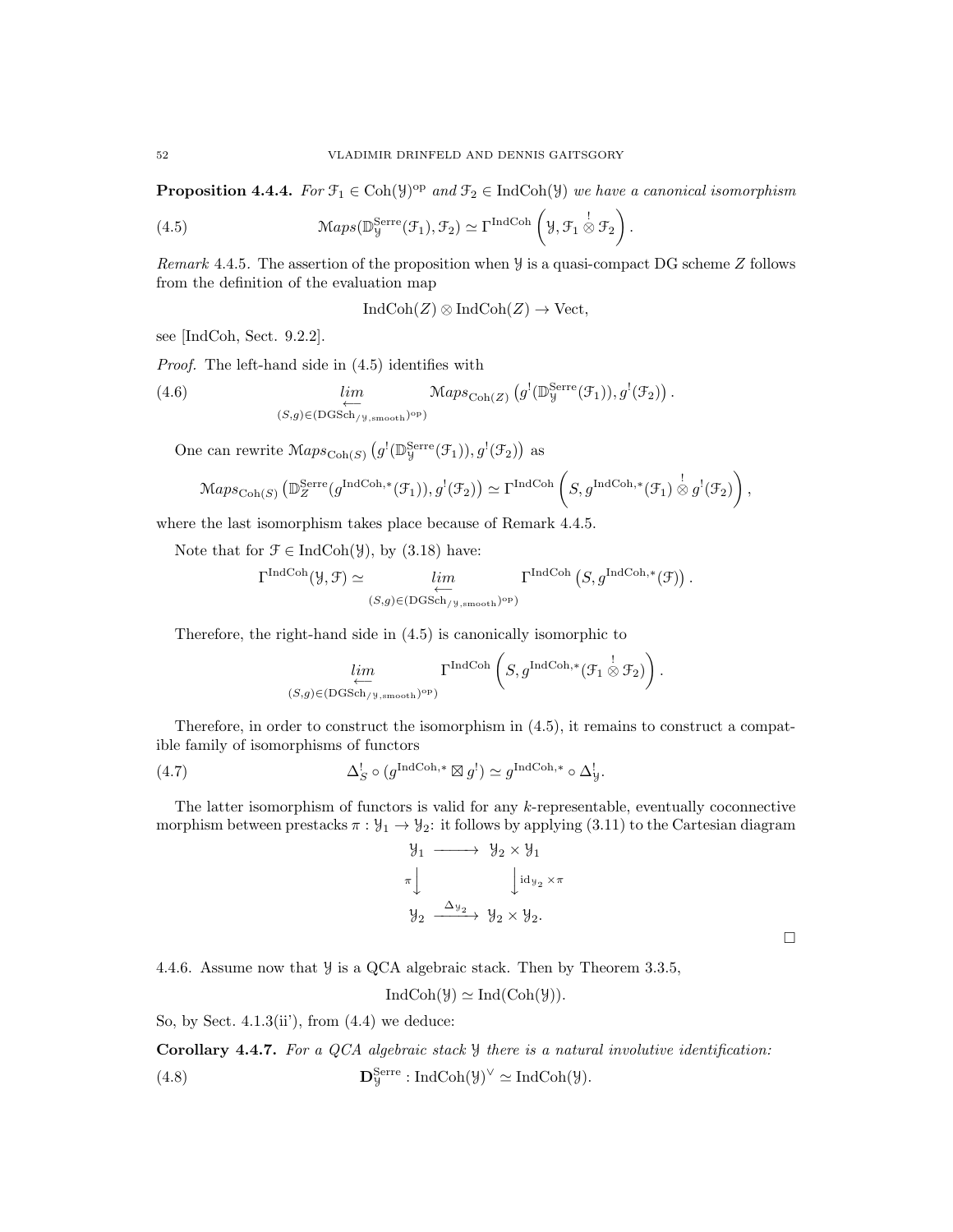4.4.8. Will shall now describe explicitly the duality data  $\epsilon_{IndCoh(y)}$  and  $\mu_{IndCoh(y)}$  that corresponds to the equivalence (4.8). We claim:

**Proposition 4.4.9.** Let  $\mathcal{Y}$  be a QCA algebraic stack. Then the duality (4.8) has as evaluation  $\epsilon_{\text{IndCoh}(\mathcal{Y})}$  the functor

(4.9) IndCoh(
$$
\mathcal{Y}
$$
)  $\otimes$  IndCoh( $\mathcal{Y}$ )  $\rightarrow$  IndCoh( $\mathcal{Y} \times \mathcal{Y}$ )  $\xrightarrow{\Delta_{\mathcal{Y}}^{\mathcal{Y}}}$  IndCoh( $\mathcal{Y}$ )  $\xrightarrow{\Gamma^{\text{IndCoh}}(\mathcal{Y}, -)}$  Vect,

and as a co-evaluation  $\mu_{IndCoh(y)}$  the functor

(4.10) Vect 
$$
\stackrel{\omega_y \otimes -}{\longrightarrow}
$$
 IndCoh( $\mathcal{Y}$ )  $\stackrel{(\Delta_y)_{*}^{IndCoh}}{\longrightarrow}$  IndCoh( $\mathcal{Y} \times \mathcal{Y}$ )  $\simeq$  IndCoh( $\mathcal{Y}$ )  $\otimes$  IndCoh( $\mathcal{Y}$ ).

*Proof.* Let  $\mathfrak{F}_1, \mathfrak{F}_2$  be two objects of Coh(Y). In order to identity  $\epsilon_{\text{IndCoh}(y)}$  with the functor (4.9), we need to establish a functorial isomorphism

$$
\mathrm{Maps}_{\mathrm{Coh}(\mathcal{Y})}(\mathbb{D}_{\mathcal{Y}}^{\mathrm{Serre}}(\mathcal{F}_1), \mathcal{F}_2) \simeq \Gamma^{\mathrm{IndCoh}}(\mathcal{Y}, \mathcal{F}_1 \overset{!}{\otimes} \mathcal{F}_2).
$$

However, this is the content of Proposition 4.4.4.

In order to prove that  $\mu_{IndCoh(y)}$  is given by (4.10), it is sufficient to show that the composition

$$
\operatorname{IndCoh}(\mathcal{Y}) \overset{\operatorname{Id}_{\operatorname{IndCoh}(\mathcal{Y})} \otimes (4.10)}{\longrightarrow} \operatorname{IndCoh}(\mathcal{Y}) \otimes \operatorname{IndCoh}(\mathcal{Y}) \otimes \operatorname{IndCoh}(\mathcal{Y}) \overset{(4.9) \otimes \operatorname{Id}_{\operatorname{IndCoh}(\mathcal{Y})}}{\longrightarrow} \operatorname{IndCoh}(\mathcal{Y})
$$

is isomorphic to the identity functor.

Consider the diagram

$$
y \xrightarrow{\Delta y} y \times y \xrightarrow{id \times py} y
$$
  
\n
$$
\Delta y \downarrow \qquad \qquad \downarrow id \times \Delta y
$$
  
\n
$$
y \times y \xrightarrow{\Delta y \times id} y \times y \times y
$$
  
\n
$$
py \times id \downarrow
$$
  
\n
$$
y.
$$

We need to show that the functor

$$
(4.11) \qquad (\mathrm{Id}_{\mathrm{IndCoh}(\mathcal{Y})}\otimes (p_{\mathcal{Y}})^{\mathrm{IndCoh}}_{*})\circ (\mathrm{id} \times \Delta_{\mathcal{Y}})^{!}\circ (\Delta_{\mathcal{Y}}\times \mathrm{id})^{\mathrm{IndCoh}}_{*}\circ (p_{\mathcal{Y}}^{!}\otimes \mathrm{Id}_{\mathrm{IndCoh}(\mathcal{Y})})
$$

is isomorphic to the identity functor.

However, in the above diagram the inner square is Cartesian and the arrows in it are schematic and quasi-compact. Therefore, by the base change isomorphism, we have

$$
(\Delta_{\mathcal{Y}})^{\mathrm{IndCoh}}_\ast \circ (\Delta_{\mathcal{Y}})^\text{!`} \simeq (\mathrm{id} \times \Delta_{\mathcal{Y}})^\text{!`} \circ (\Delta_{\mathcal{Y}} \times \mathrm{id})_\ast^{\mathrm{IndCoh}} : \mathrm{IndCoh}(\mathcal{Y} \times \mathcal{Y}) \to \mathrm{IndCoh}(\mathcal{Y} \times \mathcal{Y}).
$$

Therefore, the functor in (4.11) is isomorphic to

$$
\begin{aligned} (\mathrm{Id}_{\mathrm{Ind}\mathrm{Coh}(\mathcal{Y})}\otimes (p_{\mathcal{Y}})^{\mathrm{Ind}\mathrm{Coh}}) &\circ (\Delta_{\mathcal{Y}})^{\mathrm{Ind}\mathrm{Coh}} \circ (\Delta_{\mathcal{Y}})^{!} \circ (p_{\mathcal{Y}}^{!} \otimes \mathrm{Id}_{\mathrm{Ind}\mathrm{Coh}(\mathcal{Y})}) \simeq \\ &\simeq (\mathrm{id} \times p_{\mathcal{Y}})_{*} \circ (\Delta_{\mathcal{Y}})^{\mathrm{Ind}\mathrm{Coh}} \circ (\Delta_{\mathcal{Y}})^{!} \circ (p_{\mathcal{Y}} \times \mathrm{id})^{!} \simeq \\ &\simeq ((\mathrm{id} \times p_{\mathcal{Y}}) \circ \Delta_{\mathcal{Y}})^{\mathrm{Ind}\mathrm{Coh}} \circ (\Delta_{\mathcal{Y}} \circ (p_{\mathcal{Y}} \times \mathrm{id}))^{!} \simeq (\mathrm{id})_{*}^{\mathrm{Ind}\mathrm{Coh}} \circ \mathrm{id}^{!} \simeq \mathrm{Id} \,. \end{aligned}
$$

 $\Box$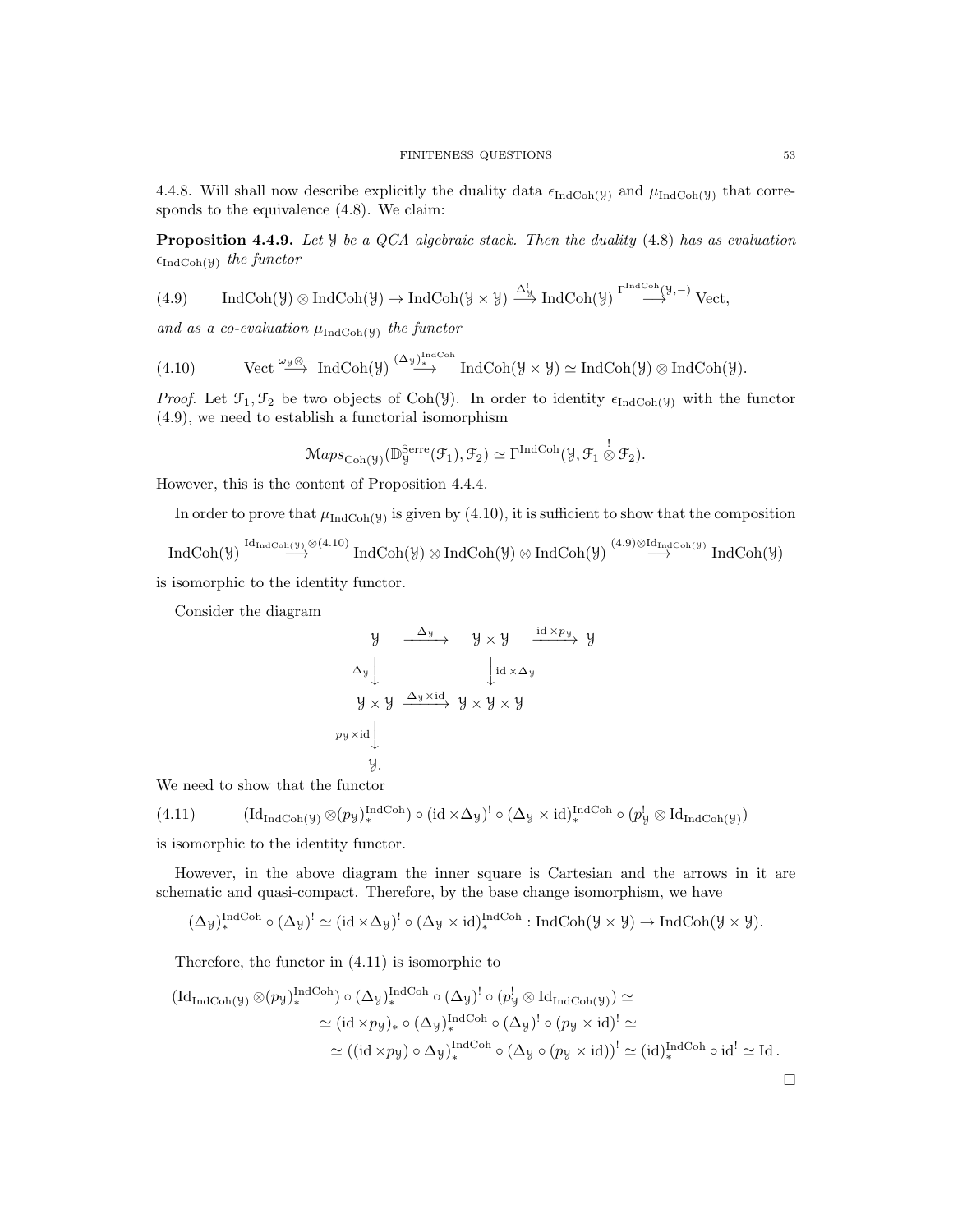4.4.10. Let  $\pi : \mathcal{Y}_1 \to \mathcal{Y}_2$  be a morphism of QCA algebraic stacks. We have the functors

$$
\pi_*^{\text{IndCoh}}: \text{IndCoh}(\mathcal{Y}_1) \to \text{IndCoh}(\mathcal{Y}_2) \text{ and } \pi^!: \text{IndCoh}(\mathcal{Y}_2) \to \text{IndCoh}(\mathcal{Y}_1).
$$

We claim that these functors are related as follows. Recall the notion of dual functor, see Sect. 4.1.4.

**Proposition 4.4.11.** Under the identifications  $\mathbf{D}_{\mathcal{Y}_i}^{\text{Serre}}$ : IndCoh( $\mathcal{Y}_i$ )<sup> $\vee$ </sup>  $\simeq$  IndCoh( $\mathcal{Y}_i$ ), we have:  $(\pi_*^{\text{IndCoh}})^\vee \simeq \pi'.$ 

Proof. We need to show that the object in

 $\text{IndCoh}(\mathcal{Y}_1)^{\vee} \otimes \text{IndCoh}(\mathcal{Y}_2) \simeq \text{IndCoh}(\mathcal{Y}_1) \otimes \text{IndCoh}(\mathcal{Y}_2) \simeq \text{IndCoh}(\mathcal{Y}_1 \times \mathcal{Y}_2)$ 

that corresponds to  $\pi_*^{\text{IndCoh}}$  is isomorphic to the object that corresponds to  $\pi^!$ . The former is given by

$$
(\mathrm{id}_{\mathcal{Y}_1} \times \pi)^{\mathrm{IndCoh}}_* \circ (\Delta_{\mathcal{Y}_1})^{\mathrm{IndCoh}}_*(\omega_{\mathcal{Y}_1}),
$$

and the latter by

$$
(\pi \times \mathrm{id}_{\mathcal{Y}_2})^! \circ (\Delta_{\mathcal{Y}_2})_*^{\mathrm{IndCoh}}(\omega_{\mathcal{Y}_2}).
$$

The needed isomorphism follows by base change (see Sect. 3.2.9) from the Cartesian diagram

$$
\begin{array}{ccc}\n\mathcal{Y}_1 & \xrightarrow{\text{Graph}(\pi)} & \mathcal{Y}_1 \times \mathcal{Y}_2 \\
\pi & & \downarrow & \downarrow^{\pi \times \text{id}_{\mathcal{Y}_2}} \\
\mathcal{Y}_2 & \xrightarrow{\Delta_{\mathcal{Y}_2}} & \mathcal{Y}_2 \times \mathcal{Y}_2,\n\end{array}
$$

in which the horizontal arrows are schematic and quasi-compact.

 $\Box$ 

4.4.12. Proof of Proposition 3.7.11. As was mentioned in Remark 3.7.12, we note that the assertion of the proposition when  $\mathcal{Y}_2 =$  pt is the isomorphism (3.18).

In the general case, by Proposition 4.4.11, it suffices to show that for  $\mathcal{F}_2 \in \text{Coh}(\mathcal{Y}_2)$  and  $\mathcal{F}_1 \in \text{IndCoh}(\mathcal{Y}_1)$  the natural map

(4.12) 
$$
\Gamma^{\text{IndCoh}}(\mathcal{Y}_1, \mathcal{F}_1 \overset{!}{\otimes} \pi^!(\mathcal{F}_2)) \to \Gamma^{\text{IndCoh}}(\mathcal{Y}_2, \pi_{\text{non-ren},*}^{\text{IndCoh}}(\mathcal{F}_1) \overset{!}{\otimes} \mathcal{F}_2)
$$

is an isomorphism. We rewrite the right-hand side as

$$
\mathcal{M}aps_{\mathrm{IndCoh}(\mathcal{F}_2)}(\mathbb{D}_{\mathcal{Y}_2}^{\mathrm{Serre}}(\mathcal{F}_2), \pi_{\mathrm{non-ren},*}^{\mathrm{IndCoh}}(\mathcal{F}_1)),
$$

and further as

$$
\lim_{\substack{\longleftarrow\\(S,g)\in((\text{DGSch}_{\text{aff}})/y_1,\text{smooth})^{\text{op}}}}\mathcal{M}aps_{\text{IndCoh}(\mathcal{F}_2)}\left(\mathbb{D}_{y_2}^{\text{Serre}}(\mathcal{F}_2), (\pi \circ g)_{*}^{\text{IndCoh}}(g^{\text{IndCoh},*}(\mathcal{F}_1))\right).
$$

The latter expression can be rewritten as

$$
\lim_{(S,g)\in((\text{DGSch}_{\text{aff}})_{/\mathcal{Y}_1,\text{smooth}})^{\text{op}}} \Gamma^{\text{IndCoh}}(\mathcal{Y}_2, (\pi \circ g)^{\text{IndCoh},*}_{*}(\mathcal{F}_1)) \overset{!}{\otimes} \mathcal{F}_2) \simeq
$$
\n
$$
\simeq \qquad \qquad \lim_{\simeq} \qquad \qquad \Gamma^{\text{IndCoh}}(S, g^{\text{IndCoh},*}(\mathcal{F}_1)) \overset{!}{\otimes} (\pi \circ g)^!(\mathcal{F}_2)).
$$

$$
\simeq \lim_{(S,g)\in((\text{DGSch}_{\text{aff}})_{/\mathcal{Y}_1,\text{smooth}})^{\text{op}}} \Gamma^{\text{IndCoh}}(S,g^{\text{IndCoh},*}(\mathcal{F}_1))
$$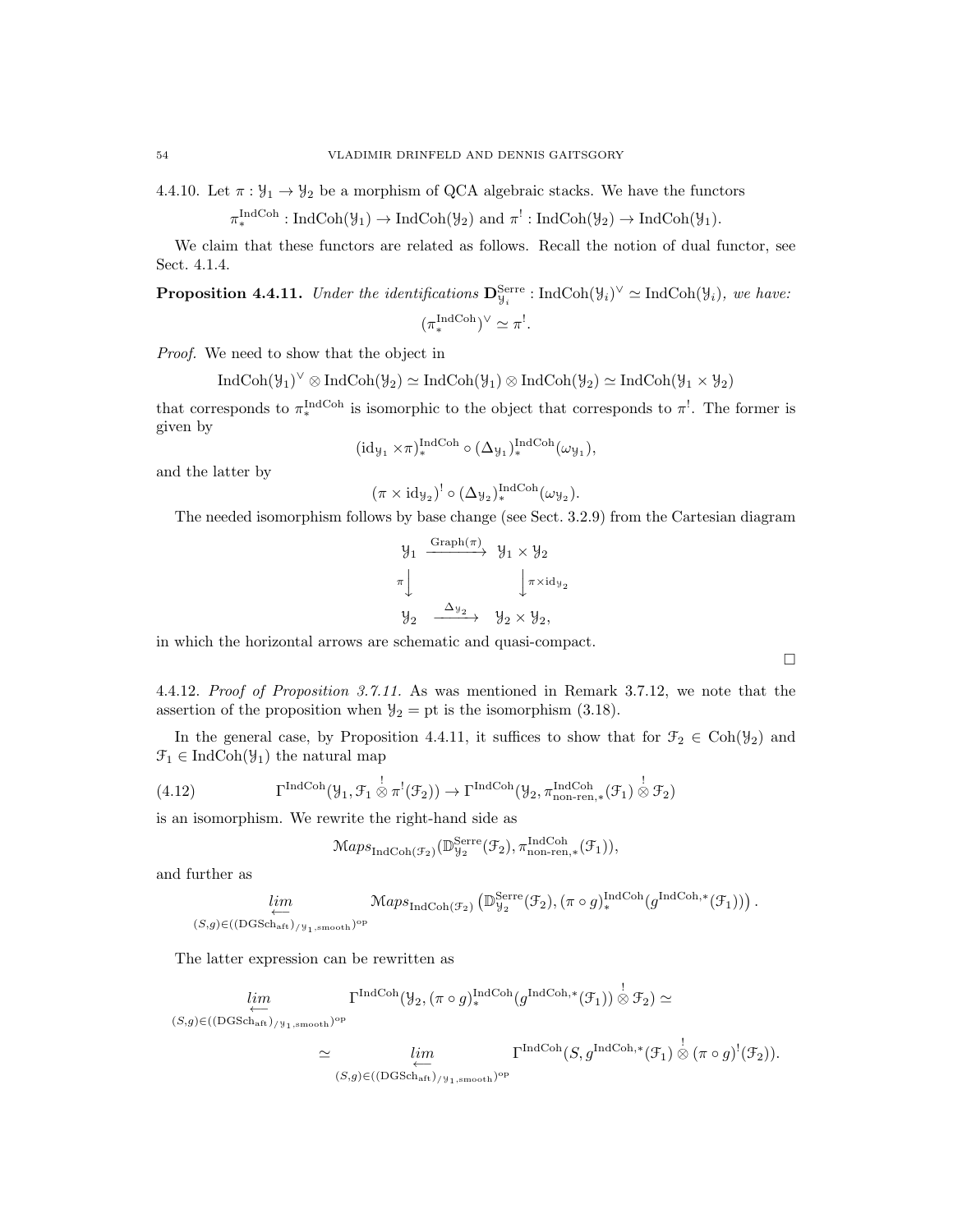Using the fact that

$$
g^{\text{IndCoh},*}(\mathcal{F}_1) \overset{!}{\otimes} (\pi \circ g)^!(\mathcal{F}_2) \simeq g^{\text{IndCoh},*}(\mathcal{F}_1 \overset{!}{\otimes} \pi^!(\mathcal{F}_2))
$$

(see  $(4.7)$ ), we finally obtain that the right-hand side in  $(4.12)$  is isomorphic to

$$
\lim_{(S,g)\in((\text{DGSch}_{\text{aff}})/y_1,\text{smooth})^{\text{op}}} \Gamma^{\text{IndCoh}}\left(S,g^{\text{IndCoh},*}(\mathcal{F}_1\overset{!}{\otimes}\pi^!(\mathcal{F}_2))\right)\simeq \Gamma^{\text{IndCoh}}(\mathcal{Y}_1,\mathcal{F}_1\overset{!}{\otimes}\pi^!(\mathcal{F}_2)),
$$

as required.

 $\Box$ 

#### 5. Recollections: D-modules on DG schemes

This section is devoted to a review of the theory of D-modules on (DG) schemes. As was mentioned in the introduction, this material is well-known at the level of triangulated categories. However, no comprehensive account seems to exist at the DG level.<sup>15</sup>

We remind that according to the conventions of Sect. 3.1, all DG schemes, algebraic stacks and prestacks are assumed locally almost of finite type, unless specified otherwise.

## 5.1. The basics.

5.1.1. To any quasi-compact DG scheme<sup>16</sup> Z one assigns the category D-mod(Z) of right Dmodules on Z.

5.1.2. By definition,

$$
\mathrm{D\text{-}mod}(Z):=\mathrm{IndCoh}(Z_{\mathrm{dR}}),
$$

see [GR1, Sect. 2.3.2]. (Note that in *loc.cit*, the category  $D\text{-mod}(Z)$  is denoted  $Crys^r(Z)$ .)

In the above formula  $Z_{\text{dR}}$  is the de Rham prestack of  $Z$ , i.e.,

$$
Maps(S, Z_{dR}) := Maps((^{cl}S)_{red}, Z),
$$

where  $(^{cl}S)_{red}$  denotes the classical reduced scheme underlying S, see [GR1, Sect. 1.1.1].

5.1.3. For any map  $f: Z_1 \rightarrow Z_2$  of quasi-compact DG schemes, there exists a canonically defined continuous functor

$$
f^!: \text{D-mod}(Z_2) \to \text{D-mod}(Z_1).
$$

If f is proper<sup>17</sup>, the functor f<sup>1</sup> admits a *left* adjoint, denoted  $f_{\text{dR}, *}$ . If f is an open embedding, the functor  $f^!$  admits a continuous *right* adjoint, also denoted  $f_{\text{dR},*}$ .

<sup>15</sup>That said, the "local" aspects of the theory of D-modules (i.e., when we only need to pull back, but not push forward) is a formal consequence of IndCoh by the procedure of passage to the de Rham prestack. Details on that can be found in [GR1].

<sup>&</sup>lt;sup>16</sup>According to Sect. 5.1.10 below, D-mod(Z) depends only on the underlying classical scheme <sup>cl</sup>Z. The only reason for working in the format of DG schemes is that we will discuss the relation between  $D\text{-mod}(Z)$  and the category  $IndCoh(Z)$ , which depends on the DG structure.

 $17A$  morphism of DG schemes is said to be proper if the underlying morphism of classical schemes is.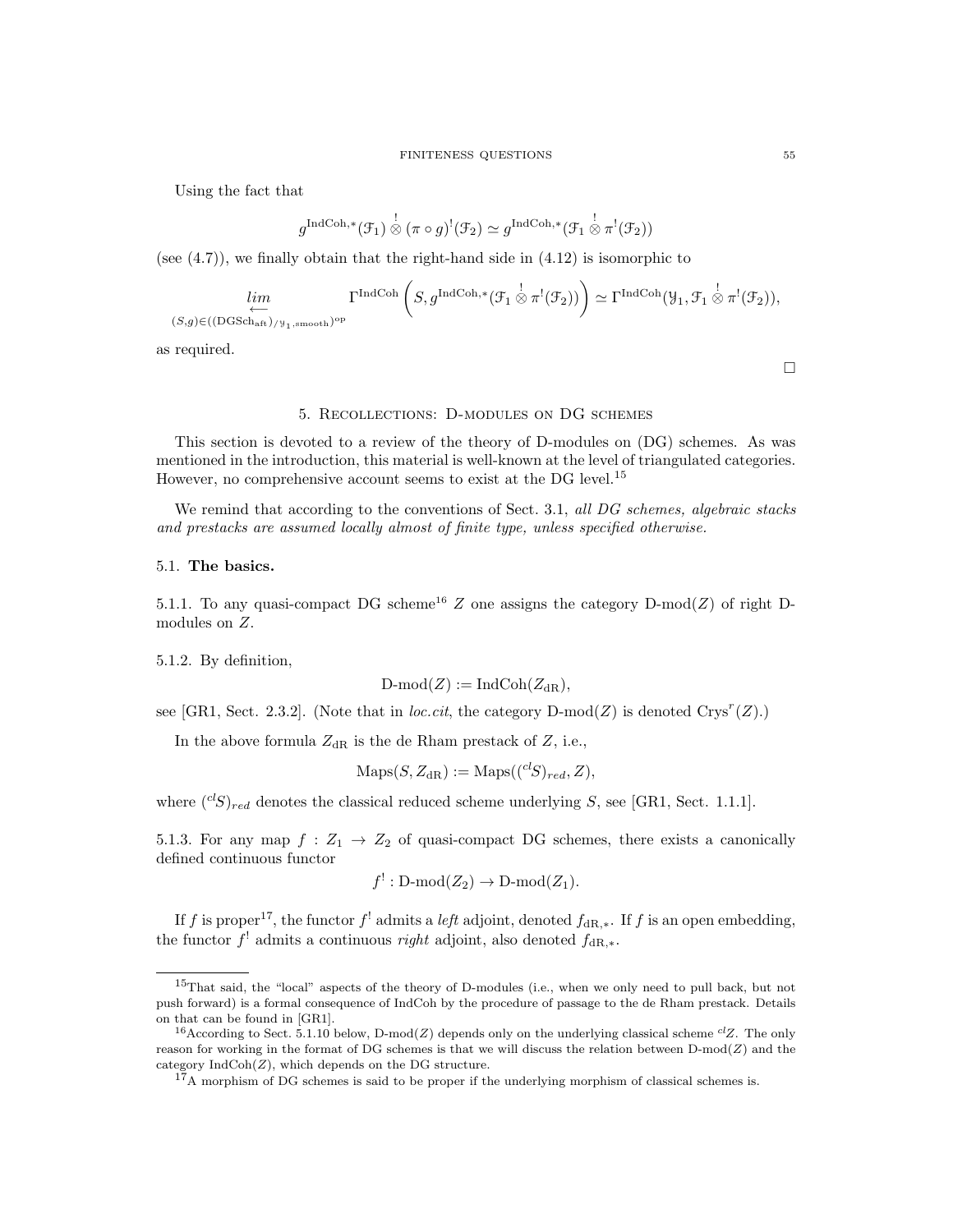5.1.4. Descent. The assignment  $Z \rightarrow D\text{-mod}(Z)$  satisfies fppf descent.

In particular, it satisfies Zariski descent, so the category  $D\text{-mod}(Z)$  is glued from the categories D-mod $(U_i)$ , where  $\{U_i\}$  is a Zariski-open affine cover of Z.

Therefore, for many purposes it is sufficient to consider the case of affine DG schemes.

In addition, gluing can be used to define  $D\text{-mod}(Z)$  on a not necessarily quasi-compact DG scheme, as well as the functor  $f' : D-mod(Z_2) \to D-mod(Z_1)$  for a map  $f : Z_1 \to Z_2$  of not necessarily quasi-compact DG schemes.

This will be a particular case of the definition of  $D\text{-mod}(\mathcal{Y})$  on a prestack  $\mathcal{Y}$ , see Sect. 6.1.1.

5.1.5. Relation between  $D\text{-mod}(Z)$  and  $\text{IndCoh}(Z)$ . For a DG scheme Z we have a pair of mutually adjoint (continuous) functors

 $\textbf{ind}_{\text{D-mod}(Z)} : \text{IndCoh}(Z) \rightleftarrows \text{D-mod}(Z) : \textbf{oblv}_{\text{D-mod}(Z)},$ 

with **obly**<sub>D-mod</sub>(*z*) being conservative. The functor **obly**<sub>D-mod</sub>(*z*) corresponds to pullback along the tautological morphism  $Z \to Z_{\text{dR}}$ .

For a morphism of DG schemes  $f : Z_1 \to Z_2$ , we have a commutative diagram

$$
\text{Ind}\text{Coh}(Z_1) \xleftarrow{\text{oblv}_{\text{D-mod}(Z_1)}} \text{D-mod}(Z_1)
$$
\n
$$
f' \uparrow \qquad \qquad f' \uparrow \qquad \qquad \uparrow f'
$$
\n
$$
\text{Ind}\text{Coh}(Z_2) \xleftarrow{\text{oblv}_{\text{D-mod}(Z_2)}} \text{D-mod}(Z_2).
$$

In particular, by taking  $Z_1 = Z$  and  $Z_2 =$  pt, we obtain that the dualizing complex  $\omega_Z$ , initially defined as an object of  $IndCoh(Z)$ , naturally upgrades to (i.e., is the image under **obly**<sub>D-mod</sub>(*z*) of) a canonically defined object of D-mod(*Z*). By a slight abuse of notation, we denote the latter by the same character  $\omega_Z$ .

As a consequence of Lemma 3.2.2 and the conservativeness of the functor  $\textbf{oblv}_{D\text{-mod}(Z)}$ , we obtain:

**Lemma 5.1.6.** Let a morphism  $f : Z_1 \rightarrow Z_2$  be surjective on k-points. Then the functor  $f^!: \text{D-mod}(Z_2) \to \text{D-mod}(Z_1)$  is conservative.

5.1.7. Tensor product. For a pair of DG schemes  $Z_1$  and  $Z_2$  we have a canonical (continuous) functor

$$
\text{D-mod}(Z_1)\otimes\text{D-mod}(Z_2)\to\text{D-mod}(Z_1\times Z_2),
$$

which is an equivalence if  $Z_1$  and  $Z_2$  are quasi-compact.

Remark 5.1.8. According to Corollary 8.3.4 below, quasi-compactness of one of the DG schemes is enough.

In particular, we have a functor of tensor product

 $D\text{-mod}(Z) \otimes D\text{-mod}(Z) \to D\text{-mod}(Z)$ 

equal to

$$
\mathrm{D\text{-}mod}(Z) \otimes \mathrm{D\text{-}mod}(Z) \to \mathrm{D\text{-}mod}(Z \times Z) \xrightarrow{\Delta^!_{Z}} \mathrm{D\text{-}mod}(Z).
$$

We denote this functor by

$$
\mathcal{M}_1, \mathcal{M}_2 \mapsto \mathcal{M}_1 \overset{!}{\otimes} \mathcal{M}_2.
$$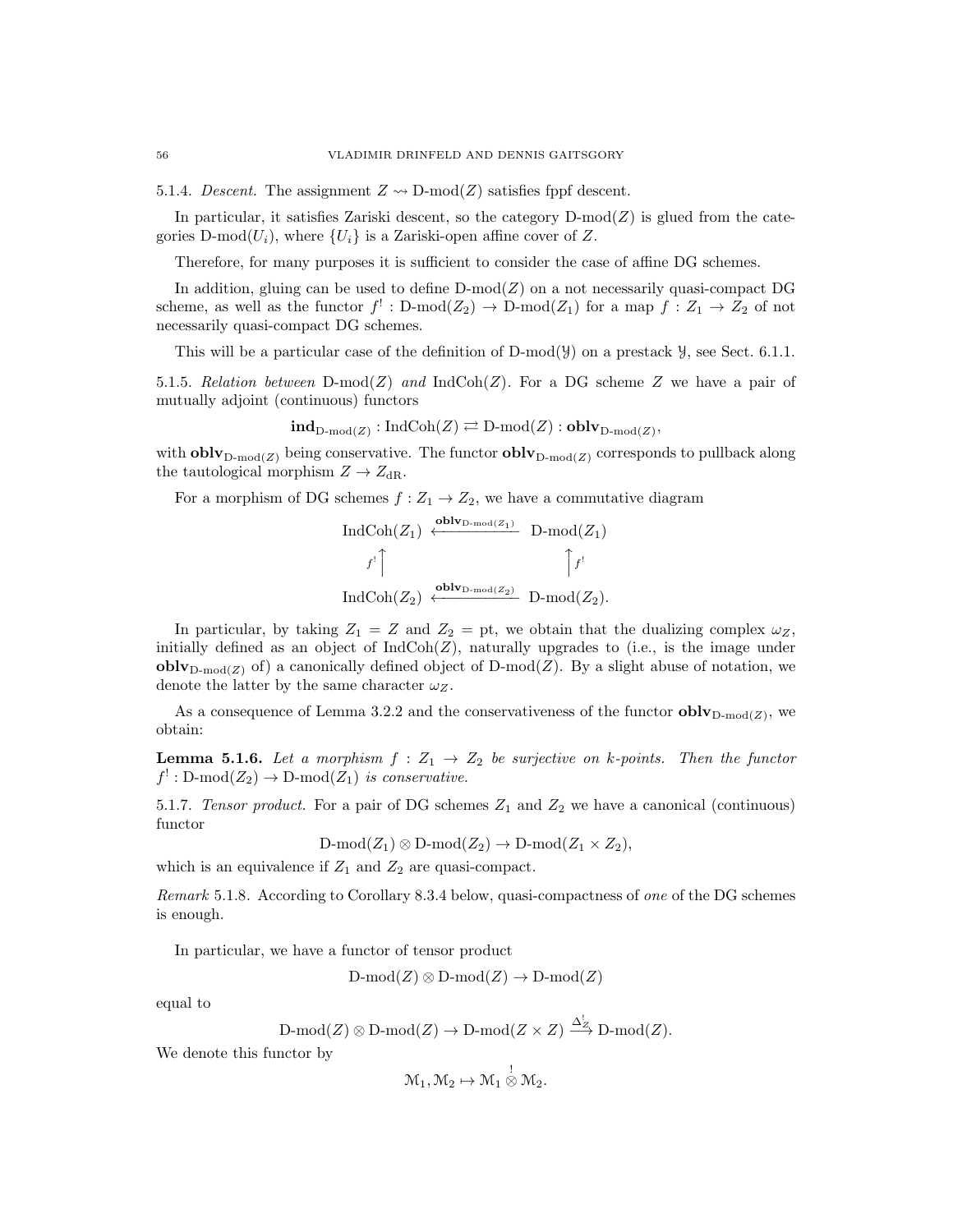This defines a symmetric monoidal structure on the category  $D\text{-mod}(Z)$ . The unit in the category is  $\omega_Z$ .

By Sect. 5.1.5, we have:

$$
\operatorname{\textbf{oblv}}_{D\operatorname{\textbf{-}mod}(Z)}(\mathcal{M}_1)\overset{!}{\otimes}\operatorname{\textbf{oblv}}_{D\operatorname{\textbf{-}mod}(Z)}(\mathcal{M}_2)\simeq\operatorname{\textbf{oblv}}_{D\operatorname{\textbf{-}mod}(Z)}(\mathcal{M}_1\overset{!}{\otimes}\mathcal{M}_2),
$$

where

$$
\bigotimes^! : \mathrm{IndCoh}(Z) \otimes \mathrm{IndCoh}(Z) \to \mathrm{IndCoh}(Z)
$$

is as in Sect. 3.2.3.

By adjunction, for  $\mathcal{F} \in \text{IndCoh}(Z)$  and  $\mathcal{M} \in \text{D-mod}(Z)$ , we have a canonical map

(5.1) 
$$
\qquad \qquad \mathbf{ind}_{\mathbf{D}\text{-mod}(Z)}\left(\mathcal{F}\overset{!}{\otimes}\mathbf{oblv}_{\mathbf{D}\text{-mod}(Z)}(\mathcal{M})\right) \to \mathbf{ind}_{\mathbf{D}\text{-mod}(Z)}(\mathcal{F})\overset{!}{\otimes}\mathcal{M}.
$$

It is easy to show (e.g., using Kashiwara's lemma below) that the map (5.1) is an isomorphism.

5.1.9. Kashiwara's lemma. If  $i: Z_1 \rightarrow Z_2$  is a closed embedding, <sup>18</sup> then the functor  $i_{dR,*}$ induces an equivalence

(5.2) 
$$
D-mod(Z_1) \to D-mod(Z_2)_{Z_1},
$$

where D-mod $(Z_2)_{Z_1}$  is the full subcategory of D-mod $(Z_2)$  that consists of objects that vanish on the complement  $Z_2 - Z_1$ . The inverse equivalence is given by  $i^!|_{D\text{-mod}(Z_2)_{Z_1}}$ .

This observation allows to reduce the local aspects of the theory of D-modules on DG schemes to those on smooth classical schemes.

5.1.10. Topological invariance. In particular, if a map  $i: Z_1 \rightarrow Z_2$  is such that the induced map

$$
({}^{cl}Z_1)_{red} \rightarrow ({}^{cl}Z_2)_{red}
$$

is an isomorphism, then the functors

(5.3) 
$$
i_{\text{dR},*}: \text{D-mod}(Z_1) \rightleftarrows \text{D-mod}(Z_2) : i^!
$$

are equivalences.

This shows, in particular, that for any Z, pullback along the canonical map  $({}^{cl}Z)_{red} \rightarrow Z$ induces an equivalence

$$
D\text{-mod}(Z) \to D\text{-mod}((^{cl}Z)_{red}).
$$

So, when discussing the aspects of the theory of D-modules that do not involve the functors  $\text{ind}_{\text{D-mod}(Z)}$  and  $\text{oblv}_{\text{D-mod}(Z)}$ , we can (and will) restrict ourselves to classical schemes, and can even assume that they are reduced, without losing in generality.

<sup>18</sup>A map of DG schemes is called a closed embedding if the map of the underlying classical schemes is.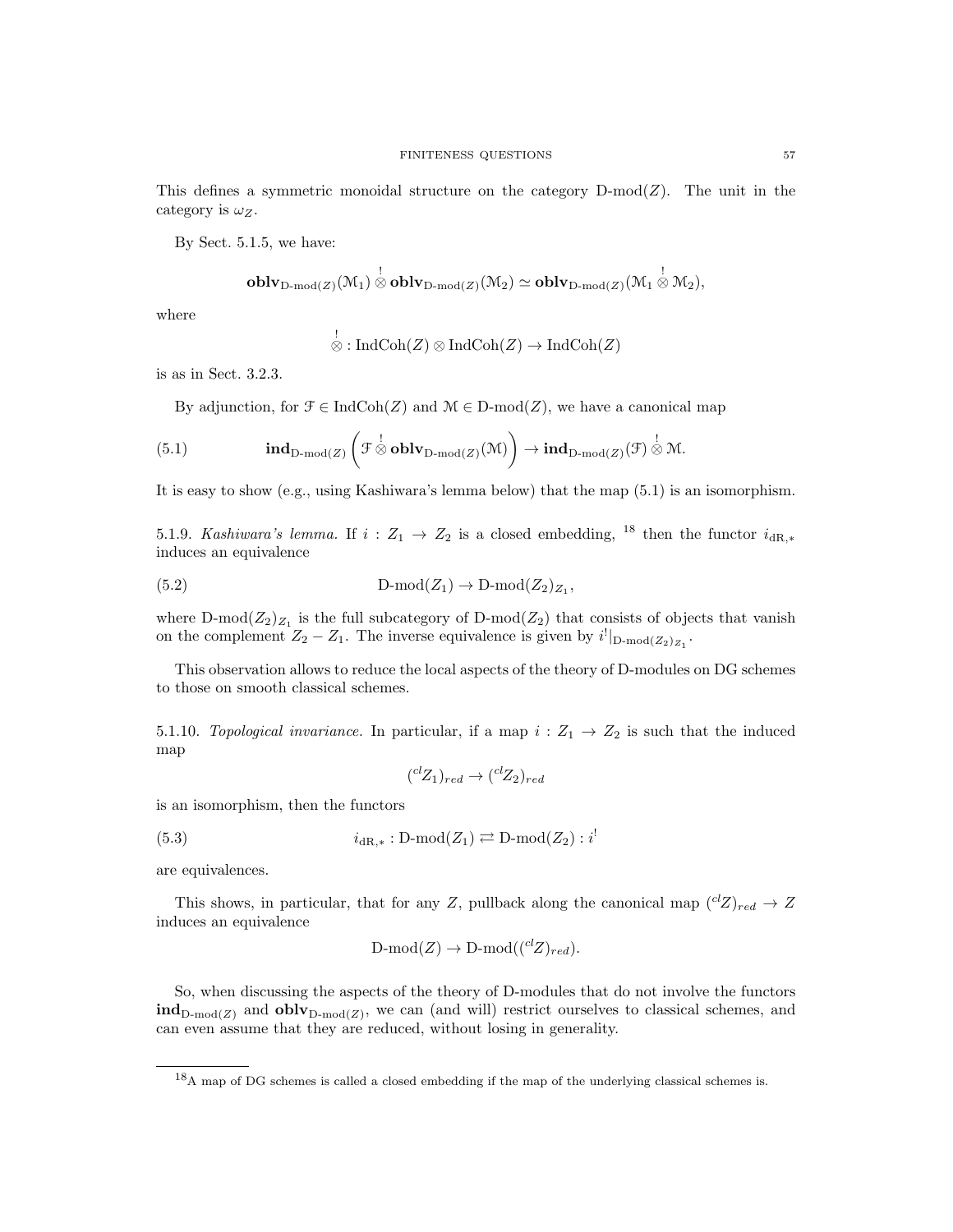5.1.11. t-structure. The category  $D\text{-mod}(Z)$  has a canonical t-structure. It is defined so that D-mod(Z)<sup>>0</sup> consists of all  $\mathcal{F} \in \mathcal{D}$ -mod(Z) such that  $\textbf{oblv}_{\mathcal{D} \text{-mod}(Z)}(\mathcal{F}) \in \text{IndCoh}(Z)^{>0}$ .

For a closed embedding  $i: Z_1 \to Z_2$ , the functor  $i_{\text{dR},*}$  is t-exact. In particular, the equivalence (5.2) is compactible with t-structures, where the t-structure on  $D\text{-mod}(Z_2)_{Z_1}$  is induced by that on  $D\text{-mod}(Z_2)$ .

By definition, the functor  $\textbf{oblv}_{D\text{-mod}(Z)}$  is left t-exact. If Z is smooth, then  $\textbf{oblv}_{D\text{-mod}(Z)}$  is t-exact. For any quasi-compact  $Z$  it has finite cohomological amplitude: to prove this, reduce to the case where  $Z$  is affine and then embed  $Z$  into a smooth classical scheme.

For the same reason, the functor  $\text{ind}_{D\text{-mod}(Z)}$  is always t-exact.

**Lemma 5.1.12.** The t-structure on  $D\text{-mod}(Z)$  is left-complete and is compatible with filtered colimits.

The meaning of these words is explained in Lemma 1.2.8.

*Proof.* Compatibility with filtered colimits is clear from the definition of D-mod( $Z$ )<sup>>0</sup>. To prove left-completeness, it suffices to consider the case where  $Z$  is affine. In this case it follows from the existence of a conservative t-exact functor  $\Phi : D\text{-mod}(Z) \to \text{Vect}$  commuting with limits. To construct such  $\Phi$ , choose an embedding  $i: Z \hookrightarrow Y$  with Y affine and smooth, then take  $\Phi$  to be the composition of  $i_{dR,*}: D\text{-mod}(Z) \to D\text{-mod}(Y)$ ,  $\text{oblv}_{D\text{-mod}(Y)}: D\text{-mod}(Y) \to \text{IndCoh}(Y)$ ,  $\Psi_{\mathcal{Y}}: \text{IndCoh}(Y) \simeq \text{QCoh}(Y)$  and  $\Gamma: \text{QCoh}(Y) \to \text{Vect}.$ 

5.1.13. Relation between  $D\text{-mod}(Z)$  and  $Q\text{Coh}(Z)$ . It follows from Lemma 5.1.12 that the functor

 $\mathbf{ind}_{\mathrm{D-mod}(Z)} : \mathrm{IndCoh}(Z) \to \mathrm{D-mod}(Z)$ 

canonically factors as

$$
IndCoh(Z) \xrightarrow{\Psi_Z} QCoh(Z) \to D-mod(Z).
$$

This is a formal consequence of the fact that the functor  $\Psi_Z$  identifies  $\mathrm{QCoh}(Z)$  with the left completion of  $\text{IndCoh}(Z)$  with respect to its t-structure, while D-mod(Z) is left-complete and  $\text{ind}_{\text{D-mod}(Z)}$  is right t-exact.

We shall denote the resulting functor  $\mathrm{QCoh}(Z) \to \mathrm{D-mod}(Z)$  by ' $\mathrm{ind}_{\mathrm{D-mod}(Z)}$ . In addition, we have a functor  $\text{'oblv}_{D\text{-mod}(Z)} : D\text{-mod}(Z) \to \text{QCoh}(Z)$  defined as

 ${}'{\bf oblv}_{{\rm D-mod}(Z)}: = \Psi_Z \circ {\bf oblv}_{{\rm D-mod}(Z)}.$ 

It follows from Kashiwara's lemma that the functor  $\prime$ **oblv**<sub>D-mod(Z)</sub> is also conservative.

Assume now that  $Z$  is eventually coconnective (we remind that this implies that the functor  $\Psi_Z$  admits a fully faithful 1 adjoint). Again, it follows formally that in this case the functors

 $\mathrm{Cind}_{\mathrm{D-mod}(Z)} : \mathrm{QCoh}(Z) \rightleftarrows \mathrm{D-mod}(Z) : {}^{\prime} \mathbf{oblv}_{\mathrm{D-mod}(Z)}$ 

are mutually adjoint.

Remark 5.1.14. We emphasize, however, that the latter case is *false* of  $Z$  is not essentially coconnective. E.g., in the latter case the functor  $'ind_{D\text{-mod}(Z)}$  does not send compact objects to compact ones.

Remark 5.1.15. The category D-mod(Z), equipped with the functor 'oblv<sub>D-mod(Z)</sub>, is the more familiar realization of D-modules as right D-modules (but which only works in the eventually coconnective case).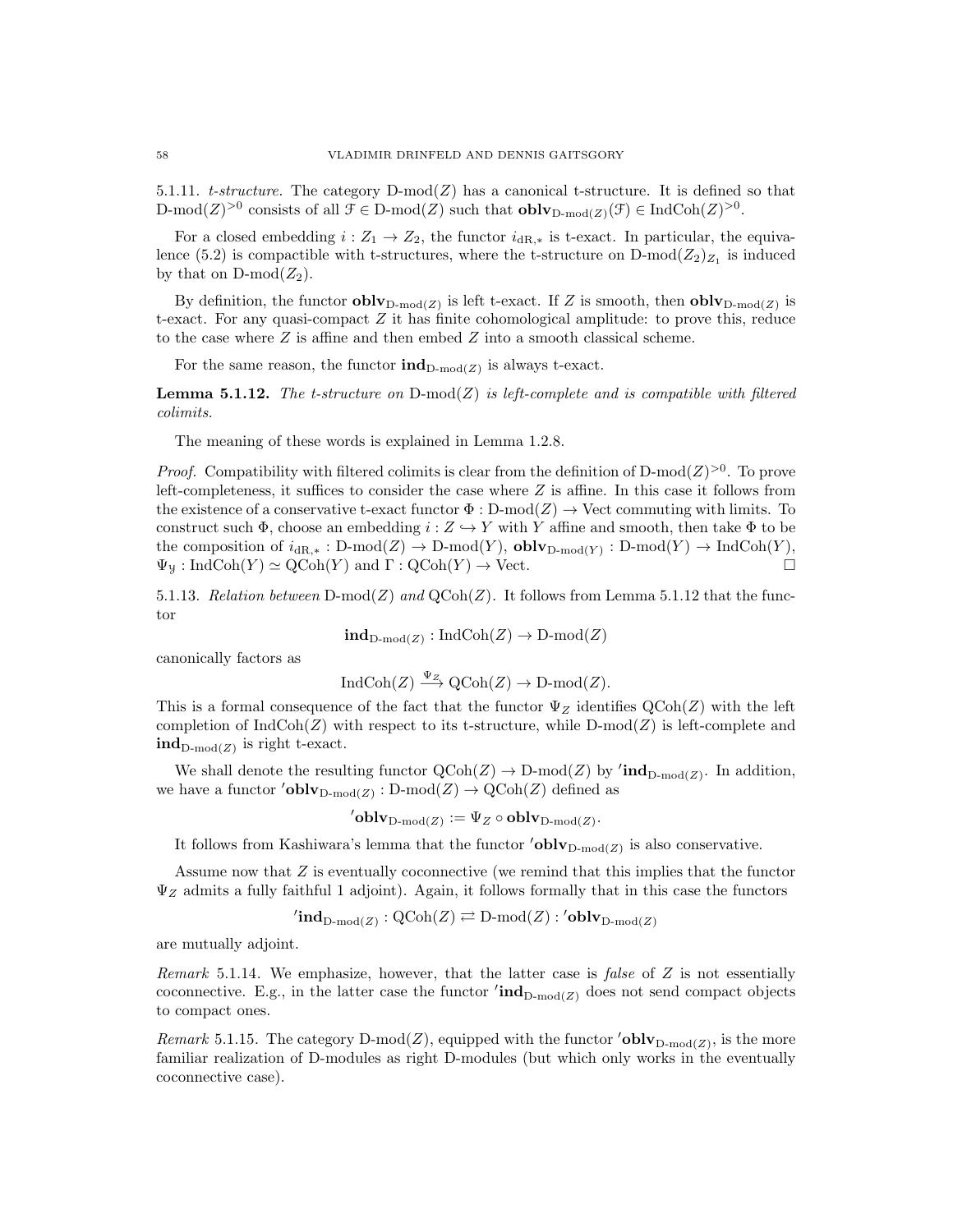5.1.16. The "left" realization. For completeness let us mention that in addition to  $\textbf{oblv}_{D\text{-mod}(Z)}$ , there is another canonically defined forgetful functor

$$
\mathbf{oblv}_{\mathrm{D-mod}(Z)}^{\mathrm{left}}:\mathrm{D-mod}(Z)\to \mathrm{QCoh}(Z),
$$

responsible for the realization of  $D\text{-mod}(Z)$  as "left D-modules".

For a map  $f: Z_1 \to Z_2$  of DG schemes, the following diagram naturally commutes:

$$
\operatorname{QCoh}(Z_1) \xleftarrow{\operatorname{oblv}_{\operatorname{D-mod}(Z_1)}^{\operatorname{lolv}_{\operatorname{D-mod}(Z_1)}}} \operatorname{D-mod}(Z_1)
$$
  

$$
f^* \uparrow \qquad \qquad \uparrow f'
$$
  

$$
\operatorname{QCoh}(Z_2) \xleftarrow{\operatorname{oblv}_{\operatorname{D-mod}(Z_2)}^{\operatorname{left}}} \operatorname{D-mod}(Z_2).
$$

The functors  $\textbf{oblv}_{\text{D-mod}(Z)}^{\text{left}}$  and  $\textbf{oblv}_{\text{D-mod}(Z)}$  are related by the formula

$$
\mathbf{oblv}_{\mathrm{D\text{-}mod}(Z)}(\mathfrak{M})\simeq\mathbf{oblv}_{\mathrm{D\text{-}mod}(Z)}^{\mathrm{left}}(\mathfrak{M})\otimes \omega_Z,
$$

where  $\otimes$  is understood in the sense of the action of QCoh(Z) on IndCoh(Z), see Sect. 3.2.1.

In addition, we have a functor

$$
\mathbf{ind}_{\mathrm{D-mod}(Z)}^{\mathrm{left}} : \mathrm{QCoh}(Z) \to \mathrm{D-mod}(Z)
$$

defined by the formula

$$
{\rm \bf ind}_{\rm D\text{-}mod}(Z)}^{\rm left}(\mathcal{F}):= {\rm \bf ind}_{\rm D\text{-}mod}(Z)}(\mathcal{F}\otimes\omega_Z).
$$

It again follows formally that when  $Z$  is eventually coconnective, the functors

$$
(\mathbf{ind}_{\mathrm{D-mod}(Z)}^\mathrm{left},\mathbf{oblv}_{\mathrm{D-mod}(Z)}^\mathrm{left})
$$

form an adjoint pair.

For any Z one has

(5.4) **"oblv**<sub>D-mod(Z)</sub>
$$
(\mathcal{M}) \simeq
$$
**oblv**<sub>D-mod(Z)</sub> $(\mathcal{M}) \otimes \Psi_Z(\omega_Z)$ ,  $\mathcal{M} \in \text{D-mod}(Z)$ 

and

(5.5) 
$$
\mathbf{ind}_{\mathrm{D-mod}(Z)}^{\mathrm{left}}(\mathcal{F}) \simeq \mathbf{ind}_{\mathrm{D-mod}(Z)}(\mathcal{F} \otimes \Psi_Z(\omega_Z)), \quad \mathcal{F} \in \mathrm{QCoh}(Z),
$$

where  $\Psi_Z : \text{IndCoh}(Z) \to \text{QCoh}(Z)$  is the functor of Sect. 3.2.4.

5.1.17. Coherence and compact generation. Let  $D\text{-mod}(Z) \subset D\text{-mod}(Z)$  denote the full subcategory of bounded complexes whose cohomology sheaves are coherent (i.e., locally finitely generated) D-modules.

If Z is quasi-compact, we have  $D\text{-mod}_{coh}(Z) = D\text{-mod}(Z)^c$ , and this subcategory generates  $D\text{-mod}(Z)$ . I.e.,

$$
D\text{-mod}(Z) \simeq \text{Ind}(D\text{-mod}_{\text{coh}}(Z)).
$$

In fact, this is a formal consequence of the following three facts: (a) that the functor **obly**<sub>D-mod(Z)</sub> is conservative; (b) that  $\text{ind}_{D\text{-mod}(Z)}$  sends  $\text{Coh}(Z)$  to D-mod<sub>coh</sub>(Z) (which follows from Kashiwara's lemma), and (c) that for  $Z$  quasi-compact  $\text{Coh}(Z)$  compactly generates  $IndCoh(Z).$ 

5.2. The de Rham cohomology functor on DG schemes.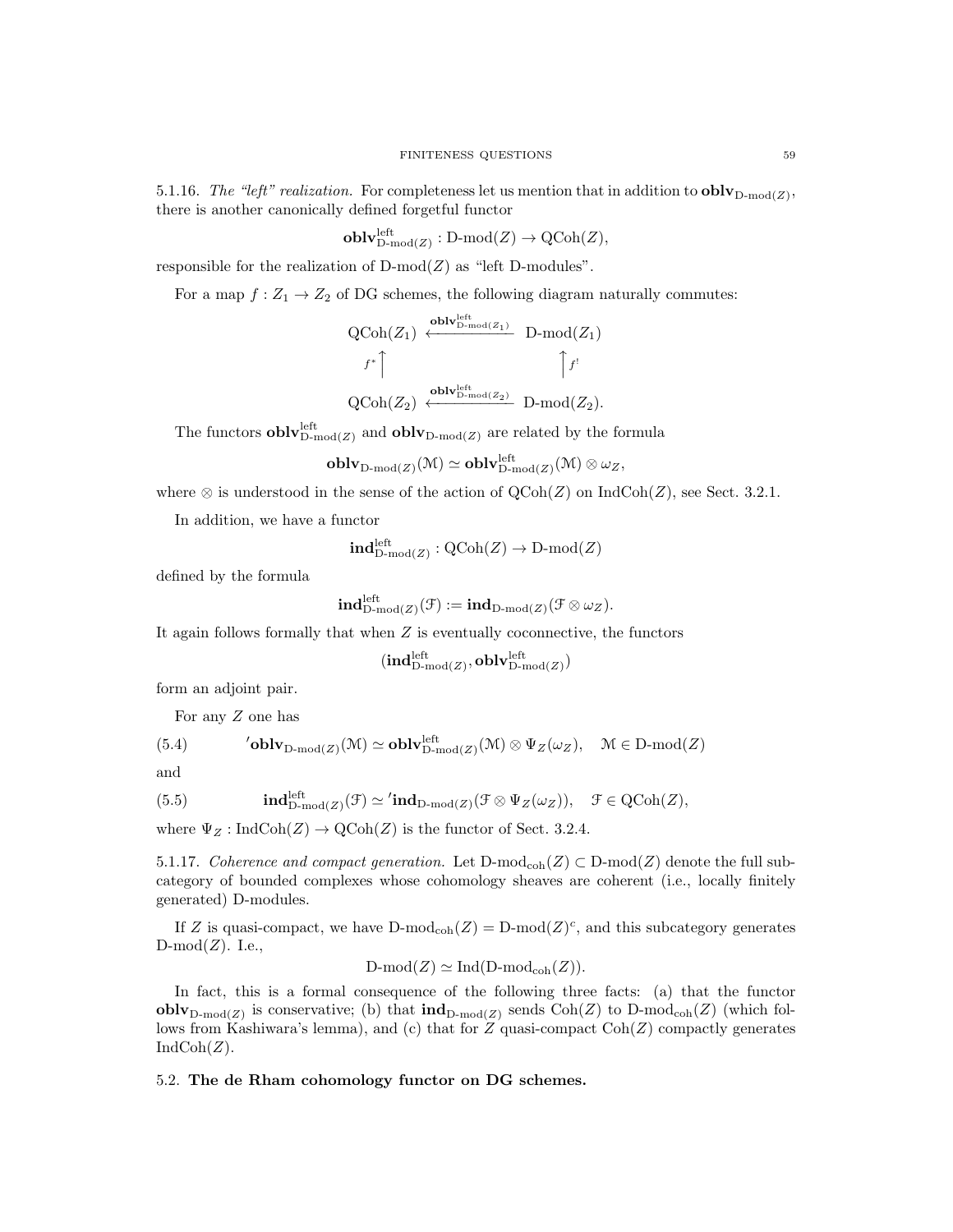5.2.1. Let  $f: Z_1 \to Z_2$  be a quasi-compact morphism between DG schemes. In this case the classical theory of D-modules constructs a continuous functor:

$$
f_{\mathrm{dR},*}: D\text{-mod}(Z_1) \to D\text{-mod}(Z_2).
$$

The following are the some of the key features of this functor:

- (i) The assignment  $f \nightharpoonup f_{\text{dR},*}$  is compatible with composition of functors in the natural sense.
- (ii) For f proper, the functor  $f_{\text{dR},*}$  is the left adjoint to  $f^!$ .
- (iii) For f an open embedding, the functor  $f_{\text{dR},*}$  is the right adjoint to  $f^!$ .
- (iv) For a Cartesian square

$$
Z_1' \xrightarrow{g_1} Z_1
$$
  

$$
f' \downarrow \qquad \qquad \downarrow f
$$
  

$$
Z_2' \xrightarrow{g_2} Z_2
$$

we have a canonical isomorphism of functors  $D\text{-mod}(Z_1) \to D\text{-mod}(Z_2')$ 

(5.6) 
$$
f'_{\text{dR},*} \circ g_1^1 \simeq g_2^1 \circ f_{\text{dR},*}.
$$

However, even the formulation of these properties in the framework on  $\infty$ -categories is not straightforward. For example, it is not so easy to formulate the compatibility between the isomorphisms (i) and (iv), and also between (ii) or (iii) and (iv).  $^{19}$ 

At the same time, an  $\infty$ -category formulation is necessary for the treatment of the category of D-modules on stacks, as the latter involves taking limits in  $DGCat_{cont}$ .

5.2.2. We shall adopt the approach taken in [FG], Sect. 1.4.3, which was initially suggested by J. Lurie; it will be developed in detail in [GR2].

Namely, let  $(DGSch_{\text{aff}})_{\text{corr}}$  be the  $(\infty, 1)$ -category whose objects are the same as those of DGSch<sub>aft</sub>, and where the  $\infty$ -groupoid of 1-morphisms Maps<sub>(DGSchaft)corr</sub>  $(Z_1, Z_2)$  is that of correspondences



Compositions in this category are defined by forming Cartesian products:

$$
Z_{2,3} \circ Z_{1,2} = Z_{1,3}:
$$

<sup>&</sup>lt;sup>19</sup>Note that when  $f$  is either proper or open, there is a canonical map in one direction in (5.6) by adjunction. So, in particular, we must have a compatibility condition that says that in either of these cases, the two maps in (5.6): one arising by adjunction and the other by the data of (iv), must coincide.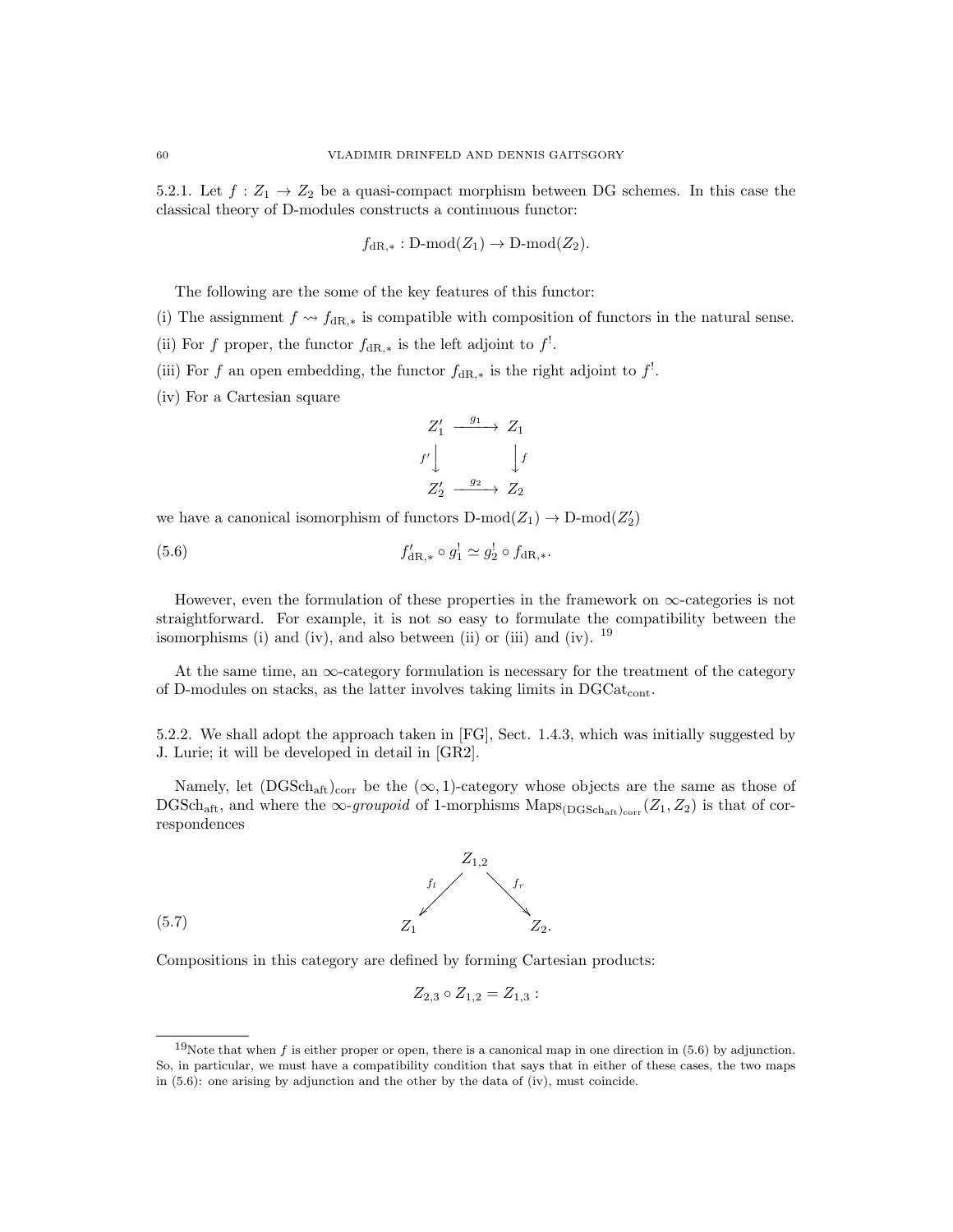

5.2.3. The category  $(DGSch_{\text{aff}})_{\text{corr}}$  contains  $DGSch_{\text{aff}}$  and  $(DGSch_{\text{aff}})_{\text{op}}$  as 1-full subcategories where we restrict 1-morphisms by requiring that  $f_l$  (resp.,  $f_r$ ) be an isomorphism.

The theory of D-modules is a functor

$$
D\text{-mod}_{(DGSch_{\rm aff})_{\rm corr}} : (DGSch_{\rm aff})_{\rm corr} \to DGCat_{\rm cont}.
$$

At the level of objects, this functor assigns to  $Z \in \text{DGSch}_{\text{aff}}$  the category D-mod(Z).

The restriction of D-mod<sub>(DGSch<sub>aft)corr</sub> to DGSch<sub>aft</sub>  $\subset$  (DGSch<sub>aft)corr</sub>, denoted D-mod<sub>DGSch<sub>aft</sub>,</sub></sub> expresses our ability to take  $f_{\text{dR},*}$ : D-mod $(Z_1) \rightarrow$  D-mod $(Z_2)$ , and corresponds to diagrams of the form



The restriction of  $D\text{-mod}_{(DGSch_{aff})_{corr}}$  to  $(DGSch_{aff})^{op} \subset (DGSch_{aff})_{corr}$ , which we denote by D-mod<sup>1</sup><sub>DGSch<sub>aft</sub></sub>, expresses our ability to take  $f' : D\text{-mod}(Z_2) \to D\text{-mod}(Z_1)$ , and corresponds to diagrams of the form



The base change isomorphism of Sect. 5.2.1(iv) is encoded by the functoriality of D-mod.

As is explained in [FG], Sects. 1.4.5 and 1.4.6, the datum of the functor  $D\text{-mod}_{(DGSch_{\text{aff}})_{corr}}$ also contains the data of adjunction for  $(f<sup>!</sup>, f<sub>dR,*</sub>)$  when f is an open embedding, and for  $(f_{\text{dR},*}, f!)$  when f is proper.

Unfortunately, there currently is no reference in the literature for the construction of the functor  $D\text{-mod}_{(DGSch_{\text{aff}})corr}$  with the above properties. However, a construction of a similar framework for IndCoh instead of D-mod has been indicated in [IndCoh], Sects. 5 and 6.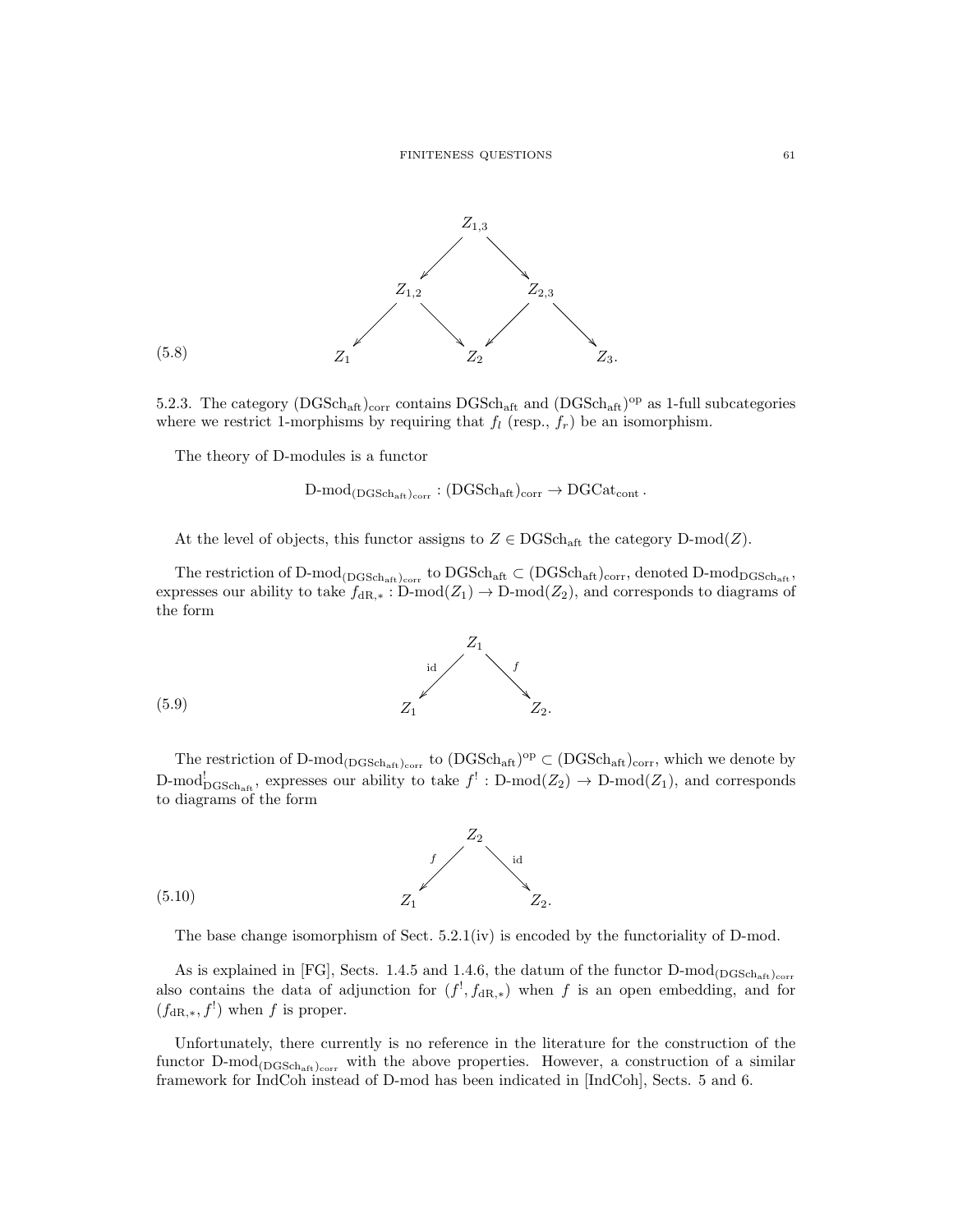5.2.4. An additional part of data in the functor  $D\text{-mod}_{(DGSch_{\text{aff}})_{corr}}$  is the following one:

The functor D-mod<sup>1</sup><sub>DGSch<sub>aft</sub>:  $(DGSch_{\text{aff}})^{\text{op}} \to DGCat_{\text{cont}}$  comes equipped with a natural</sub> transformation  $\overline{D}$   $\overline{D}$   $\overline{D}$  $\overline{101}$ 

$$
\mathbf{oblv}_{\mathrm{D-mod}} : \mathrm{D-mod}^!_{\mathrm{DGSch}_{\mathrm{aff}}} \to \mathrm{IndCoh}^!_{\mathrm{DGSch}_{\mathrm{aff}}},
$$

where

$$
\mathrm{IndCoh}^!_{\mathrm{DGSch}_{\mathrm{aff}}}:(\mathrm{DGSch}_{\mathrm{aff}})^{\mathrm{op}}\to \mathrm{DGCat}_{\mathrm{cont}}
$$

is the functor of Sect. 3.2.1. <sup>20</sup>

The functor D-mod $_{\text{DGSch}_{\text{aft}}}$ : DGSch<sub>aft</sub>  $\rightarrow$  DGCat<sub>cont</sub> comes equipped with a natural transformation

$$
\mathbf{ind}_{D\text{-mod}}:\mathrm{IndCoh}_{\mathrm{DGSch}_{\mathrm{aff}}}\rightarrow D\text{-mod}_{\mathrm{DGSch}_{\mathrm{aff}}},
$$

where

$$
\mathrm{IndCoh}_{\mathrm{DGSch}_{\mathrm{aff}}}: \mathrm{DGSch}_{\mathrm{aff}} \to \mathrm{DGCat}_{\mathrm{cont}}
$$

is the functor of [IndCoh, Sect. 5.6.1]. In particular, for a morphism  $f: Z_1 \to Z_2$  of quasicompact schemes, we have a commutative diagram

$$
\begin{array}{ccc}\n\text{D-mod}(Z_1) & \xleftarrow{\text{ind}_{\text{D-mod}(Z_1)}} & \text{IndCoh}(Z_1) \\
\downarrow f_{\text{dR},*} & & \downarrow f_{\text{dR},*}^{\text{IndCoh}} \\
\text{D-mod}(Z_1) & \xleftarrow{\text{ind}_{\text{D-mod}(Z_1)}} & \text{IndCoh}(Z_1).\n\end{array}
$$

Remark 5.2.5. In principle, one would like to formulate the compatibility of the entire datum of the functor  $D\text{-mod}_{(DGSch_{aff})_{corr}}$  with that of the functor  $IndCoh_{(DGSch_{aff})_{corr:all;all}}$  of [IndCoh, Sect. 5.6.1. However, we cannot do this while staying in the world of  $(\infty, 1)$ -categories, as some of the natural transformations involved are not isomorphisms.

5.2.6. Projection formula. As in  $(3.4)$ , from  $(5.6)$  one obtains that f satisfies projection formula for D-modules: for a map  $f: Z_1 \to Z_2$  of quasi-compact DG schemes, and  $\mathcal{M}_i \in D\text{-mod}(Z_i)$ ,  $i = 1, 2$  we have a canonical isomorphism

(5.12) 
$$
\mathcal{M}_2 \otimes f_{\mathrm{dR},*}(\mathcal{M}_1) \simeq f_{\mathrm{dR},*}(f^!(\mathcal{M}_2) \otimes \mathcal{M}_1),
$$

functorial in  $\mathcal{M}_i$ .

5.2.7. De Rham cohomology. For  $Z \in \text{DGSch}_{\text{aff}}$  we obtain a functor

$$
\Gamma_{\mathrm{dR}}(Z,-) := (p_Z)_{\mathrm{dR},*} : D\text{-mod}(Z) \to \text{Vect},
$$

where  $p_Z : Z \to \text{pt}$ .

This functor is co-representable by an object  $k_Z \in D\text{-mod}(Z)$ , i.e.,

(5.13) 
$$
\Gamma_{\text{dR}}(Z,\mathcal{M}) = \text{Maps}(k_Z,\mathcal{M}).
$$

As Z was assumed quasi-compact, the functor  $\Gamma_{\text{dR}}(Z, -)$  is continuous, so  $k_Z \in D\text{-mod}(Z)$ is compact.

Remark 5.2.8. By Sect. 5.1.4, the object  $k_Z \in D\text{-mod}(Z)$  is defined for any Z, not necessarily quasi-compact. However, in general, it will fail to be compact as an object of  $D\text{-mod}(Z)$ .

 $^{20}$ For an individual morphism, this datum is the one in Sect. 5.1.5.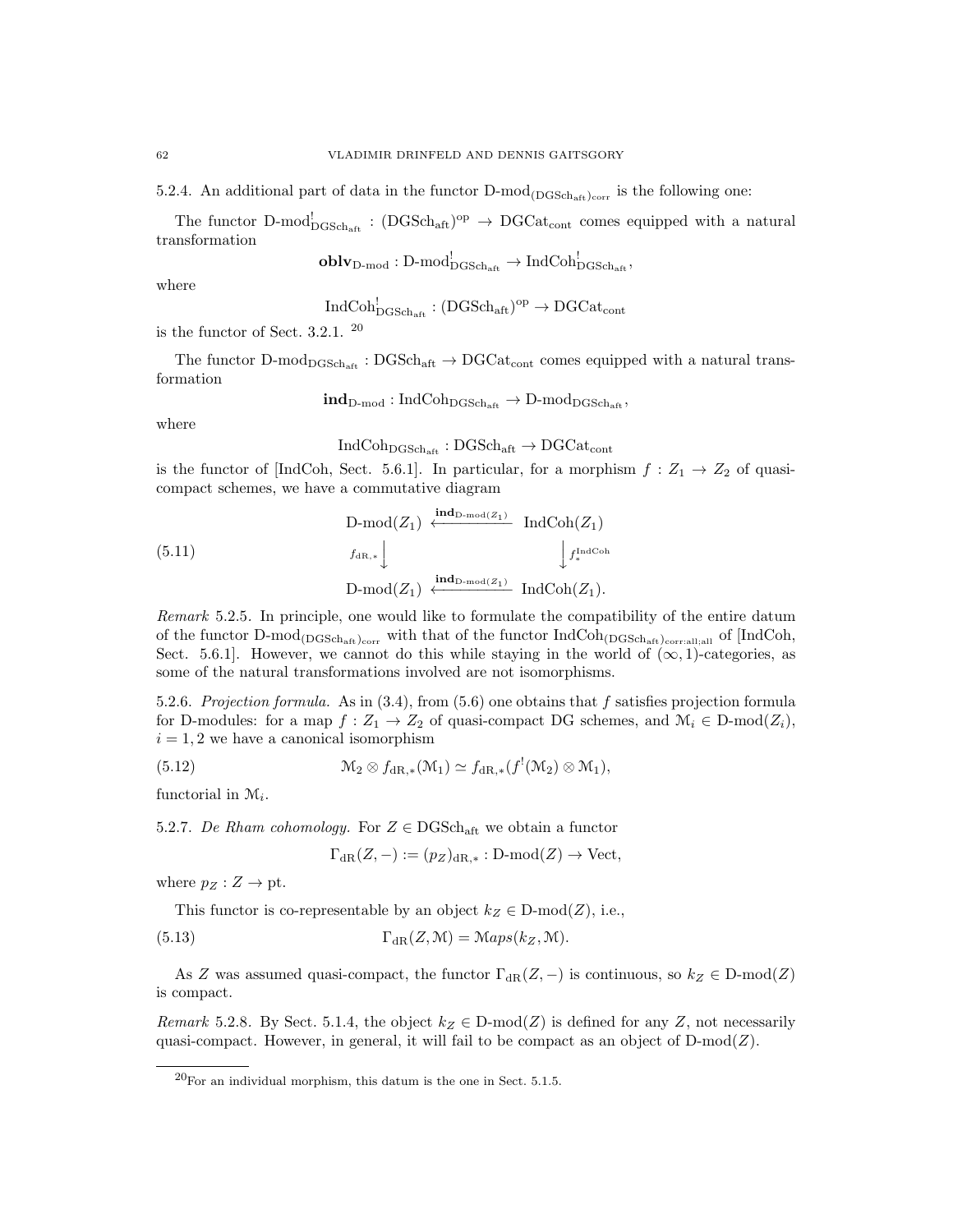5.2.9. Let  $f: Z_1 \to Z_2$  be a map between quasi-compact schemes. Since

$$
\Gamma_{\mathrm{dR}}(Z_1, -) \simeq \Gamma_{\mathrm{dR}}(Z_2, f_{\mathrm{dR},*}(-)),
$$

we obtain that the *partially defined* left adjoint  $f_{\text{dR}}^*$  to  $f_{\text{dR},*}$  is defined on  $k_{Z_2}$ , and we have a canonical isomorphism

$$
f_{\rm dR}^*(k_{Z_2}) \simeq k_{Z_1}.
$$

## 5.3. Verdier duality on DG schemes.

5.3.1. For a DG scheme Z, there is a (unique) involutive anti self-equivalence

$$
\mathbb{D}_Z^{\mathrm{Verdier}}:(\mathrm{D\text{-}mod}_{\mathrm{coh}}(Z))^{\mathrm{op}}\stackrel{\sim}{\longrightarrow}\mathrm{D\text{-}mod}_{\mathrm{coh}}(Z)
$$

(called Verdier duality) such that

(5.14) 
$$
\mathcal{M}aps_{\mathcal{D}\text{-mod}(Z)}(\mathbb{D}_{Z}^{\text{Verdier}}(\mathcal{M}), \mathcal{M}') \simeq \Gamma_{\text{dR}}(Z, \mathcal{M} \overset{!}{\otimes} \mathcal{M}'),
$$

for  $\mathcal{M} \in \mathcal{D}\text{-mod}_{\text{coh}}(Z)$ ,  $\mathcal{M}' \in \mathcal{D}\text{-mod}(Z)$ .

Let  $\omega_Z$  and  $k_Z$  be as in Sect. 5.1.5 and 5.2.7. Then  $\omega_Z, k_Z \in \text{D-mod}_{\text{coh}}(Z)$  and

$$
k_Z \simeq \mathbb{D}_Z^{\text{Verdier}}(\omega_Z).
$$

5.3.2. Verdier and Serre duality. If  $\mathcal{F} \in \text{Coh}(Z)$  then  $\text{ind}_{D\text{-mod}(Z)}(\mathcal{F}) \in D\text{-mod}_{\text{coh}}(Z)$ . We now claim:

Lemma 5.3.3. There exists a canonical isomorphism

(5.15) 
$$
\mathbb{D}_{Z}^{\text{Verder}}\left(\text{ind}_{D\text{-mod}(Z)}(\mathcal{F})\right) \simeq \text{ind}_{D\text{-mod}(Z)}\left(\mathbb{D}_{Z}^{\text{Serre}}(\mathcal{F})\right)
$$

*Proof.* Follows by combining isomorphsms  $(5.14)$ ,  $(5.11)$  and  $(5.1)$ , and Proposition 4.4.4 (for DG schemes).

.

5.3.4. Ind-extending Verdier duality. For Z quasi-compact, ind-extending Verdier duality, by Sect. 4.1.3(ii'), we obtain an identification

(5.16) 
$$
\mathbf{D}_Z^{\text{Verdier}} : \text{D-mod}(Z)^\vee \simeq \text{D-mod}(Z),
$$

where  $D\text{-mod}(Z)^\vee$  is the dual DG category (see Sect. 4.1.1).

By (5.14), the corresponding pairing

$$
\epsilon_{\text{D-mod}(Z)}:\text{D-mod}(Z)\otimes\text{D-mod}(Z)\to\text{Vect}
$$

equals the composition

$$
\text{D-mod}(Z) \otimes \text{D-mod}(Z) \to \text{D-mod}(Z \times Z) \xrightarrow{\Delta_Z^!} \text{D-mod}(Z) \xrightarrow{\Gamma_{\text{dR}}(Z, -)} \text{Vect}.
$$

As in the proof of Proposition 4.4.9, the base change isomorphism implies that the coevaluation functor

$$
\mu_{D\text{-mod}(Z)} : \text{Vect} \to D\text{-mod}(Z) \otimes D\text{-mod}(Z)
$$

is given by

Vect 
$$
\stackrel{\omega_Z \otimes -}{\longrightarrow}
$$
 D-mod(Z)  $\stackrel{\Delta_{dR,*}}{\longrightarrow}$  D-mod(Z \times Z)  $\simeq$  D-mod(Z)  $\otimes$  D-mod(Z).

The latter implies, in turn, that for a map of quasi-compact DG schemes  $f: Z_1 \to Z_2$ , under the identifications

$$
\mathbf{D}_{Z_i}^{\text{Verdier}} : \text{D-mod}(Z_i)^{\vee} \simeq \text{D-mod}(Z_i),
$$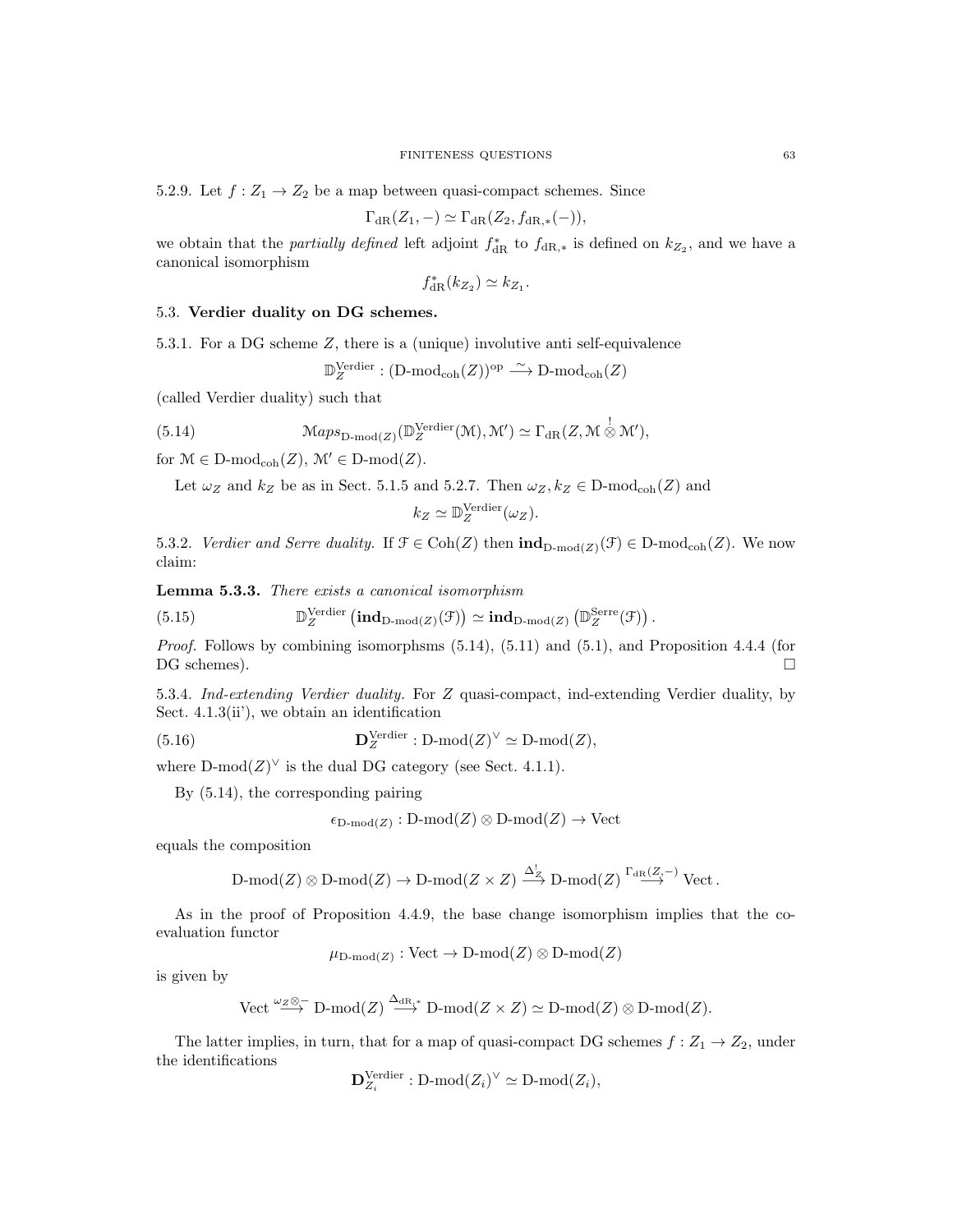we have:

$$
(5.17)\t\t\t(f1)0 \simeq fdR,*
$$

(see Sect. 4.1.4 for the notion of dual functor).

Note also that by [GL:DG, Lemma 2.3.3], the isomorphism (5.15) can also be formulated as saying that

$$
(\mathbf{oblv}_{\mathrm{D-mod}(Z)})^{\vee} \simeq \mathbf{ind}_{\mathrm{D-mod}(Z)}
$$

with respect to the identifications

$$
\mathbf{D}^{\mathrm{Verdier}}_Z : \mathrm{D\text{-}mod}(Z)^\vee \simeq \mathrm{D\text{-}mod}(Z) \text{ and } \mathbf{D}^{\mathrm{Serre}}_Z : (\mathrm{IndCoh}(Z))^\vee \simeq \mathrm{IndCoh}(Z),
$$

given by Verdier and Serre dualities, respectively.

5.3.5. Smooth pullbacks. If f is smooth then the functor  $f_{\text{dR},*}$  admits a left adjoint, which we denote by  $f_{\text{dR}}^*$ . Being a left adjoint, the functor  $f_{\text{dR}}^*$  is continuous. If f is of constant relative dimension  $n$ , we have a canonical isomorphism

(5.18) 
$$
f_{\rm dR}^* \simeq f'[-2n].
$$

One has

$$
(5.19) \t\t f_{\rm dR}^*(D\text{-}\mathrm{mod}_{\mathrm{coh}}(Z_2)) \subset D\text{-}\mathrm{mod}_{\mathrm{coh}}(Z_1), \quad f^!(D\text{-}\mathrm{mod}_{\mathrm{coh}}(Z_2)) \subset D\text{-}\mathrm{mod}_{\mathrm{coh}}(Z_1),
$$

(5.20) 
$$
\mathbb{D}_{Z_1}^{\text{Verdier}}(f_{\text{dR}}^*(\mathcal{M})) \simeq f'(\mathbb{D}_{Z_2}^{\text{Verdier}}(\mathcal{M})), \quad \mathcal{M} \in \text{D-mod}_{\text{coh}}(Z_2).
$$

Remark 5.3.6. Assume that  $Z_1$  and  $Z_2$  are quasi-compact (which we can, as the above assertions are Zariski-local). Recall that in this case  $D\text{-mod}(Z_i)^c = D\text{-mod}_{coh}(Z_i)$ . We obtain that (5.19) follows from the fact that  $f_{\rm dR}^*$  preserves compactness (because it has a continuous right adjoint), and (5.20) follows from formula (5.17) combined with [GL:DG, Lemma 2.3.3].

5.3.7. For  $\mathcal{M}', \mathcal{M}'' \in D\text{-mod}(Z_2)$  by adjunction and the projection formula (5.12) we obtain a map

(5.21) 
$$
f_{\mathrm{dR}}^*(\mathcal{M}' \overset{!}{\otimes} \mathcal{M}'') \to f_{\mathrm{dR}}^*(\mathcal{M}') \overset{!}{\otimes} f^!(\mathcal{M}'').
$$

However, it easily follows from (5.18) that (5.21) is an isomorphism.

### 6. D-modules on stacks

In this section we review the theory of D-modules on algebraic stacks to be used later in the paper. On the one hand, this theory is well-known, at least at the level of triangulated categories. However, as we could not find a single source that contains all the relevant facts, we decided to include the present section for the reader's convenience.

## 6.1. D-modules on prestacks.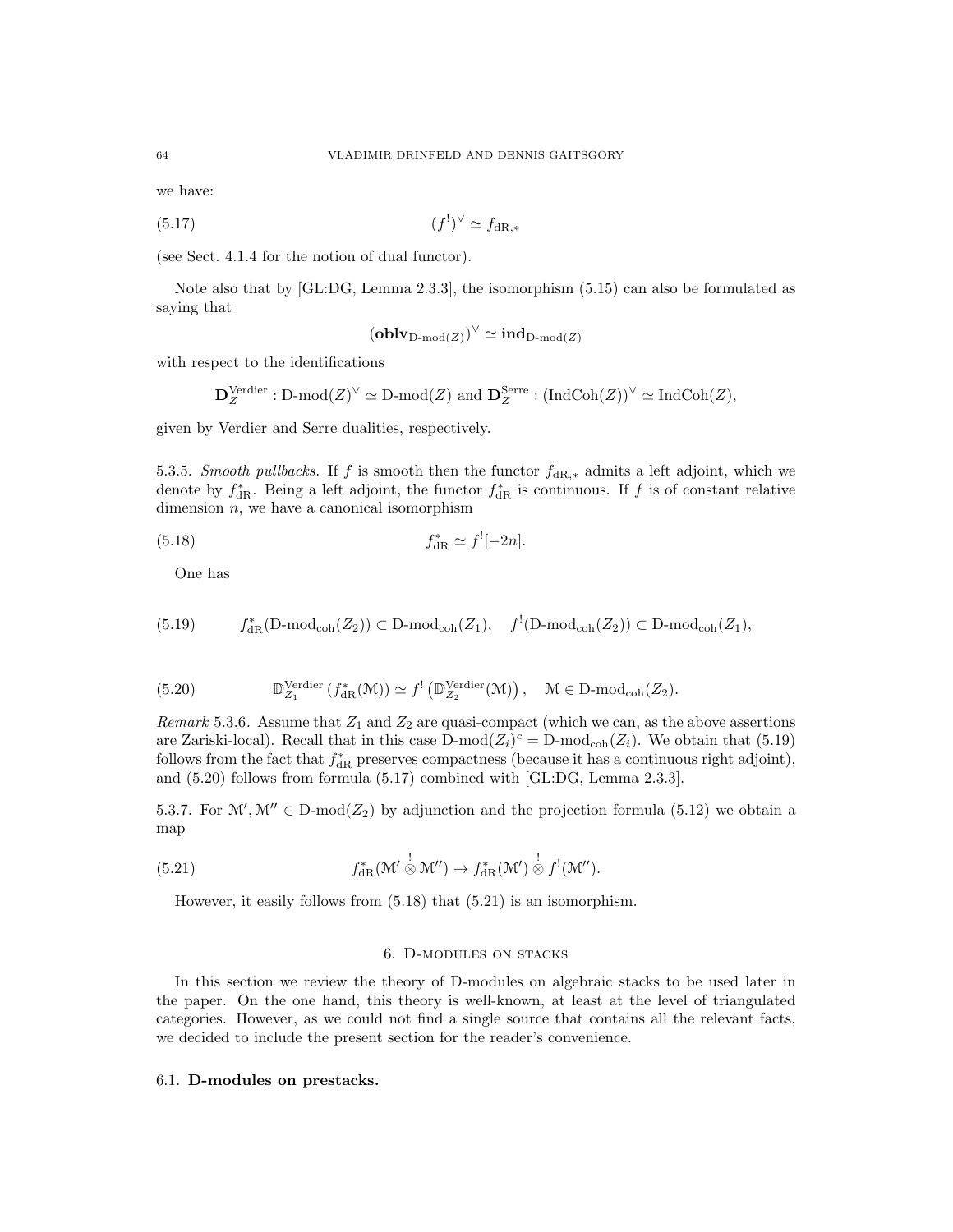6.1.1. Let  $\mathcal Y$  be a prestack. The category D-mod( $\mathcal Y$ ) is defined as

 $(lin$  lim←  $D\text{-mod}(S)$ ,

where we view the assignment

$$
(S, g) \rightsquigarrow \mathbf{D}\text{-mod}(S)
$$

as a functor between  $\infty$ -categories

$$
((\mathrm{DGSch}_{\mathrm{aft}})_{/y})^{\mathrm{op}} \to \mathrm{DGCat}_{\mathrm{cont}},
$$

obtained by restriction under the forgetful map  $(DGSch_{\text{aff}})/y \to DGSch_{\text{aff}}$  of the functor

 $(S,g) \in ((\text{DGSch}_{\text{aff}})_{/y})^{\text{op}}$ 

$$
\text{D-mod}_{\text{DGSch}_{\text{aff}}}^! : \text{DGSch}_{\text{aff}}^{\text{op}} \to \text{DGCat}_{\text{cont}}.
$$

Concretely, an object M of D-mod( $\mathcal{Y}$ ) is an assignment for every  $g : S \to \mathcal{Y}$  of an object  $g'(\mathcal{M}) \in \mathcal{D}$ -mod $(S)$ , and a homotopy-coherent system of isomorphisms

$$
f^!(g^!(\mathcal{M})) \simeq (g \circ f)^!(\mathcal{M}) \in \mathcal{D}\text{-mod}(S')
$$

for maps of DG schemes  $f: S' \to S$ .

In the above limit one can replace the category of quasi-compact DG schemes by its subcategory of affine DG schemes, or by a larger category of all DG schemes; this is due to the Zariski descent property of D-modules, see Sect. 5.1.4.

In addition, using the fppf descent property for D-modules (see Sect. 5.1.4), we can replace the categories  $(DGSch_{\text{aff}})/y$  (resp.,  $(DGSch_{\text{aff}}^{\text{aff}})/y$ ) by any of the indexing categories A as in Sect. 1.2.5. The proof follows from [IndCoh, Corollary 11.2.4].

6.1.2. According to [GR1, Corollary 2.3.9], we can equivalently define D-mod( $\mathcal{Y}$ ) as

 $IndCoh(\mathcal{Y}_{dR}),$ 

where  $\mathcal{Y}_{\text{dR}}$  is as an [GR1, Sect. 1.1.1].

6.1.3. Tautologically, for a morphism  $\pi : \mathcal{Y}_1 \to \mathcal{Y}_2$  between prestacks, we have a functor

 $\pi^!: \text{D-mod}(\mathcal{Y}_2) \to \text{D-mod}(\mathcal{Y}_1).$ 

In particular, for any prestack Y, there exists a canonically defined object

$$
\omega_{\mathcal{Y}} \in D\text{-mod}(\mathcal{Y})
$$

equal to  $(p_y)'(k)$  for  $p_y : Y \to pt$ .

6.1.4. It follows from Sect. 5.1.10 that if a morphism of prestacks  $\pi : \mathcal{Y}_1 \to \mathcal{Y}_2$  induces an isomorphism of the underlying classical prestacks  ${}^{cl}y_1 \rightarrow {}^{cl}y_2$ , then the functor

$$
\pi^!: D\text{-mod}(\mathcal{Y}_2) \to D\text{-mod}(\mathcal{Y}_1)
$$

is an equivalence.

So, for a prestack  $\mathcal{Y}$ , the category D-mod $(\mathcal{Y})$  only depends on the underlying classical prestack.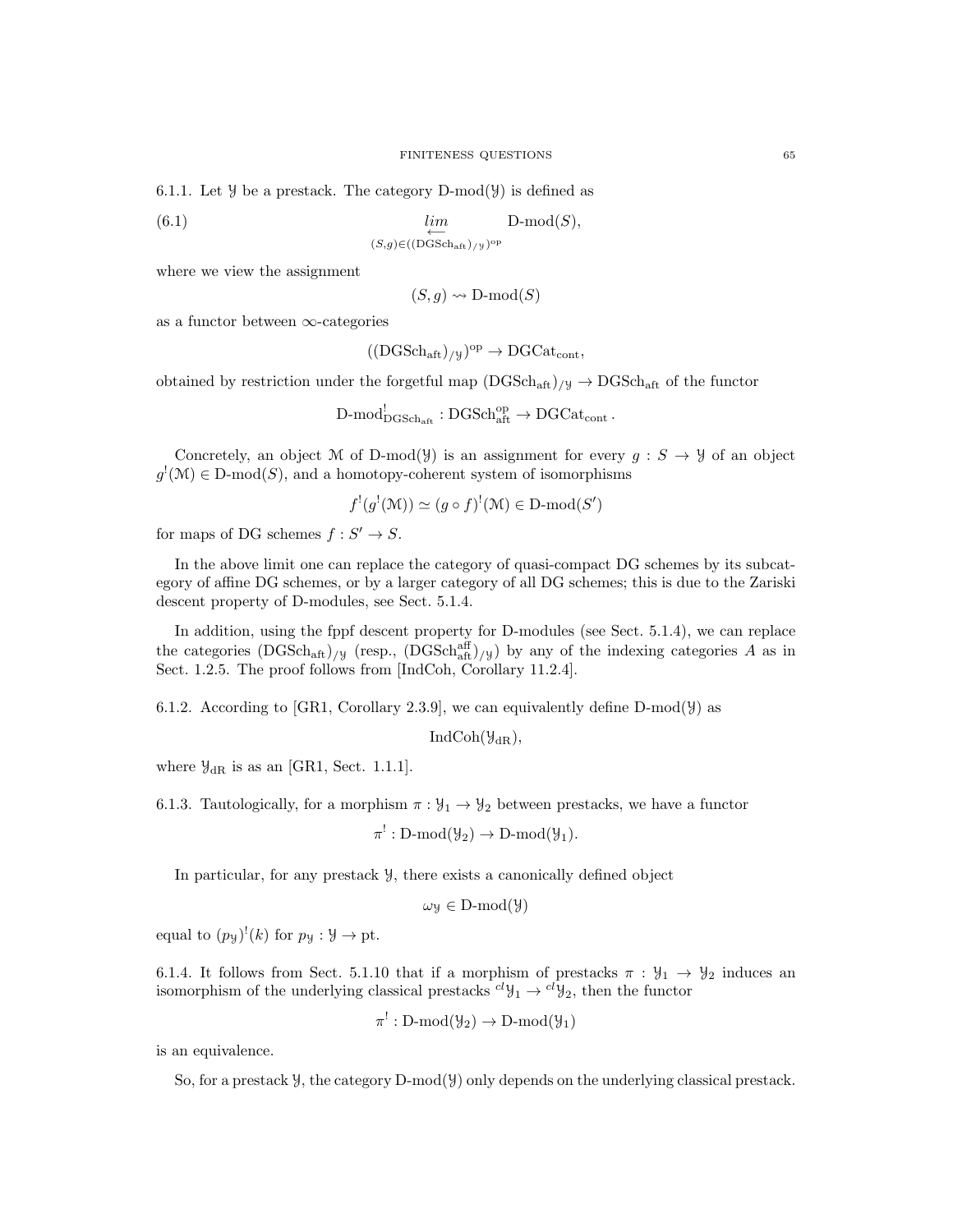6.1.5. Just as in Sect. 5.1.7, for a pair of prestacks  $\mathcal{Y}_1$  and  $\mathcal{Y}_2$  one has a canonical (continuous) functor

$$
D\text{-mod}(\mathcal{Y}_1) \otimes D\text{-mod}(\mathcal{Y}_2) \to D\text{-mod}(\mathcal{Y}_1 \times \mathcal{Y}_2)
$$

and a functor of tensor product

$$
D\text{-mod}(\mathcal{Y}) \otimes D\text{-mod}(\mathcal{Y}) \to D\text{-mod}(\mathcal{Y})
$$

defined as the composition

$$
\operatorname{D-mod}(\mathcal{Y}) \otimes \operatorname{D-mod}(\mathcal{Y}) \to \operatorname{D-mod}(\mathcal{Y} \times \mathcal{Y}) \stackrel{\Delta^!_{\mathcal{Y}}}{\longrightarrow} \operatorname{D-mod}(\mathcal{Y}).
$$

6.1.6. The natural transformation  $\text{oblv}_{D\text{-mod}}$  of Sect. 5.2.4 gives rise to a continuous *conserva*tive functor

 $\textbf{oblv}_{D\text{-mod}(\mathcal{Y})}: D\text{-mod}(\mathcal{Y}) \to \text{IndCoh}(\mathcal{Y}),$ 

which is compatible with morphisms of prestacks under !-pullbacks.

As in the case of DG schemes, we can interpret the functor  $\textbf{oblv}_{D\text{-mod}}$  as pullback along the tautological morphism of prestacks  $\mathcal{Y} \to \mathcal{Y}_{dR}$ .

However, it is not clear, and most probably not true, that for a general prestack this functor admits a left adjoint. Neither is it possible for a general prestack Y to consider the functor 'oblv<sub>D-mod(y)</sub> (because the functor  $\Psi$ y is a feature of DG schemes or algebraic stacks).

In addition, the functor  $\textbf{oblv}_{D\text{-mod}(-)}^{left}$  for schemes mentioned in Sect. 5.1.16 gives rise to a functor

$$
\mathbf{oblv}_{D\text{-mod}(\mathcal{Y})}^{\mathrm{left}}: D\text{-mod}(\mathcal{Y}) \to \mathrm{QCoh}(\mathcal{Y}),
$$

which is compatible with morphisms of prestacks under !-pullbacks on D-mod and usual  $*$ pullbacks on QCoh.

6.1.7. Quasi-compact schematic morphisms. Let  $\pi : \mathcal{Y}_1 \to \mathcal{Y}_2$  is a schematic and quasi-compact morphism between prestacks. The functor of  $(dR, *)$ -pushforward for DG schemes gives rise to a continuous functor

 $\pi_{\text{dR}_{\cdot\ast}} : D\text{-mod}(\mathcal{Y}_1) \to D\text{-mod}(\mathcal{Y}_2).$ 

As in the case of the (IndCoh, \*)-pushforward, one constructs the functor  $\pi_{\text{dR},*}$  as follows:

For  $(S_2, g_2) \in (DGSch<sub>aff</sub>)/y$ , we set

$$
g_2^!(\pi_{{\mathrm{dR}},*}(-)) := (\pi_S)_{{\mathrm{dR}},*} \circ g_1^!(-)
$$

for the morphisms in the Cartesian diagram

$$
S_1 \xrightarrow{g_1} \mathcal{Y}_1
$$

$$
\pi_S \downarrow \qquad \qquad \downarrow \pi
$$

$$
S_2 \xrightarrow{g_2} \mathcal{Y}_2.
$$

The data of compatibility of the assignment

$$
(S_2, g_2) \leadsto (\pi_S)_{\mathrm{dR},*} \circ g_1^!(-)
$$

under !-pullbacks for maps in  $(DGSch<sub>att</sub>)_{/y}$  is given by base change isomorphisms (5.6).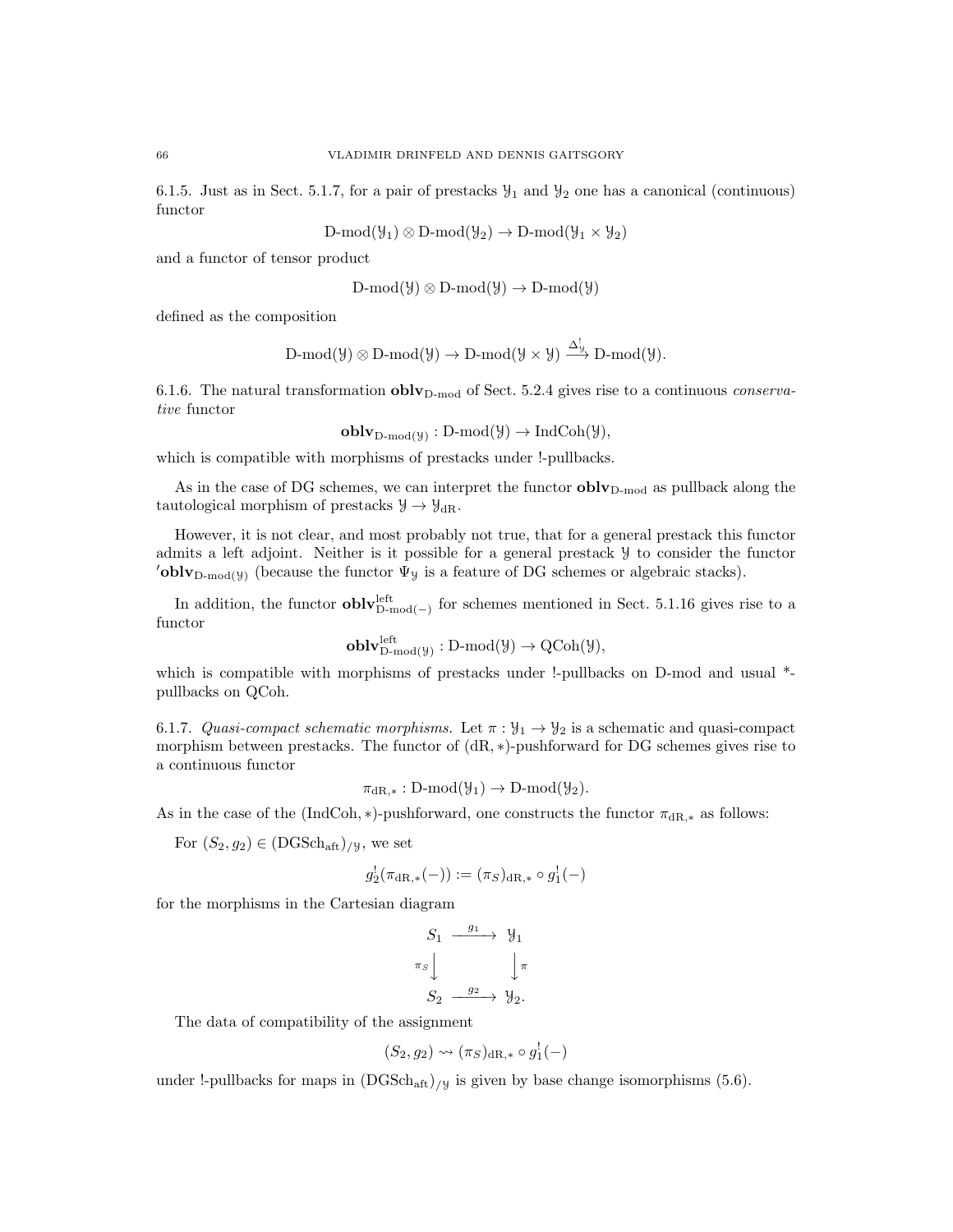Moreover, the formation  $\pi_{\text{dR},*}$  is also endowed with base change isomorphisms with respect to !-pullbacks for Cartesian squares of prestacks



where the vertical maps are schematic and quasi-compact.

By construction, the projection formula for morphisms between quasi-compact schemes, i.e.,  $(5.12)$ , implies one for  $\pi$ . That is, we have a functorial isomorphism

(6.2) 
$$
\mathcal{M}_2 \overset{!}{\otimes} \pi_{\mathrm{dR},*}(\mathcal{M}_1) \simeq \pi_{\mathrm{dR},*}(\pi^!(\mathcal{M}_2) \overset{!}{\otimes} \mathcal{M}_1), \quad \mathcal{M}_i \in \mathrm{D}\text{-}\mathrm{mod}(\mathcal{Y}_i).
$$

Remark 6.1.8. We emphasize again that the isomorphisms neither in base change nor in projection formula arise by adjunction from a priori existing maps.

6.1.9. Let  $\mathcal{Y}_i$  be prestacks, and let  $\pi : \mathcal{Y}_1 \to \mathcal{Y}_2$  be a morphism which is k-representable for some k. As in the case of IndCoh, we will only need the cases of either  $\pi$  being schematic, or 1-representable. Assume also that  $\pi$  is smooth.

In this case we also have a naturally defined functor

$$
\pi_{\mathrm{dR}}^*: D\text{-}\mathrm{mod}(\mathcal{Y}_2)\to D\text{-}\mathrm{mod}(\mathcal{Y}_1).
$$

By (5.18), if  $\pi$  is of relative dimension n, we have a canonical isomorphism

$$
\pi_{\mathrm{dR}}^* \simeq \pi^![-2n].
$$

For  $\mathcal{M}', \mathcal{M}'' \in D\text{-mod}(\mathcal{Y}_2)$ , from  $(5.21)$  we obtain a canonical isomorphism

(6.3) 
$$
\pi_{\mathrm{dR}}^*(\mathcal{M}' \overset{!}{\otimes} \mathcal{M}'') \to \pi_{\mathrm{dR}}^*(\mathcal{M}') \overset{!}{\otimes} \pi^!(\mathcal{M}''),
$$

Finally, assuming that  $\pi$  is, in addition, schematic and quasi-compact, we obtain that the functors  $(\pi_{\mathrm{dR}}^*, \pi_{\mathrm{dR},*})$  are naturally adjoint.

6.2. D-modules on algebraic stacks. From now until the end of this section we shall assume that Y is an algebraic stack.

6.2.1. As was mentioned above, in the formation of the limit (6.1), one can replace the category  $(DGSch<sub>aff</sub>)$ /y by  $DGSch<sub>/y,smooth</sub>$ .

I.e., the functor

(6.4) 
$$
\text{D-mod}(\mathcal{Y}) \simeq \lim_{\substack{\longleftarrow \\ (S,g)\in ((\text{DGSch}_{\text{aff}})_{/\mathcal{Y}})^{\text{op}}}} \text{D-mod}(S) \to \lim_{\substack{\longleftarrow \\ (S,g)\in (\text{DGSch}_{/\mathcal{Y},\text{smooth}})^{\text{op}}}} \text{D-mod}(S),
$$

obtained by restriction, is an equivalence.

6.2.2. Furthermore, using  $(DGSch_{/\mathcal{Y},smooth})^{\text{op}}$  as indexing category, D-mod( $\mathcal{Y}$ ) can be also realized as the limit

(6.5) 
$$
\lim_{\substack{\longleftarrow \\ (S,g)\in(\text{DGSch}_{/\text{y,smooth}})^{\text{op}}}} D\text{-mod}(S),
$$

which is formed with  $f_{\text{dR}}^* : D\text{-mod}(S') \to D\text{-mod}(S)$  as transition functors. (This follows from Sect. 5.3.5.)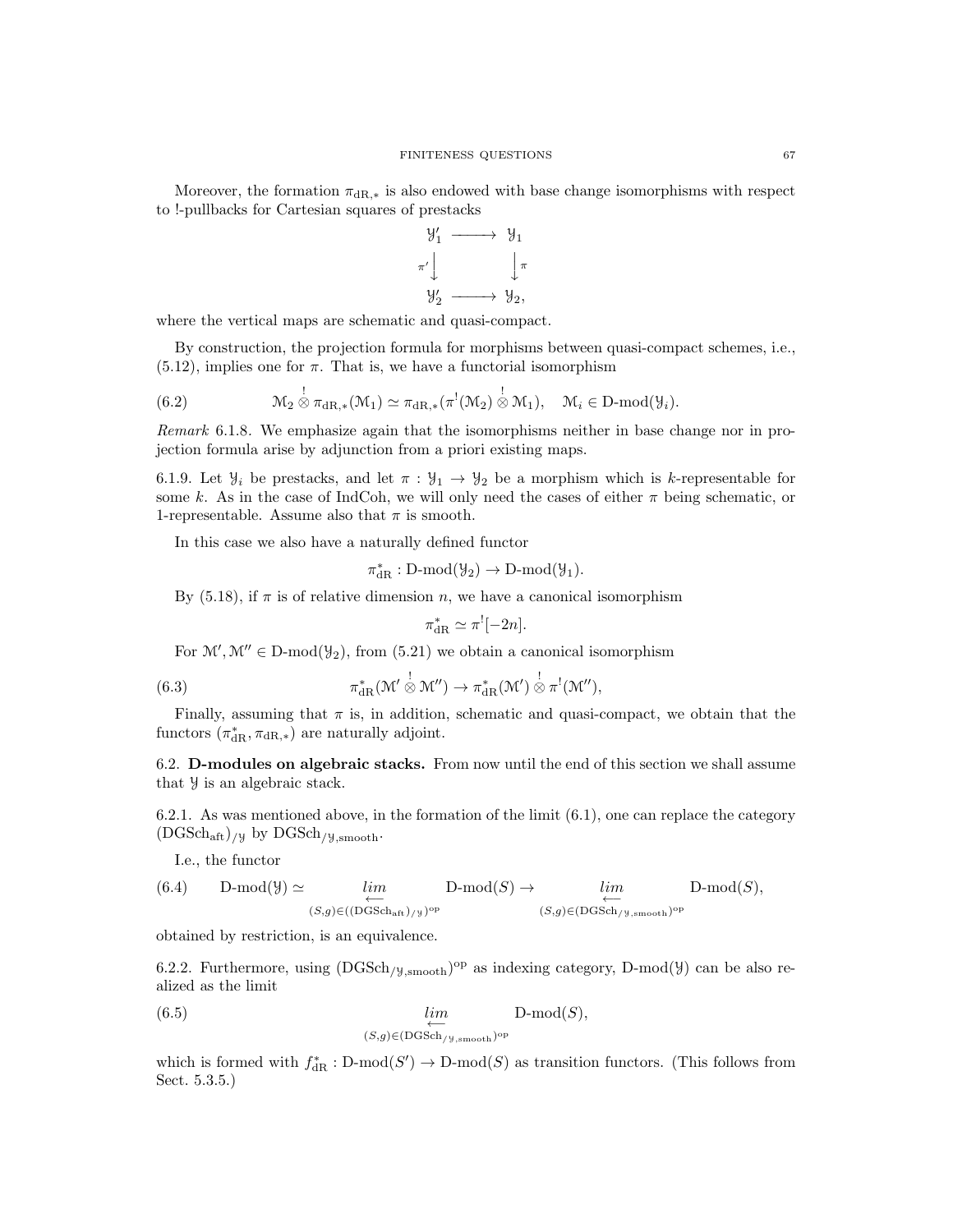In addition, choosing a smooth atlas  $f: Z \to Y$ , we have:

(6.6) 
$$
D\text{-mod}(\mathcal{Y}) \simeq \text{Tot}(D\text{-mod}(Z^{\bullet}/\mathcal{Y})),
$$

where the cosimplicial category is formed using either !-pullback or  $(dR, *)$ -pullback functors along the simplicial DG scheme  $Z^{\bullet}/\mathcal{Y}$ . (The assertion for !-pullbacks follows from the smooth descent property of D-modules, and that for (dR, ∗)-pullbacks from Sect. 5.3.5.)

6.2.3. For an algebraic stack  $\mathcal{Y}$ , the category D-mod( $\mathcal{Y}$ ) has a (unique) t-structure such that

 $D\text{-mod}(\mathcal{Y})^{>0} = \{ \mathcal{F} \in D\text{-mod}(\mathcal{Y}) \mid \textbf{oblv}_{D\text{-mod}(\mathcal{Y})}(\mathcal{F}) \in \text{IndCoh}(\mathcal{Y})^{>0} \}.$ 

The properties of this t-structure formulated in Sect. 5.1.11 for DG schemes imply similar properties for stacks. In particular, the t-structure is left-complete and compatible with colimits.

6.3. The induction functor. We are going to show that for algebraic stacks, the functor

 $\textbf{oblv}_{D\text{-mod}(\mathcal{Y})}: D\text{-mod}(\mathcal{Y}) \to \text{IndCoh}(\mathcal{Y})$ 

admits a left adjoint, denoted  $\text{ind}_{D\text{-mod}(y)}$ , and establish some properties of this functor.

For the main theorems of this paper we will only need the induction functor in the case when Y is a classical (i.e., non-derived) algebraic stack. However, for the sake of completeness, the discussion in this subsection is applicable do derived stacks as well.

Remark 6.3.1. A more streamlined treatment will be given in [GR2], where the functor of direct image on IndCoh will be developed for morphisms such as  $\mathcal{Y} \to \mathcal{Y}_{dR}$ , where  $\mathcal{Y}$  is an algebraic stack. The latter functor is the sought-for induction functor.

6.3.2. Let S be a DG scheme equipped with a smooth map  $g : S \to Y$ . Consider the category  $D\text{-mod}(S)_{\text{rel}_y}$  of relative right D-modules. By definition,

$$
\text{D-mod}(S)_{\text{rel}_y} := \text{IndCoh}(S_{\text{dR}} \underset{\mathcal{Y}_{\text{dR}}}{\times} \mathcal{Y}).
$$

We have the forgetful functors

$$
\mathbf{oblv}_{\mathbf{D}\text{-mod}(S)_{\mathbf{rel}_\mathfrak{Y}}} : \mathbf{D}\text{-mod}(S)_{\mathbf{rel}_\mathfrak{Y}} \to \mathbf{IndCoh}(S)
$$

and

$$
\mathbf{oblv}_{\mathrm{D\text{-}mod}(S)_{\mathrm{rel}\to\mathrm{abs}}}:\mathrm{D\text{-}mod}(S)\to\mathrm{D\text{-}mod}(S)_{\mathrm{rel}_\mathcal{Y}}
$$

defined as pullbacks along the tautological morphisms

$$
S \to S_{\mathrm{dR}} \underset{\mathcal{Y}_{\mathrm{dR}}}{\times} \mathcal{Y} \text{ and } S_{\mathrm{dR}} \underset{\mathcal{Y}_{\mathrm{dR}}}{\times} \mathcal{Y} \to S_{\mathrm{dR}},
$$

respectively. We have:

$$
\operatorname{\mathbf{oblv}}_{\operatorname{D-mod}(S)_{\operatorname{rel}_\mathcal{Y}}}\circ\operatorname{\mathbf{oblv}}_{\operatorname{D-mod}(S)_{\operatorname{rel}\rightarrow\operatorname{abs}}}\simeq\operatorname{\mathbf{oblv}}_{\operatorname{D-mod}(S)}.
$$

It is easy to see that the functor  $\bf{oblv}_{D\text{-mod}(S)_{\rm rely}}$  is conservative. The category  $D\text{-mod}(S)_{\rm rely}$ carries a t-structure characterized by the property that

$$
\text{$D$-mod}(S)_{\text{rel}_y}^{>0} = \{ \mathcal{F} \in \text{$D$-mod}(S)_{\text{rel}_y} \mid \text{oblv}_{\text{D-mod}(S)_{\text{rel}_y}}(\mathcal{F}) \in \text{Ind}\text{Coh}(S)^{>0} \}.
$$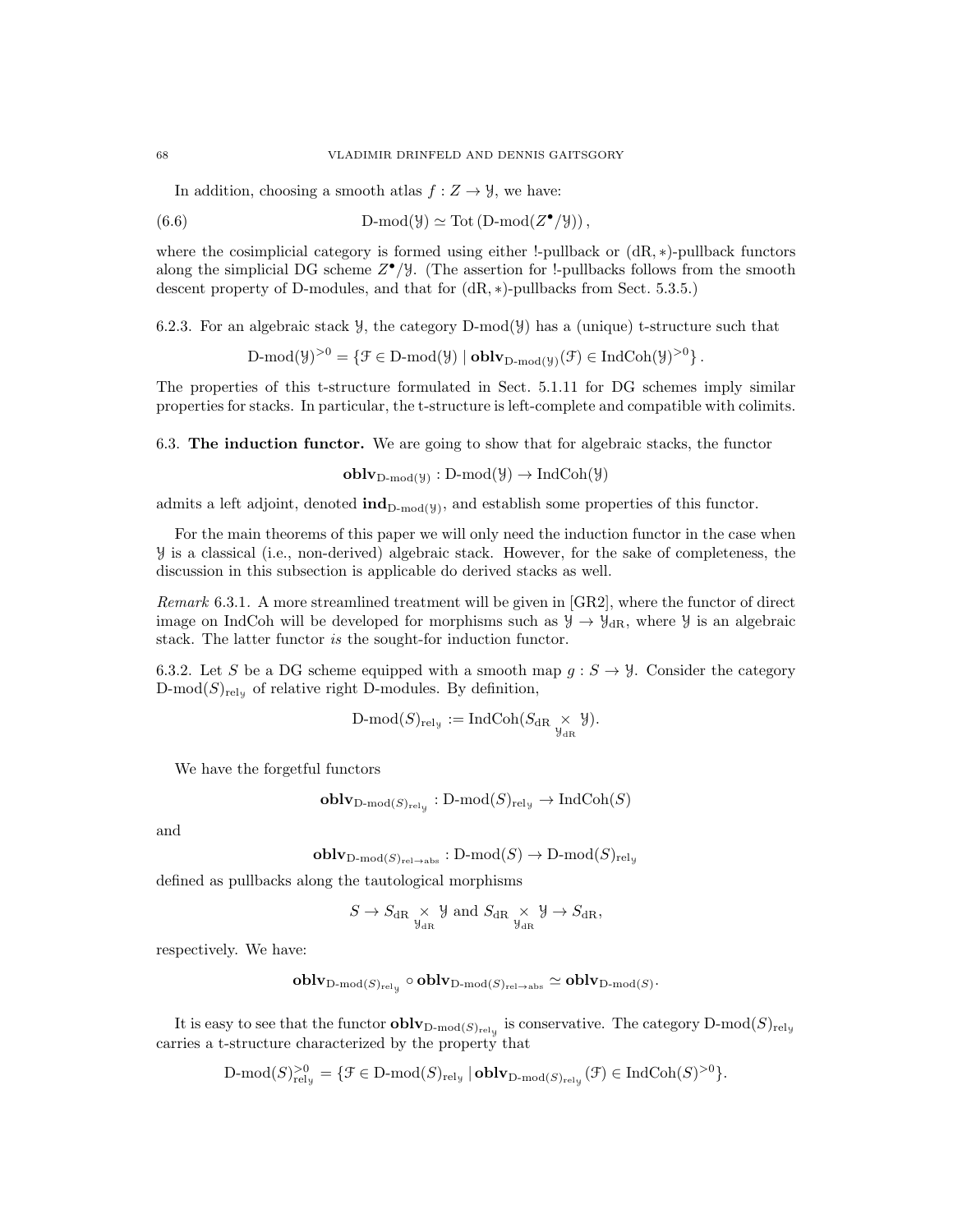6.3.3. For a morphism  $f: S' \to S$  in  $DGSch_{/y, \text{smooth}}$ , we have a naturally defined functor

$$
f^!: \mathrm{D\text{-}mod}(S)_{\mathrm{rel}_\mathcal{Y}} \to \mathrm{D\text{-}mod}(S')_{\mathrm{rel}_\mathcal{Y}},
$$

which makes the diagram

$$
\begin{array}{ccc}\n\text{IndCoh}(S') & \xleftarrow{\text{oblv}_{\text{D-mod}(S')_{\text{rel-y}}}} & \text{D-mod}(S')_{\text{rel,y}} & \xleftarrow{\text{oblv}_{\text{D-mod}(S')_{\text{rel}\rightarrow\text{abs}}}} & \text{D-mod}(S') \\
f^! & & \uparrow f^! & & \uparrow f^! & & \uparrow f^! \\
\text{IndCoh}(S) & \xleftarrow{\text{oblv}_{\text{D-mod}(S)_{\text{rel,y}}}} & \text{D-mod}(S)_{\text{rel,y}} & \xleftarrow{\text{oblv}_{\text{D-mod}(S)_{\text{rel}\rightarrow\text{abs}}}} & \text{D-mod}(S).\n\end{array}
$$

commute.

The assignment  $S \leadsto D\text{-mod}(S)_{\text{rely}}$  has a structure functor of  $\infty$ -categories:

$$
(D\text{-mod}_{\text{rel}_\mathcal{Y}^\text{-}}^!)_{\text{DGSch}_{/\mathcal{Y},\text{smooth}}}:(\text{DGSch}_{/\mathcal{Y},\text{smooth}})^\text{op}\to \text{DGCat}_{\text{cont}},
$$

which is equipped with natural transformations

$$
\text{IndCoh}_{\text{DGSch}/\text{y},\text{smooth}}^! \xleftarrow{\text{oblv}_{\text{D-mod}^1_{rel}}}\text{(D-mod}^!_{rel_y})_{\text{DGSch}/\text{y},\text{smooth}} \xleftarrow{\text{oblv}_{\text{D-mod}^1_{rel}\rightarrow\text{abs}} } \text{D-mod}^!_{\text{DGSch}/\text{y},\text{smooth}}
$$

6.3.4. For  $(S, g) \in \text{DGSch}_{/\mathcal{Y}, \text{smooth}}$ , pullback along the morphism

$$
S_{\mathrm{dR}}\underset{\mathbb{Y}_{\mathrm{dR}}}{\times}\mathbb{Y}\rightarrow\mathbb{Y}
$$

defines a functor

$$
IndCoh(\mathcal{Y}) \to D\text{-mod}(S)_{\text{rel}_{\mathcal{Y}}},
$$

which by a slight abuse of notation we shall denote by  $g^!$ . I.e.,

$$
g' \simeq \mathbf{oblv}_{\mathbf{D}\text{-mod}(S)_{\text{rel}_\mathcal{Y}}} \circ g' : \mathbf{IndCoh}(\mathcal{Y}) \to \mathbf{IndCoh}(S).
$$

Furthermore, we have a functor

(6.7) 
$$
\operatorname{IndCoh}(\mathcal{Y}) \to \lim_{\substack{\longleftarrow \\ (S,g) \in (\text{DGSch}_{/\mathcal{Y},\text{smooth}})^{\text{op}}}} D\text{-mod}(S)_{\text{rel}_{\mathcal{Y}}}.
$$

**Lemma 6.3.5.** The functor  $(6.7)$  is an equivalence.

Proof. The inverse functor to (6.7) is given by the composition

$$
\lim_{(S,g)\in(\text{DGSch}/y,\text{smooth})^{\text{op}}} \text{D-mod}(S)_{\text{rel}_y} \xrightarrow{\text{oblv}_{\text{D-mod}^{\text{end}_{\text{rel}_y}}} \lim_{(S,g)\in(\text{DGSch}/y,\text{smooth})^{\text{op}}} \text{IndCoh}(S) \simeq
$$
  

$$
\xleftarrow{\text{IndCoh}(S)} \simeq \text{IndCoh}(\mathcal{Y}).
$$

 $\Box$ 

6.3.6. Assume for a moment that *Y* is a classical (i.e., non-derived) stack. Then for  $(S, g) \in$  $DGSch_{/y,smooth}$ , the DG scheme S is also classical.

In this case the category  $D\text{-mod}(S)_{\text{rel}_y}$  can be described as modules over the Lie algebroid  $T_{S/\mathcal{Y}}$  of vector fields on S vertical with respect to the map  $g : S \to \mathcal{Y}$ . The following is easy: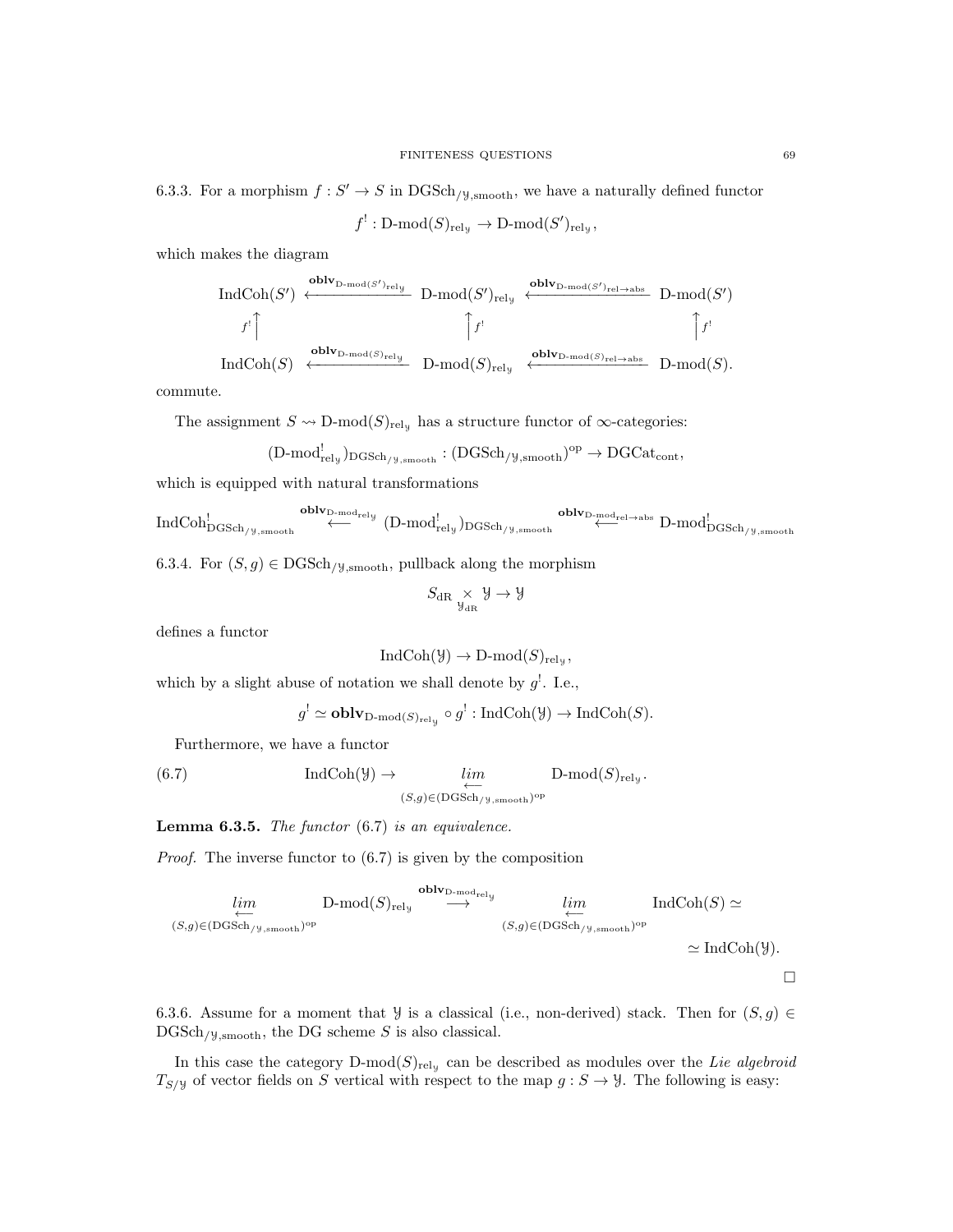**Lemma 6.3.7.** The functor  $\textbf{oblv}_{\text{D-mod}(S)_{\text{rely}}}$  admits a left adjoint; we shall denote this left adjoint by  $\textbf{ind}_{\text{D-mod}(S)_{\text{rel}_y}}$ . Furthermore,

(a) The composion

$$
\mathbf{oblv}_{\mathbf{D}\text{-mod}(S)_{\text{rel}_\mathcal{Y}}}\circ\mathbf{ind}_{\mathbf{D}\text{-mod}(S)_{\text{rel}_\mathcal{Y}}}:\mathbf{IndCoh}(S)\to\mathbf{IndCoh}(S)
$$

has a filtration indexed by non-negative integers with the i-th successive quotient isomorphic to the functor  $\text{Sym}^{i}(T_{S/\mathcal{Y}}) \otimes -$ .

(b) The functors  $\text{ind}_{D\text{-mod}(S)_{\text{rel}_y}}$  and  $\text{oblv}_{D\text{-mod}(S)_{\text{rel}_y}}$  are both t-exact.

(c) Every object  $\mathcal{F} \in \mathcal{D}\text{-mod}(S)_{\text{rely}}$  admits a resolution (the relative de Rham complex) by objects of the form

$$
\mathbf{ind}_{\mathrm{D\text{-}mod}(S)_{\mathrm{rel}_\mathcal{Y}}}\left(\mathrm{Sym}^k(T_{S/\mathcal{Y}}[1])\otimes\mathbf{ind}_{\mathrm{D\text{-}mod}(S)_{\mathrm{rel}_\mathcal{Y}}}(\mathcal{F})\right),
$$

 $k \in [0, \dim \text{rel.}(S/\mathcal{Y})].$ 

(d) For  $\mathfrak{F} \in \text{IndCoh}(S)$  and  $\mathfrak{M} \in \text{D-mod}(S)_{\text{rely}}$ , the natural map

$$
\mathbf{ind}_{\mathrm{D}\text{-}\mathrm{mod}(S)_{\mathrm{rel}_\mathcal{Y}}}(\mathcal{F}\overset{!}{\otimes}\mathbf{oblv}_{\mathrm{D}\text{-}\mathrm{mod}(S)_{\mathrm{rel}_\mathcal{Y}}}(\mathcal{M}))\to\mathbf{ind}_{\mathrm{D}\text{-}\mathrm{mod}(S)_{\mathrm{rel}_\mathcal{Y}}}(\mathcal{F})\overset{!}{\otimes}\mathcal{M}
$$

is an isomorphism.

We obtain:

Corollary 6.3.8. The functor obly  $D_{\text{mod}(S)_{\text{rel}\rightarrow \text{abs}}}$  admits a left adjoint; we shall denote this left adjoint by  $\mathrm{ind}_{D\text{-mod}(S)_{\mathrm{rel}\rightarrow\mathrm{abs}}}$ . Furthermore,

(a) The functor  $\text{ind}_{D\text{-mod}(S)_{\text{rel}\rightarrow \text{abs}}}$  is right t-exact and has cohomological amplitude bounded by dim. rel. $(S/y)$ .

(b) For  $\mathcal{F} \in \mathcal{D}$ -mod $(S)_{\text{rel}_\mathcal{Y}}$  and  $\mathcal{M} \in \mathcal{D}$ -mod $(S)$ , the natural map

$$
\textbf{ind}_{D\text{-mod}(S)_{\text{rel}\rightarrow\text{abs}}}(\mathcal{F}\overset{!}{\otimes}\textbf{oblv}_{D\text{-mod}(S)_{\text{rel}\rightarrow\text{abs}}}(\mathcal{M}))\rightarrow\textbf{ind}_{D\text{-mod}(S)_{\text{rel}\rightarrow\text{abs}}}(\mathcal{F})\overset{!}{\otimes}\mathcal{M}
$$

is an isomorphism.

Proof. By Lemma 6.3.7, it is enough to consider (and prove the existence of) the functor  $\textbf{ind}_{D\text{-mod}(S)_{\text{rel}\rightarrow \text{abs}}}$  applied to objects of the form

$$
\mathbf{ind}_{\mathrm{D\text{-}mod}(S)_{\mathrm{rel}_\mathcal{Y}}}(\mathcal{F}), \quad \mathcal{F} \in \mathrm{IndCoh}(\mathcal{Y}).
$$

However,

$$
\mathbf{ind}_{\mathrm{D\text{-}mod}(S)_{\mathrm{rel}\to\mathrm{abs}}}(\mathbf{ind}_{\mathrm{D\text{-}mod}(S)_{\mathrm{rel}_\mathcal{Y}}}(\mathcal{F}))\simeq\mathbf{ind}_{\mathrm{D\text{-}mod}(S)}(\mathcal{F})
$$

and the assertion follows.  $\Box$ 

Remark 6.3.9. One can show that the cohomological amplitude of  $\text{ind}_{D\text{-mod}(S)_{\text{rel}\rightarrow\text{abs}}}$  is in fact bounded by  $\max(\dim(\text{Aut}(y)))$ .  $y \in \mathcal{Y}(k)$ 

Remark 6.3.10. The notion of Lie algebroid is familiar for classical schemes. Its analog in the framework of derived algebraic geometry will appear in [GR2]. Assuming this theory, the assertions of of Sect. 6.3.6 are equally applicable when Y is a derived algebraic stack.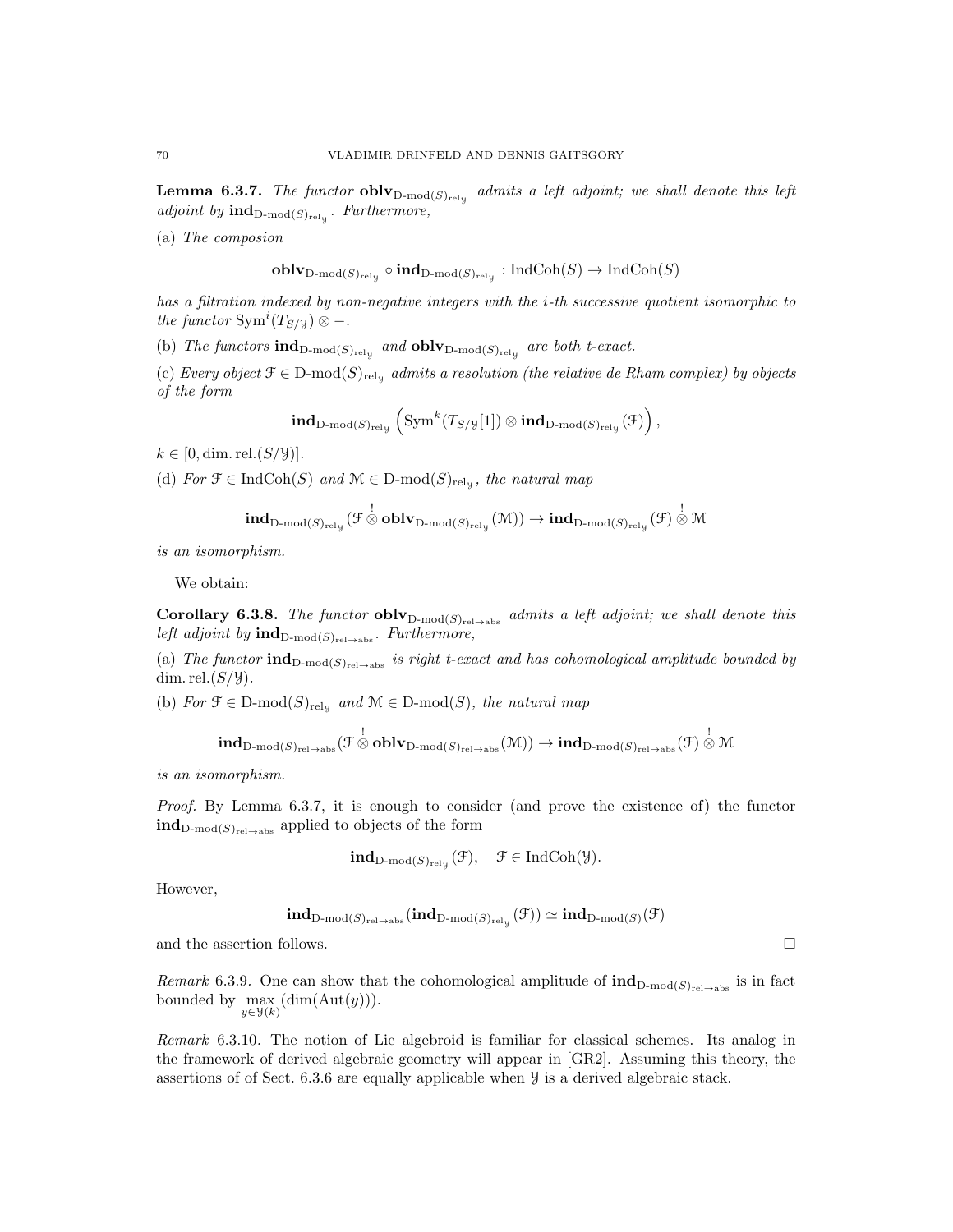6.3.11. Let Y be again a derived algebraic stack. We have:

## Proposition 6.3.12.

(a) The functor  $oblv_{D\text{-mod}(S)_{\text{rel}_y}}$  admits a left adjoint, denoted  $\text{ind}_{D\text{-mod}(S)_{\text{rel}_y}}$ . Both functors  $\operatorname{\hspace{0.3mm}ind}_{\operatorname{D-mod}(S)_{\operatorname{rel}_y}}$  and  $\operatorname{\hspace{0.3mm}oblv}_{\operatorname{D-mod}(S)_{\operatorname{rel}_y}}$  are t-exact.

(a') For  $\mathfrak{F} \in \text{IndCoh}(S)$  and  $\mathfrak{M} \in \text{D-mod}(S)_{\text{rely}}$ , the natural map

$$
\mathbf{ind}_{\mathrm{D}\text{-}\mathrm{mod}(S)_{\mathrm{rel}_\mathcal{Y}}}(\mathcal{F}\overset{!}{\otimes}\mathbf{oblv}_{\mathrm{D}\text{-}\mathrm{mod}(S)_{\mathrm{rel}_\mathcal{Y}}}(\mathcal{M}))\to\mathbf{ind}_{\mathrm{D}\text{-}\mathrm{mod}(S)_{\mathrm{rel}_\mathcal{Y}}}(\mathcal{F})\overset{!}{\otimes}\mathcal{M}
$$

is an isomorphism.

(b) The functor  $\textbf{oblv}_{D\text{-mod}(S)_{\text{rel}\rightarrow \text{abs}}}$  admits a left adjoint,  $\textbf{ind}_{D\text{-mod}(S)_{\text{rel}\rightarrow \text{abs}}}$ . The functor  $\textbf{ind}_{\text{D-mod}(S)_{\text{rel}\rightarrow \text{abs}}}$  is right t-exact and is of cohomological amplitude bounded by dim.rel.(S/Y). (b') For  $\mathfrak{F} \in \mathcal{D}\text{-mod}(S)_{\text{rel}_\mathcal{Y}}$  and  $\mathcal{M} \in \mathcal{D}\text{-mod}(S)$ , the natural map

$$
\textbf{ind}_{D\textbf{-}\mathrm{mod}(S)_{\mathrm{rel}\rightarrow\mathrm{abs}}}(\mathcal{F}\overset{!}{\otimes}\textbf{oblv}_{D\textbf{-}\mathrm{mod}(S)_{\mathrm{rel}\rightarrow\mathrm{abs}}}(\mathcal{M}))\to\textbf{ind}_{D\textbf{-}\mathrm{mod}(S)_{\mathrm{rel}\rightarrow\mathrm{abs}}}(\mathcal{F})\overset{!}{\otimes}\mathcal{M}
$$

is an isomorphism.

Proof. Both assertions easily reduce to the case when  $\mathcal Y$  is classical, and there they follow from Lemma 6.3.7 and Corollary 6.3.8, respectively.  $\Box$ 

Remark 6.3.13. In terms of the formalism that willbe explained in [GR2], the functors

 $\mathbf{ind}_{\mathrm{D\text{-}mod}(S)_{\mathrm{rel-y}}}$  and  $\mathbf{ind}_{\mathrm{D\text{-}mod}(S)_{\mathrm{rel}\to\mathrm{abs}}}$ 

correspond to the direct image along the morphisms

$$
S \to S_{\mathrm{dR}} \underset{\mathcal{Y}_{\mathrm{dR}}}{\times} \mathcal{Y} \text{ and } S_{\mathrm{dR}} \underset{\mathcal{Y}_{\mathrm{dR}}}{\times} \mathcal{Y} \to S_{\mathrm{dR}},
$$

respectively.

6.3.14. Let  $f: S' \to S$  be again a morphism in DGSch<sub>/Y,smooth</sub>). By adjunction, the diagram

$$
\text{D-mod}(S')_{\text{rely}} \xrightarrow{\text{ind}_{\text{D-mod}(S')_{\text{rel}\to\text{abs}}}} \text{D-mod}(S')
$$

(6.8)

$$
\text{D-mod}(S)_{\text{rel}_\mathcal{Y}} \xrightarrow{\text{ind}_{\text{D-mod}(S)_{\text{rel}\rightarrow \text{abs}}}} \text{D-mod}(S)
$$

commutes up to a natural transformation.

**Lemma 6.3.15.** The diagram  $(6.8)$  commutes  $(i.e.,$  the natural transformation above is an isomorphism).

Proof. The assertion reduces to the case when  $\mathcal Y$  is classical, and there it follows from Sect. 6.3.6.  $\Box$ 

Thus, we obtain that the functors  $(S, g) \mapsto \text{ind}_{D\text{-mod}(S)_{\text{rel}\rightarrow\text{abs}}}$  give rise to a natural transformation

 $(D\text{-mod}_{\text{rel}_y})_{\text{DGSch}/y,\text{smooth}} \overset{\textbf{ind}_{\text{D-mod}_{\text{rel}} \to \text{abs}}}{\longrightarrow} D\text{-mod}_{\text{DGSch}/y,\text{smooth}}^!$  .

In particular, the assignment

$$
(\mathcal{F} \in \mathrm{IndCoh}(\mathcal{Y})) \mapsto \mathrm{\mathbf{ind}}_{\mathrm{D\text{-}mod}(S)_{\mathrm{rel}\to\mathrm{abs}}}(g^{!}(\mathcal{F}))
$$

defines a functor

$$
\text{IndCoh}(\mathcal{Y}) \to \lim_{\substack{\longleftarrow \\ (S,g) \in (\text{DGSch}_{/\mathcal{Y},\text{smooth}})^{\text{op}}}} \text{D-mod}(S) = \text{D-mod}(\mathcal{Y}).
$$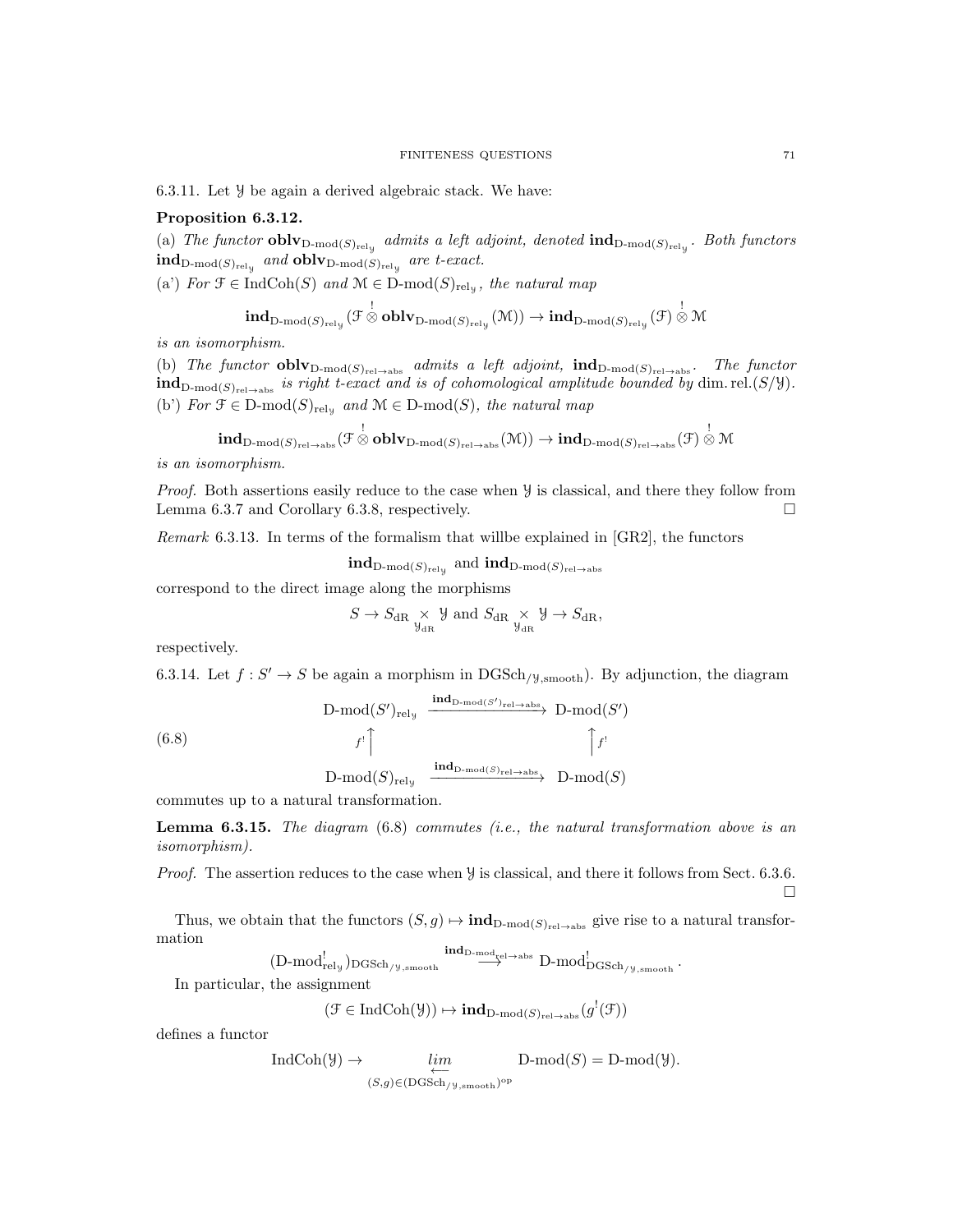We denote this functor by  $\text{ind}_{D\text{-mod}(\mathcal{Y})}$ .

**Lemma 6.3.16.** The functor  $\text{ind}_{D\text{-mod}(y)}$  is the left adjoint of  $\text{oblv}_{D\text{-mod}(y)}$ .

*Proof.* This follows from Lemma 6.3.5.

6.3.17. Being a left adjoint of a left t-exact functor, the functor  $\text{ind}_{D\text{-mod}(y)}$  is right t-exact.

However, unlike the case of DG schemes,  $\text{ind}_{D\text{-mod}(y)}$  is no longer t-exact, even when  $\mathcal Y$  is a smooth classical stack. Rather, we have the following:

**Lemma 6.3.18.** Assume that  $\mathcal{Y}$  is quasi-compact. Then the functor  $\text{ind}_{D\text{-mod}(\mathcal{Y})}$  is of finite cohomological amplitude.

*Proof.* Follows from Proposition 6.3.12(b).

6.3.19. In the sequel we shall use the following property of the functor  $\text{ind}_{D\text{-mod}(y)}$ .

First, as in the case of DG schemes, for  $\mathcal{F} \in \text{IndCoh}(\mathcal{Y})$  and  $\mathcal{M} \in \text{D-mod}(\mathcal{Y})$ , by adjunction we obtain a map

(6.9) 
$$
\qquad \qquad \mathbf{ind}_{\mathbf{D}\text{-mod}(\mathcal{Y})}\left(\mathcal{F}\overset{!}{\otimes}\mathbf{oblv}_{\mathbf{D}\text{-mod}(\mathcal{Y})}(\mathcal{M})\right) \to \mathbf{ind}_{\mathbf{D}\text{-mod}(\mathcal{Y})}(\mathcal{F})\overset{!}{\otimes}\mathcal{M}.
$$

**Lemma 6.3.20.** The map  $(6.9)$  is an isomorphism.

*Proof.* Lemma 6.3.5 reduces the assertion to that of Proposition 6.3.12(b').

6.3.21. As in the case of DG schemes, it follows that  $\text{ind}_{D\text{-mod}(y)}$  canonically factors through a functor

$$
{}'\mathbf{ind}_{D\text{-}\mathrm{mod}(\mathcal{Y})} : \mathrm{QCoh}(\mathcal{Y}) \to D\text{-}\mathrm{mod}(\mathcal{Y}).
$$

If Y is eventually coconnective, it is a left adjoint of the functor

$$
^{\prime}\mathbf{oblv}_{D\text{-mod}(\mathcal{Y})}:D\text{-mod}(\mathcal{Y})\to \mathrm{QCoh}(\mathcal{Y}),
$$

while the latter is conservative for any algebraic stack.

In addition, we have the functors

$$
\mathbf{ind}_{D\text{-mod}(\mathcal{Y})}^{\mathrm{left}}: \mathrm{QCoh}(\mathcal{Y}) \rightleftarrows \mathrm{D}\text{-mod}(\mathcal{Y}): \mathbf{oblv}_{D\text{-mod}(\mathcal{Y})}^{\mathrm{left}}
$$

that are mutually adjoint when Y is eventually coconnective.

Similarly to formulas  $(5.4)-(5.5)$ , for any  $\mathcal{Y}$ , one has

$$
(6.10) \qquad \qquad 'oblv_{D\text{-mod}(\mathcal{Y})}(\mathcal{M})\simeq \mathbf{oblv}_{D\text{-mod}(\mathcal{Y})}^{\mathrm{left}}(\mathcal{M})\otimes \Psi_{\mathcal{Y}}(\omega_{\mathcal{Y}}), \quad \mathcal{M}\in D\text{-mod}(\mathcal{Y})
$$

and

(6.11) 
$$
\mathbf{ind}_{\mathrm{D-mod}(\mathcal{Y})}^{\mathrm{left}}(\mathcal{F}) \simeq \mathbf{ind}_{\mathrm{D-mod}(\mathcal{Y})}(\mathcal{F} \otimes \Psi_{\mathcal{Y}}(\omega_{\mathcal{Y}})), \quad \mathcal{F} \in \mathrm{QCoh}(\mathcal{Y}),
$$

where  $\Psi$ <sub>y</sub> is as in Sect. 3.2.12.

6.4. Example: induction for the classifying stack. In this subsection we shall consider the case of  $\mathcal{Y} = BG$ , where G is an algebraic group, and

$$
BG := \operatorname{pt}/G
$$

is its classifying stack. We shall describe the pair of adjoint functors

$$
\mathbf{ind}_{\mathrm{D-mod}(BG)} : \mathrm{IndCoh}(BG) \rightleftarrows \mathrm{D-mod}(BG) : \mathbf{oblv}_{\mathrm{D-mod}(BG)}
$$

more explicitly.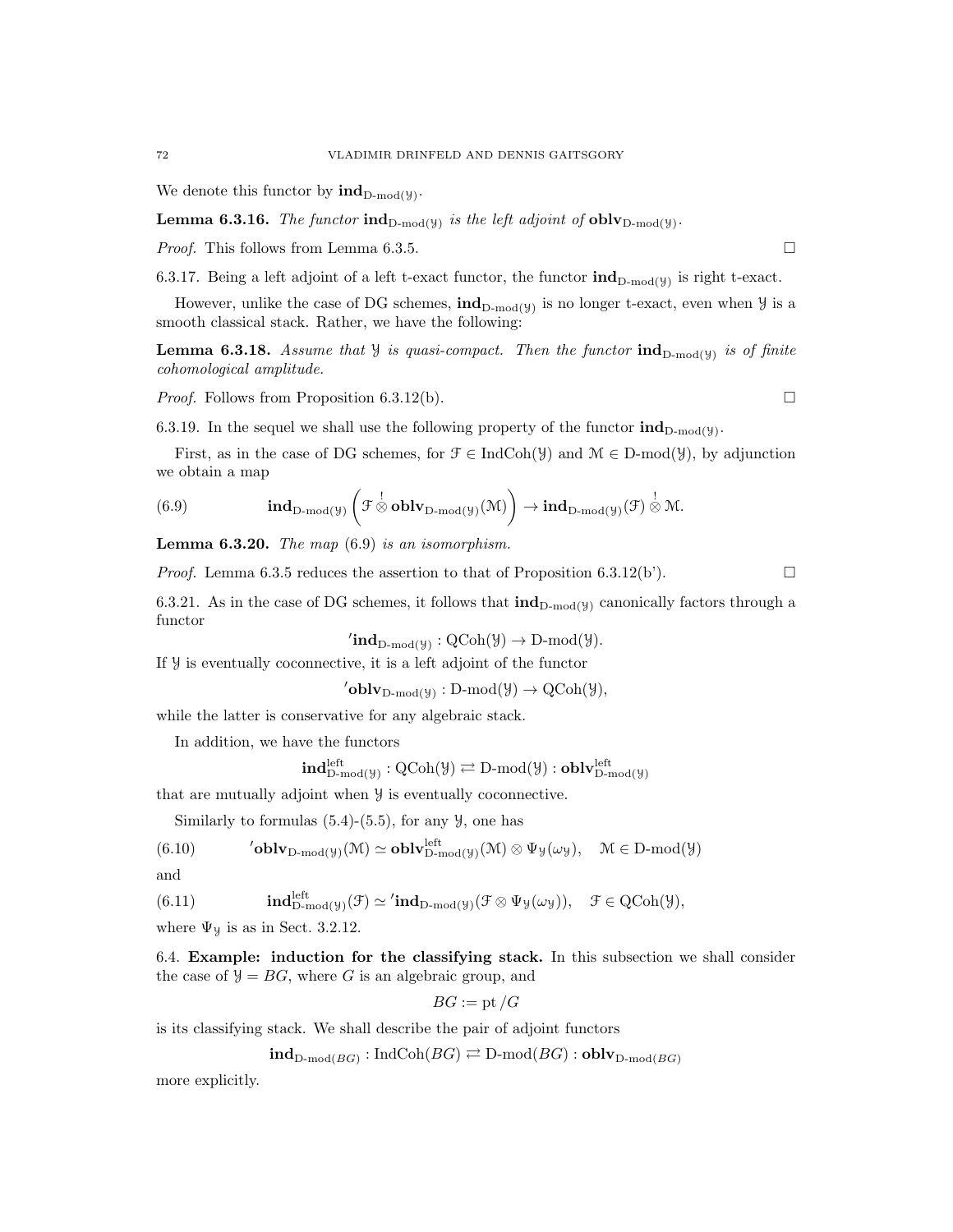6.4.1. Take  $S = pt$ , and let  $\sigma$  denote the tautological map pt  $\rightarrow BG$ . We have a commutative diagram

$$
\begin{array}{ccc}\n\text{D-mod}(\text{pt})_{\text{rel}_{BG}} & \xleftarrow{\text{oblv}_{\text{D-mod}(\text{pt})_{\text{rel}\to\text{abs}}}} & \text{D-mod}(\text{pt}) \\
(6.12) & \sigma^!\int & \sigma^!\int & \sigma^!\n\end{array}
$$
\n
$$
\text{IndCoh}(BG) \xleftarrow{\text{oblv}_{\text{D-mod}(BG)}} & \text{D-mod}(BG),
$$

and according to Lemma 6.3.15, the diagram

$$
(6.13)
$$
\n
$$
\text{D-mod}(\text{pt})_{\text{rel}_{BG}} \xrightarrow{\text{ind}_{\text{D-mod}(\text{pt})_{\text{rel}\to\text{abs}}}} \text{D-mod}(\text{pt})
$$
\n
$$
\sigma^!\begin{bmatrix}\n\sigma^!\end{bmatrix}
$$
\n
$$
\text{IndCoh}(BG) \xrightarrow{\text{ind}_{\text{D-mod}(BG)}} \text{D-mod}(BG),
$$

obtained by taking the left adjoints of the horizontal arrows, is also commutative.

6.4.2. By Sect. 6.3.6, we have

$$
\mathrm{D\text{-}mod}(\mathrm{pt})_{\mathrm{rel}_{BG}}\simeq\mathfrak{g}\text{-}\mathrm{mod},
$$

where  $\mathfrak{g} := \text{Lie}(G)$ , and  $\mathfrak{g}\text{-mod}$  denotes the DG category of  $\mathfrak{g}\text{-mod}$ ules.

The functor

 $\textbf{oblv}_{D\text{-mod}(\text{pt})_{\text{rel}\rightarrow\text{abs}}} : D\text{-mod}(\text{pt}) \to D\text{-mod}(\text{pt})_{\text{rel}_{BG}}$ 

is the functor

triv : Vect  $\rightarrow$  g-mod

that sends a vector space to the g-module with the trivial action.

Its left adjoint

 $\text{ind}_{D\text{-mod}(pt)_{rel\rightarrow abs}} : D\text{-mod}(pt)_{rel_{BG}} \rightarrow D\text{-mod}(pt)$ 

is the functor

 $conv_{\mathfrak{g}} : \mathfrak{g}\text{-mod} \to Vect$ 

of g-coinvariants.

6.4.3. Note that since  $BG$  is smooth, the functor

 $\Psi_{BG}: \text{IndCoh}(BG) \to \text{QCoh}(BG)$ 

is an equivalence. We set by definition

$$
Rep(G) := QCoh(BG).
$$

6.4.4. Let us now assume that  $G$  is affine, for the duration of this subsection.

Let  $BG^{\bullet}$  be the Čech nerve of the map  $\sigma : pt \rightarrow BG$ . The description of QCoh(BG) as  $\mathrm{Tot}(\mathrm{QCoh}(BG^{\bullet}))$  implies:

Corollary 6.4.5. The symmetric monoidal category  $Rep(G)$  identifies with  $R_G$ -comod, where  $R_G$  is the regular representation of  $G$ , viewed as a cocommutative Hopf algebra.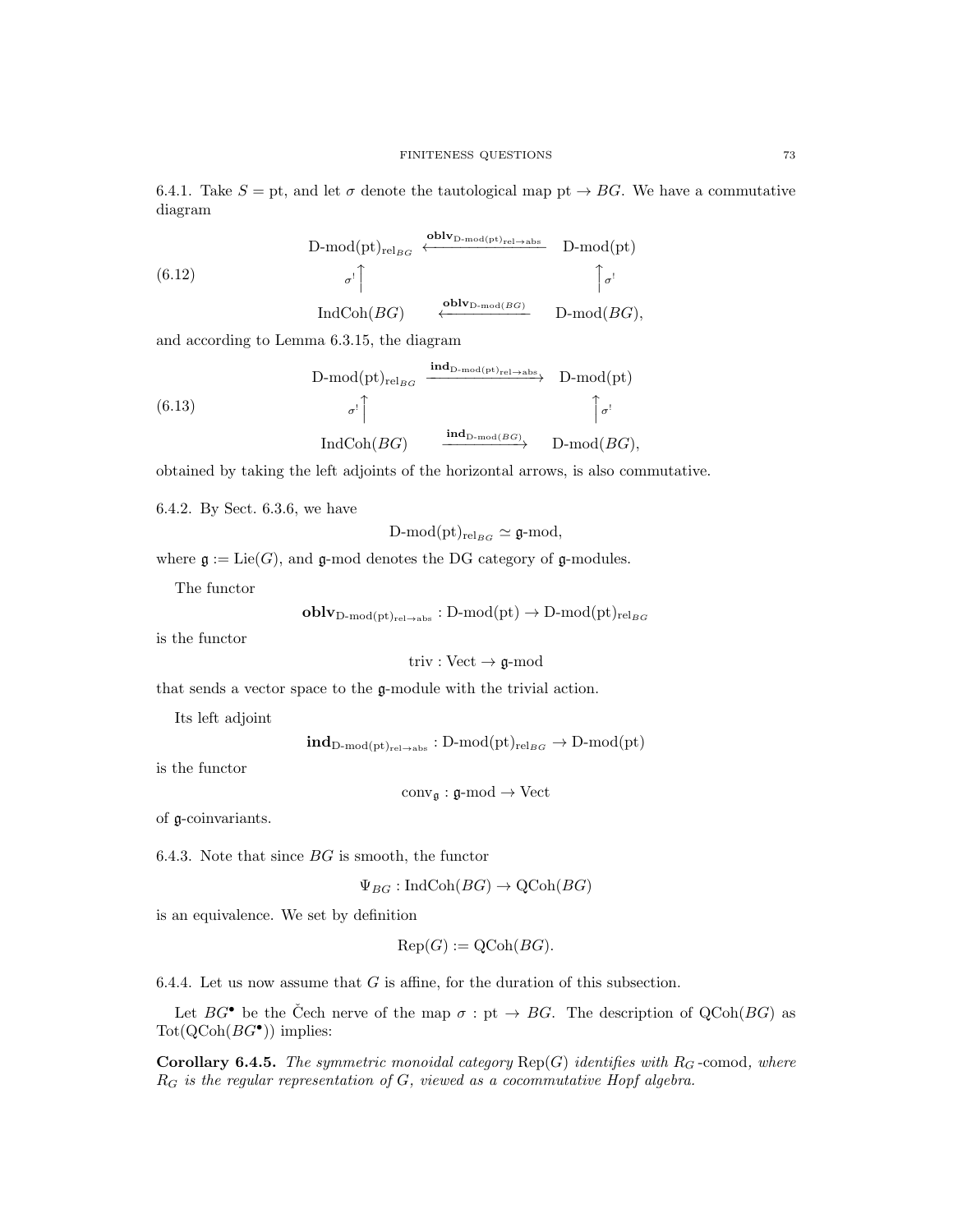We claim that  $\text{Rep}(G)$  is in fact "the usual" DG category corresponding to the derived category of representations of G. Indeed, according to Remark 1.2.10, we have a canonical functor

(6.14) 
$$
D(\operatorname{Rep}(G)^{\heartsuit}) \to \operatorname{Rep}(G),
$$

which identifies Rep(G) with the left-completion of  $D(\text{Rep}(G)^{\heartsuit})$ .

However, we have:

**Lemma 6.4.6.** The functor  $(6.14)$  is an equivalence.

*Proof.* Follows from the fact that  $D(\text{Rep}(G)^{\heartsuit})$  is of finite cohomological dimension.

6.4.7. Thus, we obtain that the commutative diagrams (6.12) and (6.13) identify with

$$
\mathfrak{g}\text{-mod} \stackrel{\mathfrak{t}\text{-}\mathfrak{riv}_{\mathfrak{g}}}{\uparrow} \qquad \text{Vect}
$$
\n
$$
\uparrow \qquad \qquad \uparrow
$$
\n
$$
\text{Rep}(G) \longleftarrow \text{D-mod}(BG)
$$

and

$$
\begin{array}{ccc}\n\mathfrak{g}\text{-mod} & \xrightarrow{\text{coinv}_{\mathfrak{g}}} & \text{Vect} \\
\uparrow & & \uparrow \\
\text{Rep}(G) & \longrightarrow & \text{D-mod}(BG),\n\end{array}
$$

respectively. In both diagrams, the left vertical arrow is the functor

 $\mathrm{Rep}(G) \to \mathfrak{g}\text{-mod},$ 

$$
V \mapsto \operatorname{Res}_{\mathfrak{g}}^G \left( V \otimes \det(\mathfrak{g}^\vee)[\dim(G)] \right),
$$

where  $\text{Res}_{\mathfrak{g}}^G$  is the usual restriction functor

 $Rep(G) \to \mathfrak{g}\text{-mod}.$ 

6.4.8. In particular, we obtain that the functor

$$
\mathbf{ind}_{\mathrm{D-mod}(BG)} : \mathrm{IndCoh}(BG) \to \mathrm{D-mod}(BG),
$$

composed with  $\sigma^!$ , identifies with the functor  $\text{Rep}(G) \to \text{Vect}$  given by

(6.15) 
$$
V \mapsto \operatorname{coinv}_{\mathfrak{g}} \left( \operatorname{Res}_{\mathfrak{g}}^G (V \otimes \det(\mathfrak{g}^{\vee})[\dim(G)]) \right).
$$

6.5. Additional properties of the induction functor. The goal of this subsection is to prove Proposition 6.5.7, which is needed for the proof of Proposition 7.1.6. As the contents of this section will not be needed elsewhere in the paper, the reader may skip it on the first pass.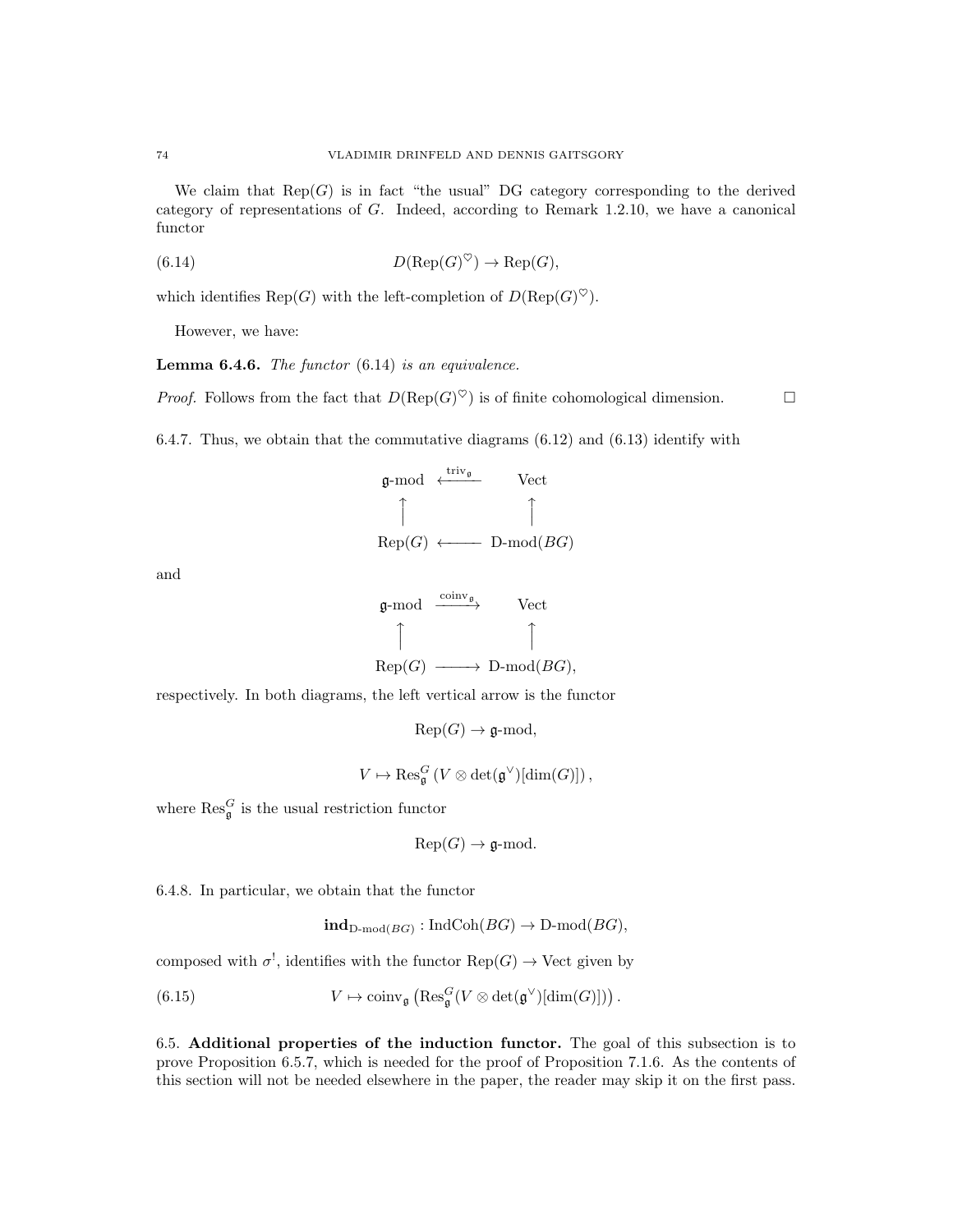6.5.1. Let  $\pi : \widetilde{Y} \to Y$  be a schematic and quasi-compact map of algebraic stacks. For  $(S, g) \in$  $DGSch_{/Y,smooth}$  set

$$
\widetilde{S} := \widetilde{\mathcal{Y}} \underset{\mathcal{Y}}{\times} S.
$$

Let  $\pi_S$  and  $\tilde{g}$  denote the maps in the diagram

$$
\widetilde{S} \xrightarrow{\pi_S} S
$$

$$
\widetilde{g} \downarrow \qquad \qquad \downarrow g
$$

$$
\widetilde{y} \xrightarrow{\pi} y.
$$

In this case we have a naturally defined functor

$$
(\pi_S)^{\text{IndCoh}}_* : \text{D-mod}(\widetilde{S})_{\text{rel}_{\widetilde{y}}} \to \text{D-mod}(S)_{\text{rel}_y}
$$

that makes the following diagram commute:

$$
\begin{CD} \text{D-mod}(\widetilde{S})_{\text{rel}_{\widetilde{y}}} & \xrightarrow{(\pi_S)^{\text{IndCoh}}}_{\ast} \text{D-mod}(S)_{\text{rel}_y} \\ \text{oblv}_{\text{D-mod}(\widetilde{S})_{\text{rel}_{\widetilde{y}}}} \downarrow & \qquad \qquad \downarrow \text{oblv}_{\text{D-mod}(S)_{\text{rel}_y}} \\ \text{IndCoh}(\widetilde{S}) & \xrightarrow{\pi_S^{\text{IndCoh},*}} \text{IndCoh}(S). \end{CD}
$$

The following isomorphism generalizes the base-change isomorphism for IndCoh:

Lemma 6.5.2. There exists a canonical isomorphism

$$
g^! \circ \pi_*^{\text{IndCoh}} \simeq (\pi_S)^{\text{IndCoh}}_* \circ \widetilde{g}^!
$$

as functors IndCoh( $\mathcal{Y}$ )  $\rightarrow$  D-mod( $S$ )<sub>rely</sub>.

6.5.3. In addition, we have the following assertion that generalizes the commutative diagram  $(5.11):$ 

Lemma 6.5.4. The diagram

$$
\begin{array}{ccc}\n\text{D-mod}(\widetilde{S}) & \xrightarrow{(\pi_S)_{\text{dR},*}} & \text{D-mod}(S) \\
\text{ind}_{\text{D-mod}(\widetilde{S})_{\text{rel}\to\text{abs}}}\n\uparrow & \uparrow \\
\text{D-mod}(\widetilde{S})_{\text{rel}\to} & \xrightarrow{(\pi_S)^{\text{IndCoh}}_{*}} & \text{D-mod}(S)_{\text{rel}\to\text{abs}}\n\end{array}
$$

canonically commutes.

Remark 6.5.5. In terms of the formalism that will be explained in [GR2], the commutativity of the diagram in Lemma 6.5.4 follows by taking direct images on IndCoh along the morphisms in the following diagram

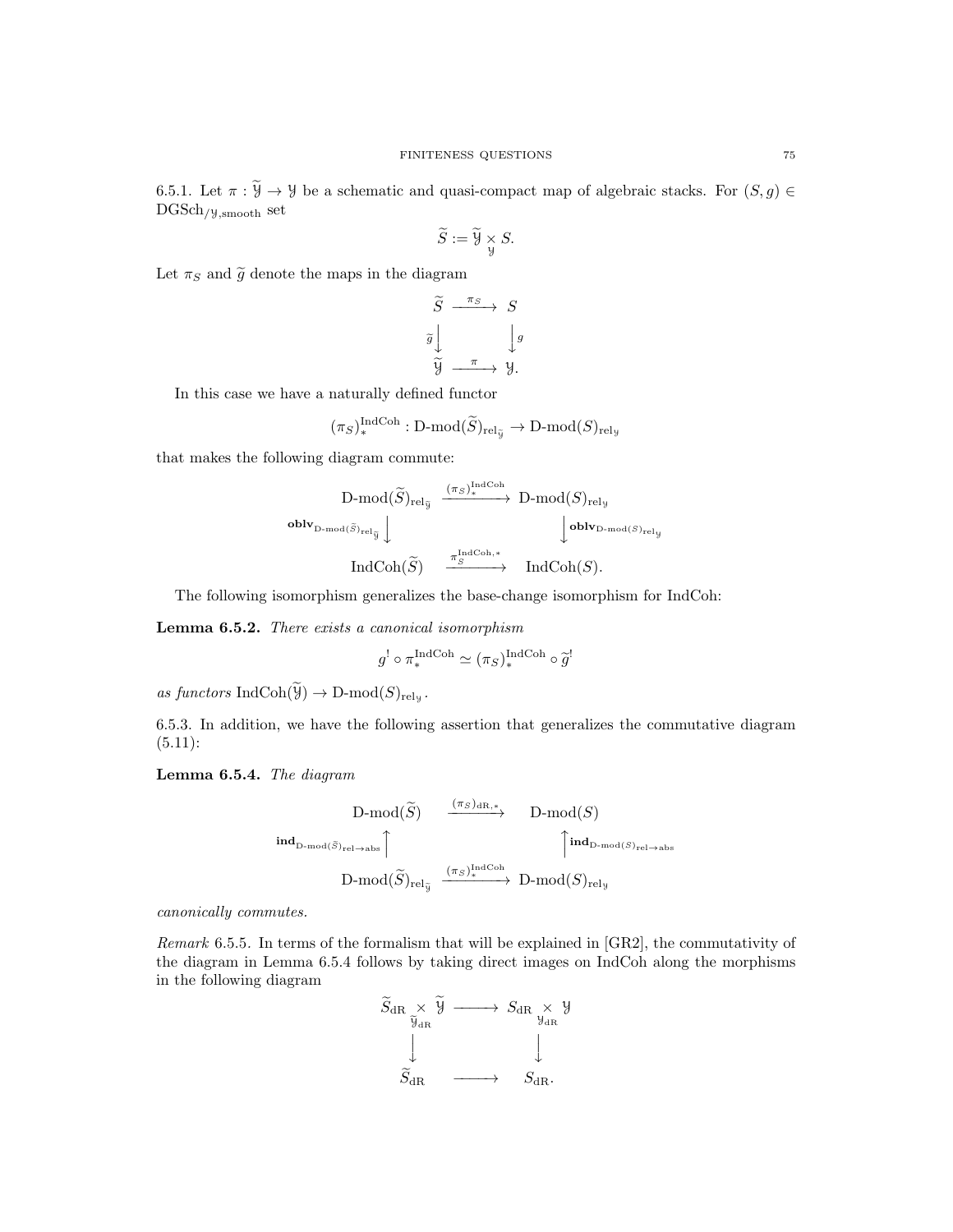6.5.6. We now claim:

**Proposition 6.5.7.** For the map  $\pi : \widetilde{\mathcal{Y}} \to \mathcal{Y}$  as above, the following diagram of functors canonically commutes:

$$
\begin{array}{ccc}D\text{-mod}(\widetilde{\mathcal{Y}})&\xrightarrow{\pi_{dR,*}}&D\text{-mod}(\mathcal{Y})\\ \mathrm{\textbf{ind}}_{D\text{-mod}(\widetilde{\mathcal{Y}})}\Big\uparrow&&\Big\uparrow\mathrm{\textbf{ind}}_{D\text{-mod}(\mathcal{Y})}\\&\\ \mathrm{IndCoh}(\widetilde{\mathcal{Y}})&\xrightarrow{\pi_{*}^{\mathrm{IndCoh}}} &\mathrm{IndCoh}(\mathcal{Y}).\end{array}
$$

*Proof.* By Lemma 6.3.5, we need to show that for every  $(S, g) \in DGSch_{/\mathcal{Y}, \text{smooth}}$  the functors  $(6.16)$  ${\mathcal{A}}^! \circ \textbf{ind}_{D\textbf{-mod}(\mathcal{Y})} \circ \pi^{\textbf{IndCoh}}_{\ast} \text{ and } g^! \circ \pi_{\textbf{dR},\ast} \circ \textbf{ind}_{D\textbf{-mod}(\widetilde{\mathcal{Y}})}$ ,  $\textbf{IndCoh}(\widetilde{\mathcal{Y}}) \to D\textbf{-mod}(S)$ are canonically isomorphic.

We rewrite the left-hand side in (6.16) as

$$
\begin{aligned}\n\text{ind}_{D\text{-mod}(S)_{\text{rel}\to\text{abs}}}\circ g^! \circ \pi^\text{IndCoh}\xrightarrow{\text{Lemma 6.5.2}} &\cong \text{ind}_{D\text{-mod}(S)_{\text{rel}\to\text{abs}}}\circ (\pi_S)^{\text{IndCoh}}_* \circ \widetilde{g}^! \xrightarrow{\text{Lemma 6.5.4}} &\cong \\
&\cong (\pi_S)_{\text{dR},*} \circ \text{ind}_{D\text{-mod}(\widetilde{S})_{\text{rel}\to\text{abs}}}\circ \widetilde{g}^! \simeq &\cong \\
&\cong (\pi_S)_{\text{dR},*} \circ \widetilde{g}^! \circ \text{ind}_{D\text{-mod}(\widetilde{y})} \simeq g^! \circ \pi_{\text{dR},*} \circ \text{ind}_{D\text{-mod}(\widetilde{y})}, &\cong \text{mod}(\widetilde{g})\circ \pi_{\text{dR},*} \circ \text{ind}_{D\text{-mod}(\widetilde{y})} &\cong \text{mod}(\pi_S) \end{aligned}
$$

Remark 6.5.8. In terms of the formalism of [GR2], the assertion of Proposition 6.5.7 follows by taking direct images along the commutative diagram



7. De Rham cohomology on an algebraic stack

## 7.1. Definition of De Rham cohomology.

7.1.1. The presentation of D-mod( $\mathcal{Y}$ ) as in (6.5) and Sect. 5.2.9 imply that there exists a canonically defined object

$$
k_{\mathcal{Y}} \in \mathcal{D}\text{-mod}(\mathcal{Y}),
$$

such that for every smooth morphism  $g: S \to Y$  with S being a DG scheme one has

$$
g_{\mathrm{dR}}^*(k_{\mathcal{Y}})=k_Z.
$$

We define the *not necessarily continuous* functor  $\Gamma_{\text{dR}}(\mathcal{Y}, -) : D\text{-mod}(\mathcal{Y}) \to \text{Vect}$  as

$$
\Gamma_{\mathrm{dR}}(\mathcal{Y}, \mathcal{M}) := \mathcal{M}aps_{\mathrm{D-mod}(\mathcal{Y})}(ky, -).
$$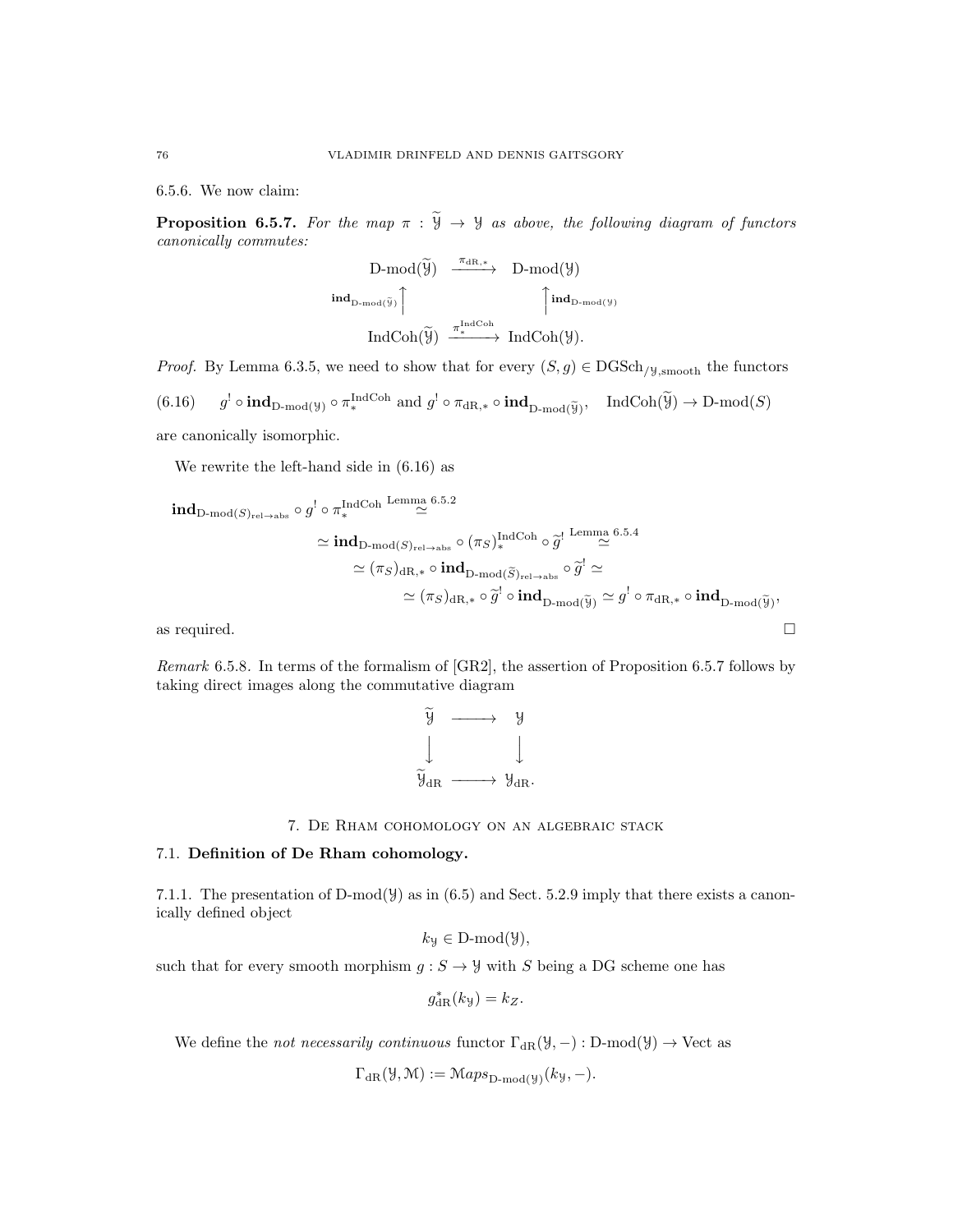7.1.2. By (6.5), the functor  $\Gamma_{\text{dR}}(\mathcal{Y},-)$  can be calculated as follows: for  $\mathcal{M} \in D\text{-mod}(\mathcal{Y})$ , we have:

(7.1) 
$$
\Gamma_{\mathrm{dR}}(\mathcal{Y}, \mathcal{M}) \simeq \lim_{\substack{\longleftarrow \\ (S,g) \in (\mathrm{DGSch}_{/\mathcal{Y}, \mathrm{smooth}})^{\mathrm{op}}}} \Gamma_{\mathrm{dR}}(S, g_{\mathrm{dR}}^*(\mathcal{M})).
$$

More economically, for a given smooth atlas  $f : Z \to Y$ , by (6.6) we have:

 $\Gamma_{\text{dR}}(\mathcal{Y},\mathcal{M}) \simeq \text{Tot}\left(\Gamma_{\text{dR}}(Z^{\bullet}/\mathcal{Y},\mathcal{M}|_{Z^{\bullet}/\mathcal{Y}})\right),$ 

where  $\mathcal{M}|_{Z^{\bullet}/\mathcal{Y}}$  again denotes the (dR, \*)-pullback.

7.1.3. Warning. Even if Y is quasi-compact and moreover, even if Y is QCA, the functor  $\Gamma_{\text{dR}}(\mathcal{Y},-)$  is not necessarily continuous (see the Examples in Sect. 7.1.4 and Sect. 7.2 below), which means that the object  $k_y \in D(y)$  is not necessarily compact.

See also Corollary 10.2.6 and Definition 10.2.2 below for a characterization of those quasicompact stacks  $\mathcal{Y}$  for which the functor  $\Gamma_{\text{dR}}(\mathcal{Y},-)$  is continuous.

7.1.4. Example. Let  $\mathcal{Y} := B\mathbb{G}_m$ . Let us show that the functor  $\Gamma_{\text{dR}}(\mathcal{Y},-)$  is not continuous. Let A denote the graded algebra formed by  $\mathrm{Ext}^i(k_y, k_y) = H^i(\Gamma_{\mathrm{dR}}(\mathcal{Y}, k_y)).$ 

It is easy to see that  $A = k[u]$ , where deg  $u = 2$ . The diagram

(7.2) 
$$
k_y \xrightarrow{u} k_y[2] \xrightarrow{u} k_y[4] \xrightarrow{u} \dots
$$

has a zero colimit: the pullback functor under  $pt \rightarrow B\mathbb{G}_m$  is conservative and continuous, and the pullback of (7.2) to pt consists of zero maps.

However, when we apply the functor  $\Gamma_{\text{dR}}(\mathcal{Y},-)$  to (7.2) we obtain the diagram

$$
A \longrightarrow A[2] \longrightarrow A[4] \longrightarrow \dots
$$

whose colimit is nonzero.

7.1.5. The following key calculation will be performed in Sect. 7.9:

**Proposition 7.1.6.** For  $\mathcal{F} \in \text{IndCoh}(\mathcal{Y})$  there exists a canonical isomorphism

$$
\Gamma_{\text{dR}}(\mathcal{Y}, \text{ind}_{D\text{-mod}(\mathcal{Y})}(\mathcal{F})) \simeq \Gamma^{\text{IndCoh}}(\mathcal{Y}, \mathcal{F}).
$$

7.2. **Example: classifying stacks.** In this subsection we shall analyze the example of  $\mathcal{Y} =$  $BG$ , where G is a connected algebraic group. In particuar, we will show that if G in nonunipotent, then  $\Gamma_{\text{dR}}(BG, -)$  is not continuous.

7.2.1. Assume first that  $G$  is affine. Then "non-unipotent" means that  $G$  contains a copy of  $\mathbb{G}_m$ . The morphism

$$
\pi: B\mathbb{G}_m \to BG
$$

is schematic and quasi-compact, so the functor  $\pi_{\text{dR},*}$  is continuous. We have

$$
\Gamma_{\mathrm{dR}}(B\mathbb{G}_m,-)\simeq \Gamma_{\mathrm{dR}}(BG,-)\circ \pi_{\mathrm{dR},*}.
$$

In particular, the Example in Sect. 7.1.4 implies that the functor  $\Gamma_{\text{dR}}(BG, -)$  is noncontinuous.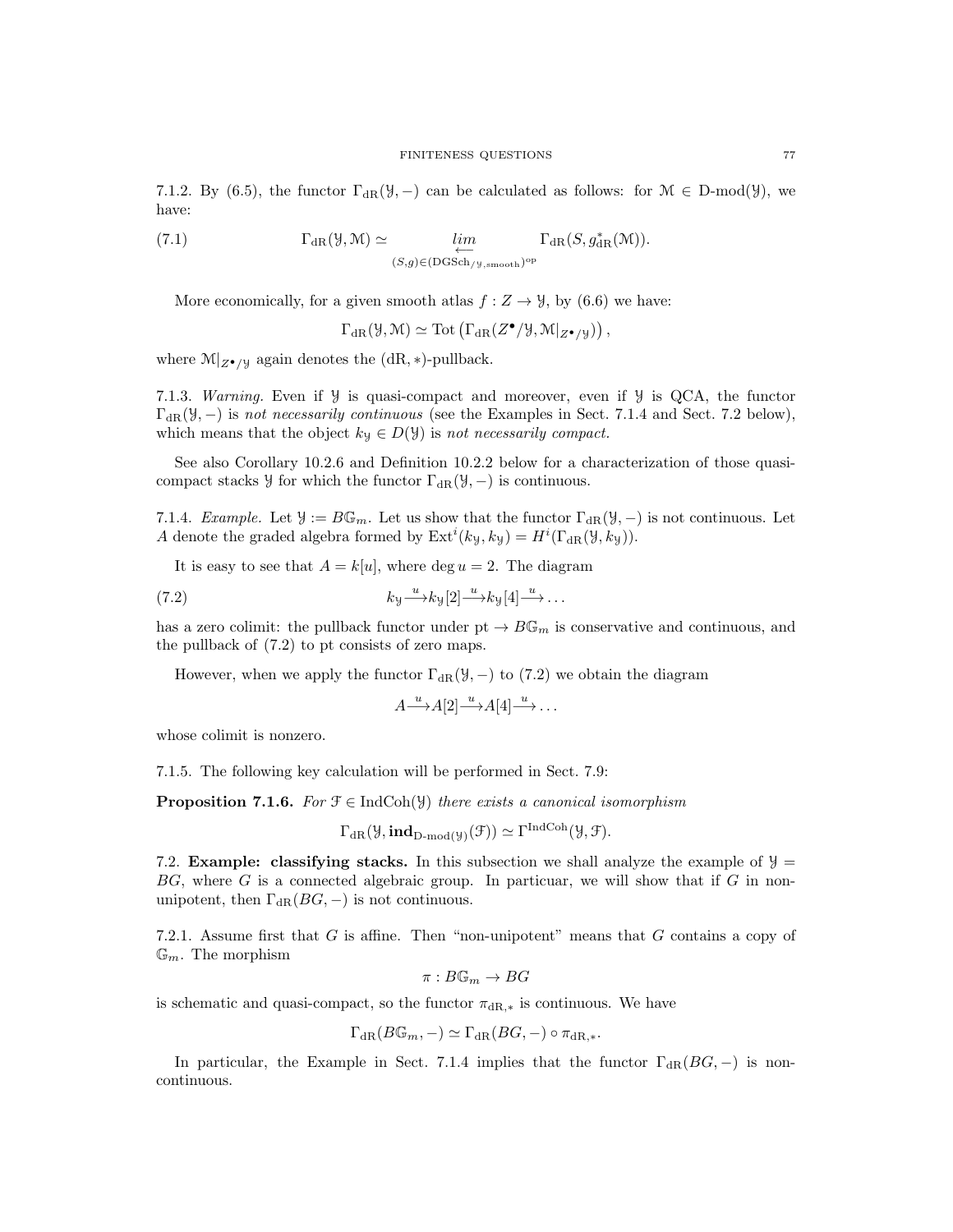7.2.2. For a general connected  $G$ , let us describe the category  $D\text{-mod}(BG)$  explicitly. Recall (see Sect. 6.4) that  $\sigma$  denotes the morphism

$$
\mathrm{pt} \to BG.
$$

The functor  $\sigma^!$  admits a left adjoint, denoted  $\sigma_!$ .

Since  $\sigma^!$  is conservative, and both functors are continuous, the Barr-Beck-Lurie theorem (see e.g. [GL:DG, Sect. 3.1.2]), implies that the category  $D\text{-mod}(BG)$  identifies with that of modules for the monad  $\sigma^! \circ \sigma_!$  acting on D-mod(pt) = Vect.

The above monad identifies with the associative algebra in Vect

$$
B:=\Big(\mathbb{M}aps_{\mathbf{D}\text{-}\mathrm{mod}(BG)}\big(\sigma_!(k),\sigma_!(k)\big)\Big)^{\mathrm{op}}\,.
$$

Hence, we obtain an equivalence of categories

(7.3) D-mod(BG) ' B-mod,

where  $B \in B$ -mod corresponds to the object  $\sigma_1(k) \in D$ -mod $(BG)$ , which is a compact generator of this category.

7.2.3. By Verdier duality

(7.4) 
$$
B \simeq (\Gamma_{\rm dR}(G,k_G))^{\vee},
$$

where the algebra structure on the right-hand side is given by the product operation  $G \times G \to G$ . It is well-known that, unless  $G$  is unipotent,  $B$  is isomorphic to the exterior algebra on generators in degrees  $-(2m_i-1)$ ,  $m_i \in \mathbb{Z}^{>0}$ , where i runs through some finite set.

The presentation of  $B$  given by (7.4) shows that the structure of associative algebra on  $B$ canonically upgrades to that of co-commutative Hopf algebra. In particular, B is augmented.

The augmentation module

 $k \in B$ -mod

corresponds to the object  $k_{BG} \in D\text{-mod}(BG)$ . In terms of (7.4), the augmentation corresponds to the map  $p_G : G \to \text{pt.}$ 

7.2.4. We obtain that the algebra

$$
A := \mathcal{M}aps_{\mathcal{D}\text{-mod}(BG)}(k_{BG}, k_{BG})
$$

is canonically isomorphic to the Koszul dual of B, i.e.,

$$
A \simeq \mathcal{M}aps_{B\text{-mod}}(k,k).
$$

Explicitly, A is a polynomial algebra on generators in degrees  $2m_1, ..., 2m_r$  for  $m_i$  as above. <sup>21</sup>

In particular, this shows that k is not a compact object in  $B$ -mod (otherwise A would have been finite-dimensional).

The functor  $\Gamma_{\text{dR}}(BG, -)$  is given, in terms of (7.3), by

$$
M\mapsto \mathrm{Maps}_B(k,M),
$$

so it is not continuous.

 $^{21}$ Over C, the latter observation reproduces a well-known fact about the cohomology of the classifying space.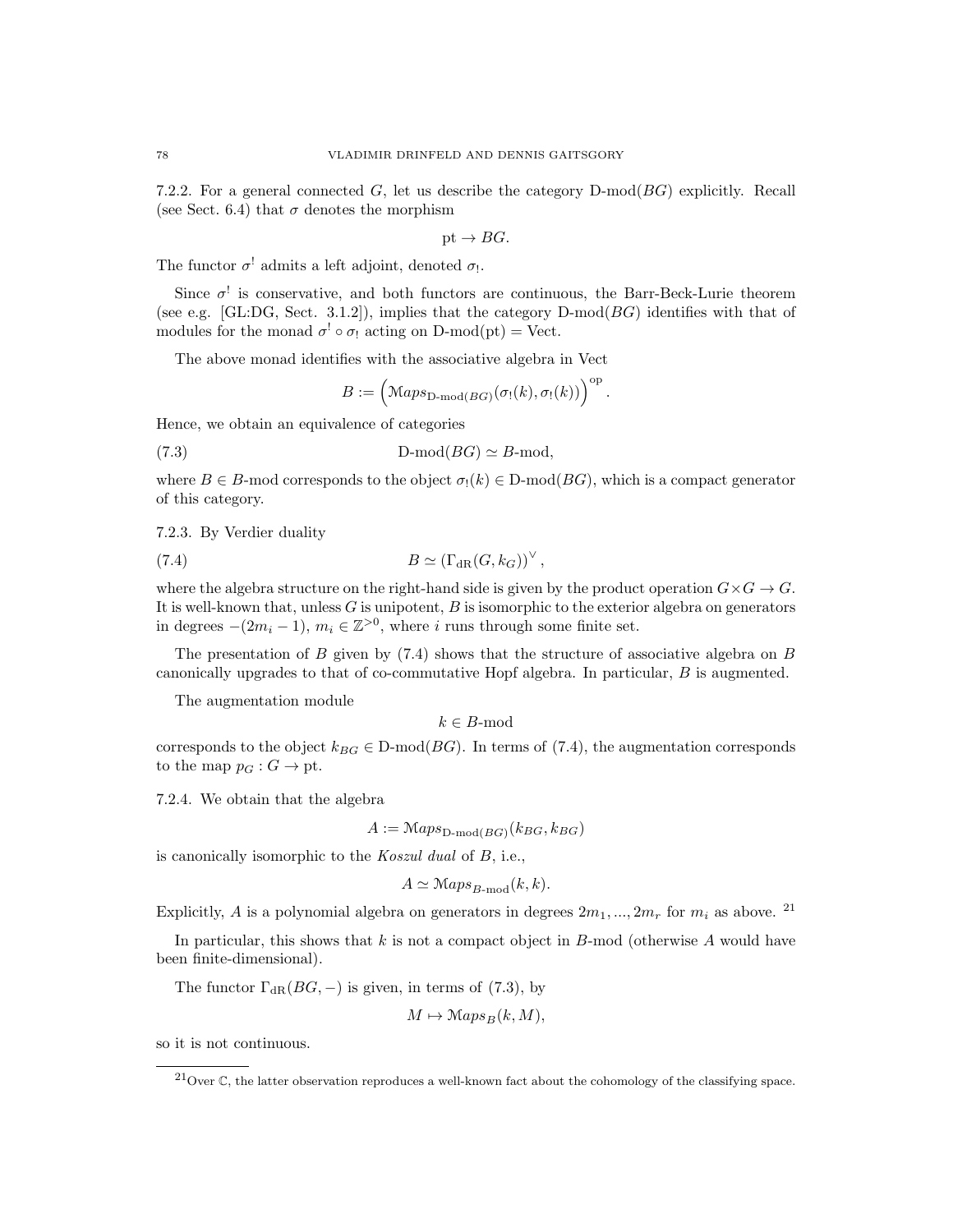7.2.5. Let us assume once again that G is affine, and compare the above description of the category  $D\text{-mod}(BG)$  with Sect. 6.4.

We obtain a pair of commutative diagrams

(7.5) 
$$
\mathfrak{g}\text{-mod} \quad \overset{\text{triv}_{\mathfrak{g}}}{\longleftrightarrow} \quad \text{Vect}
$$
\n
$$
\uparrow \qquad \qquad \uparrow
$$
\n
$$
\text{Rep}(G) \xleftarrow{\text{oblv}_{\text{D-mod}(BG)}} B\text{-mod},
$$

and

(7.6)   
\n
$$
\uparrow
$$
  $\text{Rep}(G) \xrightarrow{\text{ind}_{D\text{-mod}(BG)}} B\text{-mod}.$ 

Note that there is a natural forgetful functor

$$
(7.7) \t\t\t B\text{-mod} \to \text{Rep}(G)
$$

corresponding to the homomorphism of Hopf algebras

$$
(7.8) \tB^{\vee} = \Gamma_{\text{dR}}(G, k_G) \simeq \text{Maps}_{\text{D-mod}(G)}(\omega_G, \omega_G) \to \text{Maps}_{\text{IndCoh}(G)}(\omega_G, \omega_G) \simeq R_G.
$$

It is easy to see that the functor

$$
\mathbf{oblv}_{\mathbf{D}\text{-}\mathrm{mod}(BG)} : B\text{-}\mathrm{mod} \to \mathrm{Rep}(G)
$$

in (7.5) equals the composition of the functor (7.7), followed by the functor

 $V \mapsto V \otimes \det(\mathfrak{g})[-\dim(G)] : \text{Rep}(G) \to \text{Rep}(G).$ 

In particular, we obtain that the functor

$$
V \mapsto \operatorname{coinv}_{\mathfrak{g}}(\operatorname{Res}_{\mathfrak{g}}^G(V)) : \operatorname{Rep}(G) \to \operatorname{Vect}
$$

canonically factors as

 $\text{Rep}(G) \to B\text{-mod} \stackrel{\text{oblv}_B}{\longrightarrow} \text{Vect},$ 

where the functor  $\text{Rep}(G) \to B$ -mod is the left adjoint to the functor in (7.7).

Remark 7.2.6. Let  $BG^{\bullet}_{dR}$  denote the simplicial object of PreStk obtained by applying the functor  $\mathcal{Y} \mapsto \mathcal{Y}_{dR}$  to  $BG^{\bullet}$ . Equivalently,  $BG^{\bullet}_{dR}$  is the Čech nerve of the map  $pt \to (BG)_{dR}$ .

We have:

$$
\mathrm{Tot}(\mathrm{QCoh}(BG_{\mathrm{dR}}^{\bullet})) \simeq \mathrm{Tot}(\mathrm{IndCoh}(BG_{\mathrm{dR}}^{\bullet})) \simeq \mathrm{Tot}(\mathrm{D}\text{-}\mathrm{mod}(BG^{\bullet})) \simeq \mathrm{D}\text{-}\mathrm{mod}(BG),
$$

where the latter isomorphism is given by (6.6).

Set by definition

$$
Rep(G_{\mathrm{dR}}) := \mathrm{Tot}(\mathrm{QCoh}(BG_{\mathrm{dR}}^{\bullet})).
$$

We can informally interpret the resulting adjunction  $\text{Rep}(G) \rightleftarrows \text{Rep}(G_{dR})$  as coming from the short exact sequence

$$
1 \to \mathfrak{g} \to G \to G_{\mathrm{dR}} \to 1.
$$

The latter will be made precise in [GR2] by considering the formal completion  $G^{\wedge}$  at  $1 \in G$ , and showing that  $G_{\text{dR}} \simeq G/G^{\wedge}$  and that proving that

$$
\mathfrak{g}\text{-mod}\simeq \mathrm{Rep}(G^\wedge):=\mathrm{Tot}(\mathrm{QCoh}((G^\wedge)^\bullet)).
$$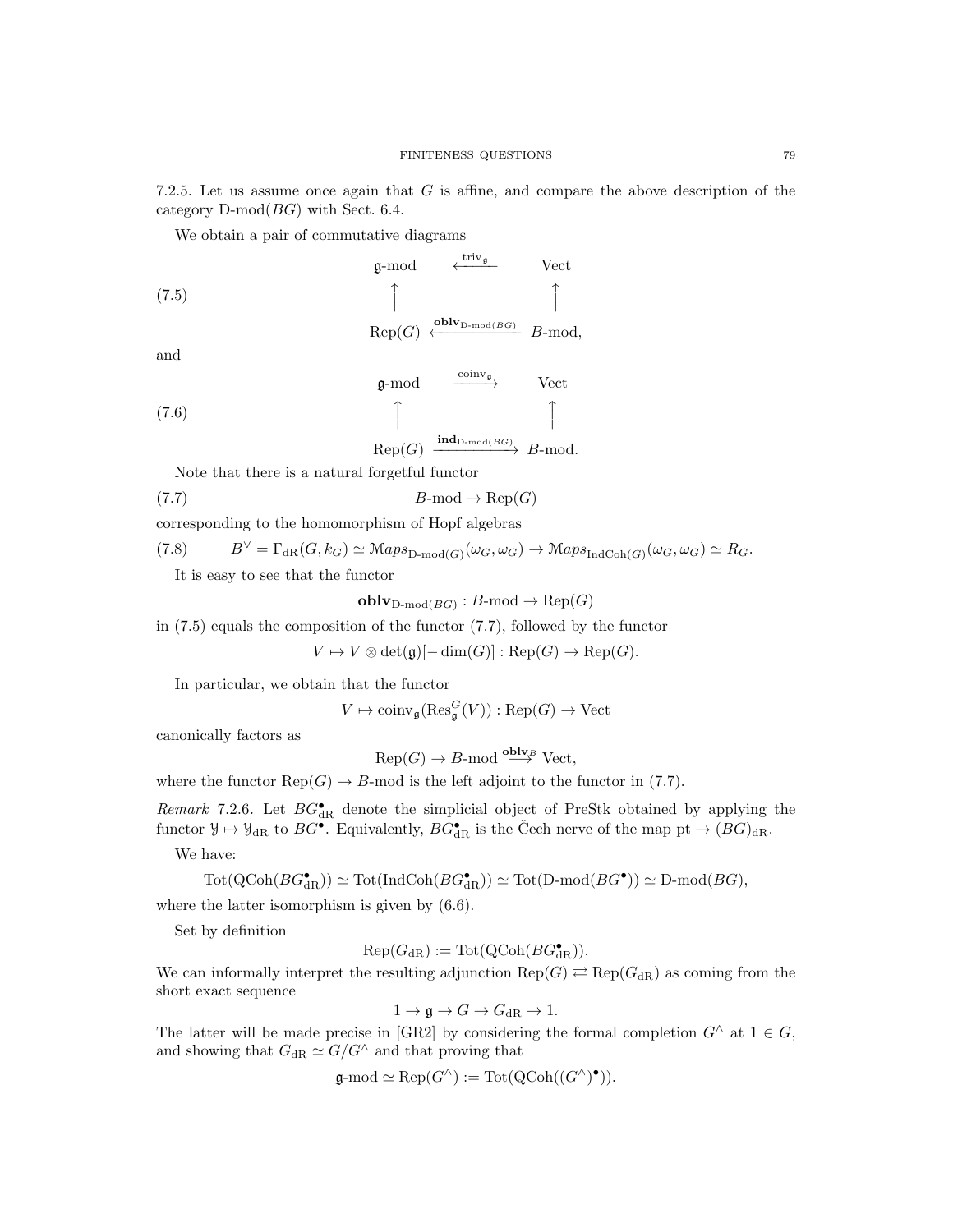#### 7.3. Coherence and compactness on algebraic stacks.

7.3.1. Let

$$
\mathrm{D\text{-}mod}_{\mathrm{coh}}(\mathcal{Y})\subset \mathrm{D\text{-}mod}(\mathcal{Y})
$$

be the full subcategory consisting of objects  $\mathcal{M} \in D\text{-mod}(\mathcal{Y})$  such that  $g'(\mathcal{M}) \in D\text{-mod}_{\text{coh}}(S)$ for any smooth map  $g: S \to \mathcal{Y}$ , where S is a DG scheme. (Of course, D-mod<sub>coh</sub>( $\mathcal{Y}$ ) is not cocomplete.)

It is easy to see that coherence condition is equivalent to requiring that  $g_{\text{dR}}^*(\mathcal{M}) \in \text{D-mod}(S)$ belong to D-mod<sub>coh</sub>(S) for any smooth map  $g : S \to Y$ , where S is a DG scheme. (Indeed, for smooth maps,  $g_{\text{dR}}^*$  and  $g^!$  differ by a cohomological shift on each connected component of S.)

It is also clear, that in either definition it suffices to consider those S that are quasi-compact, or even affine.

Finally, it is enough to require either of the above conditions for just one smooth atlas  $f: Z \rightarrow \mathcal{Y}.$ 

7.3.2. The object  $k_y \in D\text{-mod}(\mathcal{Y})$  is always in D-mod<sub>coh</sub>( $\mathcal{Y}$ ). On the other hand, even if  $\mathcal{Y}$  is quasi-compact it may happen that  $k<sub>y</sub>$  is not compact (see Sect.7.1.3).

So it is not true that D-mod( $\mathcal{Y}^c$  equals D-mod<sub>coh</sub>( $\mathcal{Y}$ ) for any quasi-compact stack. <sup>22</sup> However, we have:

Lemma 7.3.3. For any algebraic stack y one has the inclusion

(7.9) 
$$
D\text{-mod}(\mathcal{Y})^c \subset D\text{-mod}_{coh}(\mathcal{Y}).
$$

*Proof.* The proof repeats verbatim that of Proposition  $3.4.2(a)$ :

We need to show that if  $\mathcal{M} \in \mathcal{D}$ -mod $(\mathcal{Y})^c$  then for any smooth map  $g : S \to \mathcal{Y}$  with S being a quasi-compact (or even affine) DG scheme, one has  $g_{\text{dR}}^*(\mathcal{M}) \in \text{D-mod}_{\text{coh}}(S) = \text{D-mod}(S)^c$ .

However, this is clear since  $g_{\text{dR}}^*$  admits a right adjoint that commutes with colimits, namely  $g_{\text{dR},*}$  (see Sect. 6.1.7).

7.3.4. Verdier duality on algebraic stacks. Let us observe that there exists a canonical involutive anti self-equivalence

(7.10) 
$$
\mathbb{D}_{y}^{\text{Verdier}} : (\text{D-mod}_{\text{coh}}(\mathcal{Y}))^{\text{op}} \to \text{D-mod}_{\text{coh}}(\mathcal{Y})
$$

(called Verdier duality) such that for any smooth map  $g : S \to Y$  from a scheme, we have:

$$
g^! \circ \mathbb{D}_{\mathcal{Y}}^{\text{Verdier}} \simeq \mathbb{D}_{S}^{\text{Verdier}} \circ g_{\text{dR}}^*.
$$

In other words, to define (7.10) we use two different realizations of  $D\text{-mod}_{coh}(\mathcal{Y})$  as a limit: the one of  $(6.1)$  for the first copy of D-mod<sub>coh</sub> $(y)$ , and the one of  $(6.5)$  for the second one.

**Lemma 7.3.5.** For any  $M \in D\text{-mod}_{coh}(\mathcal{Y})$  and  $M' \in D\text{-mod}(\mathcal{Y})$  one has a canonical isomorphism

$$
\mathcal{M}aps_{\mathcal{D}\text{-mod}(\mathcal{Y})}(\mathbb{D}_{\mathcal{Y}}^{\mathcal{V}\text{-}\mathrm{r}\mathrm{-der}}(\mathcal{M}), \mathcal{M}') \simeq \Gamma_{\mathrm{dR}}(\mathcal{Y}, \mathcal{M} \overset{!}{\otimes} \mathcal{M}').
$$

<sup>&</sup>lt;sup>22</sup>According to Corollary 10.2.7 below, D-mod( $y$ )<sup>c</sup> = D-mod<sub>coh</sub>( $y$ ) for those quasi-compact stacks that are safe in the sense of Definition 10.2.2.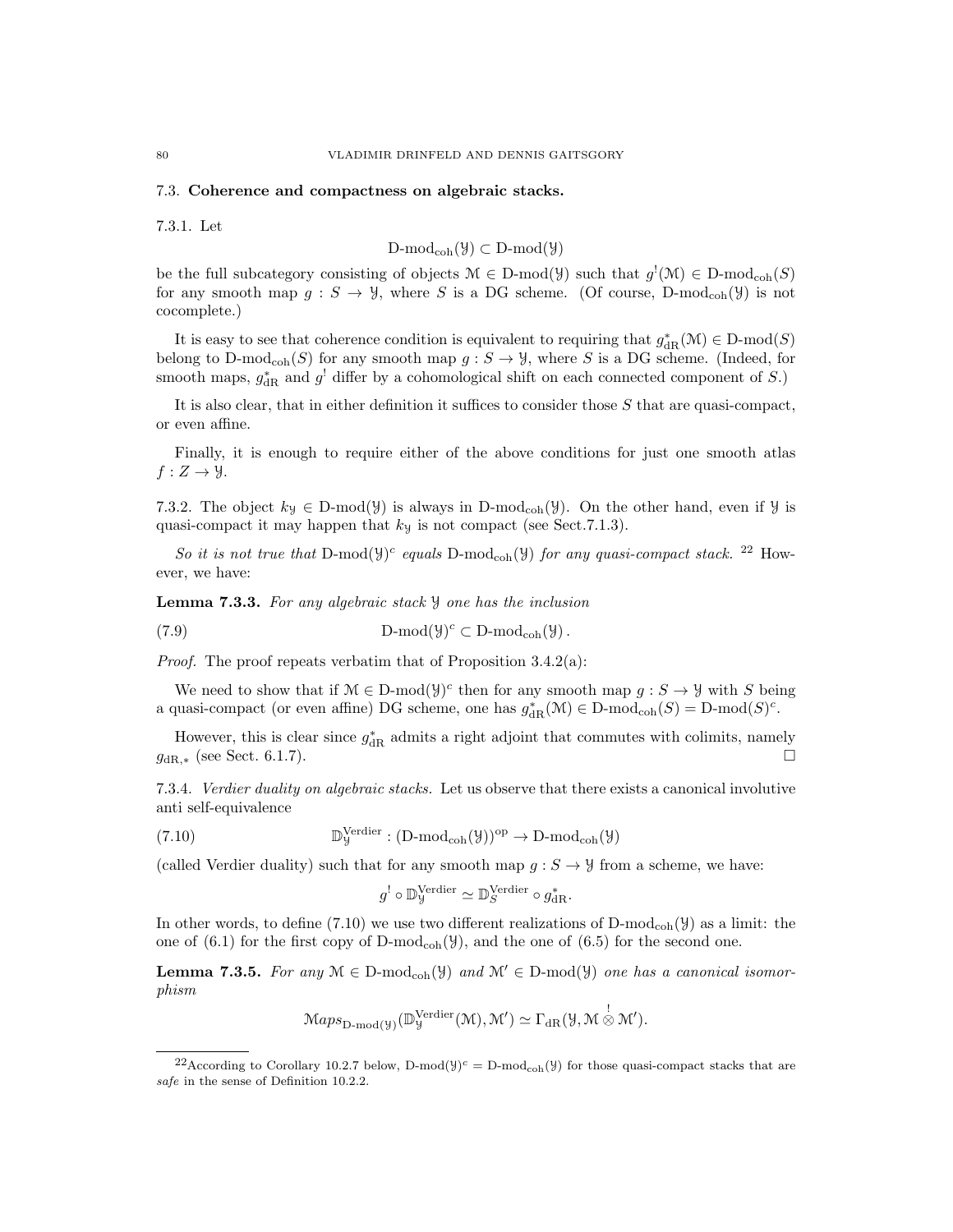*Proof.* The two sides are calculated as limits over  $(S, g) \in (DGSch_{/\mathcal{Y},smooth})^{\text{op}}$  of

$$
\mathrm{Maps}_{\mathrm{D\text{-}mod}(S)}\left(g^{!}(\mathbb{D}_{\mathcal{Y}}^{\mathrm{Verdier}}(\mathcal{M})), g^{!}(\mathcal{M}')\right) \text{ and } \Gamma_{\mathrm{dR}}\left(S, g_{\mathrm{dR}}^{*}(\mathcal{M} \overset{!}{\otimes} \mathcal{M}')\right),
$$

respectively. By (5.14), we have

$$
\mathrm{Maps}_{\mathrm{D-mod}(S)}\left(g^{!}(\mathbb{D}_{\mathcal{Y}}^{\mathrm{Verdier}}(\mathcal{M})), g^{!}(\mathcal{M}')\right) \simeq \mathrm{Maps}_{\mathrm{D-mod}(S)}\left(\mathbb{D}_{S}^{\mathrm{Verdier}}(g_{\mathrm{dR}}^{*}(\mathcal{M})), g^{!}(\mathcal{M}')\right) \simeq \\ \simeq \Gamma_{\mathrm{dR}}\left(S, g_{\mathrm{dR}}^{*}(\mathcal{M}) \overset{!}{\otimes} g^{!}(\mathcal{M}')\right),
$$

so the required isomorphism follows from  $(6.3)$ .

Combining Lemma 7.3.5, Proposition 4.4.4, Lemma 6.3.20 and Proposition 7.1.6, we obtain:

.

**Corollary 7.3.6.** If  $\mathcal{F} \in \text{Coh}(\mathcal{Y})$  then  $\text{ind}_{D\text{-mod}(\mathcal{Y})}(\mathcal{F}) \in D\text{-mod}_{\text{coh}}(\mathcal{Y})$ , and we have: Verdier

(7.11) 
$$
\mathbb{D}_{y}^{\text{Verdier}}\left(\text{ind}_{D\text{-mod}(y)}(\mathcal{F})\right) \simeq \text{ind}_{D\text{-mod}(y)}\left(\mathbb{D}_{y}^{\text{Serre}}(\mathcal{F})\right)
$$

7.4. (dR, ∗)-pushforwards for stacks.

7.4.1. If  $\pi : \mathcal{Y}_1 \to \mathcal{Y}_2$  is a map between algebraic stacks. We define the functor

$$
\pi_{\mathrm{dR},*}: \mathrm{D-mod}(\mathcal{Y}_1) \to \mathrm{D-mod}(\mathcal{Y}_2)
$$

by

(7.12) 
$$
\pi_{\mathrm{dR},*}(\mathcal{M}) := \lim_{\substack{\longleftarrow \\ (S,g) \in ((\mathrm{DGSch}_{\mathrm{aft}})_{/\mathcal{Y}_1,\mathrm{smooth}})^{\mathrm{op}}}} (\pi \circ g)_{\mathrm{dR},*} (g_{\mathrm{dR}}^*(\mathcal{M})),
$$

where  $(\pi \circ g)_{\text{dR},*}$  is understood in the sense of Sect. 6.1.7.

Remark 7.4.2. Unfortunately, we do not know how to characterize the functor  $\pi_{\text{dR},*}$  intrinsically. Unless  $\pi$  is smooth (or, more generally, locally acyclic in an appropriate sense), the left adjoint to  $\pi_{\text{dR},*}$  will not be defined as a functor D-mod $(\mathcal{Y}_2) \to D\text{-mod}(\mathcal{Y}_1)$ , but rather on the corresponding pro-categories.

See, however, Corollary 7.8.4, which gives an explicit formula for maps into  $\pi_{\text{dR},*}(-)$  out of a coherent object of D-mod $(\mathcal{Y}_2)$ .

7.4.3. Warning. The functor  $\pi_{\text{dR,*}}$  has features similar to those of the functor  $\pi_*$  discussed in Sect. 1.3.1. For a general morphism  $\pi$ , it is not continuous (see Sect. 7.1.3); it does not satisfy base change (even for open embeddings) or the projection formula (see Sects. 7.6 and 7.7 below for the explanation of what this means).

That said, the restriction of  $\pi_{\text{dR},*}$  to D-mod $(\mathcal{Y}_1)^+$  behaves reasonably, as is guaranteed by Proposition 7.6.8.

However, on all of D-mod( $\mathcal{Y}_1$ ), the functor  $\pi_{\text{dR},*}$  may surprise one's intuition; see Sect. 7.8.7 for a particularly treacherous example.

7.5. Properties of the  $(dR, *)$ -pushforward. This subsection is devoted to proving that  $\pi_{\text{dR},*}$  has some reasonable properties. As the following discussion is purely technical (and will amount to showing that certain limits can be commuted with certain colimits), the reader can skip it on the first pass, and return to it when necessary.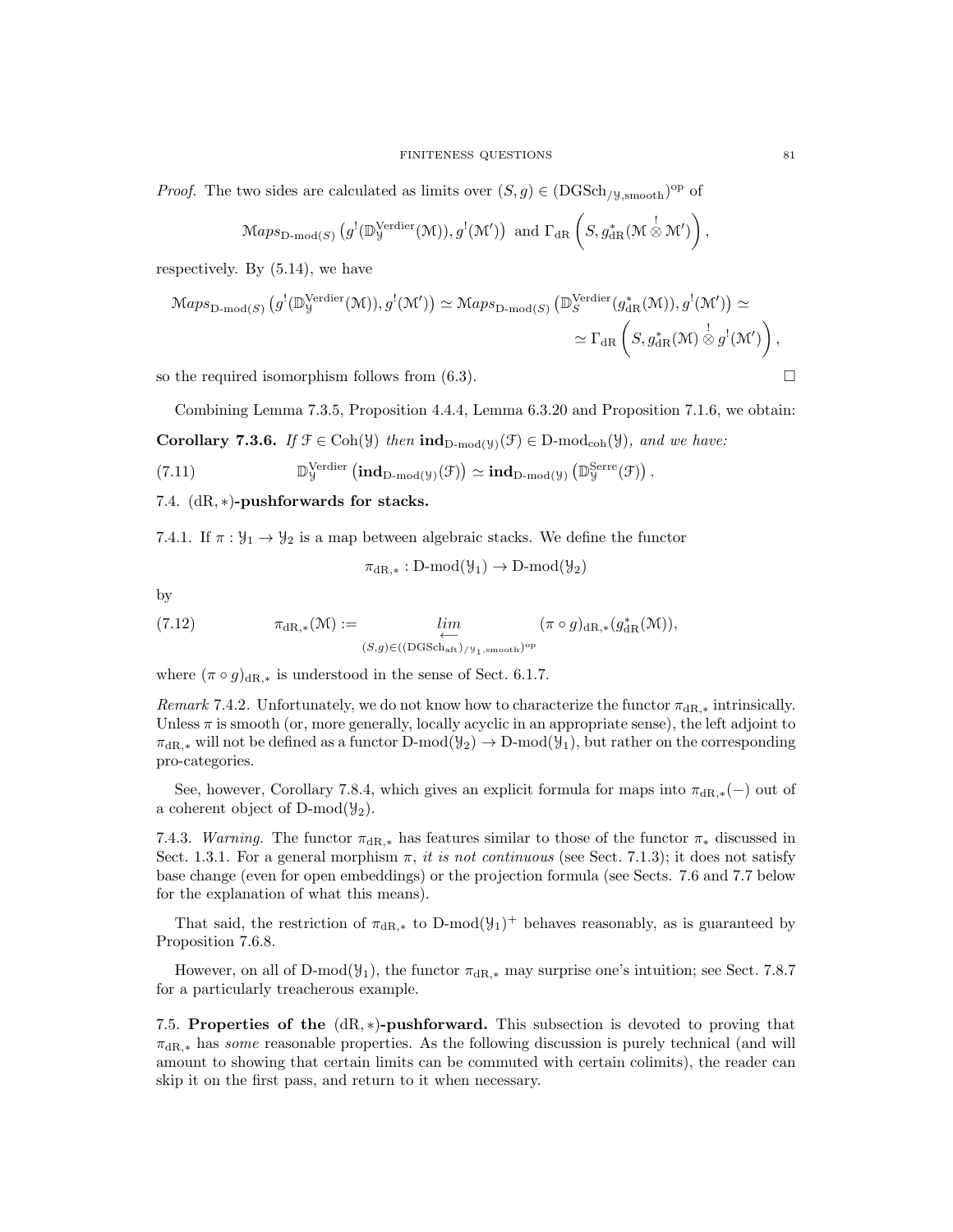7.5.1. One can calculate more economically  $\pi_{\text{dR},*}$  as follows.

Let A be a category equipped with a functor

$$
a \mapsto (S_a, g_a) : A \to (DGSch_{\text{aft}})_{/\mathcal{Y}_1, \text{smooth}}
$$

with the property that the functor given by  $(dR, *)$ -pullback

$$
\text{D-mod}(\mathcal{Y}_1) \to \varprojlim_{a \in A^{\text{op}}} \text{D-mod}(S_a),
$$

is an equivalence, cf. Sect. 1.2.5.

In Sect. 7.8.8 we will prove:

**Lemma 7.5.2.** For  $\mathcal{M}_1 \in \mathcal{D}$ -mod $(\mathcal{Y}_1)$ , the map

$$
\pi_{\mathrm{dR},*}(\mathcal{M}_1) \to \varprojlim_{a \in A^{\mathrm{op}}} (\pi \circ g_{\alpha})_{\mathrm{dR},*} \circ (g_{\alpha})_{\mathrm{dR}}^*(\mathcal{M}_1)
$$

is an isomorphism.

7.5.3. Assume for a moment that  $\pi$  is schematic and quasi-compact. In this case we obtain two functors, both denoted  $\pi_{\text{dR},*}$ . One such functor, which we shall temporarily denote by  $\pi_{\text{dR},*}^{(a)}$  was introduced in Sect. 6.1.7 and was specific to schematic quasi-compact maps. Another functor, which we shall temporarily denote by  $\pi_{\text{dR}}^{(b)}$  $\frac{dR}{dR,*}$  is the one from (7.12).

It is easy to see that there is a natural transformation

(7.13) 
$$
\pi_{\mathrm{dR},*}^{(a)} \to \pi_{\mathrm{dR},*}^{(b)}
$$

We claim:

Proposition 7.5.4. The natural transformation  $(7.13)$  is an isomorphism.

Due to this proposition, we obtain that the notation  $\pi_{\text{dR},*}$  is unambiguous.

*Proof.* For  $\mathcal{M}_1 \in D\text{-mod}(\mathcal{Y}_1)$  we calculate  $\pi_{\text{dR}}^{(b)}$  $d_{\text{dR},*}^{(0)}(\mathcal{M}_1)$  by Lemma 7.5.2 via the category  $A =$  $(DGSch<sub>aff</sub>)/y<sub>2,smooth</sub>$ , see Lemma 1.2.6.

For

 $(S_2, g_2) \in (DGSch_{\text{aff}})_{/\mathcal{Y}_2,\text{smooth}}$ 

consider the Cartesian diagram

$$
S_1 \xrightarrow{g_1} \mathcal{Y}_1
$$
  
\n
$$
\pi_S \downarrow \qquad \qquad \downarrow \pi
$$
  
\n
$$
S_2 \xrightarrow{g_2} \mathcal{Y}_2,
$$

and we have:

$$
(\pi \circ g_1)_{\mathrm{dR},*} \circ (g_1)^*_{\mathrm{dR}}(\mathcal{M}_1) \simeq (g_2 \circ \pi_S)_{\mathrm{dR},*} \circ (g_1)^*_{\mathrm{dR}}(\mathcal{M}_1) \simeq (g_2)_{\mathrm{dR},*} \circ (\pi_S)_{\mathrm{dR},*} \circ (g_1)^*_{\mathrm{dR}}(\mathcal{M}_1).
$$
  
However, it is easy to see that the natural transformation

$$
(g_2)^*_{\mathrm{dR}} \circ \pi_{\mathrm{dR},*}^{(a)} \to (\pi_S)_{\mathrm{dR},*} \circ (g_1)^*_{\mathrm{dR}}
$$

arising by adjunction is an isomorphism.

Hence,

$$
(\pi \circ g_1)_{\mathrm{dR},*} \circ (g_1)^*_{\mathrm{dR}}(\mathcal{M}_1) \simeq (g_2)_{\mathrm{dR},*} \circ (g_2)^*_{\mathrm{dR}} \circ \pi_{\mathrm{dR},*}^{(a)}(\mathcal{M}_1).
$$

 $\lambda$ 

Passing to the limit over  $(S_2, g_2)$  we obtain the desired isomorphism.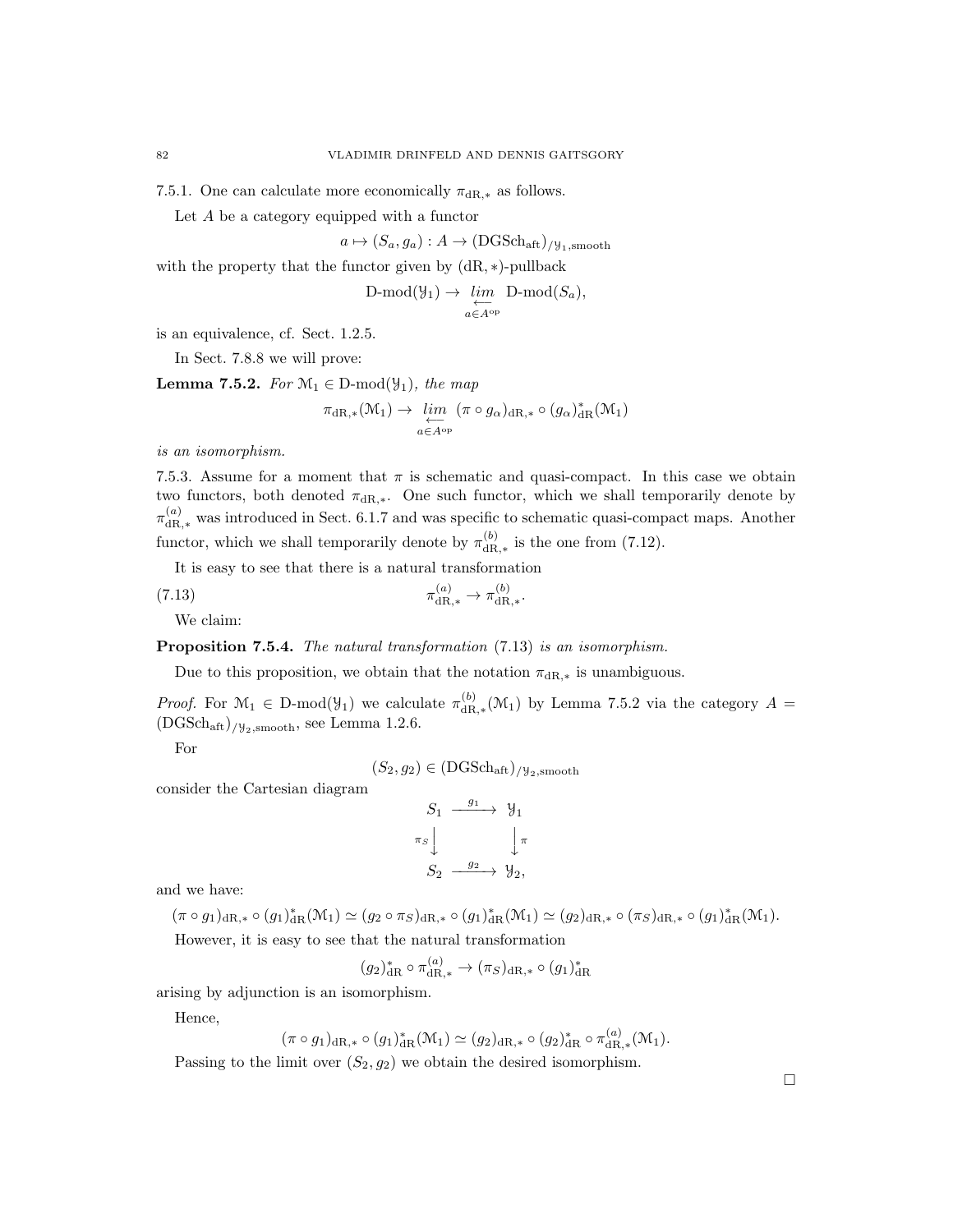7.5.5. Transitivity. We note the following property of the functor  $\pi_{\text{dR},*}$ :

Lemma 7.5.6. There exists a canonical isomorphism of (non-contunuous) functors

$$
D\text{-mod}(\mathcal{Y}_1) \to \text{Vect}: \Gamma_{\text{dR}}(\mathcal{Y}_1, -) \simeq \Gamma_{\text{dR}}(\mathcal{Y}_2, \pi_{\text{dR},*}(-)).
$$

*Proof.* Follows from the fact that the partially defined left adjoint  $\pi_{\text{dR}}^*$  of  $\pi_{\text{dR,*}}$  is defined on  $k_{\mathcal{Y}_2}$  and

$$
\pi_{\mathrm{dR}}^*(k_{\mathcal{Y}_2}) \simeq k_{\mathcal{Y}_1}.
$$

Let now  $\phi: \mathcal{Y}_2 \to \mathcal{Y}_3$  be another morphism between algebraic stacks. It is easy to see that there exists a natural transformation

$$
\phi_{\mathrm{dR},*} \circ \pi_{\mathrm{dR},*} \to (\phi \circ \pi)_{\mathrm{dR},*}.
$$

The natural transformation is not always an isomorphism, see Sect. 7.8.7 for a counterexample. In what follows we shall need the following statement, proved in Sect. 7.8.5:

**Proposition 7.5.7.** Suppose that  $\pi$  is schematic and quasi-compact. Then the natural transformation (7.14) is an isomorphism.

We refer the reader to Sect. 7.8.6 where several more situations are given, in which  $(7.14)$  is an isomorphism.

7.5.8. Pushforward of induced D-modules. Let  $\pi : \mathcal{Y}_1 \to \mathcal{Y}_2$  be as above. It is easy to see that there exists a canonical natural transformation between functors  $\text{IndCoh}(\mathcal{Y}_1) \to \text{D-mod}(\mathcal{Y}_2)$ , namely,

(7.15) 
$$
\mathbf{ind}_{D\text{-mod}(\mathcal{Y}_2)} \circ \pi_{\text{non-ren},*}^{\text{IndCoh}} \to \pi_{dR,*} \circ \mathbf{ind}_{D\text{-mod}(\mathcal{Y}_1)}.
$$

The following assertion will be proved in Sect. 9.3.17:

**Proposition 7.5.9.** Suppose that  $\mathcal{Y}_1$  and  $\mathcal{Y}_2$  are QCA. Then the natural transformation (7.15) is an isomorphism.

Remark 7.5.10. We do not know whether (7.15) is an isomorphism for an arbitrary morphism of stacks. Note, however, that when  $\mathcal{Y}_2 = \text{pt}$ , this is true by Proposition 7.1.6.

7.5.11. Note that if  $\pi$  is smooth, the functor  $\pi_{\text{dR},*}$  commutes with limits, since it admits a left adjoint. In general, this will not be so. However, we have the following useful property:

**Lemma 7.5.12.** For  $\mathcal{M} \in \mathcal{D}$ -mod $(\mathcal{Y}_1)$ , the natural map

$$
\pi_{\mathrm{dR},*}(\mathcal{M}) \to \varprojlim_{n} \pi_{\mathrm{dR},*}(\tau^{\geq -n}(\mathcal{M}))
$$

is an isomorphism.

Proof. We have:

$$
\lim_{\substack{\longleftarrow \\ n}} \pi_{\mathrm{dR},*}(\tau^{\geq -n}(\mathcal{M})) \simeq \lim_{\substack{\longleftarrow \\ n}} \lim_{(S,g) \in ((\mathrm{DGSch}_{\mathrm{aff}}) / \mathcal{Y}_1, \mathrm{smooth})^{\mathrm{op}}}} \frac{\lim}{\left(\pi \circ g\right)_{\mathrm{dR},*} (g_{\mathrm{dR}}^*(\tau^{\geq -n}(\mathcal{M})))} \simeq \lim_{\substack{\longleftarrow \\ (S,g) \in ((\mathrm{DGSch}_{\mathrm{aff}}) / \mathcal{Y}_1, \mathrm{smooth})^{\mathrm{op}}}} \lim_{\substack{\longleftarrow \\ n}} \lim_{(S,g) \in ((\mathrm{DGSch}_{\mathrm{aff}}) / \mathcal{Y}_1, \mathrm{smooth})^{\mathrm{op}}}} \frac{\lim}{n} \left(\pi \circ g\right)_{\mathrm{dR},*} (g_{\mathrm{dR}}^*(\tau^{\geq -n}(\mathcal{M}))).
$$

We claim that for each  $(S, g)$ , the map

$$
(\pi \circ g)_{\mathrm{dR},*}(g_{\mathrm{dR}}^*(\mathcal{M})) \to \varprojlim_n (\pi \circ g)_{\mathrm{dR},*}(g_{\mathrm{dR}}^*(\tau^{\geq -n}(\mathcal{M})))
$$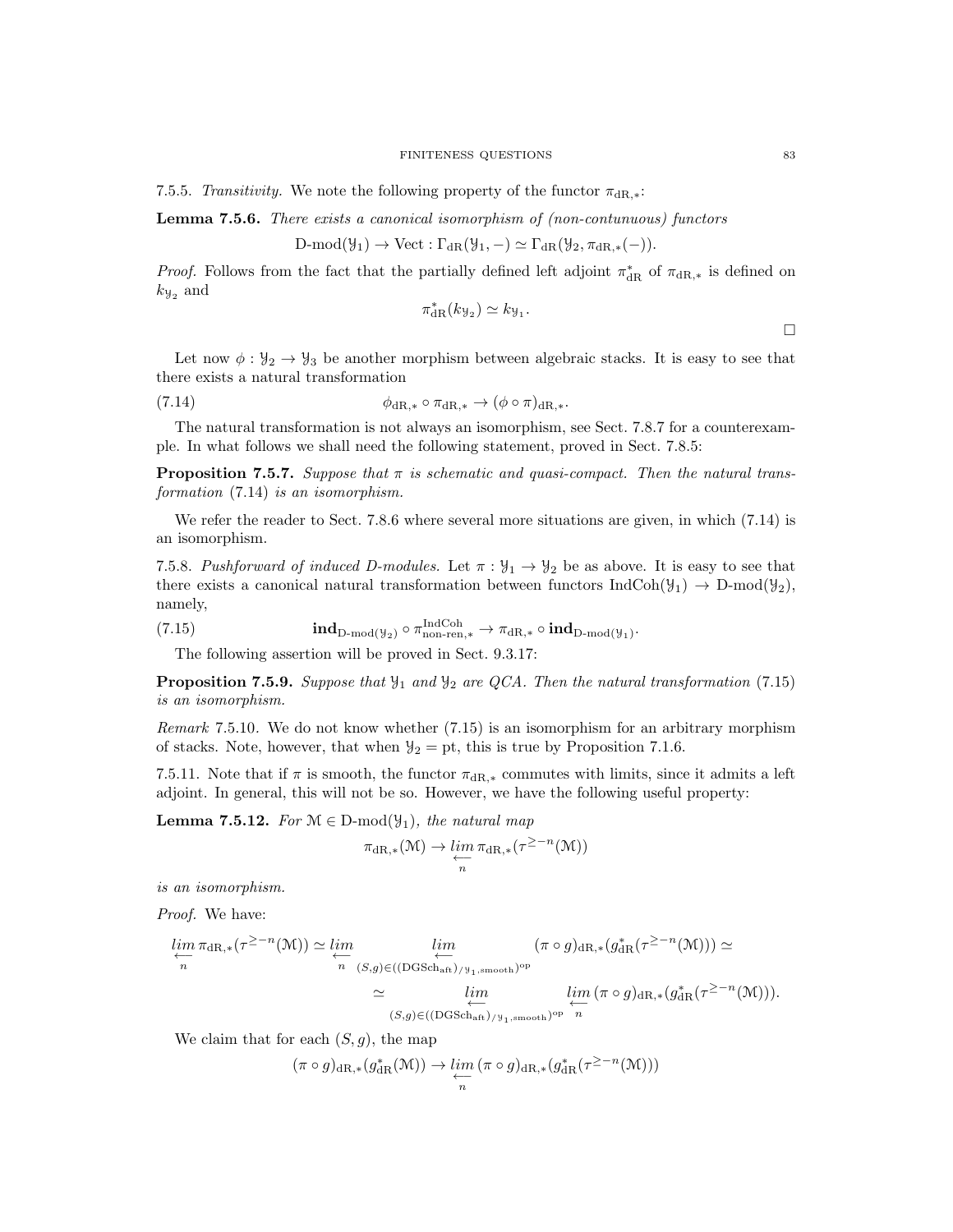is an isomorphism.

First, since  $g_{\text{dR}}^*$  is of bounded cohomological amplitude, we rewrite

$$
\lim_{\substack{\longleftarrow \\n}} (\pi \circ g)_{\mathrm{dR},*} (g_{\mathrm{dR}}^*(\tau^{\geq -n}(\mathcal{M}))) \simeq \lim_{\substack{\longleftarrow \\n}} (\pi \circ g)_{\mathrm{dR},*} (\tau^{\geq -n} (g_{\mathrm{dR}}^*(\mathcal{M}))).
$$

Thus, we have reduced the assertion of the lemma to the case when  $\mathcal{Y}_1 = S$  is a quasi-compact DG scheme. In this case, the functor  $\pi_{\text{dR},*}$  has itself a bounded cohomological amplitude, so

$$
\lim_{\substack{\longleftarrow \\n}} \pi_{\mathrm{dR},*}(\tau^{\geq -n}(\mathfrak{M})) \simeq \lim_{\substack{\longleftarrow \\n}} \tau^{\geq -n}(\pi_{\mathrm{dR},*}(\mathfrak{M})).
$$

Now, the desired assertion follows from the left-completeness of  $D-mod(\mathcal{Y}_2)$  in its t-structure.  $\Box$ 

### 7.6. Base change for the (dR, ∗)-pushforward.

7.6.1. Let  $\pi : \mathcal{Y}_1 \to \mathcal{Y}_2$  be as above, and let  $\phi_2 : \mathcal{Y}'_2 \to \mathcal{Y}_2$  be another morphism of algebraic stacks.

Consider the Cartesian diagram

$$
\begin{array}{ccc}\n\mathcal{Y}'_1 & \xrightarrow{\phi_1} & \mathcal{Y}_1 \\
\pi' & & \downarrow \pi \\
\mathcal{Y}'_2 & \xrightarrow{\phi_2} & \mathcal{Y}_2.\n\end{array}
$$

For  $\mathcal{M}_1 \in D\text{-mod}(\mathcal{Y}_1)$  there exists a canonically defined map

(7.16) 
$$
\phi_2^! \circ \pi_{\mathrm{dR},*}(\mathcal{M}_1) \to \pi'_{\mathrm{dR},*} \circ \phi_1^!(\mathcal{M}_1).
$$

#### Definition 7.6.2.

- (a) The triple  $(\phi_2, \mathcal{M}_1, \pi)$  satisfies base change if the map (7.16) is an isomorphism.
- (b) The pair  $(\mathcal{M}_1, \pi)$  satisfies base change if (7.16) is an isomorphism for any  $\phi_2$ .
- (c) The morphism  $\pi$  satisfies base change if (7.16) is an isomorphism for any  $\phi_2$  and  $\mathcal{F}_1$ .

7.6.3. We have the following analog of Proposition 1.3.6:

**Proposition 7.6.4.** Given  $\pi : \mathcal{Y}_1 \to \mathcal{Y}_2$ , for  $\mathcal{M}_1 \in D\text{-mod}(\mathcal{Y}_1)$  the following conditions are equivalent:

- (i)  $(\mathcal{M}_1, \pi)$  satisfies base change.
- (ii)  $(\phi_2, \mathcal{F}_1, \pi)$  satisfies base change whenever  $\mathcal{Y}_2 = S_2 \in \text{DGSch}_{\text{aff}}^{\text{aff}}$ .

(iii) For any  $S'_2 \stackrel{f_2}{\rightarrow} S_2 \stackrel{g_2}{\rightarrow} \mathcal{Y}_2$  with  $S_2, S'_2 \in DGSch_{aff}^{aff}$ , the triple  $(f_2, \mathcal{F}_{S,1}, \pi_S)$  satisfies base change, where

$$
g_1: S_2 \underset{\mathcal{Y}_2}{\times} \mathcal{Y}_1 \to \mathcal{Y}_1, \ \mathcal{M}_{S,1} := g_1^1(\mathcal{F}_1) \ \text{and} \ \pi_S: S_2 \underset{\mathcal{Y}_2}{\times} \mathcal{Y}_1 \to S_2.
$$

Proof. Follows in the same way as Proposition 1.3.6 using the following observation.

Let  $i \mapsto \mathbf{C}^i, i \in I$  be a family of cocomplete DG categories, let  $F^{i,j} : \mathbf{C}^i \to \mathbf{C}^j$  denote the corresponding family of functors. Let  $\mathbf{C} := \lim_{\leftarrow} \mathbf{C}^i$  be their limit.  $\overleftarrow{i}$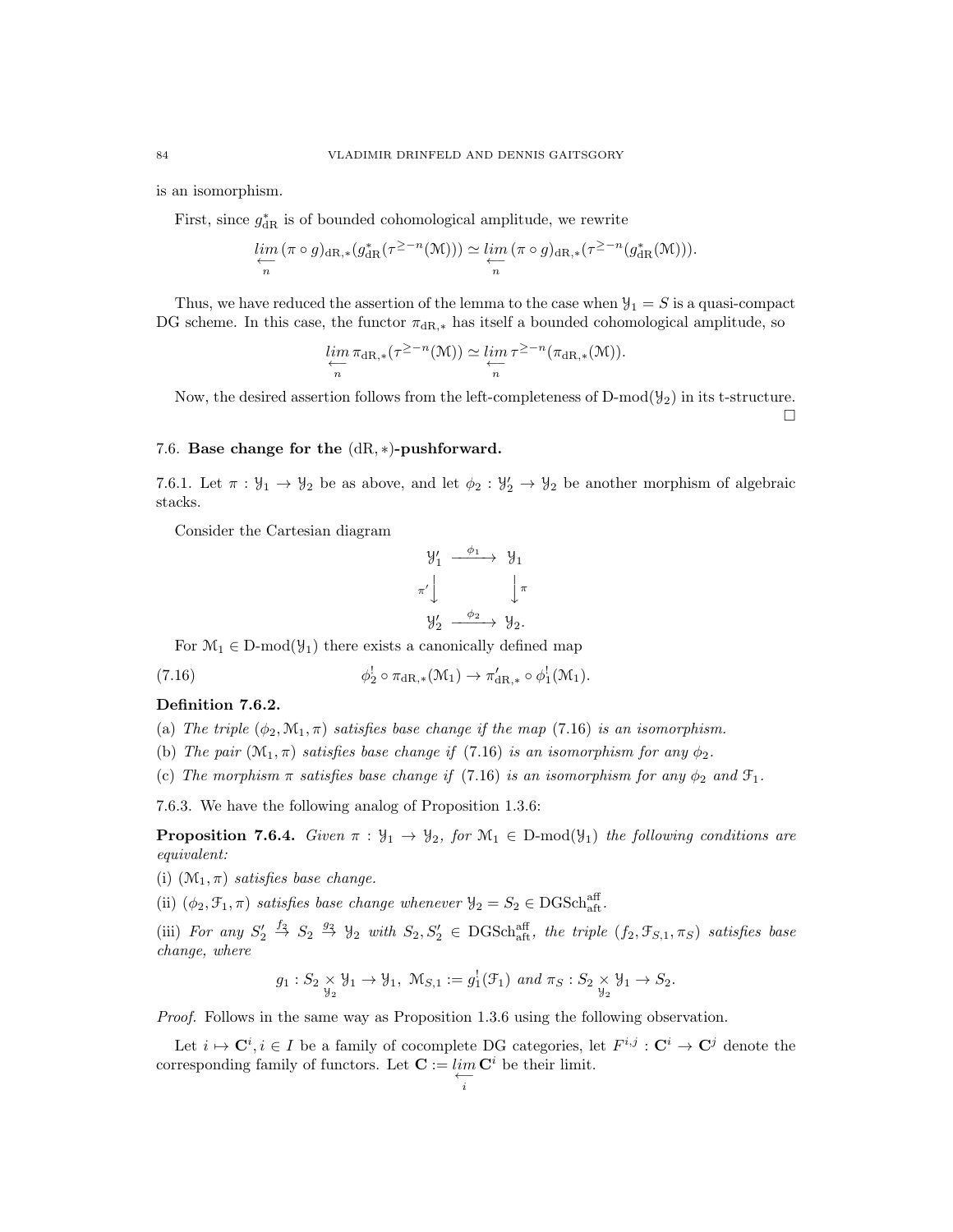For another category of indices A, let  $c_a, a \in A$  be an A-family of objects in C, i.e., a compatible family of objects  $\mathbf{c}_a^i \in \mathbf{C}^i, a \in A$ . Denote

$$
\mathbf{c}^i := \mathop{lim}\limits_{\substack{\longleftarrow \\ a}} \mathbf{c}^i_a \in \mathbf{C}^i
$$

(recall that cocomplete DG categories are closed under limits, see Sect. 0.6.3).

**Lemma 7.6.5.** Suppose that the maps  $F_{i,j}(\mathbf{c}^i) \to \mathbf{c}^j$  are isomorphisms. Then

$$
\mathbf{c}:=\lim_{\substack{\longleftarrow \\ a}}\mathbf{c}_a \in \mathbf{C}
$$

corresponds to the system  $i \mapsto c^i$ .

We apply this lemma as follows: the category of indices I is  $((\text{DGSch})^{\text{aff}}_{/y_2})^{\text{op}}$  and for an object  $i = (Z, f) \in I$ , set

$$
\mathbf{C}^i = \text{D-mod}(Z),
$$

so that  $\mathbf{C} = \text{D-mod}(\mathcal{Y}_2)$ .

We take the category of indices A to be  $((\text{DGSch}^{\text{aff}}_{\text{aff}})_{y_1,\text{smooth}})^\text{op}$ . For each  $a = (S, g) \in A$  we set

$$
\mathbf{c}_a := (\pi \circ g)_{\mathrm{dR},*}(g_{\mathrm{dR}}^*(\mathcal{M}_1)),
$$

so that  $\mathbf{c} = \pi_{\mathrm{dR},*}(\mathcal{M})$  and for  $i = (Z, f)$ 

$$
\mathbf{c}^i = (\pi_Z)_{\mathrm{dR},*}(\widetilde{f}^!(\mathcal{M}_1)),
$$

where

$$
Z \underset{\mathcal{Y}_2}{\times} \mathcal{Y}_1 \xrightarrow{\widetilde{f}} \mathcal{Y}_1
$$
  
\n
$$
\pi_Z \downarrow \qquad \qquad \downarrow \pi
$$
  
\n
$$
Z \xrightarrow{f} \mathcal{Y}_2.
$$

 $\Box$ 

It is clear that schematic quasi-compact morphisms satisfy base change.

Remark 7.6.6. In Theorem 10.2.4 we shall show that any morphism which is safe satisfies base change. Furthermore, in Corollary 9.3.14 we will show that for a morphism between QCA stacks, a pair  $(\mathcal{M}_1, \pi)$  satisfies base change if  $\mathcal{M}_1$  is safe.

7.6.7. As in Corollary 1.3.17 we have:

**Proposition 7.6.8.** Let  $\pi : \mathcal{Y}_1 \to \mathcal{Y}_2$  be a quasi-compact morphism between algebraic stacks. Then:

(a) For any  $\mathcal{M}_1 \in \mathcal{D}\text{-mod}(\mathcal{Y}_1)^+$ , the pair  $(\mathcal{M}_1, \pi)$  satisfies base change. <sup>23</sup>

(b) If  $\mathcal{Y}_2$  is quasi-compact, there exists  $m \in \mathbb{Z}$  such that for any  $n \in \mathbb{Z}$  the functor  $\pi_{dR,*}$ , when restricted to D-mod $(\mathcal{Y}_1)^{\geq n}$ , maps to D-mod $(\mathcal{Y}_2)^{\geq n-m}$ , and as such commutes with filtered colimits.

### 7.7. Projection formula for the (dR, ∗)-pushforward.

<sup>&</sup>lt;sup>23</sup>The proof uses the fact that for a morphism of affine DG schemes, the functor of !-pullback of D-modules has a finite cohomological amplitude.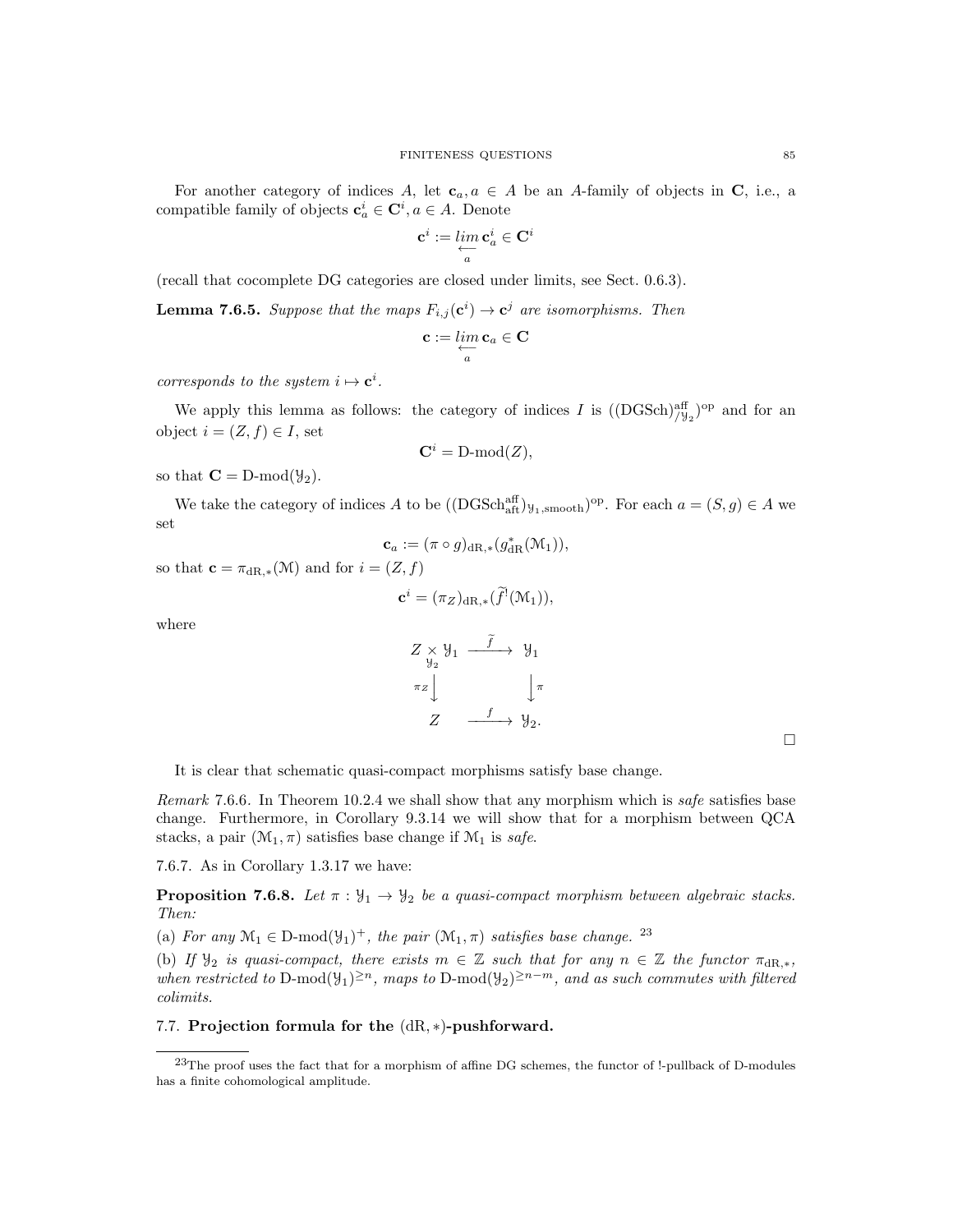7.7.1. In the situation of Sect. 7.4.1, let  $\mathcal{M}_1 \in \text{D-mod}(\mathcal{Y}_1)$  and  $\mathcal{M}_2 \in \text{D-mod}(\mathcal{Y}_2)$  be two objects. We claim that there is always a morphism in one direction

(7.17) 
$$
\mathcal{M}_2 \overset{!}{\otimes} \pi_{\mathrm{dR},*}(\mathcal{M}_1) \to \pi_{\mathrm{dR},*}(\pi^!(\mathcal{M}_2) \overset{!}{\otimes} \mathcal{M}_1).
$$

Indeed, specifying such morphism amounts to a compatible family of maps

$$
\mathcal{M}_2 \overset{!}{\otimes} \pi_{\mathrm{dR},*}(\mathcal{M}_1) \to (\pi \circ g)_{\mathrm{dR},*} \left( g_{\mathrm{dR}}^* \left( \pi^!(\mathcal{M}_2) \overset{!}{\otimes} \mathcal{M}_1 \right) \right)
$$

for  $(S, g) \in (DGSch_{\text{aff}})_{/\mathcal{Y}_1, \text{smooth}}$ .

The required map arises from the map

$$
\mathcal{M}_2 \overset{!}{\otimes} \pi_{\mathrm{dR},*}(\mathcal{M}_1) \to \mathcal{M}_2 \overset{!}{\otimes} (\pi \circ g)_{\mathrm{dR},*} (g_{\mathrm{dR}}^*(\mathcal{M}_1)) \simeq
$$
\n
$$
\simeq (\pi \circ g)_{\mathrm{dR},*} \left( (\pi \circ g)^!(\mathcal{M}_2) \overset{!}{\otimes} g_{\mathrm{dR}}^*(\mathcal{M}_1) \right) \simeq (\pi \circ g)_{\mathrm{dR},*} \left( g^!(\pi^!(\mathcal{M}_2)) \overset{!}{\otimes} g_{\mathrm{dR}}^*(\mathcal{M}_1) \right) \simeq
$$
\n
$$
\simeq (\pi \circ g)_{\mathrm{dR},*} \left( g_{\mathrm{dR}}^* \left( \pi^!(\mathcal{M}_2) \overset{!}{\otimes} \mathcal{M}_1 \right) \right)
$$

where the second arrow is furnished by Sect. 6.1.7, as the morphism  $\pi \circ q$  is schematic and quasi-compact, and where the last arrow uses the isomorphism (6.3).

7.7.2. We give the following definitions:

### Definition 7.7.3.

- (a) The triple  $(\mathcal{M}_1, \mathcal{M}_2, \pi)$  satisfies the projection formula if the map (7.17) is an isomorphism.
- (b) The pair  $(\mathcal{M}_2, \pi)$  satisfies the projection formula if (7.17) is an isomorphism for any  $\mathcal{M}_1$ .
- (c) The pair  $(\mathcal{M}_1, \pi)$  satisfies the projection formula if (7.17) is an isomorphism for any  $\mathcal{M}_2$ .
- (d) The map  $\pi$  satisfies the projection formula if (7.17) is an isomorphism for any  $\mathcal{M}_1$  and  $\mathcal{M}_2$ .

We also give the following definition:

**Definition 7.7.4.** The morphism  $\pi$  strongly satisfies the projection formula if it satisfies base change and for every  $S_2 \in (DGSch^{\text{aff}}_{\text{aff}})_{/\frac{1}{2}}$ , the morphism

$$
\pi_S: S_2 \underset{\mathcal{Y}_2}{\times} \mathcal{Y}_1 \rightarrow S_2
$$

satisfies the projection formula.

It is easy to see that if  $\pi$  strongly satisfies the projection formula, then it satisfies the projection formula.

#### 7.7.5. Examples.

(i) It is easy to see that if  $\pi$  is schematic and quasi-compact, then  $\pi$  strongly satisfies the projection formula.

(ii) In Theorem 10.2.4 we shall strengthen this to the assertion that any  $\pi$  which is safe also strongly satisfies the projection formula.

(iii) In Corollary 9.3.10, we will show that if  $\pi$  is a morphism between QCA stacks, and  $\mathcal{M}_1 \in$ D-mod( $\mathcal{Y}_1$ ) is safe, then  $(\mathcal{M}_1, \pi)$  satisfies the projection formula.

(iv) Suppose that  $\pi$  is quasi-compact. Then for any  $\mathcal{M}_i \in \mathcal{D}\text{-mod}(\mathcal{Y}_i)^+$ , the triple  $(\mathcal{M}_1, \mathcal{M}_2, \pi)$ satisfies the projection formula. This follows in the same way as in Corollary 1.3.17(c), using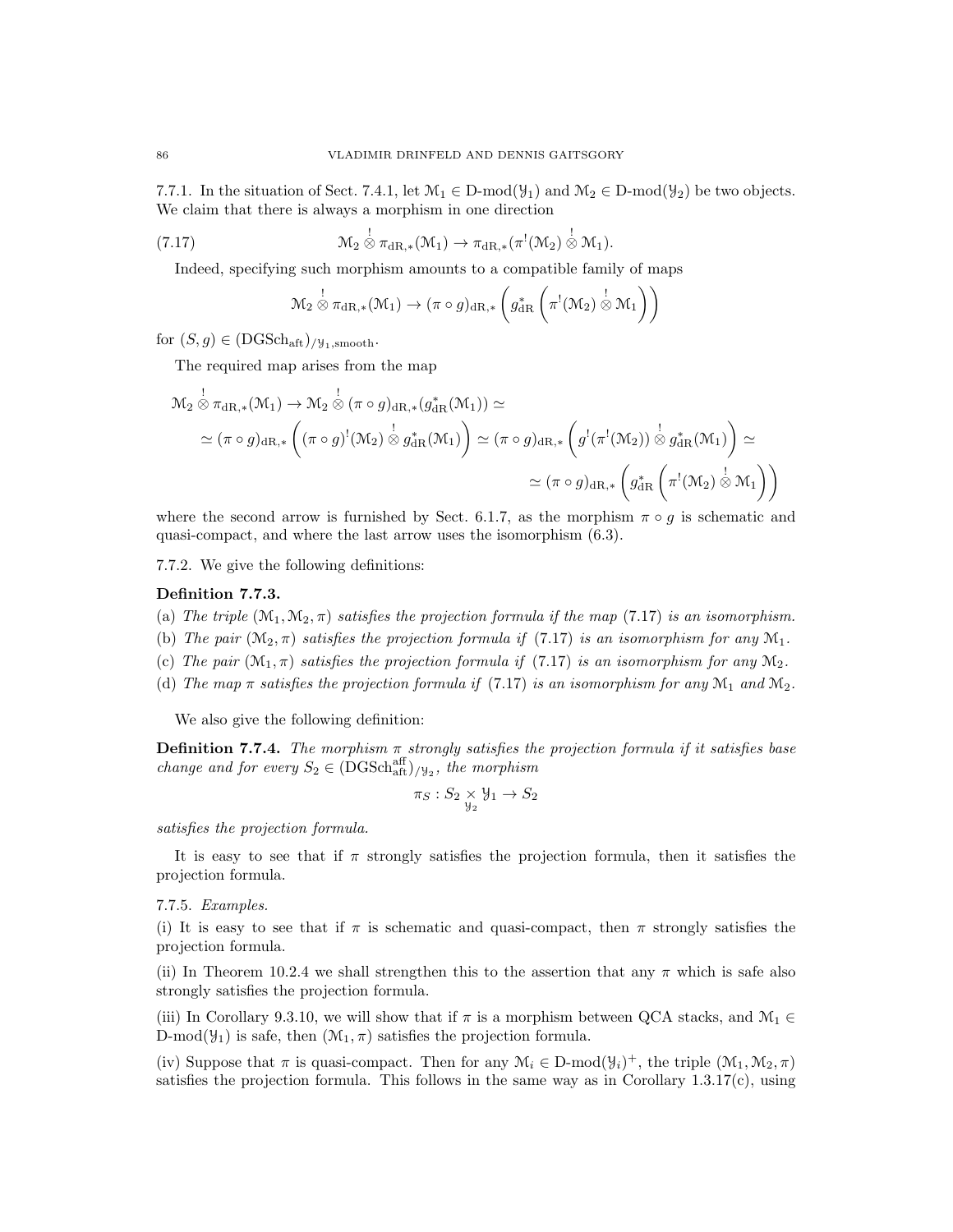the fact that for a quasi-compact algebraic stack  $\mathcal Y$  the functor  $\stackrel{!}{\otimes}$  on D-mod( $\mathcal Y$ ) has a bounded cohomological amplitude.

7.7.6. A counter-example. It is easy to produce an example of how the projection formula fails when  $\mathcal{M}_2$  is not compact. E.g., take  $\mathcal{Y}_1 = B\mathbb{G}_m$ ,  $\mathcal{Y}_2 = \text{pt}$ ,  $\mathcal{M}_1 = \bigoplus_{n \geq 0} k_{B\mathbb{G}_m}[2n]$  and  $\mathcal{M}_2 = V$ , where  $V$  is any infinite-dimensional vector space. Computing the two sides of the projection formula via Lemma 7.5.12, it is easy to check that the projection formula fails in this case.<sup>24</sup>

We shall now give an example of how the projection formula fails when  $\mathcal{M}_2$  is compact.

Take  $\mathcal{Y}_1 = \mathbb{A}^1 \times B\mathbb{G}_m$  and  $\mathcal{Y}_2 = \mathbb{A}^1$ , with the morphism  $\pi$  being the projection on the first factor:



We take  $\mathcal{M}_2 := \text{ind}_{D\text{-mod}(\mathbb{A}^1)}^{\text{left}}(\mathcal{O}_{\mathbb{A}^1})$  and

$$
\mathcal{M}_1 := (p_{\mathbb{A}^1} \times \mathrm{id}_{B\mathbb{G}_m})^! \left( \bigoplus_{n \geq 0} k_{B\mathbb{G}_m} [2n] \right).
$$

We shall consider  $D-mod(A^1)$  in the "left" realization, and in particular, with the t-structure, for which the functor  $\textbf{oblv}_{D\text{-mod}({\mathbb{A}}^1)}^{\text{left}}$  is t-exact.

We calculate both  $\pi_{\mathrm{dR},*}(\mathcal{M}_1)$  and  $\pi_{\mathrm{dR},*}(\mathcal{M}_1 \overset{!}{\otimes} \pi^!(\mathcal{M}_2))$  using Lemma 7.5.12. We have:

$$
\pi_{\mathrm{dR},*}(\mathcal{M}_1) \simeq \varprojlim_m \pi_{\mathrm{dR},*} \circ (p_{\mathbb{A}^1} \times \mathrm{id}_{B\mathbb{G}_m})^! \left( \bigoplus_{m \geq n \geq 0} k_{B\mathbb{G}_m} [2n] \right)
$$

and

$$
\pi_{\mathrm{dR},*}(\mathcal{M}_1 \overset{!}{\otimes} \pi^!(\mathcal{M}_2)) \simeq
$$
  

$$
\simeq \lim_{\substack{\longleftarrow \\ m}} \pi_{\mathrm{dR},*} \left( (p_{\mathbb{A}^1} \times \mathrm{id}_{B\mathbb{G}_m})^!(\bigoplus_{m \geq n \geq 0} k_{B\mathbb{G}_m}[2n]) \overset{!}{\otimes} \pi^!(\mathrm{\bf ind}_{\mathrm{D-mod}(\mathbb{A}^1)}^{left}(\mathcal{O}_{\mathbb{A}^1})) \right).
$$

By Proposition 7.6.8(a), for every  $m$  we have

$$
\pi_{\mathrm{dR},*} \circ (p_{\mathbb{A}^1} \times \mathrm{id}_{B\mathbb{G}_m})^! \left( \bigoplus_{m \ge n \ge 0} k_{B\mathbb{G}_m} [2n] \right) \simeq
$$
  

$$
\simeq (p_{\mathbb{A}^1})^! \left( \Gamma_{\mathrm{dR}} (B\mathbb{G}_m, (\bigoplus_{m \ge n \ge 0} k_{B\mathbb{G}_m} [2n])) \right) \simeq
$$
  

$$
\simeq (p_{\mathbb{A}^1})^! \left( \bigoplus_{m \ge n \ge 0, l \ge 0} k [2(n-l)] \right) \simeq \bigoplus_{m \ge n \ge 0, l \ge 0} \mathcal{O}_{\mathbb{A}^1} [2(n-l)].
$$

In particular, the 0th cohomology of  $\pi_{\text{dR},*}(\mathcal{M}_1)$  identifies with

$$
\underset{m\geq 0}{\Pi} \mathfrak{O}_{\mathbb{A}^1},
$$

the countable product of copies of  $\mathcal{O}_{\mathbb{A}^1} \in D\text{-mod}^{\text{left}}(\mathbb{A}^1)$ .

<sup>24</sup>Doing this exercise makes it easier to read similar but more lengthy computations below.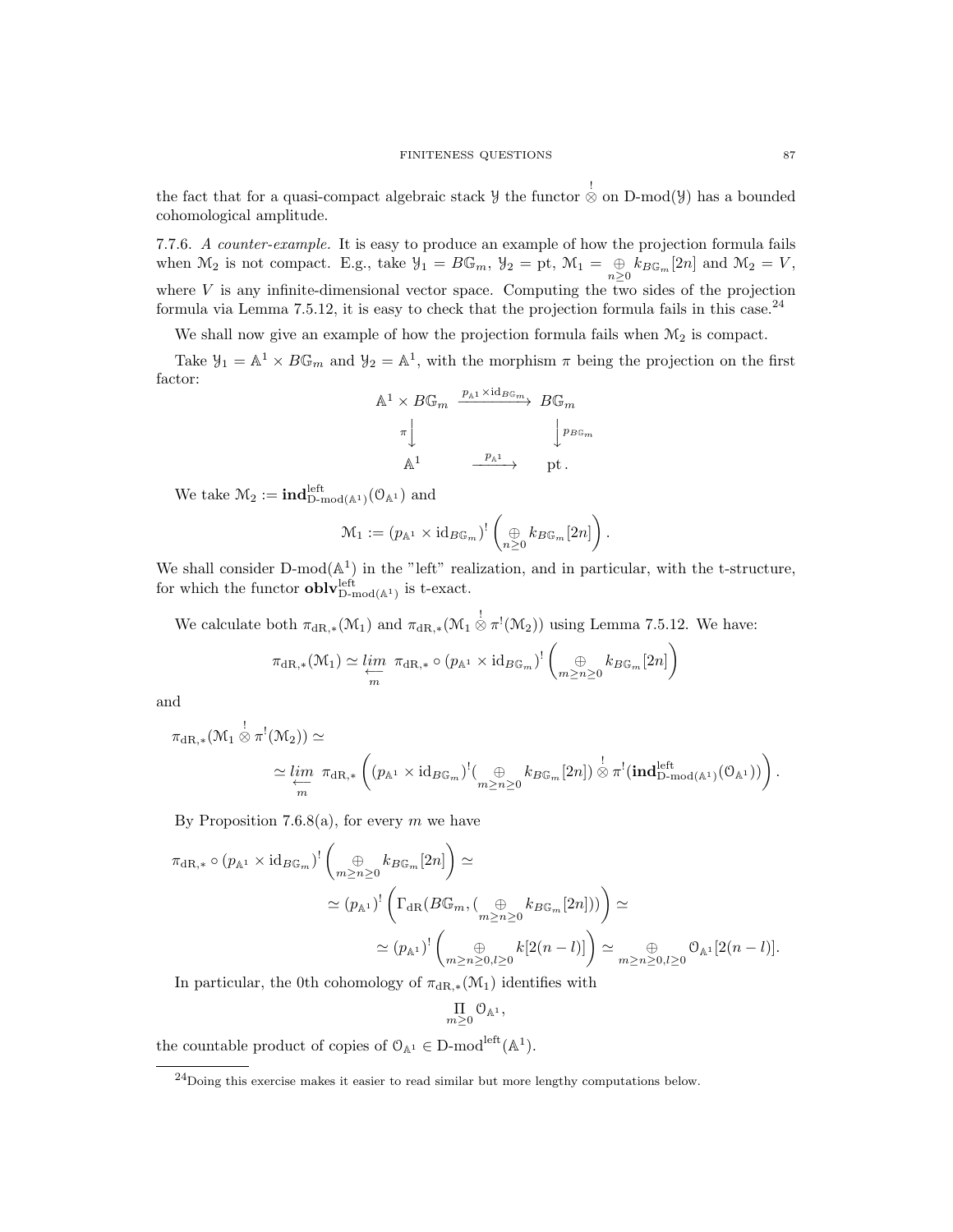Since  $\text{ind}_{D\text{-mod}({\mathbb{A}}^1)}^{\text{left}}(\mathcal{O}_{{\mathbb{A}}^1})$  is flat as an  $\mathcal{O}_{{\mathbb{A}}^1}$ -module, we obtain that the 0th cohomology of  $\pi_{\mathrm{dR},*}(\mathcal{M}_1) \overset{!}{\otimes} \mathcal{M}_2$  identifies with

$$
\left(\underset{m\geq 0}{\Pi}\mathcal{O}_{\mathbb{A}^1}\right)\otimes\textbf{ind}_{D\text{-mod}(\mathbb{A}^1)}^{\text{left}}(\mathcal{O}_{\mathbb{A}^1})
$$

(we note that in the "left" realization, the tensor product  $\stackrel{!}{\otimes}$  corresponds to the usual tensor product ⊗ at the level of the underlying O-modules).

Note that the forgetful functor

$$
\Gamma(\mathbb{A}^1,-)\circ {\bf oblv}_{D\text{-mod}(\mathbb{A}^1)}^{\mathrm{left}}:D\text{-mod}(\mathbb{A}^1)\to \mathrm{Vect}
$$

commutes with limits, since it admits a left adjoint. Hence, we obtain that the 0th cohomology of

$$
\Gamma\left(\mathbb{A}^1,\mathbf{oblv}_{D\text{-mod}({\mathbb{A}}^1)}^{left}(\pi_{dR,*}({\mathcal{M}}_1)\overset{!}{\otimes}{\mathcal{M}}_2)\right)
$$

identifies with

$$
\left(\prod_{m\geq 0}k[t]\right)\underset{k[t]}{\otimes}k[t,\partial_t]\simeq \left(\prod_{m\geq 0}k[t]\right)\otimes V,
$$

where V is a vector space such that  $k[t, \partial_t] \simeq k[t] \otimes V$  as a  $k[t]$ -module. The key point is that  ${\cal V}$  is infinite-dimensional.

By Sect. 7.7.5(iv),

$$
\pi_{\mathrm{dR},*}\left((p_{\mathbb{A}^1}\times \mathrm{id}_{B\mathbb{G}_m})^!(\bigoplus_{m\leq n\geq 0}k_{B\mathbb{G}_m}[2n])\overset{!}{\otimes}\pi^!(\mathcal{M}_2)\right)\simeq\\ \simeq (p_{\mathbb{A}^1})^!(\bigoplus_{m\geq n\geq 0,l\geq 0}k[2(n-l)])\overset{!}{\otimes}\textbf{ind}_{\mathrm{D-mod}(\mathbb{A}^1)}(\mathbb{O}_{\mathbb{A}^1})\simeq\\ \simeq \left(\bigoplus_{m\geq n\geq 0,l\geq 0}\mathbb{O}_{\mathbb{A}^1}[2(n-l)]\right)\otimes\textbf{ind}_{\mathrm{D-mod}(\mathbb{A}^1)}(\mathbb{O}_{\mathbb{A}^1}).
$$

Hence, the 0th cohomology of

$$
\Gamma\left(\mathbb{A}^1,\mathbf{oblv}_{D\text{-mod}({\mathbb{A}^1})}^{left}(\pi_{\mathrm{dR},*}({\mathcal{M}_1\overset !\otimes \pi^!(\mathcal{M}_2)}))\right)
$$

identifies with

$$
\prod_{m\geq 0} k[t,\partial_t] \simeq \prod_{m\geq 0} (k[t] \otimes V).
$$

Finally, the canonical map

$$
\left(\prod_{m\geq 0}k[t]\right)\otimes V\to \prod_{m\geq 0}\left(k[t]\otimes V\right)
$$

is not an isomorphism because  $V$  is infinite-dimensional.

## 7.8. Proofs of properties of the (dR, ∗)-pushforward.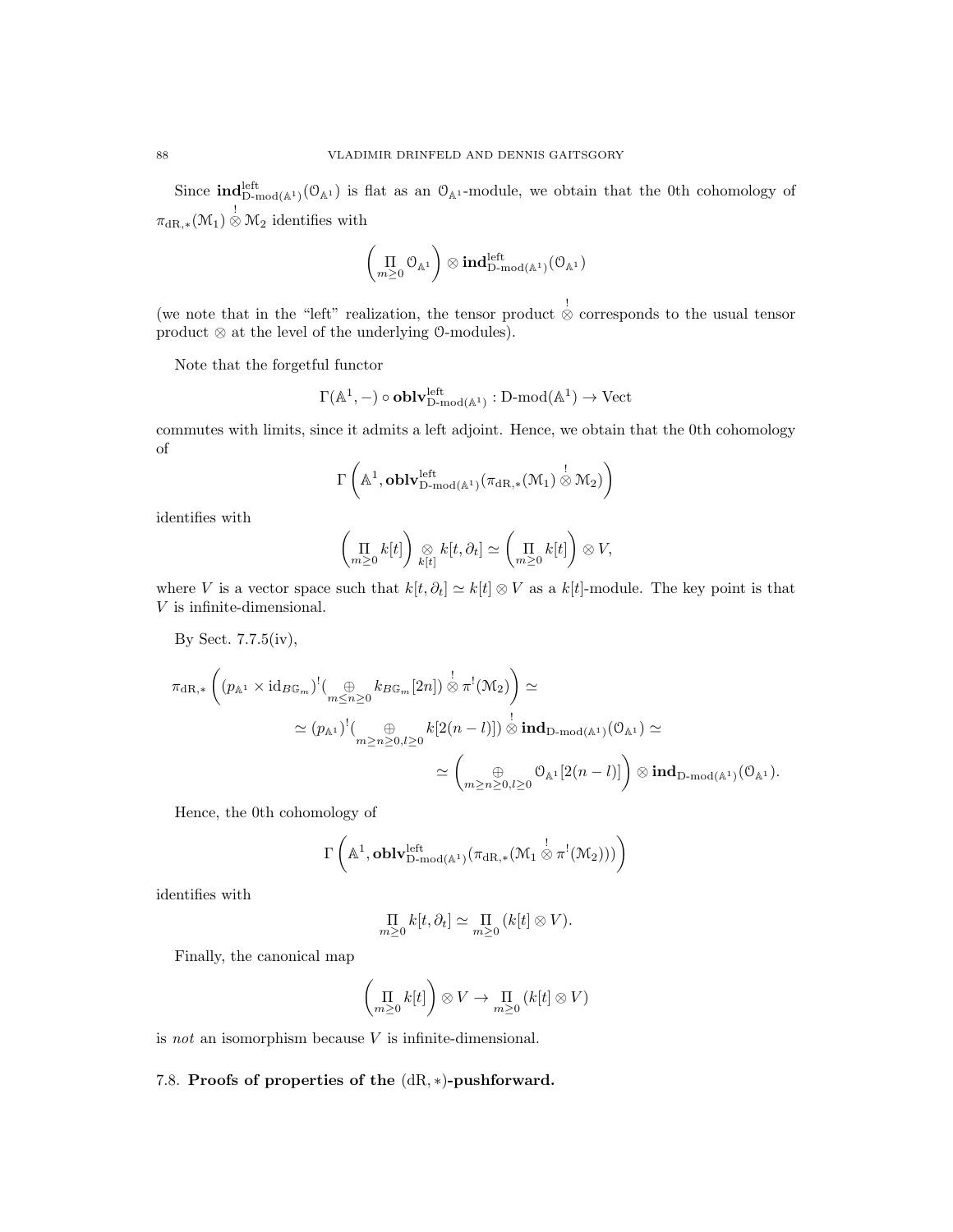**Lemma 7.8.2.** For a map of algebraic stacks  $\pi : \mathcal{Y}_1 \to \mathcal{Y}_2$ , and  $\mathcal{M}_2 \in D\text{-mod}_{coh}(\mathcal{Y}_2)$  and any  $\mathcal{M}_1 \in \mathcal{D}\text{-mod}(\mathcal{Y}_1)$ , the map

$$
\Gamma_{\mathrm{dR}}(\mathcal{Y}_2,\mathcal{M}_2\overset{!}{\otimes}\pi_{\mathrm{dR},*}(\mathcal{M}_1))\rightarrow \Gamma_{\mathrm{dR}}(\mathcal{Y}_2,\pi_{\mathrm{dR},*}(\pi^!(\mathcal{M}_2)\overset{!}{\otimes}\mathcal{M}_1)),
$$

induced by (7.17), is an isomorphism.

Remark 7.8.3. Note, however, that in the situation of the Lemma 7.8.2, the map (7.17) itself does not have to be an isomorphism, see example in Sect. 7.7.6 above.

*Proof of Lemma 7.8.2.* Note that the assumption that  $\mathcal{M}_2 \in D\text{-mod}_{coh}(\mathcal{Y}_2)$  implies that the functor

$$
\mathcal{M}'_2 \mapsto \Gamma_{\mathrm{dR}}(\mathcal{Y}_2, \mathcal{M}'_2 \overset{!}{\otimes} \mathcal{M}_2): \mathrm{D-mod}(\mathcal{Y}_2) \to \mathrm{Vect}
$$

commutes with limits. Indeed, this is because the above functor identifies with

$$
\mathcal{M}aps_{\mathbf{D}\text{-}\mathrm{mod}(\mathcal{Y}_2)}(\mathbb{D}_{\mathcal{Y}_2}^{\mathbf{Verdier}}(\mathcal{M}_2), -),
$$

by Lemma 7.3.5.

Applying the definition of  $\pi_{\text{dR},*}$ , we obtain that  $\Gamma_{\text{dR}}\left(\mathcal{Y}_2, \pi_{\text{dR},*}(\mathcal{M}_1) \overset{!}{\otimes} \mathcal{M}_2\right)$  identifies with the limit over  $(S, g) \in \text{DGSch}_{/\mathcal{Y}_1, \text{smooth}}$  of

$$
\Gamma_{\mathrm{dR}}\left(\mathcal{Y}_{2},\left(\pi\circ g\right)_{\mathrm{dR},*}\left(g_{\mathrm{dR}}^*(\mathcal{M}_1)\right)\overset{!}{\otimes}\mathcal{M}_2\right).
$$

Since the morphism  $\pi \circ g$  is schematic and quasi-compact, the projection formula (6.2) is applicable, and the latter expression can be rewritten as

$$
\Gamma_{\mathrm{dR}}\left(\mathcal{Y}_{2}, (\pi \circ g)_{\mathrm{dR},*}\left(g_{\mathrm{dR}}^{*}(\mathcal{M}_{1})\overset{!}{\otimes}(\pi \circ g)^{!}(\mathcal{M}_{2})\right)\right),
$$

and by Lemma 7.5.6 further as

$$
\Gamma_{\mathrm{dR}}\left(S,g_{\mathrm{dR}}^*(\mathcal{M}_1)\overset{!}{\otimes}(\pi\circ g)^!(\mathcal{M}_2)\right)\simeq \Gamma_{\mathrm{dR}}\left(S,g_{\mathrm{dR}}^*(\mathcal{M}_1)\overset{!}{\otimes}g^!(\pi^!(\mathcal{M}_2))\right).
$$

Applying the isomorphism of (6.3), we rewrite the latter as

$$
\Gamma_{\mathrm{dR}}\left(S,g^*_{\mathrm{dR}}\left(\mathcal{M}_1\overset{!}{\otimes}\pi^!(\mathcal{M}_2)\right)\right).
$$

Now, the resulting limit over  $(S, g)$  is isomorphic to  $\Gamma_{\text{dR}}(\mathcal{Y}_1, \mathcal{M}_1 \overset{!}{\otimes} \pi^!(\mathcal{M}_2))$  by definition.

 $\Box$ 

Note that Lemma 7.8.2 gives the following, somewhat more explicit characterization of the (dR, ∗)-pushforward functor:

**Corollary 7.8.4.** For  $\pi : \mathcal{Y}_1 \to \mathcal{Y}_2$ ,  $\mathcal{M}_1 \in D\text{-mod}(\mathcal{Y}_1)$  and  $\mathcal{M}_2 \in D\text{-mod}_{coh}(\mathcal{Y}_2)$ , we have a canonical isomorphism

$$
\mathrm{Maps}(\mathcal{M}_2, \pi_{\mathrm{dR},*}(\mathcal{M}_1)) \simeq \Gamma_{\mathrm{dR}}(\mathcal{Y}_1, \pi^!(\mathbb{D}_{\mathcal{Y}_2}^{\mathrm{Verdier}}(\mathcal{M}_2)) \overset{!}{\otimes} \mathcal{M}_1).
$$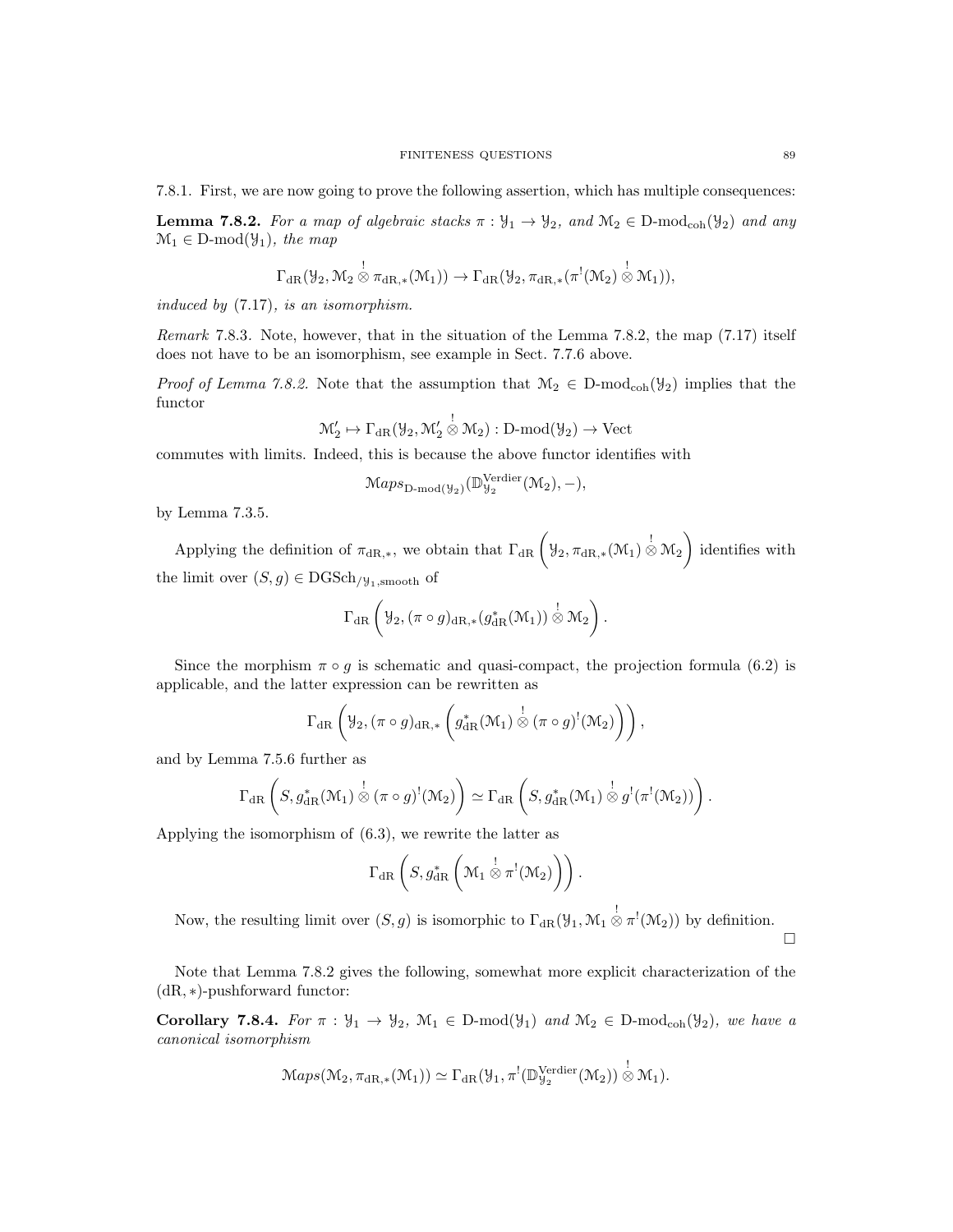Proof. Using Lemma 7.3.5, we rewrite the left-hand side as

$$
\Gamma_{\mathrm{dR}}(\mathcal{Y}_2, \mathbb{D}_{\mathcal{Y}_2}^{\mathrm{Verdier}}(\mathcal{M}_2) \overset{!}{\otimes} \pi_{\mathrm{dR},*}(\mathcal{M}_1)),
$$

and further, using Lemma 7.8.2, as

$$
\Gamma_{\mathrm{dR}}(\mathcal{Y}_2, \pi_{\mathrm{dR},*}(\pi^!(\mathbb{D}_{\mathcal{Y}_2}^{\mathrm{Verdier}}(\mathcal{M}_2)) \overset{!}{\otimes} \mathcal{M}_1)),
$$

and finally as

$$
\Gamma_{\mathrm{dR}}(\mathcal{Y}_1, \pi^! (\mathbb{D}_{\mathcal{Y}_2}^{\mathrm{Verdier}} (\mathcal{M}_2)) \overset{!}{\otimes} \mathcal{M}_1)
$$

using Lemma 7.5.6.

7.8.5. Proof of Proposition 7.5.7. It is easy to see that for an algebraic stack Y, the category D-mod( $\mathcal{Y}$ ) is generated by its subcategory D-mod<sub>coh</sub>( $\mathcal{Y}$ ). Hence, using Lemma 7.3.5, we obtain that it is enough to show that for  $\mathcal{M}_1 \in \mathcal{D}\text{-mod}(\mathcal{Y}_1)$  and  $\mathcal{M}_3 \in \mathcal{D}\text{-mod}_{coh}(\mathcal{Y}_3)$ , the map

$$
\Gamma_{\mathrm{dR}}\left(\mathcal{Y}_{3},\mathcal{M}_{3}\overset{!}{\otimes}(\phi_{\mathrm{dR},*}\circ\pi_{\mathrm{dR},*}(\mathcal{M}_{1}))\right)\rightarrow\Gamma_{\mathrm{dR}}\left(\mathcal{Y}_{3},\mathcal{M}_{3}\overset{!}{\otimes}(\phi\circ\pi)_{\mathrm{dR},*}(\mathcal{M}_{1})\right)
$$

is an isomorphism.

Applying Lemmas 7.8.2 and 7.5.6, we rewrite

$$
(7.18)\quad \Gamma_{\mathrm{dR}}\left(\mathcal{Y}_3,\mathcal{M}_3\overset{!}{\otimes}(\phi_{\mathrm{dR},*}\circ\pi_{\mathrm{dR},*}(\mathcal{M}_1))\right)\simeq\Gamma_{\mathrm{dR}}\left(\mathcal{Y}_3,\phi_{\mathrm{dR},*}(\phi^!(\mathcal{M}_3)\overset{!}{\otimes}\pi_{\mathrm{dR},*}(\mathcal{M}_1))\right)\simeq\\\qquad \qquad \simeq\Gamma_{\mathrm{dR}}\left(\mathcal{Y}_2,\phi^!(\mathcal{M}_3)\overset{!}{\otimes}\pi_{\mathrm{dR},*}(\mathcal{M}_1)\right)
$$

and

$$
(7.19) \quad \Gamma_{\mathrm{dR}}\left(\mathcal{Y}_3,\mathcal{M}_3\overset{!}{\otimes}(\phi\circ\pi)_{\mathrm{dR},*}(\mathcal{M}_1)\right)\simeq \Gamma_{\mathrm{dR}}\left(\mathcal{Y}_3,(\phi\circ\pi)_{\mathrm{dR},*}((\phi\circ\pi)^!(\mathcal{M}_3)\overset{!}{\otimes}\mathcal{M}_1)\right)\simeq\\qquad \qquad \simeq \Gamma_{\mathrm{dR}}\left(\mathcal{Y}_1,(\phi\circ\pi)^!(\mathcal{M}_3)\overset{!}{\otimes}\mathcal{M}_1\right).
$$

Since  $\pi$  is schematic and quasi-compact, the projection formula is applicable, and we obtain

$$
(7.20) \t\Gamma_{\mathrm{dR}}\left(\mathcal{Y}_2, \phi^!(\mathcal{M}_3) \overset{!}{\otimes} \pi_{\mathrm{dR},*}(\mathcal{M}_1)\right) \simeq \Gamma_{\mathrm{dR}}\left(\mathcal{Y}_2, \pi_{\mathrm{dR},*}(\pi^!\circ\phi^!(\mathcal{M}_3) \overset{!}{\otimes} \mathcal{M}_1)\right).
$$

Hence, using Lemma 7.5.6, we obtain that the expression in (7.18) is also isomorphic to

$$
\Gamma_{\mathrm{dR}}\left(\mathcal{Y}_1, (\phi \circ \pi)^!(\mathcal{M}_3) \overset{!}{\otimes} \mathcal{M}_1\right),\,
$$

as required.

 $\Box$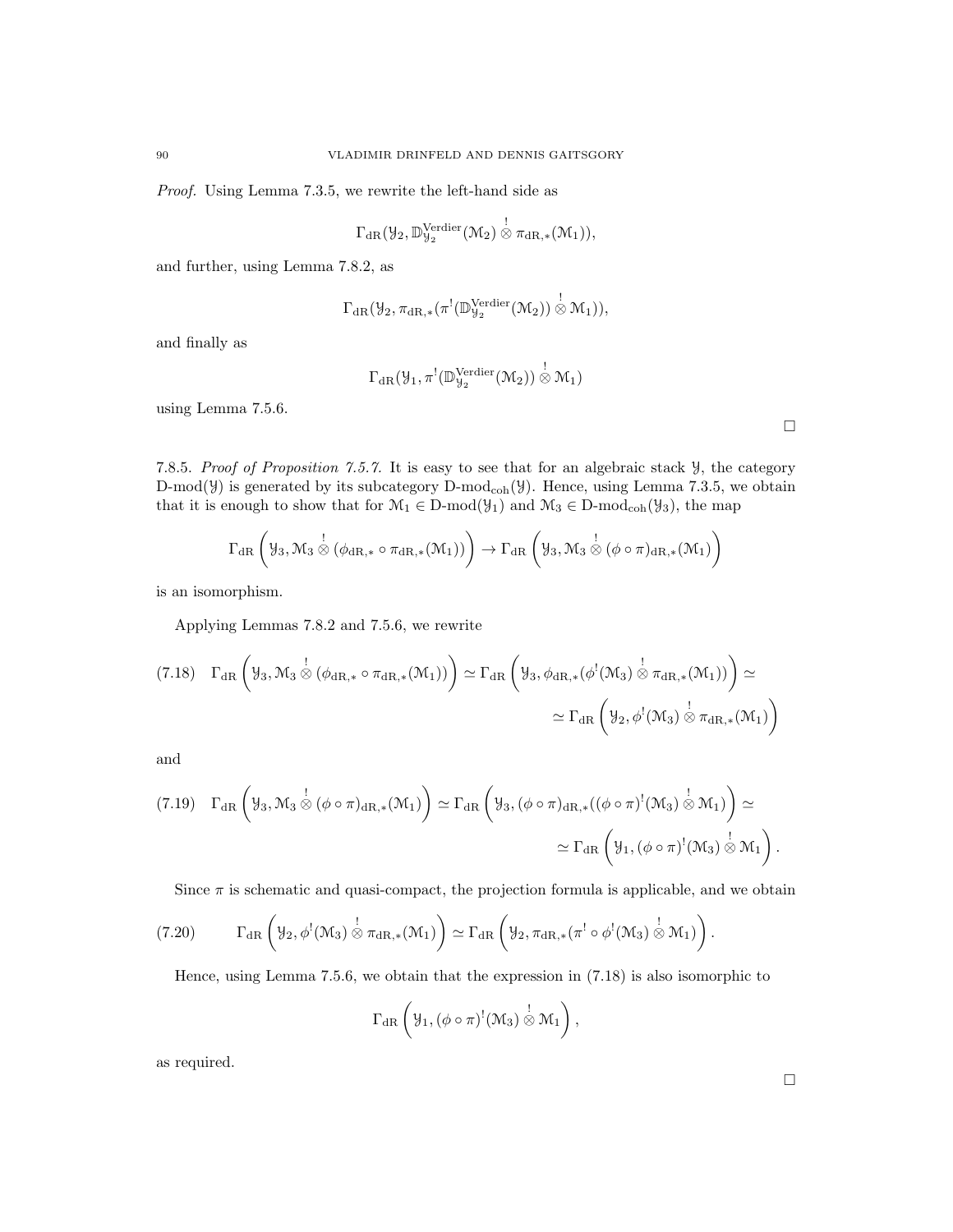7.8.6. Note that the only non-tautological point of the proof of Proposition 7.5.7 is the isomorphism (7.20).

Hence, more generally, we obtain that the map (7.14) is an isomorphism in the following situations:

(i) When  $\pi$  satisfies the projection formula.

(ii) When  $\phi^!$  sends D-mod<sub>coh</sub>( $\mathcal{Y}_3$ ) to D-mod<sub>coh</sub>( $\mathcal{Y}_2$ ) (this is due to Lemma 7.8.2). This happens, e.g., when  $\phi$  is smooth.

(iii) When  $\mathcal{M}_1 \in \mathcal{D}\text{-mod}(\mathcal{Y}_1)^+$  (this is due to Sect. 7.7.5(iv)).

7.8.7. The natural transformation (7.14) fails to be an isomorphism in the following example.

We take  $\mathcal{Y}_1 = B\mathbb{G}_m$ ,  $\mathcal{Y}_2 =$  pt and  $\mathcal{Y}_3 = \mathbb{A}^1$ , where  $\phi$  is the inclusion of 0 into  $\mathbb{A}^1$ . We take  $\mathcal{M}_1 \in \mathcal{D}\text{-mod}(B\mathbb{G}_m)$  equal to  $\bigoplus_{n>0} k_{B\mathbb{G}_m}[2n]$ . We claim that

$$
\mathcal{M}_3:=(\phi\circ\pi)_{\mathrm{dR},*}(\mathcal{M}_1)\in D\text{-}\mathrm{mod}(\mathbb{A}^1)
$$

is not supported at 0. Indeed, using the fact that the functors

$$
\Gamma(\mathbb{A}^1,-):{\rm QCoh}(\mathbb{A}^1)\rightarrow {\rm Vect} \ \ {\rm and} \ \ {\bf oblv}^{\rm left}_{{\rm D-mod}(\mathbb{A}^1)}:{\rm D-mod}(\mathbb{A}^1)\rightarrow {\rm QCoh}(\mathbb{A}^1)
$$

commute with limits, we calculate  $\Gamma(\mathbb{A}^1, \textbf{oblv}_{D\text{-mod}(\mathbb{A}^1)}^{\text{left}}(\mathcal{M}_3))$  via Lemma 7.5.12.

Note that

$$
(\phi \circ \pi)_{\mathrm{dR},*}(k_{B\mathbb{G}_m}) \simeq \underset{m \geq 0}{\oplus} \delta[-2m],
$$

where  $\delta$  is the  $\delta$ -function at  $0 \in \mathbb{A}^1$ . We obtain that  $H^0(\Gamma(\mathbb{A}^1, \textbf{oblv}_{D\text{-mod}({\mathbb{A}^1})}^{left}(\mathcal{M}_3)))$  is the product of N-many copies of  $\Gamma(\mathbb{A}^1, \textbf{oblv}_{D\text{-mod}(\mathbb{A}^1)}^{left}(\delta)).$  In particular, the generator  $t \in \Gamma(\mathbb{A}^1, \mathcal{O}_{\mathbb{A}_1})$ acts on it non-nilpotently.

7.8.8. Proof of Lemma 7.5.2. As in the proof of Proposition 7.5.7, it suffices to show that for  $\mathcal{M}_2 \in \mathcal{D}\text{-mod}_{\text{coh}}(\mathcal{Y}_2)$ , the map

$$
\Gamma_{\mathrm{dR}}(\mathcal{Y}_2,\mathcal{M}_2 \overset{!}{\otimes} \pi_{\mathrm{dR},*}(\mathcal{M}_1)) \to \Gamma_{\mathrm{dR}}\left(\mathcal{Y}_2,\mathcal{M}_2 \overset{!}{\otimes} \left(\varinjlim_{a \in A^{\mathrm{op}}} (\pi \circ g_{\alpha})_{\mathrm{dR},*} \circ (g_{\alpha})_{\mathrm{dR}}^*(\mathcal{M}_1)\right)\right)
$$

is an isomorphism.

As in the proof of Lemma 7.8.2, we have:

$$
\Gamma_{\mathrm{dR}}\left(\mathcal{Y}_{2},\mathcal{M}_{2}\overset{!}{\otimes}\left(\underset{a\in A^{\mathrm{op}}}{\underset{\leftarrow}{\lim}}\ (\pi\circ g_{\alpha})_{\mathrm{dR},*}\circ(g_{\alpha})_{\mathrm{dR}}^{*}(\mathcal{M}_{1})\right)\right)\simeq
$$
\n
$$
\simeq \underset{a\in A^{\mathrm{op}}}{\underset{\leftarrow}{\lim}}\ \Gamma_{\mathrm{dR}}\left(S_{\alpha},\left(g_{\alpha}\right)_{\mathrm{dR}}^{*}(\pi^{!}(\mathcal{M}_{2})\overset{!}{\otimes}\mathcal{M}_{1})\right)\simeq
$$
\n
$$
\simeq \underset{a\in A^{\mathrm{op}}}{\underset{\leftarrow}{\lim}}\ \mathcal{M}aps_{\mathrm{D-mod}(S_{\alpha})}\left(k_{S_{\alpha}},\left(g_{\alpha}\right)_{\mathrm{dR}}^{*}(\pi^{!}(\mathcal{M}_{2})\overset{!}{\otimes}\mathcal{M}_{1})\right)
$$

However, by the assumption on A, the latter expression is isomorphic to

$$
\mathrm{Maps}_{\mathrm{D-mod}(\mathcal{Y}_1)}(k_{\mathcal{Y}_1}, \pi^!(\mathcal{M}_2) \overset{!}{\otimes} \mathcal{M}_1) \simeq \Gamma_{\mathrm{dR}}(\mathcal{Y}_1, \pi^!(\mathcal{M}_2) \overset{!}{\otimes} \mathcal{M}_1),
$$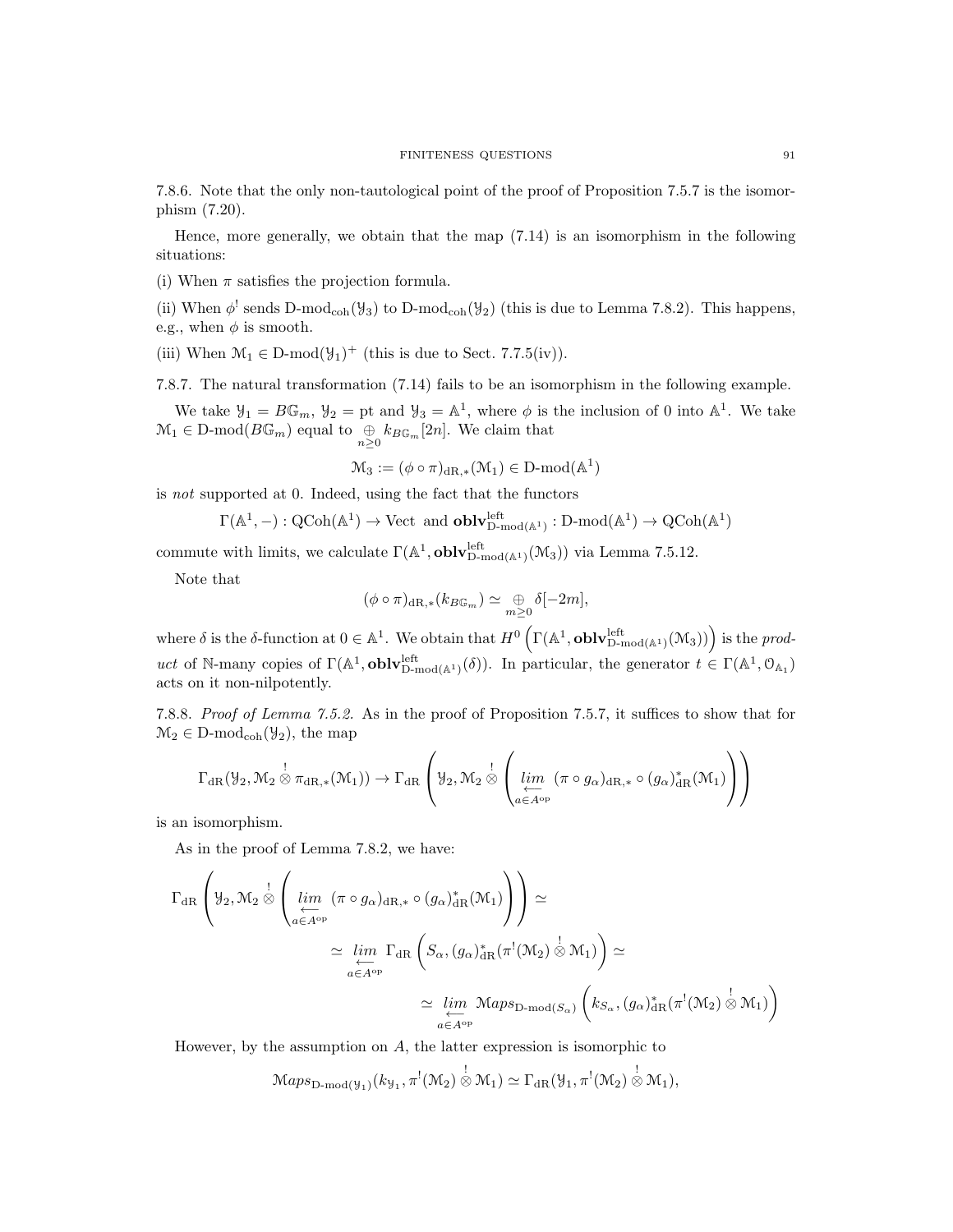which is isomorphic to

$$
\Gamma_{\mathrm{dR}}(\mathcal{Y}_2, \mathcal{M}_2\overset{!}{\otimes}\pi_{\mathrm{dR},*}(\mathcal{M}_1)),
$$

by Lemmas 7.8.2 and 7.5.6

# 7.9. Proof of Proposition 7.1.6.

7.9.1. First, we are going to construct a map in one direction:

(7.21) 
$$
\Gamma_{\mathrm{dR}}(\mathcal{Y}, \mathrm{ind}_{D\text{-mod}(\mathcal{Y})}(\mathcal{F})) \to \Gamma^{\mathrm{IndCoh}}(\mathcal{Y}, \mathcal{F}).
$$

By definition, the left-hand side and the right-hand side are the limits over

 $(S, g) \in (DGSch_{/\mathcal{Y}, \text{smooth}})^{op}$ 

of

$$
\Gamma_{\text{dR}}(S, g_{\text{dR}}^* \circ \text{ind}_{\text{D-mod}(\mathcal{Y})}(\mathcal{F}))
$$
 and  $\Gamma^{\text{IndCoh}}(S, g^{\text{IndCoh},*}(\mathcal{F})),$ 

respectively.

We rewrite

$$
\Gamma^{\text{IndCoh}}(S, g^{\text{IndCoh},*}(\mathcal{F})) \simeq \Gamma_{\text{dR}}(S, \text{ind}_{\text{D-mod}(S)} \circ g^{\text{IndCoh},*}(\mathcal{F})).
$$

We claim that there is a canonical map

$$
g_{\mathrm{dR}}^*\circ\mathbf{ind}_{\mathrm{D\text{-}mod}}({\mathcal Y}) (\mathcal F)\to\mathbf{ind}_{\mathrm{D\text{-}mod}}({\mathcal S})\circ g^{\mathrm{IndCoh},*}(\mathcal F)
$$

that functorially depends on  $(S, g)$ . The map in question arises by the  $(g_{dR}^*, g_{dR,*})$  adjunction from the isomorphism of Proposition 6.5.7.

Thus, we obtain a compatible system of maps

(7.22) 
$$
\Gamma_{\mathrm{dR}}(S,g_{\mathrm{dR}}^*\circ \mathrm{ind}_{\mathrm{D-mod}(\mathcal{Y})}(\mathcal{F})) \to \Gamma^{\mathrm{IndCoh}}(S,g^{\mathrm{IndCoh},*}(\mathcal{F})),
$$

giving rise to the desired map (7.21).

Note, however, that the individual maps in (7.22) are not isomorhisms.

7.9.2. The following property of the map (7.21) follows from the construction. Let  $\pi : \widetilde{\mathcal{Y}} \to \mathcal{Y}$ be a schematic and quasi-compact map.

Then for  $\widetilde{\mathcal{F}} \in \mathrm{IndCoh}(\widetilde{\mathcal{Y}})$  the following diagram commutes:

$$
\begin{array}{ccc}\n\Gamma_{\mathrm{dR}}(\widetilde{\mathcal{Y}},\mathrm{\bf ind}_{D\text{-mod}(\widetilde{\mathcal{Y}})}(\widetilde{\mathcal{F}})) & \xrightarrow{\qquad \qquad (\text{7.21})} & \Gamma^{\mathrm{IndCoh}}(\widetilde{\mathcal{Y}},\widetilde{\mathcal{F}}) \\
\text{Lemma 7.5.6}\n\end{array}
$$
\n
$$
\begin{array}{ccc}\n\Gamma_{\mathrm{dR}}(\mathcal{Y},\pi_{\mathrm{dR},*}\circ\mathrm{\bf ind}_{D\text{-mod}(\widetilde{\mathcal{Y}})}(\widetilde{\mathcal{F}})) & & \downarrow \sim \\
\text{Proposition 6.5.7}\n\end{array}
$$
\n
$$
\begin{array}{ccc}\n\Gamma_{\mathrm{dR}}(\mathcal{Y},\mathrm{\bf ind}_{D\text{-mod}(\mathcal{Y})}\circ\pi^{ \mathrm{IndCoh}}_* (\widetilde{\mathcal{F}})) & \xrightarrow{(\text{7.21})} & \Gamma^{\mathrm{IndCoh}}(\mathcal{Y},\pi^{ \mathrm{IndCoh}}_* (\widetilde{\mathcal{F}})).\n\end{array}
$$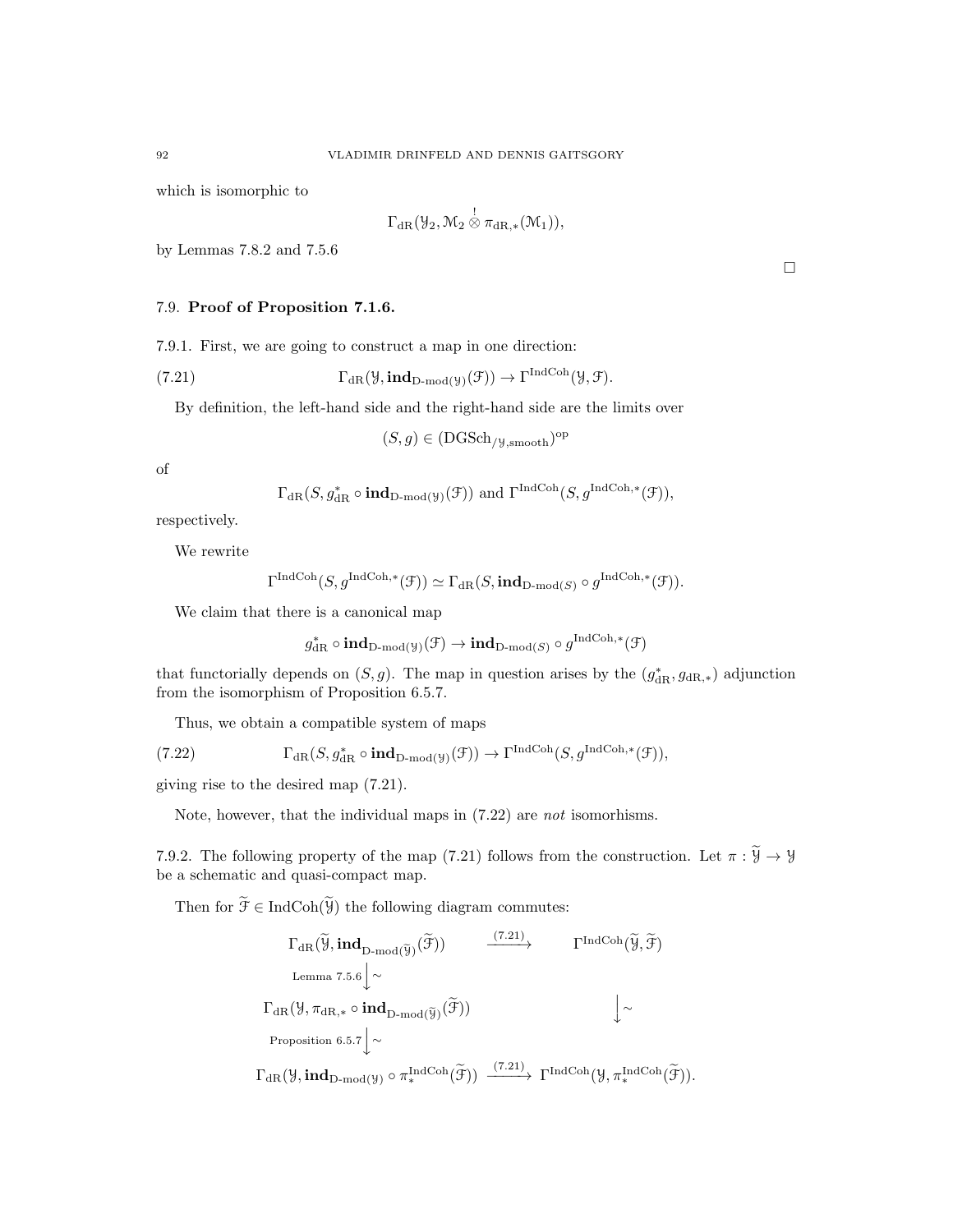7.9.3. Two reduction steps. We note that for  $\mathcal{F} \in \text{IndCoh}(\mathcal{Y})$ , the maps

$$
\Gamma_{\operatorname{dR}}(\mathcal Y,\operatorname{\textbf{ind}}_{D\operatorname{\textbf{-}mod}}(\mathcal Y)}(\mathcal F))\to \varprojlim_n\Gamma_{\operatorname{dR}}(\mathcal Y,\operatorname{\textbf{ind}}_{D\operatorname{\textbf{-}mod}}(\mathcal Y)}(\tau^{\geq -n}(\mathcal F)))
$$

and

$$
\Gamma^{\text{IndCoh}}(\mathcal{Y}, \mathcal{F}) \to \varprojlim_{n} \Gamma^{\text{IndCoh}}(\mathcal{Y}, \tau^{\geq -n}(\mathcal{F}))
$$

are both isomorphisms.

Another way to phrase this is that both functors are right Kan extensions of their restrictions to IndCoh $(\mathcal{Y})^+$ .

Hence, in order to show that (7.21) is an isomorphism, it is enough to do so for  $\mathcal{F} \in$ IndCoh( $\mathcal{Y}$ )<sup>+</sup>. Passing to a Zariski cover, we may assume that  $\mathcal{Y}$  is quasi-compact.

7.9.4. Choose a smooth cover  $g: Z \to \mathcal{Y}$ , where  $Z \in \text{DGSch}_{\text{aff}}$ , and consider its Cech nerve  $Z^{\bullet}/\mathcal{Y}$ . Let  $g^i$  denote the corresponding map  $Z^i/\mathcal{Y} \to \mathcal{Y}$ .

Consider the resulting map

$$
\mathcal{F} \rightarrow \mathrm{Tot}\left((g^i)^{\mathrm{IndCoh}}_* \circ (g^i)^{\mathrm{IndCoh}, *}(\mathcal{F})\right).
$$

It is an isomorphism in  $IndCoh(\mathcal{Y})$ , because the terms are uniformly bounded below, and the corresponding map

$$
\Psi_{\mathcal{Y}}(\mathcal{F}) \to \Psi_{\mathcal{Y}}\left(\mathrm{Tot}\left((g^{i})_{*}^{\mathrm{IndCoh}} \circ (g^{i})^{\mathrm{IndCoh},*}(\mathcal{F})\right)\right) \simeq \mathrm{Tot}\left((g^{i})_{*} \circ (g^{i})^{*}(\Psi_{\mathcal{Y}}(\mathcal{F}))\right)
$$

is an isomorphism in QCoh(Y).

Since  $\Gamma^{\text{IndCoh}}(\mathcal{Y}-)\simeq \Gamma(\mathcal{Y}, -)\circ \Psi_{\mathcal{Y}},$  the map

$$
\Gamma^{\text{IndCoh}}(\mathcal{Y}, \mathcal{F}) \to \text{Tot}\left(\Gamma^{\text{IndCoh}}(\mathcal{Y}, (g^i)^{\text{IndCoh}}_*) \circ (g^i)^{\text{IndCoh}, *}(\mathcal{F}))\right) \simeq
$$
  

$$
\simeq \text{Tot}\left(\Gamma^{\text{IndCoh}}(Z^i/\mathcal{Y}, (g^i)^{\text{IndCoh}, *}(\mathcal{F}))\right)
$$

is also an isomorphism.

7.9.5. We claim that the map

$$
\mathbf{ind}_{\mathbf{D}\text{-mod}(\mathcal{Y})}(\mathcal{F}) \to \text{Tot }(\mathbf{ind}_{\mathbf{D}\text{-mod}(\mathcal{Y})}\circ (g^i)^{\text{IndCoh}}_*(g^i)^{\text{IndCoh},*}(\mathcal{F})) \stackrel{\text{Proposition 6.5.7}}{\simeq}
$$

$$
\simeq \text{Tot }((g^i)_{\text{dR},*}\circ \mathbf{ind}_{\mathbf{D}\text{-mod}(\mathcal{Z}^i/\mathcal{Y})}\circ (g^i)^{\text{IndCoh},*}(\mathcal{F}))
$$

is an isomorphism.

This is obtained as in Corollary 1.3.17(c) using the fact that the functor  $\text{ind}_{D\text{-mod}(y)}$  is of bounded cohomological amplitude.

Note also that the functor  $\Gamma_{\text{dR}}(\mathcal{Y}, -)$  commutes with limits. Indeed, the functor in question is given by  $Maps_{D\text{-mod}(y)}(k_y, -)$ .

Hence, we obtain that the natural map

$$
\Gamma_{\mathrm{dR}}(\mathcal{Y},\mathrm{\bf ind}_{\mathrm{D\text{-}mod}(\mathcal{Y})}(\mathcal{F}))\to\mathrm{Tot}\left(\Gamma_{\mathrm{dR}}\left(\mathcal{Y},(g^{i})_{\mathrm{dR},*}\circ\mathrm{\bf ind}_{\mathrm{D\text{-}mod}(Z^{i}/\mathcal{Y})}\circ(g^{i})^{\mathrm{IndCoh},*}(\mathcal{F})\right)\right)\simeq\\\xrightarrow{\mathrm{Lemma}~7.5.6}}\mathrm{Tot}\left(\Gamma_{\mathrm{dR}}\left(Z^{i}/\mathcal{Y},\mathrm{\bf ind}_{\mathrm{D\text{-}mod}(Z^{i}/\mathcal{Y})}\circ(g^{i})^{\mathrm{IndCoh},*}(\mathcal{F})\right)\right)
$$

is an isomorphism.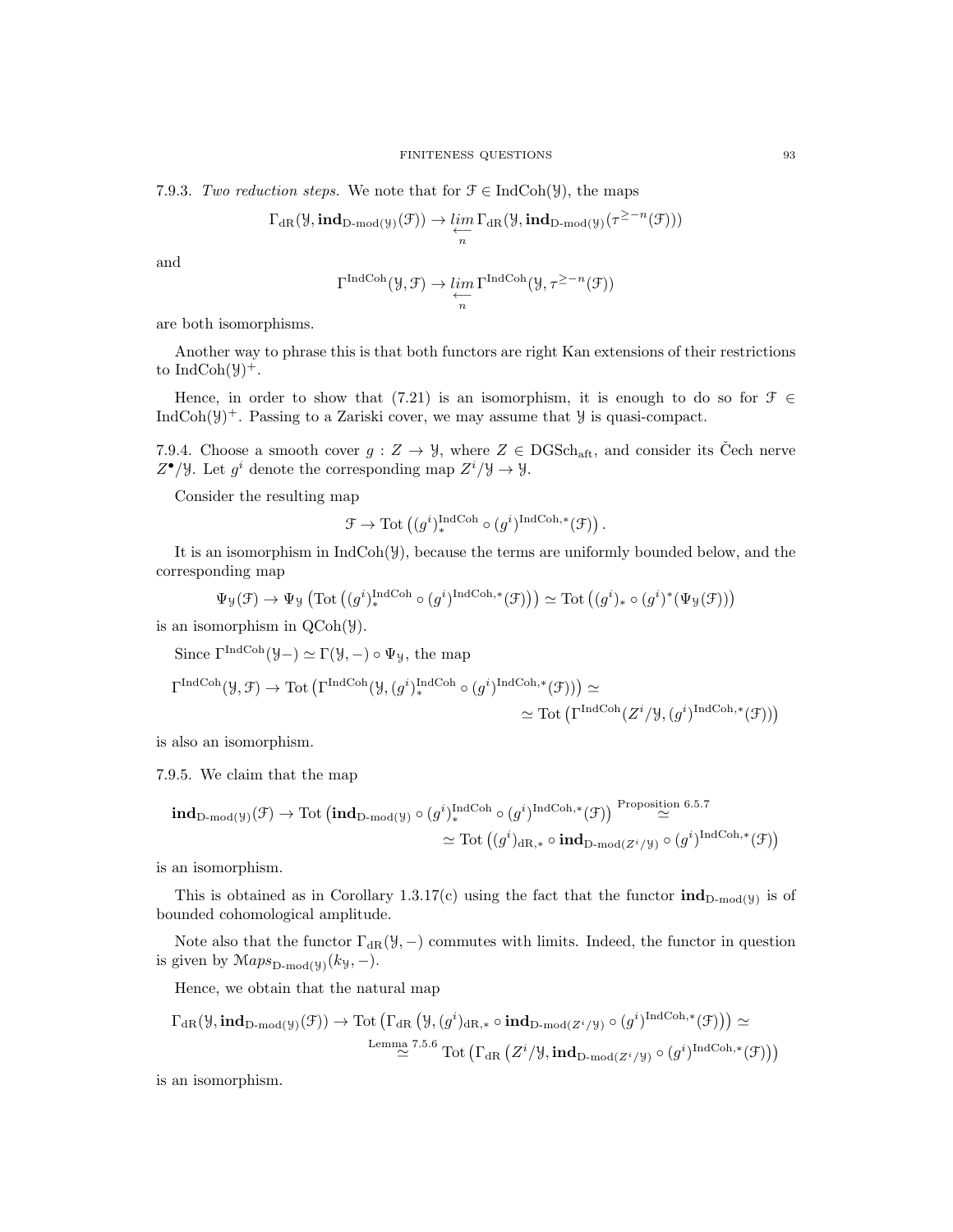7.9.6. Now, it follows from Sect. 7.9.2 that the map in (7.21) fits into the commutative diagram

$$
\begin{array}{cccc}\n\Gamma_{\text{dR}}(\mathcal{Y},\text{ind}_{D\text{-mod}(\mathcal{Y})}(\mathcal{F})) & \longrightarrow & \text{Tot}\left(\Gamma_{\text{dR}}\left(Z^i/\mathcal{Y},\text{ind}_{D\text{-mod}(Z^i/\mathcal{Y})}\circ(g^i)^{\text{IndCoh},*}(\mathcal{F})\right)\right) \\
& & \downarrow & \downarrow\n\end{array}
$$

$$
\Gamma^{\operatorname{IndCoh}}(\mathcal{Y}, \mathcal{F}) \qquad \longrightarrow \qquad \operatorname{Tot}\left(\Gamma^{\operatorname{IndCoh}}(Z^i/\mathcal{Y}, (g^i)^{\operatorname{IndCoh}, *}(\mathcal{F}))\right),
$$

where the right vertical arrow is a co-simplicial isomorphism coming from

$$
\Gamma_{\text{dR}}(Z^i/\mathcal{Y}, \text{ind}_{D\text{-mod}(Z^i/\mathcal{Y})}(-)) \simeq \Gamma^{\text{IndCoh}}(Z^i/\mathcal{Y}, -).
$$

This implies that the left vertical arrow is an isomorphism, as required.

 $\Box$ 

# 8. COMPACT GENERATION OF D-mod( $\mathcal{Y}$ )

In this section we will finally prove the result that caused out to write this paper: that for a QCA algebraic stack  $\mathcal{Y}$ , the category D-mod( $\mathcal{Y}$ ) is compactly generated. After all the preparations we have made, the proof will be extremely short. In Sect. 8.3 we shall establish some additional favorable properties of the category D-mod(Y).

Throughout this section, we will assume that unless specified otherwise, all our (pre)stacks are QCA algebraic stacks in the sense of Definition 1.1.8 (in particular, they are quasi-compact).

### 8.1. Proof of compact generation.

**Theorem 8.1.1.** The category  $D\text{-mod}(\mathcal{Y})$  is compactly generated. More precisely, objects of D-mod( $\mathcal{Y}$ ) of the form

(8.1) 
$$
\mathbf{ind}_{D\text{-mod}(\mathcal{Y})}(\mathcal{F}), \quad \mathcal{F} \in \text{Coh}(\mathcal{Y})
$$

are compact and generate D-mod(Y).

*Proof.* (i) By Proposition 3.4.2, the objects of Coh( $\mathcal{Y}$ ) are compact in IndCoh( $\mathcal{Y}$ ).<sup>25</sup> Since  $\text{ind}_{D\text{-mod}(y)}$  is the left adjoint of a functor that commutes with colimits, it sends compact objects to compact ones. So objects of the form (8.1) are compact.

(ii) By Proposition 3.5.1,  $\text{Coh}(\mathcal{Y})$  generates IndCoh( $\mathcal{Y}$ ). So it remains to show that the essential image of  $\text{ind}_{D\text{-mod}(y)}$  generates D-mod(Y). This follows from the fact that the functor  $\textbf{oblv}_{\text{D-mod}(\mathcal{Y})}$  is conservative.

Remark 8.1.2. Note that, unlike the case of DG schemes, the subcategory

$$
D\text{-mod}(\mathcal{Y})^c \subset D\text{-mod}(\mathcal{Y})
$$

is not preserved by the truncation functors. We note that this is also the case for the category QCoh(-) on non-regular schemes. By contrast, IndCoh(-)<sup>c</sup> on schemes and QCA algebraic stacks is compatible with the t-structure.

8.2. Variant of the proof of Theorem 8.1.1. For the reader who prefers to avoid the (potentially unfamiliar) category IndCoh(Y), below we give an alternative argument, which does not use IndCoh( $\mathcal{Y}$ ) explicitly. Since the assertion is about categorical properties of D-mod( $\mathcal{Y}$ ), we may assume that  $\mathcal{Y}$  is a classical stack (rather than a DG stack). <sup>26</sup>

 $^{25}$ Recall that the proof of this fact is based on formula (3.21) and Theorem 1.4.2.

 $^{26}$ The same proof is applicable when  $\frac{1}{2}$  is an eventually coconnective QCA stack.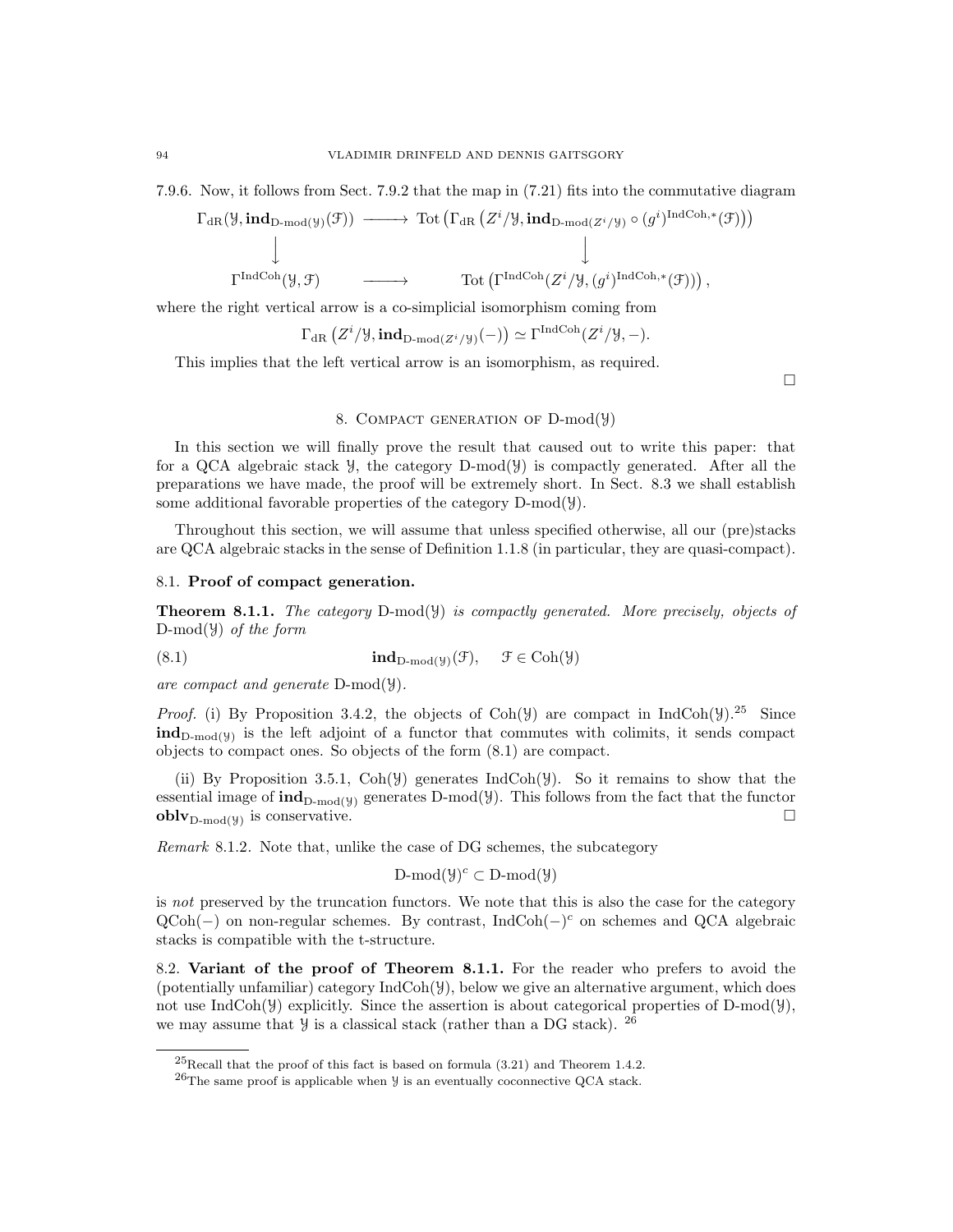8.2.1. Recall the pair of adjoint functors

 $\text{'ind}_{\text{D-mod}(\mathcal{Y})}: \text{QCoh}(\mathcal{Y}) \rightleftarrows \text{D-mod}(\mathcal{Y}): \text{'oblv}_{\text{D-mod}(\mathcal{Y})},$ 

see Sect. 6.3.21, and recall that  $\text{'oblv}_{D\text{-mod}(y)}$  is conservative.

Hence, by Corollary 1.4.11, in order to prove Theorem 8.1.1, it is sufficient to show that the functor  $'\text{ind}_{D\text{-mod}(y)}$  sends  $Coh(\mathcal{Y}) \subset QCoh(\mathcal{Y})$  to  $D\text{-mod}(\mathcal{Y})^c$ .

I.e., we need to show that for  $\mathcal{F} \in \text{Coh}(\mathcal{Y})$ , the functor  $D\text{-mod}(\mathcal{Y}) \to \text{Vect}$  defined by

 $\mathcal{M} \mapsto \mathcal{M}aps_{\mathrm{D-mod}(\mathcal{Y})}(\text{'ind}_{\mathrm{D-mod}(\mathcal{Y})}(\mathcal{F}), \mathcal{M}), \qquad \mathcal{M} \in \mathrm{D-mod}(\mathcal{Y})$ 

is continuous.

The idea of the proof is the same as that of Proposition 3.4.2: namely, we represent the above functor as a composition of a continuous functor

$$
(8.2) \hspace{1cm} D\text{-mod}(\mathcal{Y}) \rightarrow \mathrm{QCoh}(\mathcal{Y}), \hspace{3mm} \mathcal{M} \mapsto \underline{\mathrm{Hom}}_{\mathrm{QCoh}(\mathcal{Y})}(\mathcal{F},{}'\mathbf{oblv}_{D\text{-mod}(\mathcal{Y})}(\mathcal{M}))
$$

and the functor  $\Gamma(\mathcal{Y}, -) : \text{QCoh}(\mathcal{Y}) \to \text{Vect}$ , which is also continuous by Theorem 1.4.2.

The functor (8.2) is the functor of "internal Hom" from a coherent sheaf to a D-module. The content of the proof is to show that the latter is well-defined and has the expected properties.

8.2.2. We rewrite the expression  $\mathcal{M}aps_{\mathrm{D-mod}(\mathcal{Y})}(\text{ind}_{\mathrm{D-mod}(\mathcal{Y})}(\mathcal{F}), \mathcal{M})$  as

$$
Maps_{QCoh(\mathcal{Y})}(\mathcal{F}, 'oblv_{D-mod(\mathcal{Y})}(\mathcal{M})).
$$

We introduce the object

$$
\underline{\mathrm{Hom}}'_{\mathrm{QCoh}(\mathcal{Y})}(\mathcal{F},' \mathbf{oblv}_{D\text{-}\mathrm{mod}(\mathcal{Y})}(\mathcal{M})) \in \mathrm{QCoh}(\mathcal{Y})
$$

as follows.

Let  $Sch^{\text{aff}}_{/y, \text{smooth}}$  denote the full subcategory of the category of affine schemes over  $\mathcal{Y}$ , where we restrict objects  $(S \in \text{Sch}^{\text{aff}}_{\text{aff}}, g : S \to \mathcal{Y})$  to those for which g is smooth. We restrict 1-morphisms to those  $f : S' \to S$  for which f is smooth.

For

$$
(S, g) \in (\mathbf{Sch}^{\mathrm{aff}}_{/\mathcal{Y}, \mathrm{smooth}})^{\mathrm{op}},
$$

we set

(8.3) 
$$
\Gamma\left(S, g^*(\underline{\text{Hom}}'_{Q\text{Coh}(\mathcal{Y})}(\mathcal{F}, \text{'oblv}_{D\text{-mod}(\mathcal{Y})}(\mathcal{M})))\right) :=
$$
  
=  $\mathcal{M}aps_{Q\text{Coh}(S)}(g^!(\mathcal{F}), \text{'oblv}_{D\text{-mod}(S)}(g^!(\mathcal{M})))$ .

Here  $g^!$  is well-defined as a functor  $\text{QCoh}(\mathcal{Y}) \to \text{QCoh}(S)$  since g is smooth.

8.2.3. We claim:

**Lemma 8.2.4.** For  $f: S' \to S$  in Sch $_{/9, \text{smooth}}^{a\text{ff}}$ , the natural map

$$
f^* \left( g^* (\underline{\text{Hom}}'_{\text{QCoh}(\mathcal{Y})}(\mathcal{F}, ' \text{oblv}_{D\text{-mod}(\mathcal{Y})}(\mathcal{M}))) \right) \to (g \circ f)^* \left( \underline{\text{Hom}}'_{\text{QCoh}(\mathcal{Y})}(\mathcal{F}, ' \text{oblv}_{D\text{-mod}(\mathcal{Y})}(\mathcal{M})) \right)
$$
  
is an isomorphism.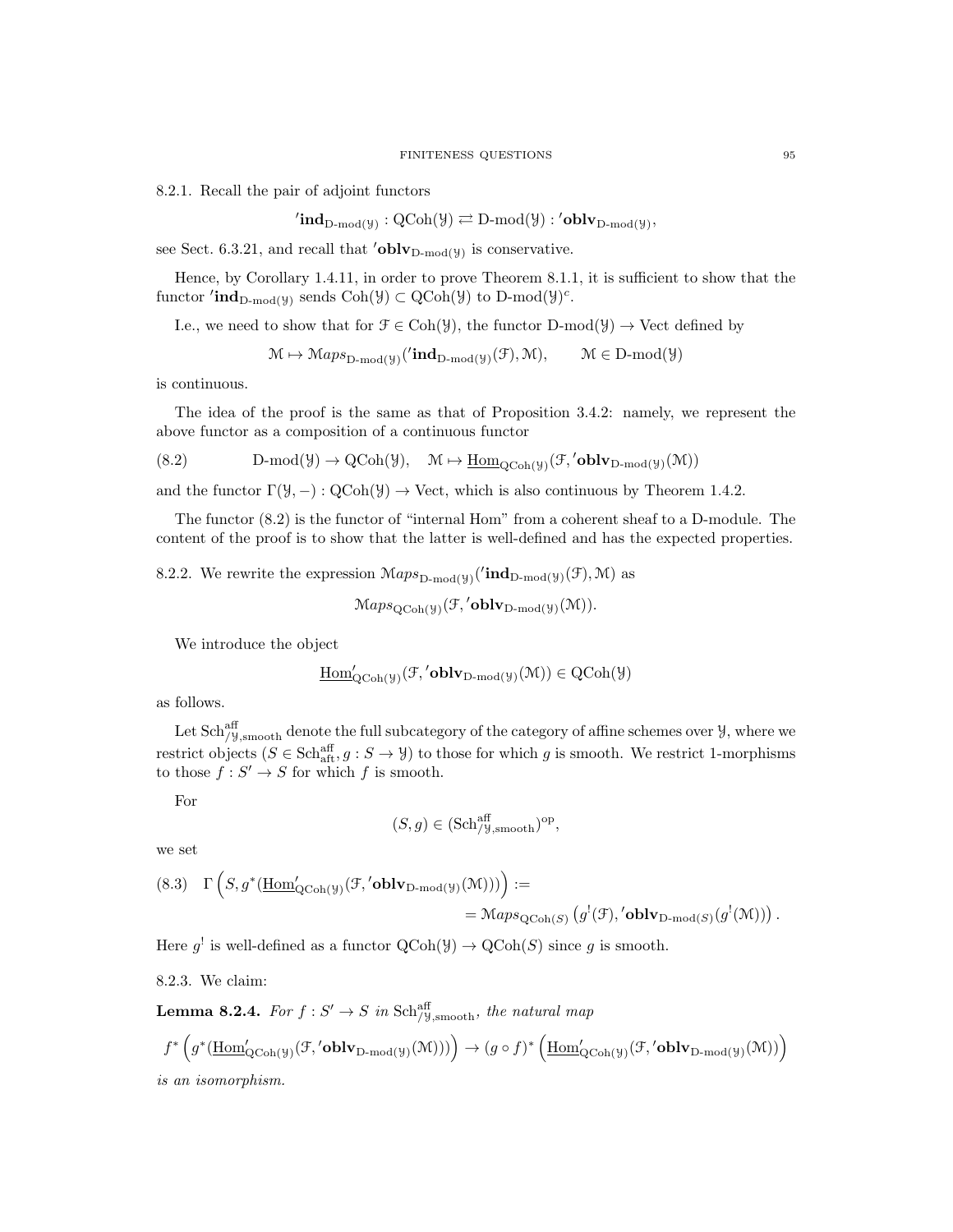The proof will be given in Sect. 8.2.7. The above lemma ensures that the assignment

$$
(S,g)\mapsto g^*\left(\underline{\mathrm{Hom}}'_{\mathrm{QCoh}(\mathcal{Y})}(\mathcal{F},'\mathbf{oblv}_{\mathrm{D-mod}(\mathcal{Y})}(\mathcal{M}))\right)
$$

indeed defines an object of QCoh( $\mathcal{Y}$ ). We denote it by  $\underline{\text{Hom}}'_{\text{QCoh}(\mathcal{Y})}(\mathcal{F},' \text{oblv}_{D\text{-mod}(\mathcal{Y})}(\mathcal{M}))$ .

Since  $g^{\dagger}$  is isomorphic to  $g^*$  up to a twist by a line bundle, we have:

 $\operatorname{Maps}_{\operatorname{QCoh}(\mathcal{Y})}(\mathcal{F},\prime\operatorname{\bf oblv}_{\operatorname{D-mod}(\mathcal{Y})}(\mathcal{M})) \simeq$ 

$$
\simeq \lim_{(S,g)\in \text{Sch}_{/y,\text{smooth}}^{\text{aff}}}\text{Maps}_{\text{QCoh}(S)}(g^*(\mathcal{F}),g^*(\text{oblv}_{\text{D-mod}(\mathcal{Y})}(\mathcal{M})))\simeq \simeq \lim_{(S,g)\in \text{Sch}_{/y,\text{smooth}}^{\text{aff}}}\text{Maps}_{\text{QCoh}(S)}(g^!(\mathcal{F}),g^!(\text{oblv}_{\text{D-mod}(\mathcal{Y})}(\mathcal{M})))= \simeq \lim_{(S,g)\in \text{Sch}_{/y,\text{smooth}}^{\text{aff}}}\Gamma\left(S,g^*(\underline{\text{Hom}}'_{\text{QCoh}(\mathcal{Y})}(\mathcal{F},'\text{oblv}_{\text{D-mod}(\mathcal{Y})}(\mathcal{M})))\right)= \simeq \text{Ext}_{/y,\text{smooth}}^{\text{aff}}\Gamma\left(S,g^*(\underline{\text{Hom}}'_{\text{QCoh}(\mathcal{Y})}(\mathcal{F},'\text{oblv}_{\text{D-mod}(\mathcal{Y})}(\mathcal{M})))\right).
$$

Applying Theorem 1.4.2(i), we obtain that it suffices to show that the functor

 $\mathcal{M} \mapsto \underline{\mathrm{Hom}}'_{\mathrm{QCoh}(\mathcal{Y})}(\mathcal{F},' \textbf{oblv}_{\mathrm{D-mod}(\mathcal{Y})}(\mathcal{M}))$ 

commutes with colimits in M.

Remark 8.2.5. A similar manipulation shows that for  $\mathcal{F}_1 \in \text{QCoh}(\mathcal{Y})$ ,

$$
\begin{aligned}\mathbb{M}aps_{\mathrm{QCoh}(\mathcal{Y})}(\mathcal{F}_1\otimes \mathcal{F},{}'\mathbf{oblv}_{D\text{-mod}(\mathcal{Y})}(\mathcal{M}))&\simeq\\ &\simeq \mathbb{M}aps_{\mathrm{QCoh}(\mathcal{Y})}\left(\mathcal{F}_1,\underline{\mathrm{Hom}}'_{\mathrm{QCoh}(\mathcal{Y})}(\mathcal{F},{}'\mathbf{oblv}_{D\text{-mod}(\mathcal{Y})}(\mathcal{M}))\right); \end{aligned}
$$

in other words,  $\underline{\text{Hom}}'_{\text{QCoh}(\mathcal{Y})}(\mathcal{F},' \text{oblv}_{D\text{-mod}(\mathcal{Y})}(\mathcal{M}))$  is the internal Hom object

$$
\underline{\mathrm{Hom}}_{\mathrm{QCoh}(\mathcal{Y})}(\mathcal{F},{}'\mathbf{oblv}_{D\text{-}\mathrm{mod}(\mathcal{Y})}(\mathcal{M})).
$$

8.2.6. Now let us prove continuity of the functor (8.2). Since for  $(S, g) \in Sch_{\ell}^{\text{aff}}$ , the functor  $g^*$  is continuous, it suffices to show that for every  $(S, g)$  as above, the functor

$$
\mathcal{M} \mapsto g^*(\underline{\mathrm{Hom}}'_{\mathrm{QCoh}(\mathcal{Y})}(\mathcal{F},{}'\mathbf{oblv}_{\mathrm{D-mod}(\mathcal{Y})}(\mathcal{M})))
$$

is continuous.

We rewrite

$$
(8.4) \quad \Gamma\left(S, g^*(\underline{\text{Hom}}'_{Q\text{Coh}(\mathcal{Y})}(\mathcal{F}, 'oblv_{D\text{-mod}(\mathcal{Y})}(\mathcal{M})))\right) \simeq
$$

$$
\simeq \text{Maps}_{D\text{-mod}(S)}\left(\text{ind}_{D\text{-mod}(S)}(g^!(\mathcal{F})), g^!(\mathcal{M})\right).
$$

Now,  $g'(\mathcal{F}) \in \text{Coh}(S)$ , and since S is a scheme, the functor  $'\text{ind}_{D\text{-mod}(S)}$  is known to send Coh(S) to D-mod(S)<sup>c</sup>. This implies that the right-hand side in (8.4) commutes with colimits in M.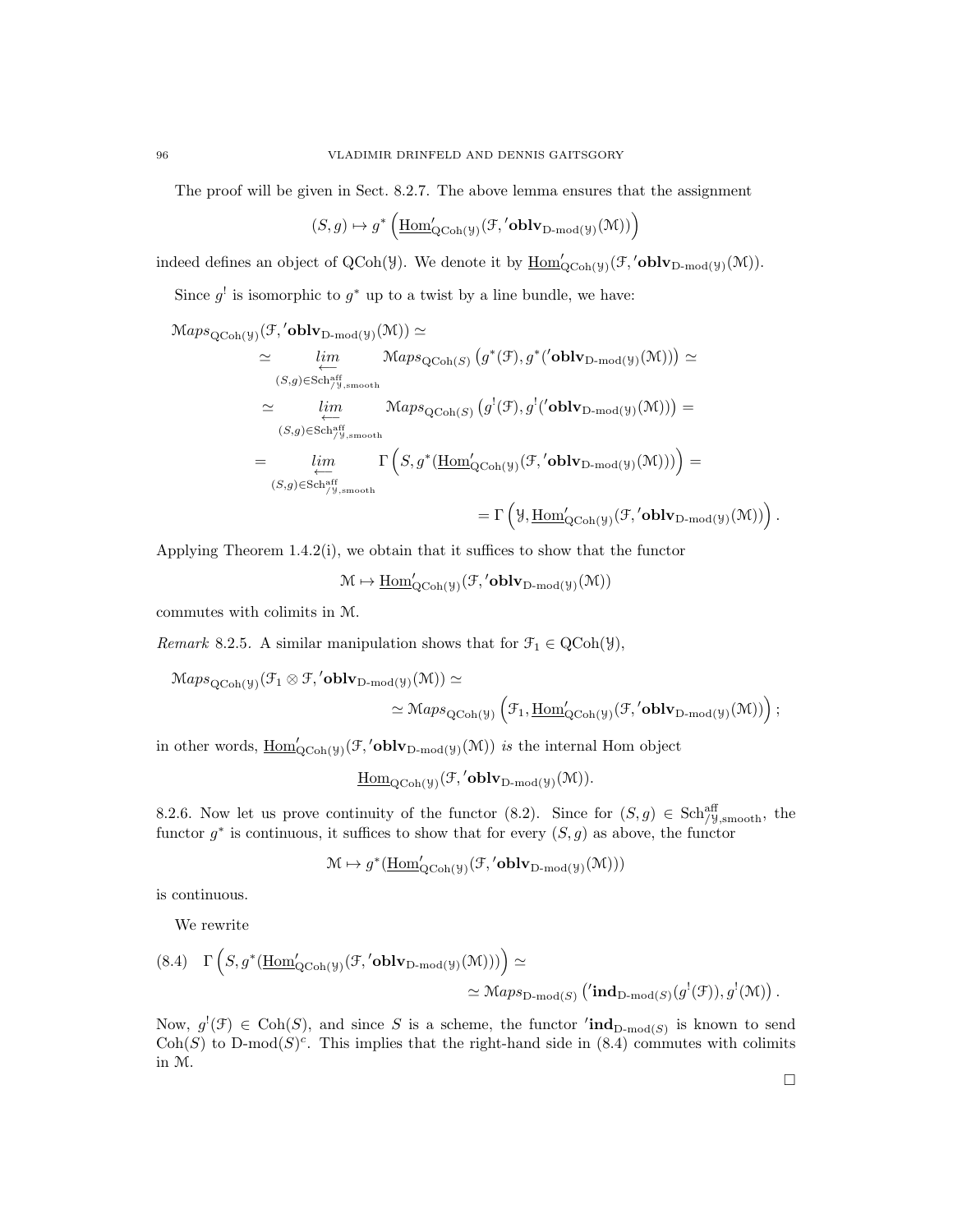8.2.7. Proof of Lemma 8.2.4. This will be parallel to the proof of Lemma 3.4.4.

Let  $f: S' \to S$  be a smooth map between affine schemes. Let  $\mathcal F$  be an object of  $\text{Coh}(S)$ , and  $M$  an object of D-mod(S). We claim that the natural map

$$
(8.5) \quad H^{0}\left(f^{*}\left(\underline{\operatorname{Hom}}_{\operatorname{QCoh}(S)}(\mathcal{F},\prime\operatorname{oblv}_{D\operatorname{-mod}(S)}(\mathcal{M}))\right)\right) \to \\
 \longrightarrow H^{0}\left(\underline{\operatorname{Hom}}_{\operatorname{QCoh}(S')}\left(f^{!}(\mathcal{F}),\prime\operatorname{oblv}_{D\operatorname{-mod}(S)}(f^{!}(\mathcal{M}))\right)\right).
$$

is an isomorphism.

Note that the assumption that f is smooth and the fact that the categories  $D\text{-mod}(S)$  and  $D\text{-mod}(S')$  are of finite cohomological dimension, imply that both sides in  $(8.5)$  will remain unchanged if we replace M by  $\tau^{\geq -n}(\mathcal{M})$  for  $n \gg 0$ .

Note also that (8.5) is evidently an isomorphism if  $\mathcal{F} \in \text{QCoh}(S)^c = \text{QCoh}(S)^{\text{perf}}$ . Now replace  $\mathcal F$  by  $\mathcal F_1$ , where  $\mathcal F_1 \in \mathrm{QCoh}(S)^c$  is equipped with a map to  $\mathcal F$ , such that

$$
Cone(\mathcal{F}_1 \to \mathcal{F}) \in QCoh(S)^{\leq -n}
$$

with  $n \gg 0$ .

### 8.3. Some corollaries of Theorem 8.1.1.

8.3.1. First we claim:

**Corollary 8.3.2.** D-mod $(\mathcal{Y})^c$  is Karoubi-generated by objects of the form  $\text{ind}_{D\text{-mod}(\mathcal{Y})}(\mathcal{F})$ ,  $\mathcal{F} \in$  $Coh(\mathcal{Y})$ .

Recall that for a cocomplete DG category C and its not necessarily cocomplete DG subcategories  $\mathbf{C}'_0 \subset \mathbf{C}'$ , ones says that a subcategory  $\mathbf{C}'_0$  to Karoubi-generates  $\mathbf{C}'$  if the latter is the smallest among DG subcategories of  $C$  that contain  $C'_0$  and are closed under direct summands. This is a condition on corresponding homotopy categories (i.e., it is insensitive to the ∞-category structure).

*Proof.* This follows from Sect. 0.6.7.

8.3.3. As yet another corollary of Theorem 8.1.1, we obtain:

Corollary 8.3.4. Let  $\mathcal{Y}$  be a QCA stack and  $\mathcal{Y}'$  any prestack. Then the natural functor

 $\text{D-mod}(\mathcal{Y}) \otimes \text{D-mod}(\mathcal{Y}') \to \text{D-mod}(\mathcal{Y} \times \mathcal{Y}')$ 

is an equivalence.

Proof. The proof repeats verbatim that of Corollary 4.2.3. It applies to any prestack  $\mathcal{Y}$ , for which the category  $D\text{-mod}(\mathcal{Y})$  is dualizable.

## 8.4. Verdier duality on a QCA stack.

 $\Box$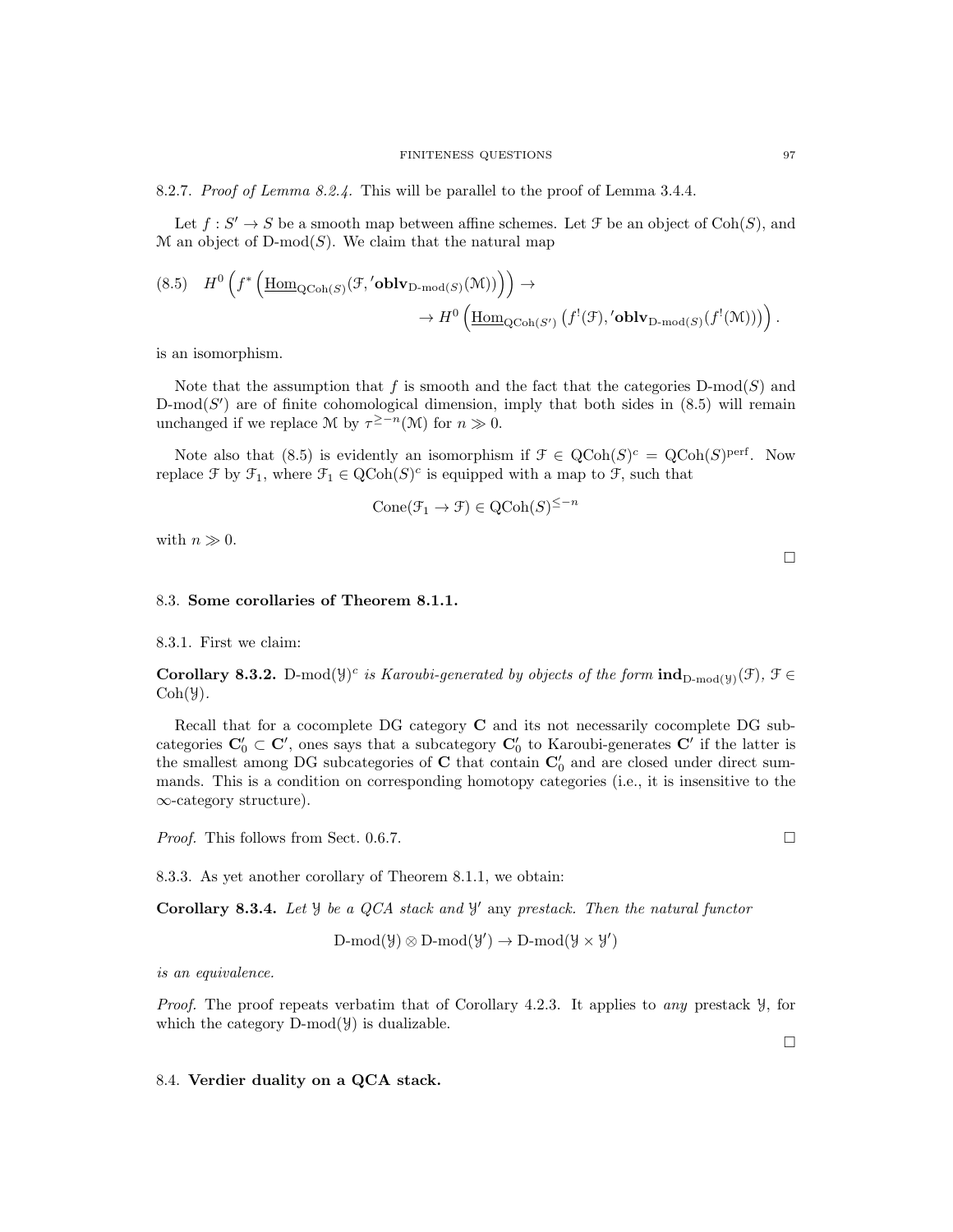8.4.1. In Sect. 7.3.4 we defined an involutive anti self-equivalence

$$
\mathbb{D}^{\mathrm{Verdier}}_{{\mathcal Y}}: (\mathrm{D\text{-}mod}_{\mathrm{coh}}({\mathcal Y}))^{\mathrm{op}} \to \mathrm{D\text{-}mod}_{\mathrm{coh}}({\mathcal Y}).
$$

Corollary 8.4.2. This functor induces an involutive anti self-equivalence

 $(8.6)$ Verdier :  $(D\text{-mod}(\mathcal{Y})^c)^\text{op} \stackrel{\sim}{\longrightarrow} D\text{-mod}(\mathcal{Y})^c$ 

*Proof.* The nontrivial statement to prove is that  $\mathbb{D}_{y}^{\text{Verdier}}$  preserves D-mod( $y$ )<sup>c</sup>. By Corollary 8.3.2, it suffices to show that  $\mathbb{D}_{y}^{\text{Verdier}}$  preserves  $\text{ind}_{D\text{-mod}(y)}(\text{Coh}(\mathcal{Y}))$ . The latter follows from Corollary 7.3.6.  $\Box$ 

Corollary 8.4.3. The equivalence (8.6) uniquely extends to an equivalence

(8.7) 
$$
\mathbf{D}_{\mathcal{Y}}^{\text{Verdier}} : \text{D-mod}(\mathcal{Y})^{\vee} \xrightarrow{\sim} \text{D-mod}(\mathcal{Y}).
$$

*Proof.* By Theorem 8.1.1, D-mod( $\mathcal{Y}$ ) = Ind(D-mod( $\mathcal{Y}$ )<sup>c</sup>). By Sect. 4.1.3(ii'), this implies that  $D\text{-mod}(\mathcal{Y})^{\vee} = \text{Ind}((D\text{-mod}(\mathcal{Y})^c)^{\text{op}})$ , so

$$
\operatorname{D-mod}(\mathcal{Y})^{\vee}=\operatorname{Ind}((\operatorname{D-mod}(\mathcal{Y})^c)^{op})\simeq \operatorname{Ind}(\operatorname{D-mod}(\mathcal{Y})^c)\simeq \operatorname{D-mod}(\mathcal{Y}).
$$

 $\Box$ 

8.4.4. According to Sect. 4.1.1, the self-duality given by (8.7) corresponds to a pair of functors

(8.8) 
$$
\epsilon_{D\text{-mod}(\mathcal{Y})}: D\text{-mod}(\mathcal{Y}) \otimes D\text{-mod}(\mathcal{Y}) \to \text{Vect}
$$

and

(8.9) 
$$
\mu_{D\text{-mod}(\mathcal{Y})}
$$
: Vect  $\rightarrow$  D-mod( $\mathcal{Y}$ )  $\otimes$  D-mod( $\mathcal{Y}$ ).

We shall also use the notation  $\langle -, -\rangle_{D\text{-mod}(y)}$  to denote the functor

$$
\text{$D$-mod}(\mathcal{Y}) \times \text{$D$-mod}(\mathcal{Y}) \to \text{$D$-mod}(\mathcal{Y}) \otimes \text{$D$-mod}(\mathcal{Y}) \stackrel{\epsilon_{D\text{-mod}}(\mathcal{Y})}{\longrightarrow} \text{$\text{Vect}$}\,.
$$

From Lemma 7.3.5, we obtain:

**Lemma 8.4.5.** For  $M \in D\text{-mod}(\mathcal{Y})^c$  and  $M' \in D\text{-mod}(\mathcal{Y})$  we have

$$
\langle \mathcal{M}, \mathcal{M}' \rangle_{\mathrm{D-mod}(\mathcal{Y})} = \Gamma_{\mathrm{dR}}(\mathcal{Y}, \mathcal{M} \overset{!}{\otimes} \mathcal{M}').
$$

In Corollary 9.2.15 we shall describe the functor  $\epsilon_{D\text{-mod}(y)}$  on the entire category

D-mod( $\mathcal{Y} \otimes D\text{-mod}(\mathcal{Y}) \simeq D\text{-mod}(\mathcal{Y} \times \mathcal{Y})$ 

explicitly. Furthermore, in Sect. 9.2.16 we will prove:

Proposition 8.4.6. The object

$$
\mu_{D\text{-mod}}(y)(k) \in D\text{-mod}(\mathcal{Y}) \otimes D\text{-mod}(\mathcal{Y}) \simeq D\text{-mod}(\mathcal{Y} \times \mathcal{Y})
$$

*identifies canonically with*  $(\Delta_y)_{dR,*}(\omega_y)$ .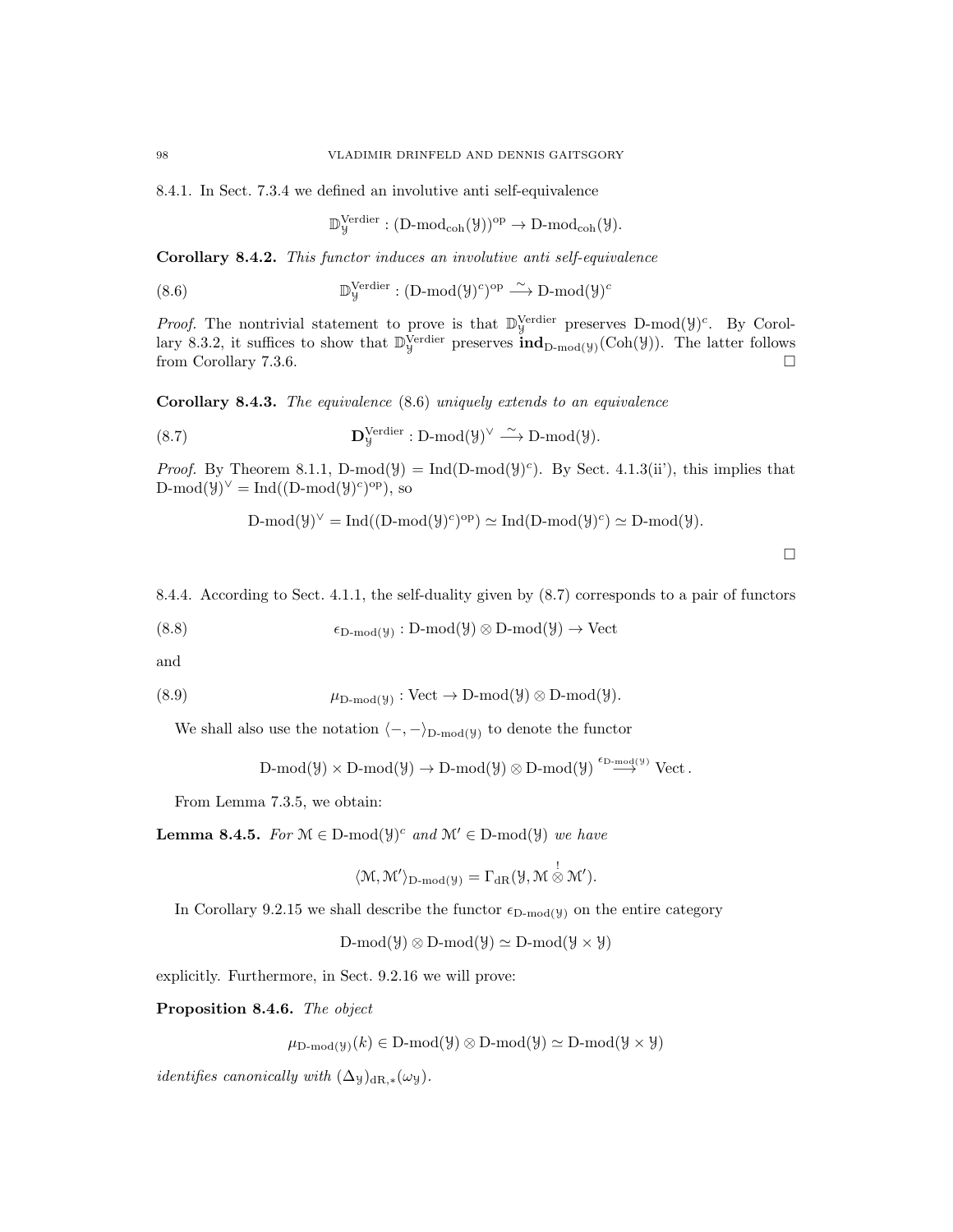8.4.7. Let now  $\pi : \mathcal{Y}_1 \to \mathcal{Y}_2$  be a schematic quasi-compact morphism between QCA stacks. Recall the notion of the dual functor, see Sect. 4.1.4. We claim:

Proposition 8.4.8. The functors

$$
\pi_{\mathrm{dR},*}: D\text{-}\mathrm{mod}(\mathcal{Y}_1) \to D\text{-}\mathrm{mod}(\mathcal{Y}_2) \text{ and } \pi^!: D\text{-}\mathrm{mod}(\mathcal{Y}_2) \to D\text{-}\mathrm{mod}(\mathcal{Y}_1)
$$

are related by  $(\pi_{\mathrm{dR},*})^{\vee} \simeq \pi^!$  in terms of the self-dualities  $\mathbf{D}_{\mathcal{Y}_i}^{\mathrm{Verdier}} : \mathrm{D-mod}(\mathcal{Y}_i)^{\vee} \simeq \mathrm{D-mod}(\mathcal{Y}_i)$ .

*Proof.* It suffices to construct a functorial isomorphism for  $\mathcal{M}_i \in \mathcal{D}\text{-mod}(\mathcal{Y}_i)^c$ :

$$
\langle \mathcal{M}_2, \pi_{\mathrm{dR},*}(\mathcal{M}_1) \rangle_{D\text{-mod}(\mathcal{Y}_2)} \simeq \langle \pi^!(\mathcal{M}_2), \mathcal{M}_1 \rangle_{D\text{-mod}(\mathcal{Y}_1)}.
$$

By Lemma 8.4.5 we rewrite the left-hand side as

$$
\Gamma_{\mathrm{dR}}(\mathcal{Y}_2, \mathcal{M}_2\overset{!}{\otimes}\pi_{\mathrm{dR},*}(\mathcal{M}_1)),
$$

which by the projection formula (6.2) identifies with

$$
\Gamma_{\mathrm{dR}}(\mathcal{Y}_2, \pi_{\mathrm{dR},*}(\pi^!(\mathcal{M}_2)\overset{!}{\otimes}\mathcal{M}_1)).
$$

However, by Lemma 7.5.6, the latter identifies with

$$
\Gamma_{\operatorname{dR} }({\mathcal Y}_1,\pi^!({\mathcal M}_2)\overset{!}{\otimes}{\mathcal M}_1),
$$

which in turn identifies with  $\langle \pi^!(\mathcal{M}_2), \mathcal{M}_1 \rangle_{\text{D-mod}(\mathcal{Y}_1)}$  again by Lemma 8.4.5.

 $\Box$ 

# 9. Renormalized de Rham cohomology and safety

As we saw in Sect. 7.1.3, for a QCA algebraic stack  $\mathcal{Y}$ , the functor  $\Gamma_{\text{dR}}(\mathcal{Y}, -)$  is not necessarily continuous. In this section we shall introduce a new functor, denoted  $\Gamma_{\text{ren-dR}}(\mathcal{Y},-)$  that we will refer to as "renormalized de Rham cohomology". This functor will be continuous, and we will have a natural transformation

$$
\Gamma_{\operatorname{ren-dR}}(\mathcal{Y}, -) \to \Gamma_{\operatorname{dR}}(\mathcal{Y}, -).
$$

We shall also introduce a class of objects on  $D\text{-mod}(\mathcal{Y})$ , called safe, for which the above natural transformation is an equivalence.

In this section all algebraic stacks will be assumed QCA, unless specified otherwise.

9.1. Renormalized de Rham cohomology. Recall the notion of the dual functor from Sect. 4.1.4.

**Definition 9.1.1.** For a QCA algebraic stack  $\mathcal{Y}$  we define the continuous functor

$$
\Gamma_{\text{ren-dR}}(\mathcal{Y}, -): \text{D-mod}(\mathcal{Y}) \to \text{Vect}
$$

to be the dual of

 $\pi_{\mathcal{Y}}^! : \text{Vect} \to \text{D-mod}(\mathcal{Y}), \quad k \mapsto \omega_{\mathcal{Y}}$ 

under the identifications

$$
\mathbf{D}_{\mathcal{Y}}^{\text{Verdier}} : \text{D-mod}(\mathcal{Y})^{\vee} \simeq \text{D-mod}(\mathcal{Y}) \ \text{and} \ \text{Vect}^{\vee} \simeq \text{Vect}.
$$

Note that if  $\mathcal Y$  is a scheme Z, by (5.17), we have  $\Gamma_{\text{ren-dR}}(Z, -) \simeq \Gamma_{\text{dR}}(Z, -)$ .

Remark 9.1.2. Presumably, the functor analogous to  $\Gamma_{\text{ren-dR}}(Z, -)$  can be defined in other sheaftheoretic situations, e.g., for the derived category of sheaves with constructible cohomologies for stacks over the field of complex numbers.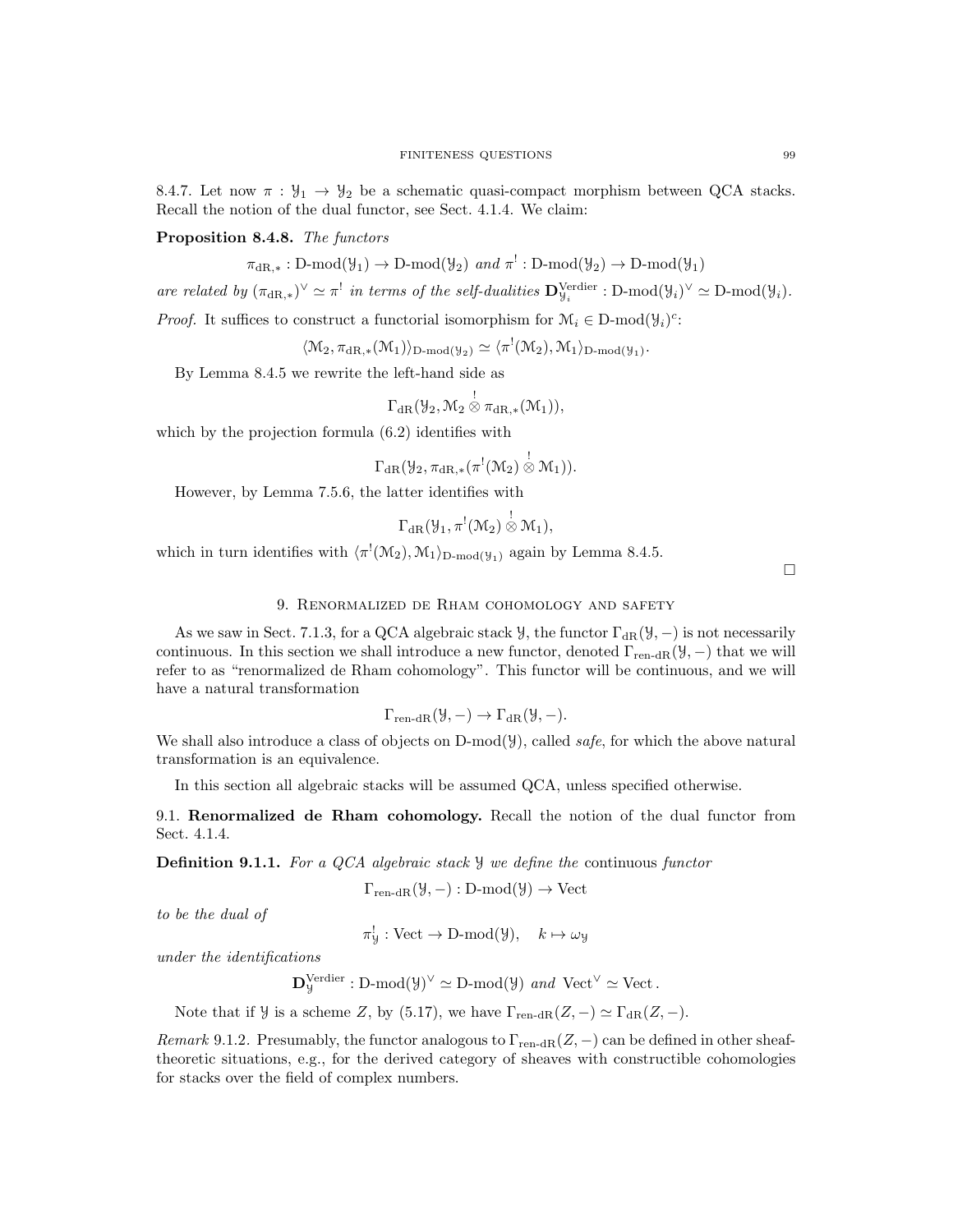9.1.3. Here is a more explicit description of the functor  $\Gamma_{\text{ren-dR}}(Z, -)$ .

**Lemma 9.1.4.** The functor  $\Gamma_{\text{ren-dR}}(\mathcal{Y},-)$  (see Sect. 8.4.4 for the notation) is canonically isomorphic to the ind-extension of the functor

 $\Gamma_{\text{dR}}(\mathcal{Y}, -)|_{\text{D-mod}(\mathcal{Y})^c} : \text{D-mod}(\mathcal{Y})^c \to \text{Vect}.$ 

*Proof.* We only have to show that the pairing  $\langle -, -\rangle_{D\text{-mod}(y)}$  corresponding to the self-duality of D-mod(Y) satisfies

$$
\langle \mathcal{M}, p_{\mathcal{Y}}^{\mathcal{I}}(k) \rangle_{\mathcal{D}\text{-mod}(\mathcal{Y})} \simeq \Gamma_{\text{dR}}(\mathcal{Y}, \mathcal{M})
$$

for  $\mathcal{M} \in \mathcal{D}\text{-mod}(\mathcal{Y})^c$ . However, this is immediate from Lemma 8.4.5.

Corollary 9.1.5. There exists a canonically defined natural transformation

(9.1)  $\Gamma_{\text{ren-dR}}(\mathcal{Y}, -) \to \Gamma_{\text{dR}}(\mathcal{Y}, -),$ 

which is an isomorphism when restricted to compact objects.

In general, the failure of the natural transformation (9.1) to be an isomorphism is a measure to which the functor  $\Gamma_{\text{dR}}(\mathcal{Y},-)$  fails to be continuous.

Example 9.1.6. As an illustration, let us compute the functor  $\Gamma_{\text{ren-dR}}(\mathcal{Y}, -)$  for  $\mathcal{Y} = BG$ , see Sect. 7.2. Let B be as in (7.4). We saw in loc.cot. that the functor  $\Gamma_{\rm dR}(BG, -)$  is given by  $\mathcal{M}aps_{B\text{-mod}}(k, -).$ 

We claim now that the functor  $\Gamma_{\text{ren-dR}}(BG, -)$  is given by

 $M \mapsto k \underset{B}{\otimes} M[-2\dim(G) + \delta],$ 

where  $\delta$  is the degree of the highest cohomology group of  $\Gamma_{\text{dR}}(G, k_G)$ .

Explicitly,

 $\sqrt{ }$  $\int$  $\mathcal{L}$  $\delta = 0$ , if G is unipotent;  $\delta = \dim(G)$ , if G is reductive;  $\delta = 2 \dim(G)$ , if G is an abelian variety.

Recall that  $\sigma$  denotes the map pt  $\rightarrow BG$ , and recall that  $\sigma_1(k)$  is a compact generator of  $D\text{-mod}(BG)$ . Hence, it suffices to show that

$$
\Gamma_{\mathrm{dR}}(BG, \sigma_!(k)) \simeq k[-2\dim(G) + \delta],
$$

as modules over  $B \simeq \mathcal{M}aps_{\text{D-mod}}(\sigma_!(k), \sigma_!(k)).$ 

Note that

 $\sigma_!(k) \simeq \sigma_{\mathrm{dR},*}(k)[-2 \dim(G) + \delta],$ 

so the required assertion follows from the isomorphism

$$
\Gamma_{\mathrm{dR}}(BG, \sigma_{\mathrm{dR},*}(k)) \simeq \Gamma_{\mathrm{dR}}(\mathrm{pt}, k) = k.
$$

Example 9.1.7. We claim that the functor

 $\Gamma_{\text{ren-dR}}(\mathcal{Y},-) \circ \text{ind}_{D\text{-mod}(\mathcal{Y})}$ 

identifies canonically with  $\Gamma^{\text{IndCoh}}(\mathcal{Y}, -)$ .

Both functors are continuous, so it is enough to construct the isomorphism on the subcategory  $Coh(\mathcal{Y}) \subset IndCoh(\mathcal{Y})$ . In the latter case the assertion follows from Lemma 9.1.4 and Proposition 7.1.6.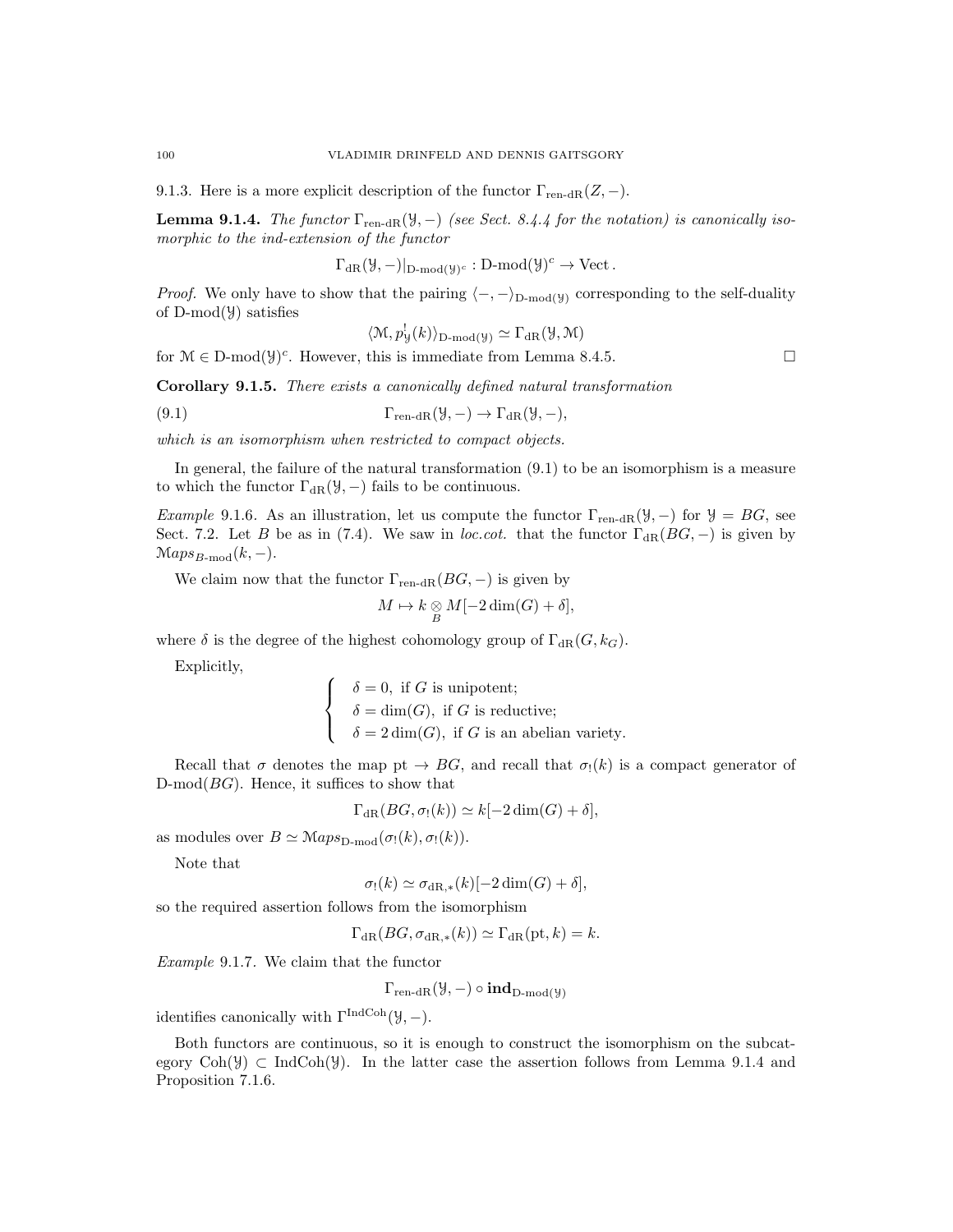Moreover, we obtain that the natural transformation (9.1) induces an isomorphism

$$
\Gamma_{\operatorname{ren-dR}}(\mathcal{Y}, -)\circ \operatorname{\text{\rm ind}}_{D\operatorname{\text{\rm -mod}}(\mathcal{Y})}\to \Gamma_{\operatorname{dR}}(\mathcal{Y}, -)\circ \operatorname{\text{\rm ind}}_{D\operatorname{\text{\rm -mod}}(\mathcal{Y})}.
$$

As we shall see shortly, the latter isomorphism is a general phenomenon that holds for all safe objects of  $D-mod(\mathcal{Y})$ .

9.2. Safe objects of D-mod( $\mathcal{Y}$ ).

**Definition 9.2.1.** An object  $\mathcal{M} \in \mathcal{D}$ -mod( $\mathcal{Y}$ ) is said to be safe if the functor

 $\mathcal{M}' \mapsto \Gamma_{\mathrm{dR}}(\mathcal{Y},\mathcal{M} \overset{!}{\otimes} \mathcal{M}') : \mathrm{D-mod}(\mathcal{Y}) \to \mathrm{Vect}$ 

is continuous.

Its is clear that safe objects of D-mod(Y) form a (non-cocomplete) DG subcategory (i.e., the condition of being safe survives taking cones).

It is also clear that the subcategory of safe objects in  $D-mod(y)$  is a tensor ideal with respect to  $\stackrel{!}{\otimes}$ . Indeed, if M is safe, then so are all  $\mathcal{M} \stackrel{!}{\otimes} \mathcal{M}'$ .

9.2.2. The notion of safety is what allows us to distinguish compact objects among the larger subcategory  $\mathcal{M} \in \mathbf{D}\text{-mod}_{\mathrm{coh}}(\mathcal{Y})$ :

**Proposition 9.2.3.** Then the following properties of an object  $\mathcal{M} \in \mathcal{D}\text{-mod}_{\text{coh}}(\mathcal{Y})$  are equivalent:

(a) M is compact;

(b) M is safe;

 $(c)$  D $\mathbb{V}^{\text{erdier}}_{\mathcal{Y}}(\mathcal{M})$  is safe.

*Proof.* By Lemma 7.3.5, (a) is equivalent to (c). So (b) is equivalent to the compactness of  $\mathbb{D}_{\mathcal{Y}}^{\text{Verdier}}(\mathcal{F})$ . The latter is equivalent to (a) by Corollary 8.4.2 (it is here that we use that  $\mathcal{Y}$  is  $QCA$ ).

Note, however, safe objects do not have to be coherent or cohomologically bounded:

Example 9.2.4. We claim that all objects of the form  $\text{ind}_{D\text{-mod}(y)}(\mathcal{F}), \mathcal{F} \in \text{IndCoh}(\mathcal{Y}),$  are safe. Indeed, by Lemma 6.3.20 and Proposition 7.1.6, for  $\mathcal{M} \in \mathcal{D}$ -mod( $\mathcal{Y}$ )

$$
\Gamma_{\operatorname{dR} }(\mathcal{Y},\textbf{ind}_{D\textbf{-}\mathrm{mod}(\mathcal{Y})}(\mathcal{F})\overset{!}{\otimes}\mathcal{M})\simeq\Gamma^{\operatorname{IndCoh}}(\mathcal{Y},\mathcal{F}\overset{!}{\otimes}\textbf{oblv}_{D\textbf{-}\mathrm{mod}(\mathcal{Y})}(\mathcal{M})),
$$

and the latter functor is continuous.

9.2.5. The following will be useful in the sequel:

**Lemma 9.2.6.** Let  $\pi : \mathcal{Y}_1 \to \mathcal{Y}_2$  be schemtaic. If  $\mathcal{M}_2 \in D\text{-mod}(\mathcal{Y}_2)$  is safe, then so is  $\pi^!(\mathcal{Y}_2) \in$  $D\text{-mod}(\mathcal{Y}_1)$ .

Proof. We need to show that the functor

$$
\mathcal{M}_1 \mapsto \Gamma_{\mathrm{dR}}(\mathcal{Y}_1, \pi^!(\mathcal{M}_2) \overset{!}{\otimes} \mathcal{M}_1)
$$

commutes with colimits. By Lemma 7.5.6, the latter expression can be rewritten as

$$
\Gamma_{\mathrm{dR}}(\mathcal{Y}_2, \pi_{\mathrm{dR},*}(\pi^!(\mathcal{Y}_2) \overset{!}{\otimes} \mathcal{M}_1)).
$$

Now, since  $\pi$  is schematic and quasi-compact, the projection formula and  $(6.2)$  is applicable, and we can rewrite the latter expression as

$$
\Gamma_{\mathrm{dR}}(\mathcal{Y}_2,\mathcal{M}_2\overset{!}{\otimes}\pi_{\mathrm{dR},*}(\mathcal{M}_1)).
$$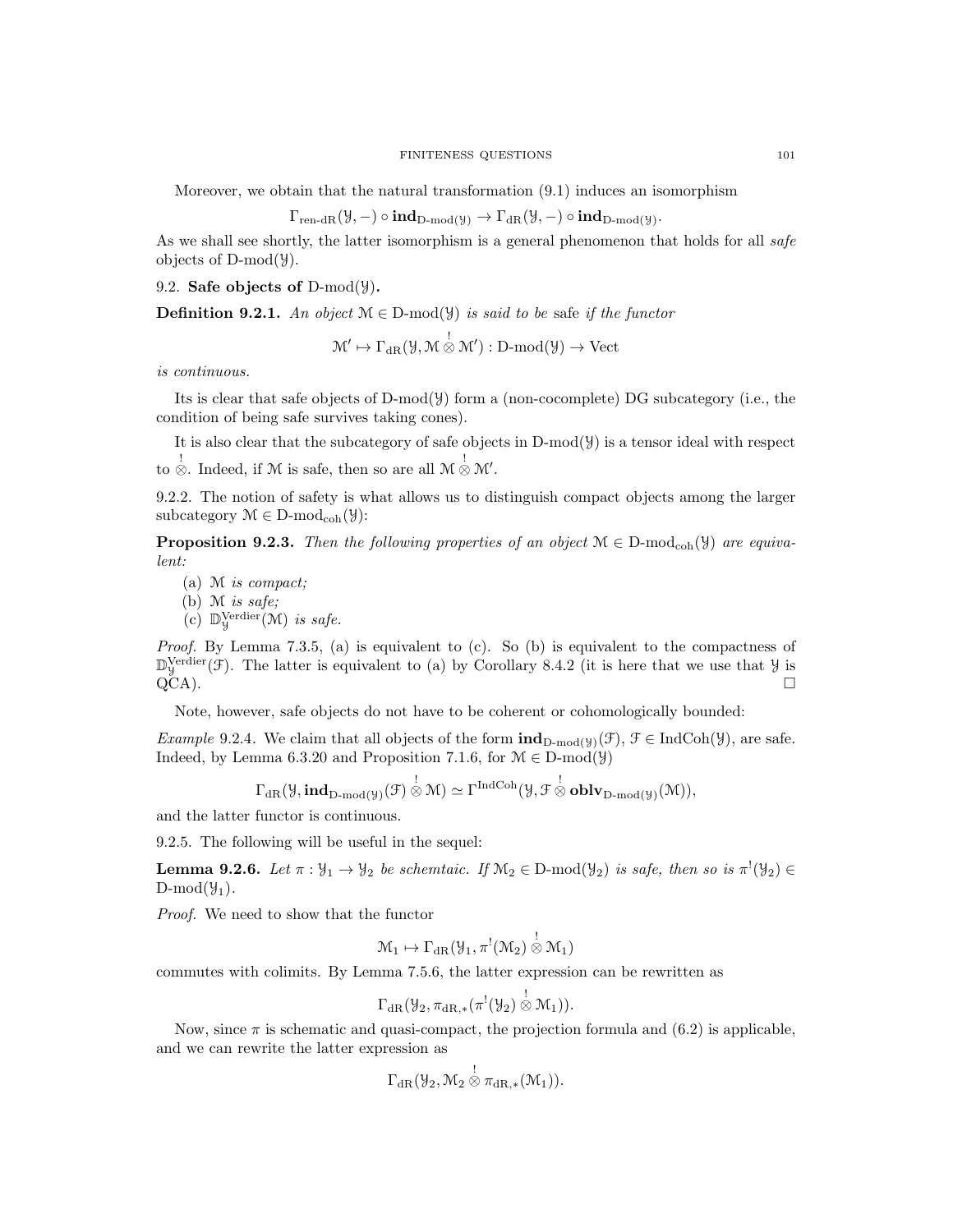Now, the required assertion follows from the fact that the functor  $\pi_{\text{dR},*}$  commutes with colimits.

Remark 9.2.7. In Lemma 10.4.2 we will extend the assertion of the above lemma to the case when  $\pi$  is not necessarily schematic, but merely *safe*. However, the lemma obviously fails for general morphisms: consider, e.g.,  $B\mathbb{G}_m \to \text{pt}$ .

9.2.8. De Rham cohomology of safe objects. The following proposition is crucial for the sequel:

**Proposition 9.2.9.** Let  $\mathcal{M}_1 \in \mathcal{D}$ -mod( $\mathcal{Y}$ ) be safe. Then for any  $\mathcal{M}_2 \in \mathcal{D}$ -mod( $\mathcal{Y}$ ), the natural transformation (9.1) induces an isomorphism

$$
\Gamma_{\text{ren-dR}}(\mathcal{Y},\mathcal{M}_1\overset{!}{\otimes}\mathcal{M}_2)\to \Gamma_{\text{dR}}(\mathcal{Y},\mathcal{M}_1\overset{!}{\otimes}\mathcal{M}_2).
$$

Proof. By Lemma 9.1.4, we have:

(9.2) 
$$
\tau^{\leq 0} \left( \Gamma_{\text{ren-dR}}(\mathcal{Y}, \mathcal{M}_1 \overset{!}{\otimes} \mathcal{M}_2) \right) \simeq \underset{\mathcal{M} \in \text{D-mod}(\mathcal{Y})^c}{colim} \tau^{\leq 0} \left( \Gamma_{\text{dR}}(\mathcal{Y}, \mathcal{M}) \right).
$$

Using the fact that

 $\tau^{\leq 0} \left( \Gamma_{\text{dR}}(\mathcal{Y}, \mathcal{M}) \right) \simeq \text{Maps}_{\text{D-mod}(\mathcal{Y})}(k_{\mathcal{Y}}, \mathcal{M}),$ 

we can rewrite (9.2) as the co-end of the functors

$$
\mathcal{M} \mapsto \mathrm{Maps}_{D\text{-}\mathrm{mod}(\mathcal{Y})}(\mathcal{M}, \mathcal{M}_1 \overset{!}{\otimes} \mathcal{M}_2) \text{ and } \mathcal{M} \mapsto \mathrm{Maps}_{D\text{-}\mathrm{mod}(\mathcal{Y})}(k_\mathcal{Y}, \mathcal{M})
$$

out of D-mod( $y$ )<sup>c</sup>. Using the Verdier duality anti-equivalence of D-mod( $y$ )<sup>c</sup>, we rewrite the above co-end as the co-end of the functors

$$
\mathcal{M}'\mapsto \tau^{\leq 0}\left(\Gamma_{\mathrm{dR}}(\mathcal{Y},\mathcal{M}_1\overset{!}{\otimes}\mathcal{M}_2\overset{!}{\otimes}\mathcal{M}')\right)\text{ and }\mathcal{M}'\mapsto\mathrm{Maps}_{D\text{-mod}(\mathcal{Y})}(\mathcal{M}',\omega_{\mathcal{Y}}),
$$

as functors out of  $(D\text{-mod}(\mathcal{Y})^c)^{\text{op}}$ .

The latter co-end can be rewritten as

(9.3) 
$$
\underset{\mathcal{M}' \in \mathrm{D\text{-}mod}(\mathcal{Y})_{/\omega_{\mathcal{Y}}^c}}{\text{colim}} \tau^{\leq 0}(\Gamma_{\mathrm{dR}}(\mathcal{Y}, \mathcal{M}_1 \overset{!}{\otimes} \mathcal{M}_2 \overset{!}{\otimes} \mathcal{M}')).
$$

However, tautologically,

$$
\underset{\mathcal{M}'\in D\text{-}\mathrm{mod}(\mathcal{Y})^c_{/\omega_{\mathcal{Y}}}}{\overset{colim}{\longrightarrow}} \mathcal{M}'\simeq \omega_{\mathcal{Y}},
$$

and hence

$$
\underset{\mathcal{M}'\in \mathcal{D}\text{-}\mathrm{mod}(\mathcal{Y})^c_{/\omega_{\mathcal{Y}}}}{\underset{\omega}{\longrightarrow}} \mathcal{M}_2 \overset{!}{\otimes} \mathcal{M}' \simeq \mathcal{M}_2.
$$

Hence, the assumption that  $\Gamma_{\text{dR}}(\mathcal{Y}, \mathcal{M}_1 \overset{!}{\otimes} -)$  commutes with colimits implies that the expression in (9.3) maps isomorphically to  $\tau^{\leq 0} \left( \Gamma_{\text{dR}}(\mathcal{Y}, \mathcal{M}_1 \overset{!}{\otimes} \mathcal{M}_2) \right)$ , as required.

As a particular case, we obtain: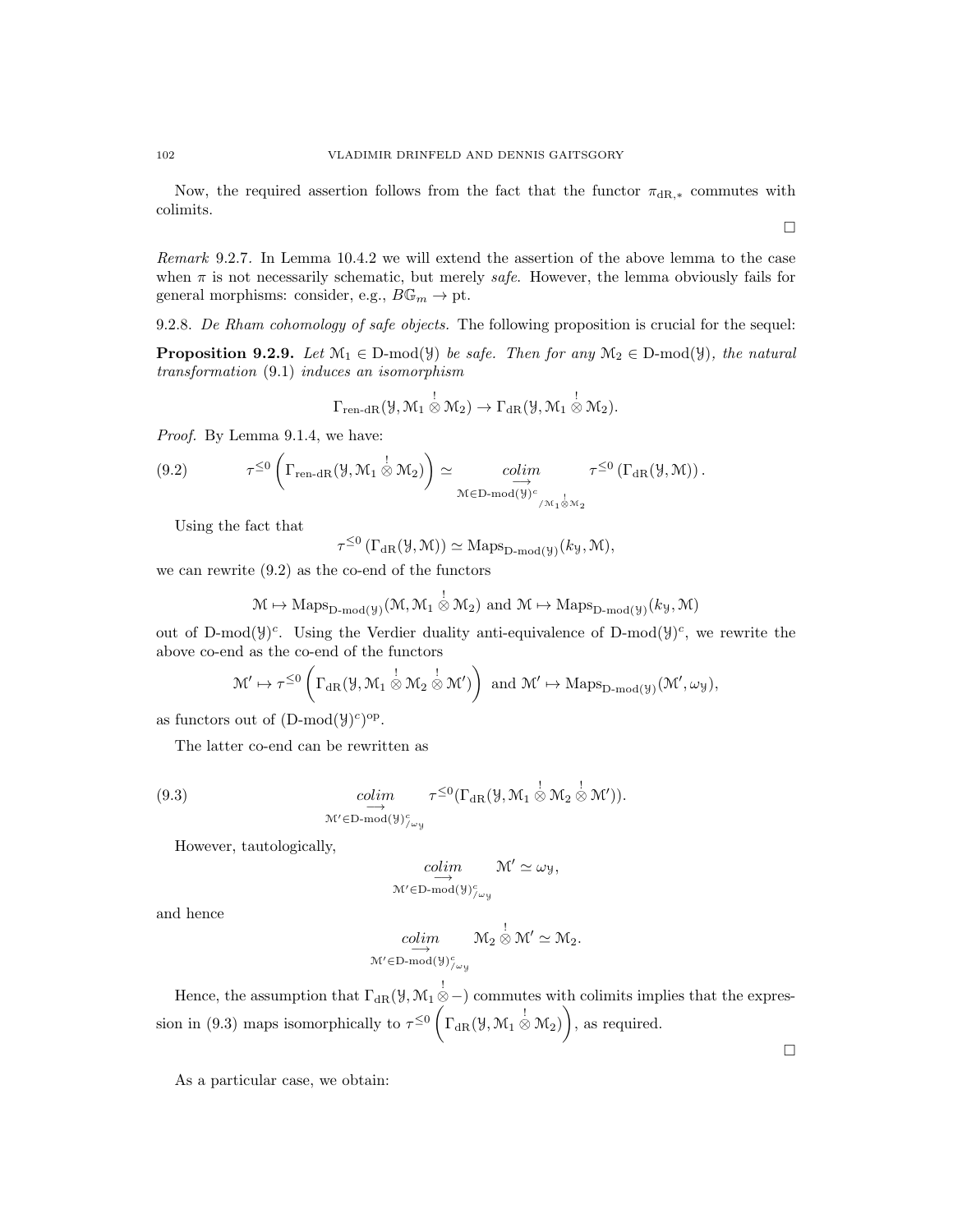Corollary 9.2.10. If  $\mathcal{M} \in D-mod(y)$  is safe, the natural transformation (9.1) induces an isomorphism

$$
\Gamma_{\text{ren-dR}}(\mathcal{Y}, \mathcal{M}) \to \Gamma_{\text{dR}}(\mathcal{Y}, \mathcal{M}).
$$

In addition:

Corollary 9.2.11. An object  $\mathcal{M} \in \mathcal{D}$ -mod(y) is safe if and only if the natural transformation (9.1) induces an isomorphism

$$
\Gamma_{\mathrm{ren\text{-}dR}}(\mathcal{Y},\mathcal{M}\overset{!}{\otimes}\mathcal{M}')\to \Gamma_{\mathrm{dR}}(\mathcal{Y},\mathcal{M}\overset{!}{\otimes}\mathcal{M}')
$$

for any  $\mathcal{M}' \in D\text{-mod}(\mathcal{Y})$ .

Combining Proposition 9.2.9 with Proposition 9.2.3, we obtain:

Corollary 9.2.12. If one of the objects  $\mathcal{M}'$  or  $\mathcal{M}''$  is compact, then the map

$$
\Gamma_{\mathrm{ren\text{-}dR}}(\mathcal{Y},\mathcal{M}'\overset{!}{\otimes}\mathcal{M}'')\to\Gamma_{\mathrm{dR}}(\mathcal{Y},\mathcal{M}'\overset{!}{\otimes}\mathcal{M}'')
$$

is an isomorphism.

9.2.13. The notion of safe object allows to give a more explicit description of the pairing  $\langle -, - \rangle_{\text{D-mod}(\mathcal{Y})}$ :

**Lemma 9.2.14.** For  $\mathcal{M}', \mathcal{M}'' \in D\text{-mod}(\mathcal{Y})$ , the natural map

$$
\Gamma_{\text{ren-dR}}(\mathcal{Y},\mathcal{M}'\overset{!}{\otimes}\mathcal{M}'')\rightarrow\langle\mathcal{M}',\mathcal{M}''\rangle_{\text{D-mod}(\mathcal{Y})}
$$

is an isomorphism.

Proof. By definition, both functors in the corollary are continuous, so it is enough to verify the assertion for M' and M'' compact. By definition, the right-hand side is  $\Gamma_{\text{dR}}(\mathcal{Y}, \mathcal{M}' \overset{!}{\otimes} \mathcal{M}'')$ . So, the assertion follows from Corollary 9.2.12.  $\Box$ 

Corollary 9.2.15. The functor

 $\epsilon_{\text{D-mod}(\mathcal{Y})}: \text{D-mod}(\mathcal{Y})\otimes \text{D-mod}(\mathcal{Y})\to \text{Vect}$ 

identifes canonically with

$$
\operatorname{D-mod}(\mathcal{Y}) \otimes \operatorname{D-mod}(\mathcal{Y}) \simeq \operatorname{D-mod}(\mathcal{Y} \times \mathcal{Y}) \xrightarrow{\Delta^!_{\mathcal{Y}}} \operatorname{D-mod}(\mathcal{Y}) \xrightarrow{\Gamma_{\operatorname{ren-dR}}(\mathcal{Y},-)} \operatorname{Vect}.
$$

9.2.16. Proof of Proposition 8.4.6. The functor

$$
\mu_{D\text{-mod}(\mathcal{Y})}: \text{Vect} \to D\text{-mod}(\mathcal{Y}) \otimes D\text{-mod}(\mathcal{Y}) \simeq D\text{-mod}(\mathcal{Y} \times \mathcal{Y})
$$

is the dual of the functor  $\epsilon_{D\text{-mod}(y)}$  under the identifications

 $\mathrm{Vect}^{\vee} \simeq \mathrm{Vect}$  and  $\mathbf{D}^{\mathrm{Verdier}}_{\mathcal{Y}\times\mathcal{Y}} : \mathrm{D-mod}(\mathcal{Y}\times\mathcal{Y})^{\vee} \simeq \mathrm{D-mod}(\mathcal{Y}\times\mathcal{Y}).$ 

Hence, the required assertion follows from Corollary 9.2.15 and Proposition 8.4.8.

 $\Box$ 

#### 9.3. The relative situation.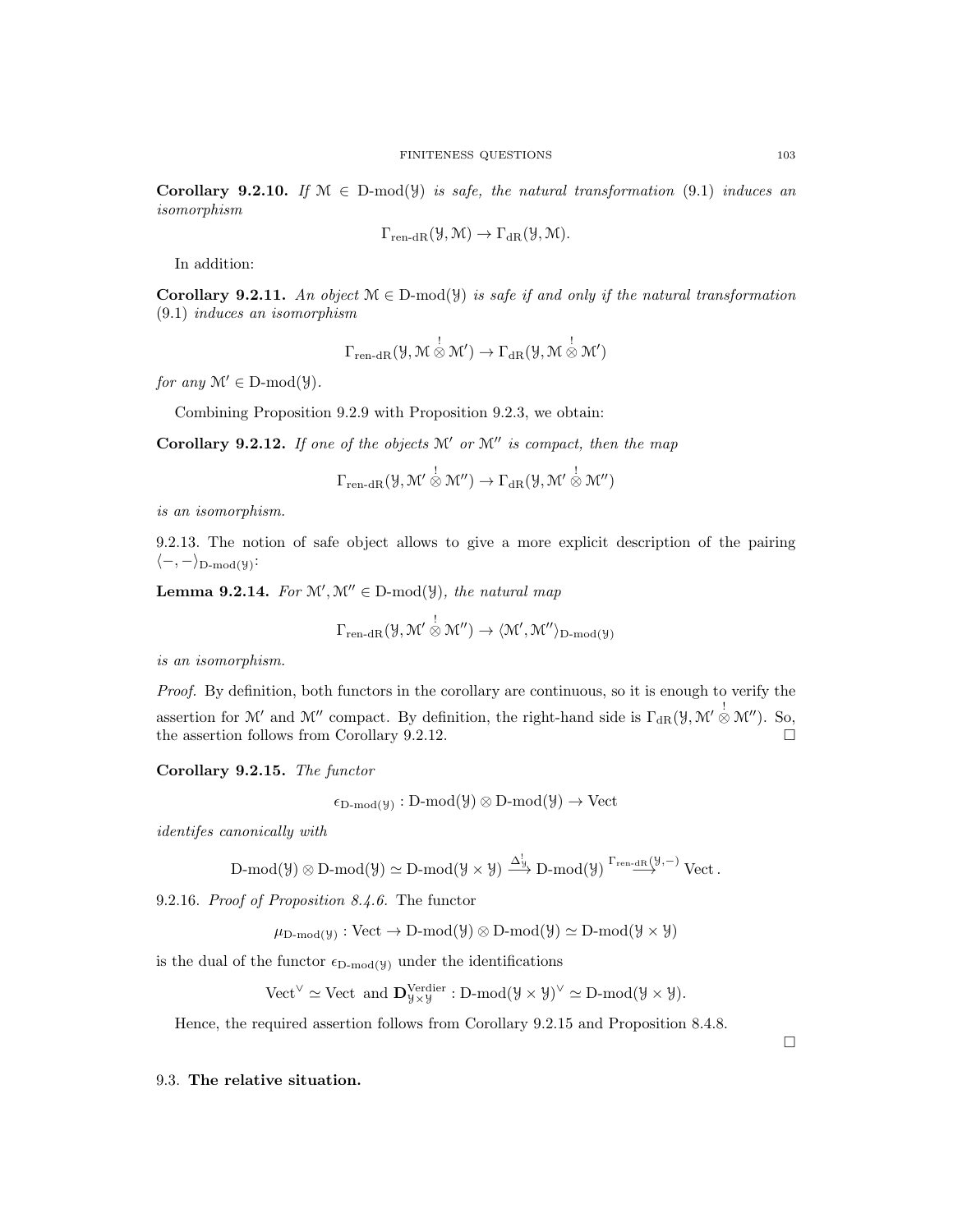9.3.1. Let  $\pi : \mathcal{Y}_1 \to \mathcal{Y}_2$  be a map between QCA algebraic stacks, and consider the functor  $\pi^!: \text{D-mod}(\mathcal{Y}_2) \to \text{D-mod}(\mathcal{Y}_1).$ 

Definition 9.3.2. We define the continuous functor

 $\pi_{\blacktriangle} : D\text{-mod}(\mathcal{Y}_1) \to D\text{-mod}(\mathcal{Y}_2)$ 

to be the dual of  $\pi^!$  under the identifications  $D\text{-mod}(\mathcal{Y}_i)^\vee \simeq D\text{-mod}(\mathcal{Y}_i)$ .

We shall refer to the functor  $\pi_{\blacktriangle}$  as the "renormalized direct image".

Note that Proposition 8.4.8 implies that if  $\pi$  is schematic, then  $\pi_{\blacktriangle} \simeq \pi_{\text{dR},*}$ .

9.3.3. It follows from the construction that the assignment  $\pi \leadsto \pi_{\blacktriangle}$  is compatible with compositions, i.e., for

$$
\mathcal{Y}_1 \stackrel{\pi}{\longrightarrow} \mathcal{Y}_2 \stackrel{\phi}{\longrightarrow} \mathcal{Y}_3
$$

there exists a canonical isomorphism

$$
\phi_{\blacktriangle} \circ \pi_{\blacktriangle} \simeq (\phi \circ \pi)_{\blacktriangle}.
$$

Indeed, this isomorphism follows by duality from  $\pi^! \circ \phi^! \simeq (\phi \circ \pi)^!$ .

9.3.4. We claim that the functor  $\pi_{\blacktriangle}$  satisfies the projection formula by definition:

**Lemma 9.3.5.** For  $\mathcal{M}_1 \in D\text{-mod}(\mathcal{Y}_1)$  and  $\mathcal{M}_2 \in D\text{-mod}(\mathcal{Y}_2)$  we have a canonical isomorphism

$$
\pi_{\blacktriangle}(\mathcal{M}_1) \overset{!}{\otimes} \mathcal{M}_2 \simeq \pi_{\blacktriangle}(\mathcal{M}_1 \overset{!}{\otimes} \pi^!(\mathcal{M}_2)),
$$

functorial in  $\mathcal{M}_i \in \mathcal{D}\text{-mod}(\mathcal{Y}_i)$ .

Proof. It suffices to construct a functorial isomorphism

$$
\langle \pi_{\blacktriangle}(M_1)\overset{!}{\otimes}M_2,\mathcal{M}_2'\rangle_{\mathrm{D-mod}(\mathcal{Y}_2)}\simeq \langle \pi_{\blacktriangle}(M_1\overset{!}{\otimes}\pi^!(M_2)),\mathcal{M}_2'\rangle_{\mathrm{D-mod}(\mathcal{Y}_2)}
$$

functorial in  $\mathcal{M}_2, \mathcal{M}'_2 \in D\text{-mod}(\mathcal{Y}_2), \mathcal{M}_1 \in D\text{-mod}(\mathcal{Y}_1).$ 

By Lemma 9.2.14,

$$
\langle \pi_{\blacktriangle}(M_1)\overset{!}{\otimes} \mathcal{M}_2,\mathcal{M}_2'\rangle_{D\text{-mod}(\mathcal{Y}_2)}\simeq \Gamma_{\text{ren-dR}}(\mathcal{Y}_2,\pi_{\blacktriangle}(M_1)\overset{!}{\otimes} \mathcal{M}_2\overset{!}{\otimes} \mathcal{M}_2')\simeq\\ \simeq \langle \pi_{\blacktriangle}(M_1),\mathcal{M}_2\overset{!}{\otimes} \mathcal{M}_2')\rangle_{D\text{-mod}(\mathcal{Y}_2)}.
$$

By the definition of  $\pi_{\blacktriangle}$ , the latter identifies with

$$
\langle \mathcal{M}_1, \pi^! (\mathcal{M}_2 \overset{!}{\otimes} \mathcal{M}'_2) \rangle_{D\text{-mod}(\mathcal{Y}_1)}.
$$

Again, by Lemma 9.2.14, the latter expression can be rewritten as

$$
\Gamma_{\mathrm{ren\text{-}dR}}(\mathcal{Y}_1,\mathcal{M}_1\overset{!}{\otimes}\pi^!(\mathcal{M}_2\overset{!}{\otimes}\mathcal{M}_2'))\simeq \langle \mathcal{M}_1\overset{!}{\otimes}\pi^!(\mathcal{M}_2),\pi^!(\mathcal{M}_2')\rangle_{\mathrm{D\text{-}mod}(\mathcal{Y}_1)},
$$

and again by the definition of  $\pi_\blacktriangle,$  further as

$$
\langle \pi_{\blacktriangle}(\mathcal{M}_1\overset{!}{\otimes}\pi^!(\mathcal{M}_2)),\mathcal{M}'_2\rangle_{D\text{-mod}(\mathcal{Y}_2)},
$$

as required.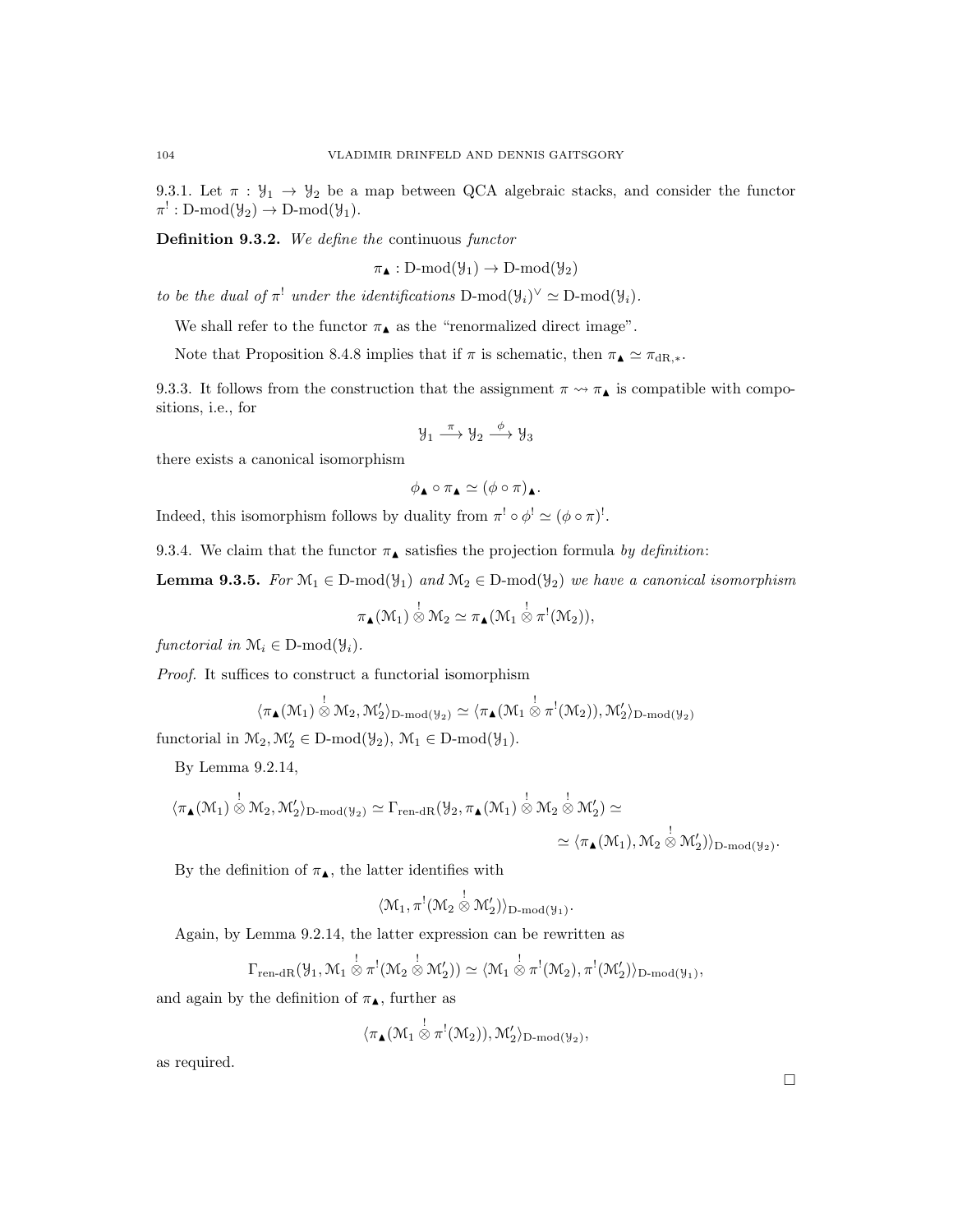9.3.6. Calculating  $\pi_{\blacktriangle}$ . It turns out that safe objects are adjusted to calculating the functor  $\pi_{\blacktriangle}$ :

Proposition 9.3.7. There is a canonical natural transformation

$$
\pi_{\blacktriangle} \to \pi_{\mathrm{dR},\ast},
$$

which is an isomorphism when evaluated on safe objects.

*Proof.* We need to show that for  $\mathcal{M}_1 \in D\text{-mod}(\mathcal{Y}_1)$  and  $\mathcal{M}_2 \in D\text{-mod}(\mathcal{Y}_2)^c$  there exists a canonical map

(9.5) 
$$
\langle \mathcal{M}_1, \pi^!(\mathcal{M}_2) \rangle_{D\text{-mod}(\mathcal{Y}_1)} \to \langle \pi_{dR,*}(\mathcal{M}_1), \mathcal{M}_2 \rangle_{D\text{-mod}(\mathcal{Y}_2)},
$$

which is an isomorphism if  $\mathcal{M}_1$  is safe.

By Lemma 9.2.14 the left-hand side in (9.5) identifies with

$$
\Gamma_{\text{ren-dR}}(\mathcal{Y}_1,\mathcal{M}_1\overset{!}{\otimes}\pi^!(\mathcal{M}_2)).
$$

The latter expression maps to

$$
\Gamma_{\operatorname{dR} }({\mathcal Y}_1,{\mathcal M}_1\overset{!}{\otimes}\pi^!({\mathcal M}_2)),
$$

and by Proposition 9.2.9, this map is an isomorphism if  $\mathcal{M}_1$  is safe.

By Lemma 9.2.14 and Corollary 9.2.12, the right-hand side in (9.5) identifies with

$$
\Gamma_{\mathrm{dR}}(\mathcal{Y}_2, \pi_{\mathrm{dR},*}(\mathcal{M}_1)\overset{!}{\otimes}\mathcal{M}_2).
$$

Thus, we obtain the following diagram of maps

$$
\langle \mathcal{M}_1, \pi^!(\mathcal{M}_2) \rangle_{\text{D-mod}(\mathcal{Y}_1)} \simeq \Gamma_{\text{ren-dR}}(\mathcal{Y}_1, \mathcal{M}_1 \overset{!}{\otimes} \pi^!(\mathcal{M}_2)) \to \rightarrow \Gamma_{\text{dR}}(\mathcal{Y}_1, \mathcal{M}_1 \overset{!}{\otimes} \pi^!(\mathcal{M}_2)) \simeq \Gamma_{\text{dR}}(\mathcal{Y}_2, \pi_{\text{dR},*}(\mathcal{M}_1 \overset{!}{\otimes} \pi^!(\mathcal{M}_2))) \leftarrow \leftarrow \Gamma_{\text{dR}}(\mathcal{Y}_2, \pi_{\text{dR},*}(\mathcal{M}_1) \overset{!}{\otimes} \mathcal{M}_2) \simeq \langle \pi_{\text{dR},*}(\mathcal{M}_1), \mathcal{M}_2 \rangle_{\text{D-mod}(\mathcal{Y}_2)},
$$

where the left-pointing arrow comes from  $(7.17)$ . The assertion of the proposition follows now from Lemma 7.8.2.

 $\Box$ 

Corollary 9.3.8. The functor  $\pi_{\blacktriangle}$  is canonically isomorphic to the ind-extension of the functor

 $\pi_{\mathrm{dR},*}|_{\mathrm{D-mod}(\mathcal{Y}_1)^c} : \mathrm{D-mod}(\mathcal{Y}_1)^c \to \mathrm{D-mod}(\mathcal{Y}_2).$ 

9.3.9. As another corollary of Proposition 9.3.7, we obtain:

Corollary 9.3.10. For  $\mathcal{M}_1 \in \mathcal{D}\text{-mod}(\mathcal{Y}_1)$  and  $\mathcal{M}_2 \in \mathcal{D}\text{-mod}(\mathcal{Y}_2)$ , the map

$$
\pi_{\mathrm{dR},*}(\mathcal{M}_1)\overset{!}{\otimes}\mathcal{M}_2\rightarrow \pi_{\mathrm{dR},*}(\mathcal{M}_1\overset{!}{\otimes}\pi^!(\mathcal{M}_2))
$$

of  $(7.17)$  is an isomorphism provided that  $\mathcal{M}_1$  is safe.

Proof. We have a commutative diagram

$$
\pi_{\blacktriangle}(\mathcal{M}_1) \overset{!}{\otimes} \mathcal{M}_2 \longrightarrow \pi_{\blacktriangle}(\mathcal{M}_1 \overset{!}{\otimes} \pi^!(\mathcal{M}_2))
$$
\n
$$
\downarrow \qquad \qquad \downarrow
$$
\n
$$
\pi_{\mathrm{dR},*}(\mathcal{M}_1) \overset{!}{\otimes} \mathcal{M}_2 \longrightarrow \pi_{\mathrm{dR},*}(\mathcal{M}_1 \overset{!}{\otimes} \pi^!(\mathcal{M}_2)),
$$

in which the upper horizontal arrow is an isomorphism by Lemma 9.3.5. Now, the vertical arrows are isomorphisms by Proposition 9.3.7.  $\Box$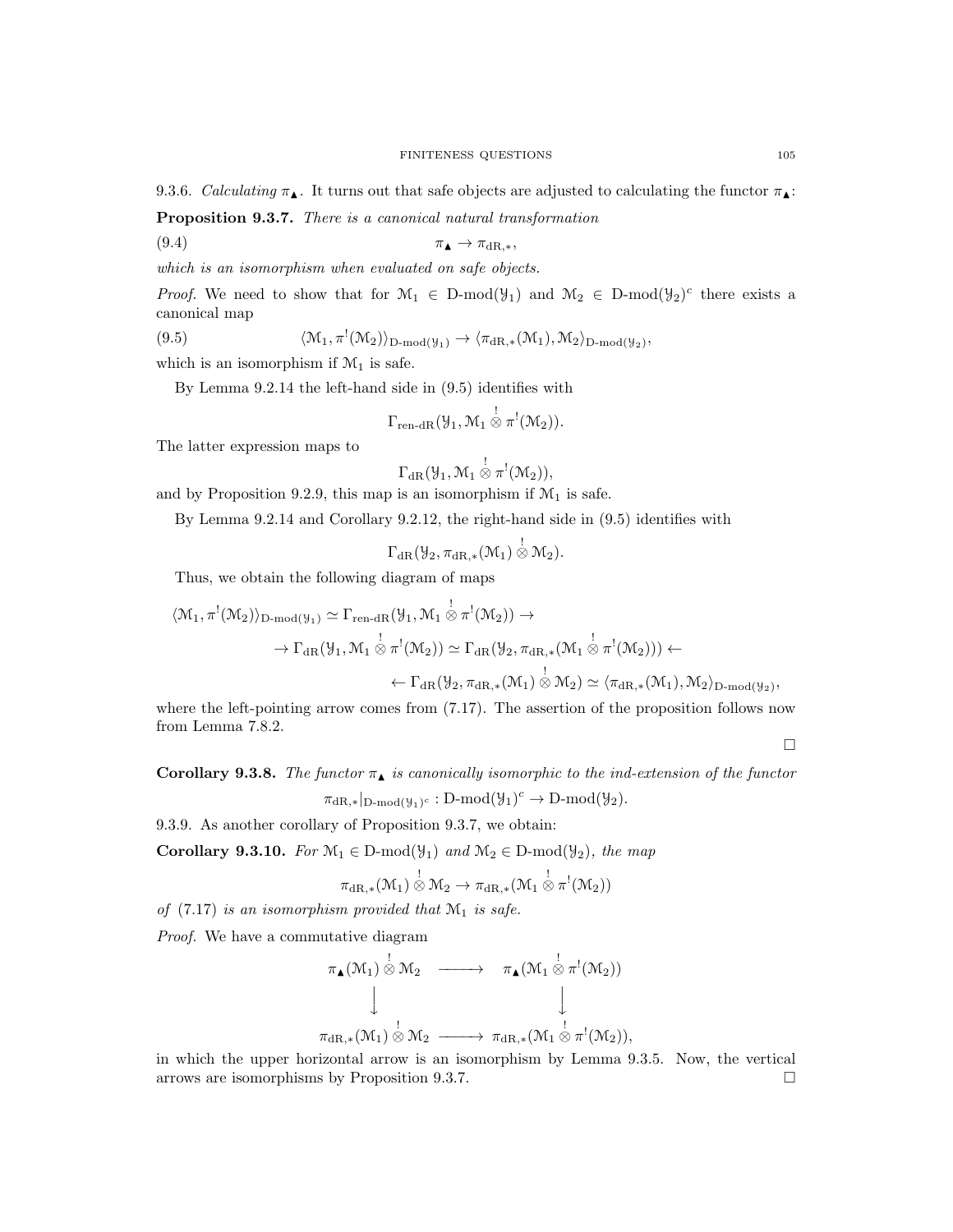9.3.11. Base change for the renormalized direct image. Consider a Cartesian diagram of QCA algebraic stacks:

$$
\begin{array}{ccc}\n\mathcal{Y}'_1 & \xrightarrow{\phi_1} & \mathcal{Y}_1 \\
\pi' & & \downarrow \pi \\
\mathcal{Y}'_2 & \xrightarrow{\phi_2} & \mathcal{Y}_2\n\end{array}
$$

We claim that there exists a canonical natural transformation

$$
\pi'_{\blacktriangle} \circ \phi_1^! \to \phi_2^! \circ \pi_{\blacktriangle}.
$$

Indeed, both functors being continuous, it is enough to construct the morphism in question on D-mod( $\mathcal{Y}_1$ )<sup>c</sup>. By (7.16) for any  $\mathcal{M} \in \mathcal{D}$ -mod( $\mathcal{Y}_1$ ) we have a map

$$
\phi_2^! \circ \pi_{\mathrm{dR},*}(\mathcal{M}) \to \pi'_{\mathrm{dR},*} \circ \phi_1^! (\mathcal{M}).
$$

Moreover, by Proposition 7.6.8, this map is an isomorphism whenever  $\mathcal{M} \in \mathcal{D}\text{-mod}(\mathcal{Y}_1)^+$ .

Thus, for  $\mathcal{M} \in \mathcal{D}\text{-mod}(\mathcal{Y}_1)^c$  we have

$$
\phi_2^! \circ \pi_{\blacktriangle}(M) \simeq \phi_2^! \circ \pi_{\mathrm{dR},*}(M) \simeq \pi'_{\mathrm{dR},*} \circ \phi_1^! (M),
$$

and the latter receives a map from  $\pi'_{\blacktriangle} \circ \phi_1^!(\mathcal{M})$ .

We now claim:

Proposition 9.3.12. The map  $(9.6)$  is an isomorphism.

*Proof.* By transitivity and the definition of D-mod( $\mathcal{Y}_2$ ), it is enough to show that the map in question is an isomorphism when  $\mathcal{Y}'_2$  is a DG scheme. In particular, in this case the morphism  $\phi_2$ , and hence  $\phi_1$ , is schematic. However, in this case for  $\mathcal{M} \in \mathcal{D}\text{-mod}(\mathcal{Y}_1)^c$ , the object

 $\phi_1^!(\mathcal{M}) \in D\text{-mod}(\mathcal{Y}_1')$ 

is safe, by Lemma 9.2.6. Therefore, the map

$$
\pi'_{\blacktriangle} \circ \phi_1^!(\mathcal{M}) \to \pi'_{\mathrm{dR},*} \circ \phi_1^!(\mathcal{M}),
$$

used in the construction of (9.6), is an isomorphism, by Proposition 9.3.7.

 $\Box$ 

Remark 9.3.13. Using (9.6) one can extend the functor  $\pi_{\blacktriangle}$  to arbitrary QCA morphisms  $\pi$ :  $\mathcal{Y}_1 \rightarrow \mathcal{Y}_2$  between prestacks in a way compatible with base change.

In the course of the proof of Proposition 9.3.12 we have also established:

**Corollary 9.3.14.** If  $\mathcal{M}_1 \in \text{D-mod}(\mathcal{Y}_1)$  is safe, then the map  $\phi_2^! \circ \pi_{\text{dR},*}(\mathcal{M}_1) \to \pi'_{\text{dR},*} \circ \phi_1^! (\mathcal{M}_1)$ of (7.16) is an isomorphism.

9.3.15. Renormalized direct image of induced D-modules. Generalizing Example 9.1.7, we claim:

Proposition 9.3.16. There exists a canonical isomorphism of functors

$$
\pi_{\blacktriangle} \circ \mathrm{\textbf{ind}}_{\mathrm{D}\text{-}\mathrm{mod}(\mathcal{Y}_1)} \simeq \mathrm{\textbf{ind}}_{\mathrm{D}\text{-}\mathrm{mod}(\mathcal{Y}_2)} \circ \pi_*^{\mathrm{IndCoh}}.
$$

*Proof.* Since both functors are continuous, it suffices to show that for  $\mathcal{F}_1 \in \text{IndCoh}(\mathcal{Y}_1)^c$  and  $\mathcal{M}_2 \in \mathcal{D}\text{-mod}(\mathcal{Y}_2)^c$ , there exists a canonical isomorphism

 $\langle \pi_{\blacktriangle}(\mathrm{\bf ind}_{\mathrm{D-mod}(\mathcal{Y}_1)}(\mathcal{F}_1)), \mathcal{M}_2 \rangle_{\mathrm{D-mod}(\mathcal{Y}_2)} \simeq \langle \mathrm{\bf ind}_{\mathrm{D-mod}(\mathcal{Y}_2)}(\pi_*^{\mathrm{IndCoh}}(\mathcal{F}_1)), \mathcal{M}_2 \rangle_{\mathrm{D-mod}(\mathcal{Y}_2)}.$ 

By the definition of  $\pi_{\blacktriangle}$ , Lemma 9.2.14 and Corollary 9.2.12, the left-hand side identifies with

$$
\Gamma_{\mathrm{dR}}(\mathcal{Y}_1,\mathbf{ind}_{D\text{-mod}(\mathcal{Y}_1)}(\mathcal{F}_1)\overset{!}{\otimes}\pi^!(\mathcal{M}_2)),
$$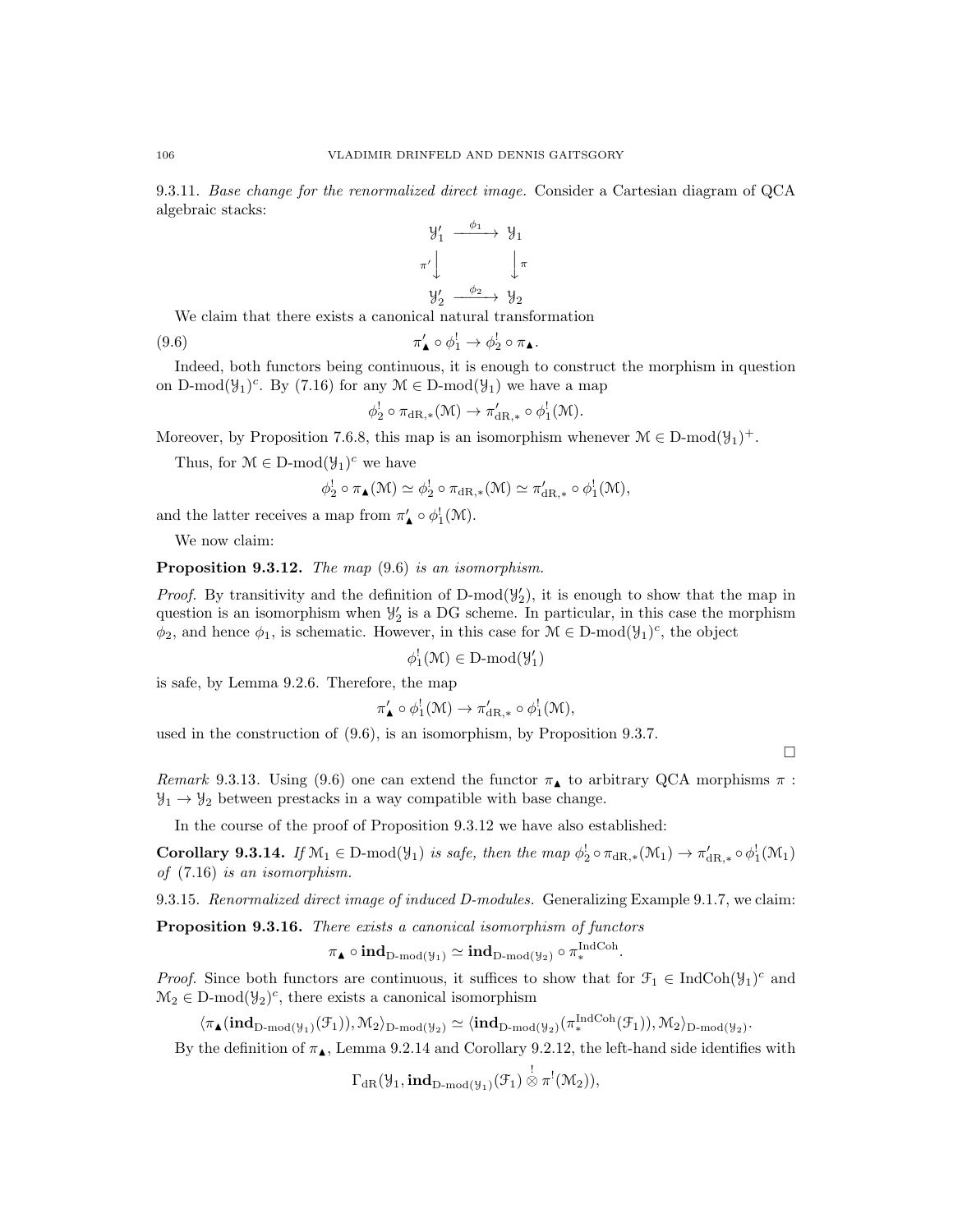while the right-hand side identifies with

$$
\Gamma_{\operatorname{dR} }(\mathcal{Y}_2,\textbf{ind}_{D\textbf{-}\mathrm{mod}(\mathcal{Y}_2)}(\pi_*^{\operatorname{IndCoh}}(\mathcal{F}_1))\overset{!}{\otimes}\mathcal{M}_2).
$$

Using Lemma 6.3.20, the two expressions can be rewritten as

$$
\Gamma_{\mathrm{dR}}\left(\mathcal{Y}_{1},\mathbf{ind}_{D\text{-mod}(\mathcal{Y}_{1})}(\mathcal{F}_{1}\overset{!}{\otimes}\pi^{!}(\mathbf{oblv}_{D\text{-mod}(\mathcal{Y}_{2})}(\mathcal{M}_{2})))\right)
$$

and

$$
\Gamma_{\mathrm{dR}}\left(\mathcal{Y}_{2},\mathbf{ind}_{D\text{-mod}(\mathcal{Y}_{2})}(\pi_{*}^{\mathrm{IndCoh}}(\mathcal{F}_{1})\overset{!}{\otimes}\mathbf{oblv}_{D\text{-mod}(\mathcal{Y}_{1})}(\mathcal{M}_{2}))\right),
$$

respectively, and further, using Proposition 7.1.6 as

$$
\Gamma^{\mathrm{IndCoh}}\left(\mathcal{Y}_1,\mathcal{F}_1\overset{!}{\otimes}\pi^!(\mathbf{oblv}_{D\text{-mod}(\mathcal{Y}_2)}(\mathcal{M}_2))\right)
$$

and

$$
\Gamma^{\operatorname{IndCoh}}\left(\mathcal{Y}_{2},\pi^{\operatorname{IndCoh}_*}(\mathcal{F}_{1})\overset{!}{\otimes}\mathbf{oblv}_{D\text{-}\mathrm{mod}(\mathcal{Y}_{1})}(\mathcal{M}_{2})\right),
$$

respectively.

Now, the required isomorphism follows from Proposition 4.4.11.

 $\Box$ 

 $\Box$ 

9.3.17. We are now ready to prove Proposition 7.5.9 stated in Sect. 7.4. Indeed, it follows by combining Propositions 9.3.16, 9.3.7 and Example 9.2.4.

#### 9.4. Cohomological amplitudes.

9.4.1. Let us note that by Lemma 7.6.8, the functor  $\pi_{\text{dR},*}$  is left t-exact up to a cohomological shift. We claim that the functor  $\pi_{\blacktriangle}$  exhibits an opposite behavior:

**Proposition 9.4.2.** There exists an integer m such that  $\pi_{\blacktriangle}$  sends

$$
\text{D-mod}(\mathcal{Y}_1)^{\leq 0} \to \text{D-mod}(\mathcal{Y}_2)^{\leq m}.
$$

*Proof.* It is clear from the  $(ind_{D\text{-mod}}, oblv_{D\text{-mod}})$  adjunction that for any algebraic stack  $\mathcal{Y}$ , the category D-mod $(y)^{\leq 0}$  is generated under the operation of taking filtered colimits by objects of the form  $\mathrm{ind}_{D\text{-mod}(\mathcal{Y})}(\mathcal{F})$  for  $\mathcal{F} \in \mathrm{IndCoh}(\mathcal{Y})^{\leq 0}$ .

Hence, by Proposition 9.3.16, it suffices to show that there exists an integer  $m$ , such that  $\pi_*^{\text{IndCoh}}$  sends

$$
IndCoh(\mathcal{Y}_1)^{\leq 0} \to IndCoh(\mathcal{Y}_2)^{\leq m}.
$$

Recall that the functor  $\Psi_y$  induces an equivalence  $IndCoh(\mathcal{Y})^+ \to QCoh(\mathcal{Y})^+$  for any algebraic stack y. Therefore, it suffices to show that there exists an integer m, such that  $\pi_*$ sends

$$
Q\text{Coh}(\mathcal{Y}_1)^{\leq 0} \to Q\text{Coh}(\mathcal{Y}_2)^{\leq m}.
$$

However, this follows from Corollary 1.4.5(ii).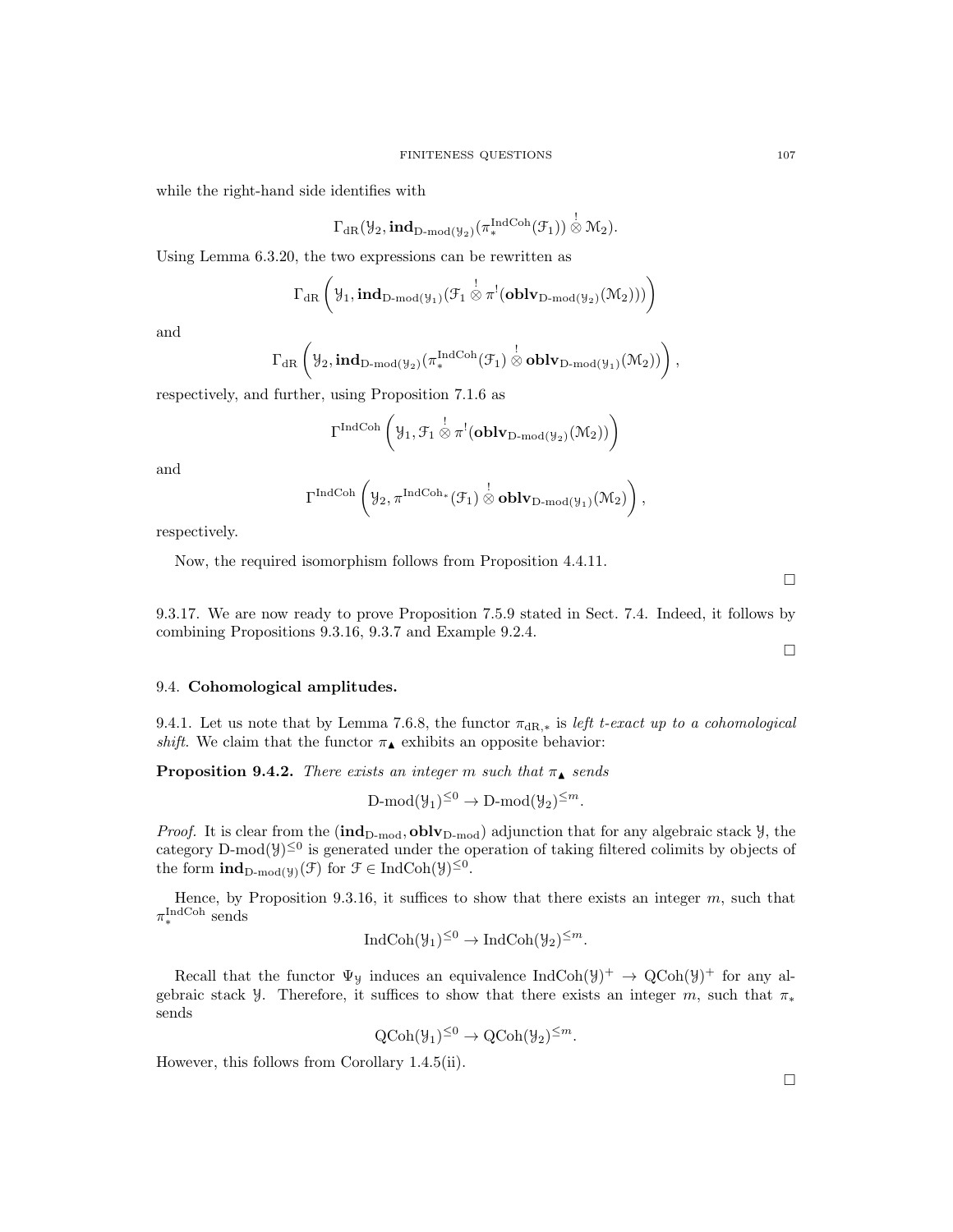9.4.3. Let us observe that the safety of an object  $\mathcal{M} \in \mathcal{D}\text{-mod}(\mathcal{Y})^b$  makes both functors

$$
\Gamma_{\text{dR}}(\mathcal{Y}, \mathcal{M} \overset{!}{\otimes} -) \text{ and } \Gamma_{\text{ren-dR}}(\mathcal{Y}, \mathcal{M} \overset{!}{\otimes} -)
$$

cohomologically bounded. More precisely:

# Lemma 9.4.4.

(a) Let M be an safe object of D-mod( $\mathcal{Y}$ )<sup>-</sup>. Then the functor

$$
\mathcal{M}_1 \mapsto \Gamma_{\mathrm{dR}}(\mathcal{Y},\mathcal{M}\overset{!}{\otimes}\mathcal{M}_1)
$$

is right t-exact up to a cohomological shift. The estimate on the shift depends only on Y and the integer m such that  $M \in D\text{-mod}(\mathcal{Y})^{\leq m}$ .

(b) Let M be a safe object of D-mod $(\mathcal{Y})^+$ . Then the functor

$$
\mathcal{M}_1 \mapsto \Gamma_{\text{ren-dR}}(\mathcal{Y}, \mathcal{M} \overset{!}{\otimes} \mathcal{M}_1)
$$

is left t-exact up to a cohomological shift. The estimate on the shift depends only on Y and the integer m such that  $\mathcal{M} \in \mathcal{D}\text{-mod}(\mathcal{Y})^{\geq -m}$ .

*Proof.* It is easy to see that on *any* quasi-compact algebraic stack, the functor  $\stackrel{!}{\otimes}$  is both left and right t-exact up to a cohomological shift. Both assertions follow from the fact that if M is safe,

$$
\Gamma_{\text{ren-dR}}(\mathcal{Y},\mathcal{M}\overset{!}{\otimes}\mathcal{M}_1)\simeq\Gamma_{\text{dR}}(\mathcal{Y},\mathcal{M}\overset{!}{\otimes}\mathcal{M}_1)
$$

(by Corollary 9.2.11), using Lemma 7.6.8 and Proposition 9.4.2, respectively.

We now claim that the above lemma admits a partial converse:

# Proposition 9.4.5.

(a) Let M be an object of D-mod $(y)^b$ . Then it is safe if the functor

$$
\mathcal{M}_1 \mapsto \Gamma_{\mathrm{dR}}(\mathcal{Y},\mathcal{M}\overset{!}{\otimes}\mathcal{M}_1)
$$

is right t-exact up to a cohomological shift.

(b) Let M be an object of D-mod $(y)^b$ . Then it is safe if the functor

$$
\mathcal{M}_1 \mapsto \Gamma_{\text{ren-dR}}(\mathcal{Y}, \mathcal{M} \overset{!}{\otimes} \mathcal{M}_1)
$$

is left t-exact up to a cohomological shift.

Combing this with Lemma 9.4.4, we obtain:

**Corollary 9.4.6.** Let  $\mathcal{M}_i$  be a (possibly infinite) collection of safe objects of D-mod( $\mathcal{Y}$ ) that are contained in D-mod( $\mathcal{Y}^{\geq -m, \leq m}$  for some m. Then  $\bigoplus_i \mathcal{M}_i$  is also safe.

Proof of Proposition 9.4.5. To prove point (a), it suffices to show that the functor

$$
\mathcal{M}_1 \mapsto H^0\left(\Gamma_{\mathrm{dR}}(\mathcal{Y},\mathcal{M}\overset{!}{\otimes}\mathcal{M}_1)\right)
$$

commutes with direct sums. Let  $k$  be the integer such that the functor

$$
\mathcal{M}_1 \mapsto \Gamma_{\mathrm{dR}}(\mathcal{Y},\mathcal{M}\overset{!}{\otimes}\mathcal{M}_1)
$$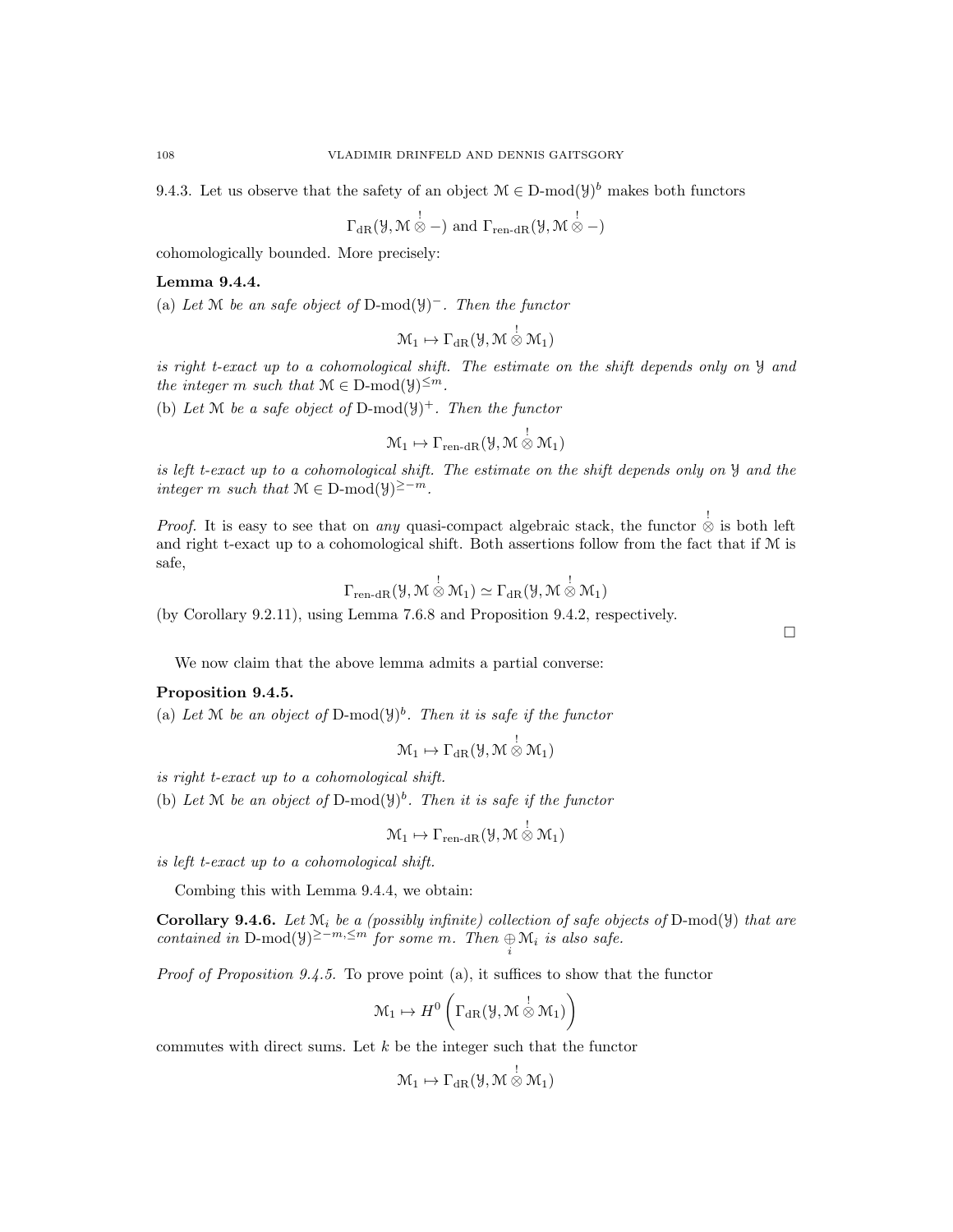sends D-mod( $y$ )<sup>≤0</sup>  $\rightarrow$  Vect<sup>≤k</sup>. Let d be an integer such that  $\stackrel{!}{\otimes}$  sends  $\mathrm{D\text{-}mod}(\mathcal{Y})^{\leq 0}\times \mathrm{D\text{-}mod}(\mathcal{Y})^{\leq 0}\to \mathrm{D\text{-}mod}(\mathcal{Y})^{\leq d}.$ 

For a family of objects  $\alpha \mapsto M_1^{\alpha}$ , consider the following diagram in which the columns are parts of long exact sequences:

$$
\bigoplus_{\alpha} H^{0} \left( \Gamma_{dR}(\mathcal{Y}, \mathcal{M} \overset{!}{\otimes} \tau^{<-k-d}(\mathcal{M}_{1}^{\alpha})) \right) \longrightarrow H^{0} \left( \Gamma_{dR}(\mathcal{Y}, \mathcal{M} \overset{!}{\otimes} (\underset{\alpha}{\oplus} \tau^{<-k-d}(\mathcal{M}_{1}^{\alpha}))) \right) \n\bigoplus_{\alpha} H^{0} \left( \Gamma_{dR}(\mathcal{Y}, \mathcal{M} \overset{!}{\otimes} \mathcal{M}_{1}^{\alpha}) \right) \longrightarrow H^{0} \left( \Gamma_{dR}(\mathcal{Y}, \mathcal{M} \overset{!}{\otimes} (\underset{\alpha}{\oplus} \mathcal{M}_{1}^{\alpha})) \right) \n\bigoplus_{\alpha} H^{0} \left( \Gamma_{dR}(\mathcal{Y}, \mathcal{M} \overset{!}{\otimes} \tau^{\geq -k-d}(\mathcal{M}_{1}^{\alpha})) \right) \longrightarrow H^{0} \left( \Gamma_{dR}(\mathcal{Y}, \mathcal{M} \overset{!}{\otimes} (\underset{\alpha}{\oplus} \tau^{\geq -k-d}(\mathcal{M}_{1}^{\alpha}))) \right) \n\bigoplus_{\alpha} H^{1} \left( \Gamma_{dR}(\mathcal{Y}, \mathcal{M} \overset{!}{\otimes} \tau^{<-k-d}(\mathcal{M}_{1}^{\alpha})) \right) \longrightarrow H^{1} \left( \Gamma_{dR}(\mathcal{Y}, \mathcal{M} \overset{!}{\otimes} (\underset{\alpha}{\oplus} \tau^{<-k-d}(\mathcal{M}_{1}^{\alpha}))) \right).
$$

The top and the bottom horizontal arrows are maps between zero objects by assumption. Hence, the middle vertical arrows in both columns are isomorphisms. The second from the bottom horizontal arrow is an isomorphism by Lemma 7.6.8. Hence, the second from the top horizontal arrow is also an isomorphism, as required.

Let us now prove point (b). We shall show that under the assumptions on M, the functor  $\mathcal{M}_1 \mapsto \Gamma_{\text{dR}}(\mathcal{Y}, \mathcal{M} \overset{!}{\otimes} \mathcal{M}_1)$  is right t-exact, up to a cohomological shift, thereby reducing the assertion to point (a).

Let  $n$  be the integer such that

$$
H^i\left(\Gamma_{\text{ren-dR}}(\mathcal{Y},\mathcal{M}\overset{!}{\otimes}\mathcal{M}_1)\right)=0
$$

for all  $i > n$  and  $\mathcal{M}_1 \in \mathbb{D}$ -mod $(\mathcal{Y})^{\leq 0}$ . Such an integer exists because M is bounded and the functor  $\Gamma_{\text{ren-dR}}(\mathcal{Y},-)$  is *right t-exact* up to a cohomological shift.

We will show that the same integer works for  $\Gamma_{\text{dR}}(\mathcal{Y}, -)$ , i.e.,

$$
H^i\left(\Gamma_{\mathrm{dR}}(\mathcal{Y},\mathcal{M}\overset{!}{\otimes}\mathcal{M}_1)\right)=0
$$

for all  $i > n$  and  $\mathcal{M}_1 \in \mathcal{D}\text{-mod}(\mathcal{Y})^{\leq 0}$ .

First, we claim that it is sufficient to show this for  $\mathcal{M}_1 \in \mathcal{D}\text{-mod}(\mathcal{Y})^{\heartsuit}$ . Indeed, it is clear that the assertion for  $\mathcal{M}_1 \in \mathcal{D}$ -mod $(\mathcal{Y})^{\heartsuit}$  implies the assertion for all  $\mathcal{M}_1 \in \mathcal{D}$ -mod $(\mathcal{Y})^b \cap \mathcal{D}$ -mod $(\mathcal{Y})^{\leq 0}$ . In general, we use the fact that the functor  $\Gamma_{\text{dR}}(\mathcal{Y},-)$  commutes with limits and the fact that for  $\mathcal{M} \in \mathcal{D}\text{-mod}(\mathcal{Y})^b$  and any  $\mathcal{M}_1$ , the map

$$
\mathcal{M} \overset{!}{\otimes} \mathcal{M}_1 \to \varprojlim_m \left( \mathcal{M} \overset{!}{\otimes} \tau^{\geq -m}(\mathcal{M}_1) \right)
$$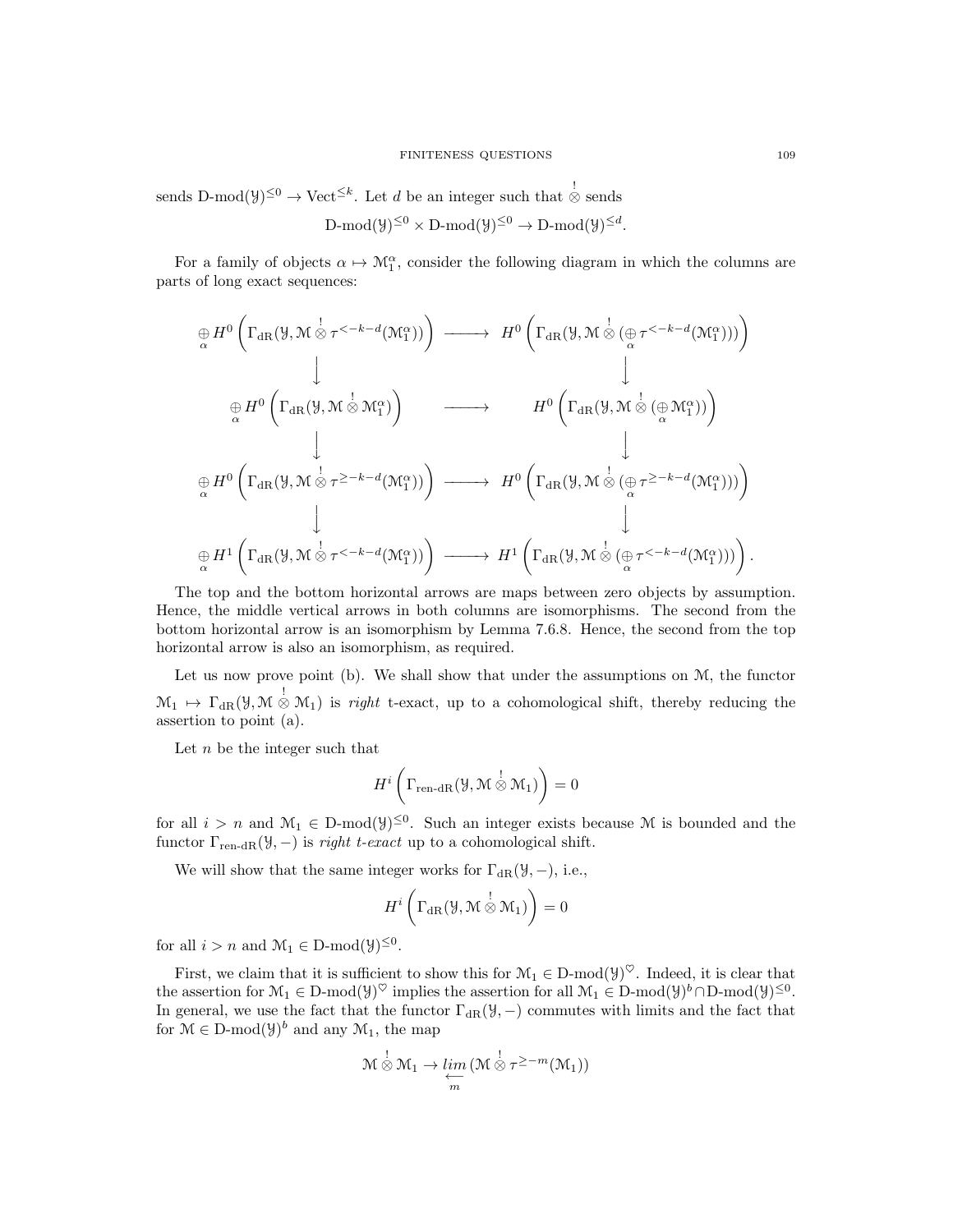is an isomorphism (which in turn follows from the fact that the t-structure on  $D-mod(y)$  is left-complete, and the functor  $\mathcal{M} \overset{!}{\otimes} -$  is of bounded cohomological amplitude).

Next, by Lemma 7.6.8(b), we can assume that  $\mathcal{M}_1 \in D\text{-mod}(\mathcal{Y})^{\heartsuit} \cap D\text{-mod}_{coh}(\mathcal{Y})$ . We will show that

$$
H^i\left(\Gamma_{\mathrm{dR}}(\mathcal{Y},\mathcal{M}\overset{!}{\otimes}\mathcal{M}_1)\right)=0
$$

for all  $i > n$  and  $\mathcal{M}_1 \in \mathcal{D}\text{-mod}_{\text{coh}}(\mathcal{Y})^{\leq 0}$ .

We shall use the following lemma, proved in Sect. 9.4.8:

**Lemma 9.4.7.** Let  $\mathcal{Y}$  be a QCA stack, and  $\mathcal{N}$  an object of D-mod<sub>coh</sub>( $\mathcal{Y}$ ).

(a) For a given integer k there exists  $N^k \in D\text{-mod}(\mathcal{Y})^c$  equipped with a map  $N^k \to N$ , whose cone belongs to D-mod( $\mathcal{Y} \leq -k$ .

(b) For a given integer k there exists  $N^k \in D\text{-mod}(\mathcal{Y})^c$  equipped with a map  $N \to N^k$ , whose cone belongs to D-mod( $\mathcal{Y}$ )<sup> $\geq k$ </sup>.

For  $\mathcal{M}_1 \in \mathcal{D}\text{-mod}_{coh}(\mathcal{Y})^{\leq 0}$ , let  $\mathcal{M}_1 \to \mathcal{M}_1^k$  be as in Lemma 9.4.7(b). Let

$$
\mathcal{L}^k := \text{Cone}(\mathcal{M}_1 \to \mathcal{M}_1^k).
$$

Consider the diagram

$$
\Gamma_{\text{ren-dR}}(\mathcal{Y}, \mathcal{M} \overset{!}{\otimes} \mathcal{M}_1) \longrightarrow \Gamma_{\text{dR}}(\mathcal{Y}, \mathcal{M} \overset{!}{\otimes} \mathcal{M}_1) \downarrow \qquad \qquad \downarrow
$$
\n
$$
\Gamma_{\text{ren-dR}}(\mathcal{Y}, \mathcal{M} \overset{!}{\otimes} \mathcal{M}_1^k) \longrightarrow \Gamma_{\text{dR}}(\mathcal{Y}, \mathcal{M} \overset{!}{\otimes} \mathcal{M}_1^k) \downarrow \qquad \qquad \downarrow
$$
\n
$$
\Gamma_{\text{ren-dR}}(\mathcal{Y}, \mathcal{M} \overset{!}{\otimes} \mathcal{L}^k) \longrightarrow \Gamma_{\text{dR}}(\mathcal{Y}, \mathcal{M} \overset{!}{\otimes} \mathcal{L}^k),
$$

in which the columns are exact triangles. The middle horizontal arrow is an isomorphism by Corollary 9.2.12. We now claim that for  $j = i$  and  $i - 1$  (or any finite range of indices) and  $k \gg 0$ , both

$$
H^j\left(\Gamma_{\text{ren-dR}}(\mathcal{Y},\mathcal{M}\overset{!}{\otimes}\mathcal{L}^k)\right)\text{ and }H^j\left(\Gamma_{\text{dR}}(\mathcal{Y},\mathcal{M}\overset{!}{\otimes}\mathcal{L}^k)\right)
$$

are zero. Indeed, for  $\Gamma_{\text{dR}}(\mathcal{Y}, \mathcal{M} \overset{!}{\otimes} \mathcal{L}^k)$  this follows from Lemma 7.6.8. For  $\Gamma_{\text{ren-dR}}(\mathcal{Y}, \mathcal{M} \overset{!}{\otimes} \mathcal{L}^k)$ this follows on the assumption on M.

Hence,  $H^{i}(\Gamma_{\text{ren-dR}}(\mathcal{Y},\mathcal{M}\overset{!}{\otimes}\mathcal{M}_1))\to H^{i}(\Gamma_{\text{dR}}(\mathcal{Y},\mathcal{M}\overset{!}{\otimes}\mathcal{M}_1))$  is an isomorphism, and the assertion follows.

 $\Box$ 

9.4.8. Proof of Lemma 9.4.7. To prove point (a), the usual argument reduces the assertion to the following one:

For  $\mathcal{N} \in \mathcal{D}\text{-mod}(\mathcal{Y})^{\heartsuit} \cap \mathcal{D}\text{-mod}_{\text{coh}}(\mathcal{Y})$ , there exists an object  $\mathcal{N}_0 \in \mathcal{D}\text{-mod}(\mathcal{Y})^{\leq 0} \cap \mathcal{D}\text{-mod}(\mathcal{Y})^c$  and a *surjective* map in D-mod $(\mathcal{Y})^{\heartsuit}$ :

$$
H^0(\mathcal{N}_0) \to \mathcal{N}.
$$

Write

$$
\mathbf{oblv}_{\mathbf{D}\text{-}\mathrm{mod}(\mathcal{Y})}(\mathcal{N}) = \mathop{\cup}\limits_{\alpha} \mathcal{F}_{\alpha}, \quad \mathcal{F}_{\alpha} \in \mathrm{Coh}(\mathcal{Y})^{\heartsuit}.
$$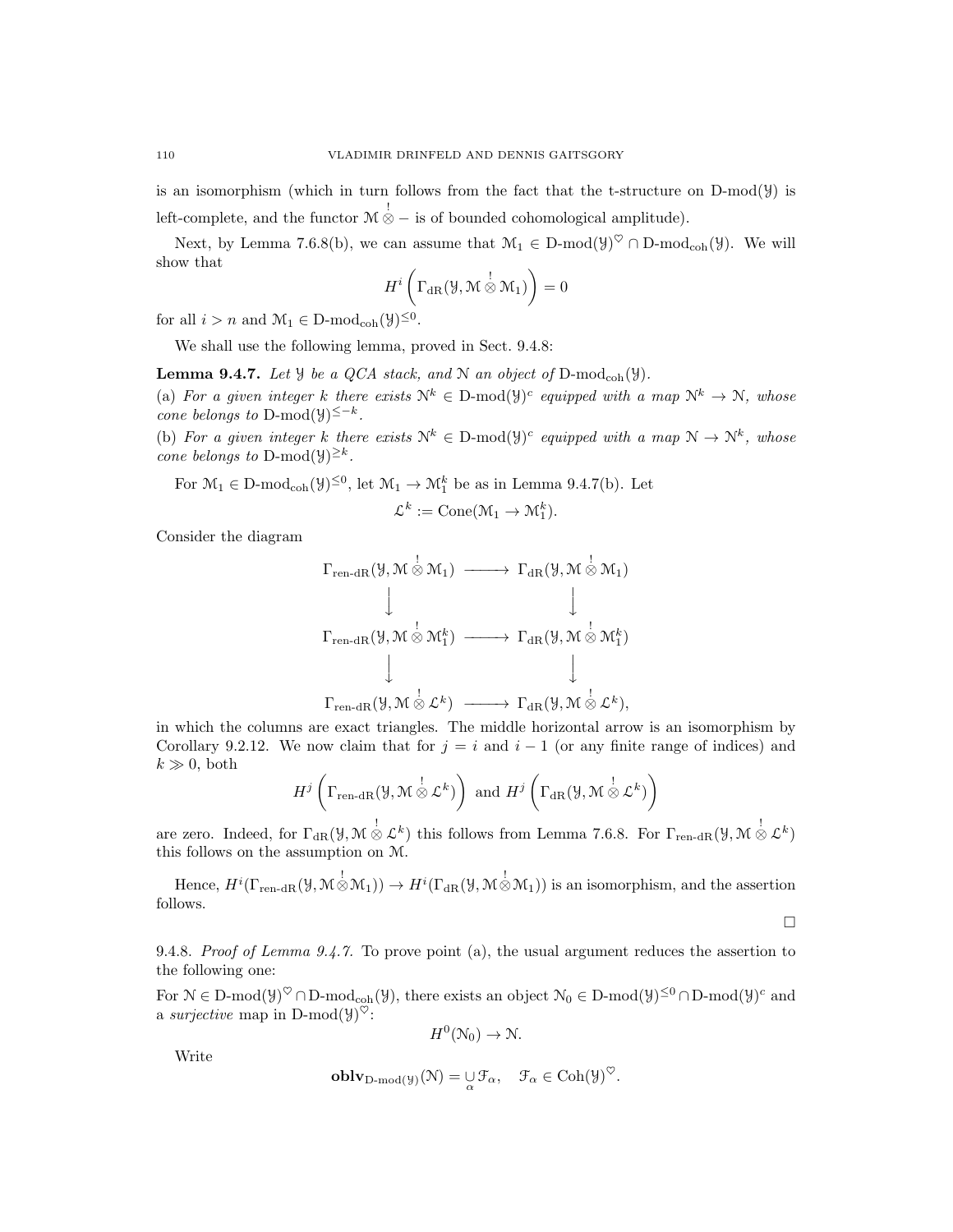The objects  $\text{ind}_{\text{D-mod}(y)}(\mathcal{F}_{\alpha})$  are compact, and for some  $\alpha$  the resulting map

$$
\mathbf{ind}_{D\text{-mod}(\mathcal{Y})}(\mathcal{F}_{\alpha}) \to \mathbf{ind}_{D\text{-mod}(\mathcal{Y})}(\mathbf{oblv}_{D\text{-mod}(\mathcal{Y})}(\mathcal{N})) \to \mathcal{N}
$$

will induce a surjection on  $H^0$ .

Point (b) is obtained from point (a) by Verdier duality, using the fact that

$$
\mathbb{D}^{\mathrm{Verdier}}_{{\mathcal Y}}\left({\mathbf{D}}\text{-}\mathrm{mod}_{\mathrm{coh}}({\mathcal Y})^{\le 0}\right) \subset {\mathbf{D}}\text{-}\mathrm{mod}_{\mathrm{coh}}({\mathcal Y})^{\ge -d}
$$

for some integer d depending only on Y.

### 9.5. Expressing  $(dR, *)$ -pushforward through the renormalized version.

9.5.1. Let  $\pi$  :  $\mathcal{Y}_1 \rightarrow \mathcal{Y}_2$  be again a morphism between QCA stacks. One can regard the functor  $\pi_{\mathbf{A}}$  as a fundamental operation, and wonder whether one can recover the functor  $\pi_{\text{dR},\ast}$ intrinsically through it.

The latter turns out to be possible, once we take into account the t-structure on D-mod( $\mathcal{Y}_i$ ), and below we explain how to it.

9.5.2. First, according to Lemma 7.5.12, the functor  $\pi_{\text{dR},*}$  can be recovered from its restriction to D-mod( $\mathcal{Y}_1$ )<sup>≥-n</sup> for every fixed n, by taking the limit of its values on the truncations.

Second, according to Proposition 7.6.8(b), the restriction of  $\pi_{dR,*}$  to D-mod( $\mathcal{Y}_1$ )<sup>≥-n</sup> commutes with filtered colimits, while D-mod $(\mathcal{Y}_1)^{\geq -n}$  is generated under filtered colimits by the subcategory D-mod( $\mathcal{Y}_1$ )<sup>≥-n</sup> ∩ D-mod<sub>coh</sub>( $\mathcal{Y}_1$ ).

Hence, it remains to show how to express  $\pi_{\text{dR},*}|_{D\text{-mod}_{\text{coh}}(\mathcal{Y}_1)}$  in terms of  $\pi_{\blacktriangle}|_{D\text{-mod}_{\text{coh}}(\mathcal{Y}_1)}$ .

9.5.3. Let N be an object of D-mod<sub>coh</sub> $(\mathcal{Y}_1)$ . For an integer  $k \gg 0$ , let  $\mathcal{N} \rightarrow \mathcal{N}^k$  be as in Lemma 9.4.7(b). Note that since  $\mathcal{N}^k$  is compact, the map

$$
\pi_{\blacktriangle}(\mathcal{N}^k) \to \pi_{\mathrm{dR},*}(\mathcal{N}^k)
$$

is an isomorphism.

From Proposition 7.6.8(b) we obtain:

**Lemma 9.5.4.** There exists an integer m, depending only on  $\pi$ , such that the map  $N \to N^k$ induces an isomorphism

$$
\tau^{\leq k-m}(\pi_{\mathrm{dR},*}(\mathcal{N})) \to \tau^{\leq k-m}(\pi_{\mathrm{dR},*}(\mathcal{N}^k)).
$$

9.5.5. The above procedure can be summarized as follows:

# Proposition 9.5.6.

(a) The functor  $\pi_{\text{dR},*}$  maps isomorphically to the right Kan extension of its retsriction to  $D\text{-mod}(\mathcal{Y}_1)^+$ .

(b) For every n, the restriction of  $\pi_{\text{dR},*}$  to D-mod $(\mathcal{Y}_1)^{\geq -n}$  receives an isomorphism from the left Kan extension of its further restriction to D-mod( $\mathcal{Y}_1$ )<sup>2-n</sup> ∩D-mod<sub>coh</sub>( $\mathcal{Y}_1$ ).

(c) The restriction of  $\pi_{\text{dR},*}$  to D-mod<sub>coh</sub>( $\mathcal{Y}_1$ ) maps isomorphically to the right Kan extension of its further restriction to  $D\text{-mod}(\mathcal{Y}_1)^c$ .

Recall that the restrictions of  $\pi_{\text{dR},*}$  and  $\pi_{\blacktriangle}$  to D-mod $(\mathcal{Y}_1)^c$  are canonically equivalent. So the above proposition indeed expresses  $\pi_{\text{dR},*}$  in terms of  $\pi_{\blacktriangle}$ .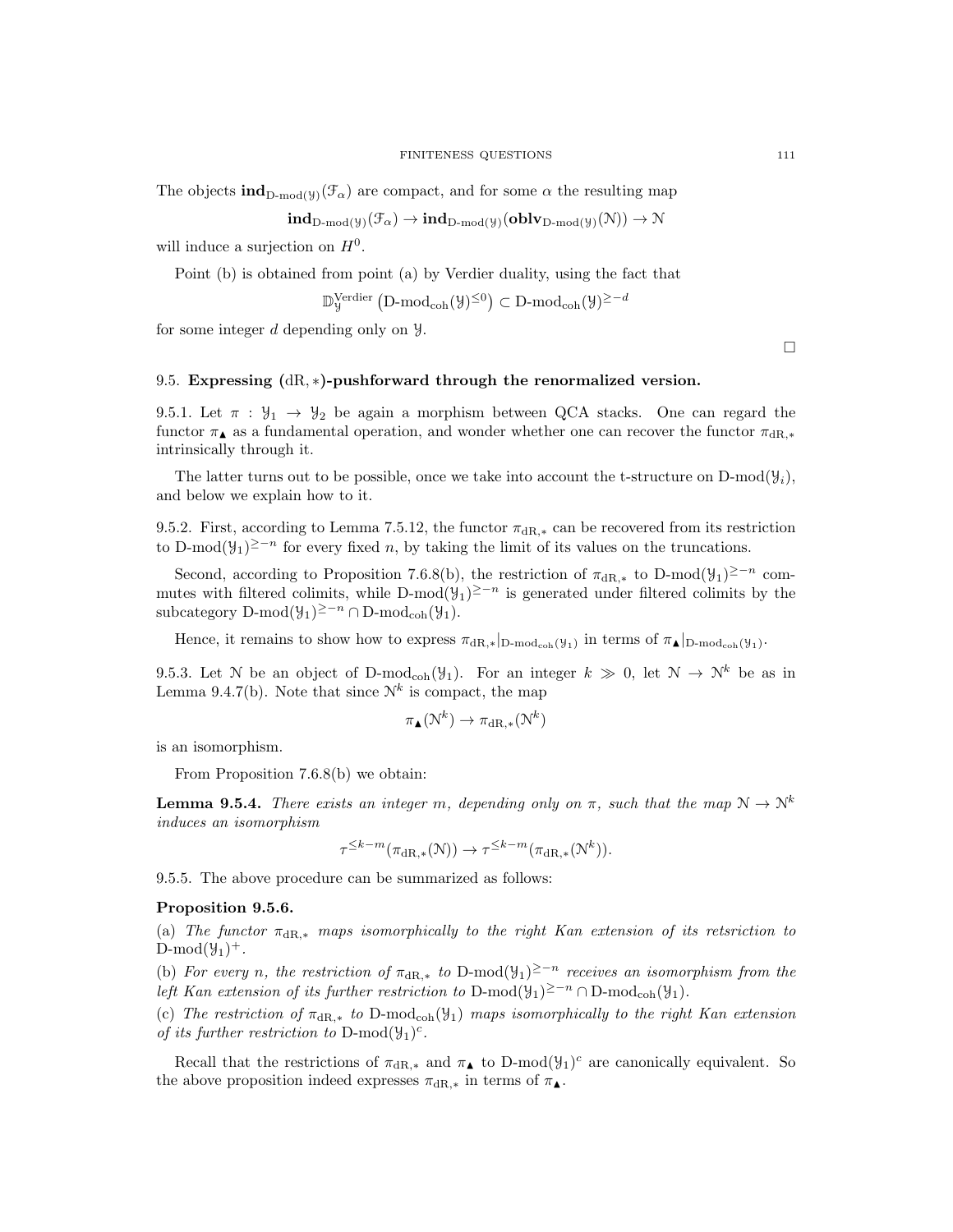#### 112 VLADIMIR DRINFELD AND DENNIS GAITSGORY

## 10. Geometric criteria for safety

10.1. Overview of the results. The results of this section have to do with a more explicit description of the subcategory of safe objects in  $D-mod(y)$ . By Proposition 9.2.3, this decsription will characterize the subcategory  $D\text{-mod}(\mathcal{Y})^c$  inside  $D\text{-mod}_{\text{coh}}(\mathcal{Y})$ .

We will introduce a notion of *safe* algebraic stack (see Definition 10.2.2). We will show that a quasi-compact algebraic stack  $\mathcal Y$  is safe if and only if all objects of D-mod( $\mathcal Y$ ) are safe. In particular, for a quasi-compat  $\mathcal{Y}$ , the equality  $D\text{-mod}(\mathcal{Y})^c = D\text{-mod}_{coh}(\mathcal{Y})$  holds if and only if  $\mathcal{Y}$ is safe.

For an arbitrary QCA stack Y we shall formulate an explicit safety criterion for objects of D-mod(Y) (Theorem 10.2.9). Note that safety for objects can be checked strata-wise (see Corollary 10.4.3).

This section is organized as follows. In Sect. 10.2 we formulate the results and give some easy proofs. The more difficult Theorems 10.2.4 and 10.2.9 are proved in Sect. 10.3-10.5.

As we shall be only interested in the categorical aspects of  $D-mod(y)$ , with no restriction of generality we can assume that all schemes and algebraic stacks discussed in this section are classical.

Change of conventions: For the duration of this section "prestack" will mean "classical prestack", and "algebraic stack" will mean "classical algebraic stack".

#### 10.2. Formulations.

10.2.1. Safe algebraic stacks and morphisms.

# Definition 10.2.2.

(a) An algebraic stack  $\mathcal Y$  is locally safe if for every geometric point y of  $\mathcal Y$  the neutral connected component of its automorphism group,  $Aut(y)$ , is unipotent.

(b) A morphism of algebraic stacks is locally safe if all its geometric fibers are.

(c) An algebraic stack (resp. a morphism of algebraic stacks) is safe if it is quasi-compact and locally safe.

Remark 10.2.3. A safe algebraic stack is clearly QCA in the sense of Definition 1.1.8.

**Theorem 10.2.4.** Let  $\pi : \mathcal{Y} \to \mathcal{Y}'$  be a quasi-compact morphism of algebraic stacks. Then the functor  $\pi_{\text{dR},*}$  is continuous if and only if  $\pi$  is safe. In the latter case  $\pi_{\text{dR},*}$  strongly satisfies the projection formula.  $27$ 

This theorem is proved in Sect. 10.3 below.

Corollary 10.2.5. If  $\pi$  is safe, the canonical map

$$
\pi_\blacktriangle \to \pi_{\mathrm{dR},*}
$$

is an isomorphism.

Proof. Both functors are continuous, and the map in question is an isomorphism on compact objects by Proposition 9.3.7.

Corollary 10.2.6. Let *Y* be a quasi-compact stack. Then the functor  $\Gamma_{\text{dR}}(\mathcal{Y},-)$  is continuous if and only if Y is safe.

Corollary 10.2.7. The following properties of a quasi-compact algebraic stack Y are equivalent:

<sup>27</sup>See Sect. 7.7 for the explanation of what this means.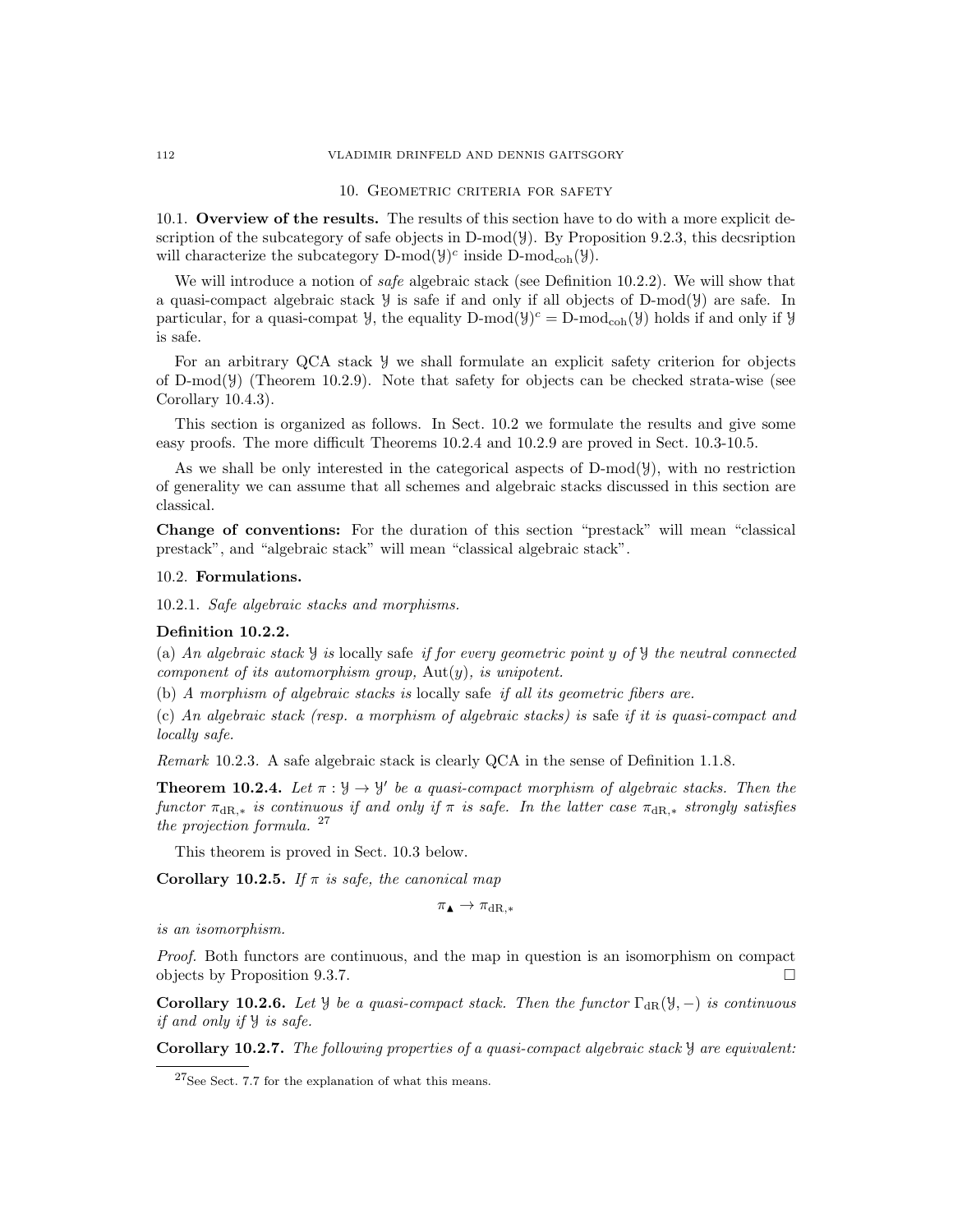(i)  $D\text{-mod}(\mathcal{Y})^c = D\text{-mod}_{coh}(\mathcal{Y})$ ;

- (ii)  $k_y \in D\text{-mod}(\mathcal{Y})^c$ ;
- (iii) The functor  $\Gamma_{\text{dR}}(\mathcal{Y},-)$  is continuous;
- (iv) All objects of D-mod $(y)$  are safe.
- $(v)$  *y is safe.*

*Proof.* By Corollary 10.2.6, (iii) $\Leftrightarrow$ (v). Since  $Maps(k_{\mathcal{Y}}, -) = \Gamma_{dR}(\mathcal{Y}, -)$  we have (ii) $\Leftrightarrow$ (iii). Clearly (i)⇒(ii). The equivalence (iii)⇔(iv) is tautological. It remains to prove that (iii)⇒(i).

The problem is to show that any  $M \in D\text{-mod}_{coh}(\mathcal{Y})$  is compact, i.e., the functor  $Maps(\mathcal{M}, -)$ is continuous. This follows from (iii) and the formula

 $\mathrm{Maps}_{\mathrm{D-mod}(\mathcal{Y})}(\mathcal{M},\mathcal{M}')\simeq \Gamma_{\mathrm{dR}}(\mathcal{Y},\mathbb{D}_{\mathcal{Y}}^{\mathrm{Verdier}}(\mathcal{M})\overset{!}{\otimes}\mathcal{M}'$  $\mathcal{M} \in D\text{-mod}_{coh}(\mathcal{Y}), \mathcal{M}' \in D\text{-mod}(\mathcal{Y}),$ 

which is the content of Lemma 7.3.5.

10.2.8. Characterization of safe objects of D-mod( $\mathcal{Y}$ ). Let now  $\mathcal{Y}$  be a QCA algebraic stack (in particular, it is quasi-compact).

**Theorem 10.2.9.** Let  $\mathcal{Y}$  be a QCA algebraic stack and  $\mathcal{M} \in D\text{-mod}(\mathcal{Y})^b$ . Then the following conditions are equivalent:

- $(1)$  M is safe:
- (2) For any schematic quasi-compact morphism  $\pi : \mathcal{Y}' \to \mathcal{Y}$  and any morphism  $\varphi : \mathcal{Y}' \to S$ with S being a quasi-compact scheme, the object  $\varphi_{dR,*}(\pi^!(\mathcal{M})) \in D\text{-mod}(S)$  belongs to  $\mathrm{D\text{-}mod}(S)^b$ ;
- (3) For any schematic quasi-compact morphism  $\pi : \mathcal{Y}' \to \mathcal{Y}$  and any morphism  $\varphi : \mathcal{Y}' \to S$ with S being a quasi-compact scheme, the object  $\varphi_{\blacktriangle}(\pi^!(\mathfrak{F})) \in D\text{-mod}(S)$  belongs to  $\mathrm{D\text{-}mod}(S)^b$ ;
- (4) For any schematic quasi-compact morphism  $\pi : \mathcal{Y}' \to \mathcal{Y}$  and any morphism  $\varphi : \mathcal{Y}' \to S$ with S being a quasi-compact scheme, the canonical morphism

$$
\varphi_{\blacktriangle}(\pi^!(\mathfrak{M})))\rightarrow \varphi_{\mathrm{dR},*}\left(\pi^!(\mathfrak{M})\right))
$$

is an isomorphism;

- $(2') (4')$ : same as in  $(2)-(4)$ , but  $\pi$  is required to be a finite étale map onto a locally closed substack of Y.
- (5) M belongs to the smallest (non-cocomplete) DG subcategory  $\mathcal{T}(\mathcal{Y}) \subset D\text{-mod}(\mathcal{Y})$  containing all objects of the form  $f_{\text{dR},*}(\mathcal{N})$ , where  $f : S \to \mathcal{Y}$  is a morphism with S being a quasi-compact scheme and  $\mathcal{N} \in \mathcal{D}$ -mod $(S)^b$ .

Remark 10.2.10. Note, however, that the subcategory of safe objects in D-mod( $\mathcal{Y}$ ) is not preserved by the truncation functors.

## 10.3. Proof of Theorem 10.2.4.

10.3.1. If  $\pi_{\text{dR},*}$  is continuous then  $\pi$  is safe. Up to passing to a field extension, we have to show that for any point  $\xi : pt \to \mathcal{Y}'$  and any k-point y of the fiber  $\mathcal{Y}_\xi$ , the group  $G := Aut(y)$  cannot contain a connected non-unipotent<sup>28</sup> algebraic subgroup  $H \subset G$ . We have a commutative

<sup>&</sup>lt;sup>28</sup>If G were assumed affine, then "non-unipotent" could be replaced by "isomorphic to  $\mathbb{G}_m$ ". Accordingly, at the end of Sect. 10.3.1 it would suffice to refer to the example of Sect. 7.1.4 instead of the example of Sect. 7.2.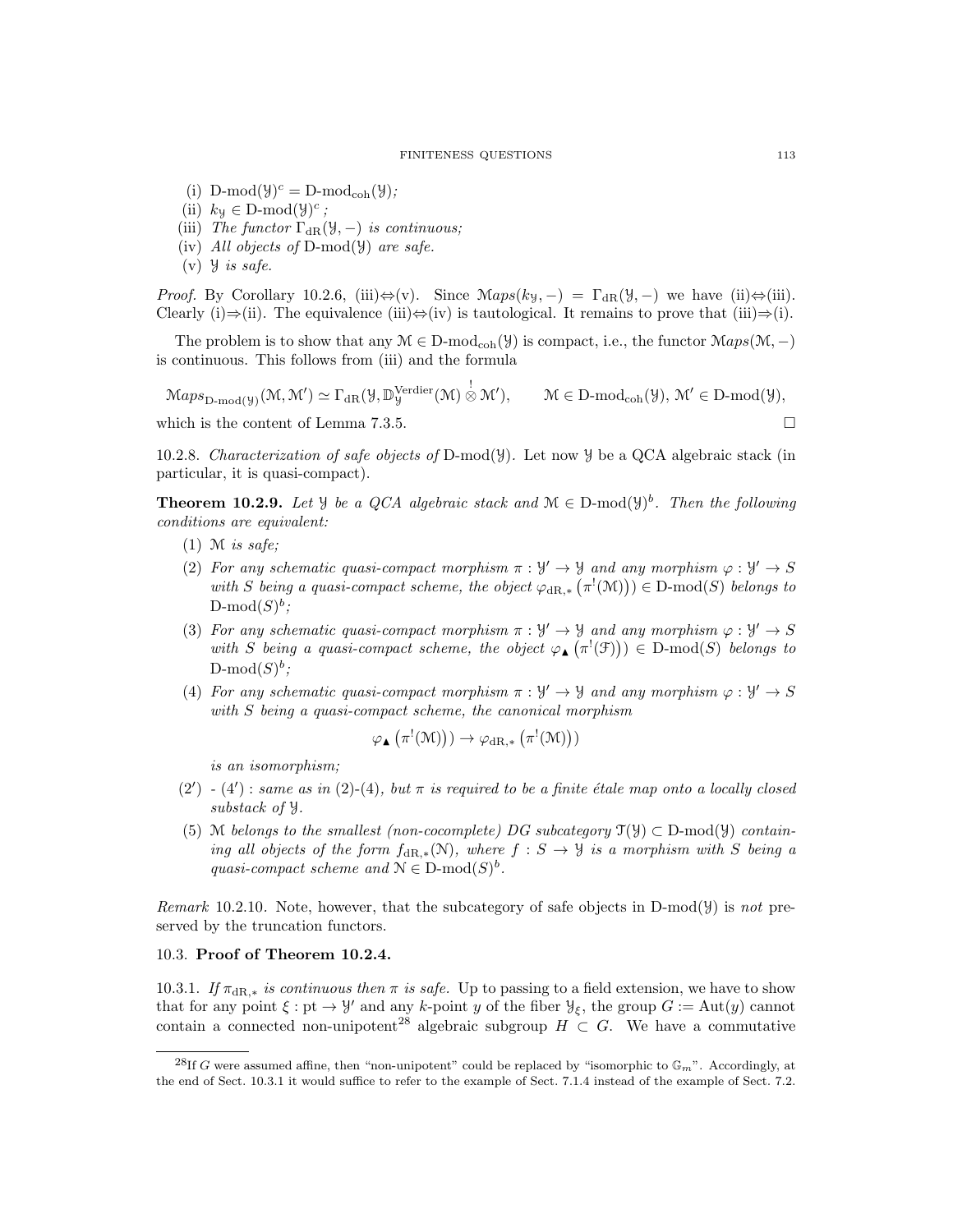diagram



in which f is the composition  $BH \to BG \hookrightarrow \mathcal{Y}_{\xi} \to \mathcal{Y}'$ . By assumption,  $\pi_{dR,*}$  is continuous. By Sect. 6.1.7,  $f_{\text{dR},*}$  is also continuous since f is schematic and quasi-compact. So the composition  $\pi_{\text{dR},*} \circ f_{\text{dR},*} = \xi_{\text{dR},*} \circ p_{\text{dR},*}$  is continuous. But  $\xi_{\text{dR},*}$  is continuous (by Sect. 6.1.7) and conservative (e.g., compute  $\xi^! \circ \xi_{\text{dR},*}$  by base change). Therefore  $p_{\text{dR},*}$  is continuous. This contradicts the Example of Sect. 7.2.

To prove the other statements from Theorem 10.2.4, we need to introduce some definitions.

10.3.2. Unipotent group-schemes. Let  $\mathfrak X$  be a prestack. A group-scheme over  $\mathfrak X$  is a group-like object  $\mathcal{G} \in \text{PreStk}_{\ell}$ , such that the structure morphism  $\mathcal{G} \to \mathcal{X}$  is schematic.

We shall say that G is unipotent if its pullback to any scheme gives a unipotent group-scheme over that scheme (a group-scheme is said to be unipotent if its geometric fibers are unipotent).

If G is smooth and unipotent, then the exponential map defines an isomorphism between G and the vector group-scheme of the corresponding sheaf of Lie algebras, as objects of  $\text{PreStk}_{\ell\gamma}$ . This fact is stated in [Ra, Sect. XV.3 (iii)] without a proof, although the proof is not difficult. 29

**Lemma 10.3.3.** If G is a smooth unipotent group-scheme over  $\mathfrak{X}$ , then the !-pullback functor  $D\text{-mod}(\mathfrak{X}) \to D\text{-mod}(\mathfrak{G})$  is fully faithful.

*Proof.* By the definition of D-mod on prestacks, it is sufficient to prove this fact when  $\mathcal{X} = S$ is an affine DG scheme. Further Zariski localization reduces us to the fact that the pullback functor

$$
\mathrm{D\text{-}mod}(S) \to \mathrm{D\text{-}mod}(S \times \mathbb{A}^n)
$$

is fully faithful.<sup>30</sup>

10.3.4. Unipotent gerbes.

**Definition 10.3.5.** We say that a morphism of prestacks  $\mathcal{Z} \to \mathcal{X}$  is a unipotent gerbe if there exists an fppf cover  $\mathcal{X}' \to \mathcal{X}$  such that  $\mathcal{Z}' := \mathcal{Z} \times \mathcal{X}'$  is isomorphic to the classifying stack of a smooth unipotent group-scheme over  $X'$ .

**Lemma 10.3.6.** Let  $\pi : \mathcal{Z} \to \mathcal{X}$  be a unipotent gerbe. Then the functor

$$
\pi^!: \mathrm{D\text{-}mod}(\mathfrak{X}) \to \mathrm{D\text{-}mod}(\mathfrak{X})
$$

is an equivalence.

 $\Box$ 

<sup>&</sup>lt;sup>29</sup>For our purposes, it will suffice to know that this fact when  $\mathfrak X$  is a scheme, generically on  $\mathfrak X$ , in which case it is obvious.

 $30$ The reader who is not willing to use the isomorphism given by the exponential map on all of S, can prove the lemma by subdividing  $S$  into strata.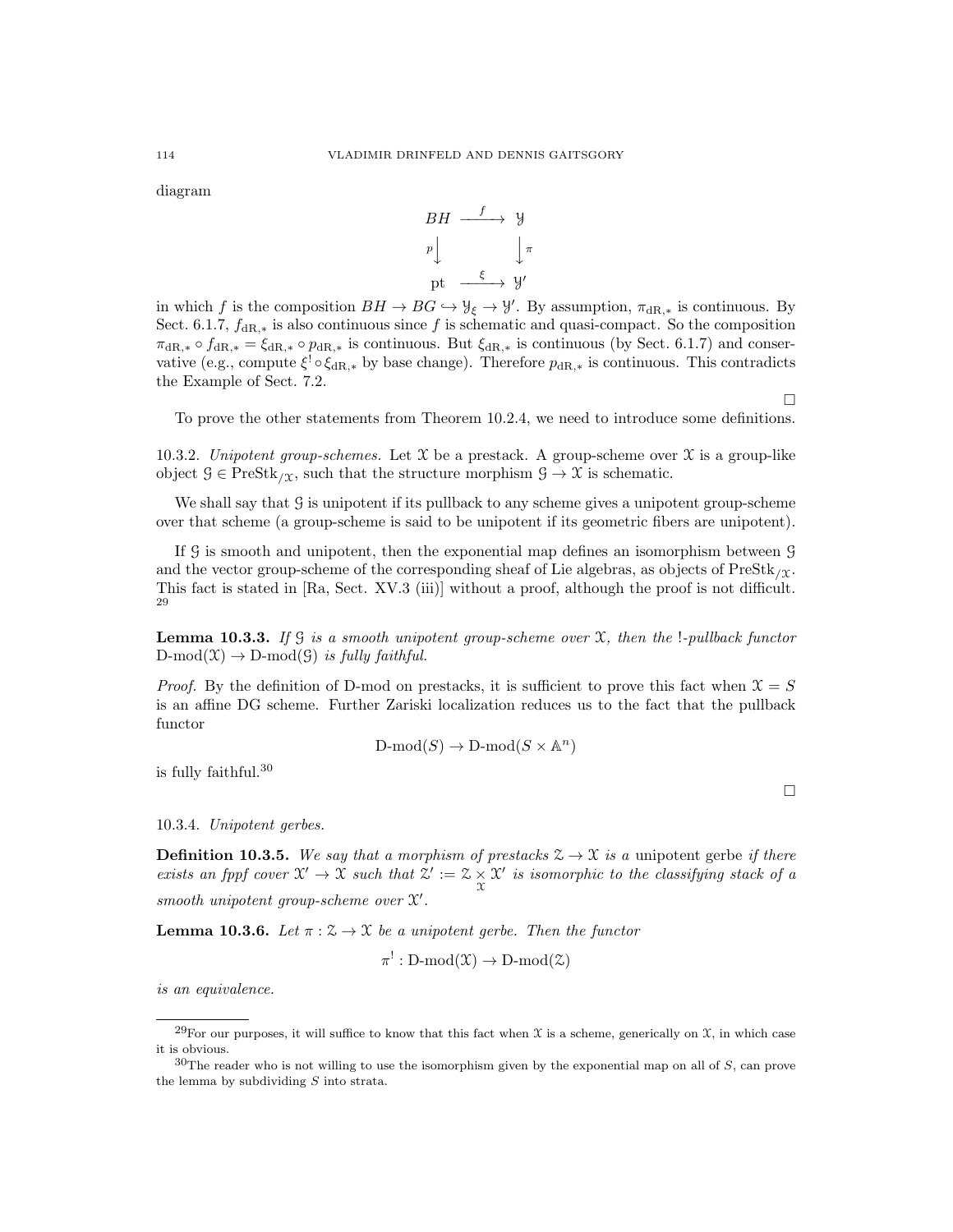*Proof.* The statement is local in the fppf topology on  $\mathfrak{X}$ , so we can assume that  $\mathfrak{X} = B\mathfrak{G}$  for some smooth unipotent group-scheme  $\mathcal G$  over  $\mathfrak X$ . Then

$$
D\text{-mod}(\mathcal{Z}) \simeq \text{Tot}(D\text{-mod}(\mathcal{Z}^{\bullet}/\mathcal{X})),
$$

where  $\mathfrak{Z}^{\bullet}/\mathfrak{X}$  is the Čech nerve of  $\mathfrak{Z} \to \mathfrak{X}$ .

Each of the  $n+1$  face maps  $\mathcal{Z}^n/\mathcal{X} \to \mathcal{Z}^0/\mathcal{X}$  identifies with the natural projection

$$
p_n: \mathcal{G}^{\times n} \to \mathfrak{X},
$$

where  $\mathcal{G}^{\times n} = \mathcal{G} \times \dots \times \mathcal{G}$ .

Since G is unipotent, by Lemma 10.3.3 the functor  $p_n^{\dagger} : D\text{-mod}(\mathfrak{X}) \to D\text{-mod}(\mathfrak{G}^{\times n})$  is fully faithful. I.e.,  $p_n^!$  identifies D-mod(X) with a full subcategory  $\mathbb{C}^n \subset D\text{-mod}(\mathcal{G}^{\times n})$ . Therefore,

$$
D\text{-mod}(\mathcal{Z}) \simeq \text{Tot}(D\text{-mod}(\mathcal{Z}^{\bullet}/\mathcal{X})) \simeq \text{Tot}(\mathcal{C}^{\bullet}) \simeq D\text{-mod}(\mathcal{X}).
$$

Assume that in the situation of Lemma 10.3.6,  $\mathcal Z$  and  $\mathcal X$  were algebraic stacks. In this case the functor  $\pi_{\text{dR},*}: \text{D-mod}(\mathcal{Z}) \to \text{D-mod}(\mathcal{X})$  is defined.

Corollary 10.3.7. Suppose that  $\mathfrak X$  and  $\mathfrak X$  are algebraic stacks, and  $\pi$  is equidimensional. Under these circumstances, the functor  $\pi_{dR,*}$  is the inverse of  $\pi^!$ , up to a cohomological shift.

*Proof.* Since  $\pi$  is smooth, the functor  $\pi_{\text{dR}}^*$  is defined and is the left adjoint of  $\pi_{\text{dR},*}$ . The assertion now follows from the fact that  $\pi_{\text{dR}}^*$  is isomorphic to  $\pi^!,$  up to a cohomological shift, see Sect. 6.1.9.

10.3.8. Nice open substacks. To proceed with the proof of Theorem 10.2.4 and also for Theorem 10.2.9, we need the following variant of Lemma 2.5.2.

**Lemma 10.3.9.** Let  $\mathcal{Y} \neq \emptyset$  be a reduced classical algebraic stack over a field of characteristic 0 such that the automorphism group of any geometric point of  $\mathcal{Y}$  is affine. Then there exists a diagram

(10.1) 
$$
\begin{array}{cccc}\n & \mathcal{Z} & \rightarrow & X \times BG \\
 & & \downarrow & & \\
 & \downarrow & & \downarrow \\
 & \downarrow & & \downarrow \\
 & \downarrow & & \downarrow \\
 & \downarrow & & \downarrow \\
 & \downarrow & & \downarrow \\
 & \downarrow & & \downarrow\n\end{array}
$$

in which

- $\hat{y} \subset \hat{y}$  is a non-empty open substack;
- the morphism  $\pi : \mathcal{Z} \to \mathcal{Y}$  is schematic, finite, surjective, and étale;
- $\bullet$  X is a scheme;
- $G$  is a connected reductive algebraic group over  $k$ ;
- the morphism  $\psi: \mathcal{Z} \to X \times BG$  is a unipotent gerbe (in the sense of Definition 10.3.5).

Remark 10.3.10. If  $\mathcal Y$  is safe then G clearly has to be trivial.

*Proof.* Let  $\hat{\mathcal{Y}}$  be an open among the locally closed substacks given by Lemma 2.5.2. Let  $\hat{\mathcal{Y}} \to X'$ ,  $X \to X'$  and G be the corresponding data supplied by that lemma.

Since we are in characteristic 0, the group-scheme  $\mathcal G$  is smooth over  $X$  by Cartier's theorem. After shrinking X' and X we can assume that G is affine over X. After further shrinking, we can assume that the group-scheme G admits a factorization

(10.2) 
$$
1 \to \mathcal{G}_{un} \to \mathcal{G} \to \mathcal{G}_{red} \to 1,
$$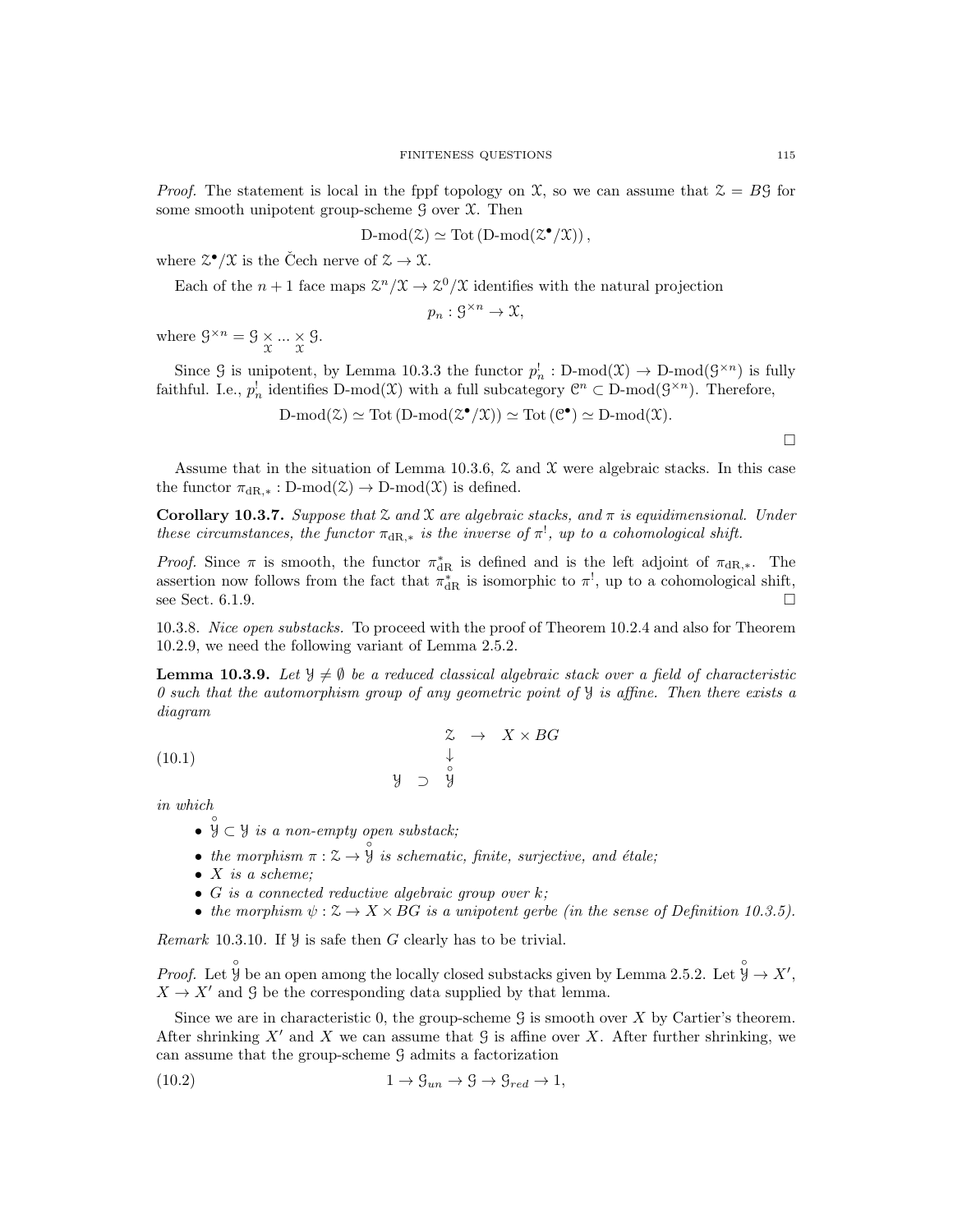where  $\mathcal{G}_{un}$  and  $\mathcal{G}_{red}$  are smooth group-schemes with  $\mathcal{G}_{un}$  being unipotent and  $\mathcal{G}_{red}$  being reductive and locally constant. After replacing X by a suitable étale covering,  $\mathcal{G}_{red}$  becomes constant, i.e., isomorphic to  $X \times G$  for some reductive algebraic group over k.

Now set

$$
\mathcal{Z} := \mathring{\mathcal{Y}} \underset{X'}{\times} X = B\mathcal{G}.
$$

We have a morphism  $\mathcal{Z} = B\mathcal{G} \rightarrow B\mathcal{G}_{red} = X \times BG$ . Thus we get a diagram (10.1), which has the required properties except that  $G$  is not necessarily connected. Finally, replace  $G$  by its neutral connected component  $G^{\circ}$  and replace  $\mathcal{Z}$  by  $\mathcal{Z} \underset{BG}{\times} BG^{\circ}$ .

10.3.11. Proof of Theorem 10.2.4. By definition, we may assume that  $\mathcal{Y}' = S$  is an affine DG scheme. In this case *y* is quasi-compact (because  $\pi$  is). So by Noetherian induction, we can assume that the theorem holds for the restriction of  $\pi$  to any closed substack  $\imath : \mathfrak{X} \to \mathfrak{Y}, \mathfrak{X} \neq \mathfrak{Y}.$ Take  $\mathfrak{X} := (\mathfrak{Y} - \hat{\mathfrak{Y}})$ , where  $\hat{\mathfrak{Y}}$  is as in Lemma 10.3.9. Then the exact triangle

$$
\imath_{\mathrm{dR},*}(\imath^!(\mathfrak{M})) \rightarrow \mathfrak{M} \rightarrow \jmath_{\mathrm{dR},*}(\jmath^!(\mathfrak{M})), \qquad \mathfrak{M} \in \mathrm{D}\text{-}\mathrm{mod}(\mathcal{Y}), \; \jmath: \overset{\circ}{\mathcal{Y}} \hookrightarrow \mathcal{Y}
$$

shows that it suffices to prove the theorem for  $\pi|_{\overset{\circ}{y}}$ . <sup>31</sup>

The morphism  $p: \mathcal{Z} \to \mathcal{Y}$  is schematic, finite, surjective, and etale, so the functor  $p_{\text{dR},*} \circ p^!,$ which is isomorphic to  $p_{\text{dR},*} \circ p_{\text{dR}}^*$ , contains  $\text{Id}_{D\text{-mod}(y)}$  as a direct summand. Therefore it suffices to prove the theorem for the composition

(10.3) 
$$
\qquad \qquad \mathfrak{L} \to \overset{\circ}{\mathfrak{Y}} \hookrightarrow \mathfrak{Y} \xrightarrow{\pi} S.
$$

Using Remark  $10.3.10$  and the assumption that S is a scheme, we can decompose the morphism (10.3) as

$$
\mathcal{Z} \xrightarrow{f} X \xrightarrow{g} S,
$$

where f is the canonical map  $\mathcal{Z} \to X$ .

It remains to show that each of the functors  $f_{\text{dR},*}$  and  $g_{\text{dR},*}$  has the properties stated in the theorem. This is clear for  $g$  as it is a morphism between quasi-compact schemes (see Sect. 5.2). For  $f$ , this follows from Lemma 10.3.6.

10.4. Proof of Theorem 10.2.9.

10.4.1. Stability of safety.

**Lemma 10.4.2.** Let  $\pi : \mathcal{Y}_1 \to \mathcal{Y}$  be a morphism of QCA stacks.

(a) If  $\mathcal{M}_1 \in \mathcal{D}$ -mod $(\mathcal{Y}_1)$  is safe then so is  $\pi_{\text{dR},*}(\mathcal{M}_1) \in \mathcal{D}$ -mod $(\mathcal{Y})$ .

(b) If  $\pi$  is safe and  $\mathcal{M} \in \mathcal{D}$ -mod $(\mathcal{Y})$  is safe then so is  $\pi^!(\mathcal{M}) \in \mathcal{D}$ -mod $(\mathcal{Y}_1)$ .

Proof.

(a) We need to show that the functor

$$
\mathcal{N}\mapsto \Gamma_{\mathrm{dR}}(\mathcal{Y},\pi_{\mathrm{dR},*}(\mathcal{M}_1)\overset{!}{\otimes}\mathcal{N}),\quad \mathcal{N}\in D\text{-mod}(\mathcal{Y})
$$

is continuous. However, by Corollary 9.3.10, the right-hand side is isomorphic to

 $\Gamma_{\mathrm{dR}}(\mathcal{Y},\pi_{\mathrm{dR},*}(\mathcal{M}_1\overset{!}{\otimes}\pi^!(\mathcal{N})),$ 

<sup>31</sup>Note that this step relies in Propositions 7.5.7 and 7.5.4.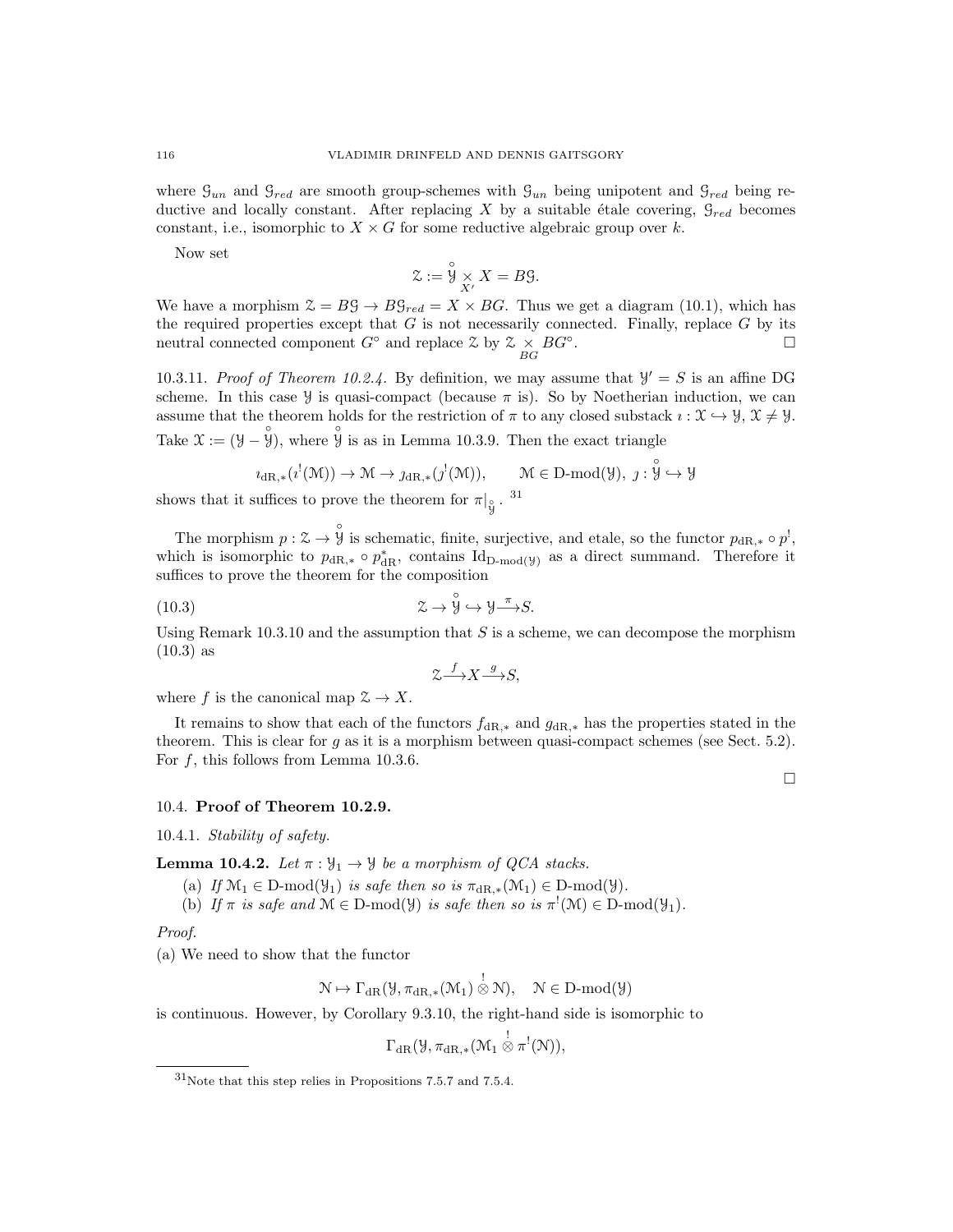i.e.,  $\Gamma_{\text{dR}}(\mathcal{Y}_1, \mathcal{M}_1 \overset{!}{\otimes} \pi^!(\mathcal{N}))$ , and the latter is continuous since  $\mathcal{M}_1$  is safe.

(b) The functor

$$
\mathcal{N}_1 \mapsto \Gamma_{\mathrm{dR}}(\mathcal{Y}_1, \pi^!(\mathcal{M}) \overset{!}{\otimes} \mathcal{N}_1), \quad \mathcal{N}_1 \in D\text{-mod}(\mathcal{Y}_1)
$$

is continuous because the projection formula

$$
\Gamma_{\mathrm{dR}}(\mathcal{Y}_1, \pi^!(\mathcal{M}) \overset{!}{\otimes} \mathcal{N}_1) \simeq \Gamma_{\mathrm{dR}}(\mathcal{Y}, \mathcal{M} \overset{!}{\otimes} \pi_{\mathrm{dR},*}(\mathcal{N}_1)),
$$

is valid by Lemma 9.3.5, since  $\pi_{\text{dR},*} \simeq \pi_{\blacktriangle}.$ 

**Corollary 10.4.3.** Let  $i_j : \mathcal{Y}_j \hookrightarrow \mathcal{Y}$ ,  $j = 1, \ldots, n$ , be locally closed substacks such that  $\mathcal{Y} = \bigcup_j \mathcal{Y}_j$ . Then an object  $M \in D\text{-mod}(\mathcal{Y})$  is safe if and only if  $i_j^!(M)$  is safe for each j.

*Proof.* It suffices to consider the case where  $n = 2$ ,  $\mathcal{Y}_1$  is a closed substack, and  $\mathcal{Y}_2 = (\mathcal{Y} - \mathcal{Y}_1)$ . The "only if" statement holds by Lemma 10.4.2(b). To prove the "if" statement, consider the exact triangle  $(i_1)_{dR,*}(i_1^!(\mathcal{M})) \to \mathcal{M} \to (i_2)_{dR,*}(i_2^!(\mathcal{M}))$ . By Lemma 10.4.2,

$$
(i_1)_{\text{dR},*}(i_1^!(\mathcal{M}))
$$
 and  $(i_2)_{\text{dR},*}(i_2^!)(\mathcal{M})$ 

are both safe, so  $M$  is safe.

10.4.4. The mapping telescope argument.

**Lemma 10.4.5.** Let  $\mathcal{T}(\mathcal{Y}) \subset D$ -mod $(\mathcal{Y})$  be as in condition (5) of Theorem 10.2.9. Then  $\mathcal{T}(\mathcal{Y})$ is closed under direct summands.

*Proof.* The subcategory  $\mathcal{T}(\mathcal{Y})$  has the following property: if  $\mathcal{M} \in \mathcal{T}(\mathcal{Y})$  then the infinite direct sum

 $M \oplus M \oplus M \oplus \ldots$ 

also belongs to  $\mathcal{T}(\mathcal{Y})$ . Indeed, it suffices to check this if  $\mathcal{M} = f_{\mathrm{dR},*}(\mathcal{N})$ , where  $f : S \to \mathcal{Y}$  is a morphism with S being a quasi-compact scheme and  $\mathcal{N} \in \mathcal{D}$ -mod $(S)^b$ .

Now suppose that  $\mathcal{M} \in \mathcal{T}(\mathcal{Y})$  and  $\mathcal{N}' \in \mathcal{D}$ -mod $(\mathcal{Y})$  is a direct summand of M. Let  $p : \mathcal{M} \to \mathcal{M}$ be the corresponding projector. The usual formula

$$
\mathcal{M}' = colim(\mathcal{M} \xrightarrow{p} \mathcal{M} \xrightarrow{p} \mathcal{M} \to \ldots) = Cone(\mathcal{M} \oplus \mathcal{M} \oplus \mathcal{M} \oplus \ldots \to \mathcal{M} \oplus \mathcal{M} \oplus \mathcal{M} \oplus \ldots)
$$

shows that  $\mathcal{M}' \in \mathcal{T}(\mathcal{Y})$ .

10.4.6. The key proposition. We shall deduce Theorem 10.2.9 from the following proposition.

Let  $X$  be a quasi-compact scheme and  $G$  a connected algebraic group. Consider the algebraic stack  $X \times BG$ . Let  $\varphi : X \times BG \to X$  and  $\sigma : X \to X \times BG$  be the natural morphsims.

Let  $\mathcal{T}_X(X \times BG) \subset D\text{-mod}(X \times BG)$  denote the smallest (non-cocomplete) DG subcategory containing all objects of the form  $\sigma_{\mathrm{dR},*}(\mathcal{N}), \, \mathcal{N} \in \mathrm{D-mod}(X)^b$ .

**Proposition 10.4.7.** For an object  $M \in D\text{-mod}(X \times BG)^b$  the following conditions are equivalent:

- (i)  $\mathcal{M} \in \mathcal{T}_X(X \times BG);$
- (ii)  $\varphi_{\mathrm{dR},*}(\mathcal{M}) \in \mathrm{D}\text{-}\mathrm{mod}(X)^b$ ;
- (iii)  $\varphi_{\blacktriangle}(\mathcal{M}) \in D\text{-mod}(X)^b$ .

$$
\mathcal{L}_{\mathcal{A}}
$$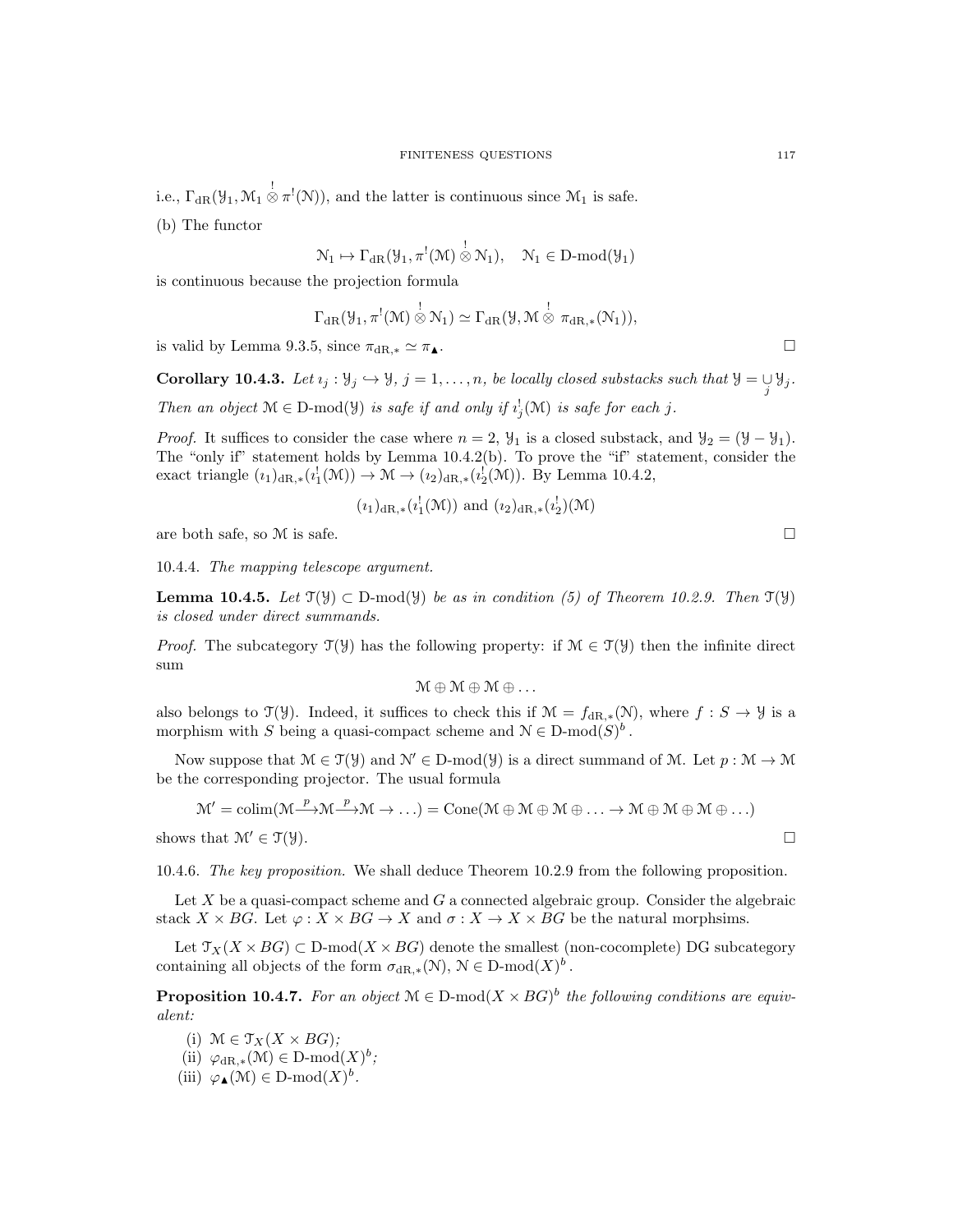10.4.8. Proof of Theorem 10.2.9 modulo Proposition 10.4.7.

It is clear that  $(2) \Rightarrow (2')$ ,  $(3) \Rightarrow (3')$ ,  $(4) \Rightarrow (4')$ .

The direct image functor preserves boundedness from below (see Lemma 7.6.8), while the renormalized direct image functor preserves boundedness from above (see Proposition 9.4.2). So condition  $(4)$  implies  $(2)$  and  $(3)$ , while condition  $(4')$  implies  $(2')$  and  $(3')$ .

By Lemma  $10.4.2(a)$ , condition (5) implies (1). Condition (1) implies condition (4) by Lemma 10.4.2(b) combined with Corollary 9.2.10.

Thus it remains to prove that  $(2')\Rightarrow(5)$  and  $(3')\Rightarrow(5)$ .

Let  $\mathcal{M} \in \mathcal{D}$ -mod( $\mathcal{Y}$ ) satisfy either (2') or (3'). By Noetherian induction and Lemma 10.4.2, it suffices to show that there exists a non-empty open substack  $\hat{\mathcal{Y}}$  of  $\mathcal{Y}$ , such that the restriction  $\mathcal{M}|_{\overset{\circ}{\mathcal{Y}}}$  satisfies condition (5).

We take  $\hat{\mathcal{Y}}$  to be as in Lemma 10.3.9. Consider the following diagram, in which the square is Cartesian:

(10.4)  
\n
$$
\begin{array}{ccc}\n & \mathcal{Z}' & \xrightarrow{\psi'} & X \\
\sigma' & & \downarrow \sigma & \\
\mathcal{Z} & \xrightarrow{\psi} & X \times BG \\
\pi & & \downarrow \\
\varphi & & \varphi \\
\varphi & & & \varphi\n\end{array}
$$

The map  $\psi': \mathcal{Z}' \to X$  is a unipotent gerbe. By further shrinking X, we can assume that it admits a section; denote this section by g.

Note that M is a direct summand of  $\pi_{\text{dR},*}(\pi^!(\mathcal{M}))$ . Hence, by Lemma 10.4.5, it suffices to show the following:

**Proposition 10.4.9.** The object  $\pi^!(\mathcal{M}) \in D$ -mod $(\mathcal{Z})$  belongs to the smallest (non-cocomplete) DG subcategory of D-mod( $\hat{z}$ ) containing all objects of the form  $f_{\text{dR},*}(\mathcal{N})$ , where  $f = \sigma' \circ g$  and  $\mathcal{N} \in \mathcal{D}\text{-mod}(X)^b$ .

*Proof.* We apply conditions (2') or (3') with  $\mathcal{Y}' = \mathcal{Z}$ , and  $\phi$  being the composition

$$
\mathcal{Z} \stackrel{\psi}{\to} X \times BG \stackrel{\varphi}{\to} X.
$$

Consider the object  $\psi_{dR,*}(\pi^!(\mathcal{M}))$ . It is bounded because  $\pi^!(\mathcal{M})$  is bounded, and  $\psi_{dR,*}$  is an equivalence, which is t-exact up to a cohomological shift (see Lemma 10.3.6). Moreover,

$$
\psi_{\blacktriangle}(\pi^!(\mathcal{M})) \simeq \psi_{\mathrm{dR},*}(\pi^!(\mathcal{M}))
$$

because  $\psi$ , being a unipotent gerbe, is safe.

Consider now the objects

$$
\varphi_{\mathrm{dR},*}\left(\psi_{\mathrm{dR},*}(\pi^!(\mathcal{M}))\right) \simeq \phi_{\mathrm{dR},*}(\pi^!(\mathcal{M})) \text{ and } \varphi_{\blacktriangle}(\psi_{\blacktriangle}(\pi^!(\mathcal{M}))) \simeq \phi_{\blacktriangle}(\pi^!(\mathcal{M}))
$$

(note that the first isomorphism uses Sect. 7.8.6 in any of the (i), (ii) or (iii) versions).

Condition (2') (resp., (3')) implies that the former (resp., latter) object is in  $D-mod(X)^b$ . Hence, by the implications (ii) $\Rightarrow$ (i) (resp., (iii) $\Rightarrow$ (i)) in 10.4.7, we obtain that  $\psi_{dR,*}(\pi^!(\mathcal{M}))$ belongs to the subcategory  $\mathcal{T}_X(X \times BG)$ .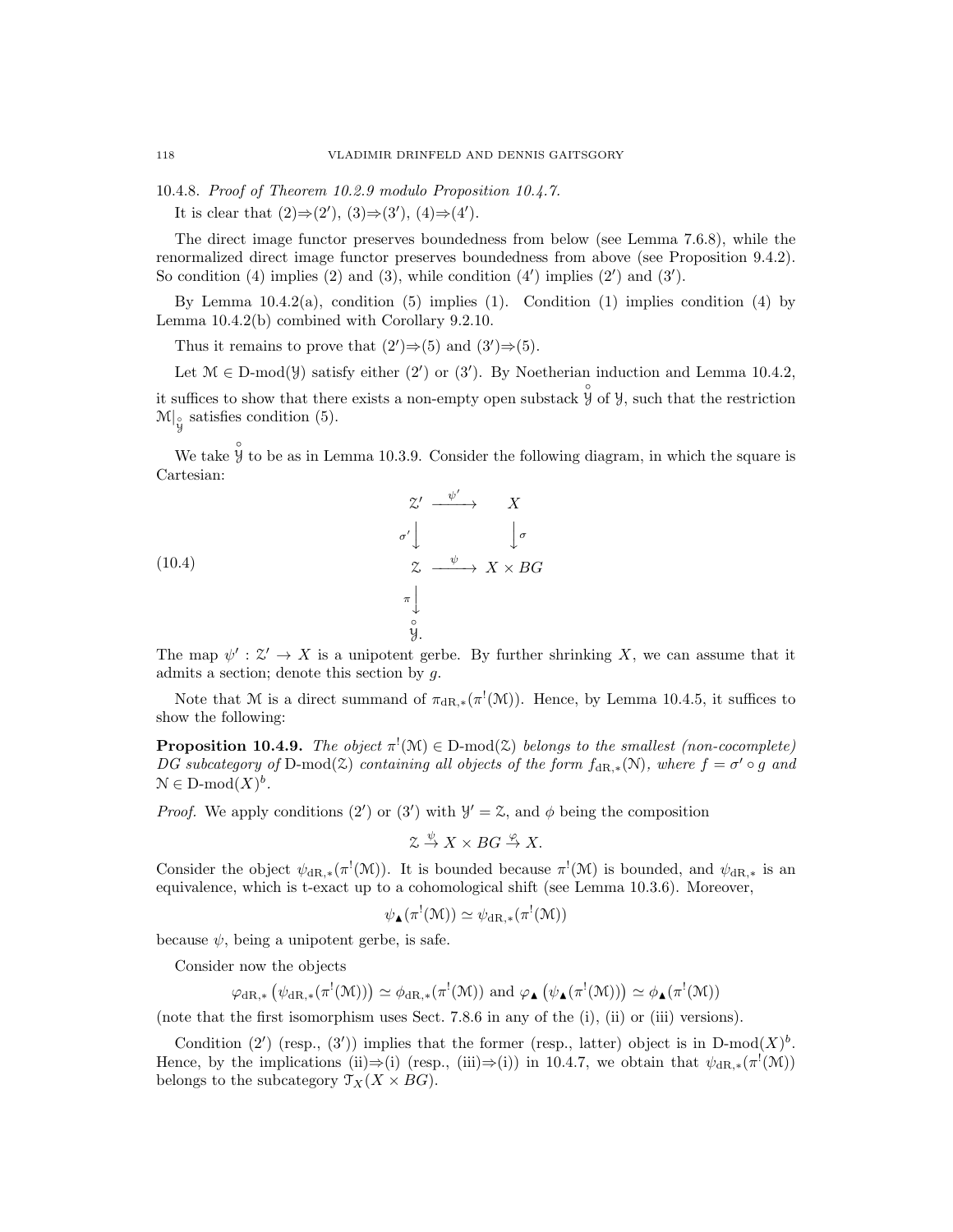Consider the Cartesian square in (10.4). Since  $\psi_{\text{dR},*}$  is an equivalence (Lemma 10.3.6), we obtain that the object  $\pi^{!}(\mathcal{M})$  belongs to the smallest (non-cocomplete) DG subcategory of D-mod( $\mathfrak{A}(\mathfrak{A})$  containing all objects of the form  $\sigma'_{\mathrm{dR},*}(\mathcal{N}'), \mathcal{N}' \in \mathrm{D-mod}(\mathcal{Z}')^b$ .

Recall that g denotes a section of the map  $\psi'$ . By Lemma 10.3.6,  $\psi'_{\text{dR},*}$  is an equivalence, and  $g_{\text{dR},*}$  is its left inverse. Hence,  $g_{\text{dR},*}$  is an equivalence as well. So, every object  $\mathcal{N}' \in \text{D-mod}(\mathcal{Z}')^b$ is of the form  $g_{\text{dR},*}(\mathcal{N})$  for  $\mathcal{N} \in \text{D-mod}(X)^b$ , which implies the required assertion.

 $\Box$ 

This finishes the proof Theorem 10.2.9 modulo Proposition 10.4.7.

10.5. Proof of Proposition 10.4.7. We already know from Sect. 10.4.8 that (ii)  $\Leftarrow$  (i)  $\Rightarrow$  (iii).

10.5.1. As a preparation for the proof of the implication (ii) $\Rightarrow$ (i), we observe:

**Lemma 10.5.2.** If  $\mathcal{M} \in \mathcal{D}$ -mod $(X \times BG)^{\geq r}$  then

Cone  $(\mathcal{M} \to \sigma_{dR,*}(\sigma_{dR}^*(\mathcal{M}))) \in D\text{-mod}(X \times BG)^{\geq r+1}$ .

*Proof.* Use that the fibers of  $\sigma$  are connected (because G is assumed to be connected).  $\Box$ 

**Corollary 10.5.3.** Let  $M \in D\text{-mod}(X \times BG)^b$ . Then for every  $m \in \mathbb{Z}$  there exists an exact triangle

(10.5) 
$$
\mathcal{M} \to \mathcal{E} \to \mathcal{M}' \to \mathcal{M}[1]
$$

with  $\mathcal{E} \in \mathfrak{T}_X(X \times BG)$ ,  $\mathcal{M}' \in \mathcal{D}\text{-mod}(X \times BG)^{\geq m} \cap \mathcal{D}\text{-mod}(X \times BG)^b$ .

10.5.4. Let  $cd(X)$  denote the cohomological dimension of D-mod(X). Since X is a quasicompact scheme  $\text{cd}(X) < \infty$  (and in fact,  $\text{cd}(X) \leq 2 \cdot \dim X$ ). By definition,

 $(10.6)$  $(N, \mathcal{L}) = 0$  if  $N \in \mathcal{D}$ -mod $(X)^{\geq m}$ ,  $\mathcal{L} \in \mathcal{D}$ -mod $(X)^{\leq n}$ ,  $j > n - m + \text{cd}(X)$ .

**Lemma 10.5.5.** Let M be an object of D-mod( $X \times BG$ ) such that  $\varphi_{\text{dR},*}(\mathcal{M}) \in D\text{-mod}(X)^{\leq n}$ , and let M' be a bounded object in D-mod $(X \times BG)^{\geq m}$ . Then

$$
Exti(\mathcal{M}', \mathcal{M}) = 0 \text{ for } i > n - m + \text{cd}(X) + d,
$$

where  $d := \dim G$ .

*Proof.* We can assume that M' lives in a single degree  $\geq m$ . Then  $\mathcal{M}' = \varphi_{\mathrm{dR}}^*(N)[d]$  for some  $N \in \mathbb{D}$ -mod $(X)^{\geq m}$ . Applying (10.6) to  $\mathcal{L} = \varphi_{dR,*}(M)$  we see that the group

$$
\mathrm{Ext}^i(\mathcal{M}',\mathcal{M}) = \mathrm{Ext}^{i-d}(\varphi_{\mathrm{dR}}^*(\mathcal{N}),\mathcal{M}) \simeq \mathrm{Ext}^{i-d}(\mathcal{N},\varphi_{\mathrm{dR},*}(\mathcal{M}))
$$

is zero if  $i - d > n - m + \text{cd}(X)$ .

10.5.6. We are now ready to prove the implication (ii)⇒(i) in Proposition 10.4.7.

Suppose that  $\varphi_{\mathrm{dR},*}(\mathcal{M}) \in \mathrm{D-mod}(X)^{\leq n}$ . Apply Corollary 10.5.3 for  $m = n + \mathrm{cd}(X) + d$ . In the corresponding exact triangle (10.5) the morphism  $\mathcal{M}' \to \mathcal{M}[1]$  is homotopic to 0 by Lemma 10.5.5. So

$$
\mathcal{M} \oplus \mathcal{M}' \simeq \mathcal{E} \in \mathcal{T}_X(X \times BG).
$$

Now the next lemma implies that  $\mathcal{M} \in \mathcal{T}_X(X \times BG)$ .

**Lemma 10.5.7.** The subcategory  $\mathcal{T}_X(X \times BG) \subset D\text{-mod}(X \times BG)$  is closed under direct summands.

*Proof.* The same argument as in the proof of Lemma 10.4.5.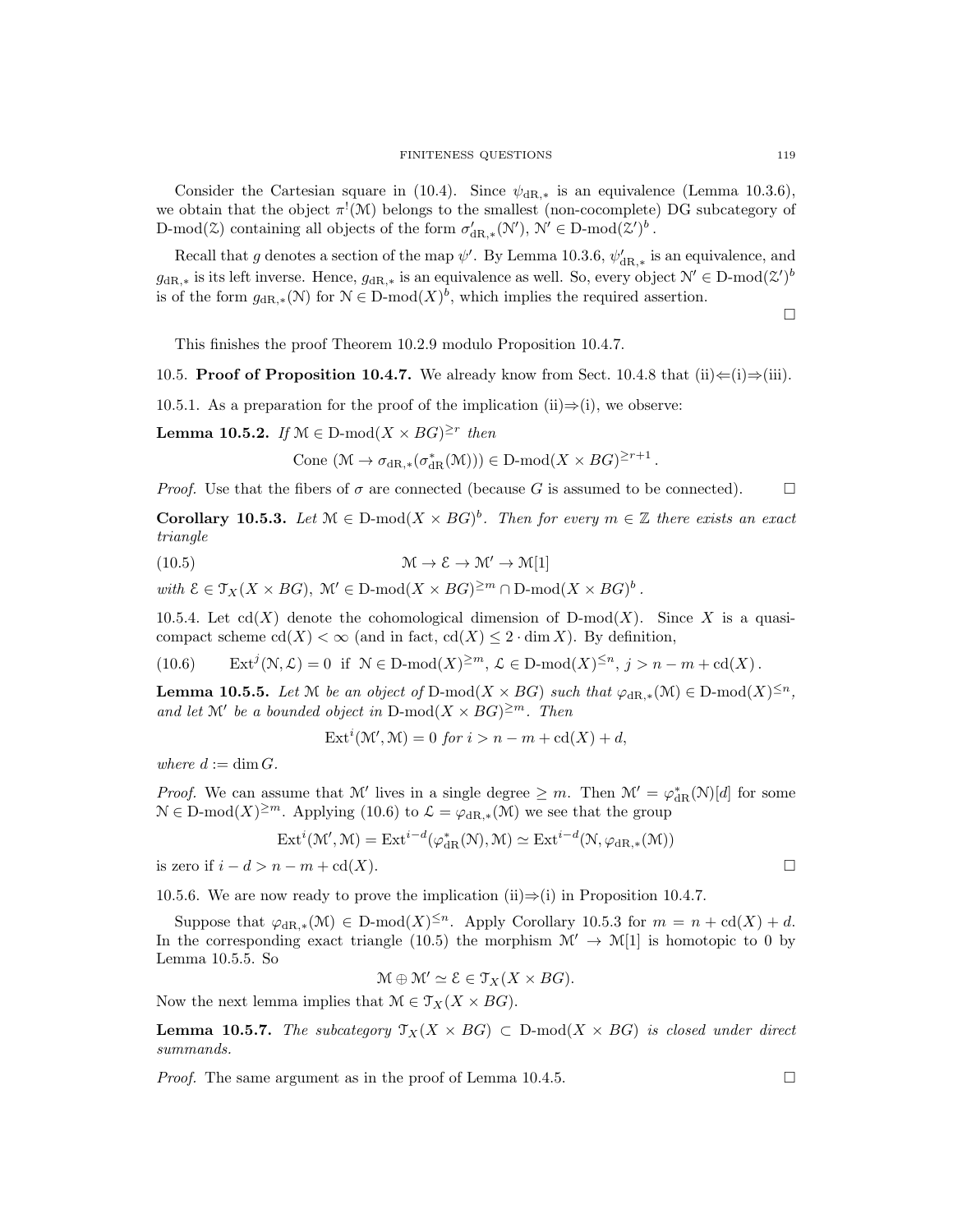10.5.8. Proof of the implication (iii) $\Rightarrow$  (i).

Lemma 10.5.9. For any connected algebraic group the functors

 $\sigma^!: \text{D-mod}(X \times BG) \to \text{D-mod}(X) \text{ and } \varphi^!: \text{D-mod}(X) \to \text{D-mod}(X \times BG)$ 

have left adjoints  $\sigma_! : D\text{-mod}(X) \to D\text{-mod}(X \times BG)$  and  $\varphi_! : D\text{-mod}(X \times BG) \to D\text{-mod}(X)$ . Moreover,

$$
\varphi_! \simeq \varphi_\blacktriangle[2(\dim(G)-\delta)], \quad \sigma_! \simeq \sigma_{{\mathrm{dR}},*}[\delta-2\dim(G)],
$$

where  $\delta$  is the degree of the highest cohomology group of  $\Gamma_{\text{dR}}(G, k_G)$ .

Proof. By Corollary 8.3.4,

D-mod $(X \times BG) \simeq D\text{-mod}(X) \otimes D\text{-mod}(BG)$ ,

and all functors involved in the lemma are continuous. Hence, they each decompose as

$$
Id_{D\text{-mod}(X)} \otimes \text{Corresponding functor for } BG.
$$

So, it is sufficient to consider the case when  $X = pt$ . The assertion in the latter case essentially follows from Example 9.1.6:

The fact that  $\sigma_! \simeq \sigma_{\text{dR},*}[\delta - 2 \dim(G)]$  is evident: it suffices to compute both sides on  $k \in$  Vect = D-mod(pt). To show that

$$
\Gamma_{\mathrm{dR},!}(BG,-):=\varphi_!
$$

exists and satisfies

$$
\Gamma_{\rm dR, !}(BG, -) \simeq \Gamma_{\rm ren-dR}(BG, -)[2(\dim(G) - \delta)],
$$

it suffices to show that  $\Gamma_{\text{dR},!}(BG, -)$  is defined on the compact generator  $\sigma_! (k)$  of D-mod( $BG$ ), and

$$
\Gamma_{\mathrm{dR},!}(BG,\sigma_!(k)) \simeq \Gamma_{\mathrm{ren-dR}}(BG,\sigma_!(k))[2(\dim(G)-\delta)],
$$

as modules over  $\mathcal{M}aps_{\mathcal{D}\text{-mod}}(\sigma_!(k),\sigma_!(k)).$ 

However, 
$$
\Gamma_{\text{dR},!}(BG, \sigma_!(k)) \simeq k
$$
, and required isomorphism was established in Example 9.1.6:  
\n $\Gamma_{\text{ren-dR}}(BG, \sigma_!(k)) \simeq \Gamma_{\text{ren-dR}}(BG, \sigma_{\text{dR},*}(k))[-2 \dim(G) + \delta] \simeq k[-2 \dim(G) + \delta].$ 

Lemma 10.5.9 allows to prove the implication (iii) $\Rightarrow$ (i) from Proposition 10.4.7 by mimicking the arguments from Sect. 10.5.1. For example, the role of Lemma 10.5.2 is played by the following

**Lemma 10.5.10.** If  $\mathcal{M} \in \mathcal{D}\text{-mod}(X \times BG)^{\leq r}$  then Cone  $(\sigma_!(\sigma^!(\mathcal{M})) \to \mathcal{M})[-1] \in \mathbb{D}\text{-mod}(X \times BG)^{\leq r-1}$ .

 $\Box$ 

## 10.6. Proper morphisms of stacks.

10.6.1. Recall the definition of a proper (but not necessarily schematic) morphism between algebraic stacks; see [LM, Definition 7.11].

As a simple application of the theory developed above, in this subsection we will prove the following:

**Proposition 10.6.2.** Let  $\pi : \mathcal{Y}_1 \to \mathcal{Y}_2$  be a proper map between algebraic stacks. Then the functor  $\pi_{dR,*}: D\text{-mod}(\mathcal{Y}_1) \to D\text{-mod}(\mathcal{Y}_2)$  sends  $D\text{-mod}_{coh}(\mathcal{Y}_1) \to D\text{-mod}_{coh}(\mathcal{Y}_2)$ .

The rest of this subsection is devoted to the proof of the proposition.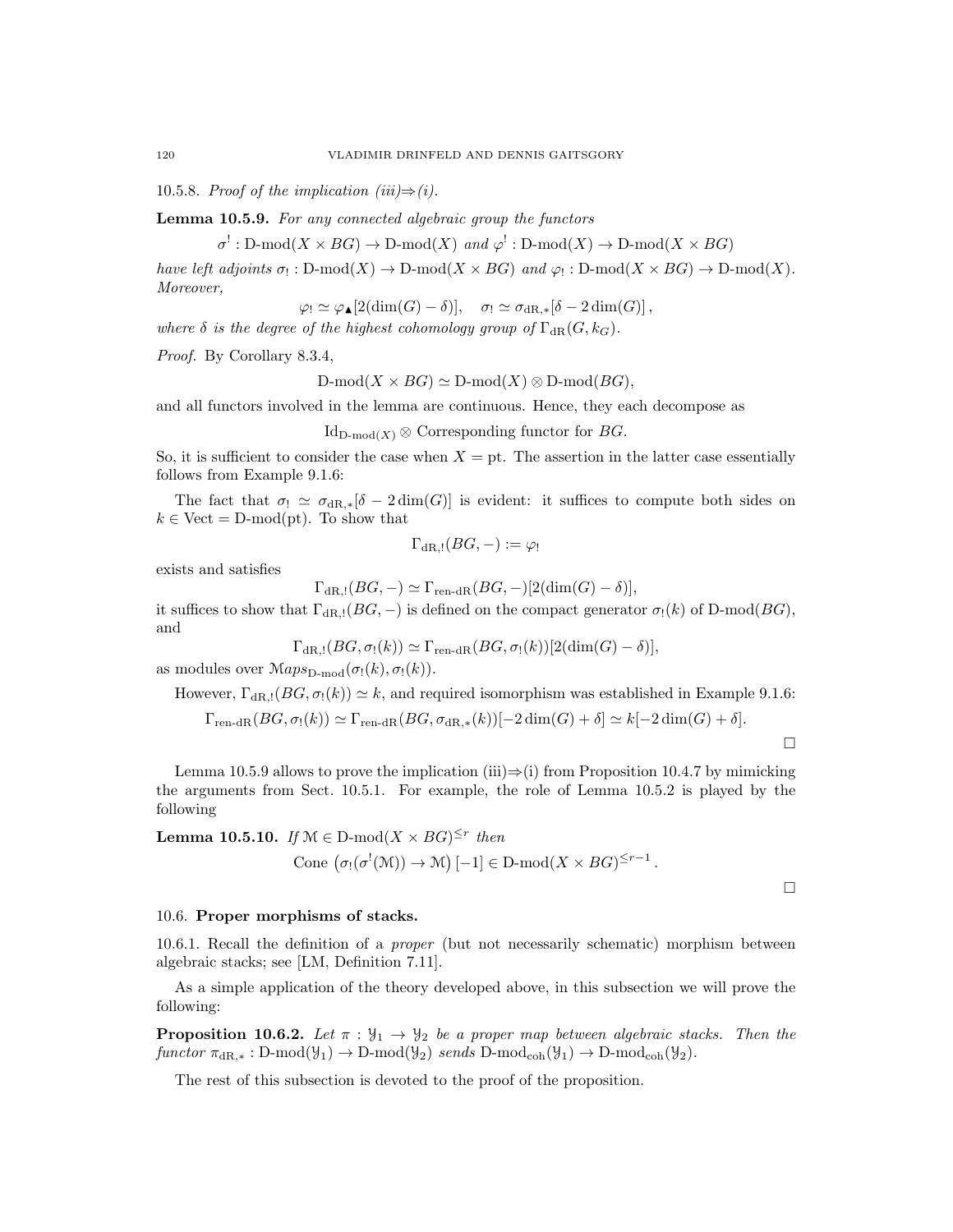10.6.3. Step 1. First, we recall that the definition of properness includes separatedness. This implies that the groups of automorhisms of points of the geometric fibers of  $\pi$  are finite. In particular,  $\pi$  is safe.

By Theorem 10.2.4,  $\pi_{\text{dR},*}$  satisfies base change. This allows to assume that  $\mathcal{Y}_2$  is an affine DG scheme. In this case  $\mathcal{Y}_1$  is a safe QCA stack, and by Corollary 10.2.7

$$
D\text{-mod}_{coh}(\mathcal{Y}_1) = D\text{-mod}(\mathcal{Y}_1)^c
$$

.

.

Hence, it is enough to show that  $\pi_{\mathrm{dR},*}$  sends D-mod $(\mathcal{Y}_1)^c$  to D-mod $(\mathcal{Y}_2)^c$ .

The category D-mod $(\mathcal{Y}_1)^c$  is Karoubi-generated by the essential image of  $Coh(\mathcal{Y}_1)$  under the functor  $\text{ind}_{D\text{-mod}(\mathcal{Y}_1)}$ . So, it is sufficient to show that the composition  $\pi_{dR,*} \circ \text{ind}_{D\text{-mod}(\mathcal{Y}_1)}$  sends Coh( $\mathcal{Y}_1$ ) to D-mod( $\mathcal{Y}_2$ )<sup>c</sup>.

However, by Proposition 7.5.9,

$$
\pi_{\mathrm{dR},*}\circ\mathbf{ind}_{D\text{-}\mathrm{mod}(\mathcal{Y}_{1})}\simeq\mathbf{ind}_{D\text{-}\mathrm{mod}(\mathcal{Y}_{2})}\circ\pi_{*}^{\mathrm{IndCoh}}
$$

Hence, it is enough to show that the functor  $\pi_*^{\text{IndCoh}}$  sends  $\text{Coh}(\mathcal{Y}_1)$  to  $\text{Coh}(\mathcal{Y}_2)$ .

10.6.4. Step 2. Consider the functor

$$
\pi: \mathrm{QCoh}(\mathcal{Y}_1) \to \mathrm{QCoh}(\mathcal{Y}_2).
$$

We have a commutative diagram of functors

$$
QCoh(\mathcal{Y}_1)^+ \xleftarrow{\Psi_{\mathcal{Y}_1}} IndCoh(\mathcal{Y}_1)^+ \pi_* \downarrow \qquad \qquad \downarrow \pi_*^{IndCoh} \nQCoh(\mathcal{Y}_2)^+ \xleftarrow{\Psi_{\mathcal{Y}_2}} IndCoh(\mathcal{Y}_2)^+,
$$

where the horizontal arrows are equivalences.

Hence, it suffices to show that 
$$
\pi_*
$$
 sends  $\text{Coh}(\mathcal{Y}_1) \subset \text{QCoh}(\mathcal{Y}_1)^+$  to  $\text{Coh}(\mathcal{Y}_2) \subset \text{QCoh}(\mathcal{Y}_2)^+$ .

By Corollary 1.4.5,  $\pi_*$  sends  $\text{QCoh}(\mathcal{Y}_1)^b$  to  $\text{QCoh}(\mathcal{Y}_2)^b$ . Hence, it remains to show that  $\pi_*$ sends objects from  $QCoh(\mathcal{Y}_1)^\heartsuit \cap Coh(\mathcal{Y}_1)$  to objects in  $QCoh(\mathcal{Y}_2)$  with coherent cohomologies.

However, the latter is the content of  $[F,$  Theorem 1] (see also [LM, Theorem 15.6(iv)], combined with [Ol, Theorem 1.2]).

### 11. More general algebraic stacks

## 11.1. Algebraic spaces and LM-algebraic stacks.

11.1.1. We define the notion of algebraic space as in [GL:Stacks], Sect. 4.1.1. We shall always impose the condition that our algebraic spaces be quasi-separated (i.e., the diagonal morphism  $\mathfrak{X} \to \mathfrak{X} \times \mathfrak{X}$  is quasi-compact). <sup>32</sup>

Thus, our definition is equivalent (the DG version) of that of [LM] (this relies on the DG version of Artin's theorem about the existence of an étale atlas, see Corollary 8.1.1 of [LM]).

An algebraic space is an algebraic stack in the sense of the definition of Sect. 1.1.1. Vice versa, an algebraic stack  $\mathcal X$  is an algebraic space if and only if the following equivalent conditions hold:

• The underlying classical stack  $^{cl}\mathfrak{X}$  is a sheaf of sets (rather than groupoids).

<sup>32</sup>Note that the diagonal morphism of an algebraic space is always separated. In fact, for any presheaf of sets  $\mathfrak X$ , the diagonal of the diagonal is an isomorphism.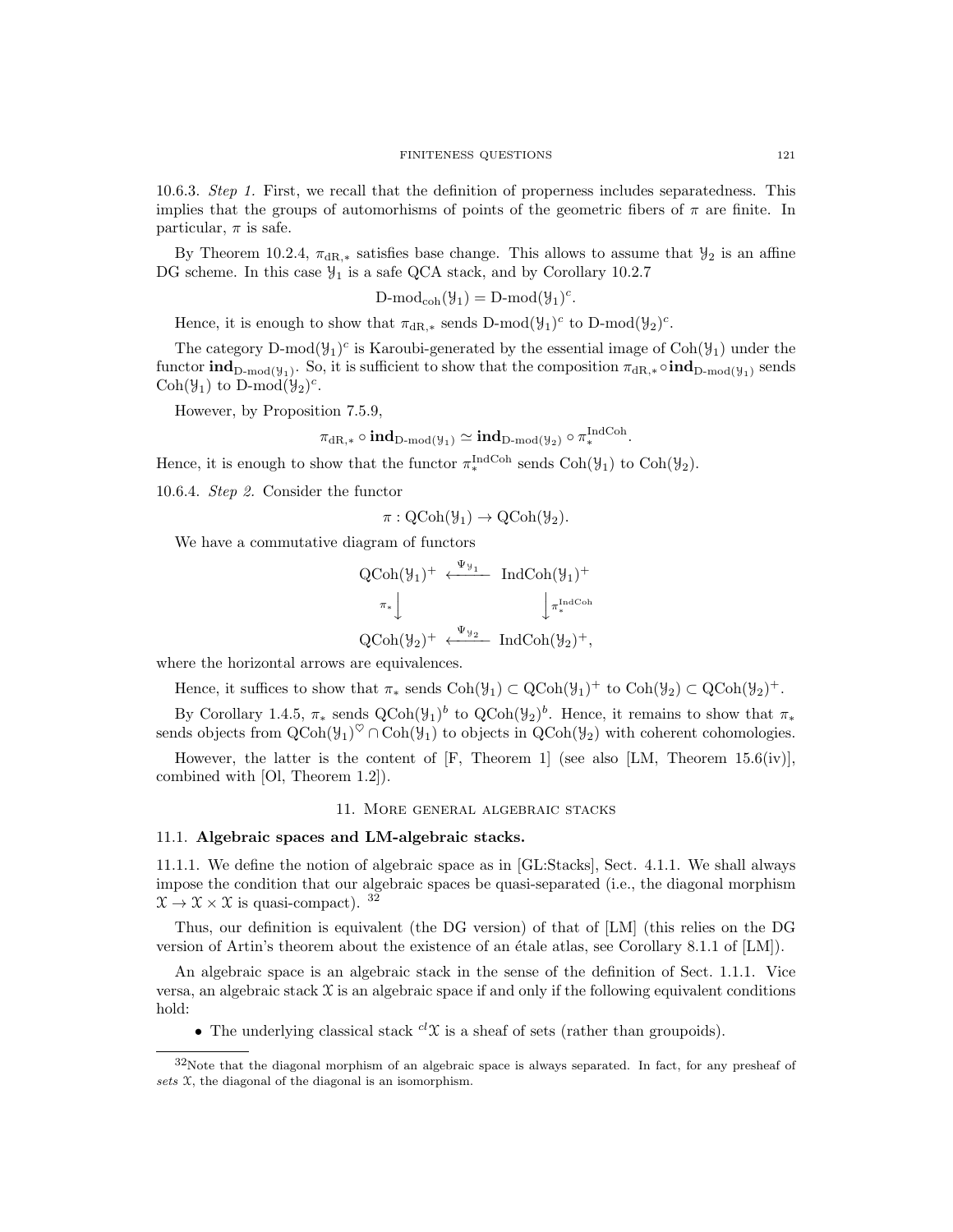• The diagonal map  $\mathfrak{X} \to \mathfrak{X} \times \mathfrak{X}$  induces a *monomorphism* at the level of underlying classical prestacks.

11.1.2. Let us recall that a morphism between prestacks  $\pi : \mathcal{Y}_1 \to \mathcal{Y}_2$  is called representable, if its base change by any affine DG scheme yields an algebraic space.

11.1.3. LM-algebraic stacks. We shall now enlarge the class of algebraic stacks as follows. We say that it is LM-algebraic if

- The diagonal morphism  $\mathcal{Y} \to \mathcal{Y} \times \mathcal{Y}$  is representable, quasi-separated, and quasi-compact.
- There exists a DG scheme Z and a map  $f: Z \to Y$  (automatically representable, by the previous condition) such that  $f$  is smooth and surjective.

11.1.4. The extended QCA condition. The property of being QCA makes sense for LM-algebraic stacks. We shall call these objects QCA LM-algebraic stacks.

We can now enlarge the class of QCA morphisms between prestacks accordingly. We shall say that a morphism is LM-QCA if its base change by an affine DG scheme yields QCA LMalgebraic stack.

# 11.2. Extending the results.

11.2.1. The basic observation that we make is that a quasi-compact algebraic space is automatically QCA. In particular, we obtain that quasi-compact representable morphisms are QCA.

Note also (for the purposes of considering D-modules) that a quasi-compact algebraic space is safe in the sense of Definition 10.2.2. In particular, a quasi-compact representable morphism is safe.

11.2.2. Let us now recall where we used the assumption on algebraic stacks that the diagonal morphism

 $y \rightarrow y \times y$ 

should be schematic.

In all three contexts (QCoh, IndCoh and D-mod) we needed the following property. Let S be an affine (or, more generally, quasi-separated and quasi-compact) DG scheme equipped with a smooth map  $q: S \to Y$ . We considered the naturally defined functors

> $g^*: \mathrm{QCoh}(\mathcal{Y}) \to \mathrm{QCoh}(S)$ ,  $g^{\mathrm{IndCoh},*}: \mathrm{IndCoh}(\mathcal{Y}) \to \mathrm{IndCoh}(S)$  and  $g_{\text{dR}}^* : \text{D-mod}(\mathcal{Y}) \to \text{D-mod}(S).$

We needed these functors to admit *continuous* right adjoints

$$
g_*: \text{QCoh}(S) \to \text{QCoh}(\mathcal{Y}), \quad g_*^{\text{IndCoh}}: \text{IndCoh}(S) \to \text{IndCoh}(\mathcal{Y}) \text{ and}
$$
  
 $g_{\text{dR},*}: \text{D-mod}(S) \to \text{D-mod}(\mathcal{Y}),$ 

respectively.

Now, this was indeed the case, because the map  $q$  is itself schematic, quasi-separated and quasi-compact.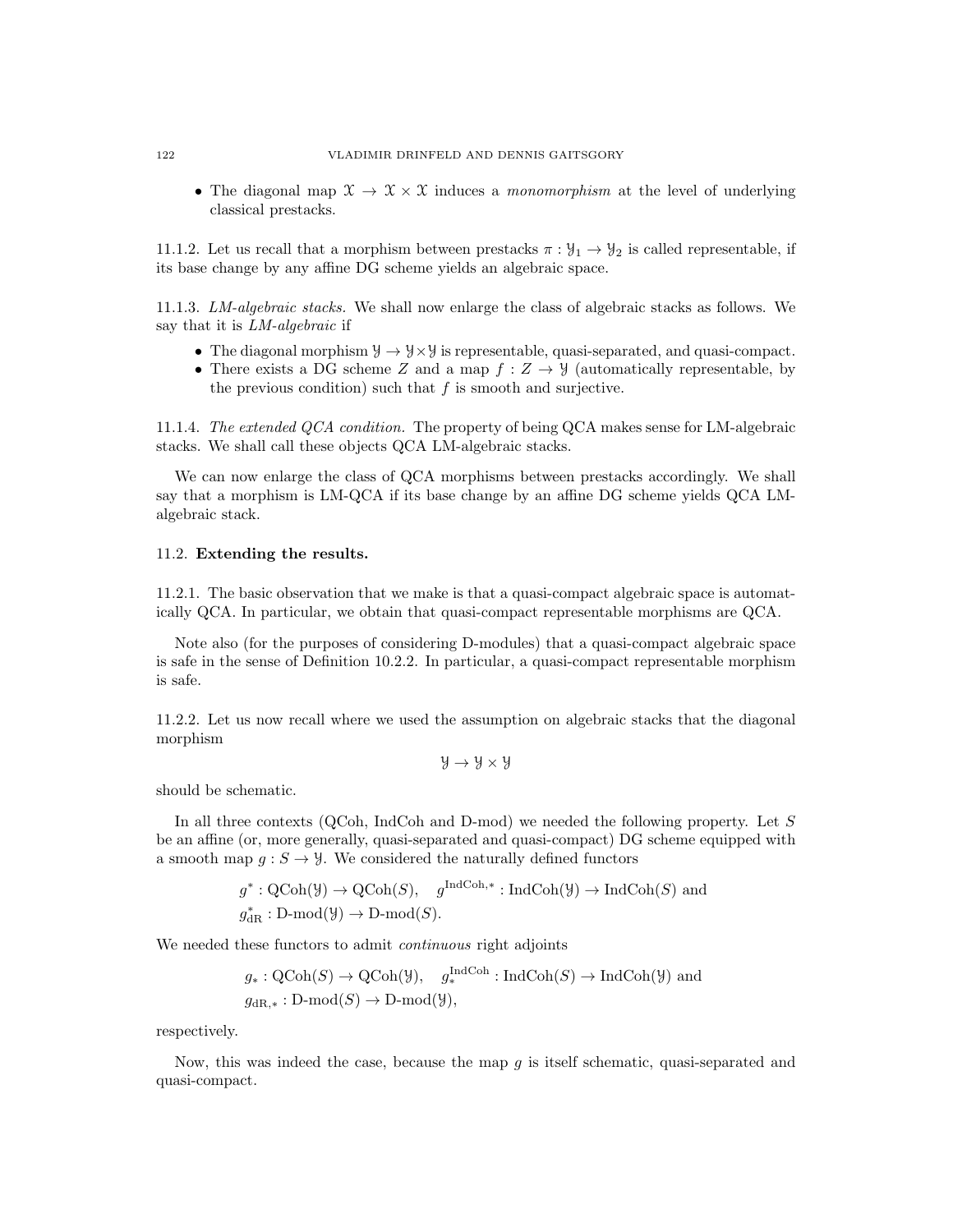11.2.3. Now, we claim that the same is true for LM-algebraic stacks. Indeed, if  $\mathcal{Y}$  is an LMalgebraic stack and S is a DG scheme, then any morphism  $q : S \to Y$  is representable, quasiseparated and quasi-compact.

In particular, if  $S$  is an affine (or, more generally, quasi-separated and quasi-compact) DG scheme, the morphism  $g$  is QCA (and safe).

We obtain that Corollary 1.4.5 implies the corresponding fact for  $g_*$ .

Corollary 3.7.13, applied after a base change by all maps  $f: Z \to Y$  where  $Z \in \text{DGSch}_{\text{aff}}^{\text{aff}}$ , implies the required property of  $g_*^{\text{IndCoh}}$ .

Finally, Theorem 10.2.4, again applied after a base change by all maps  $f: Z \to Y$  where  $Z \in \text{DGSch}^{\text{aff}}_{\text{aff}}$ , implies the required property of  $g_{\text{dR},*}$ .

11.2.4. Another ingredient that went into the proofs of the main results was Proposition 2.3.4. However, it is easy to see that its proof works for LM-algebraic stacks with no modification.

The rest of the ingredients in the proofs are without change.

11.2.5. In application to the category QCoh(−), we have the following generalization of Theorem 1.4.2:

### Theorem 11.2.6.

(a) Suppose that an LM-algebraic stack  $\mathcal Y$  is QCA. Then the functor  $\Gamma : \text{QCoh}(\mathcal Y) \to \text{Vect}$  is continuous. Moreover, there exists an integer  $ny$  such that  $H^{i}(\Gamma(\mathcal{Y}, \mathcal{F})) = 0$  for all  $i > ny$  for  $\mathcal{F} \in \mathrm{QCoh}(\mathcal{Y})^{\leq 0}.$ 

(b) Let  $\pi$  :  $\mathcal{Y}_1 \to \mathcal{Y}_2$  be a LM-QCA morphism between prestacks. Then the functor  $\pi_*$  :  $QCoh(\mathcal{Y}_1) \rightarrow QCoh(\mathcal{Y}_2)$  is continuous.

11.2.7. In application to IndCoh, we have:

**Theorem 11.2.8.** Suppose that an LM-algebraic stack  $\mathcal{Y}$  is QCA. Then the category IndCoh( $\mathcal{Y}$ ) is compactly generated, and its subcategory of compact objects identifies with  $Coh(\mathcal{Y})$ .

In particular, the statements of Corollary 4.2.3 and Theorem 4.3.1 hold for LM-algebraic stacks as well.

11.2.9. In application to D-modules, we have:

#### Theorem 11.2.10.

(a) If an LM-algebraic stack  $\mathcal Y$  is QCA then the category D-mod( $\mathcal Y$ ) is compactly generated. An object of  $D\text{-mod}_{coh}(\mathcal{Y})$  is compact if and only if it is safe.

(b) Let  $\pi : \mathcal{Y}_1 \to \mathcal{Y}_2$  be a quasi-compact morphism between LM-algebraic stacks. Then the functor  $\pi_{\text{dR},*}$  is continuous if and only if  $\pi$  is safe.

Note that in Theorem  $10.2.9(2)-(4)$  we can replace the words "schematic" by "representable".

#### **REFERENCES**

- [AG] D. Arinkin and D. Gaitsgory, Singular support of coherent sheaves, and the geometric Langlands conjecture, arXiv:1201.6343.
- [BeV] A. Beilinson and V. Vologodsky, A DG guide to Voevodksy's motives, Geom. Funct. Anal. 17 (2008), no. 6, 1709–1787.
- [BFN] D. Ben-Zvi, J. Francis and D. Nadler, *Integral transforms and Drinfeld centers in derived algebraic* geometry, J. Amer. Math. Soc. 23 (2010), no. 4, 909-966.
- G. Faltings, Finiteness of coherent cohomology for proper fppf stacks, J. Algebraic Geom. 12 (2003), no. 2, 357–366.